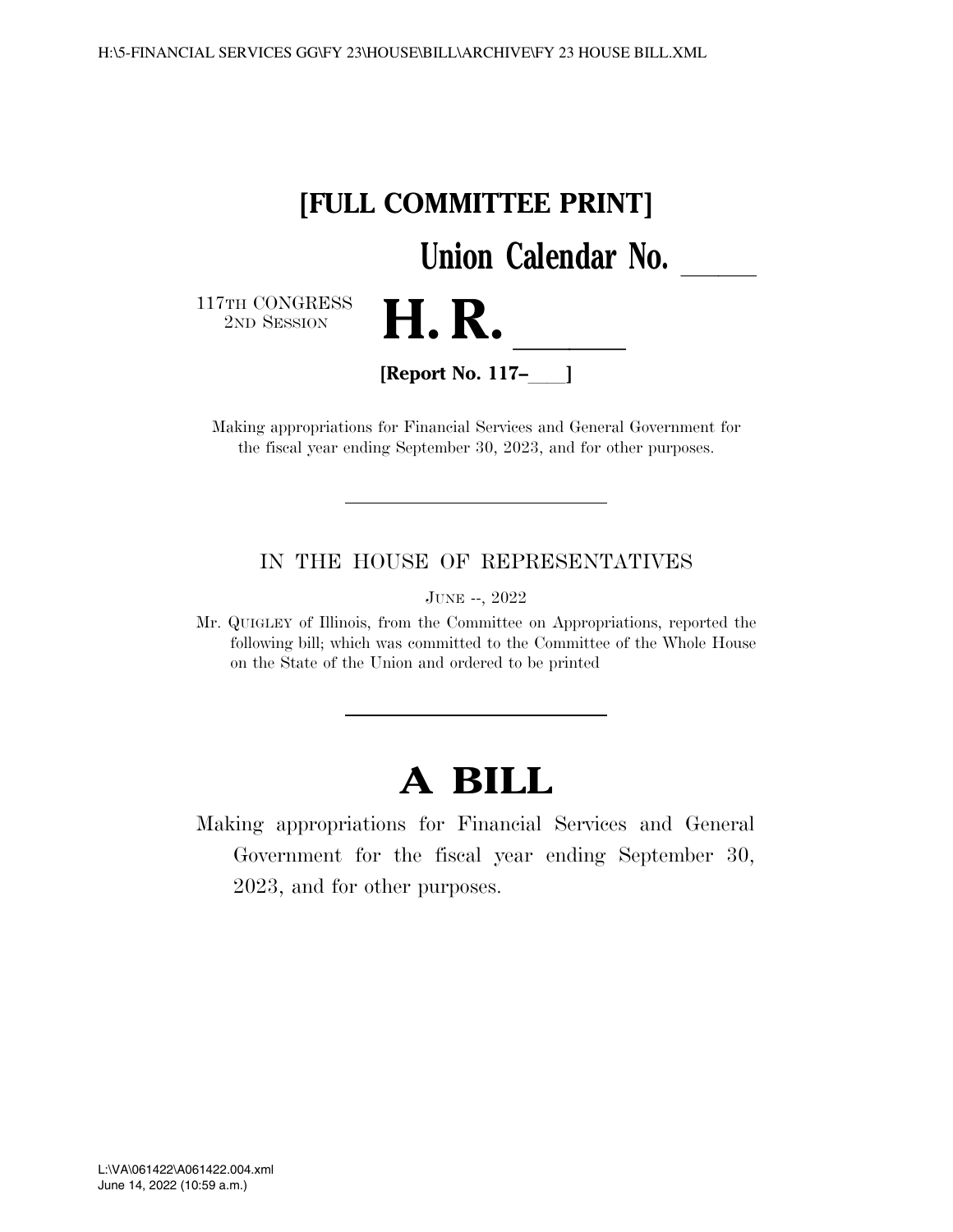$\mathfrak{D}$ 

 *Be it enacted by the Senate and House of Representa- tives of the United States of America in Congress assembled,*  That the following sums are appropriated, out of any money in the Treasury not otherwise appropriated, for the fiscal year ending September 30, 2023, and for other pur-poses, namely:

 TITLE I DEPARTMENT OF THE TREASURY DEPARTMENTAL OFFICES 10 SALARIES AND EXPENSES

 For necessary expenses of the Departmental Offices including operation and maintenance of the Treasury Building and Freedman's Bank Building; hire of pas- senger motor vehicles; maintenance, repairs, and improve- ments of, and purchase of commercial insurance policies for, real properties leased or owned overseas, when nec- essary for the performance of official business; executive direction program activities; international affairs and eco- nomic policy activities; domestic finance and tax policy ac- tivities, including technical assistance to State, local, and territorial entities; and Treasury-wide management poli- cies and programs activities, \$278,382,000: *Provided*, That of the amount appropriated under this heading—

 (1) not to exceed \$350,000 is for official recep-tion and representation expenses;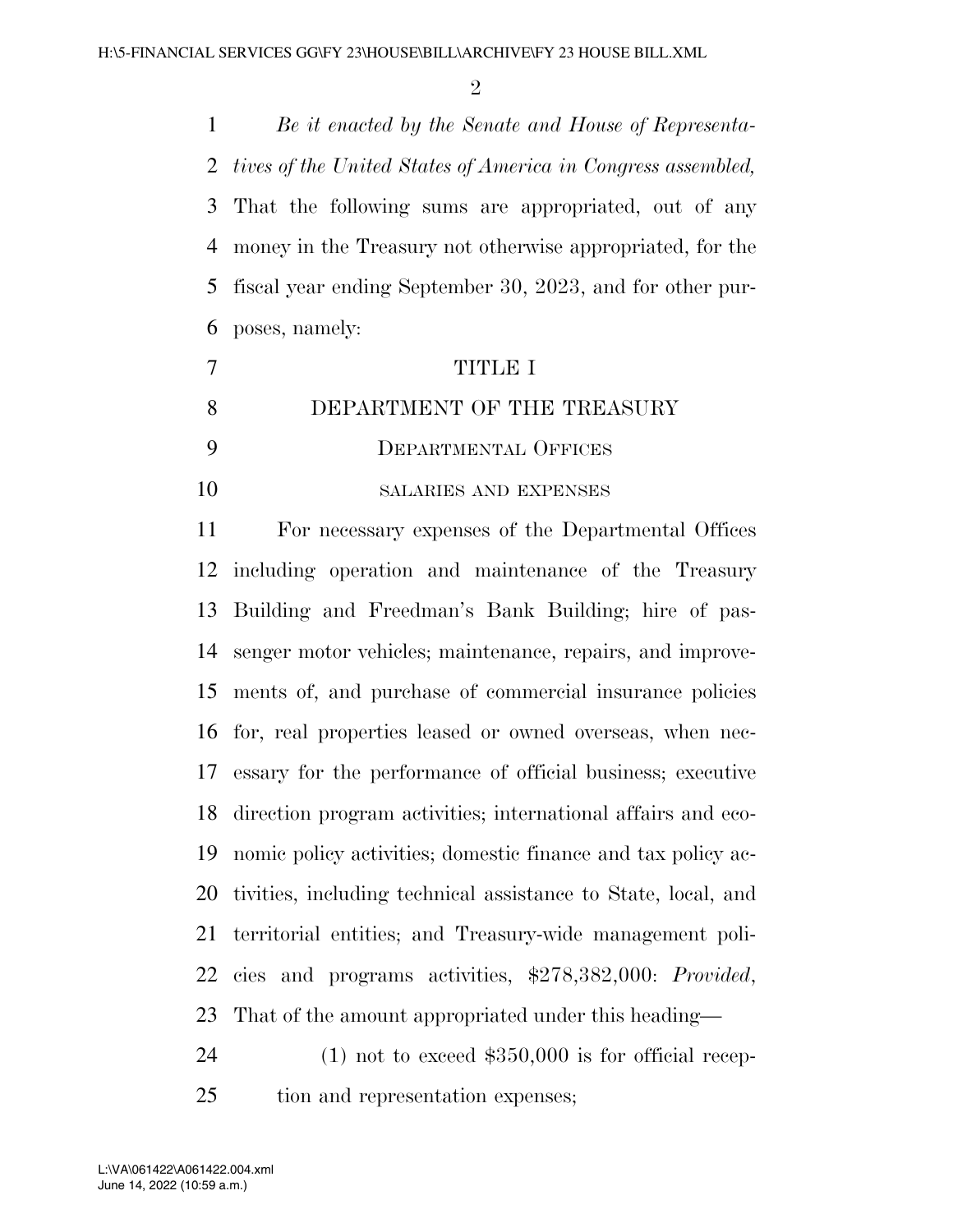| $\mathbf{1}$   | $(2)$ not to exceed \$258,000 is for unforeseen            |
|----------------|------------------------------------------------------------|
| $\overline{2}$ | emergencies of a confidential nature to be allocated       |
| 3              | and expended under the direction of the Secretary of       |
| $\overline{4}$ | the Treasury and to be accounted for solely on the         |
| 5              | Secretary's certificate; and                               |
| 6              | $(3)$ not to exceed \$34,000,000 shall remain              |
| $\overline{7}$ | available until September 30, 2024, for-                   |
| 8              | (A) the Treasury-wide Financial Statement                  |
| 9              | Audit and Internal Control Program;                        |
| 10             | (B) information technology modernization                   |
| 11             | requirements;                                              |
| 12             | (C) the audit, oversight, and administra-                  |
| 13             | tion of the Gulf Coast Restoration Trust Fund;             |
| 14             | (D) the development and implementation                     |
| 15             | of programs within the Office of Cybersecurity             |
| 16             | and Critical Infrastructure Protection, including          |
| 17             | entering into cooperative agreements;                      |
| 18             | (E) operations and maintenance of facili-                  |
| 19             | ties; and                                                  |
| 20             | (F) international operations.                              |
| 21             | COMMITTEE ON FOREIGN INVESTMENT IN THE UNITED              |
| 22             | <b>STATES FUND</b>                                         |
| 23             | (INCLUDING TRANSFER OF FUNDS)                              |
| 24             | For necessary expenses of the Committee on Foreign         |
| 25             | Investment in the United States, $$20,000,000$ , to remain |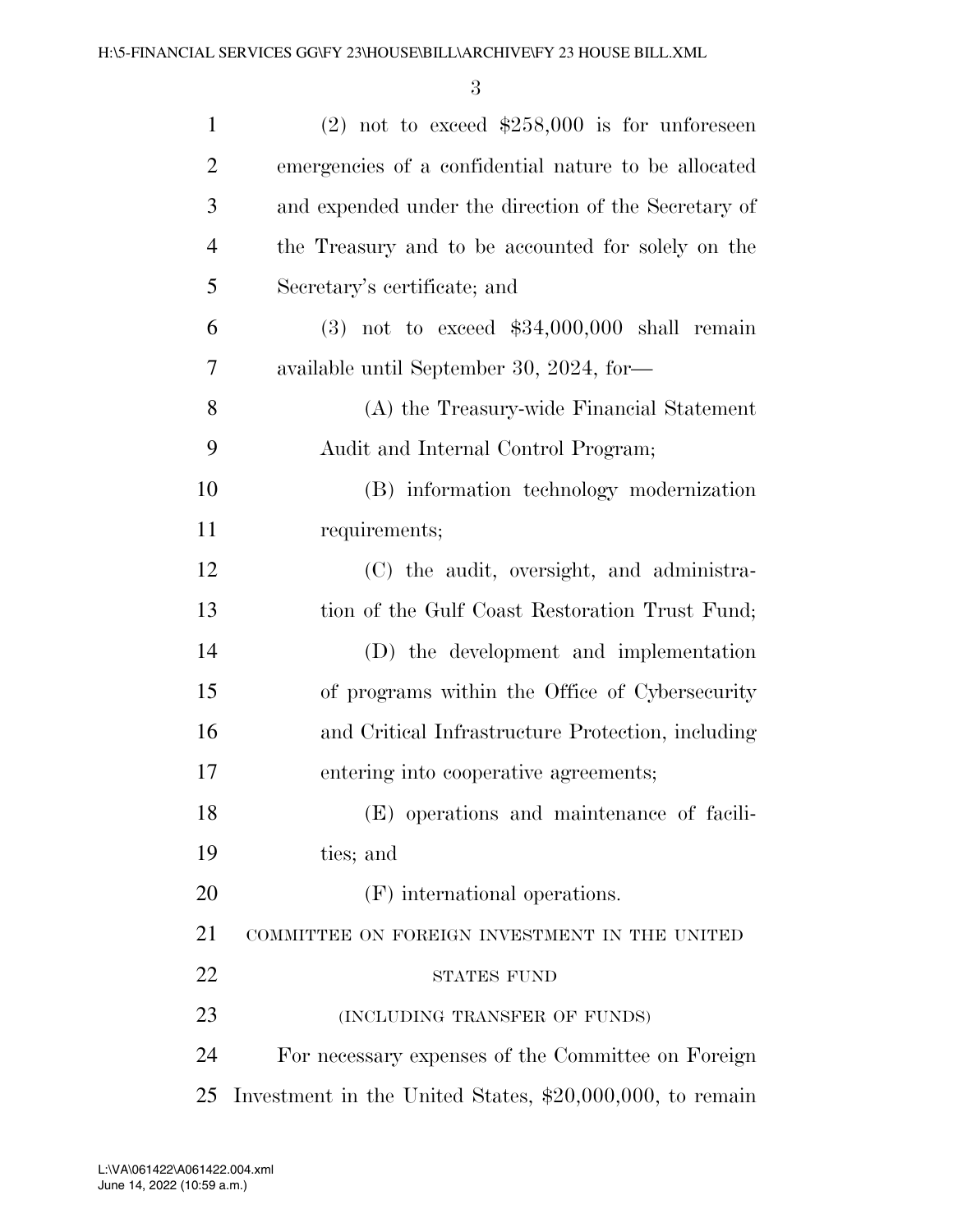available until expended: *Provided*, That the chairperson of the Committee may transfer such amounts to any de- partment or agency represented on the Committee (includ- ing the Department of the Treasury) subject to advance notification to the Committees on Appropriations of the House of Representatives and the Senate: *Provided fur- ther*, That amounts so transferred shall remain available until expended for expenses of implementing section 721 of the Defense Production Act of 1950, as amended (50 U.S.C. 4565), and shall be available in addition to any other funds available to any department or agency: *Pro- vided further*, That fees authorized by section 721(p) of such Act shall be credited to this appropriation as offset- ting collections: *Provided further*, That the total amount appropriated under this heading from the general fund shall be reduced as such offsetting collections are received during fiscal year 2023, so as to result in a total appro- priation from the general fund estimated at not more than \$0.

# OFFICE OF TERRORISM AND FINANCIAL INTELLIGENCE

21 SALARIES AND EXPENSES

 For the necessary expenses of the Office of Terrorism and Financial Intelligence to safeguard the financial sys- tem against illicit use and to combat rogue nations, ter-rorist facilitators, weapons of mass destruction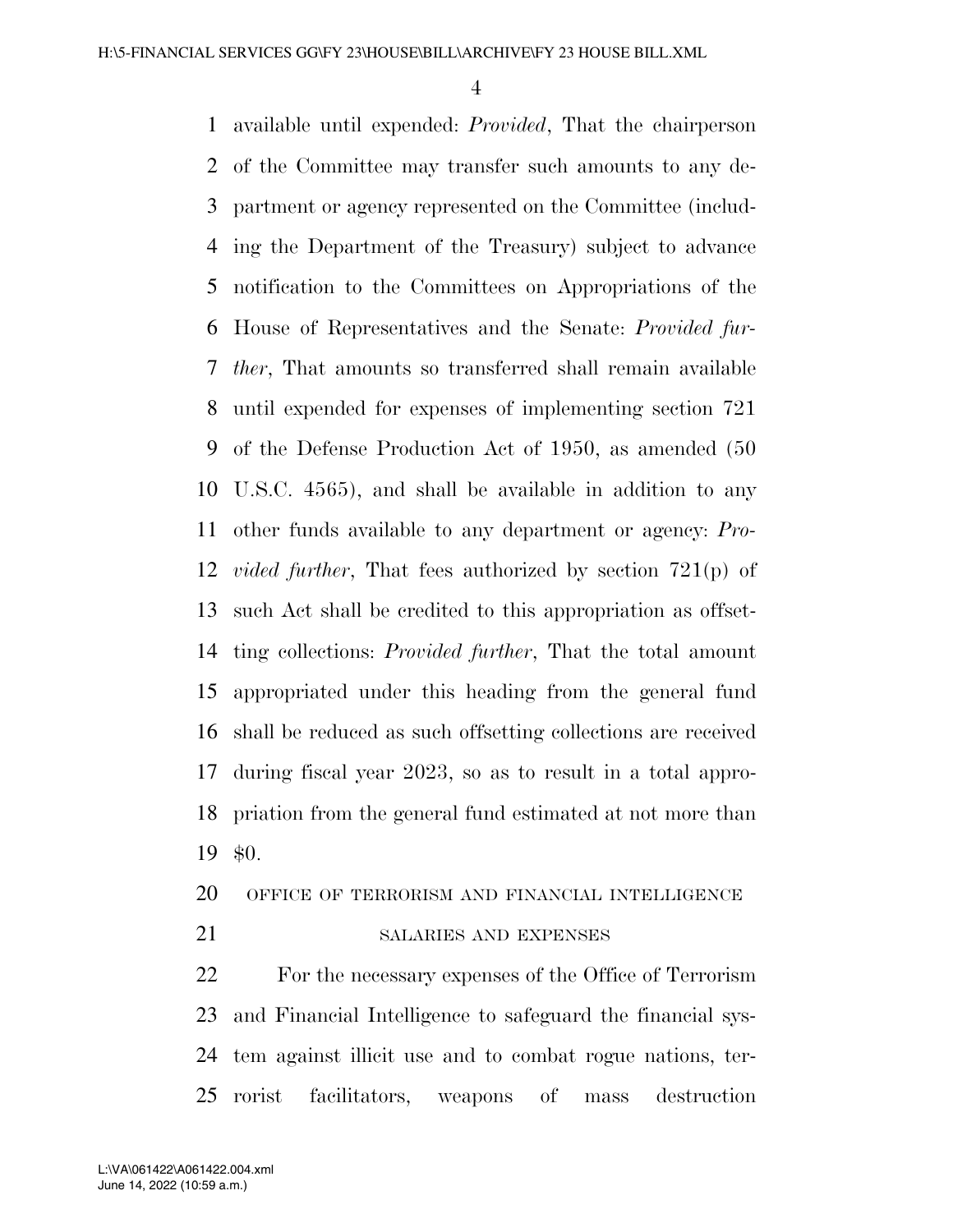proliferators, human rights abusers, money launderers, drug kingpins, and other national security threats, \$217,059,000, of which not less than \$4,000,000 shall be available for addressing human rights violations and cor- ruption, including activities authorized by the Global Magnitsky Human Rights Accountability Act (22 U.S.C. 2656 note): *Provided*, That of the amounts appropriated under this heading, up to \$12,000,000 shall remain avail-able until September 30, 2024.

# CYBERSECURITY ENHANCEMENT ACCOUNT

 For salaries and expenses for enhanced cybersecurity for systems operated by the Department of the Treasury, \$135,000,000, to remain available until September 30, 2025: *Provided*, That such funds shall supplement and not supplant any other amounts made available to the Treas- ury offices and bureaus for cybersecurity: *Provided fur- ther*, That of the total amount made available under this heading \$6,000,000 shall be available for administrative expenses for the Treasury Chief Information Officer to provide oversight of the investments made under this heading: *Provided further*, That such funds shall supple- ment and not supplant any other amounts made available to the Treasury Chief Information Officer.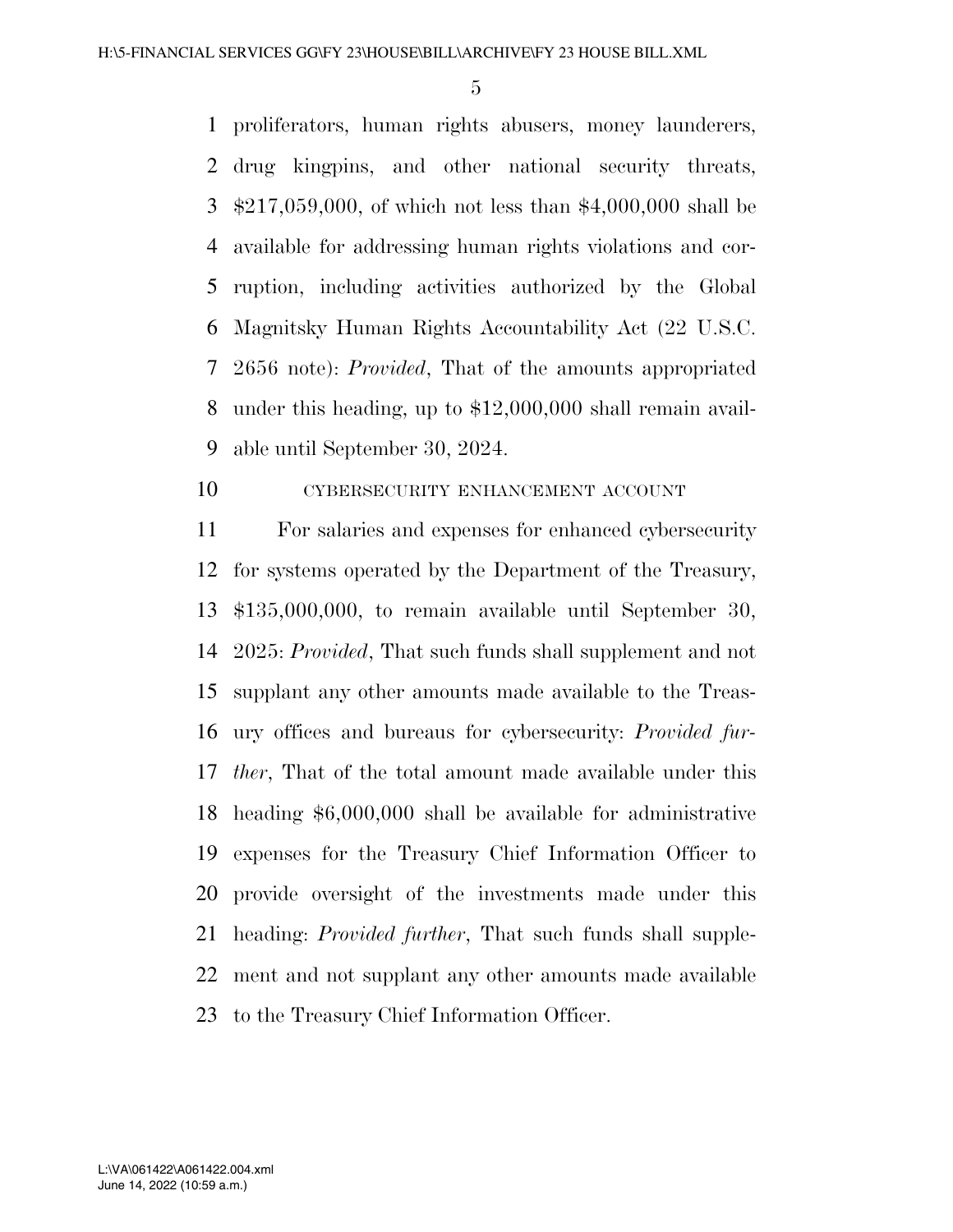|               | DEPARTMENT-WIDE SYSTEMS AND CAPITAL |
|---------------|-------------------------------------|
|               | INVESTMENTS PROGRAMS                |
| $\mathcal{R}$ | (INCLUDING TRANSFER OF FUNDS)       |
|               |                                     |

 For development and acquisition of automatic data processing equipment, software, and services; for the hire of zero emission passenger motor vehicles and for sup- porting charging or fueling infrastructure; and for repairs and renovations to buildings owned by the Department of the Treasury, \$11,118,000, to remain available until Sep- tember 30, 2025: *Provided*, That these funds shall be transferred to accounts and in amounts as necessary to satisfy the requirements of the Department's offices, bu- reaus, and other organizations: *Provided further*, That this transfer authority shall be in addition to any other trans- fer authority provided in this Act: *Provided further*, That none of the funds appropriated under this heading shall be used to support or supplement ''Internal Revenue Serv- ice, Operations Support'' or ''Internal Revenue Service, Business Systems Modernization''.

- 20 OFFICE OF INSPECTOR GENERAL
- 21 SALARIES AND EXPENSES

 For necessary expenses of the Office of Inspector General in carrying out the provisions of the Inspector General Act of 1978, \$48,878,000, including hire of pas-senger motor vehicles; of which not to exceed \$100,000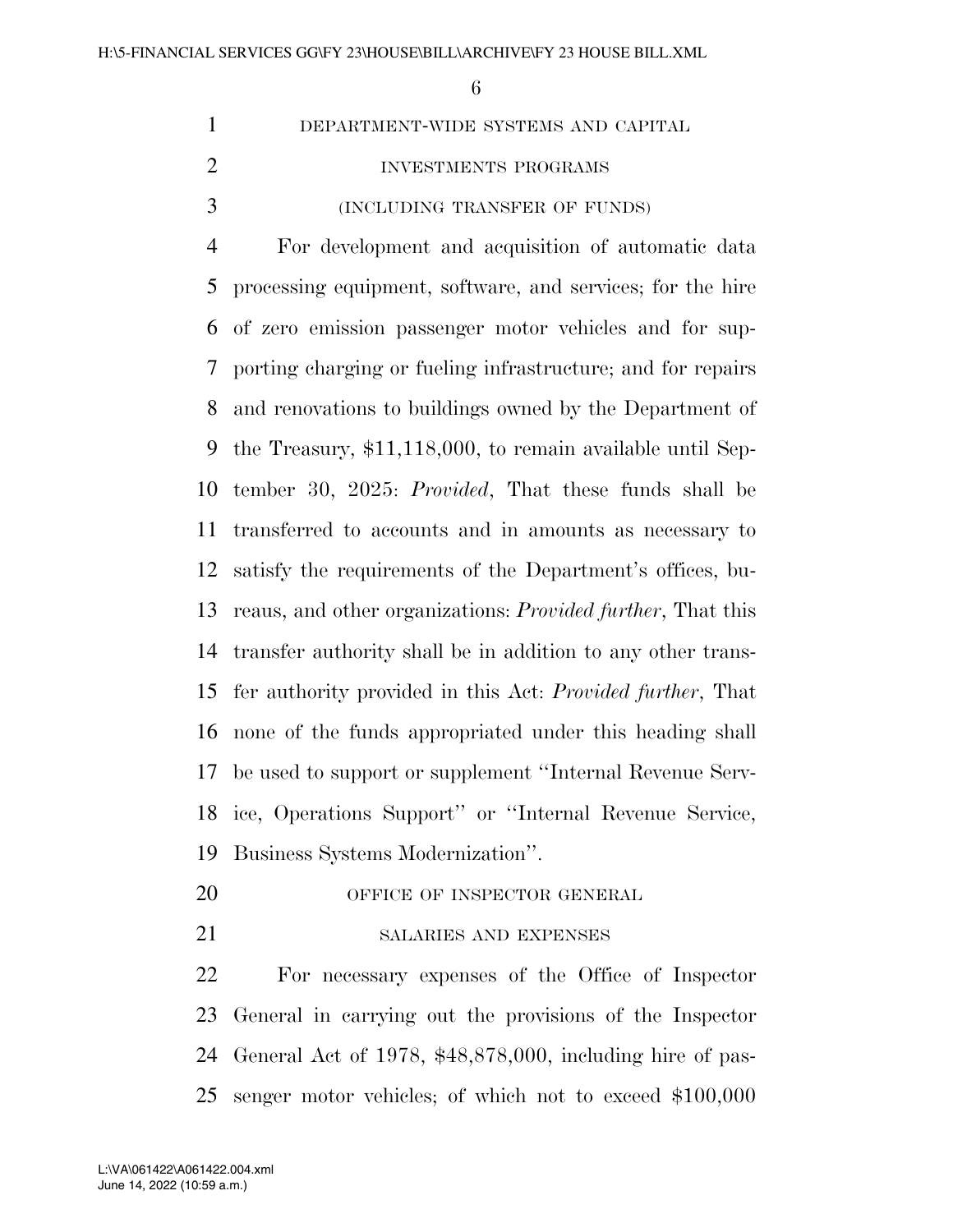shall be available for unforeseen emergencies of a con- fidential nature, to be allocated and expended under the direction of the Inspector General of the Treasury; of which up to \$2,800,000 to remain available until Sep- tember 30, 2024, shall be for audits and investigations conducted pursuant to section 1608 of the Resources and Ecosystems Sustainability, Tourist Opportunities, and Re- vived Economies of the Gulf Coast States Act of 2012 (33 U.S.C. 1321 note); and of which not to exceed \$1,000 shall be available for official reception and representation expenses. TREASURY INSPECTOR GENERAL FOR TAX ADMINISTRATION SALARIES AND EXPENSES For necessary expenses of the Treasury Inspector

 General for Tax Administration in carrying out the In- spector General Act of 1978, as amended, including pur- chase and hire of passenger motor vehicles (31 U.S.C.  $1343(b)$ ; and services authorized by 5 U.S.C. 3109, at such rates as may be determined by the Inspector General for Tax Administration; \$179,409,000, of which \$5,000,000 shall remain available until September 30, 2024; of which not to exceed \$6,000,000 shall be available for official travel expenses; of which not to exceed \$500,000 shall be available for unforeseen emergencies of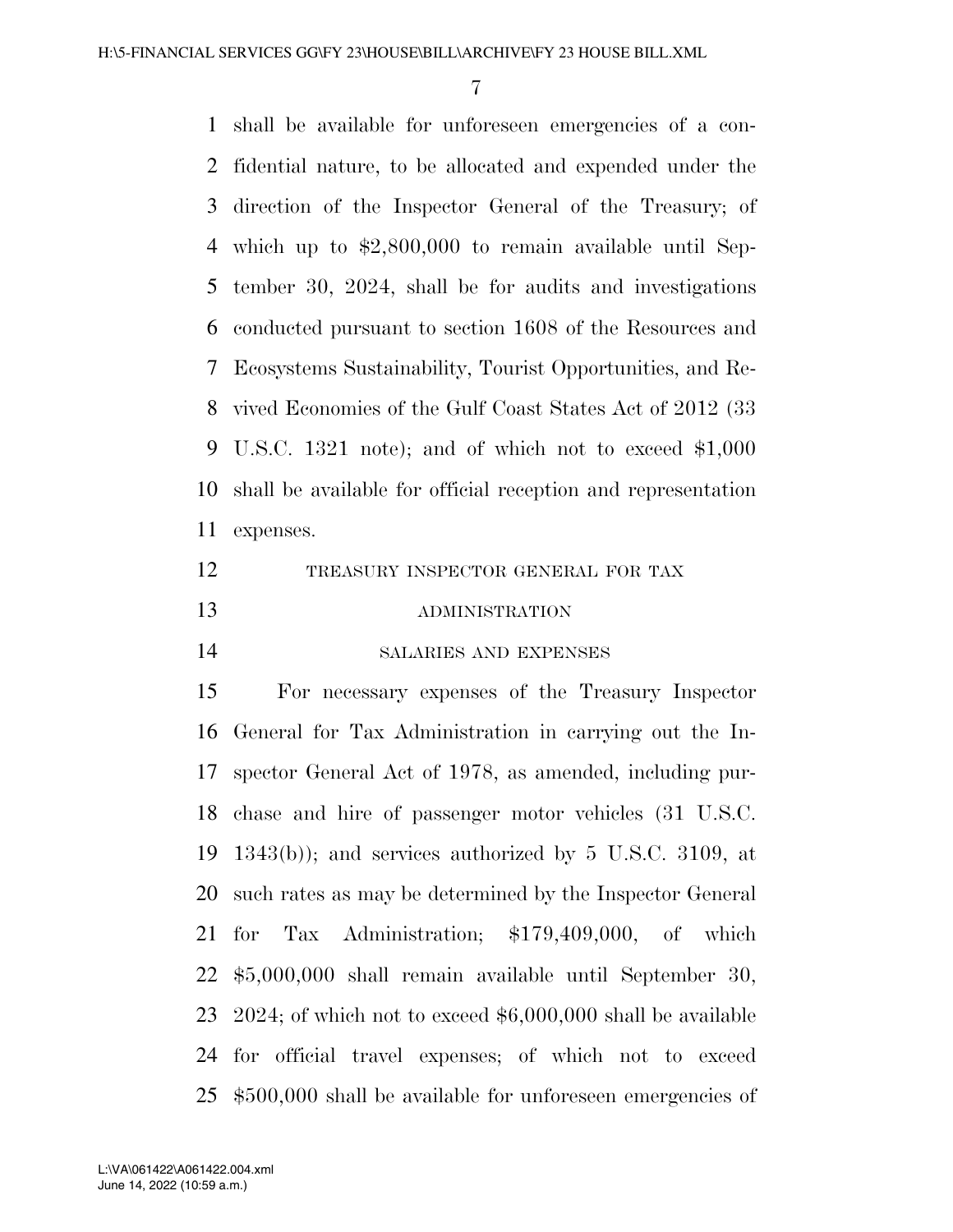a confidential nature, to be allocated and expended under the direction of the Inspector General for Tax Administra- tion; and of which not to exceed \$1,500 shall be available for official reception and representation expenses. SPECIAL INSPECTOR GENERAL FOR THE TROUBLED ASSET RELIEF PROGRAM SALARIES AND EXPENSES For necessary expenses of the Office of the Special Inspector General in carrying out the provisions of the Emergency Economic Stabilization Act of 2008 (Public Law 110–343), \$9,000,000. FINANCIAL CRIMES ENFORCEMENT NETWORK SALARIES AND EXPENSES For necessary expenses of the Financial Crimes En- forcement Network, including hire of passenger motor ve- hicles; travel and training expenses of non-Federal and foreign government personnel to attend meetings and training concerned with domestic and foreign financial in- telligence activities, law enforcement, and financial regula- tion; services authorized by 5 U.S.C. 3109; not to exceed \$25,000 for official reception and representation expenses; and for assistance to Federal law enforcement agencies, with or without reimbursement, \$210,330,000, of which not to exceed \$55,000,000 shall remain available until September 30, 2025.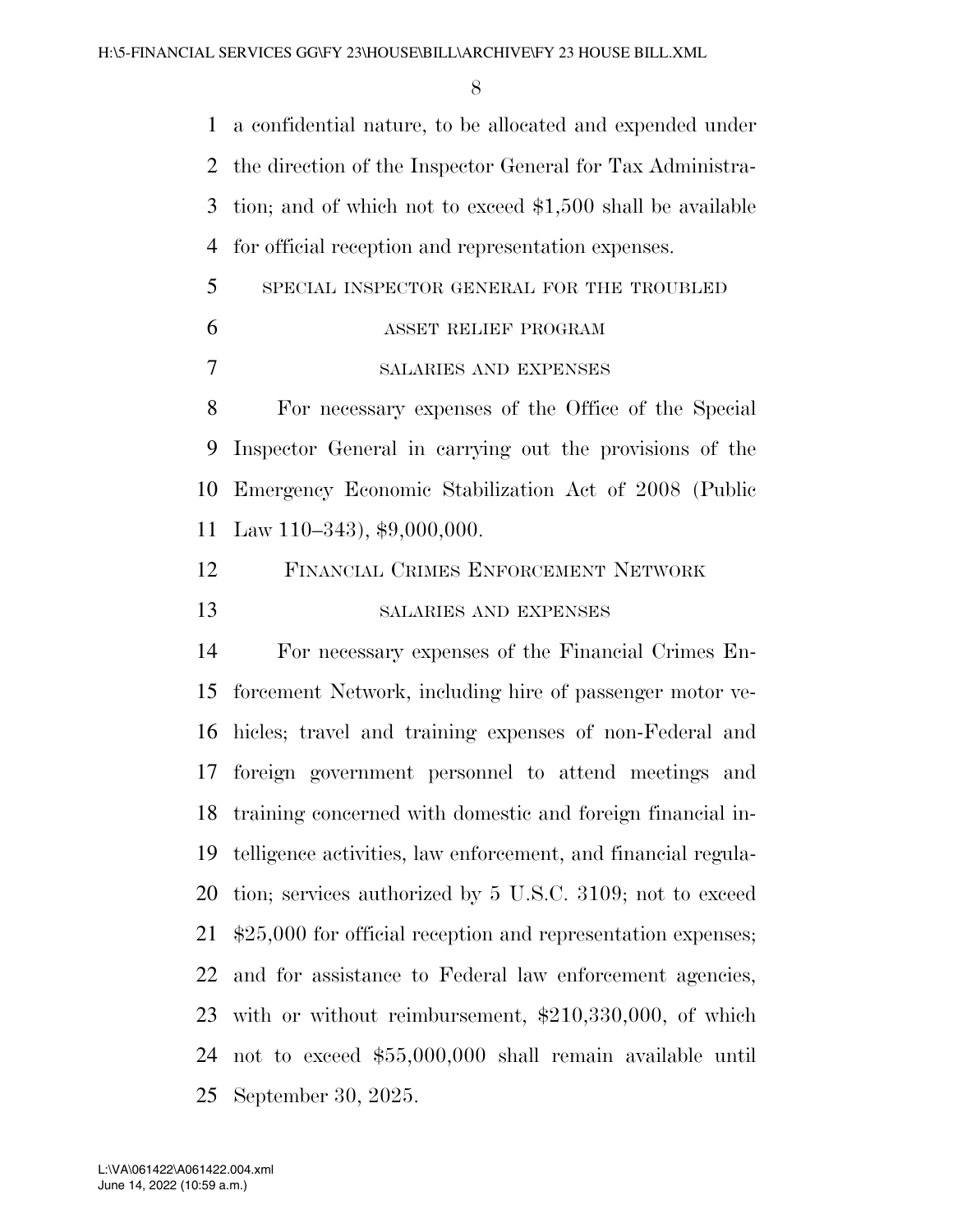1 BUREAU OF THE FISCAL SERVICE

SALARIES AND EXPENSES

 For necessary expenses of operations of the Bureau of the Fiscal Service, \$372,485,000; of which not to ex- ceed \$8,000,000, to remain available until September 30, 2025, is for information systems modernization initiatives; and of which \$5,000 shall be available for official reception and representation expenses.

 In addition, \$165,000, to be derived from the Oil Spill Liability Trust Fund to reimburse administrative and personnel expenses for financial management of the Fund, as authorized by section 1012 of Public Law 101– 380.

## ALCOHOL AND TOBACCO TAX AND TRADE BUREAU

## SALARIES AND EXPENSES

 For necessary expenses of carrying out section 1111 of the Homeland Security Act of 2002, including hire of passenger motor vehicles, \$150,863,000; of which not to exceed \$6,000 shall be available for official reception and representation expenses; and of which not to exceed \$50,000 shall be available for cooperative research and de- velopment programs for laboratory services; and provision of laboratory assistance to State and local agencies with or without reimbursement: *Provided*, That of the amount appropriated under this heading, \$5,000,000 shall be for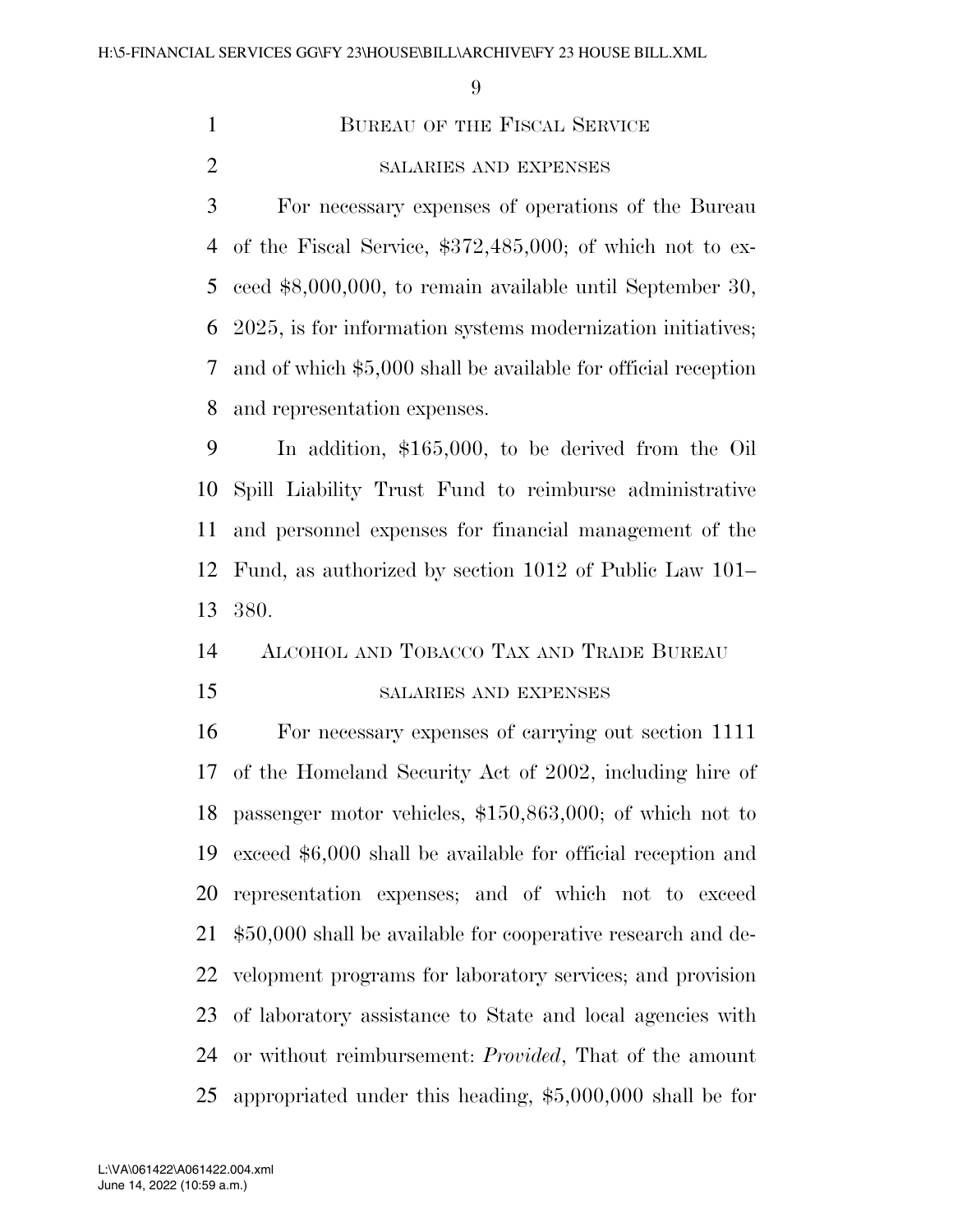the costs of accelerating the processing of formula and label applications: *Provided further*, That of the amount appropriated under this heading, \$5,000,000, to remain available until September 30, 2024, shall be for the costs associated with enforcement of and education regarding the trade practice provisions of the Federal Alcohol Ad-ministration Act (27 U.S.C. 201 et seq.).

## UNITED STATES MINT

UNITED STATES MINT PUBLIC ENTERPRISE FUND

 Pursuant to section 5136 of title 31, United States Code, the United States Mint is provided funding through the United States Mint Public Enterprise Fund for costs associated with the production of circulating coins, numis- matic coins, and protective services, including both oper- ating expenses and capital investments: *Provided*, That the aggregate amount of new liabilities and obligations in- curred during fiscal year 2023 under such section 5136 for circulating coinage and protective service capital in- vestments of the United States Mint shall not exceed \$50,000,000.

 COMMUNITY DEVELOPMENT FINANCIAL INSTITUTIONS 22 FUND PROGRAM ACCOUNT

 To carry out the Riegle Community Development and Regulatory Improvement Act of 1994 (subtitle A of title I of Public Law 103–325), including services authorized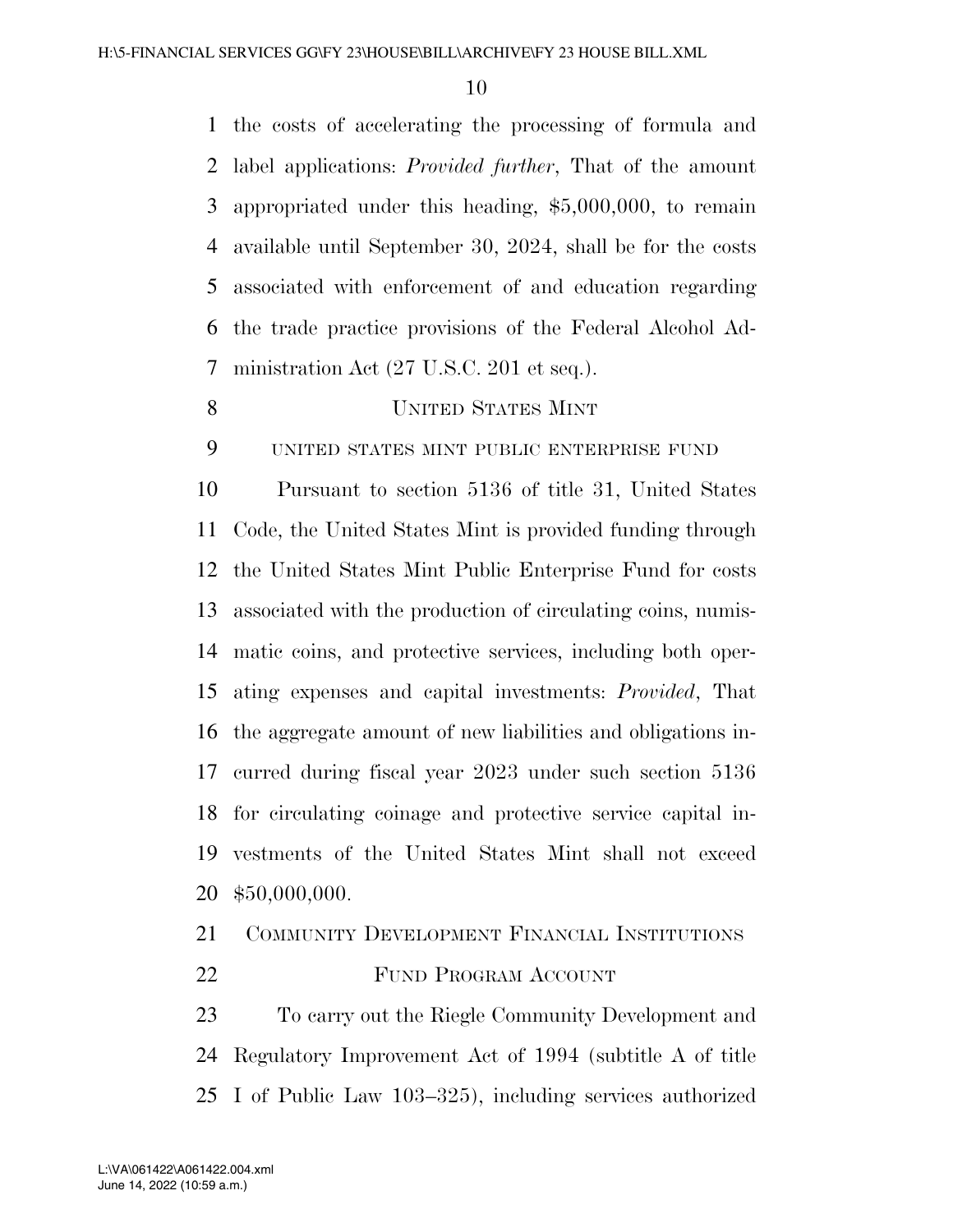by section 3109 of title 5, United States Code, but at rates for individuals not to exceed the per diem rate equivalent to the rate for EX–III, \$336,420,000. Of the amount ap-propriated under this heading—

 (1) not less than \$216,883,000, notwith- standing section 108(e) of Public Law 103–325 (12 U.S.C. 4707(e)) with regard to Small and/or Emerg- ing Community Development Financial Institutions Assistance awards, is available until September 30, 2024, for financial assistance and technical assist- ance under subparagraphs (A) and (B) of section  $12 \qquad 108(a)(1)$ , respectively, of Public Law  $103-325(12)$ 13 U.S.C.  $4707(a)(1)(A)$  and (B)), of which up to \$1,600,000 may be available for training and out- reach under section 109 of Public Law 103–325 (12 U.S.C. 4708), of which up to \$3,153,750 may be used for the cost of direct loans, of which up to \$10,000,000, notwithstanding subsection (d) of sec- tion 108 of Public Law 103–325 (12 U.S.C. 4707 (d)), may be available to provide financial assistance, technical assistance, training, and outreach to com- munity development financial institutions to expand investments that benefit individuals with disabilities, and of which not less than \$2,000,000 shall be for the Economic Mobility Corps to be operated in con-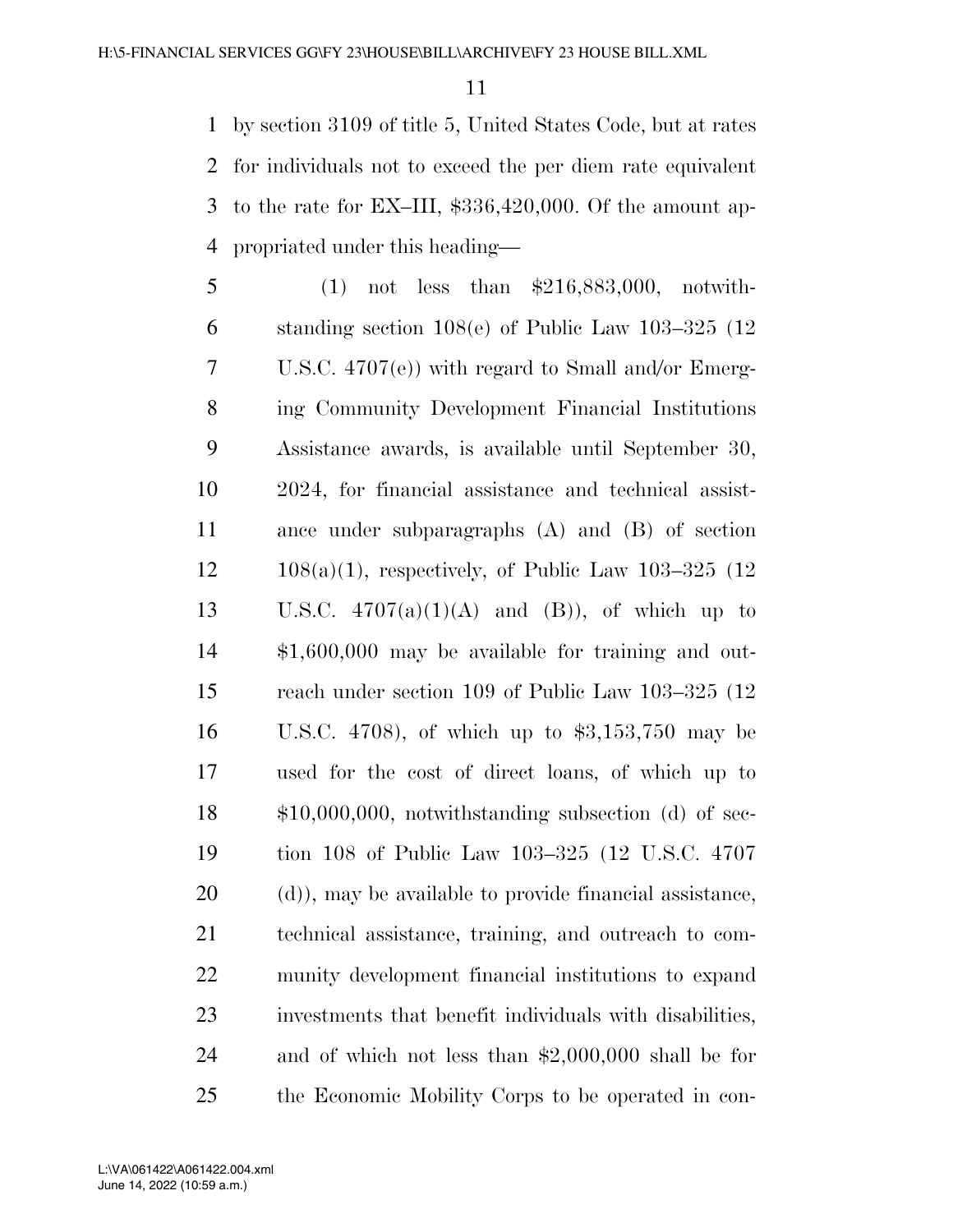junction with the Corporation for National and Community Service, pursuant to 42 U.S.C. 12571: *Provided*, That the cost of direct and guaranteed loans, including the cost of modifying such loans, shall be as defined in section 502 of the Congres- sional Budget Act of 1974: *Provided further*, That these funds are available to subsidize gross obliga- tions for the principal amount of direct loans not to exceed \$25,000,000: *Provided further*, That of the funds provided under this paragraph, excluding those made to community development financial in- stitutions to expand investments that benefit individ- uals with disabilities and those made to community development financial institutions that serve popu- lations living in persistent poverty counties, the CDFI Fund shall prioritize Financial Assistance awards to organizations that invest and lend in high- poverty areas: *Provided further*, That for purposes of this section, the term ''high-poverty area'' means 20 any census tract with a poverty rate of at least 20 percent as measured by the 2016–2020 5-year data series available from the American Community Sur- vey of the Bureau of the Census for all States and Puerto Rico or with a poverty rate of at least 20 percent as measured by the 2010 Island areas De-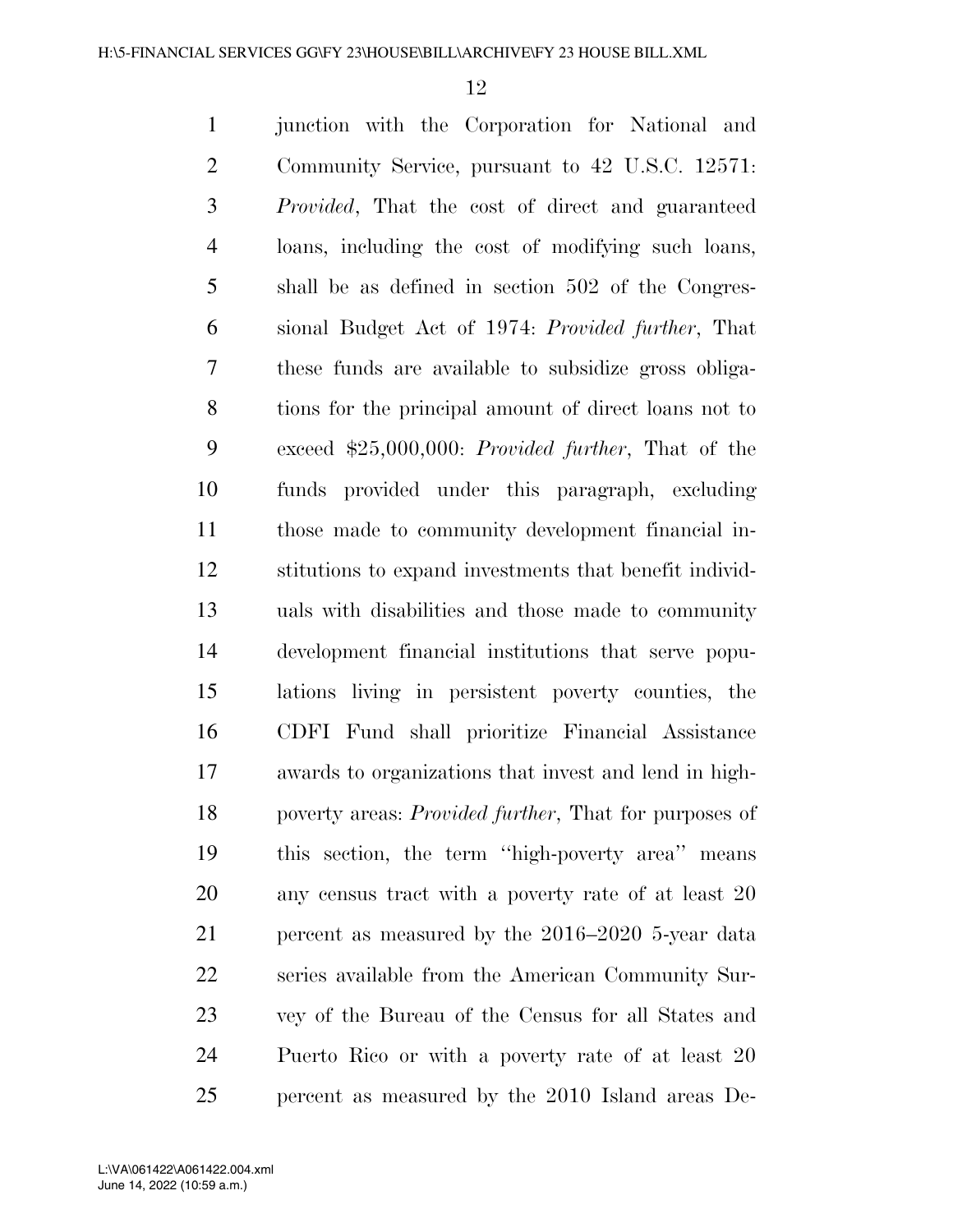cennial Census data for any territory or possession of the United States;

 $3 \t(2)$  not less than \$22,500,000, notwithstanding section 108(e) of Public Law 103–325 (12 U.S.C. 4707(e)), is available until September 30, 2024, for financial assistance, technical assistance, training, and outreach programs designed to benefit Native American, Native Hawaiian, and Alaska Native com- munities and provided primarily through qualified community development lender organizations with experience and expertise in community development banking and lending in Indian country, Native American organizations, Tribes and Tribal organiza-tions, and other suitable providers;

 (3) not less than \$28,000,000 is available until September 30, 2024, for the Bank Enterprise Award program;

 (4) not less than \$24,000,000, notwithstanding subsections (d) and (e) of section 108 of Public Law 103–325 (12 U.S.C. 4707(d) and (e)), is available until September 30, 2024, for a Healthy Food Fi- nancing Initiative to provide financial assistance, technical assistance, training, and outreach to com- munity development financial institutions for the purpose of offering affordable financing and tech-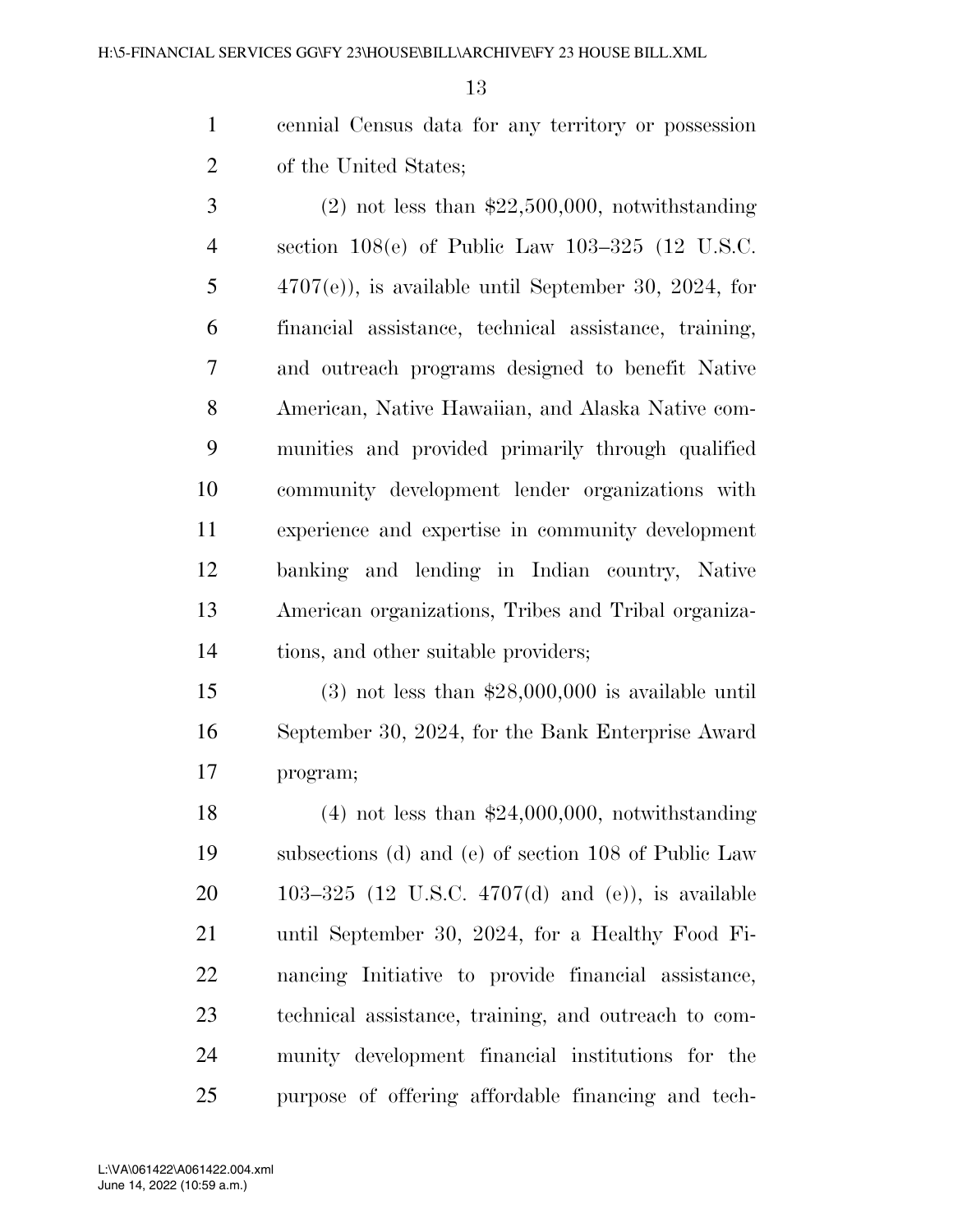nical assistance to expand the availability of healthy food options in distressed communities;

 $3 \qquad (5)$  not less than \$10,000,000 is available until September 30, 2024, to provide grants for loan loss reserve funds and to provide technical assistance for small dollar loan programs under section 122 of Public Law 103–325 (12 U.S.C. 4719): *Provided*, That sections 108(d) and 122(b)(2) of such Public Law shall not apply to the provision of such grants and technical assistance;

11 (6) up to  $$35,037,000$  is for administrative ex- penses, including administration of CDFI Fund pro- grams and the New Markets Tax Credit Program, of which not less than \$1,000,000 is for the develop- ment of tools to better assess and inform CDFI in- vestment performance and CDFI Fund program im- pacts, and up to \$300,000 is for administrative ex-penses to carry out the direct loan program; and

 (7) during fiscal year 2023, none of the funds available under this heading are available for the cost, as defined in section 502 of the Congressional Budget Act of 1974, of commitments to guarantee bonds and notes under section 114A of the Riegle Community Development and Regulatory Improve-ment Act of 1994 (12 U.S.C. 4713a): *Provided*,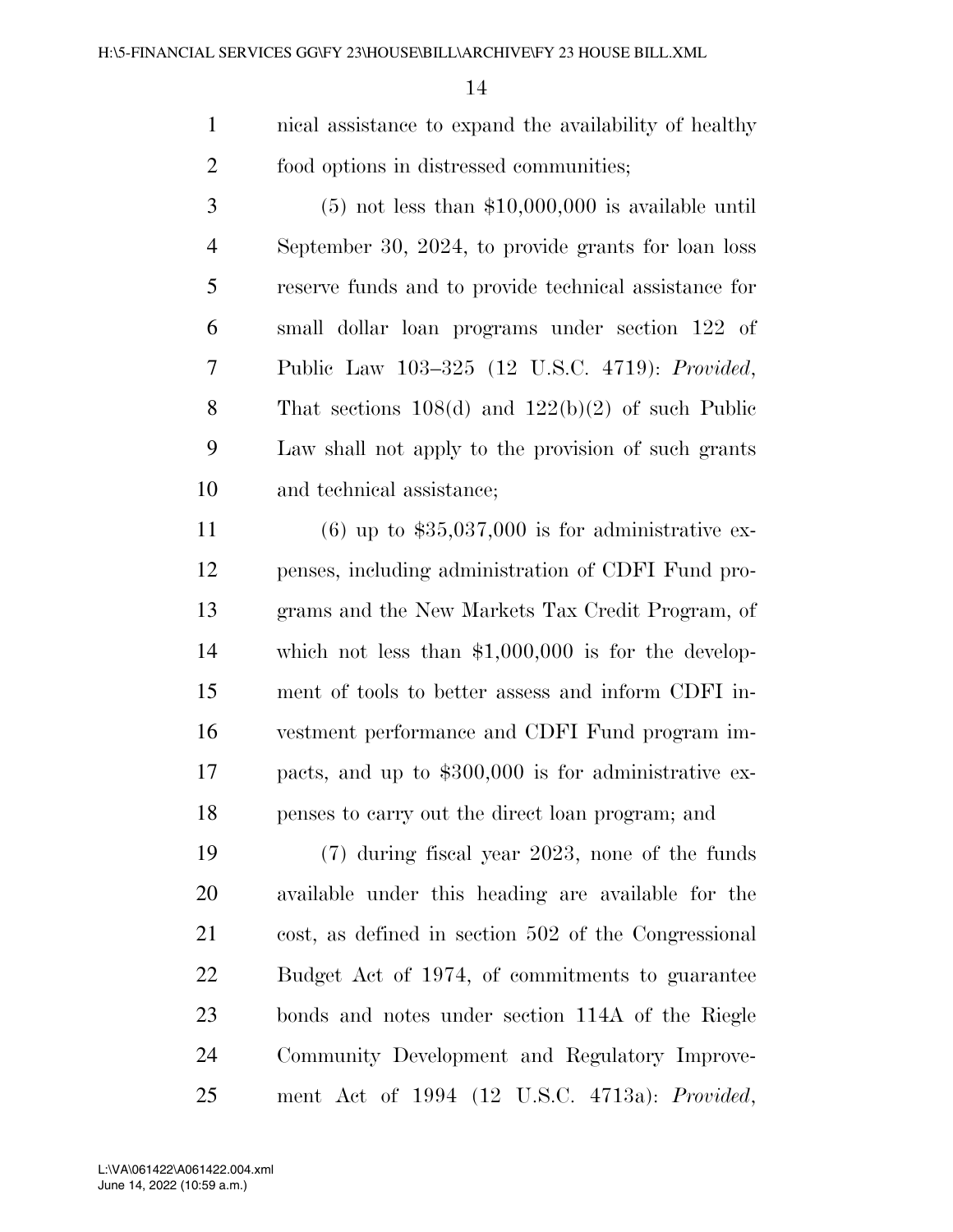That commitments to guarantee bonds and notes under such section 114A shall not exceed \$500,000,000: *Provided further*, That such section 114A shall remain in effect until December 31, 2023: *Provided further*, That of the funds awarded under this heading, except those provided for the Economic Mobility Corps, not less than 10 percent shall be used for awards that support investments that serve populations living in persistent poverty counties: *Provided further*, That for the purposes of this paragraph and paragraph (1), the term ''per- sistent poverty counties'' means any county, includ- ing county equivalent areas in Puerto Rico, that has had 20 percent or more of its population living in poverty over the past 30 years, as measured by the 1990 and 2000 decennial censuses and the 2016– 2020 5-year data series available from the American Community Survey of the Bureau of the Census or any other territory or possession of the United States that has had 20 percent or more of its popu- lation living in poverty over the past 30 years, as measured by the 1990, 2000 and 2010 Island Areas Decennial Censuses, or equivalent data, of the Bu-reau of the Census.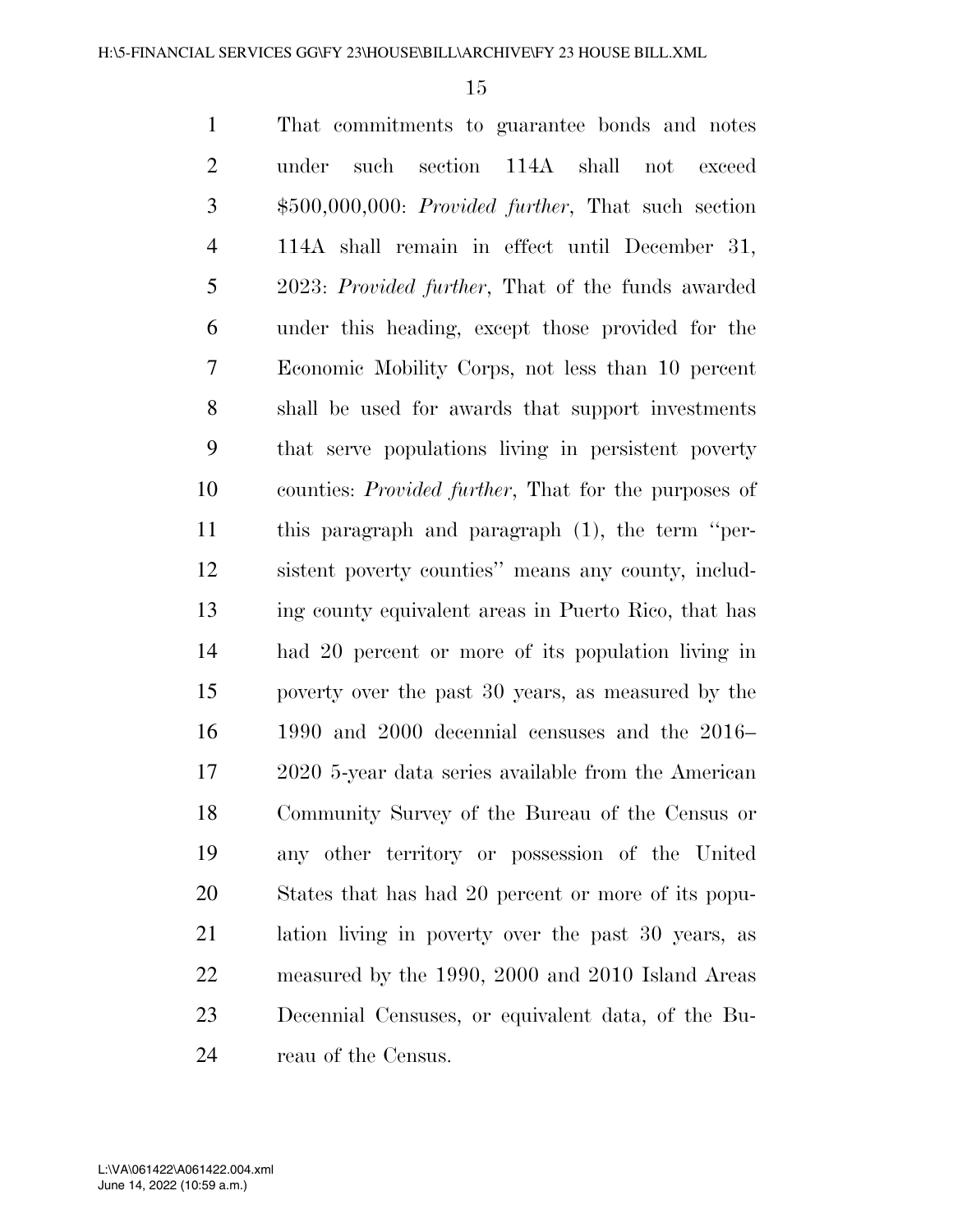## **INTERNAL REVENUE SERVICE**

# TAXPAYER SERVICES

 For necessary expenses of the Internal Revenue Serv- ice to provide taxpayer services, including pre-filing assist- ance and education, filing and account services, taxpayer advocacy services, rent payments, and other services as authorized by 5 U.S.C. 3109, at such rates as may be de- termined by the Commissioner, \$3,410,728,000, of which not to exceed \$100,000,000 shall remain available until September 30, 2024; of which not less than \$11,000,000 shall be for the Tax Counseling for the Elderly Program, of which not less than \$13,000,000 shall be available for low-income taxpayer clinic grants, of which not less than \$35,000,000, to remain available until September 30, 2024, shall be available for the Community Volunteer In- come Tax Assistance Matching Grants Program for tax return preparation assistance, and of which not less than \$235,000,000 shall be available for operating expenses of the Taxpayer Advocate Service: *Provided*, That of the amounts made available for the Taxpayer Advocate Serv- ice, not less than \$6,000,000 shall be for identity theft and refund fraud casework.

#### ENFORCEMENT

 For necessary expenses for tax enforcement activities of the Internal Revenue Service to determine and collect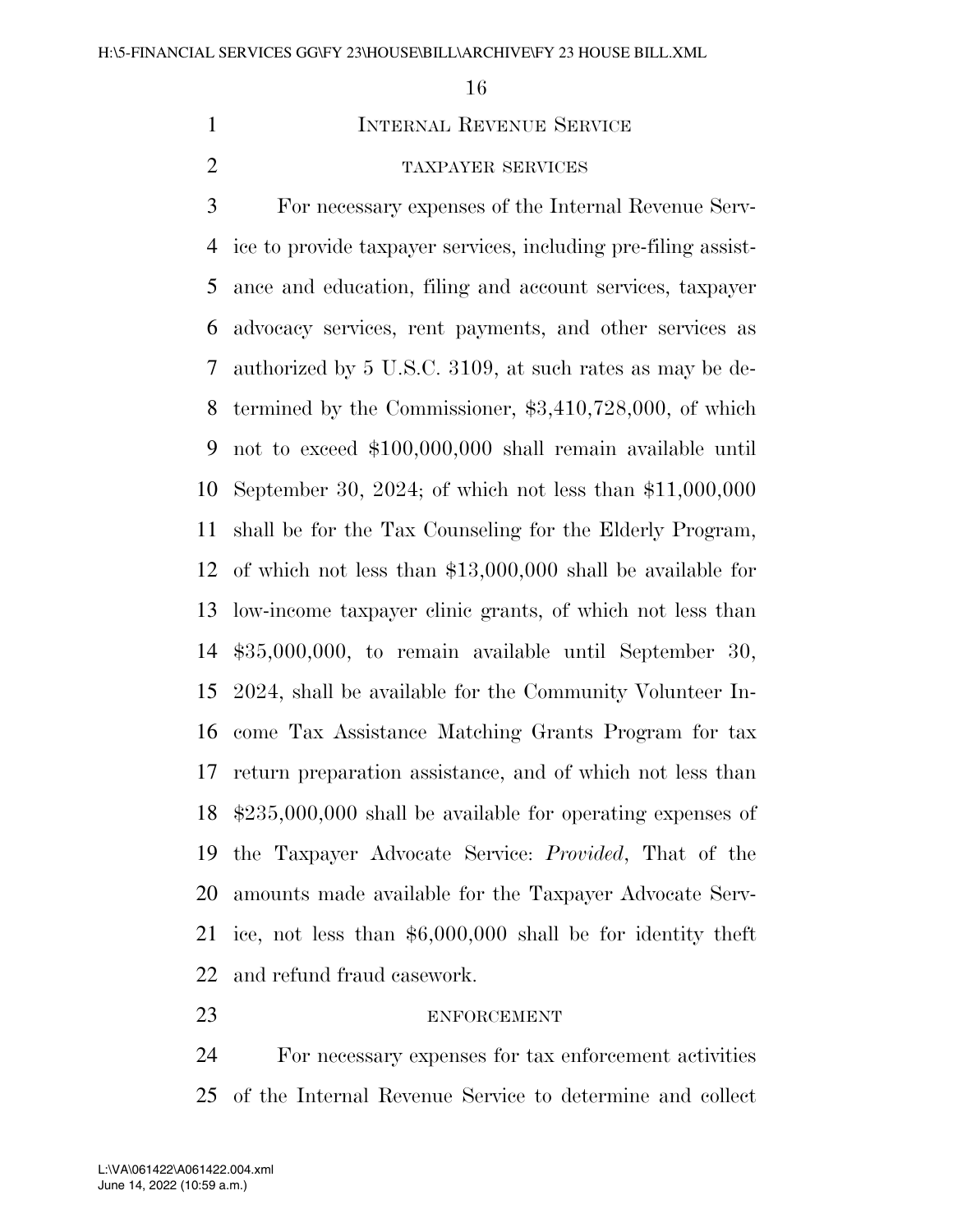owed taxes, to provide legal and litigation support, to con- duct criminal investigations, to enforce criminal statutes related to violations of internal revenue laws and other fi- nancial crimes, to purchase and hire passenger motor vehi- cles (31 U.S.C. 1343(b)), rent payments, and to provide other services as authorized by 5 U.S.C. 3109, at such rates as may be determined by the Commissioner, \$6,120,262,000, of which not to exceed \$250,000,000 shall remain available until September 30, 2024; of which not less than \$60,257,000 shall be for the Interagency Crime and Drug Enforcement program; and of which not to exceed \$25,000,000 shall be for investigative technology for the Criminal Investigation Division: *Provided*, That the amount made available for investigative technology for the Criminal Investigation Division shall be in addition to amounts made available for the Criminal Investigation Di-vision under the ''Operations Support'' heading.

# OPERATIONS SUPPORT

 For necessary expenses of the Internal Revenue Serv- ice to support taxpayer services and enforcement pro- grams, including rent payments; facilities services; print- ing; postage; physical security; headquarters and other IRS-wide administration activities; research and statistics of income; telecommunications; information technology de-velopment, enhancement, operations, maintenance, and se-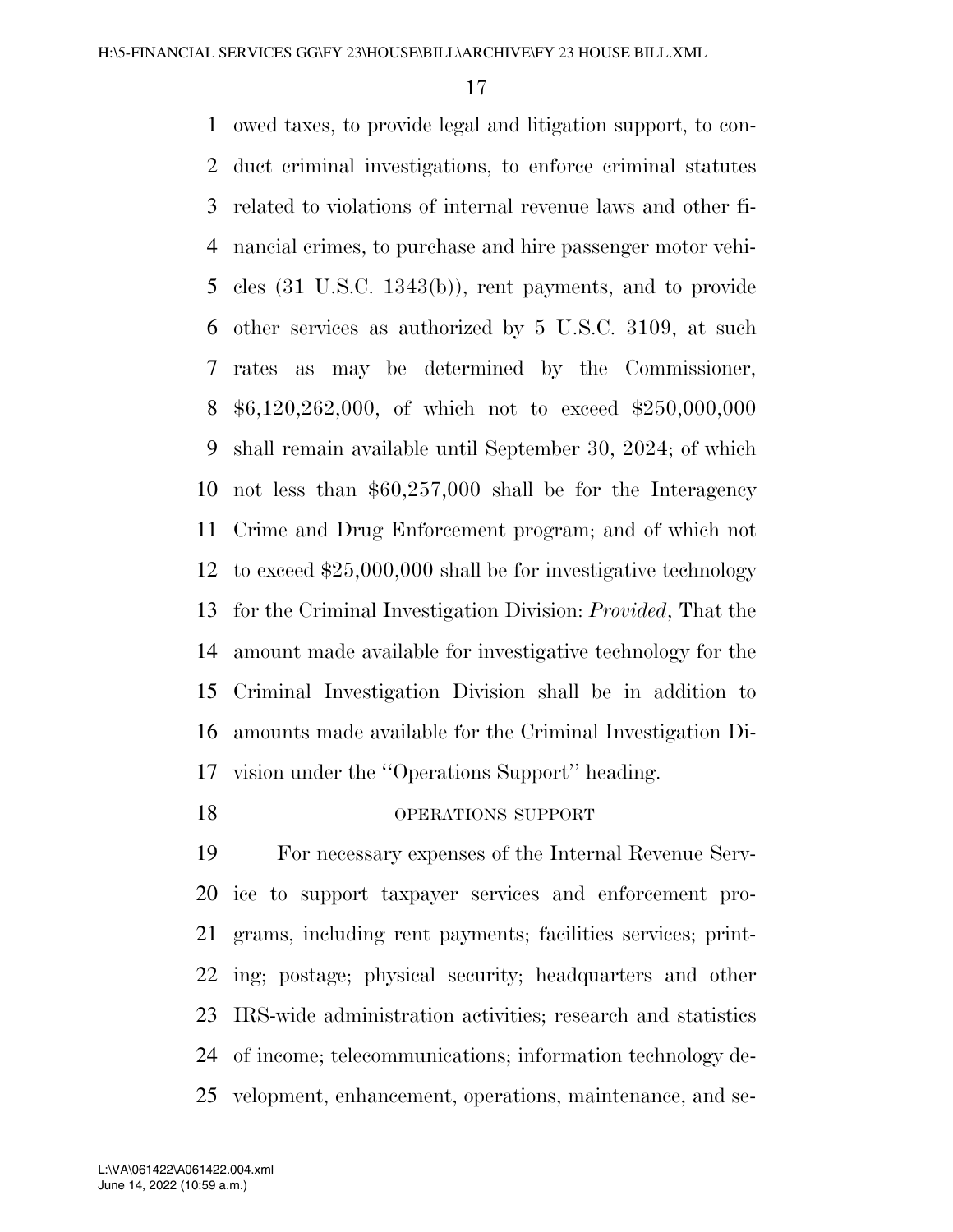curity; the hire of passenger motor vehicles (31 U.S.C. 1343(b)); the operations of the Internal Revenue Service Oversight Board; and other services as authorized by 5 U.S.C. 3109, at such rates as may be determined by the Commissioner; \$3,753,561,000, of which not to exceed \$275,000,000 shall remain available until September 30, 2024; of which not to exceed \$10,000,000 shall remain available until expended for acquisition of equipment and construction, repair and renovation of facilities; of which not to exceed \$1,000,000 shall remain available until Sep- tember 30, 2025, for research; and of which not to exceed \$20,000 shall be for official reception and representation expenses: *Provided*, That not later than 30 days after the end of each quarter, the Internal Revenue Service shall submit a report to the Committees on Appropriations of the House of Representatives and the Senate and the Comptroller General of the United States detailing major information technology investments in the Internal Rev- enue Service Integrated Modernization Business Plan portfolio, including detailed, plain language summaries on the status of plans, costs, and results; prior results and actual expenditures of the prior quarter; upcoming deliverables and costs for the fiscal year; risks and mitiga- tion strategies associated with ongoing work; reasons for any cost or schedule variances; and total expenditures by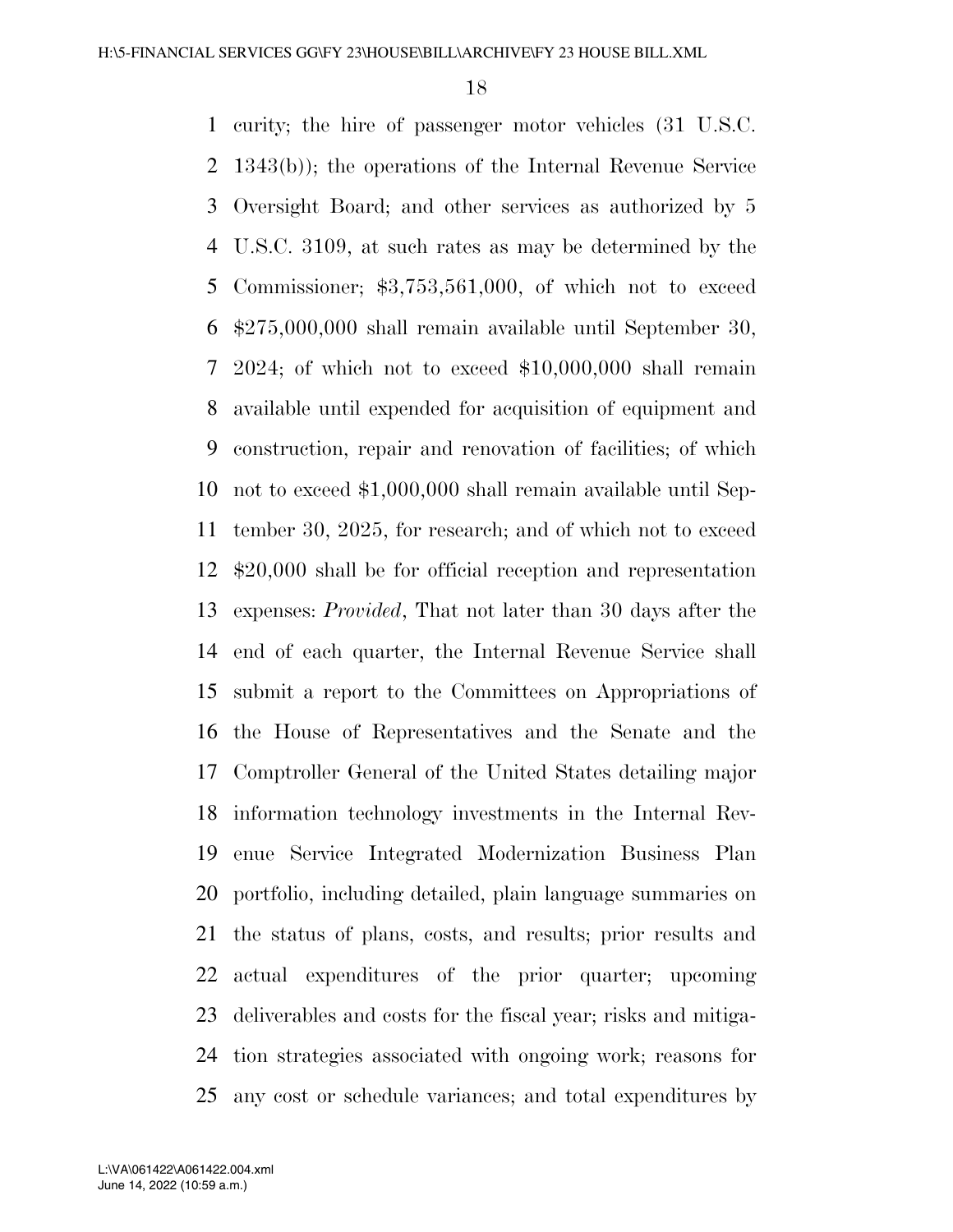fiscal year: *Provided further*, That the Internal Revenue Service shall include, in its budget justification for fiscal year 2024, a summary of cost and schedule performance information for its major information technology systems.

# BUSINESS SYSTEMS MODERNIZATION

 For necessary expenses of the Internal Revenue Serv- ice's business systems modernization program, \$310,027,000, to remain available until September 30, 2025, for the capital asset acquisition of information tech- nology systems, including management and related con- tractual costs of said acquisitions, including related Inter- nal Revenue Service labor costs, and contractual costs as- sociated with operations authorized by 5 U.S.C. 3109: *Provided*, That not later than 30 days after the end of each quarter, the Internal Revenue Service shall submit a report to the Committees on Appropriations of the House of Representatives and the Senate and the Comp- troller General of the United States detailing major infor- mation technology investments in the Internal Revenue Service Integrated Modernization Business Plan portfolio, including detailed, plain language summaries on the status of plans, costs, and results; prior results and actual ex- penditures of the prior quarter; upcoming deliverables and costs for the fiscal year; risks and mitigation strategies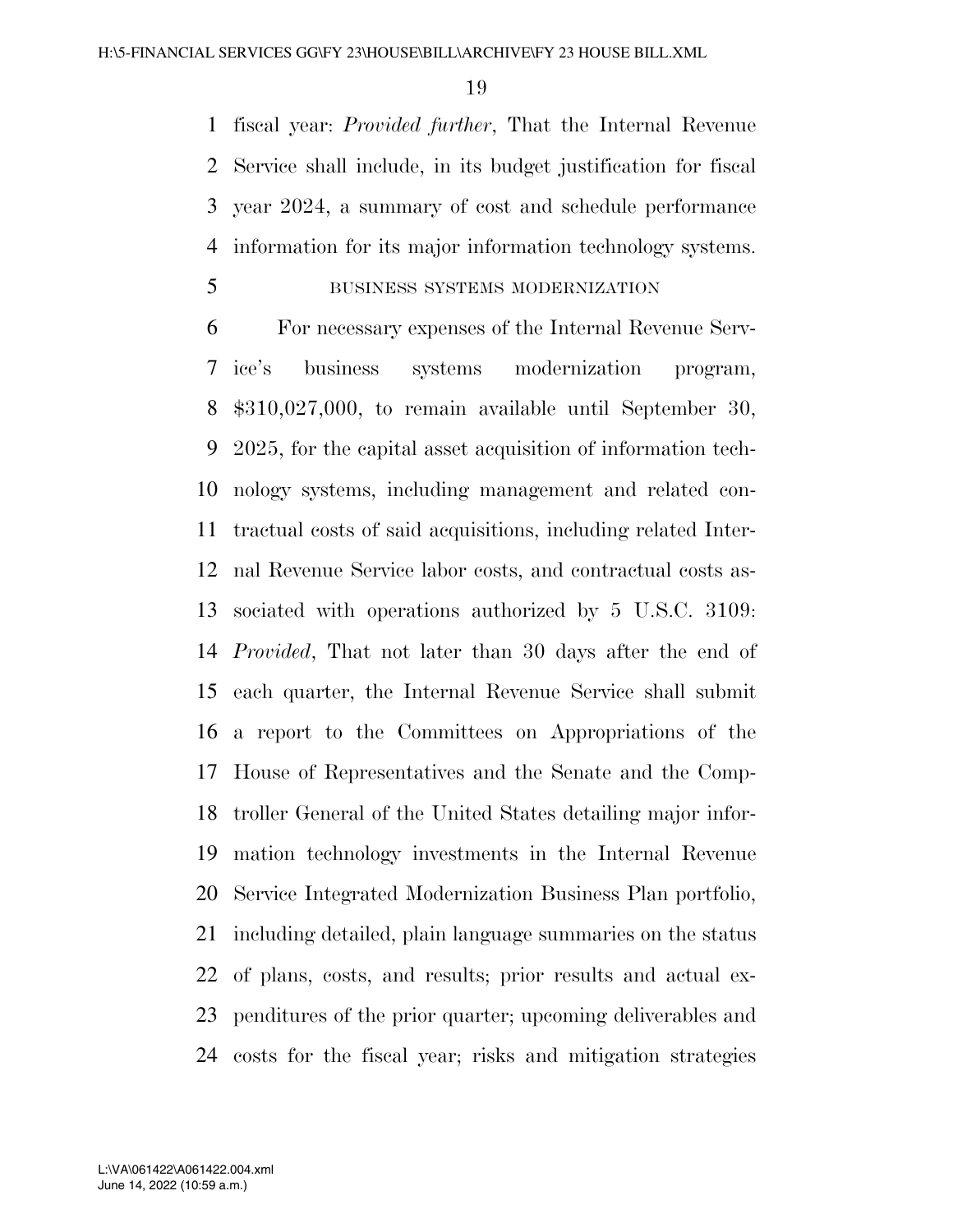associated with ongoing work; reasons for any cost or schedule variances; and total expenditures by fiscal year. ADMINISTRATIVE PROVISIONS—INTERNAL REVENUE

#### SERVICE

### (INCLUDING TRANSFER OF FUNDS)

 SEC. 101. Not to exceed 4 percent of the appropria- tion made available in this Act to the Internal Revenue Service under the ''Enforcement'' heading, and not to ex- ceed 5 percent of any other appropriation made available in this Act to the Internal Revenue Service, may be trans- ferred to any other Internal Revenue Service appropria- tion upon the advance approval of the Committees on Ap- propriations of the House of Representatives and the Sen- ate: *Provided*, That an additional 2 percent of the appro- priation made available in this Act to the Internal Revenue Service under the ''Enforcement'' heading may be trans- ferred to the appropriation made available in this Act to the Internal Revenue Service under the ''Taxpayer Serv- ices'' heading upon advance approval of the Committees on Appropriations of the House of Representatives and the Senate.

 SEC. 102. The Internal Revenue Service shall main- tain an employee training program, which shall include the following topics: taxpayers' rights, dealing courteously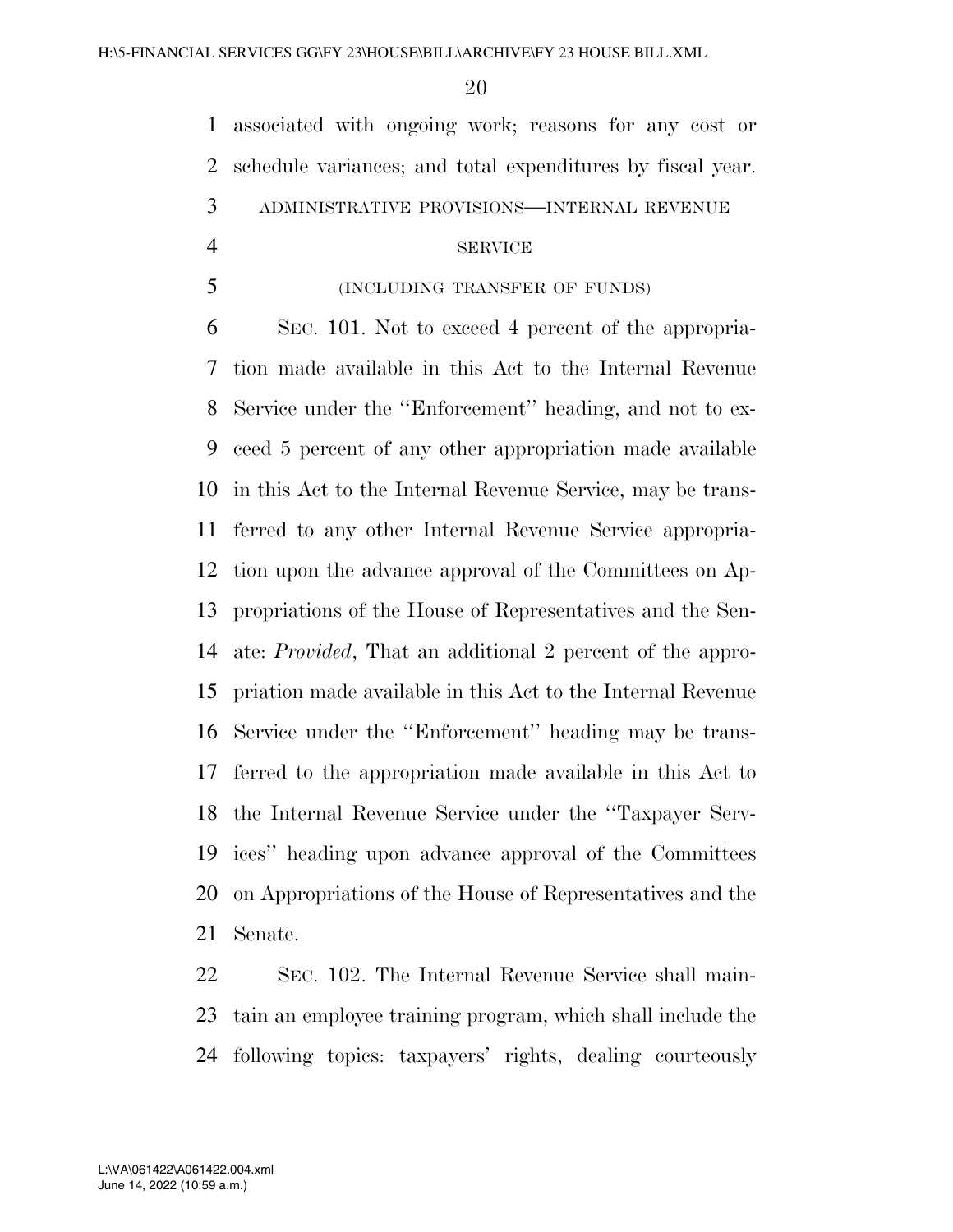with taxpayers, cross-cultural relations, ethics, and the im-partial application of tax law.

 SEC. 103. The Internal Revenue Service shall insti- tute and enforce policies and procedures that will safe- guard the confidentiality of taxpayer information and pro-tect taxpayers against identity theft.

 SEC. 104. Funds made available by this or any other Act to the Internal Revenue Service shall be available for improved facilities and increased staffing to provide suffi- cient and effective 1–800 help line service for taxpayers. The Commissioner shall continue to make improvements to the Internal Revenue Service 1–800 help line service a priority and allocate resources necessary to enhance the response time to taxpayer communications, particularly with regard to victims of tax-related crimes.

 SEC. 105. The Internal Revenue Service shall issue a notice of confirmation of any address change relating to an employer making employment tax payments, and such notice shall be sent to both the employer's former and new address and an officer or employee of the Internal Revenue Service shall give special consideration to an offer-in-compromise from a taxpayer who has been the vic-tim of fraud by a third party payroll tax preparer.

 SEC. 106. None of the funds made available under this Act may be used by the Internal Revenue Service to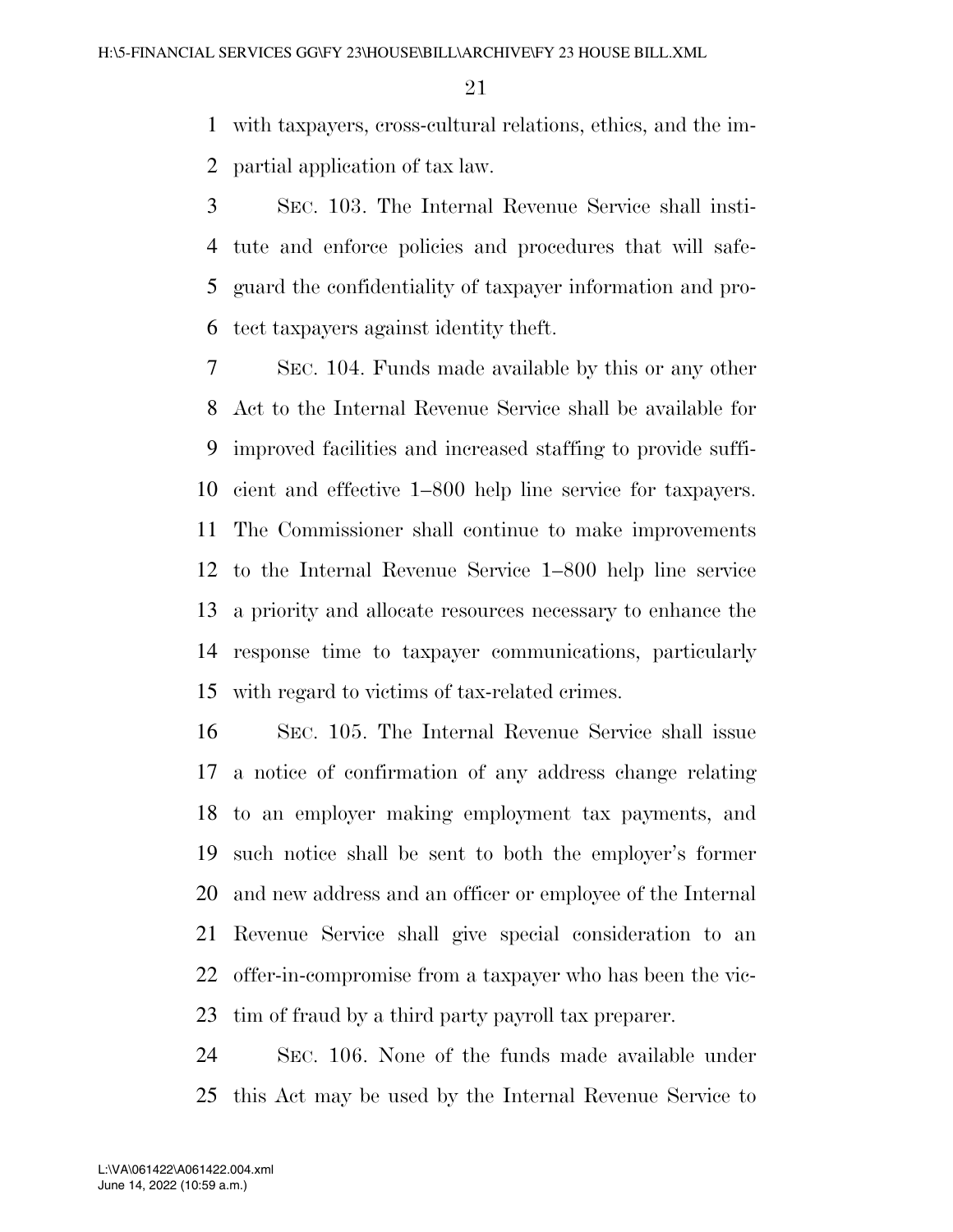target citizens of the United States for exercising any right guaranteed under the First Amendment to the Con-stitution of the United States.

 SEC. 107. None of the funds made available in this Act may be used by the Internal Revenue Service to target groups for regulatory scrutiny based on their ideological beliefs.

 SEC. 108. None of funds made available by this Act to the Internal Revenue Service shall be obligated or ex- pended on conferences that do not adhere to the proce- dures, verification processes, documentation requirements, and policies issued by the Chief Financial Officer, Human Capital Office, and Agency-Wide Shared Services as a re- sult of the recommendations in the report published on May 31, 2013, by the Treasury Inspector General for Tax Administration entitled ''Review of the August 2010 Small Business/Self-Employed Division's Conference in Ana-heim, California'' (Reference Number 2013–10–037).

 SEC. 109. None of the funds made available in this Act to the Internal Revenue Service may be obligated or expended—

 (1) to make a payment to any employee under a bonus, award, or recognition program; or

 (2) under any hiring or personnel selection process with respect to re-hiring a former employee;

June 14, 2022 (10:59 a.m.) L:\VA\061422\A061422.004.xml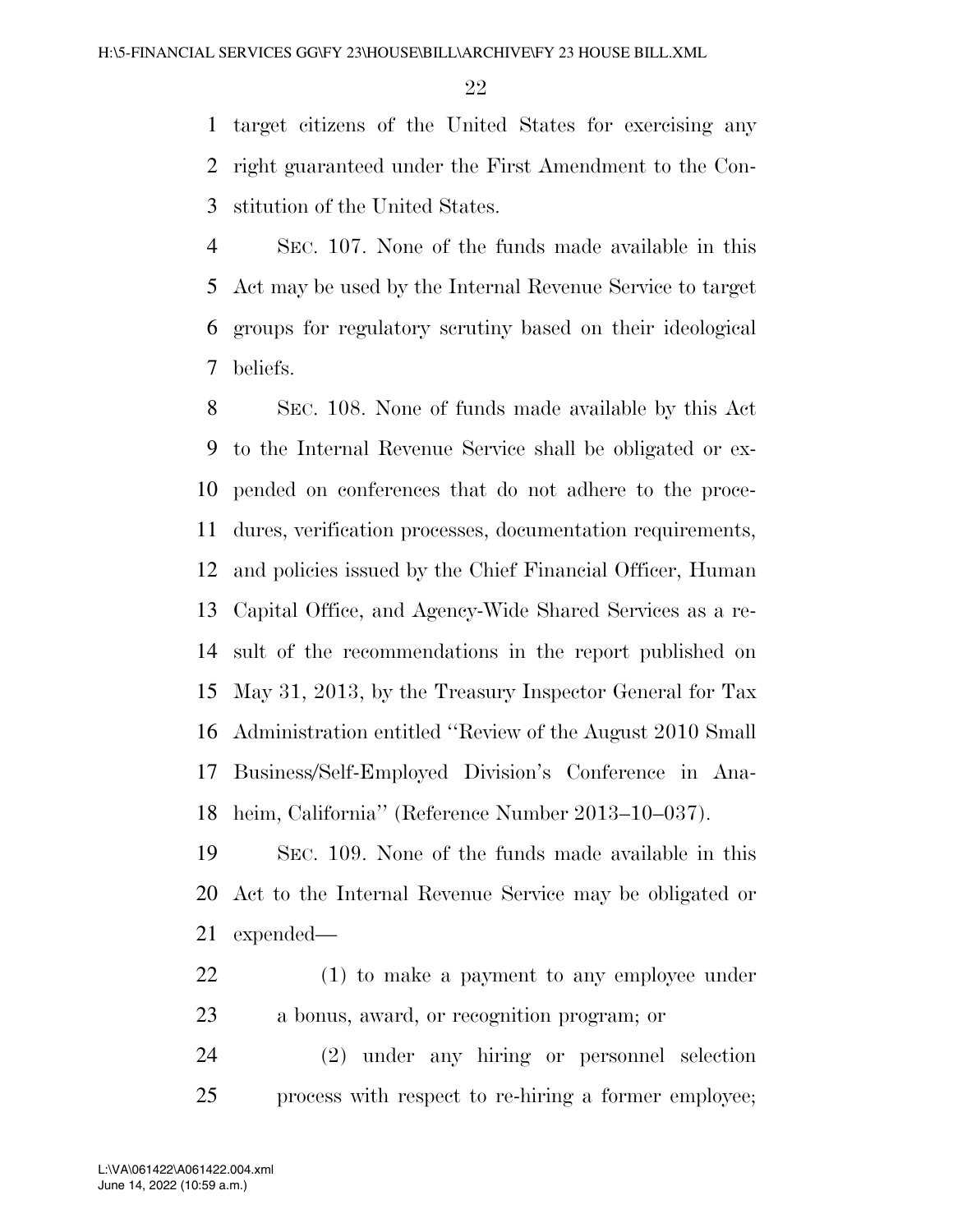unless such program or process takes into account the conduct and Federal tax compliance of such employee or former employee.

 SEC. 110. None of the funds made available by this Act may be used in contravention of section 6103 of the Internal Revenue Code of 1986 (relating to confidentiality and disclosure of returns and return information).

 SEC. 111. The Secretary of the Treasury (or the Sec- retary's delegate) may use the funds made available in this Act, subject to such policies as the Secretary (or the Sec- retary's delegate) may establish, to utilize direct hire au- thority to recruit and appoint qualified applicants, without regard to any notice or preference requirements, directly to positions in the competitive service to process back-logged tax returns and return information.

 SEC. 112. Notwithstanding section 1344 of title 31, United States Code, funds appropriated to the Internal Revenue Service in this Act may be used to provide pas- senger carrier transportation and protection between the Commissioner of Internal Revenue's residence and place of employment.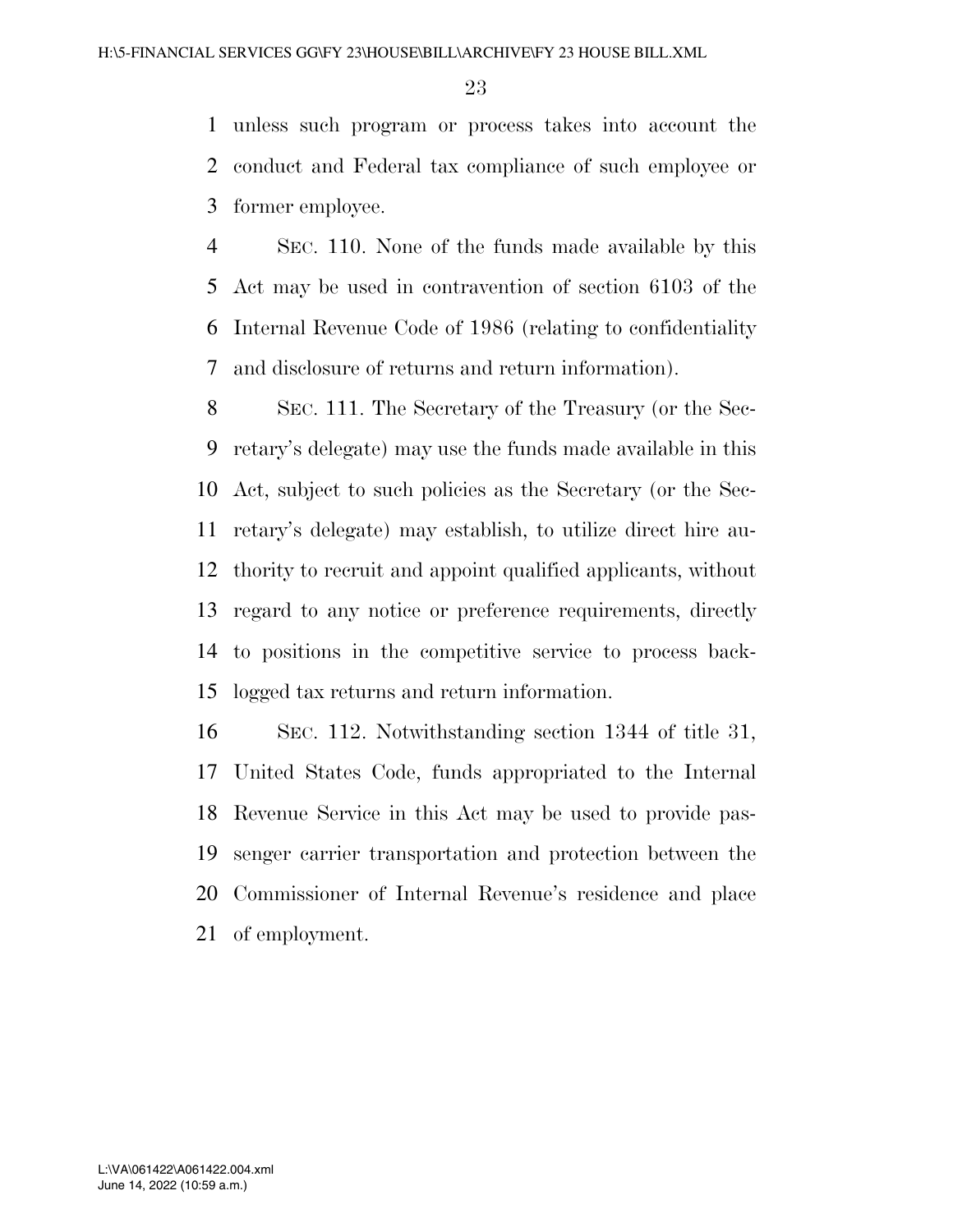ADMINISTRATIVE PROVISIONS—DEPARTMENT OF THE 2 TREASURY (INCLUDING TRANSFERS OF FUNDS) SEC. 113. Appropriations to the Department of the Treasury in this Act shall be available for uniforms or al- lowances therefor, as authorized by law (5 U.S.C. 5901), including maintenance, repairs, and cleaning; purchase of insurance for official motor vehicles operated in foreign countries; purchase of motor vehicles without regard to the general purchase price limitations for vehicles purchased and used overseas for the current fiscal year; entering into contracts with the Department of State for the furnishing of health and medical services to employees and their de- pendents serving in foreign countries; and services author-ized by 5 U.S.C. 3109.

 SEC. 114. Not to exceed 2 percent of any appropria- tions in this title made available under the headings ''De- partmental Offices—Salaries and Expenses'', ''Office of Inspector General'', ''Special Inspector General for the Troubled Asset Relief Program'', ''Financial Crimes En- forcement Network'', ''Bureau of the Fiscal Service'', and ''Alcohol and Tobacco Tax and Trade Bureau'' may be transferred between such appropriations upon the advance approval of the Committees on Appropriations of the House of Representatives and the Senate: *Provided*, That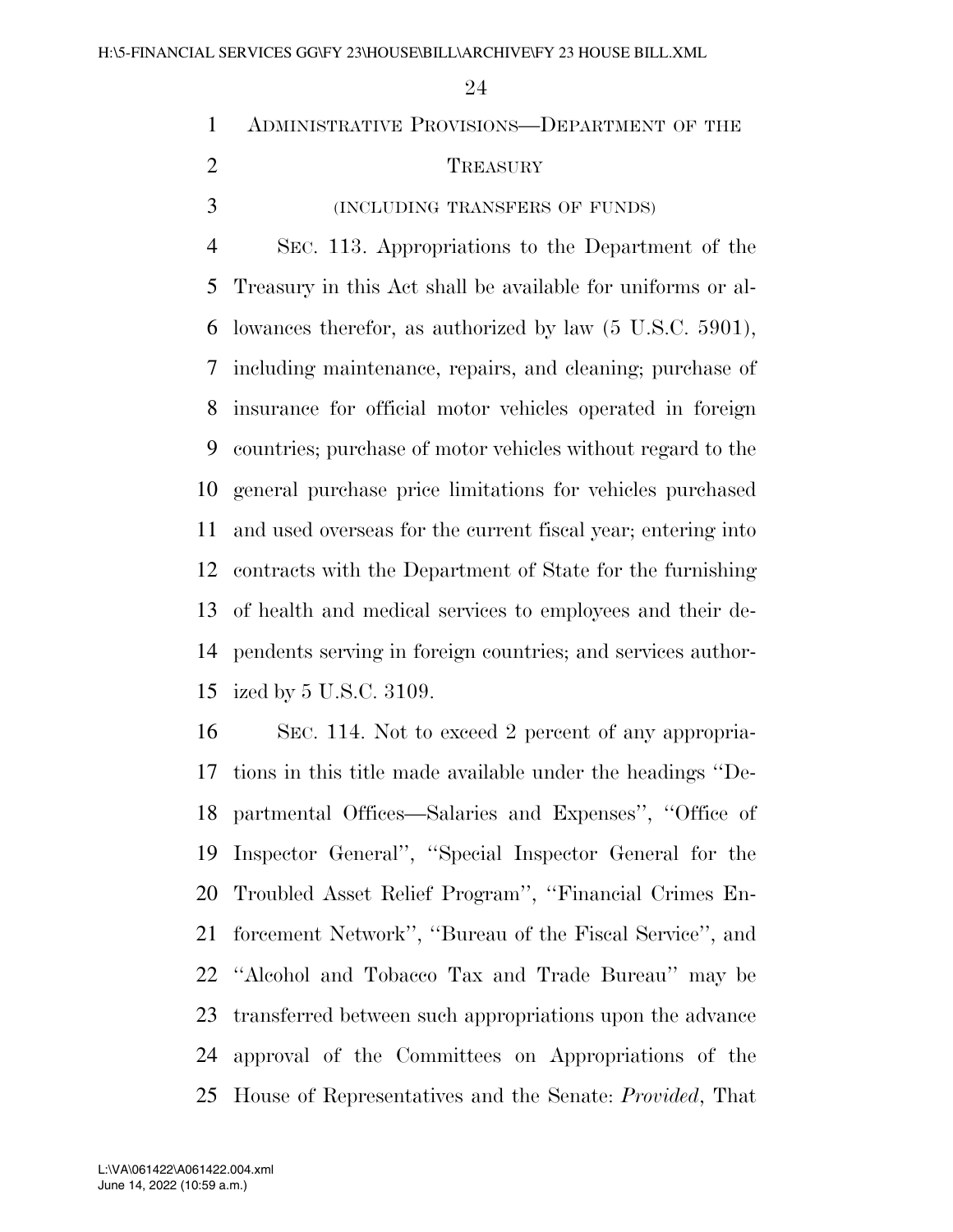no transfer under this section may increase or decrease any such appropriation by more than 2 percent.

 SEC. 115. Not to exceed 2 percent of any appropria- tion made available in this Act to the Internal Revenue Service may be transferred to the Treasury Inspector Gen- eral for Tax Administration's appropriation upon the ad- vance approval of the Committees on Appropriations of the House of Representatives and the Senate: *Provided*, That no transfer may increase or decrease any such appro-priation by more than 2 percent.

 SEC. 116. None of the funds appropriated in this Act or otherwise available to the Department of the Treasury or the Bureau of Engraving and Printing may be used to redesign the \$1 Federal Reserve note.

 SEC. 117. The Secretary of the Treasury may trans- fer funds from the ''Bureau of the Fiscal Service—Sala- ries and Expenses'' to the Debt Collection Fund as nec- essary to cover the costs of debt collection: *Provided*, That such amounts shall be reimbursed to such salaries and ex- penses account from debt collections received in the Debt Collection Fund.

 SEC. 118. None of the funds appropriated or other- wise made available by this or any other Act may be used by the United States Mint to construct or operate any mu-seum without the explicit approval of the Committees on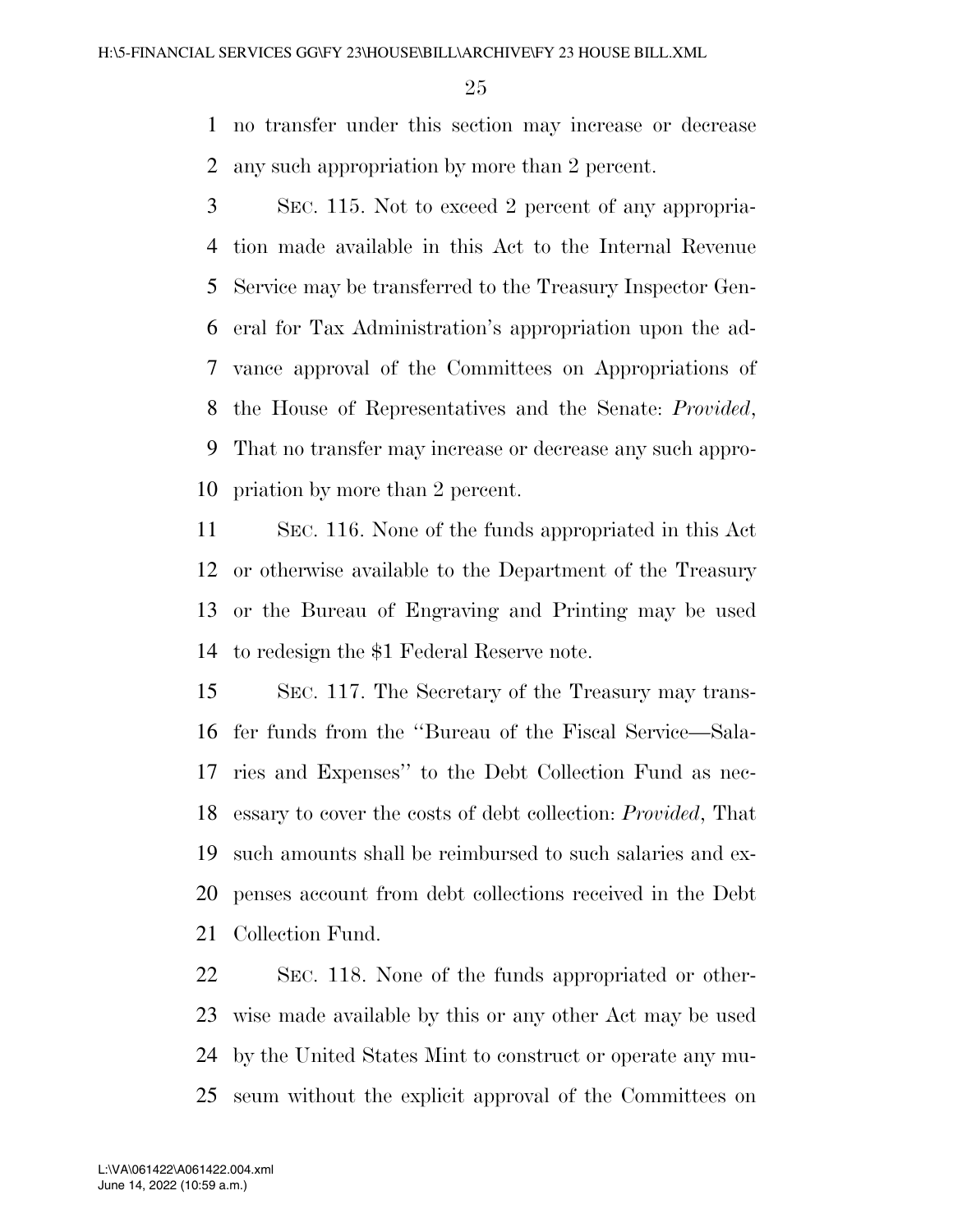Appropriations of the House of Representatives and the Senate, the House Committee on Financial Services, and the Senate Committee on Banking, Housing, and Urban Affairs.

 SEC. 119. None of the funds appropriated or other- wise made available by this or any other Act or source to the Department of the Treasury, the Bureau of Engrav- ing and Printing, and the United States Mint, individually or collectively, may be used to consolidate any or all func- tions of the Bureau of Engraving and Printing and the United States Mint without the explicit approval of the House Committee on Financial Services; the Senate Com- mittee on Banking, Housing, and Urban Affairs; and the Committees on Appropriations of the House of Represent-atives and the Senate.

 SEC. 120. Funds appropriated by this Act, or made available by the transfer of funds in this Act, for the De- partment of the Treasury's intelligence or intelligence re- lated activities are deemed to be specifically authorized by the Congress for purposes of section 504 of the National Security Act of 1947 (50 U.S.C. 414) during fiscal year 2023 until the enactment of the Intelligence Authorization Act for Fiscal Year 2023.

 SEC. 121. Not to exceed \$5,000 shall be made avail-able from the Bureau of Engraving and Printing's Indus-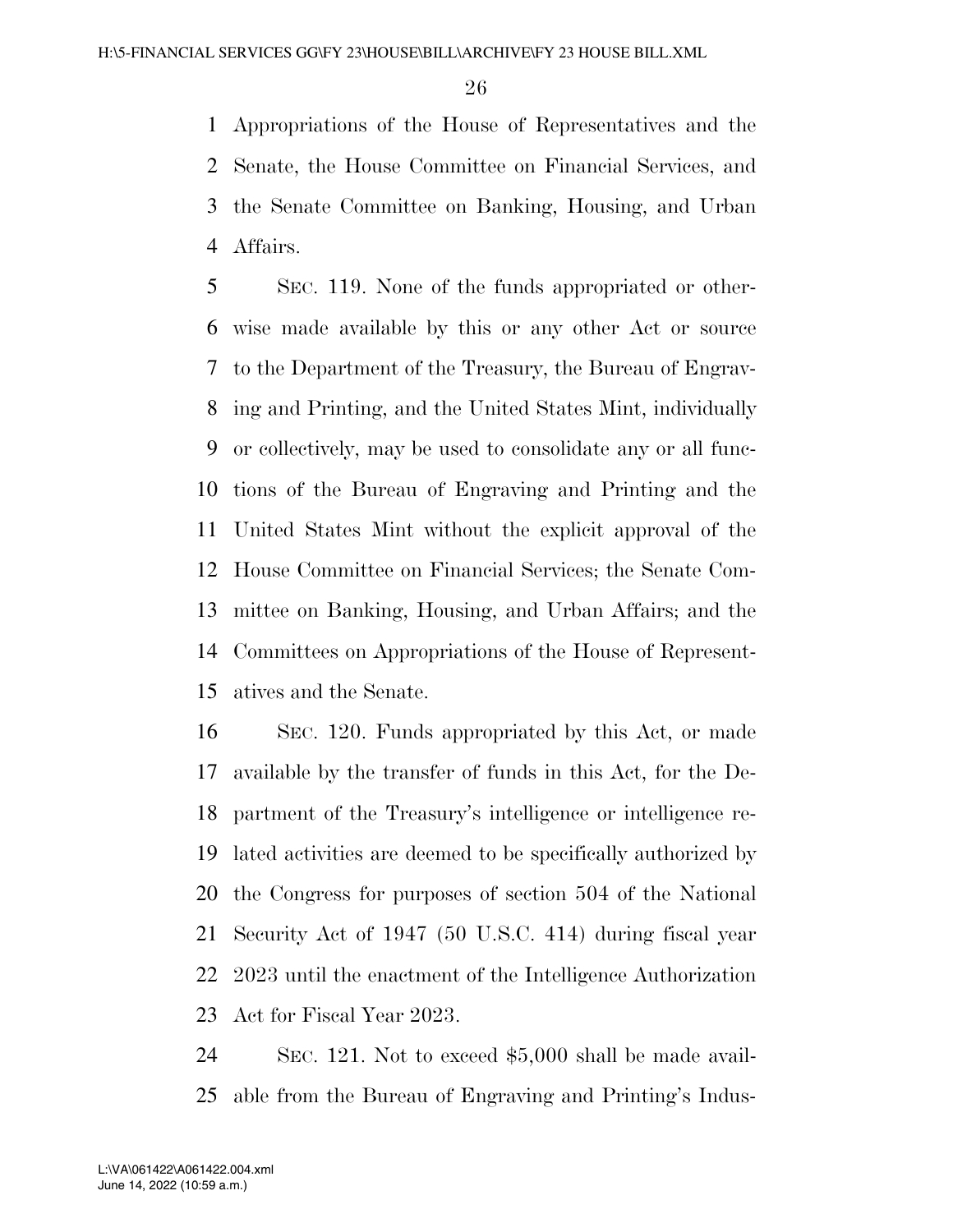trial Revolving Fund for necessary official reception and representation expenses.

 SEC. 122. The Secretary of the Treasury shall submit a Capital Investment Plan to the Committees on Appro- priations of the House of Representatives and the Senate not later than 30 days following the submission of the an- nual budget submitted by the President: *Provided*, That such Capital Investment Plan shall include capital invest- ment spending from all accounts within the Department of the Treasury, including but not limited to the Depart- ment-wide Systems and Capital Investment Programs ac- count, Treasury Franchise Fund account, and the Treas- ury Forfeiture Fund account: *Provided further*, That such Capital Investment Plan shall include expenditures occur- ring in previous fiscal years for each capital investment project that has not been fully completed.

 SEC. 123. Within 45 days after the date of enactment of this Act, the Secretary of the Treasury shall submit an itemized report to the Committees on Appropriations of the House of Representatives and the Senate on the amount of total funds charged to each office by the Fran- chise Fund including the amount charged for each service provided by the Franchise Fund to each office, a detailed description of the services, a detailed explanation of how each charge for each service is calculated, and a descrip-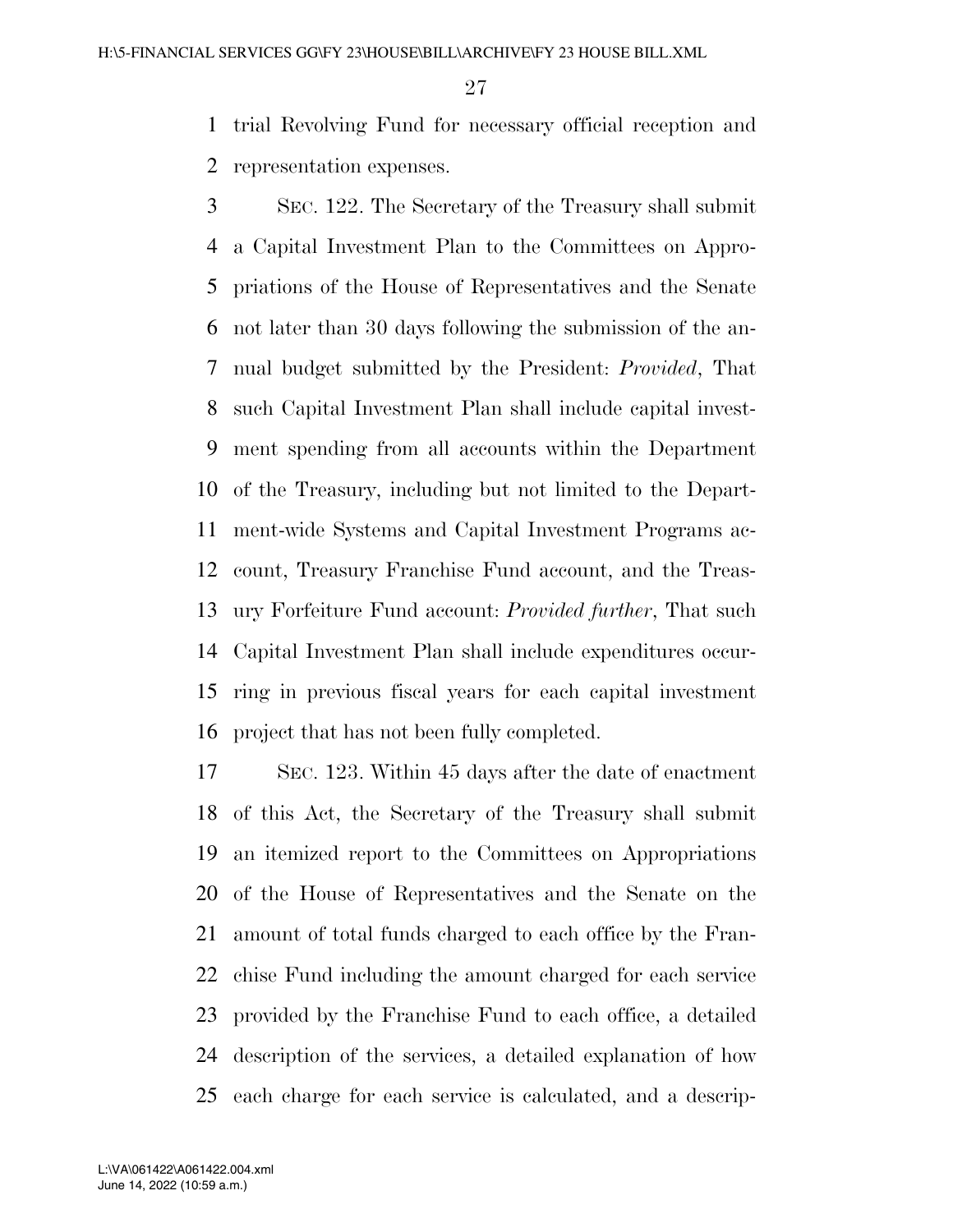tion of the role customers have in governing in the Fran-chise Fund.

 SEC. 124. (a) Not later than 60 days after the end of each quarter, the Office of Financial Stability and the Office of Financial Research shall submit reports on their activities to the Committees on Appropriations of the House of Representatives and the Senate, the Committee on Financial Services of the House of Representatives, and the Senate Committee on Banking, Housing, and Urban Affairs.

 (b) The reports required under subsection (a) shall include—

 (1) the obligations made during the previous quarter by object class, office, and activity;

 (2) the estimated obligations for the remainder of the fiscal year by object class, office, and activity;

 (3) the number of full-time equivalents within each office during the previous quarter;

 (4) the estimated number of full-time equiva- lents within each office for the remainder of the fis-cal year; and

 (5) actions taken to achieve the goals, objec-23 tives, and performance measures of each office.

 (c) At the request of any such Committees specified in subsection (a), the Office of Financial Stability and the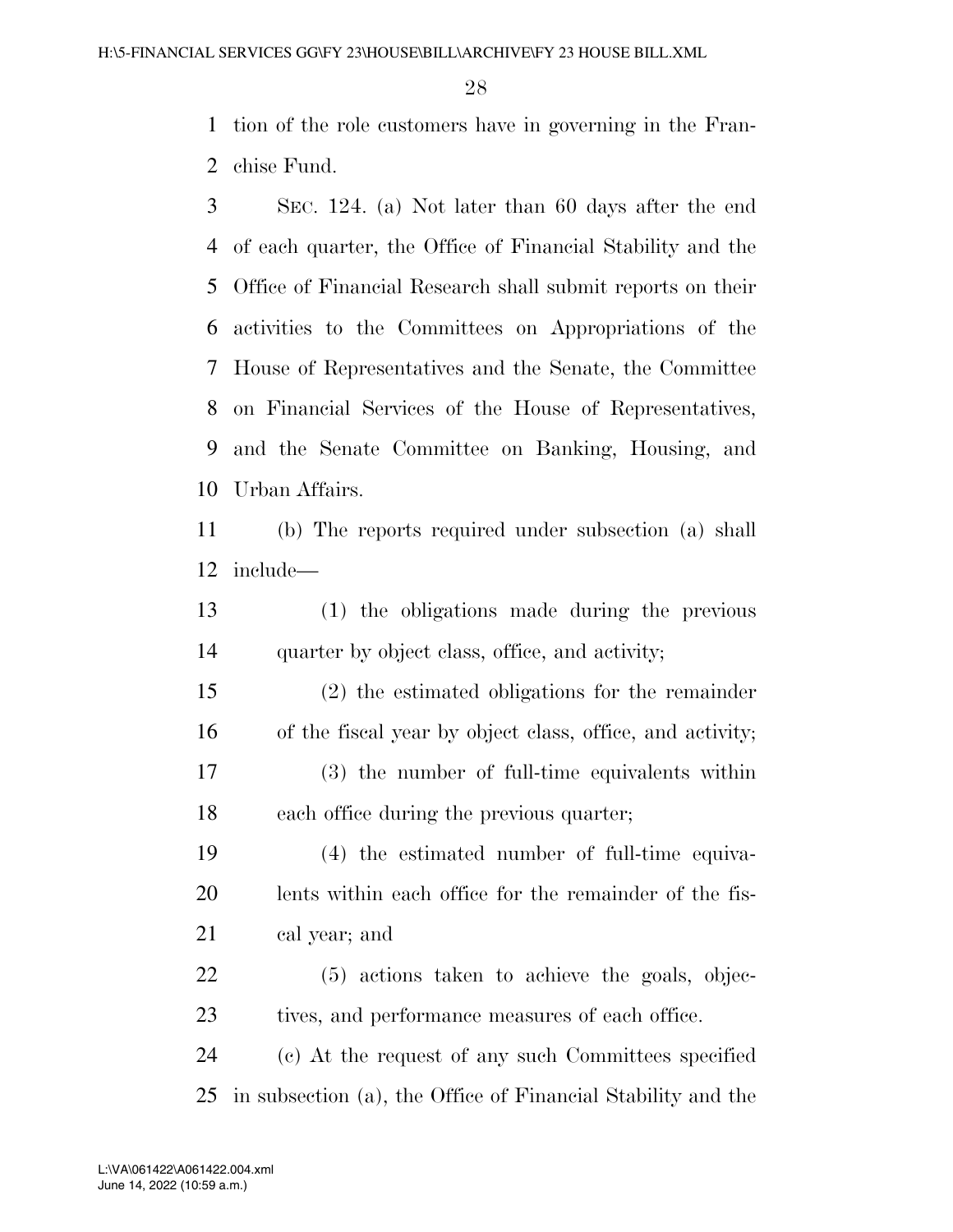Office of Financial Research shall make officials available to testify on the contents of the reports required under subsection (a).

 SEC. 125. In addition to amounts otherwise available, there is appropriated to the Special Inspector General for Pandemic Recovery, \$16,000,000, to remain available until expended, for necessary expenses in carrying out sec- tion 4018 of the Coronavirus Aid, Relief, and Economic Security Act (Public Law 116–136).

 SEC. 126. Of the unobligated balances from amounts made available to the Secretary of the Treasury (referred to in this section as ''Secretary'') for administrative ex- penses pursuant to sections 4003(f) and 4112(b) of the Coronavirus Aid, Relief, and Economic Security Act (Pub-15 lic Law 116–136) and section  $7301(b)(5)$  of the American Rescue Plan Act of 2021 (Public Law 117–2), up to \$80,000,000 shall be available to the Secretary for any administrative expenses of the Department of the Treas- ury determined by the Secretary to be necessary to imple- ment section 501 of division N of the Consolidated Appro- priations Act, 2021 (Public Law 116–260), sections 3201 or 3206 of the American Rescue Plan Act of 2021 (Public Law 117–2), or title VI of the Social Security Act (42 U.S.C. 801 et seq.), in addition to amounts otherwise available for such purposes.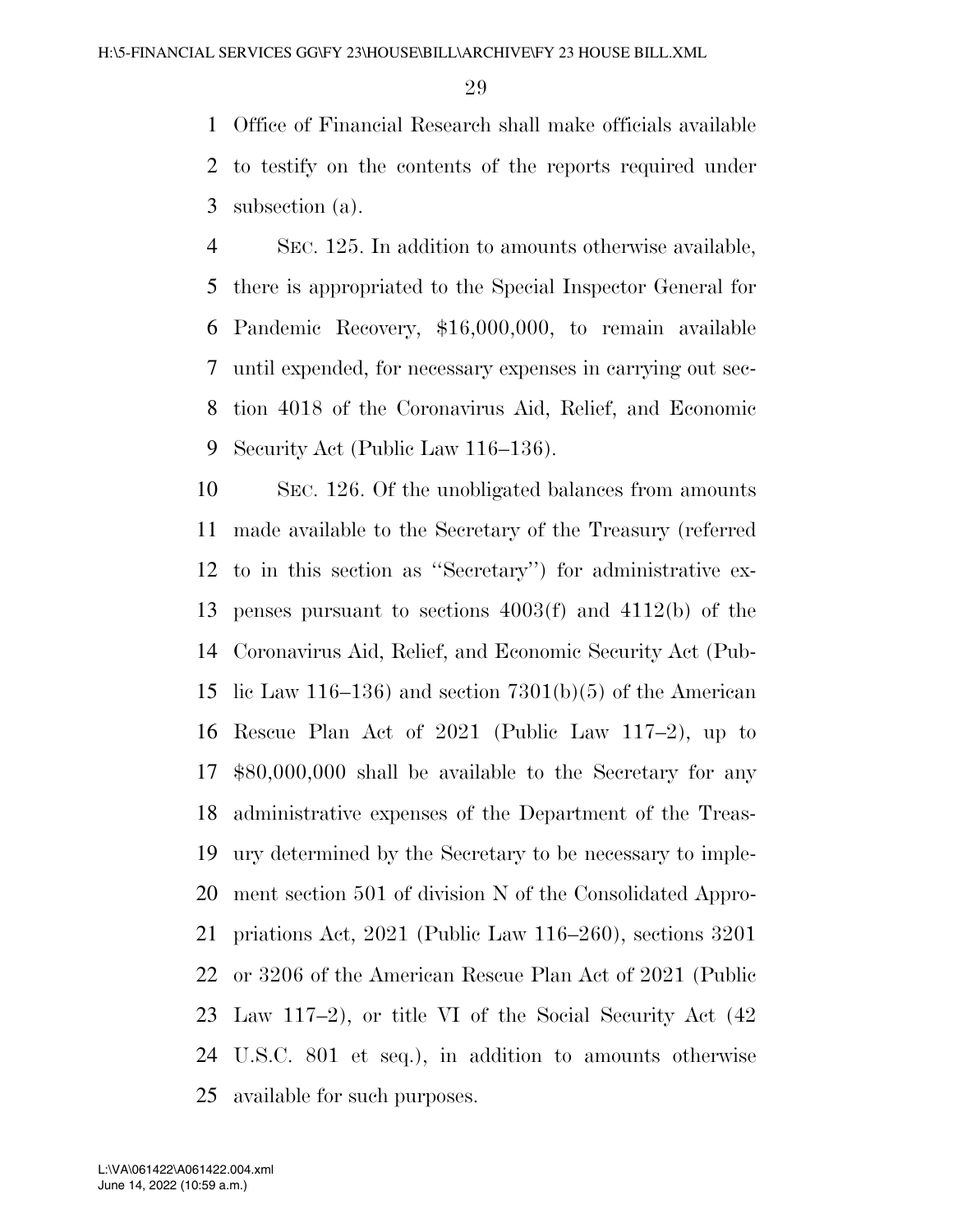|               | This title may be cited as the "Department of the |
|---------------|---------------------------------------------------|
|               | 2 Treasury Appropriations Act, 2023".             |
| $\mathcal{R}$ | TITLE II                                          |
|               | EXECUTIVE OFFICE OF THE PRESIDENT AND             |

# FUNDS APPROPRIATED TO THE PRESIDENT

6 THE WHITE HOUSE

SALARIES AND EXPENSES

 For necessary expenses for the White House as au- thorized by law, including not to exceed \$3,850,000 for services as authorized by 5 U.S.C. 3109 and 3 U.S.C. 105; subsistence expenses as authorized by 3 U.S.C. 105, which shall be expended and accounted for as provided in that section; hire of passenger motor vehicles, and travel (not to exceed \$100,000 to be expended and accounted for as provided by 3 U.S.C. 103); and not to exceed \$19,000 for official reception and representation expenses, to be avail- able for allocation within the Executive Office of the Presi- dent; and for necessary expenses of the Office of Policy Development, including services as authorized by 5 U.S.C. 3109 and 3 U.S.C. 107, \$77,681,000.

EXECUTIVE RESIDENCE AT THE WHITE HOUSE

22 OPERATING EXPENSES

 For necessary expenses of the Executive Residence at the White House, \$15,609,000, to be expended and ac-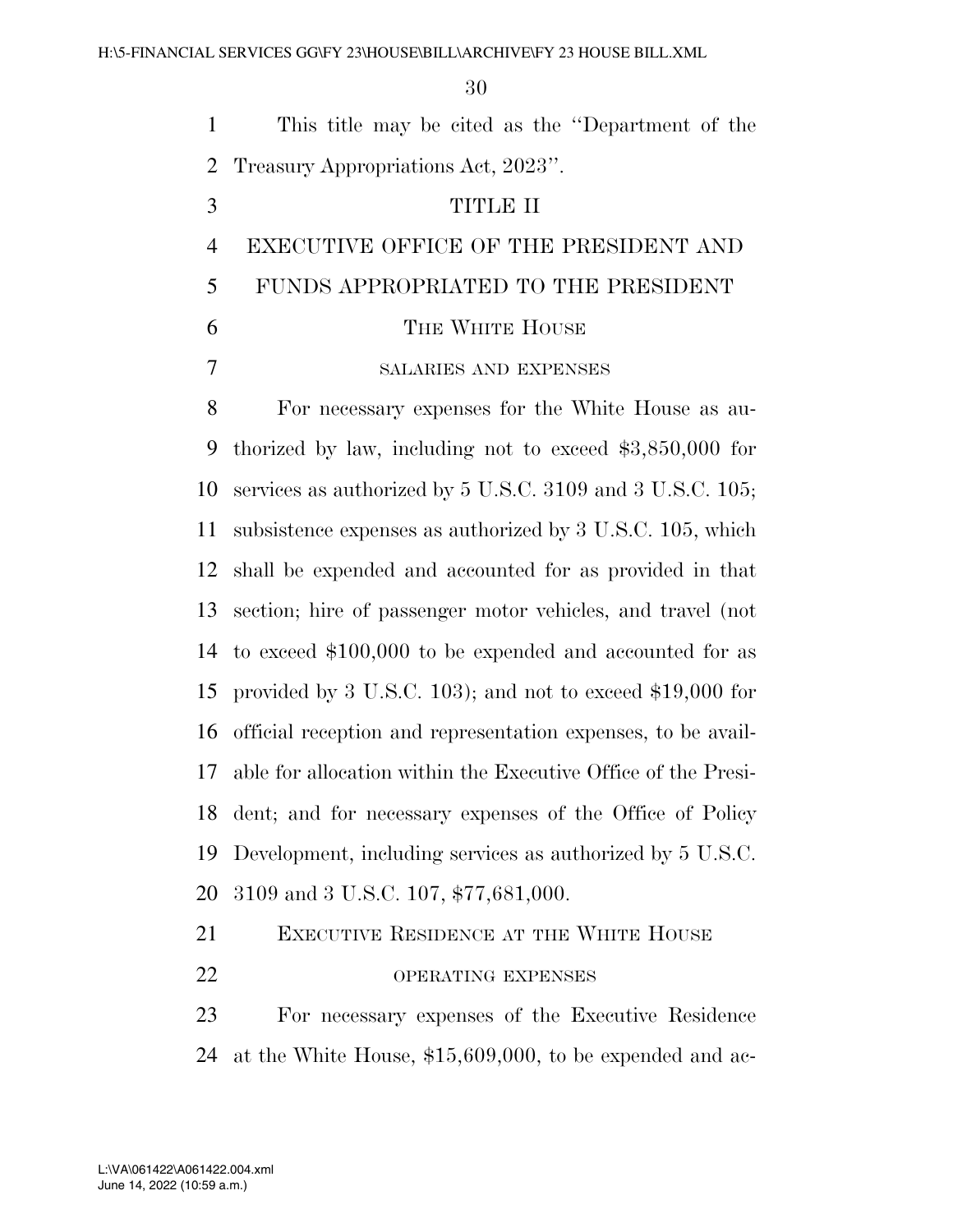counted for as provided by 3 U.S.C. 105, 109, 110, and 112–114.

## REIMBURSABLE EXPENSES

 For the reimbursable expenses of the Executive Resi- dence at the White House, such sums as may be nec- essary: *Provided*, That all reimbursable operating expenses of the Executive Residence shall be made in accordance with the provisions of this paragraph: *Provided further*, That, notwithstanding any other provision of law, such amount for reimbursable operating expenses shall be the exclusive authority of the Executive Residence to incur ob- ligations and to receive offsetting collections, for such ex- penses: *Provided further*, That the Executive Residence shall require each person sponsoring a reimbursable polit- ical event to pay in advance an amount equal to the esti- mated cost of the event, and all such advance payments shall be credited to this account and remain available until expended: *Provided further*, That the Executive Residence shall require the national committee of the political party of the President to maintain on deposit \$25,000, to be separately accounted for and available for expenses relat- ing to reimbursable political events sponsored by such committee during such fiscal year: *Provided further*, That the Executive Residence shall ensure that a written notice of any amount owed for a reimbursable operating expense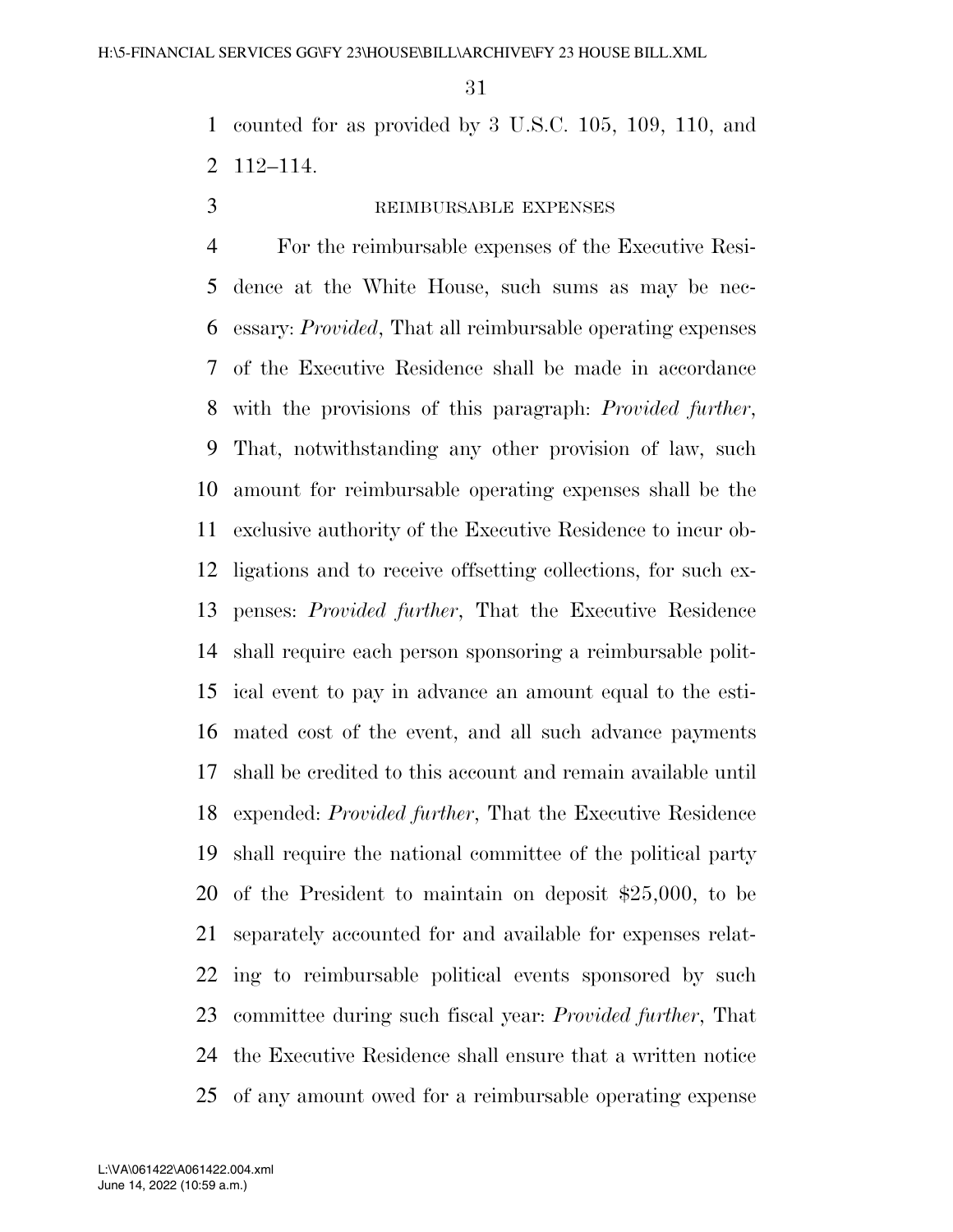under this paragraph is submitted to the person owing such amount within 60 days after such expense is in- curred, and that such amount is collected within 30 days after the submission of such notice: *Provided further*, That the Executive Residence shall charge interest and assess penalties and other charges on any such amount that is not reimbursed within such 30 days, in accordance with the interest and penalty provisions applicable to an out- standing debt on a United States Government claim under 31 U.S.C. 3717: *Provided further*, That each such amount that is reimbursed, and any accompanying interest and charges, shall be deposited in the Treasury as miscella- neous receipts: *Provided further*, That the Executive Resi- dence shall prepare and submit to the Committees on Ap- propriations, by not later than 90 days after the end of the fiscal year covered by this Act, a report setting forth the reimbursable operating expenses of the Executive Res- idence during the preceding fiscal year, including the total amount of such expenses, the amount of such total that consists of reimbursable official and ceremonial events, the amount of such total that consists of reimbursable political events, and the portion of each such amount that has been reimbursed as of the date of the report: *Provided further*, That the Executive Residence shall maintain a system for the tracking of expenses related to reimbursable events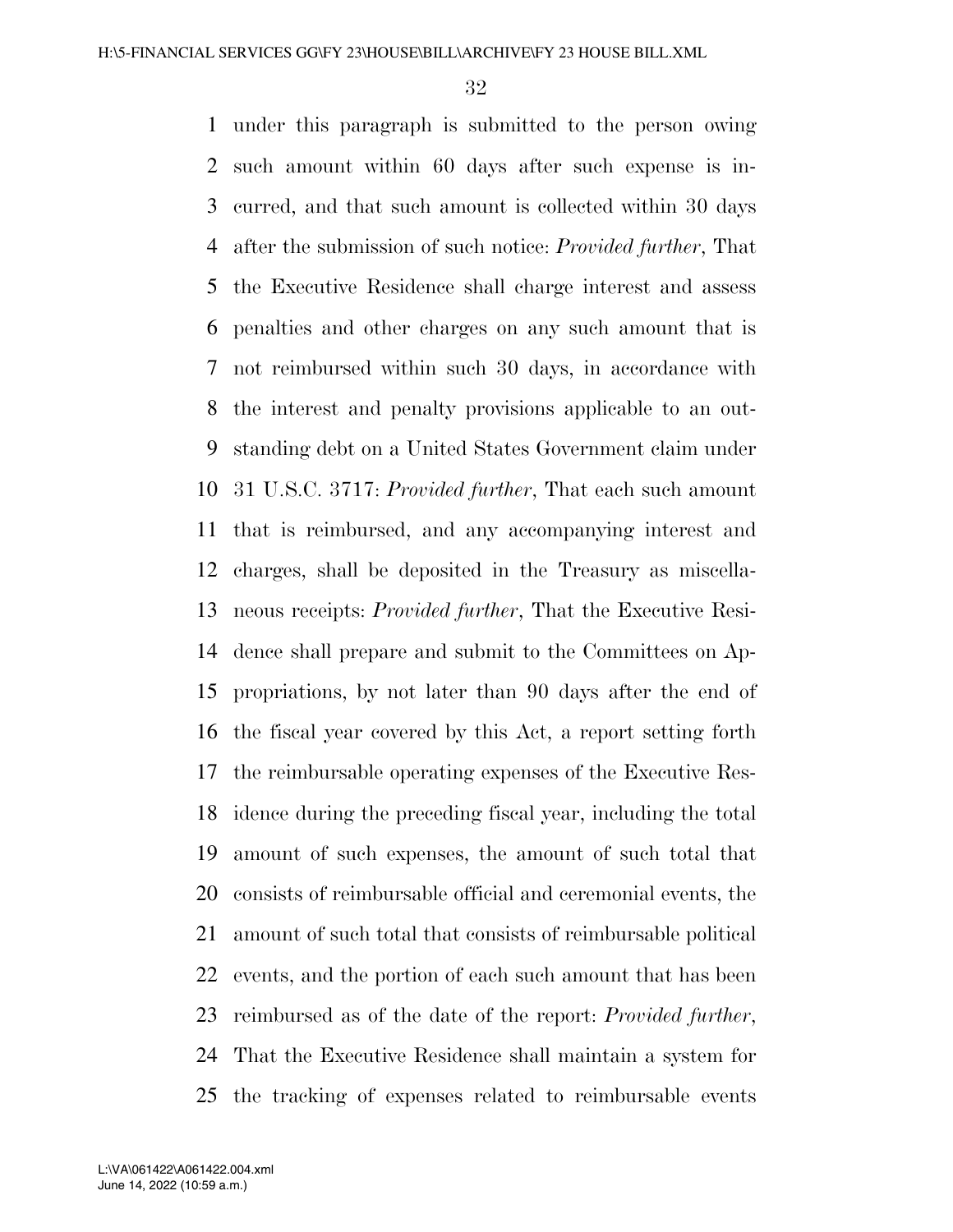within the Executive Residence that includes a standard for the classification of any such expense as political or nonpolitical: *Provided further*, That no provision of this paragraph may be construed to exempt the Executive Res- idence from any other applicable requirement of sub- chapter I or II of chapter 37 of title 31, United States Code.

#### 8 WHITE HOUSE REPAIR AND RESTORATION

 For the repair, alteration, and improvement of the Executive Residence at the White House pursuant to 3 U.S.C. 105(d), \$2,500,000, to remain available until ex- pended, for required maintenance, resolution of safety and health issues, and continued preventative maintenance.

| 14 |  | COUNCIL OF ECONOMIC ADVISERS |  |
|----|--|------------------------------|--|
|    |  |                              |  |

SALARIES AND EXPENSES

 For necessary expenses of the Council of Economic Advisers in carrying out its functions under the Employ-ment Act of 1946 (15 U.S.C. 1021 et seq.), \$4,903,000.

- NATIONAL SECURITY COUNCIL AND HOMELAND
- SECURITY COUNCIL
- 21 SALARIES AND EXPENSES

 For necessary expenses of the National Security Council and the Homeland Security Council, including services as authorized by 5 U.S.C. 3109, \$13,901,000, of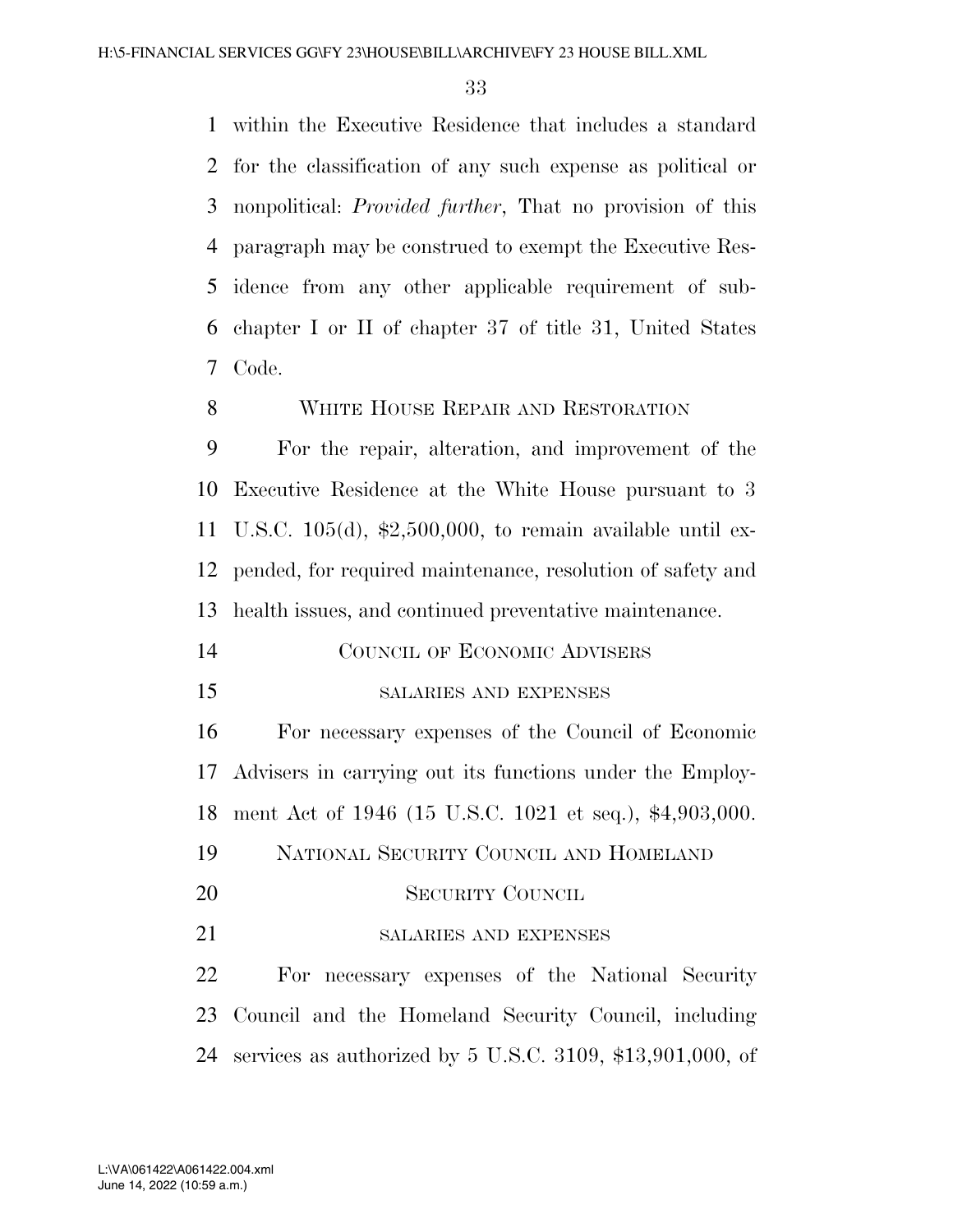which not to exceed \$6,000 shall be available for official reception and representation expenses.

OFFICE OF ADMINISTRATION

# SALARIES AND EXPENSES

 For necessary expenses of the Office of Administra- tion, including services as authorized by 5 U.S.C. 3109 and 3 U.S.C. 107, and hire of passenger motor vehicles, \$115,463,000, of which not to exceed \$12,800,000 shall remain available until expended for continued moderniza- tion of information resources within the Executive Office of the President: *Provided*, That of the amounts provided under this heading, up to \$4,500,000 shall be available for a program to provide payments (such as stipends, sub- sistence allowances, cost reimbursements, or awards) to students, recent graduates, and veterans recently dis- charged from active duty who are performing voluntary services in the Executive Office of the President under sec- tion 3111(b) of title 5, United States Code, or comparable authority and shall be in addition to amounts otherwise available to pay or compensate such individuals: *Provided further*, That such payments shall not be considered com- pensation for purposes of such section 3111(b) and may be paid in advance.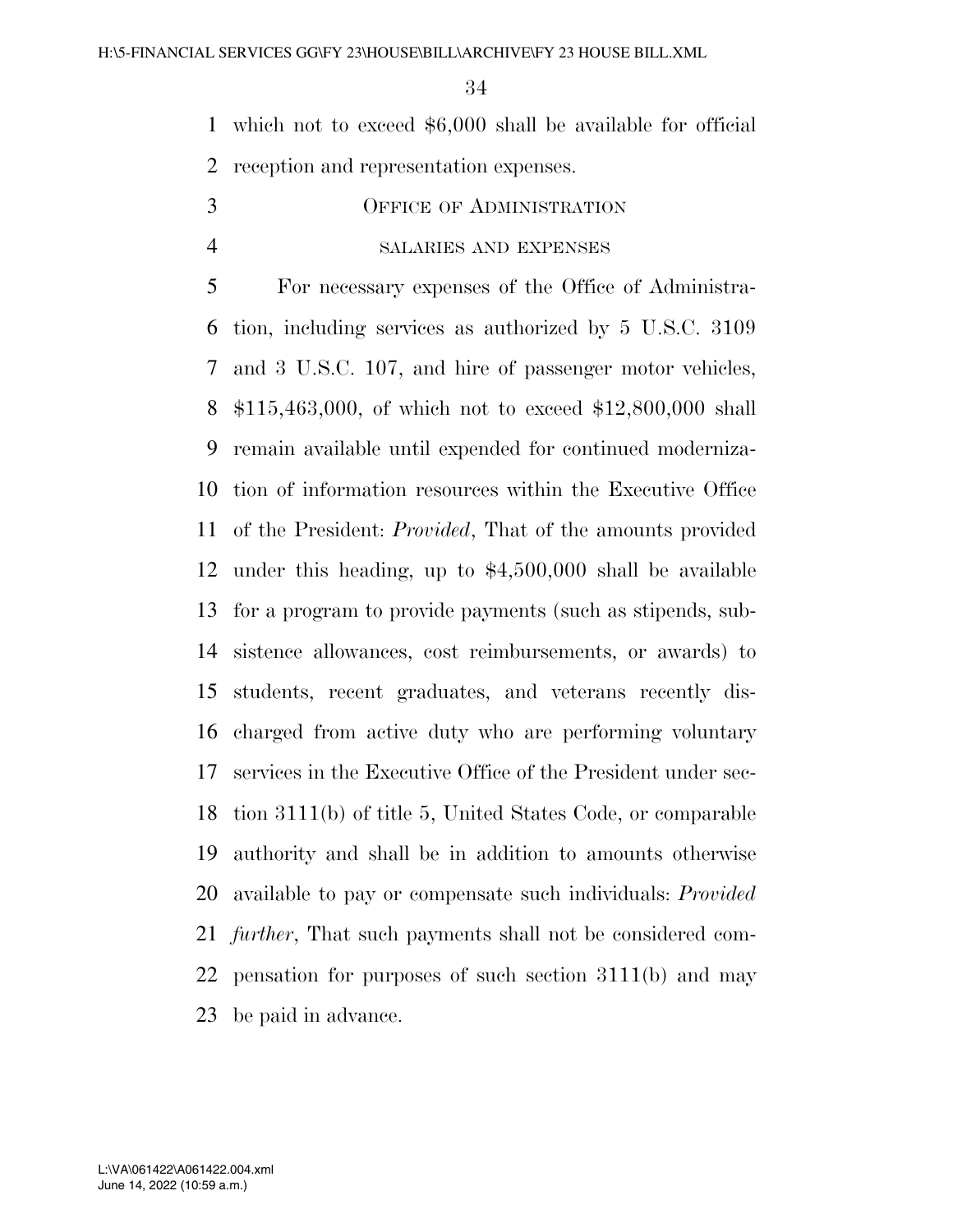OFFICE OF MANAGEMENT AND BUDGET

# SALARIES AND EXPENSES

 For necessary expenses of the Office of Management and Budget, including hire of passenger motor vehicles and services as authorized by 5 U.S.C. 3109, to carry out the provisions of chapter 35 of title 44, United States Code, and to prepare and submit the budget of the United States Government, in accordance with section 1105(a) of title 31, United States Code, \$128,035,000, of which not to exceed \$3,000 shall be available for official representa- tion expenses: *Provided*, That none of the funds appro- priated in this Act for the Office of Management and Budget may be used for the purpose of reviewing any agri- cultural marketing orders or any activities or regulations under the provisions of the Agricultural Marketing Agree- ment Act of 1937 (7 U.S.C. 601 et seq.): *Provided further*, That none of the funds made available for the Office of Management and Budget by this Act may be expended for the altering of the transcript of actual testimony of wit- nesses, except for testimony of officials of the Office of Management and Budget, before the Committees on Ap- propriations or their subcommittees: *Provided further*, That none of the funds made available for the Office of Management and Budget by this Act may be expended for the altering of the annual work plan developed by the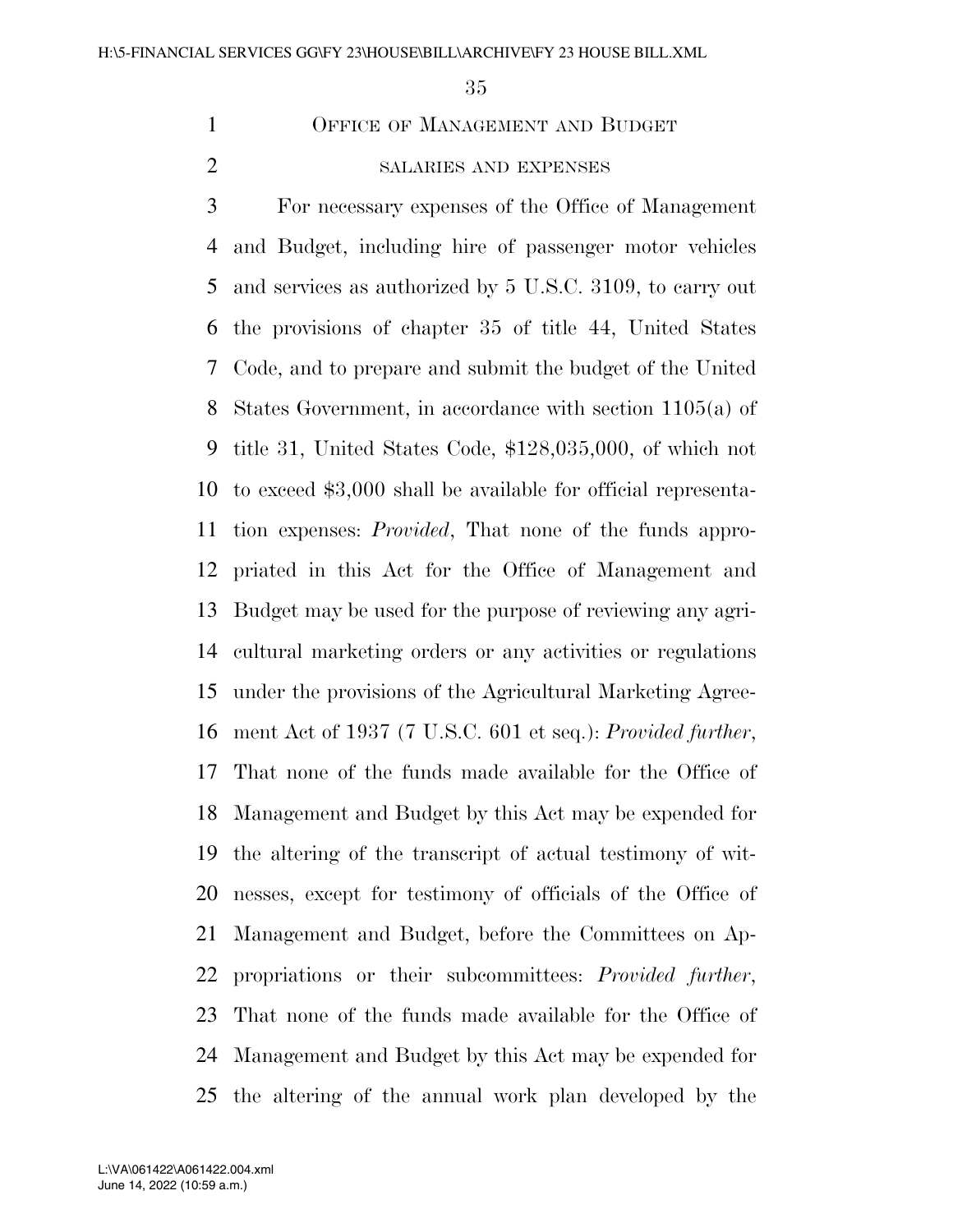Corps of Engineers for submission to the Committees on Appropriations: *Provided further*, That none of the funds provided in this or prior Acts shall be used, directly or indirectly, by the Office of Management and Budget, for evaluating or determining if water resource project or study reports submitted by the Chief of Engineers acting through the Secretary of the Army are in compliance with all applicable laws, regulations, and requirements relevant to the Civil Works water resource planning process: *Pro- vided further*, That the Office of Management and Budget shall have not more than 60 days in which to perform budgetary policy reviews of water resource matters on which the Chief of Engineers has reported: *Provided fur- ther*, That the Director of the Office of Management and Budget shall notify the appropriate authorizing and ap- propriating committees when the 60-day review is initi- ated: *Provided further*, That if water resource reports have not been transmitted to the appropriate authorizing and appropriating committees within 15 days after the end of the Office of Management and Budget review period based on the notification from the Director, Congress shall as- sume Office of Management and Budget concurrence with the report and act accordingly: *Provided further*, That no later than 14 days after the submission of the budget of the United States Government for fiscal year 2024, the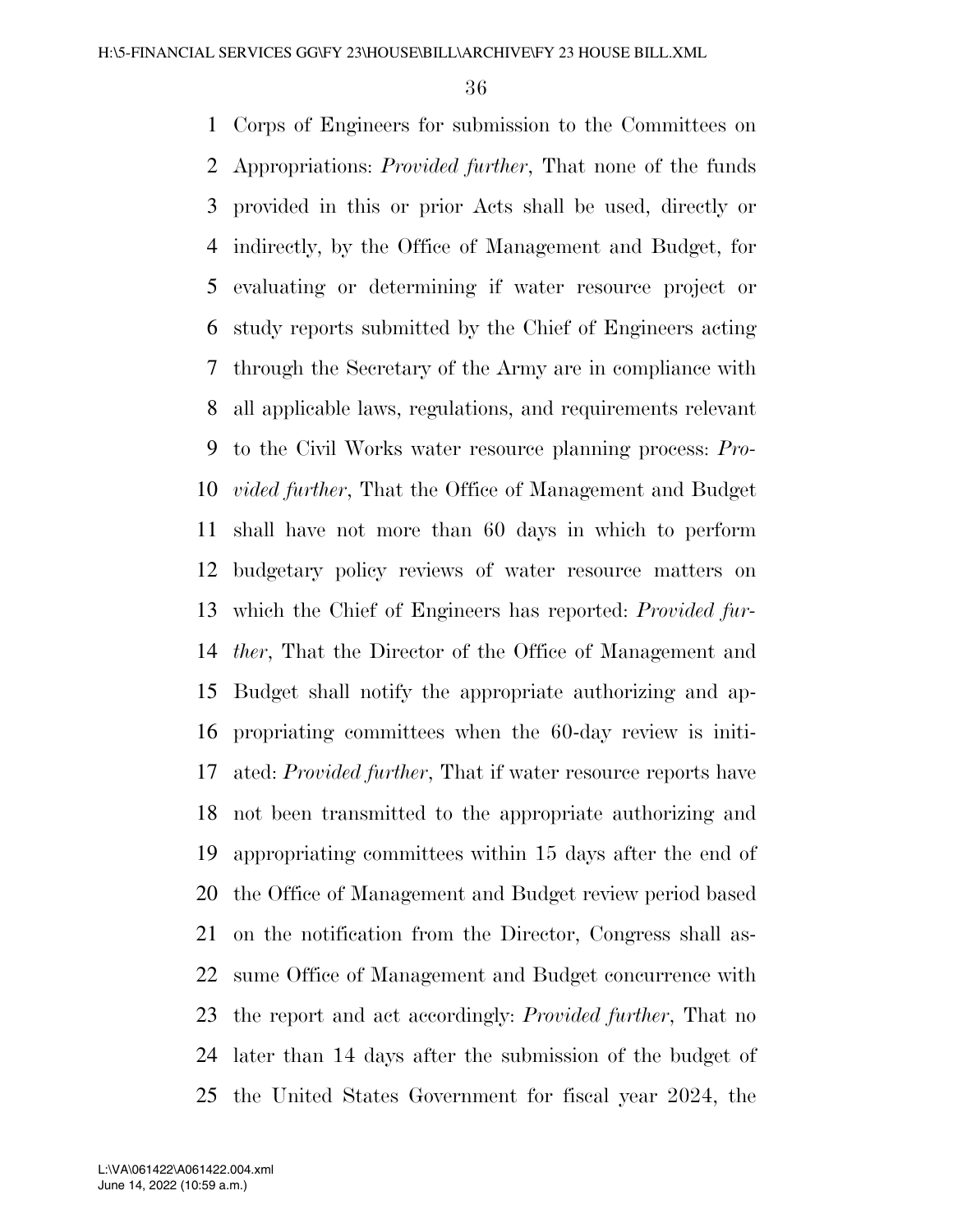Director of the Office of Management and Budget shall make publicly available on a website a tabular list for each agency that submits budget justification materials (as de- fined in section 3 of the Federal Funding Accountability and Transparency Act of 2006) that shall include, at min- imum, the name of the agency, the date on which the budget justification materials of the agency were sub- mitted to Congress, and a uniform resource locator where the budget justification materials are published on the website of the agency.

**INTELLECTUAL PROPERTY ENFORCEMENT** COORDINATOR

 For necessary expenses of the Office of the Intellec- tual Property Enforcement Coordinator, as authorized by title III of the Prioritizing Resources and Organization for Intellectual Property Act of 2008 (Public Law 110–403), including services authorized by 5 U.S.C. 3109, \$1,902,000.

OFFICE OF THE NATIONAL CYBER DIRECTOR

SALARIES AND EXPENSES

 For necessary expenses of the Office of the National Cyber Director, as authorized by section 1752 of the Wil- liam M. (Mac) Thornberry National Defense Authoriza-tion Act for Fiscal Year 2021 (Public Law 116–283),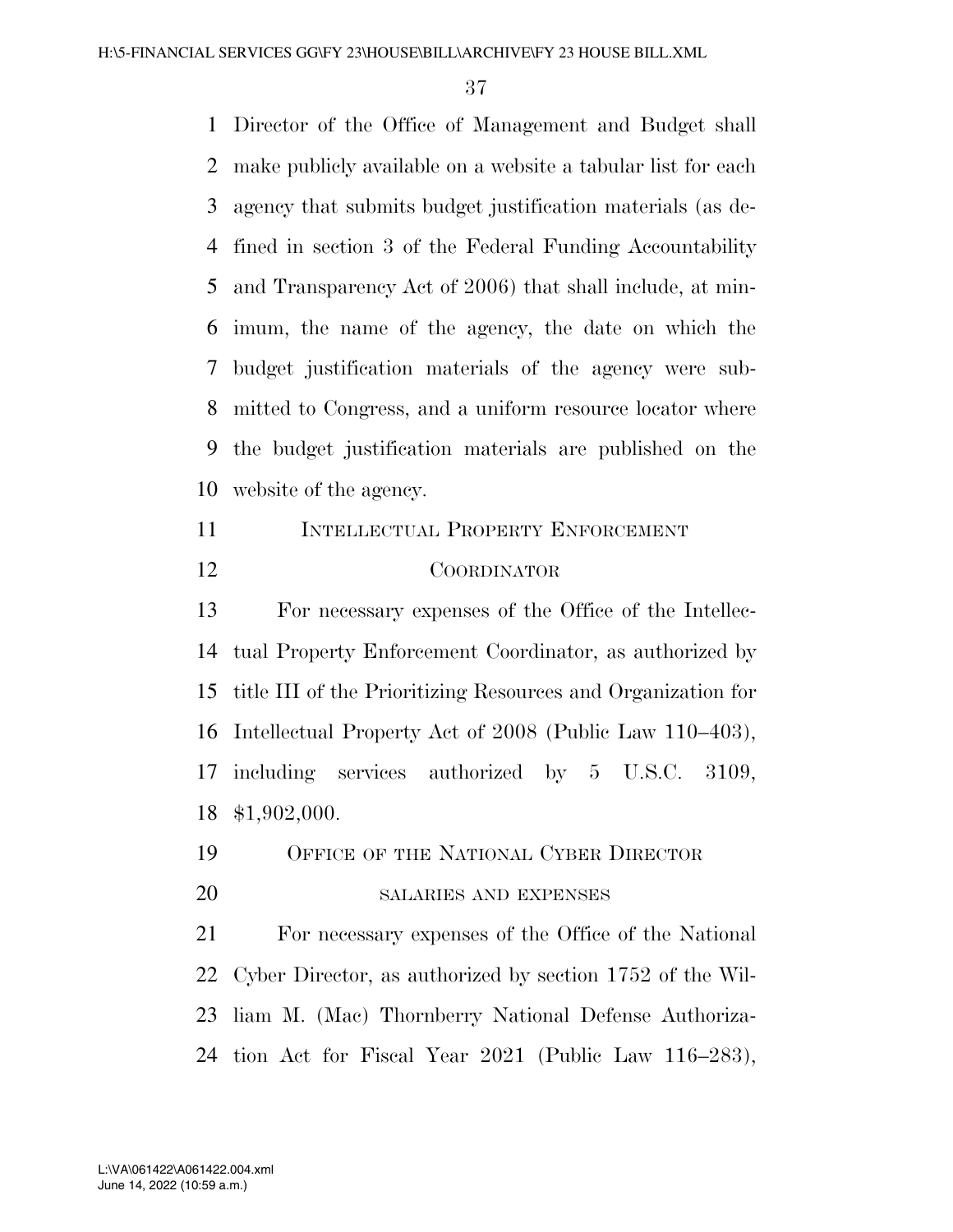\$21,926,000, of which not to exceed \$5,000 shall be avail-able for official reception and representation expenses.

 OFFICE OF NATIONAL DRUG CONTROL POLICY SALARIES AND EXPENSES

 For necessary expenses of the Office of National Drug Control Policy; for research activities pursuant to the Office of National Drug Control Policy Reauthoriza- tion Act of 1998, as amended; not to exceed \$10,000 for official reception and representation expenses; and for par- ticipation in joint projects or in the provision of services on matters of mutual interest with nonprofit, research, or public organizations or agencies, with or without reim- bursement, \$22,340,000: *Provided*, That the Office is au- thorized to accept, hold, administer, and utilize gifts, both real and personal, public and private, without fiscal year limitation, for the purpose of aiding or facilitating the work of the Office.

 HIGH INTENSITY DRUG TRAFFICKING AREAS PROGRAM **(INCLUDING TRANSFERS OF FUNDS)**  For necessary expenses of the Office of National Drug Control Policy's High Intensity Drug Trafficking Areas Program, \$300,000,000, to remain available until September 30, 2024, for drug control activities consistent with the approved strategy for each of the designated

FEDERAL DRUG CONTROL PROGRAMS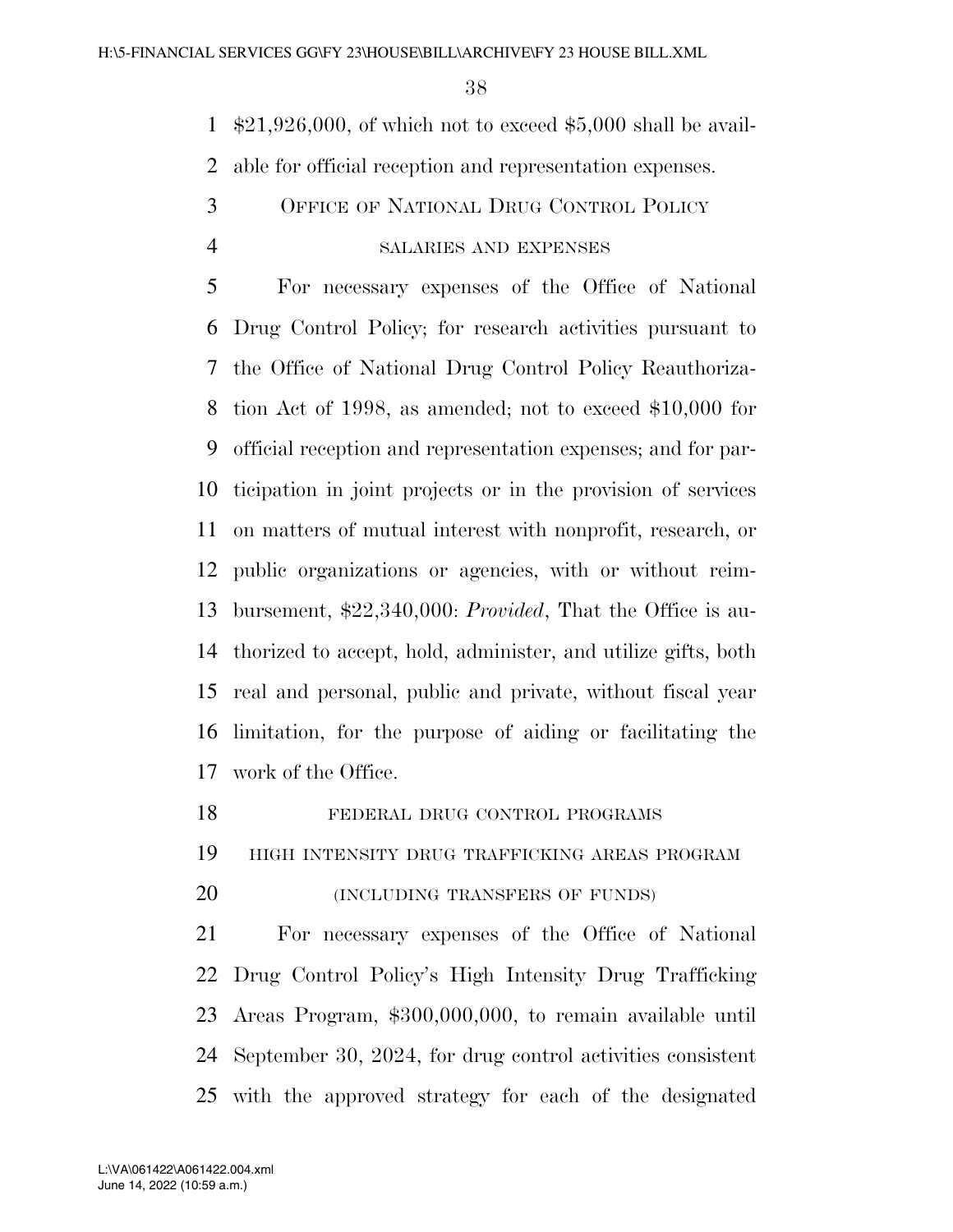High Intensity Drug Trafficking Areas (''HIDTAs''), of which not less than 51 percent shall be transferred to State and local entities for drug control activities and shall be obligated not later than 120 days after enactment of this Act: *Provided*, That up to 49 percent may be trans- ferred to Federal agencies and departments in amounts determined by the Director of the Office of National Drug Control Policy, of which up to \$5,800,000 may be used for auditing services and associated activities: *Provided further*, That any unexpended funds obligated prior to fis- cal year 2021 may be used for any other approved activi- ties of that HIDTA, subject to reprogramming require- ments: *Provided further*, That each HIDTA designated as of September 30, 2022, shall be funded at not less than the fiscal year 2022 base level, unless the Director submits to the Committees on Appropriations of the House of Rep- resentatives and the Senate justification for changes to those levels based on clearly articulated priorities and pub- lished Office of National Drug Control Policy performance measures of effectiveness: *Provided further*, That the Di- rector shall notify the Committees on Appropriations of the initial allocation of fiscal year 2023 funding among HIDTAs not later than 45 days after enactment of this Act, and shall notify the Committees of planned uses of discretionary HIDTA funding, as determined in consulta-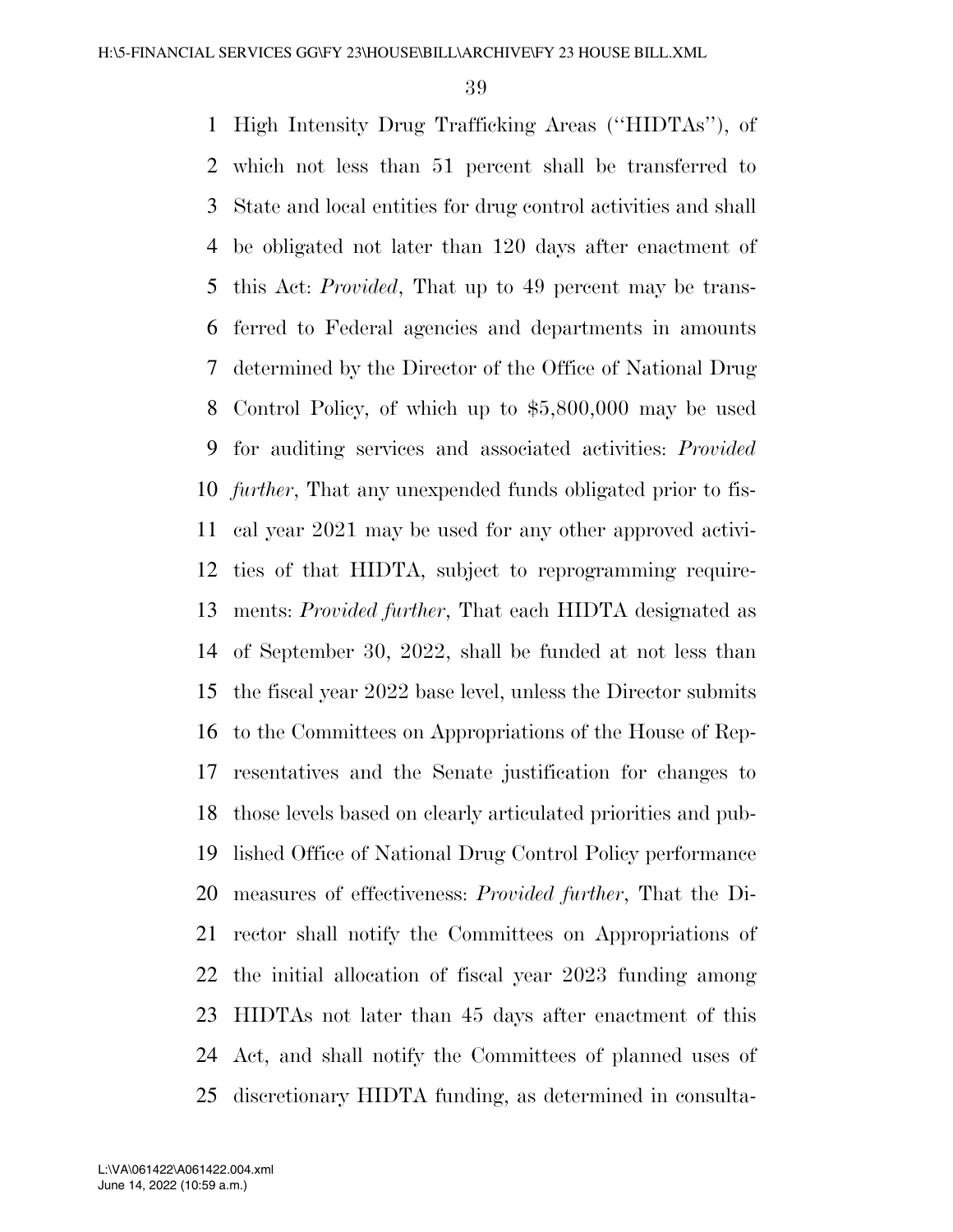tion with the HIDTA Directors, not later than 90 days after enactment of this Act: *Provided further*, That upon a determination that all or part of the funds so transferred from this appropriation are not necessary for the purposes provided herein and upon notification to the Committees on Appropriations of the House of Representatives and the Senate, such amounts may be transferred back to this ap-propriation.

# OTHER FEDERAL DRUG CONTROL PROGRAMS

**(INCLUDING TRANSFERS OF FUNDS)** 

 For other drug control activities authorized by Public Law 110–690 and the Office of National Drug Control Policy Reauthorization Act of 1998, as amended, \$139,670,000, to remain available until expended, which shall be available as follows: \$110,000,000 for the Drug- Free Communities Program, of which not more than \$12,900,000 is for administrative expenses, and of which \$2,500,000 shall be made available as directed by section 4 of Public Law 107–82, as amended by section 8204 of Public Law 115–271; \$3,000,000 for drug court training and technical assistance; \$15,000,000 for anti-doping ac- tivities; up to \$3,420,000 for the United States member- ship dues to the World Anti-Doping Agency; \$1,250,000 for the Model Acts Program; \$5,200,000 for activities au-thorized by section 103 of Public Law 114–198;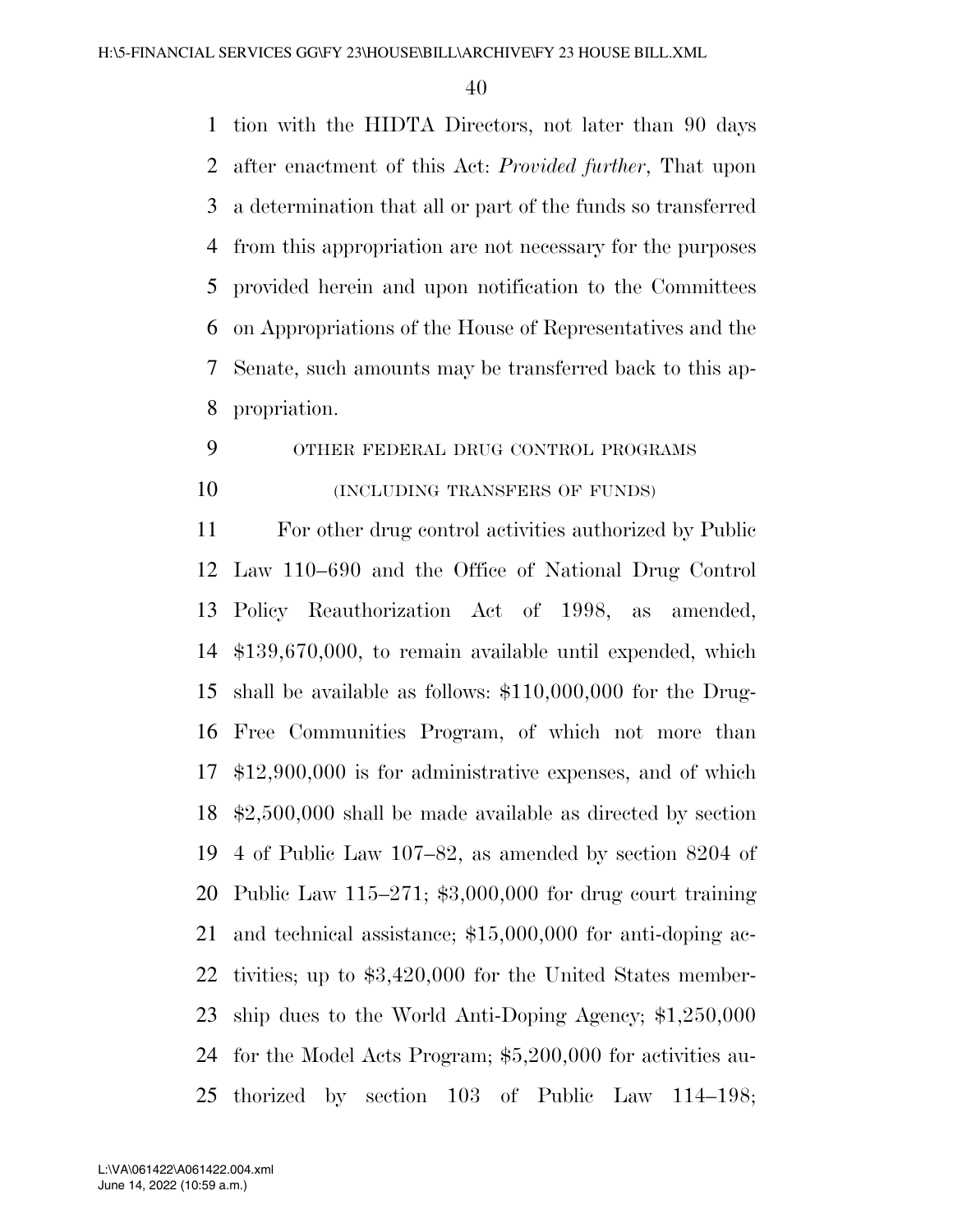\$1,300,000 for policy research; and \$500,000 for perform- ance audits and evaluations: *Provided*, That amounts made available under this heading may be transferred to other Federal departments and agencies to carry out such activities: *Provided further*, That the Director of the Office of National Drug Control Policy shall, not fewer than 30 days prior to obligating funds under this heading for United States membership dues to the World Anti-Doping Agency, submit to the Committees on Appropriations of the House of Representatives and the Senate a spending plan and explanation of the proposed uses of these funds.

# UNANTICIPATED NEEDS

 For expenses necessary to enable the President to meet unanticipated needs, in furtherance of the national interest, security, or defense which may arise at home or abroad during the current fiscal year, as authorized by 3 U.S.C. 108, \$1,000,000, to remain available until Sep-tember 30, 2024.

# INFORMATION TECHNOLOGY OVERSIGHT AND REFORM

**(INCLUDING TRANSFER OF FUNDS)** 

 For necessary expenses for the furtherance of inte- grated, efficient, secure, and effective uses of information technology in the Federal Government, \$13,700,000, to remain available until expended: *Provided*, That the Direc-tor of the Office of Management and Budget may transfer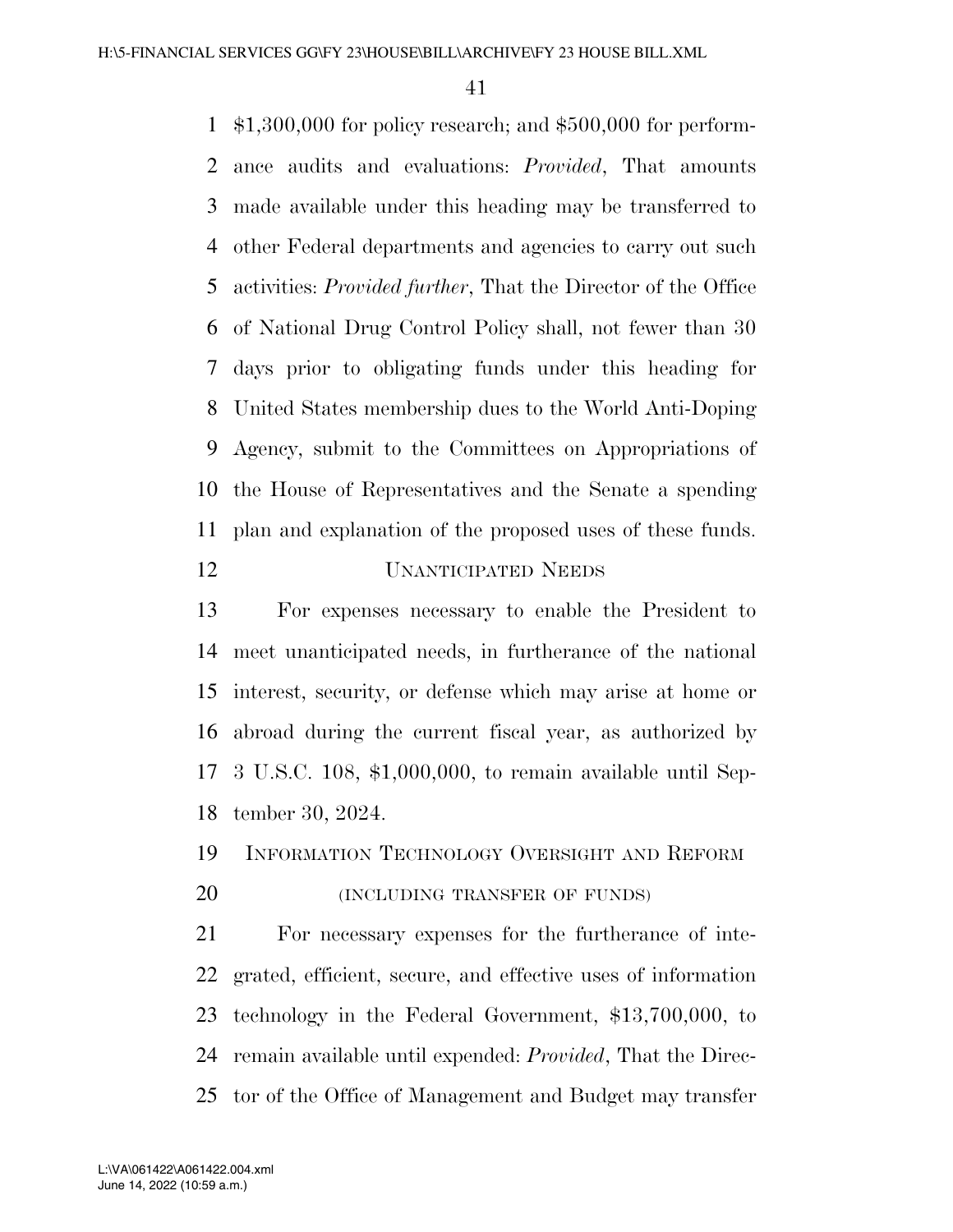these funds to one or more other agencies to carry out projects to meet these purposes.

SPECIAL ASSISTANCE TO THE PRESIDENT

# SALARIES AND EXPENSES

 For necessary expenses to enable the Vice President to provide assistance to the President in connection with specially assigned functions; services as authorized by 5 U.S.C. 3109 and 3 U.S.C. 106, including subsistence ex- penses as authorized by 3 U.S.C. 106, which shall be ex- pended and accounted for as provided in that section; and hire of passenger motor vehicles, \$6,076,000.

| 12 | OFFICIAL RESIDENCE OF THE VICE PRESIDENT |
|----|------------------------------------------|
| 13 | <b>OPERATING EXPENSES</b>                |

(INCLUDING TRANSFER OF FUNDS)

 For the care, operation, refurnishing, improvement, and to the extent not otherwise provided for, heating and lighting, including electric power and fixtures, of the offi- cial residence of the Vice President; the hire of passenger motor vehicles; and not to exceed \$90,000 pursuant to 3 U.S.C. 106(b)(2), \$321,000: *Provided*, That advances, re- payments, or transfers from this appropriation may be made to any department or agency for expenses of car-rying out such activities.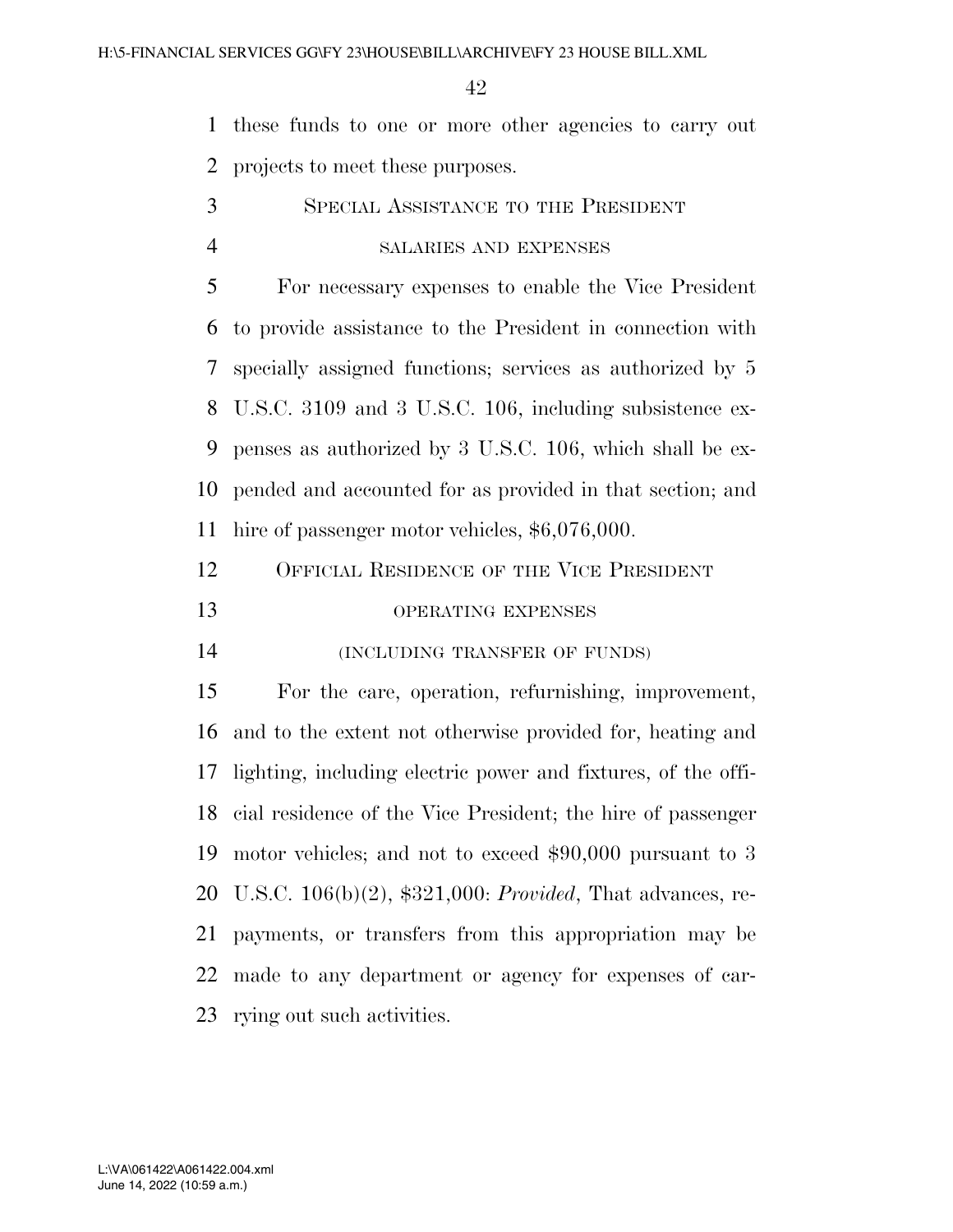ADMINISTRATIVE PROVISIONS—EXECUTIVE OFFICE OF 2 THE PRESIDENT AND FUNDS APPROPRIATED TO THE PRESIDENT

# (INCLUDING TRANSFER OF FUNDS)

 SEC. 201. From funds made available in this Act under the headings ''The White House'', ''Executive Resi- dence at the White House'', ''White House Repair and Restoration'', ''Council of Economic Advisers'', ''National Security Council and Homeland Security Council'', ''Of- fice of Administration'', ''Special Assistance to the Presi- dent'', and ''Official Residence of the Vice President'', the Director of the Office of Management and Budget (or such other officer as the President may designate in writ- ing), may, with advance approval of the Committees on Appropriations of the House of Representatives and the Senate, transfer not to exceed 10 percent of any such ap- propriation to any other such appropriation, to be merged with and available for the same time and for the same purposes as the appropriation to which transferred: *Pro- vided*, That the amount of an appropriation shall not be increased by more than 50 percent by such transfers: *Pro- vided further*, That no amount shall be transferred from ''Special Assistance to the President'' or ''Official Resi- dence of the Vice President'' without the approval of the Vice President.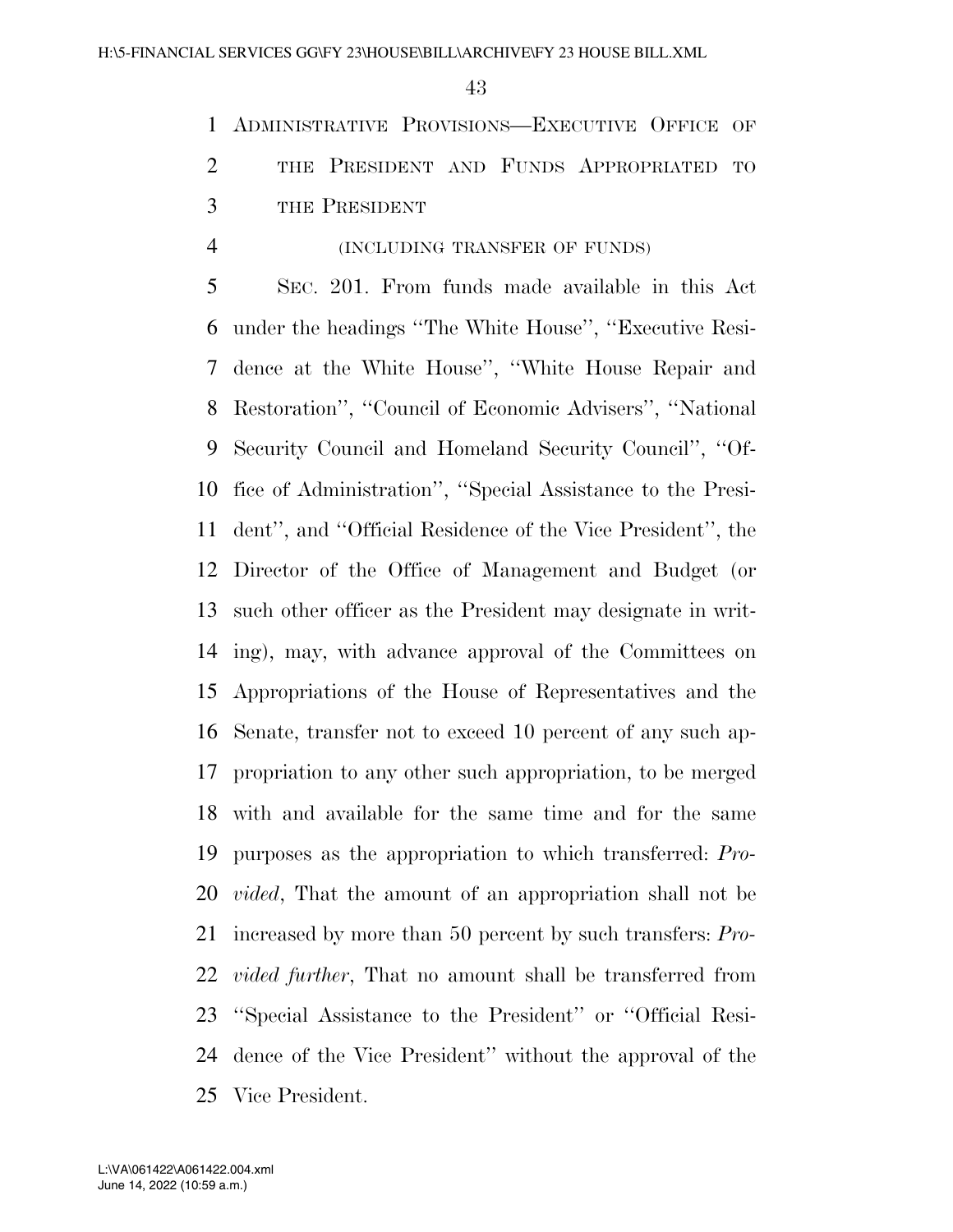SEC. 202. (a) During fiscal year 2023, any Executive order or Presidential memorandum issued or revoked by the President shall be accompanied by a written statement from the Director of the Office of Management and Budg- et on the budgetary impact, including costs, benefits, and revenues, of such order or memorandum.

(b) Any such statement shall include—

 (1) a narrative summary of the budgetary im- pact of such order or memorandum on the Federal Government;

 (2) the impact on mandatory and discretionary obligations and outlays as the result of such order or memorandum, listed by Federal agency, for each year in the 5-fiscal-year period beginning in fiscal year 2023; and

 (3) the impact on revenues of the Federal Gov- ernment as the result of such order or memorandum over the 5-fiscal-year period beginning in fiscal year 2023.

 (c) If an Executive order or Presidential memo- randum is issued during fiscal year 2023 due to a national emergency, the Director of the Office of Management and Budget may issue the statement required by subsection (a) not later than 15 days after the date that such order or memorandum is issued.

June 14, 2022 (10:59 a.m.) L:\VA\061422\A061422.004.xml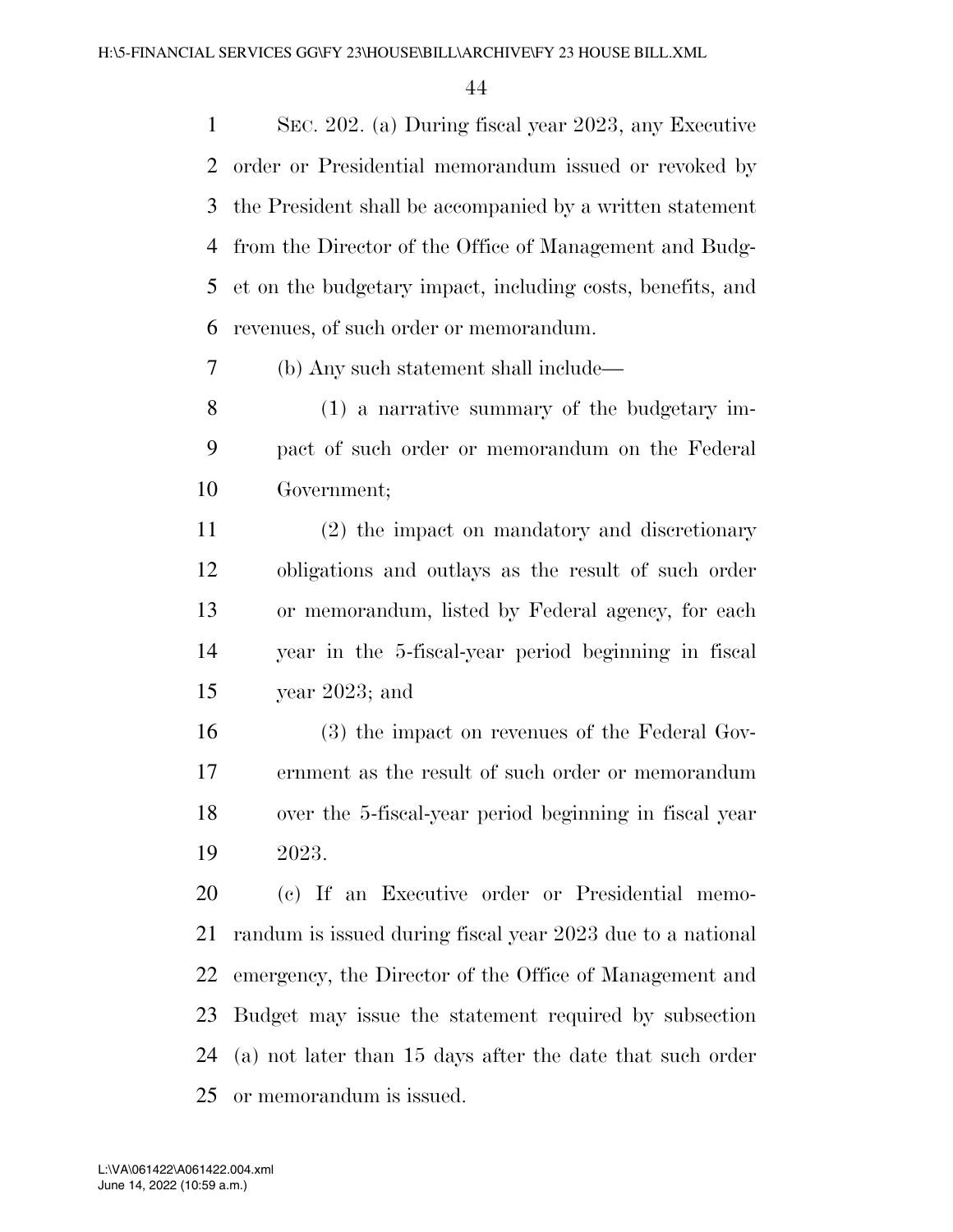(d) The requirement for cost estimates for Presi- dential memoranda shall only apply for Presidential memoranda estimated to have a regulatory cost in excess of \$100,000,000.

 SEC. 203. Not later than 30 days after the date of enactment of this Act, the Director of the Office of Man- agement and Budget shall issue a memorandum to all Federal departments, agencies, and corporations directing compliance with the provisions in title VII of this Act.

 SEC. 204. In fiscal year 2023 and each fiscal year thereafter—

 (1) the Office of Management and Budget shall operate and maintain the automated system required to be implemented by section 204 of the Financial Services and General Government Appropriations Act, 2022 (division E of Public Law 117–103) and shall continue to post each document apportioning an appropriation, pursuant to section 1513(b) of title 31, United States Code, including any associ- ated footnotes, in a format that qualifies each such document as an open Government data asset (as that term is defined in section 3502 of title 44, United States Code); and

 (2) the requirements specified in subsection (c), 25 the first and second provisos of subsection  $(d)(1)$ ,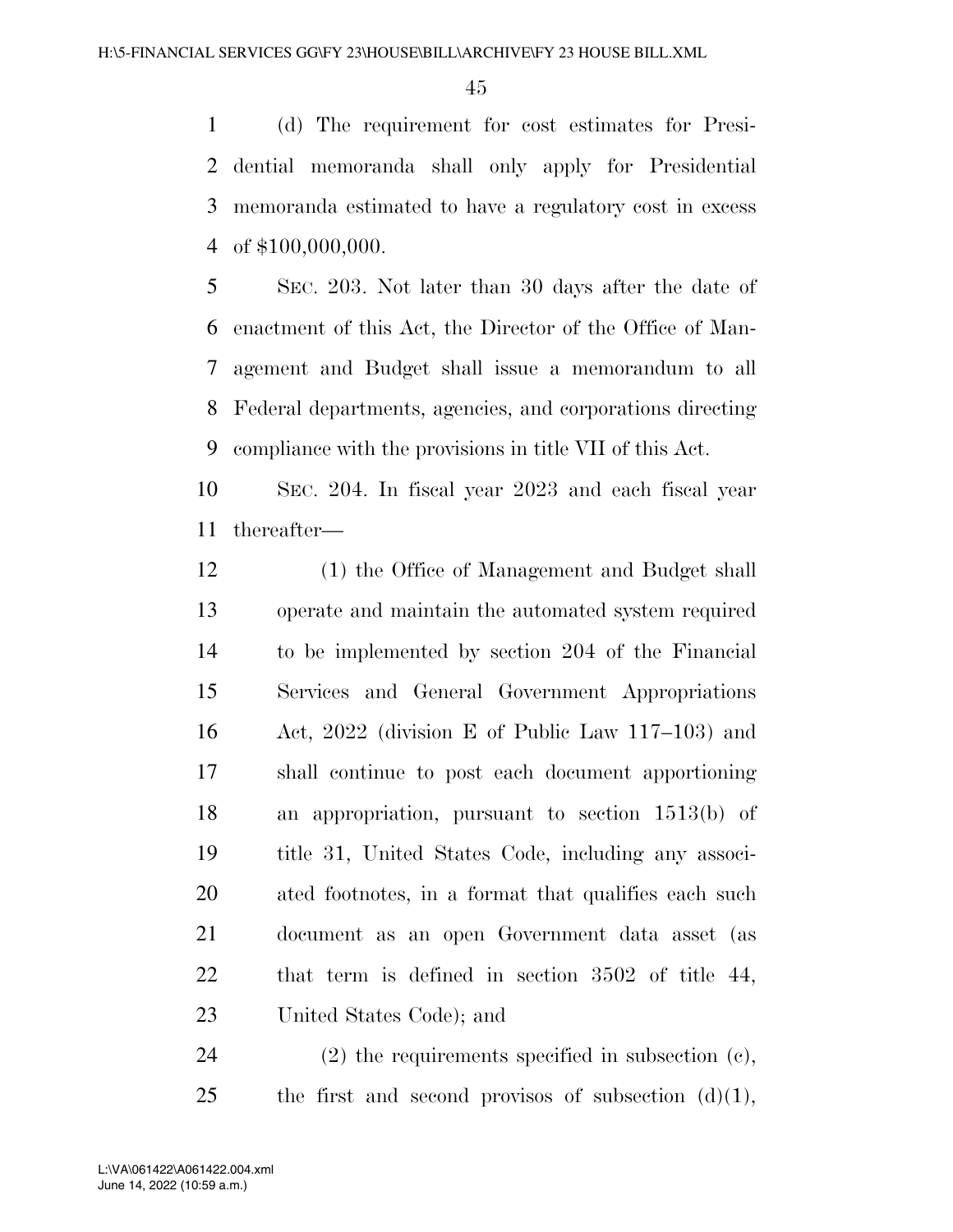and subsection (d)(2) of such section 204 shall con-2 tinue to apply.

 SEC. 205. Not later than 90 days after the date of enactment of this Act and updated every 90 days there- after, the Executive Office of the President shall make contemporaneously available on a publicly available website, a searchable, sortable, downloadable database of visitors to the White House, the Vice President's resi- dence, or any other location at which the President or the Vice President regularly conducts official business that in- cludes the name of each visitor, the date and time of entry for each visitor, the name of each individual with whom each visitor met, and the purpose of the visit: *Provided*, That notwithstanding this requirement, the Executive Of- fice of the President, after consultation with the President or his designee, may exclude from the database any infor- mation that would implicate personal privacy or law en- forcement concerns or threaten national security, relate to a purely personal guest, or reveal the social security num- ber, taxpayer identification number, birth date, home ad- dress, or personal phone number of an individual, the name of an individual, who is less than 18 years old, or a financial account number: *Provided further*, With respect to a particular sensitive meeting, the Executive Office of the President shall disclose the number of records withheld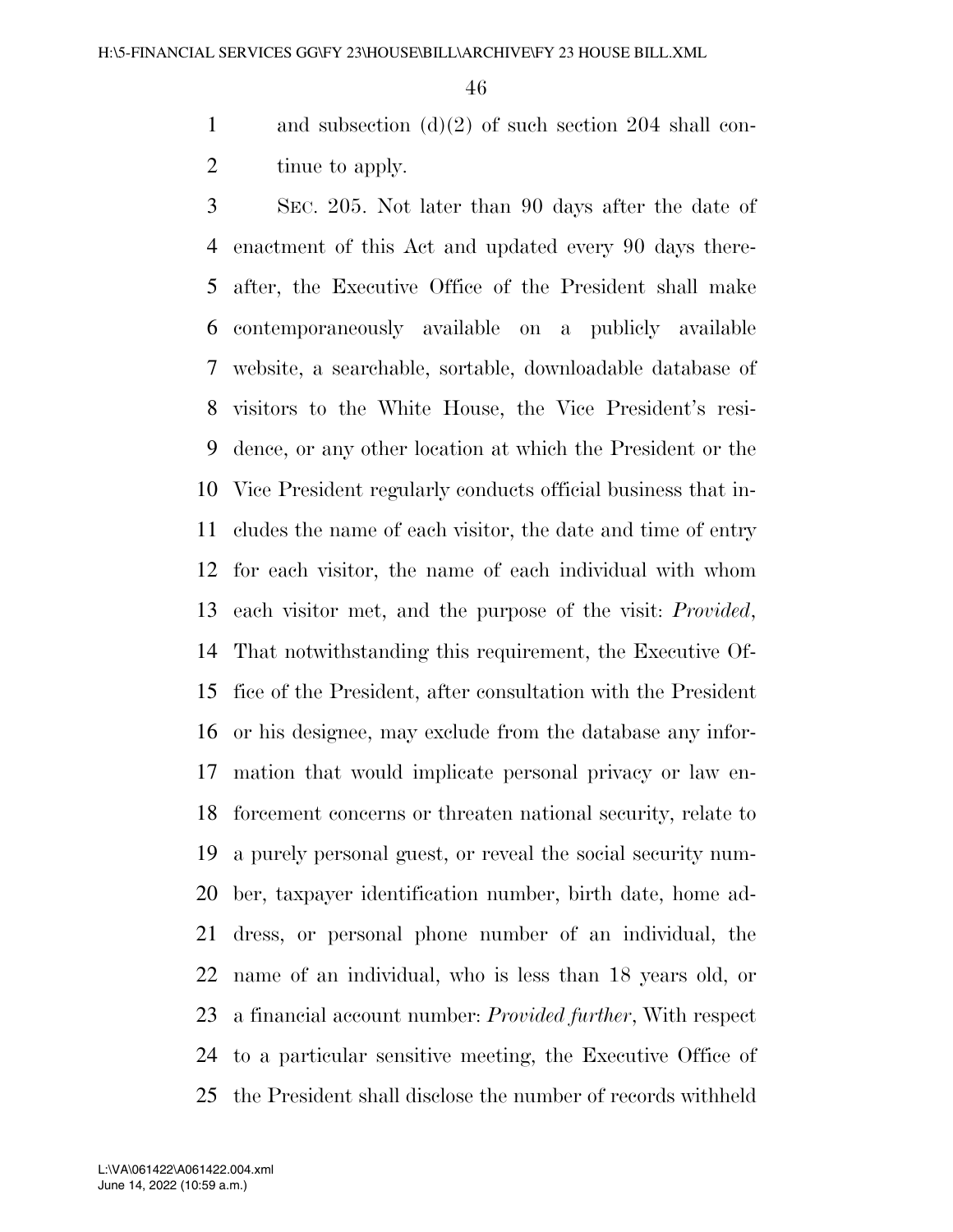on this basis and post the applicable records no later than 360 days later.

| This title may be cited as the "Executive Office of" |
|------------------------------------------------------|
| 4 the President Appropriations Act, 2023".           |

| $\overline{\mathbf{5}}$ | TITLE III                          |
|-------------------------|------------------------------------|
| 6                       | THE JUDICIARY                      |
| $\tau$                  | SUPREME COURT OF THE UNITED STATES |
|                         | SALARIES AND EXPENSES              |

 For expenses necessary for the operation of the Su- preme Court, as required by law, excluding care of the building and grounds, including hire of passenger motor vehicles as authorized by 31 U.S.C. 1343 and 1344; not to exceed \$10,000 for official reception and representation expenses; and for miscellaneous expenses, to be expended as the Chief Justice may approve, \$113,951,000, of which \$1,500,000 shall remain available until expended.

17 In addition, there are appropriated such sums as may be necessary under current law for the salaries of the chief justice and associate justices of the court.

20 CARE OF THE BUILDING AND GROUNDS

 For such expenditures as may be necessary to enable the Architect of the Capitol to carry out the duties im- posed upon the Architect by 40 U.S.C. 6111 and 6112, \$29,246,000, to remain available until expended.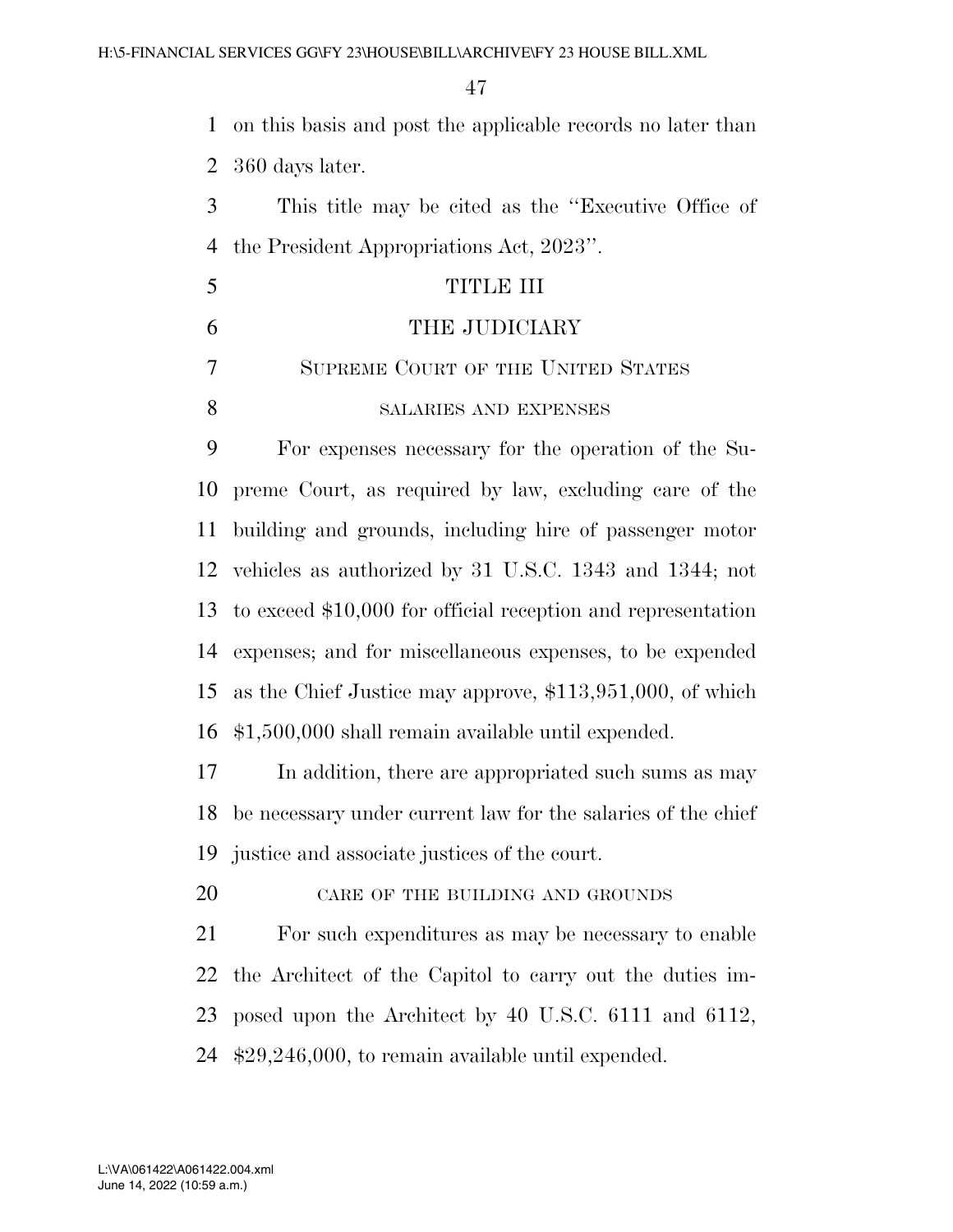| 1              | UNITED STATES COURT OF APPEALS FOR THE FEDERAL               |
|----------------|--------------------------------------------------------------|
| $\overline{2}$ | <b>CIRCUIT</b>                                               |
| 3              | SALARIES AND EXPENSES                                        |
| 4              | For salaries of officers and employees, and for nec-         |
| 5              | essary expenses of the court, as authorized by law,          |
| 6              | \$36,735,000.                                                |
| 7              | In addition, there are appropriated such sums as may         |
| 8              | be necessary under current law for the salaries of the chief |
| 9              | judge and judges of the court.                               |
| 10             | UNITED STATES COURT OF INTERNATIONAL TRADE                   |
| 11             | <b>SALARIES AND EXPENSES</b>                                 |
| 12             | For salaries of officers and employees of the court,         |
| 13             | services, and necessary expenses of the court, as author-    |
| 14             | ized by law, $$21,260,000$ .                                 |
| 15             | In addition, there are appropriated such sums as may         |
| 16             | be necessary under current law for the salaries of the chief |
|                | 17 judge and judges of the court.                            |
| 18             | COURTS OF APPEALS, DISTRICT COURTS, AND OTHER                |
| 19             | <b>JUDICIAL SERVICES</b>                                     |
| 20             | <b>SALARIES AND EXPENSES</b>                                 |
| 21             | For the salaries of judges of the United States Court        |
| 22             | of Federal Claims, magistrate judges, and all other offi-    |
| 23             | cers and employees of the Federal Judiciary not otherwise    |
| 24             | specifically provided for, necessary expenses of the courts, |
| 25             | and the purchase, rental, repair, and cleaning of uniforms   |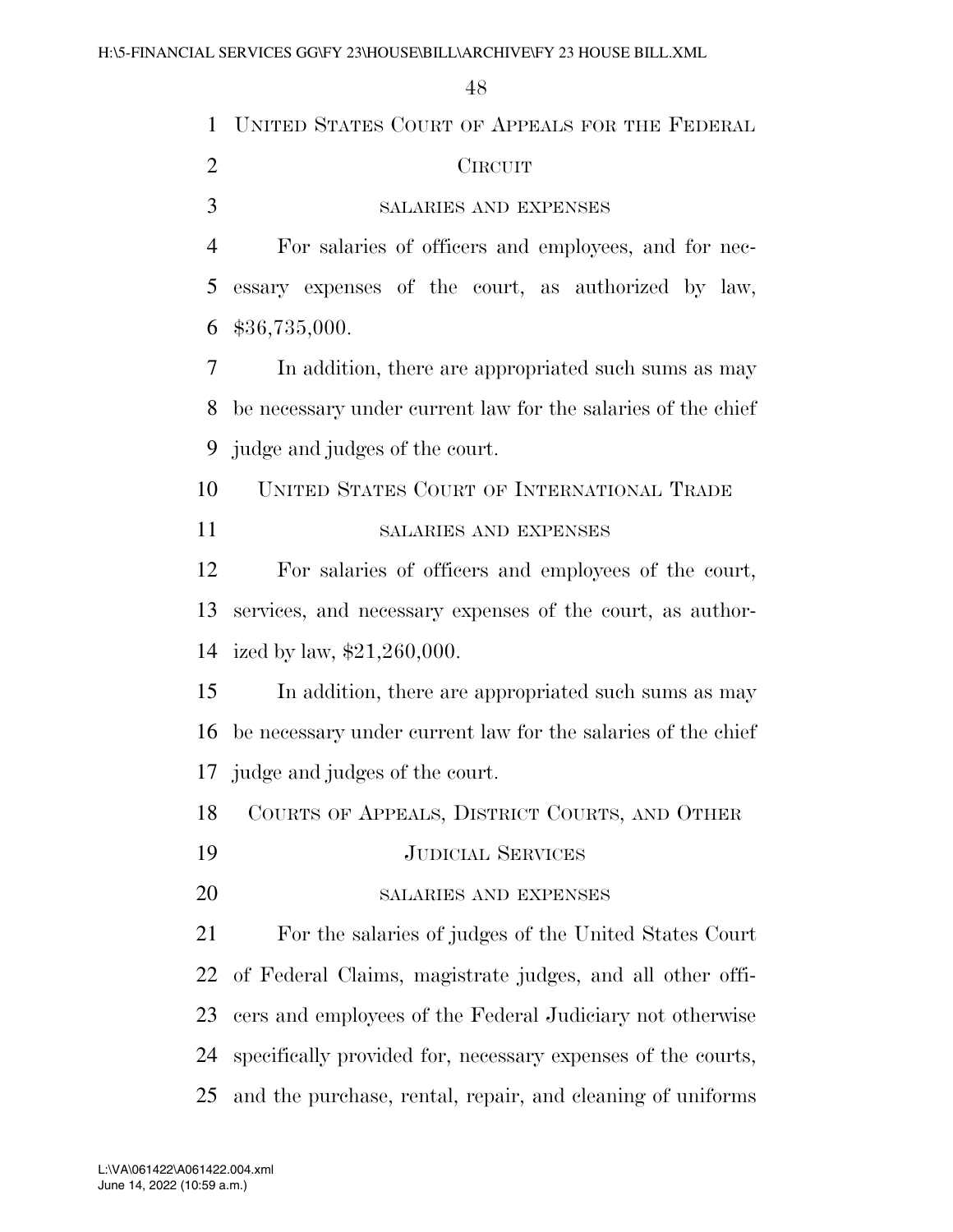for Probation and Pretrial Services Office staff, as author- ized by law, \$5,867,825,000 (including the purchase of firearms and ammunition); of which not to exceed \$27,817,000 shall remain available until expended for space alteration projects and for furniture and furnishings related to new space alteration and construction projects.

 In addition, there are appropriated such sums as may be necessary under current law for the salaries of circuit and district judges (including judges of the territorial courts of the United States), bankruptcy judges, and jus- tices and judges retired from office or from regular active service.

 In addition, for expenses of the United States Court of Federal Claims associated with processing cases under the National Childhood Vaccine Injury Act of 1986 (Pub- lic Law 99–660), not to exceed \$10,280,000, to be appro- priated from the Vaccine Injury Compensation Trust Fund.

DEFENDER SERVICES

 For the operation of Federal Defender organizations; the compensation and reimbursement of expenses of attor- neys appointed to represent persons under 18 U.S.C. 3006A and 3599, and for the compensation and reim- bursement of expenses of persons furnishing investigative, expert, and other services for such representations as au-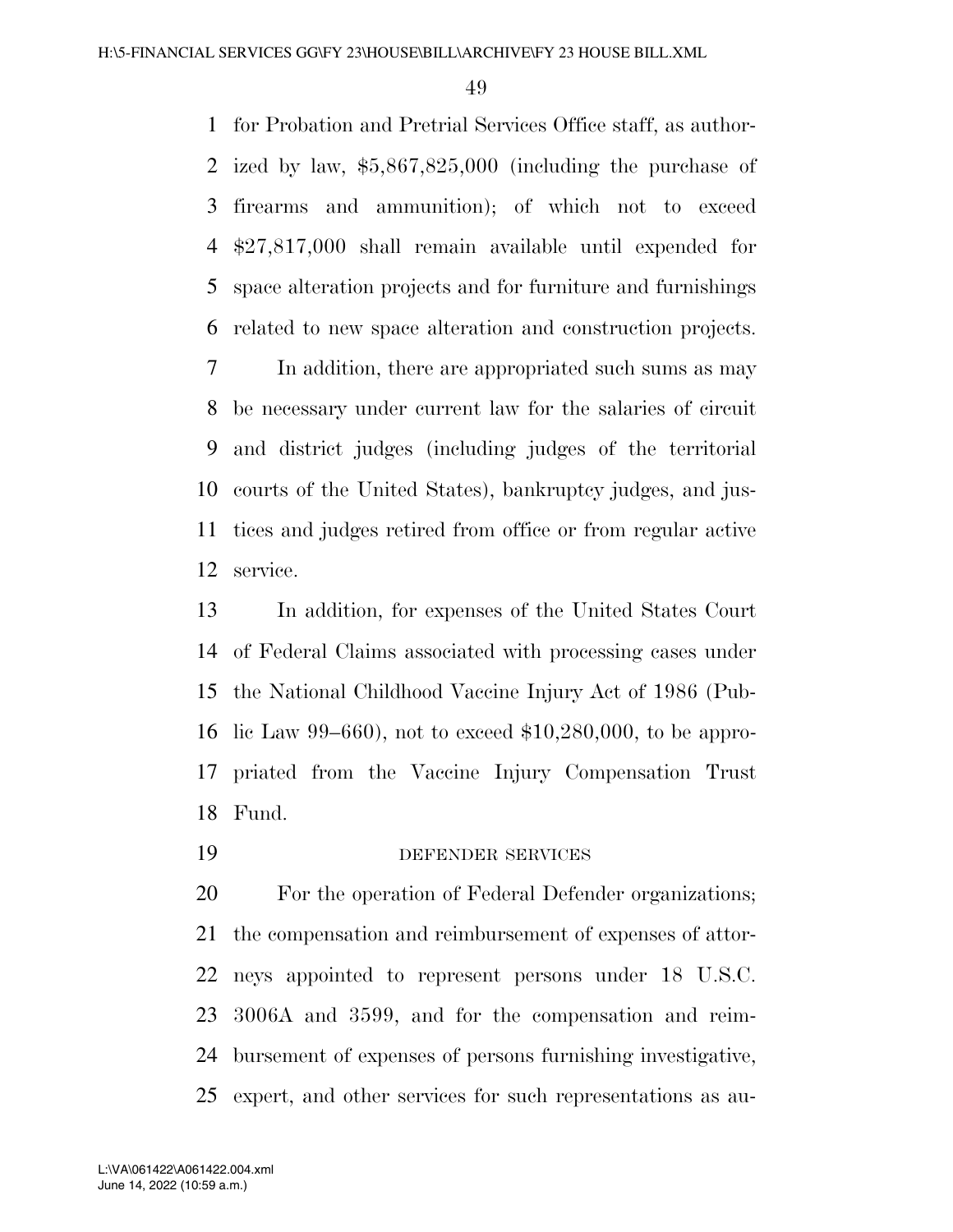thorized by law; the compensation (in accordance with the maximums under 18 U.S.C. 3006A) and reimbursement of expenses of attorneys appointed to assist the court in criminal cases where the defendant has waived representa- tion by counsel; the compensation and reimbursement of expenses of attorneys appointed to represent jurors in civil actions for the protection of their employment, as author-8 ized by 28 U.S.C.  $1875(d)(1)$ ; the compensation and reim- bursement of expenses of attorneys appointed under 18 U.S.C. 983(b)(1) in connection with certain judicial civil forfeiture proceedings; the compensation and reimburse- ment of travel expenses of guardians ad litem appointed under 18 U.S.C. 4100(b); and for necessary training and general administrative expenses, \$1,409,211,000, to re-main available until expended.

#### 16 FEES OF JURORS AND COMMISSIONERS

 For fees and expenses of jurors as authorized by 28 U.S.C. 1871 and 1876; compensation of jury commis- sioners as authorized by 28 U.S.C. 1863; and compensa- tion of commissioners appointed in condemnation cases pursuant to rule 71.1(h) of the Federal Rules of Civil Pro- cedure (28 U.S.C. Appendix Rule 71.1(h)), \$45,677,000, to remain available until expended: *Provided*, That the compensation of land commissioners shall not exceed the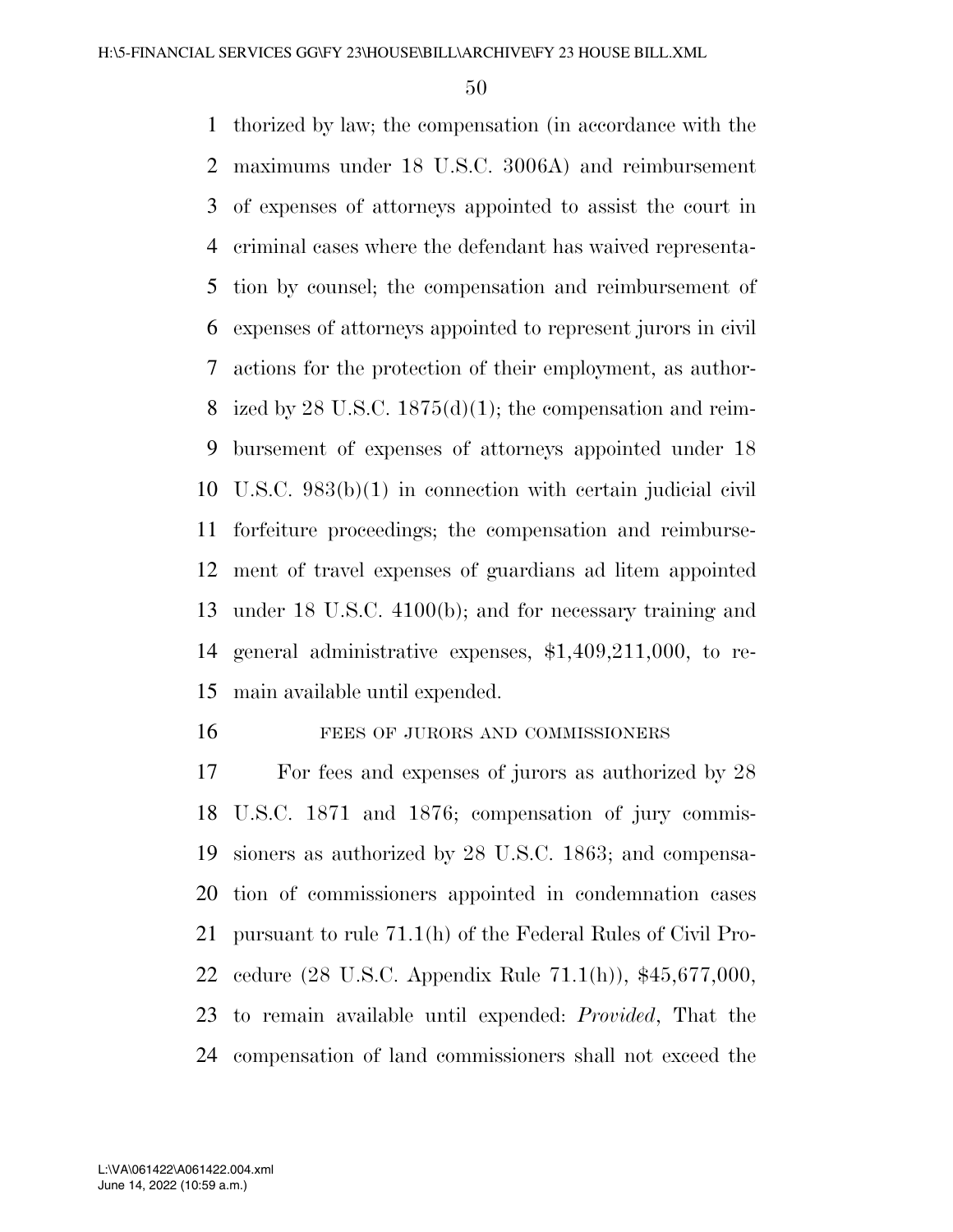daily equivalent of the highest rate payable under 5 U.S.C. 5332.

### COURT SECURITY

#### (INCLUDING TRANSFER OF FUNDS)

 For necessary expenses, not otherwise provided for, incident to the provision of protective guard services for United States courthouses and other facilities housing Federal court or Administrative Office of the United States Courts operations, the procurement, installation, and maintenance of security systems and equipment for United States courthouses and other facilities housing Federal court or Administrative Office of the United States Courts operations, building ingress-egress control, inspection of mail and packages, directed security patrols, perimeter security, basic security services provided by the Federal Protective Service, and other similar activities as authorized by section 1010 of the Judicial Improvement and Access to Justice Act (Public Law 100–702), \$750,586,000, of which not to exceed \$20,000,000 shall remain available until expended, to be expended directly or transferred to the United States Marshals Service, which shall be responsible for administering the Judicial Facility Security Program consistent with standards or guidelines agreed to by the Director of the Administrative Office of the United States Courts and the Attorney Gen-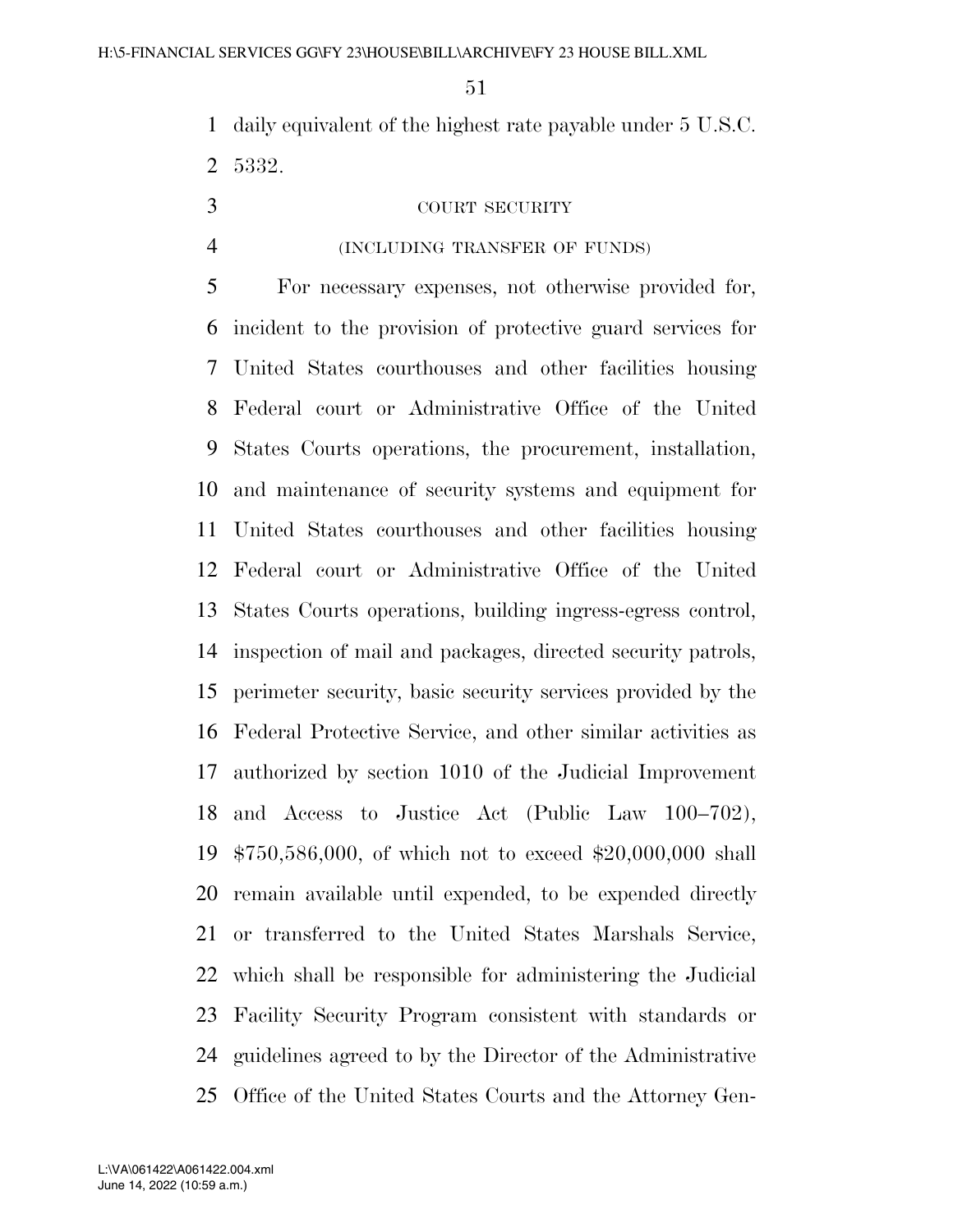eral: *Provided*, That funds made available under this head- ing may be used for managing a Judiciary-wide program to facilitate security and emergency management services among the Judiciary, United States Marshals Service, Federal Protective Service, General Services Administra- tion, other Federal agencies, state and local governments and the public; and, notwithstanding sections 331,  $566(e)(1)$ , and  $566(i)$  of title 28, United States Code, for identifying and pursuing the voluntary redaction and re- duction of personally identifiable information on the inter- net of judges and other familial relatives who live at the judge's domicile.

13 ADMINISTRATIVE OFFICE OF THE UNITED STATES

#### COURTS

SALARIES AND EXPENSES

 For necessary expenses of the Administrative Office of the United States Courts as authorized by law, includ- ing travel as authorized by 31 U.S.C. 1345, hire of a pas- senger motor vehicle as authorized by 31 U.S.C. 1343(b), advertising and rent in the District of Columbia and else- where, \$105,700,000, of which not to exceed \$8,500 is au-thorized for official reception and representation expenses.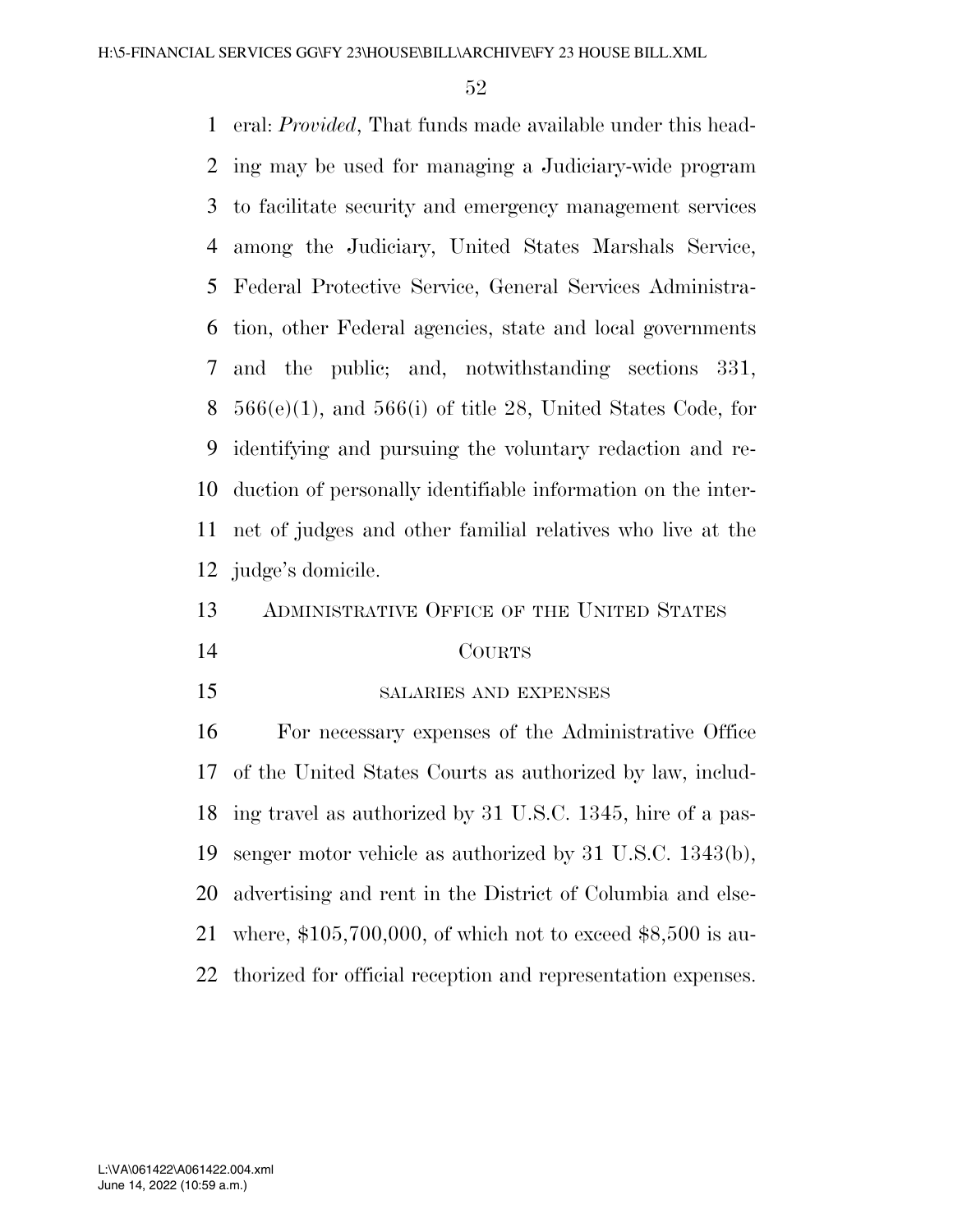| $\mathbf{1}$   | FEDERAL JUDICIAL CENTER                                        |
|----------------|----------------------------------------------------------------|
| $\overline{2}$ | SALARIES AND EXPENSES                                          |
| 3              | For necessary expenses of the Federal Judicial Cen-            |
| 4              | ter, as authorized by Public Law $90-219$ , \$34,261,000;      |
| 5              | of which \$1,800,000 shall remain available through Sep-       |
| 6              | tember 30, 2024, to provide education and training to          |
| 7              | Federal court personnel; and of which not to exceed            |
| 8              | $$1,500$ is authorized for official reception and representa-  |
| 9              | tion expenses.                                                 |
| 10             | <b>UNITED STATES SENTENCING COMMISSION</b>                     |
| 11             | <b>SALARIES AND EXPENSES</b>                                   |
| 12             | For the salaries and expenses necessary to carry out           |
| 13             | the provisions of chapter 58 of title 28, United States        |
| 14             | Code, $*21,641,000$ , of which not to exceed $*1,000$ is au-   |
| 15             | thorized for official reception and representation expenses.   |
| 16             | ADMINISTRATIVE PROVISIONS-THE JUDICIARY                        |
| 17             | (INCLUDING TRANSFER OF FUNDS)                                  |
| 18             | SEC. 301. Appropriations and authorizations made in            |
| 19             | this title which are available for salaries and expenses shall |
| 20             | be available for services as authorized by 5 U.S.C. 3109.      |
| 21             | SEC. 302. Not to exceed 5 percent of any appropria-            |
| 22             | tion made available for the current fiscal year for the Judi-  |
| 23             | ciary in this Act may be transferred between such appro-       |
| 24             | priations, but no such appropriation, except "Courts of        |
| 25             | Appeals, District Courts, and Other Judicial Services, De-     |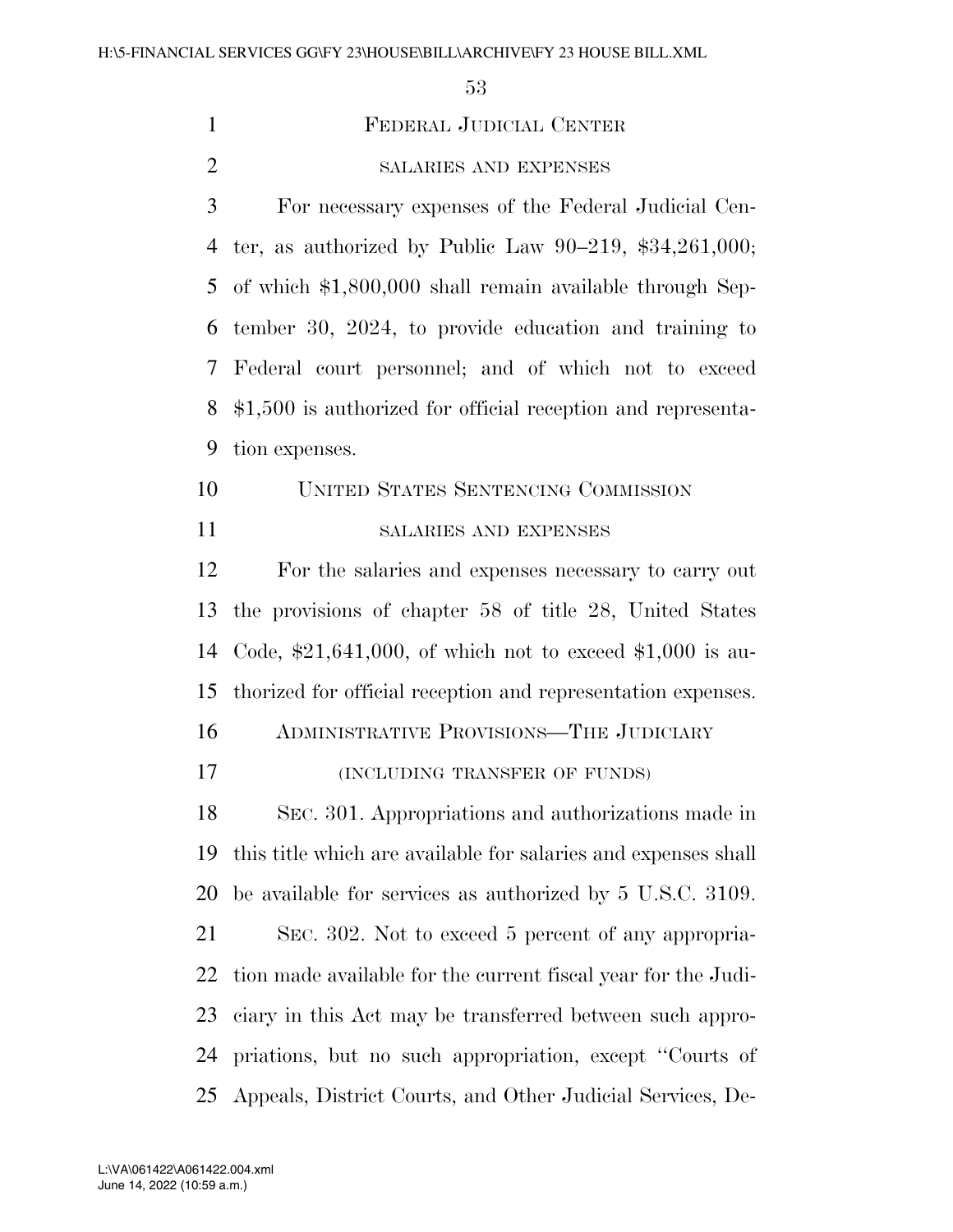fender Services'' and ''Courts of Appeals, District Courts, and Other Judicial Services, Fees of Jurors and Commis- sioners'', shall be increased by more than 10 percent by any such transfers: *Provided*, That any transfer pursuant to this section shall be treated as a reprogramming of funds under sections 604 and 608 of this Act and shall not be available for obligation or expenditure except in compliance with the procedures set forth in section 608.

 SEC. 303. Notwithstanding any other provision of law, the salaries and expenses appropriation for ''Courts of Appeals, District Courts, and Other Judicial Services'' shall be available for official reception and representation expenses of the Judicial Conference of the United States: *Provided*, That such available funds shall not exceed \$11,000 and shall be administered by the Director of the Administrative Office of the United States Courts in the capacity as Secretary of the Judicial Conference.

 SEC. 304. Section 3315(a) of title 40, United States Code, shall be applied by substituting ''Federal'' for ''exec-utive'' each place it appears.

 SEC. 305. In accordance with 28 U.S.C. 561–569, and notwithstanding any other provision of law, the United States Marshals Service shall provide, for such courthouses as its Director may designate in consultation with the Director of the Administrative Office of the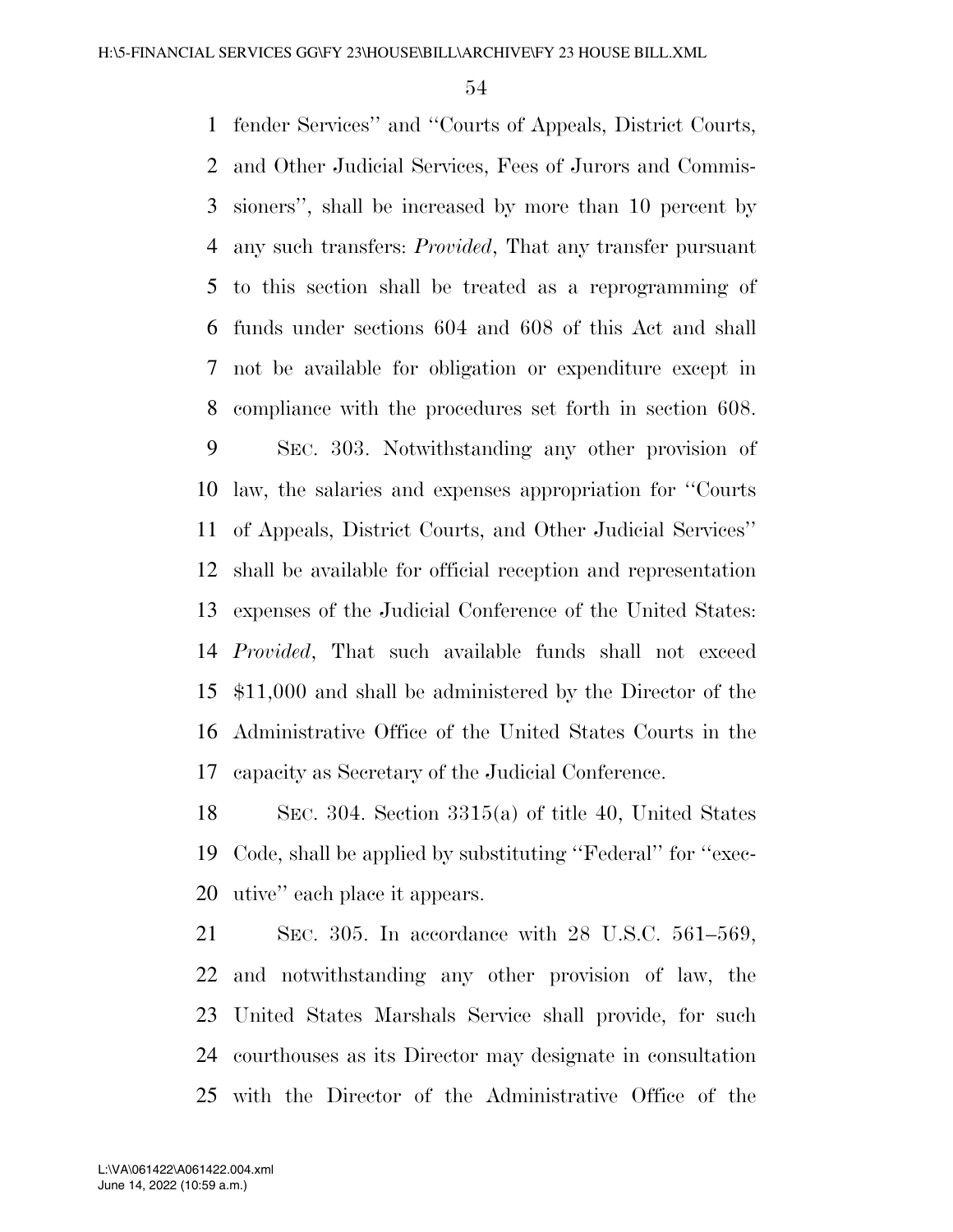United States Courts, for purposes of a pilot program, the security services that 40 U.S.C. 1315 authorizes the De- partment of Homeland Security to provide, except for the services specified in 40 U.S.C. 1315(b)(2)(E). For build- ing-specific security services at these courthouses, the Di- rector of the Administrative Office of the United States Courts shall reimburse the United States Marshals Service rather than the Department of Homeland Security.

 SEC. 306. (a) Section 203(c) of the Judicial Improve- ments Act of 1990 (Public Law 101–650; 28 U.S.C. 133 note), is amended in the matter following paragraph 12—

 (1) in the second sentence (relating to the Dis- trict of Kansas), by striking ''31 years and 6 months'' and inserting ''32 years and 6 months''; and

 (2) in the sixth sentence (relating to the Dis- trict of Hawaii), by striking ''28 years and 6 months'' and inserting ''29 years and 6 months''.

 (b) Section 406 of the Transportation, Treasury, Housing and Urban Development, the Judiciary, the Dis- trict of Columbia, and Independent Agencies Appropria- tions Act, 2006 (Public Law 109–115; 119 Stat. 2470; 28 U.S.C. 133 note) is amended in the second sentence (relating to the eastern District of Missouri) by striking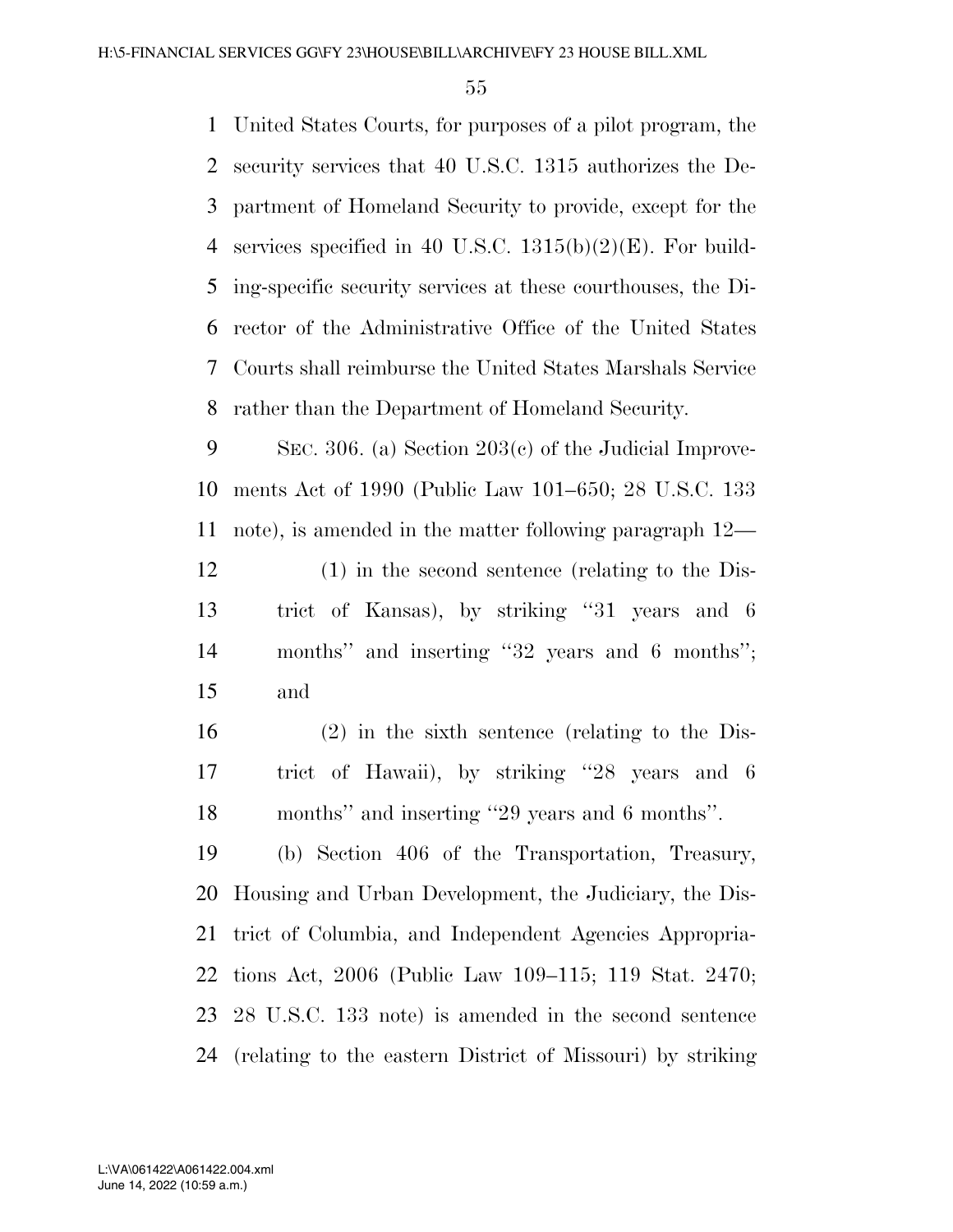''29 years and 6 months'' and inserting ''30 years and 6 months''.

3 (c) Section  $312(c)(2)$  of the 21st Century Depart- ment of Justice Appropriations Authorization Act (Public Law 107–273; 28 U.S.C. 133 note), is amended—

 (1) in the first sentence by striking ''20 years'' 7 and inserting "21 years";

 (2) in the second sentence (relating to the cen- tral District of California), by striking ''19 years and 6 months'' and inserting ''20 years and 6 months''; and

 (3) in the third sentence (relating to the west- ern district of North Carolina), by striking ''18 years'' and inserting ''19 years''.

 SEC. 307. In addition to amounts otherwise available, there is appropriated to the Judiciary \$128,000,000, to remain available until September 30, 2024, to be used for judicial security, cybersecurity, and information tech- nology modernization infrastructure: *Provided,* That for the purposes provided herein, such funds may be trans- ferred to the ''Salaries and Expenses'', ''Court Security'', and ''Defender Services'' appropriations under the ''Courts of Appeals, District Courts, and Other Judicial Services'' heading in this title: *Provided further*, That this

June 14, 2022 (10:59 a.m.) L:\VA\061422\A061422.004.xml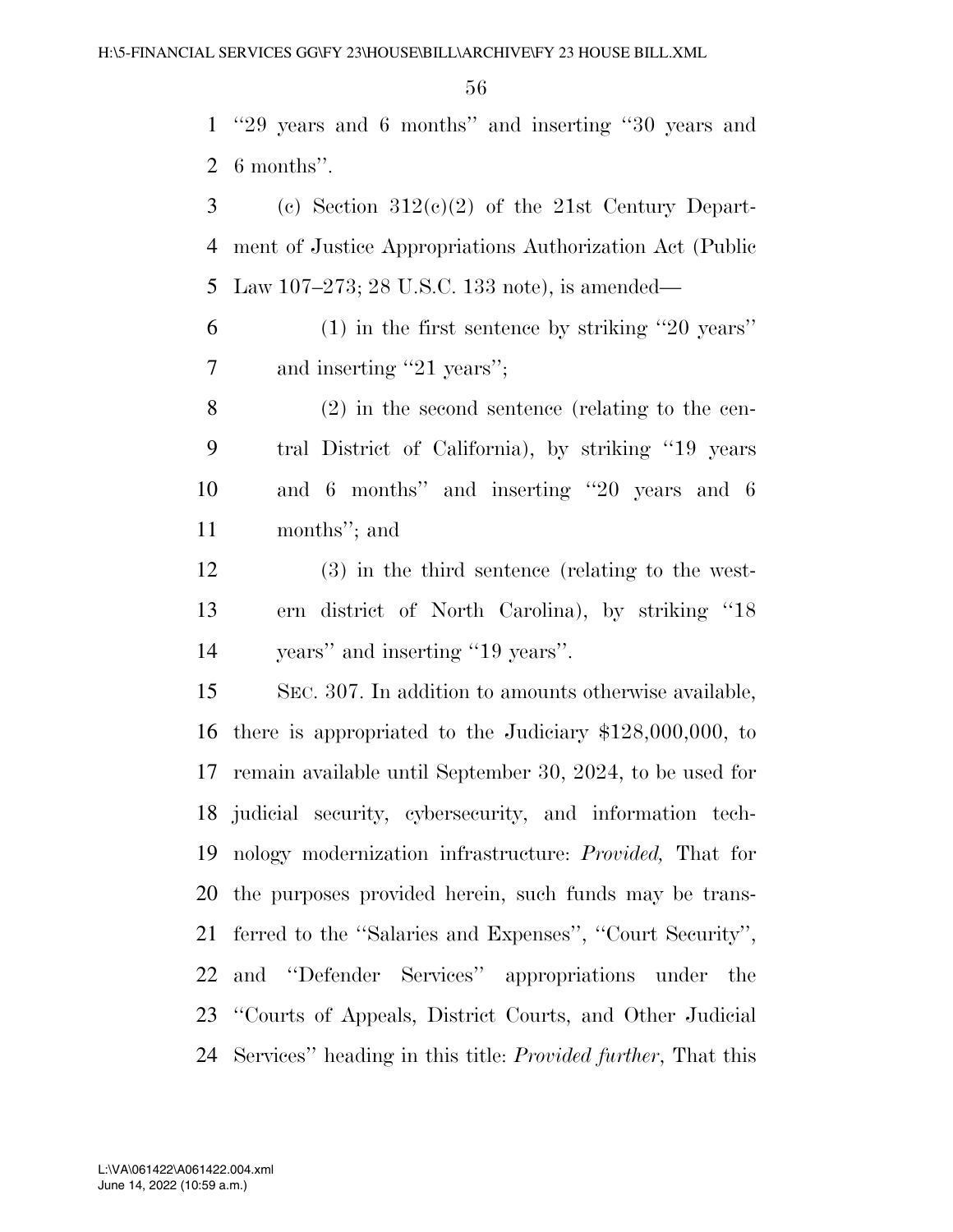transfer authority shall be in addition to any other trans-fer authority provided by law.

 SEC. 308. Section 677 of title 28, United States Code, is amended by adding at the end the following:

 ''(d) The Counselor, with the approval of the Chief Justice, shall establish a retention and recruit- ment program that is consistent with section 908 of the Emergency Supplemental Act, 2002 (2 U.S.C. 1926) for Supreme Court Police officers and other critical employees who agree in writing to remain employed with the Supreme Court for a period of service of not less than two years.''.

 This title may be cited as the ''Judiciary Appropria-tions Act, 2023''.

 TITLE IV DISTRICT OF COLUMBIA FEDERAL FUNDS FEDERAL PAYMENT FOR RESIDENT TUITION SUPPORT

 For a Federal payment to the District of Columbia, to be deposited into a dedicated account, for a nationwide program to be administered by the Mayor, for District of Columbia resident tuition support, \$40,000,000, to remain available until expended: *Provided*, That such funds, in- cluding any interest accrued thereon, may be used on be-half of eligible District of Columbia residents to pay an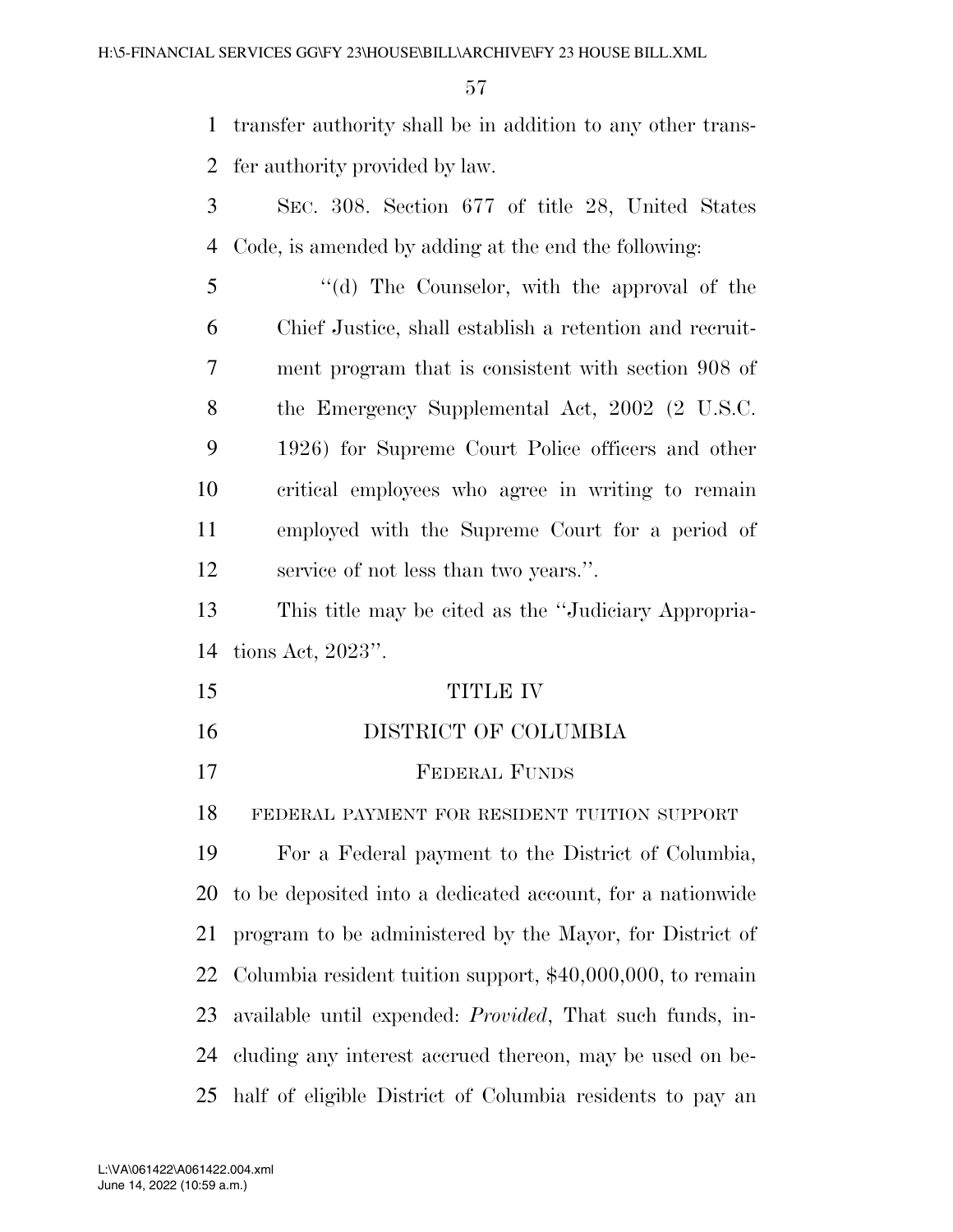amount based upon the difference between in-State and out-of-State tuition at public institutions of higher edu- cation, or to pay up to \$2,500 each year at eligible private institutions of higher education: *Provided further*, That the awarding of such funds may be prioritized on the basis of a resident's academic merit, the income and need of eligible students and such other factors as may be author- ized: *Provided further*, That the District of Columbia gov- ernment shall maintain a dedicated account for the Resi- dent Tuition Support Program that shall consist of the Federal funds appropriated to the Program in this Act and any subsequent appropriations, any unobligated bal- ances from prior fiscal years, and any interest earned in this or any fiscal year: *Provided further*, That the account shall be under the control of the District of Columbia Chief Financial Officer, who shall use those funds solely for the purposes of carrying out the Resident Tuition Sup- port Program: *Provided further*, That the Office of the Chief Financial Officer shall provide a quarterly financial report to the Committees on Appropriations of the House of Representatives and the Senate for these funds show- ing, by object class, the expenditures made and the pur-pose therefor.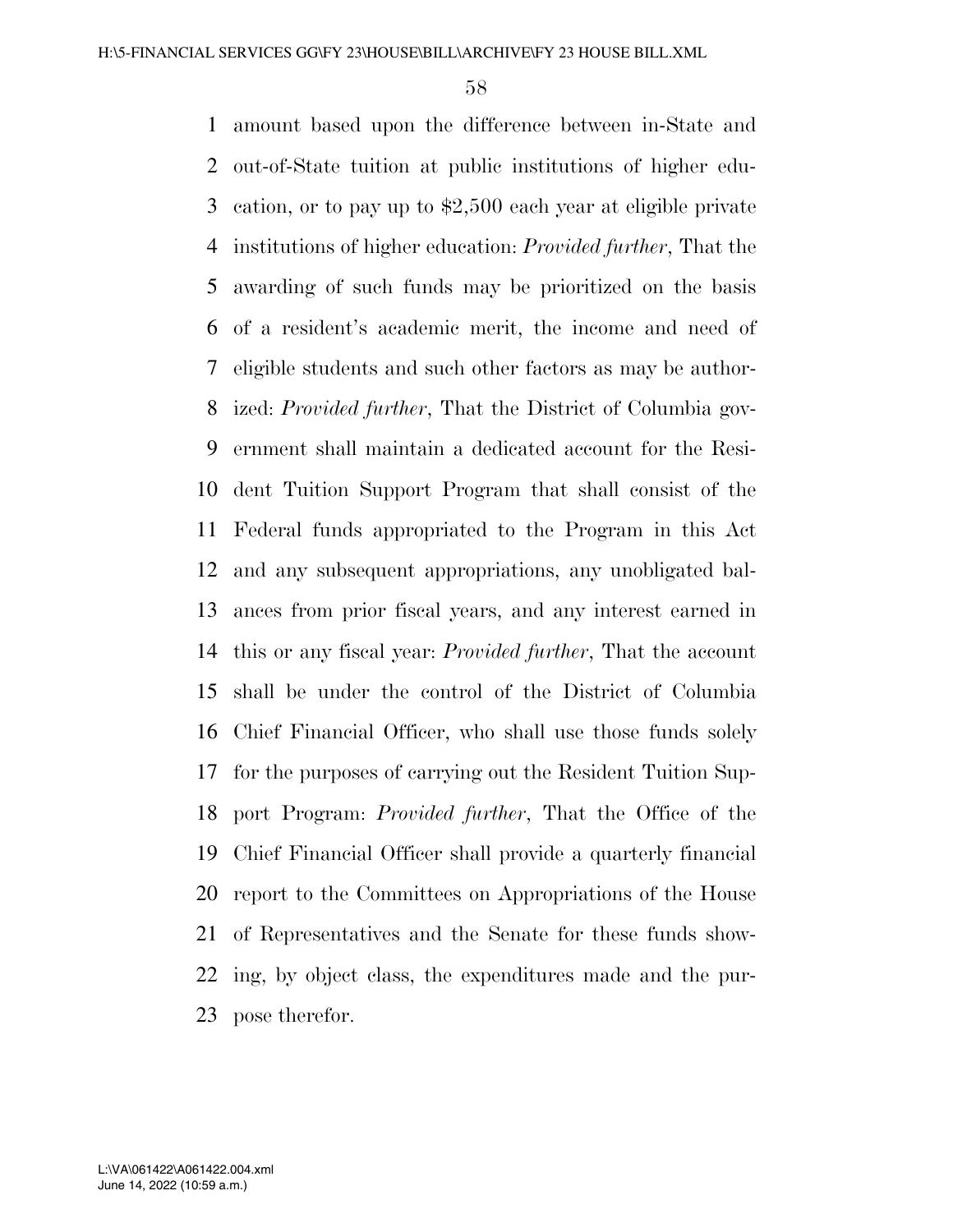FEDERAL PAYMENT FOR EMERGENCY PLANNING AND

2 SECURITY COSTS IN THE DISTRICT OF COLUMBIA

 For a Federal payment of necessary expenses, as de- termined by the Mayor of the District of Columbia in writ- ten consultation with the elected county or city officials of surrounding jurisdictions, \$30,000,000, to remain available until expended, for the costs of providing public safety at events related to the presence of the National Capital in the District of Columbia, including support re- quested by the Director of the United States Secret Serv- ice in carrying out protective duties under the direction of the Secretary of Homeland Security, and for the costs of providing support to respond to immediate and specific terrorist threats or attacks in the District of Columbia or surrounding jurisdictions.

FEDERAL PAYMENT TO THE DISTRICT OF COLUMBIA

### COURTS

 For salaries and expenses for the District of Colum- bia Courts, \$295,588,000 to be allocated as follows: for the District of Columbia Court of Appeals, \$15,055,000, of which not to exceed \$2,500 is for official reception and representation expenses; for the Superior Court of the District of Columbia, \$140,973,000, of which not to ex- ceed \$2,500 is for official reception and representation ex-penses; for the District of Columbia Court System,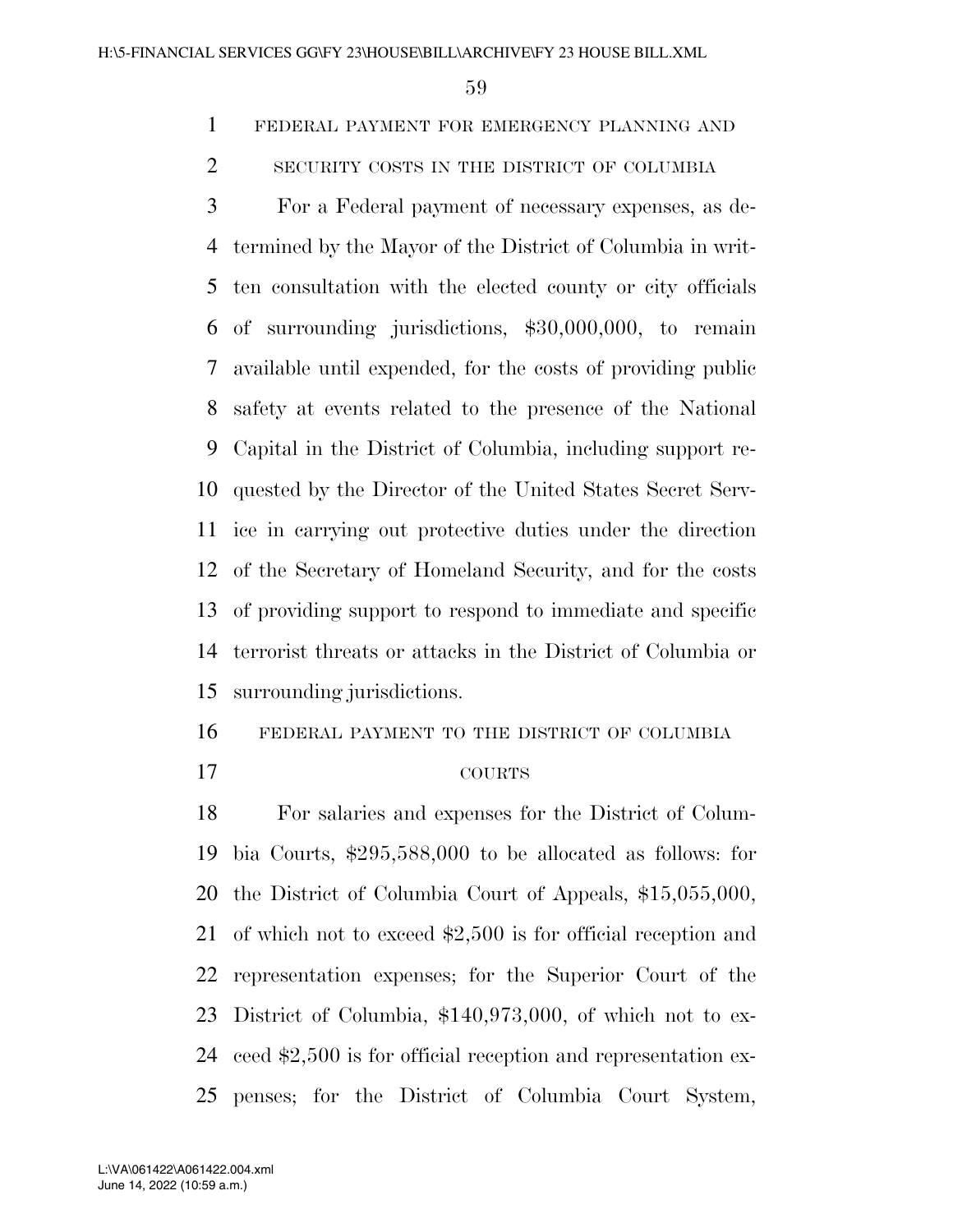\$88,290,000, of which not to exceed \$2,500 is for official reception and representation expenses; and \$51,270,000, to remain available until September 30, 2024, for capital improvements for District of Columbia courthouse facili- ties: *Provided*, That funds made available for capital im- provements shall be expended consistent with the District of Columbia Courts master plan study and facilities condi- tion assessment: *Provided further*, That, in addition to the amounts appropriated herein, fees received by the District of Columbia Courts for administering bar examinations and processing District of Columbia bar admissions may be retained and credited to this appropriation, to remain available until expended, for salaries and expenses associ- ated with such activities, notwithstanding section 450 of the District of Columbia Home Rule Act (D.C. Official Code, sec. 1–204.50): *Provided further*, That notwith- standing any other provision of law, all amounts under this heading shall be apportioned quarterly by the Office of Management and Budget and obligated and expended in the same manner as funds appropriated for salaries and expenses of other Federal agencies: *Provided further*, That 30 days after providing written notice to the Committees on Appropriations of the House of Representatives and the Senate, the District of Columbia Courts may reallocate not more than \$9,000,000 of the funds provided under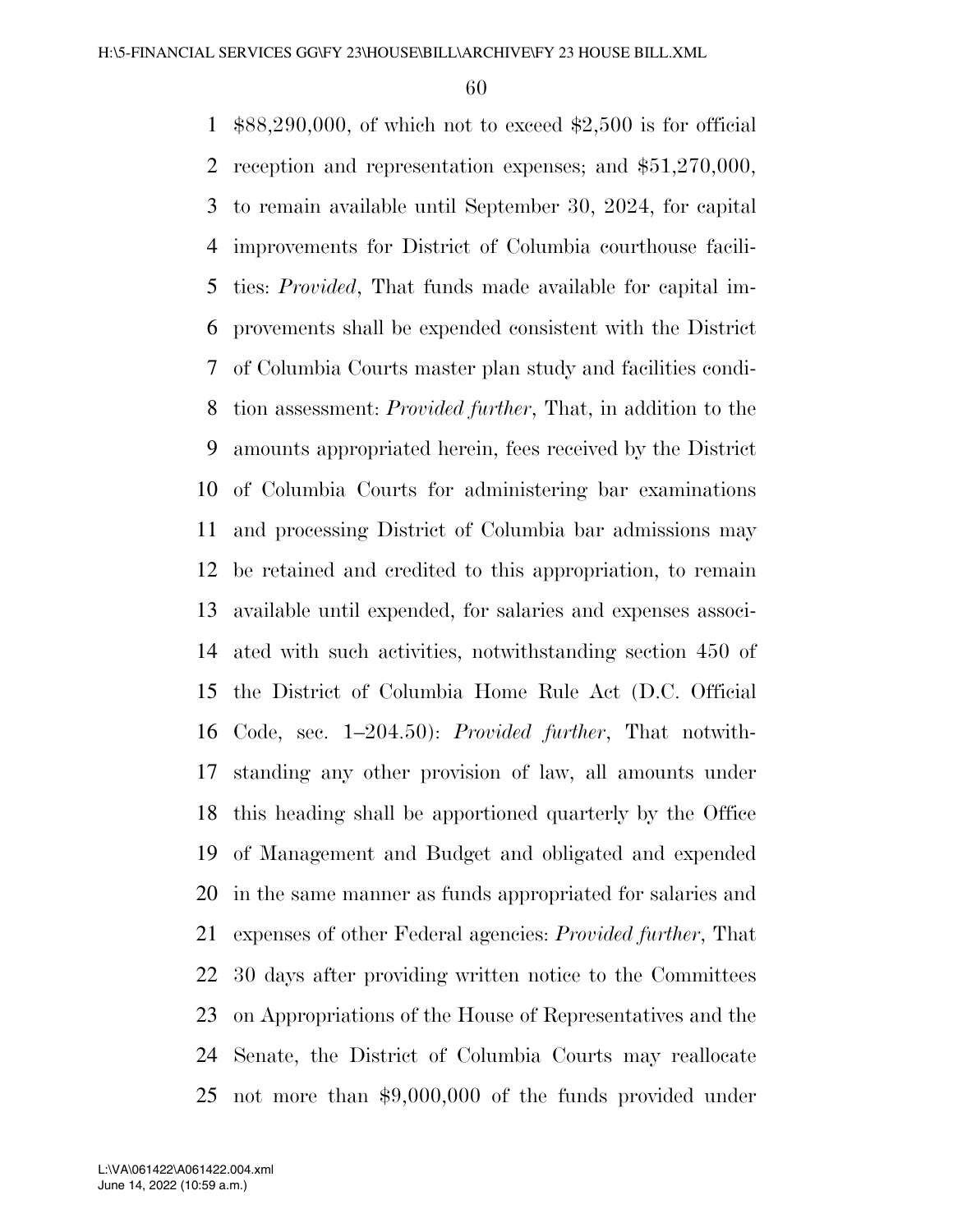this heading among the items and entities funded under this heading: *Provided further*, That the Joint Committee on Judicial Administration in the District of Columbia may, by regulation, establish a program substantially simi- lar to the program set forth in subchapter II of chapter 35 of title 5, United States Code, for employees of the District of Columbia Courts.

FEDERAL PAYMENT FOR DEFENDER SERVICES IN

# DISTRICT OF COLUMBIA COURTS

10 (INCLUDING RESCISSION OF FUNDS)

 For payments authorized under section 11–2604 and section 11–2605, D.C. Official Code (relating to represen- tation provided under the District of Columbia Criminal Justice Act), payments for counsel appointed in pro- ceedings in the Family Court of the Superior Court of the District of Columbia under chapter 23 of title 16, D.C. Official Code, or pursuant to contractual agreements to provide guardian ad litem representation, training, tech- nical assistance, and such other services as are necessary to improve the quality of guardian ad litem representation, payments for counsel appointed in adoption proceedings under chapter 3 of title 16, D.C. Official Code, and pay- ments authorized under section 21–2060, D.C. Official Code (relating to services provided under the District of Columbia Guardianship, Protective Proceedings, and Du-

June 14, 2022 (10:59 a.m.) L:\VA\061422\A061422.004.xml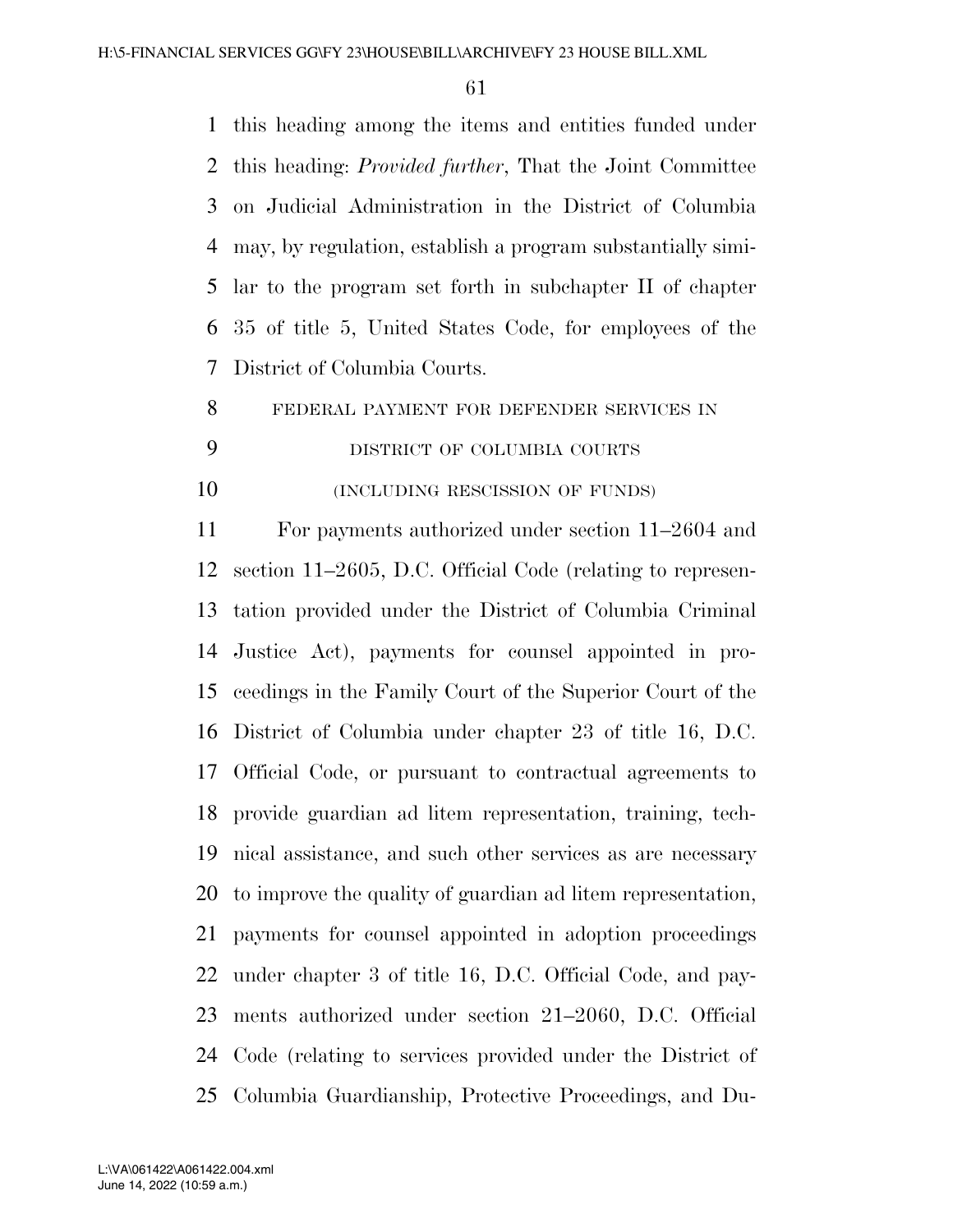rable Power of Attorney Act of 1986), \$46,005,000, to remain available until expended: *Provided*, That funds provided under this heading shall be administered by the Joint Committee on Judicial Administration in the Dis- trict of Columbia: *Provided further*, That, notwithstanding any other provision of law, this appropriation shall be ap- portioned quarterly by the Office of Management and Budget and obligated and expended in the same manner as funds appropriated for expenses of other Federal agen- cies: *Provided further*, That of the unobligated balances from prior year appropriations made available under the heading ''Federal Payment for Defender Services in Dis- trict of Columbia Courts'', \$22,000,000, are hereby re-scinded not later than September 30, 2023.

 FEDERAL PAYMENT TO THE COURT SERVICES AND OF- FENDER SUPERVISION AGENCY FOR THE DISTRICT OF COLUMBIA

 For salaries and expenses, including the transfer and hire of motor vehicles, of the Court Services and Offender Supervision Agency for the District of Columbia, as au- thorized by the National Capital Revitalization and Self- Government Improvement Act of 1997, \$281,516,000, of which not to exceed \$2,000 is for official reception and representation expenses related to Community Supervision and Pretrial Services Agency programs, and of which not

June 14, 2022 (10:59 a.m.) L:\VA\061422\A061422.004.xml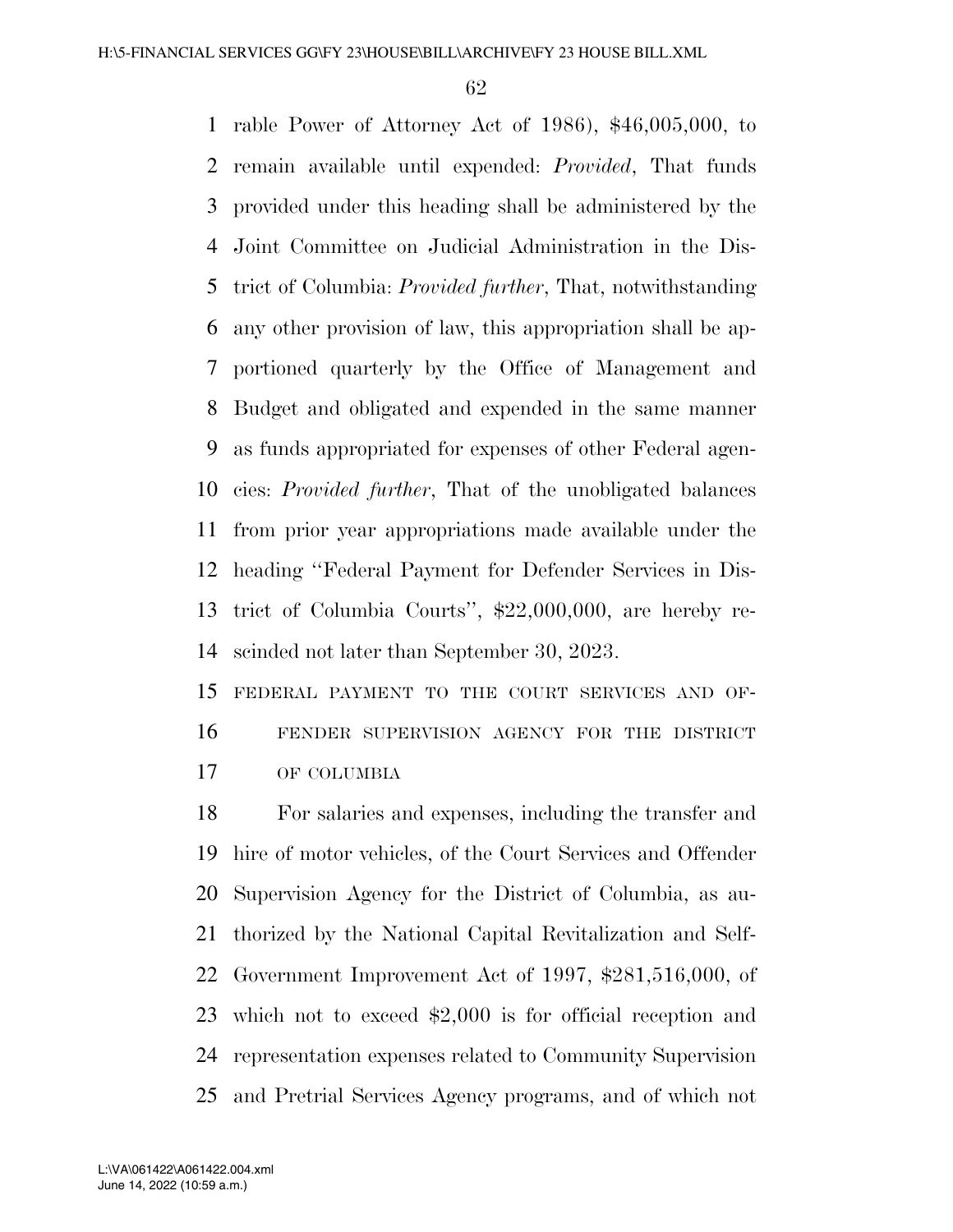to exceed \$25,000 is for dues and assessments relating to the implementation of the Court Services and Offender Supervision Agency Interstate Supervision Act of 2002: *Provided*, That, of the funds appropriated under this head- ing, \$204,579,000 shall be for necessary expenses of Com- munity Supervision and Sex Offender Registration, to in- clude expenses relating to the supervision of adults subject to protection orders or the provision of services for or re- lated to such persons, of which \$7,798,000 shall remain available until September 30, 2025, for costs associated with the relocation under replacement leases for head- quarters offices, field offices and related facilities: *Pro- vided further*, That, of the funds appropriated under this heading, \$76,937,000 shall be available to the Pretrial Services Agency, of which \$998,000 shall remain available until September 30, 2025, for costs associated with reloca- tion under a replacement lease for headquarters offices, field offices, and related facilities: *Provided further*, That notwithstanding any other provision of law, all amounts under this heading shall be apportioned quarterly by the Office of Management and Budget and obligated and ex- pended in the same manner as funds appropriated for sal- aries and expenses of other Federal agencies: *Provided fur-ther*, That amounts under this heading may be used for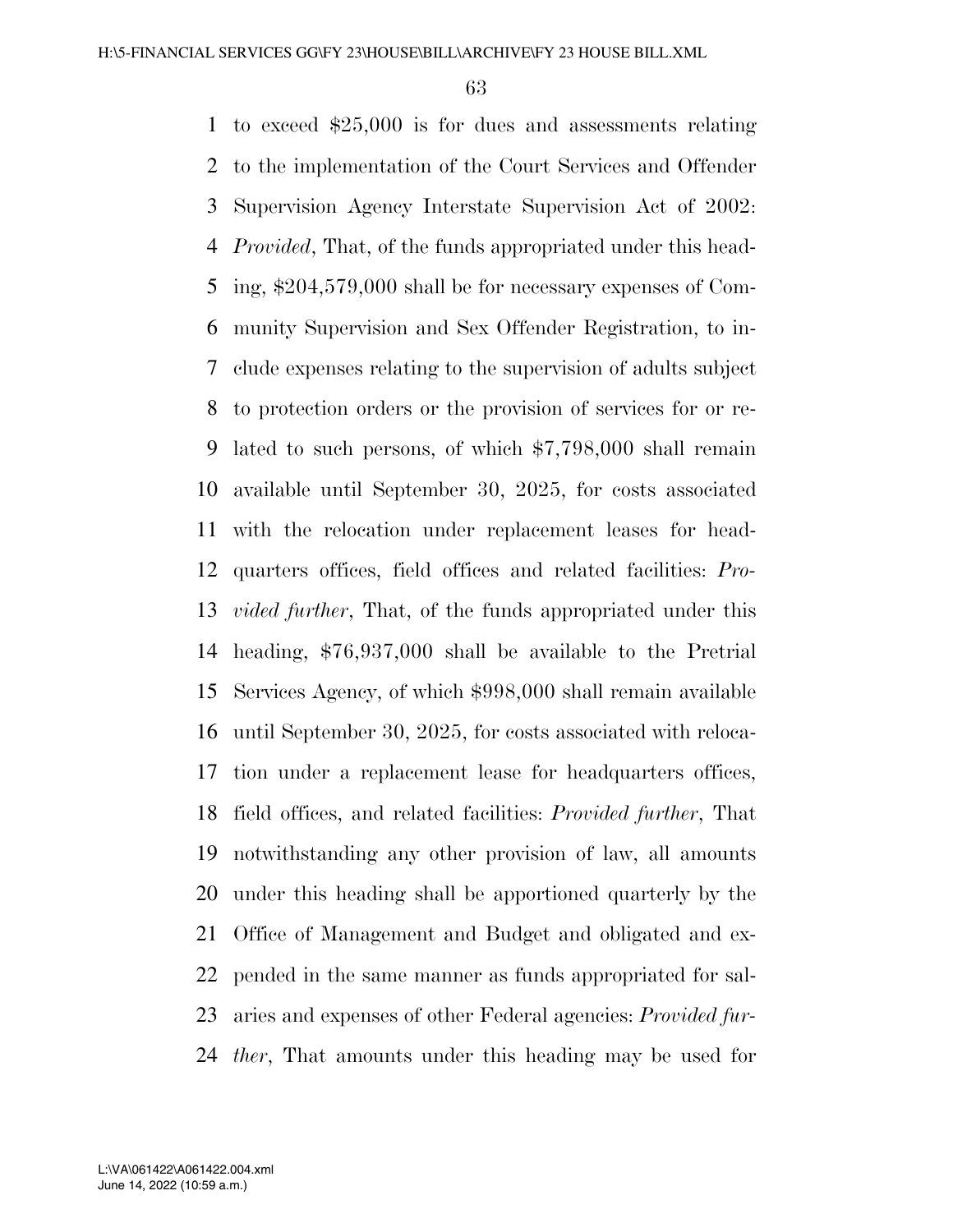programmatic incentives for defendants to successfully complete their terms of supervision.

# FEDERAL PAYMENT TO THE DISTRICT OF COLUMBIA

#### PUBLIC DEFENDER SERVICE

 For salaries and expenses, including the transfer and hire of motor vehicles, of the District of Columbia Public Defender Service, as authorized by the National Capital Revitalization and Self-Government Improvement Act of 1997, \$53,629,000: *Provided,* That notwithstanding any other provision of law, all amounts under this heading shall be apportioned quarterly by the Office of Manage- ment and Budget and obligated and expended in the same manner as funds appropriated for salaries and expenses of Federal agencies: *Provided further*, That the District of Columbia Public Defender Service may establish for employees of the District of Columbia Public Defender Service a program substantially similar to the program set forth in subchapter II of chapter 35 of title 5, United States Code, except that the maximum amount of the pay- ment made under the program to any individual may not 21 exceed the amount referred to in section  $3523(b)(3)(B)$  of title 5, United States Code: *Provided further*, That the District of Columbia Public Defender Service may be deemed an ''agency'' for purposes of engaging with and receiving services from Federal Franchise Fund Programs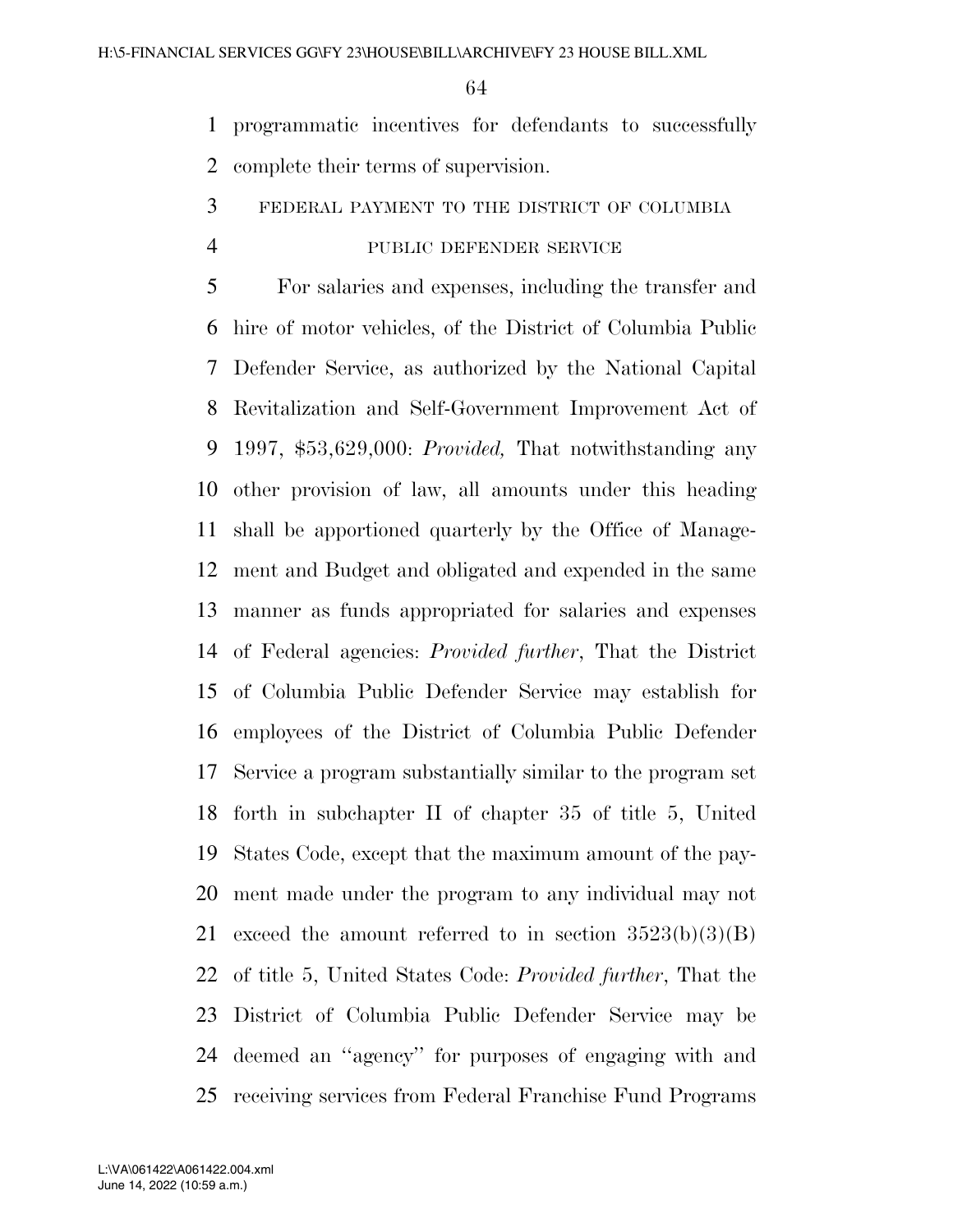established in accordance with section 403 of the Govern- ment Management Reform Act of 1994 (Public Law 103– 356), as amended: *Provided further*, That the District of Columbia Public Defender Service may enter into con- tracts for the procurement of severable services and multiyear contracts for the acquisition of property and services to the same extent and under the same conditions as an executive agency under sections 3902 and 3903 of title 41, United States Code.

10 FEDERAL PAYMENT TO THE CRIMINAL JUSTICE COORDINATING COUNCIL

 For a Federal payment to the Criminal Justice Co- ordinating Council, \$2,450,000, to remain available until expended, to support initiatives related to the coordination of Federal and local criminal justice resources in the Dis-trict of Columbia.

FEDERAL PAYMENT FOR JUDICIAL COMMISSIONS

 For a Federal payment, to remain available until September 30, 2024, to the Commission on Judicial Dis- abilities and Tenure, \$330,000, and for the Judicial Nomi-nation Commission, \$300,000.

FEDERAL PAYMENT FOR SCHOOL IMPROVEMENT

 For a Federal payment for a school improvement pro- gram in the District of Columbia, \$52,500,000, to remain available until expended, for payments authorized under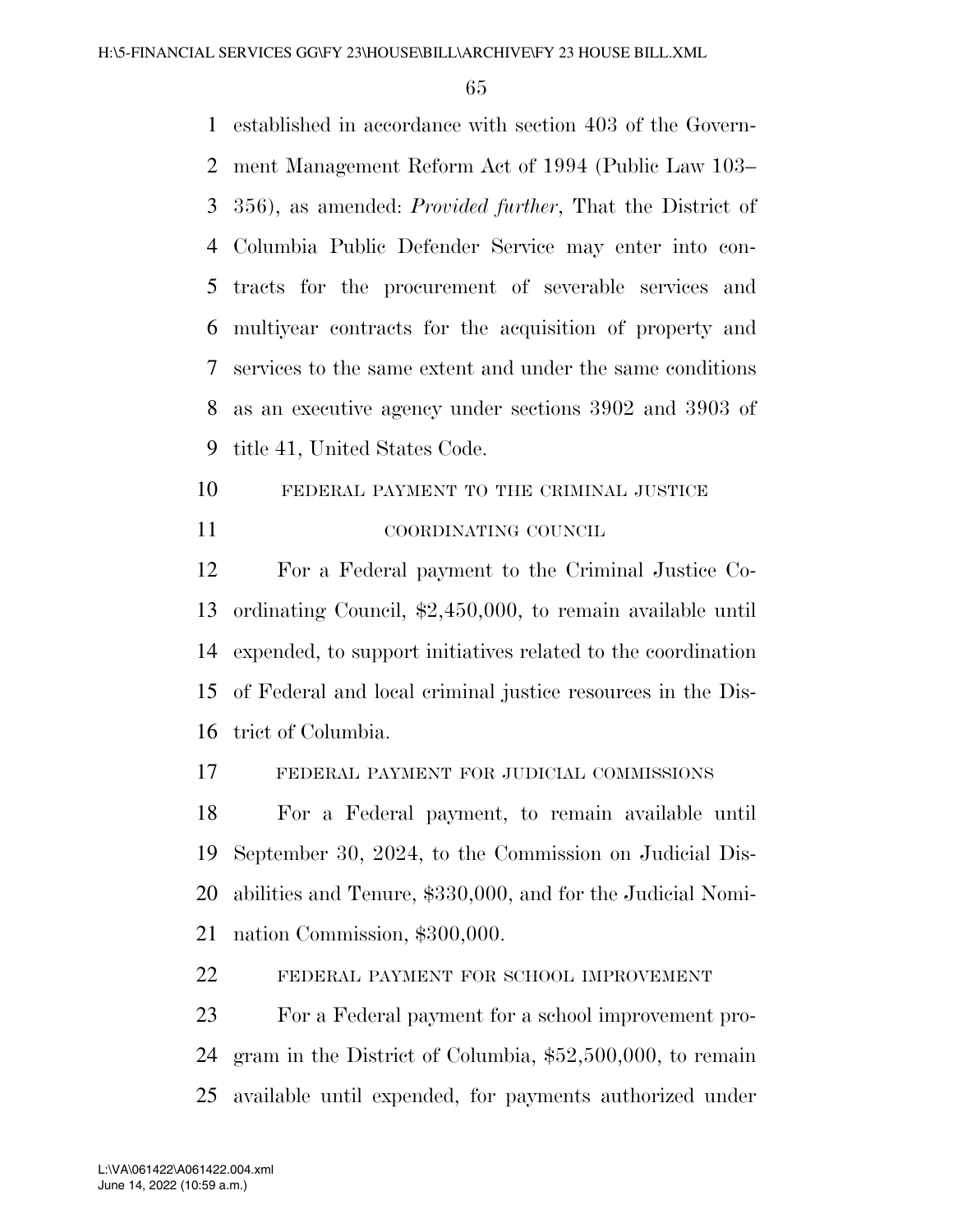the Scholarships for Opportunity and Results Act (division C of Public Law 112–10): *Provided*, That, to the extent that funds are available for opportunity scholarships and following the priorities included in section 3006 of such Act, the Secretary of Education shall make scholarships available to students eligible under section 3013(3) of such Act (Public Law 112–10; 125 Stat. 211) including stu- dents who were not offered a scholarship during any pre- vious school year: *Provided further*, That within funds pro- vided for opportunity scholarships up to \$1,750,000 shall be for the activities specified in sections 3007(b) through 3007(d) of the Act and up to \$500,000 shall be for the activities specified in section 3009 of the Act: *Provided further*, That none of the funds made available under this heading may be used for an opportunity scholarship for a student to attend a school which does not certify to the Secretary of Education that the student will be provided with the same protections under the Federal laws which are enforced by the Office for Civil Rights of the Depart- ment of Education which are provided to a student of a public elementary or secondary school in the District of Columbia and which does not certify to the Secretary of Education that the student and the student's parents will be provided with the same services, rights, and protections under the Individuals With Disabilities Education Act (20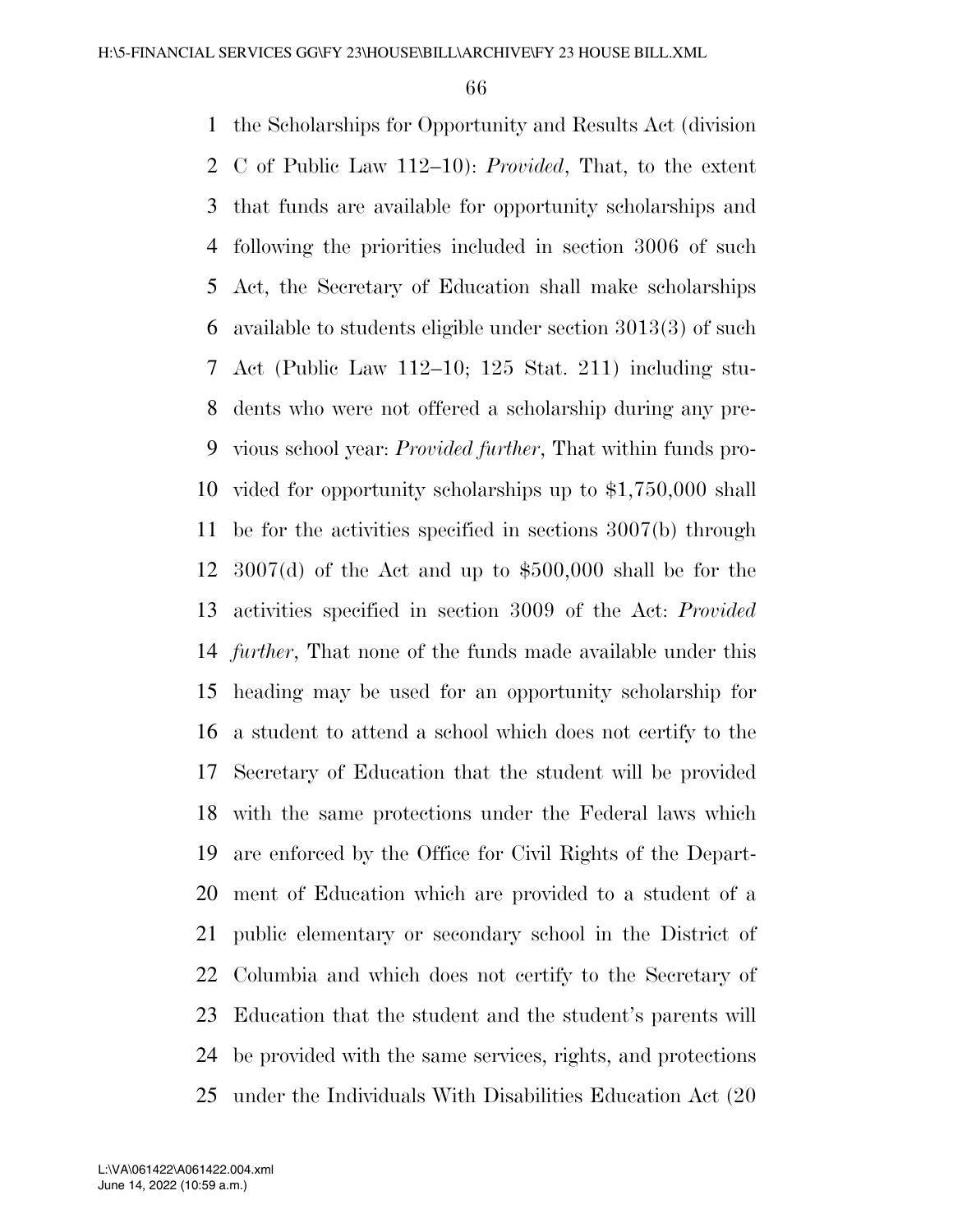U.S.C. 1400 et seq.) which are provided to a student and a student's parents of a public elementary or secondary school in the District of Columbia, as enumerated in Table 2 of Government Accountability Office Report 18–94 (en- titled ''Federal Actions Needed to Ensure Parents Are Notified About Changes in Rights for Students with Dis-abilities''), issued November 2017.

# FEDERAL PAYMENT FOR THE DISTRICT OF COLUMBIA NATIONAL GUARD

 For a Federal payment to the District of Columbia National Guard, \$600,000, to remain available until ex- pended for the Major General David F. Wherley, Jr. Dis- trict of Columbia National Guard Retention and College Access Program.

 FEDERAL PAYMENT FOR TESTING AND TREATMENT OF 16 HIV/AIDS

 For a Federal payment to the District of Columbia for the testing of individuals for, and the treatment of in- dividuals with, human immunodeficiency virus and ac- quired immunodeficiency syndrome in the District of Co-lumbia, \$5,000,000.

FEDERAL PAYMENT TO THE DISTRICT OF COLUMBIA

WATER AND SEWER AUTHORITY

 For a Federal payment to the District of Columbia Water and Sewer Authority, \$8,000,000, to remain avail-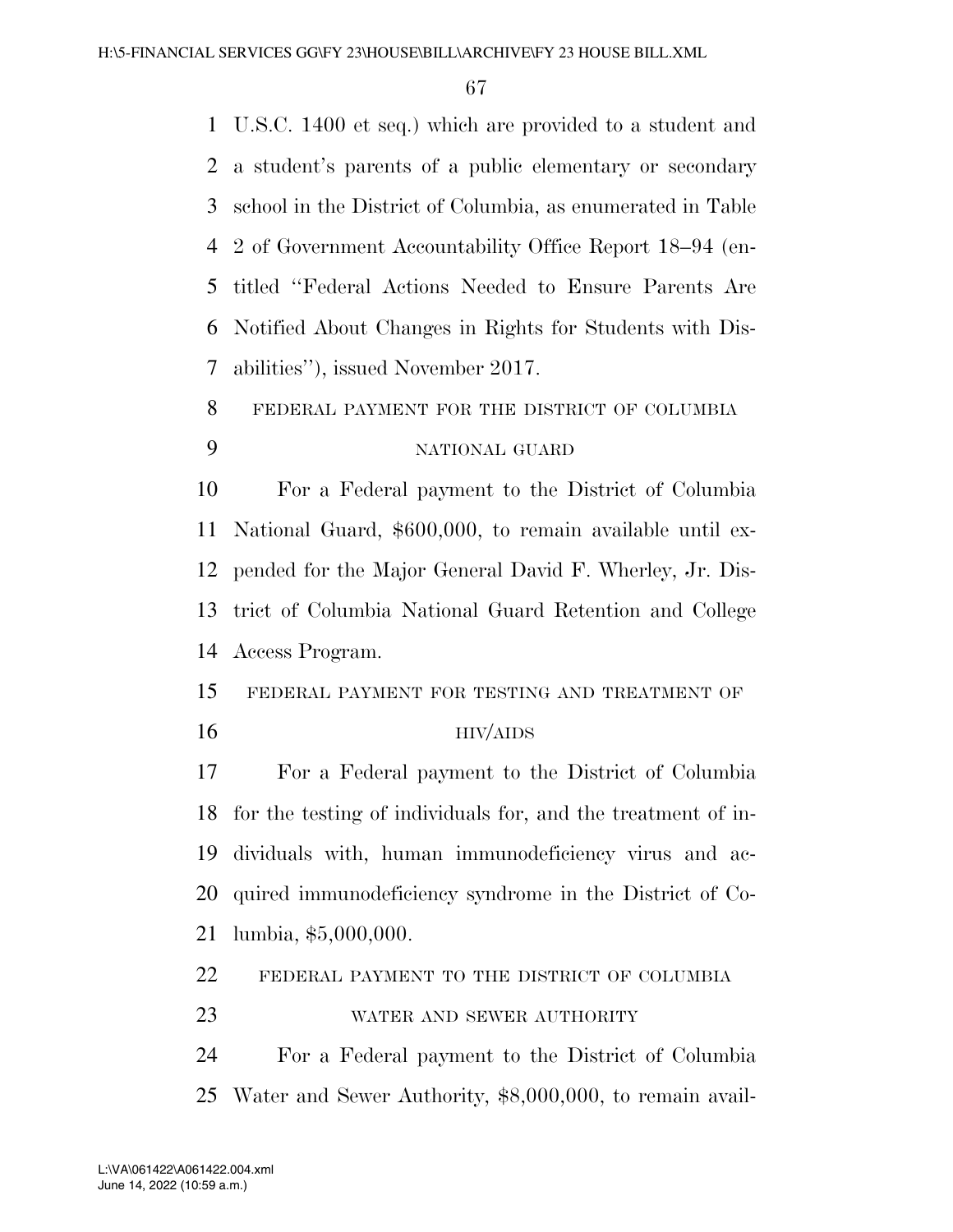|    | 1 able until expended, to continue implementation of the      |
|----|---------------------------------------------------------------|
| 2  | Combined Sewer Overflow Long-Term Plan: Provided,             |
| 3  | That the District of Columbia Water and Sewer Authority       |
| 4  | provides a 100 percent match for this payment.                |
| 5  | This title may be cited as the "District of Columbia"         |
| 6  | Appropriations Act, 2023".                                    |
| 7  | <b>TITLE V</b>                                                |
| 8  | INDEPENDENT AGENCIES                                          |
| 9  | ADMINISTRATIVE CONFERENCE OF THE UNITED STATES                |
| 10 | SALARIES AND EXPENSES                                         |
| 11 | For necessary expenses of the Administrative Con-             |
| 12 | ference of the United States, authorized by 5 U.S.C. 591      |
| 13 | et seq., $$3,465,000$ , to remain available until September   |
| 14 | 30, 2024, of which not to exceed $$1,000$ is for official re- |
| 15 | ception and representation expenses.                          |
| 16 | <b>CONSUMER PRODUCT SAFETY COMMISSION</b>                     |
| 17 | <b>SALARIES AND EXPENSES</b>                                  |
| 18 | For necessary expenses of the Consumer Product                |
| 19 | Safety Commission, including hire of passenger motor ve-      |
| 20 | hicles, services as authorized by 5 U.S.C. 3109, but at       |
| 21 | rates for individuals not to exceed the per diem rate equiv-  |
| 22 | alent to the maximum rate payable under 5 U.S.C. 5376,        |
| 23 | purchase of nominal awards to recognize non-Federal offi-     |
| 24 | cials' contributions to Commission activities, and not to     |
| 25 | exceed \$4,000 for official reception and representation ex-  |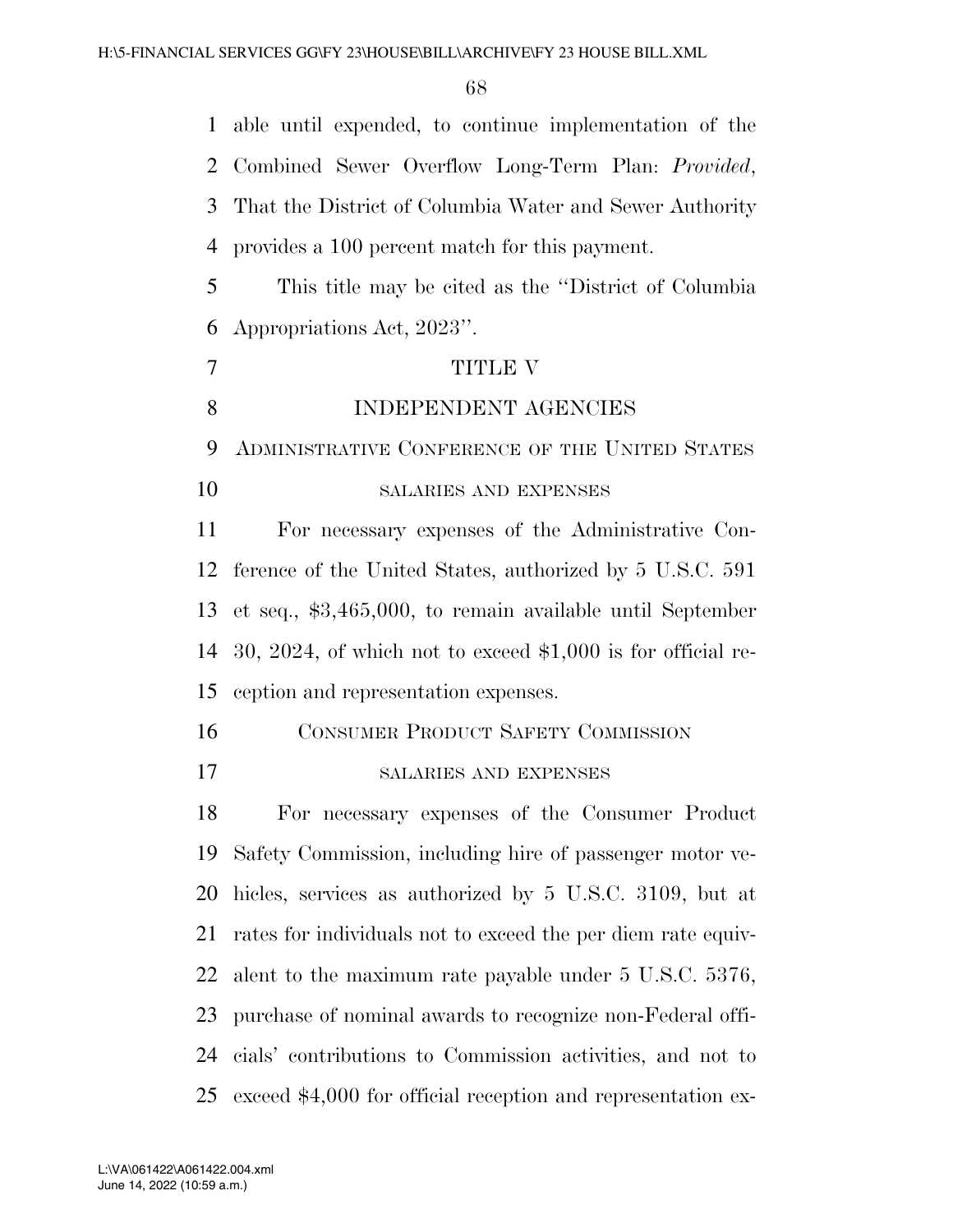penses, \$166,300,000, of which \$2,500,000 shall remain available until expended to carry out the program, includ- ing administrative costs, required by section 1405 of the Virginia Graeme Baker Pool and Spa Safety Act (Public Law 110–140; 15 U.S.C. 8004).

# ADMINISTRATIVE PROVISION—CONSUMER PRODUCT SAFETY COMMISSION

 SEC. 501. During fiscal year 2023, none of the amounts made available by this Act may be used to final- ize or implement the Safety Standard for Recreational Off-Highway Vehicles published by the Consumer Product Safety Commission in the Federal Register on November 19, 2014 (79 Fed. Reg. 68964) until after—

 (1) the National Academy of Sciences, in con- sultation with the National Highway Traffic Safety Administration and the Department of Defense, completes a study to determine—

 (A) the technical validity of the lateral sta- bility and vehicle handling requirements pro- posed by such standard for purposes of reduc- ing the risk of Recreational Off-Highway Vehi- cle (referred to in this section as ''ROV'') roll- overs in the off-road environment, including the repeatability and reproducibility of testing for 25 compliance with such requirements;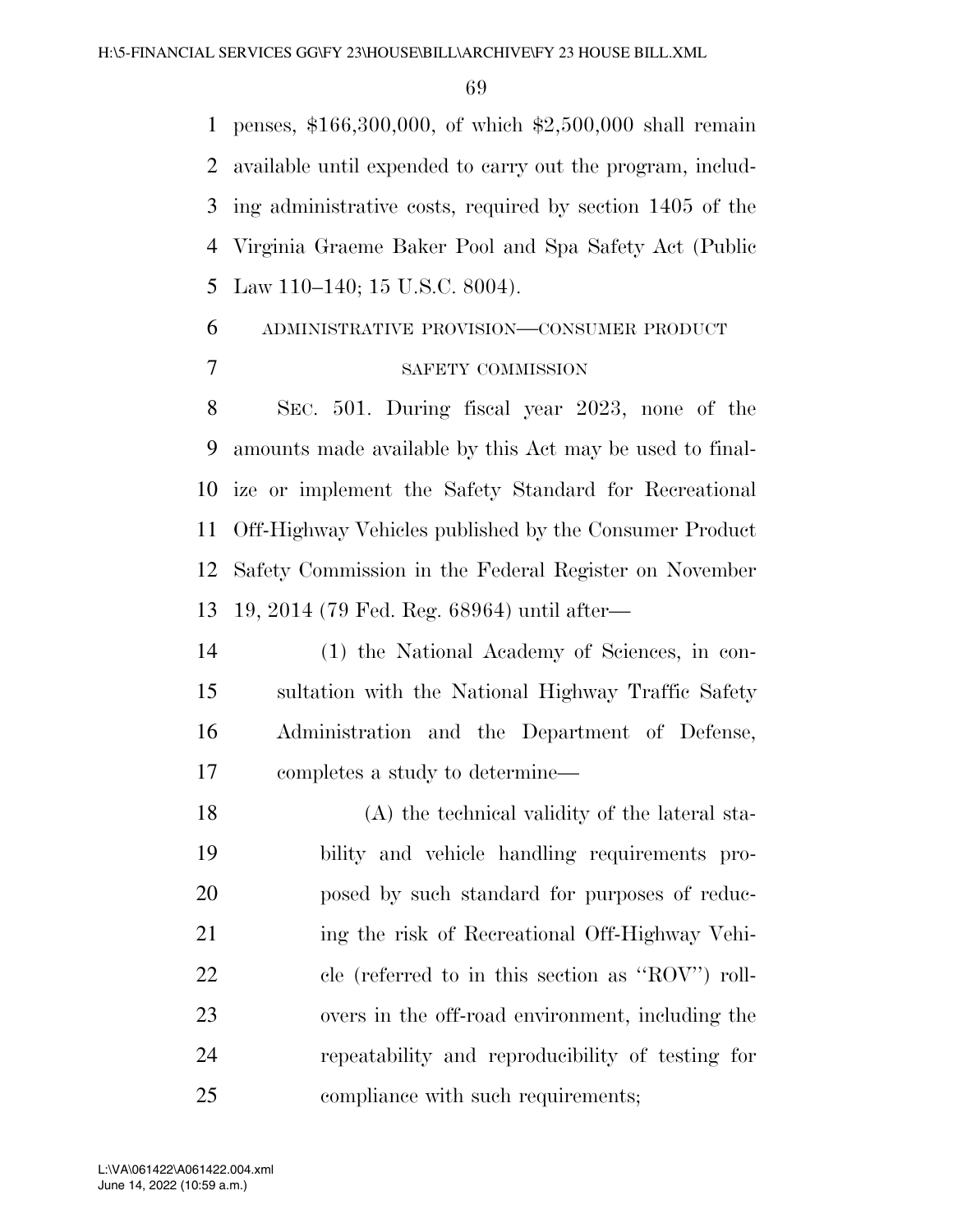| $\mathbf{1}$   | (B) the number of ROV rollovers that                     |
|----------------|----------------------------------------------------------|
| $\overline{2}$ | would be prevented if the proposed require-              |
| 3              | ments were adopted;                                      |
| $\overline{4}$ | (C) whether there is a technical basis for               |
| 5              | the proposal to provide information on a point-          |
| 6              | of-sale hangtag about a ROV's rollover resist-           |
| 7              | ance on a progressive scale; and                         |
| 8              | (D) the effect on the utility of ROVs used               |
| 9              | by the United States military if the proposed            |
| 10             | requirements were adopted; and                           |
| 11             | $(2)$ a report containing the results of the study       |
| 12             | completed under paragraph $(1)$ is delivered to-         |
| 13             | (A) the Committee on Commerce, Science,                  |
| 14             | and Transportation of the Senate;                        |
| 15             | (B) the Committee on Energy and Com-                     |
| 16             | merce of the House of Representatives;                   |
| 17             | (C) the Committee on Appropriations of                   |
| 18             | the Senate; and                                          |
| 19             | (D) the Committee on Appropriations of                   |
| 20             | the House of Representatives.                            |
| 21             | <b>ELECTION ASSISTANCE COMMISSION</b>                    |
| 22             | SALARIES AND EXPENSES                                    |
| 23             | For necessary expenses to carry out the Help Amer-       |
| 24             | ica Vote Act of 2002 (Public Law 107–252), \$34,087,000, |
| 25             | of which $$1,500,000$ shall be made available to the Na- |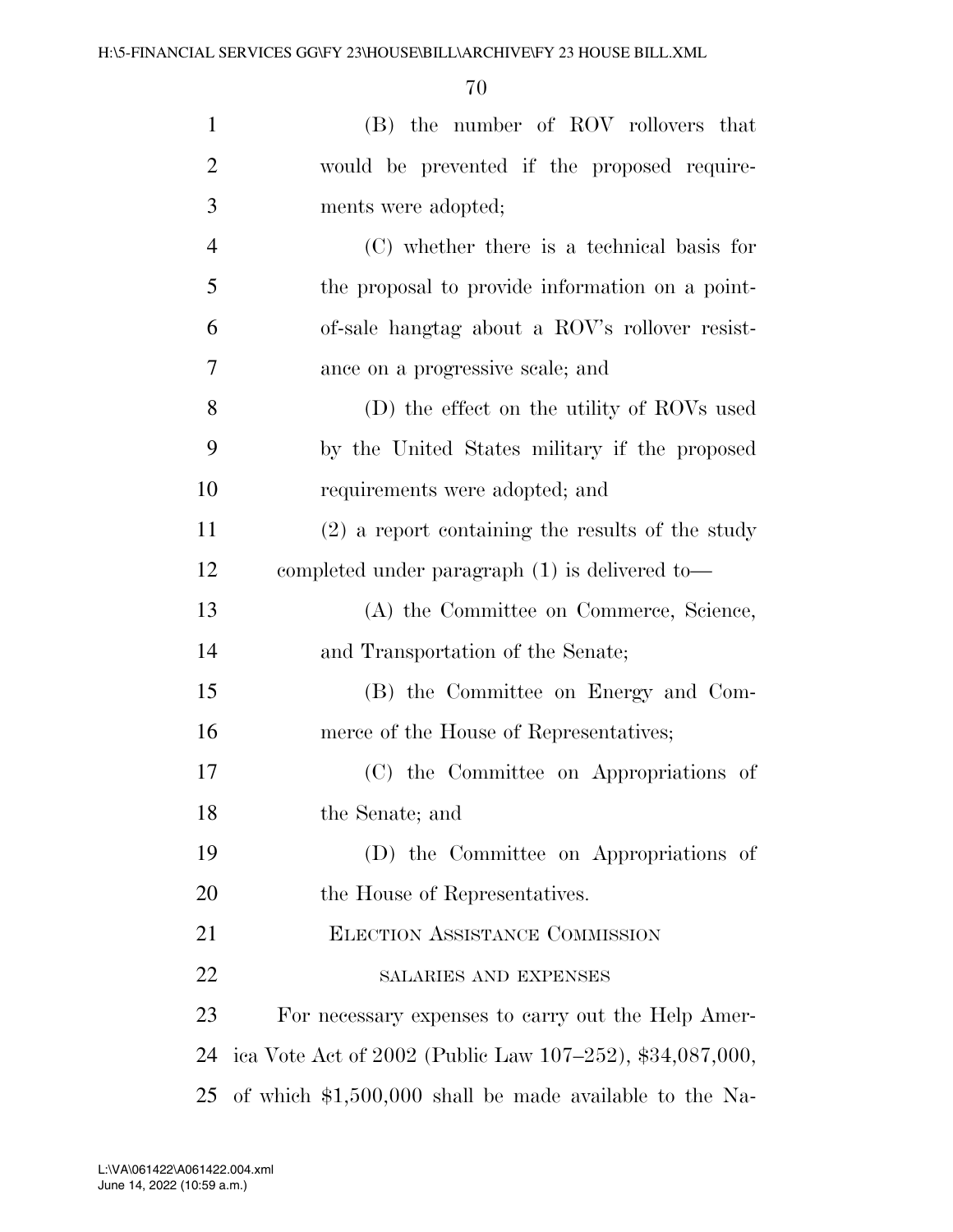tional Institute of Standards and Technology for election reform activities authorized under the Help America Vote Act of 2002, and of which \$4,000,000, to remain available until expended, shall be for the Help America Vote College Program as authorized by title V of the Help America Vote Act of 2002.

#### ELECTION SECURITY GRANTS

8 Notwithstanding section  $104(c)(2)(B)$  of the Help America Vote Act of 2002 (52 U.S.C. 20904(c)(2)(B)), \$400,000,000 is provided to the Election Assistance Com- mission for necessary expenses to make payments to States for activities to improve the administration of elec- tions for Federal office, including to enhance election tech- nology and make election security improvements, as au- thorized by sections 101, 103, and 104 of such Act: *Pro- vided*, That for purposes of applying such sections, the Commonwealth of the Northern Mariana Islands shall be deemed to be a State and, for purposes of sections 19 101(d)(2) and 103(a), shall be treated in the same manner as the Commonwealth of Puerto Rico, Guam, American Samoa, and the United States Virgin Islands: *Provided further*, That each reference to the ''Administrator of Gen- eral Services'' or the ''Administrator'' in sections 101 and 103 shall be deemed to refer to the ''Election Assistance Commission'': *Provided further*, That each reference to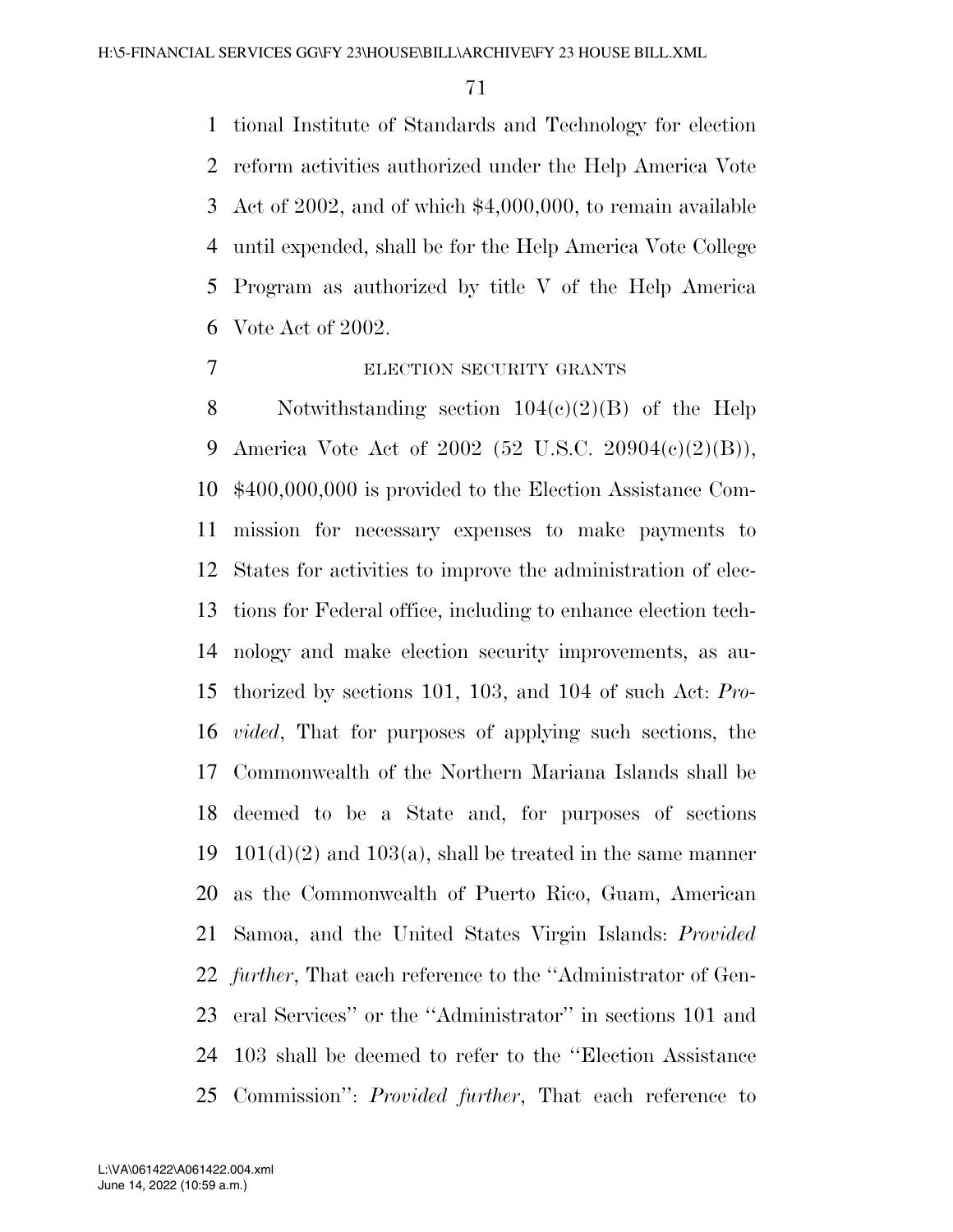''\$5,000,000'' in section 103 shall be deemed to refer to ''\$3,000,000'' and each reference to ''\$1,000,000'' in sec- tion 103 shall be deemed to refer to ''\$600,000'': *Provided further*, That not later than 45 days after the date of en- actment of this Act, the Election Assistance Commission shall make the payments to States under this heading: *Provided further*, That a State shall use such payment to replace voting systems which use direct-recording elec- tronic voting machines with a voting system which uses an individual, durable, voter-verified paper ballot which is marked by the voter by hand or through the use of a non- tabulating ballot-marking device or system, so long as the voter shall have the option to mark his or her ballot by hand, and provides the voter with an opportunity to in- spect and confirm the marked ballot before casting (in this heading referred to as a ''qualified voting system''): *Pro- vided further*, That for purposes of determining whether a voting system is a qualified voting system, a voter- verified paper audit trail receipt generated by a direct-re- cording electronic voting machine is not a paper ballot: *Provided further*, That none of the funds made available under this heading may be used to purchase or obtain any voting system which is not a qualified voting system: *Pro- vided further*, That a State may use such payment to carry out other authorized activities to improve the administra-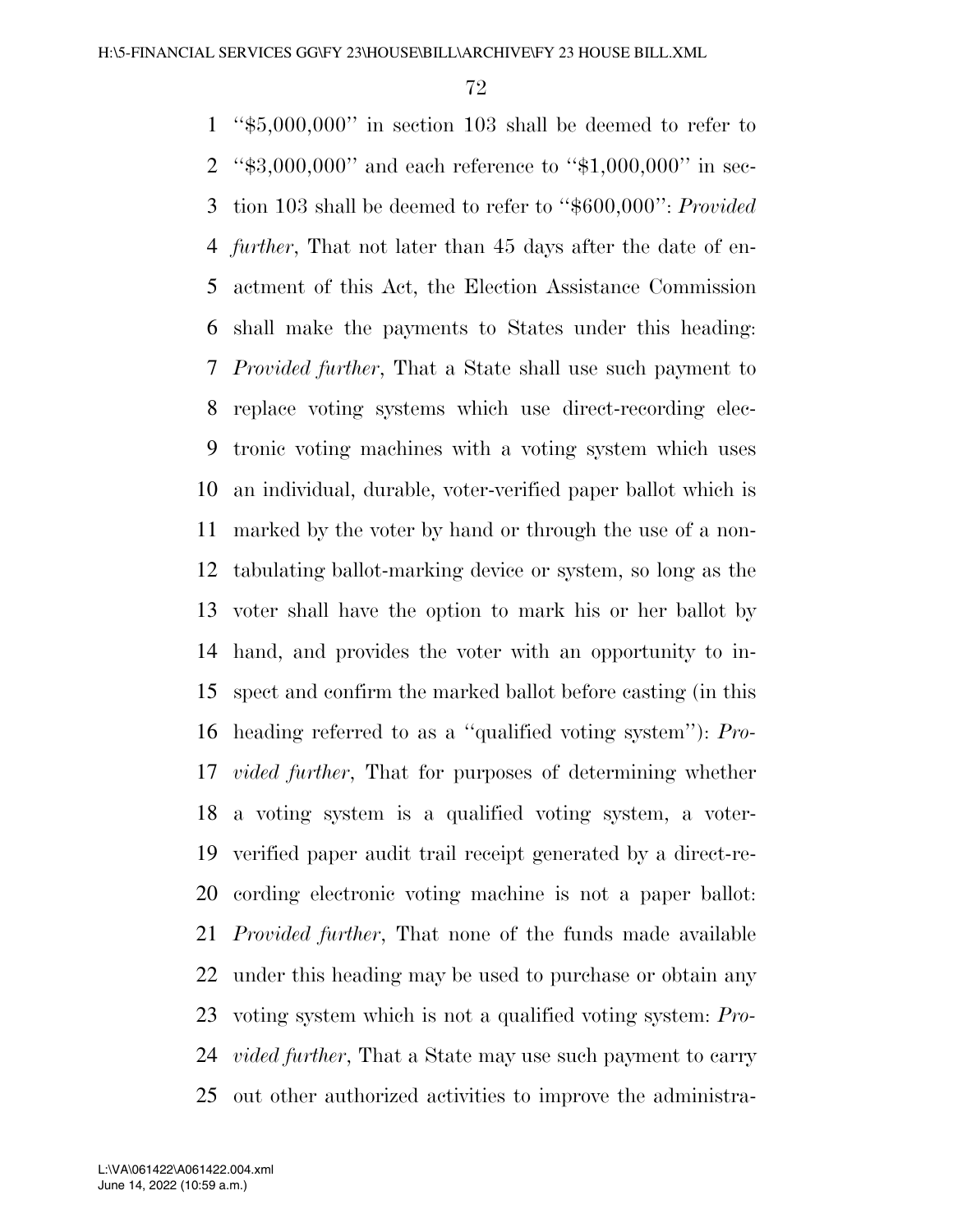tion of elections for Federal office only if the State cer- tifies to the Election Assistance Commission that the State has replaced all voting systems which use direct-re- cording electronic voting machines with qualified voting systems: *Provided further*, That not less than 67 percent of the amount of the payment made to a State under this heading shall be allocated in cash or in kind to the units of local government which are responsible for the adminis- tration of elections for Federal office in the State: *Pro- vided further*, That States shall submit quarterly financial reports and annual progress reports.

 FEDERAL COMMUNICATIONS COMMISSION SALARIES AND EXPENSES

 For necessary expenses of the Federal Communica- tions Commission, as authorized by law, including uni- forms and allowances therefor, as authorized by 5 U.S.C. 5901–5902; not to exceed \$4,000 for official reception and representation expenses; purchase and hire of motor vehi- cles; special counsel fees; and services as authorized by 5 U.S.C. 3109, \$390,192,000, to remain available until expended: *Provided*, That \$390,192,000 of offsetting col- lections shall be assessed and collected pursuant to section 9 of title I of the Communications Act of 1934, shall be retained and used for necessary expenses, and shall re-main available until expended: *Provided further*, That the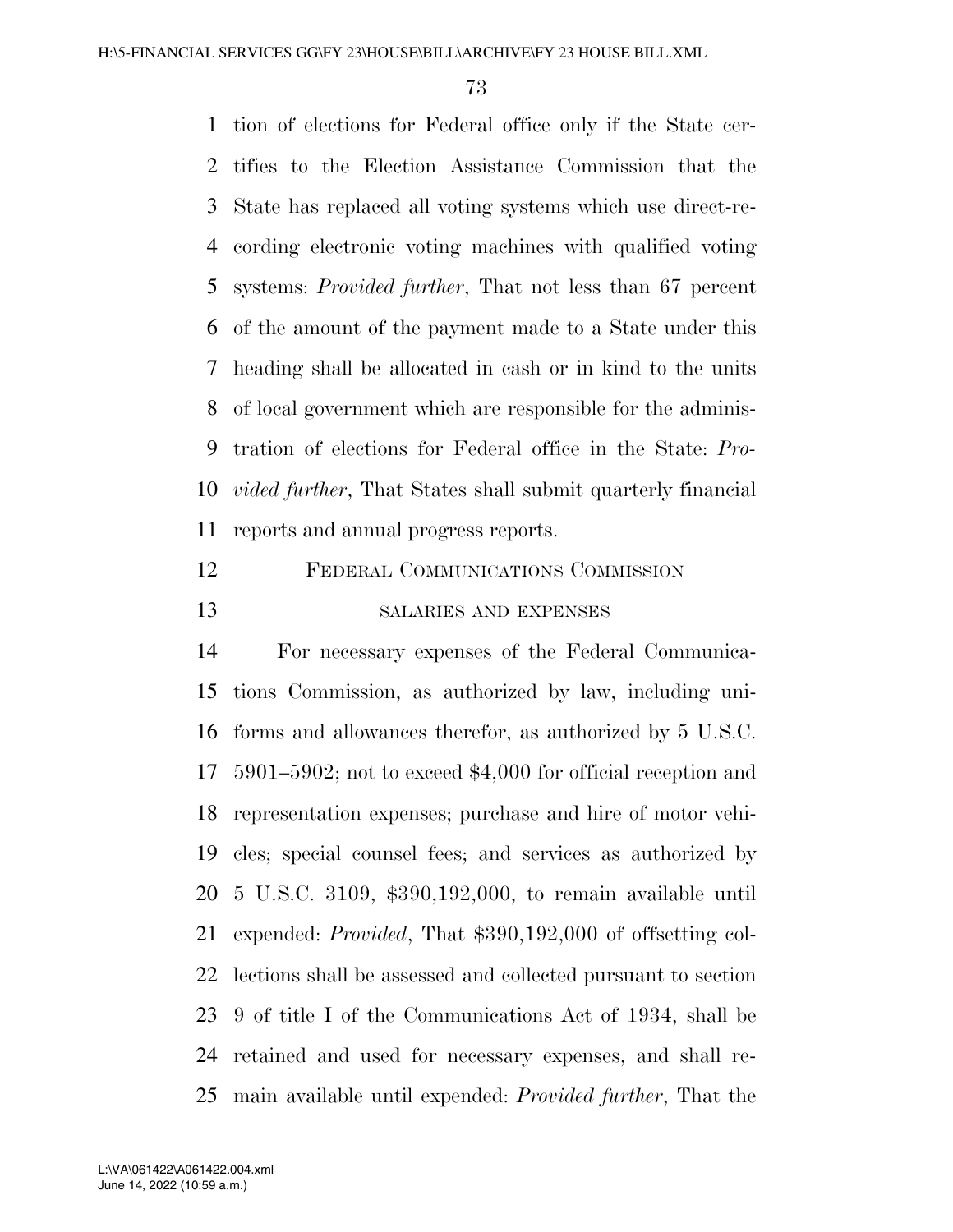sum herein appropriated shall be reduced as such offset- ting collections are received during fiscal year 2023 so as to result in a final fiscal year 2023 appropriation esti- mated at \$0: *Provided further*, That, notwithstanding 47 U.S.C. 309(j)(8)(B), proceeds from the use of a competi- tive bidding system that may be retained and made avail- able for obligation shall not exceed \$132,231,000 for fiscal year 2023: *Provided further*, That, of the amount appro- priated under this heading, not less than \$12,131,000 shall be for the salaries and expenses of the Office of In-spector General.

# ADMINISTRATIVE PROVISIONS—FEDERAL

# COMMUNICATIONS COMMISSION

 SEC. 510. Section 302 of the Universal Service Antideficiency Temporary Suspension Act is amended by striking ''December 31, 2022'' each place it appears and inserting ''December 31, 2024''.

 SEC. 511. None of the funds appropriated by this Act may be used by the Federal Communications Commission to modify, amend, or change its rules or regulations for universal service support payments to implement the Feb- ruary 27, 2004, recommendations of the Federal-State Joint Board on Universal Service regarding single connec- tion or primary line restrictions on universal service sup-port payments.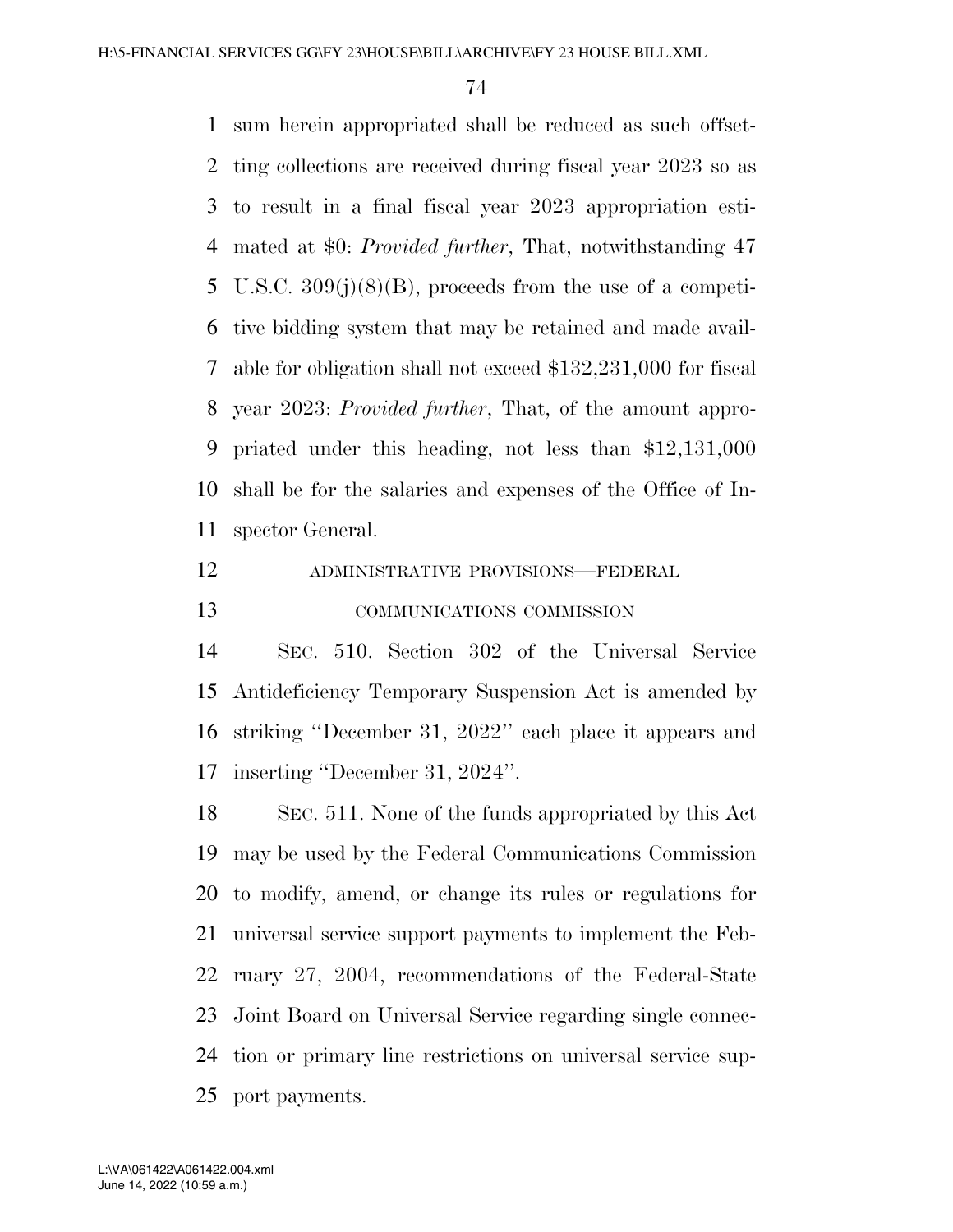SEC. 512. Notwithstanding section 421 of the Con- trolled Substances Act (21 U.S.C. 862), or any other pro- vision of law, none of the funds made available in this Act to the Federal Communications Commission may be used, with respect to an authorization for radio or television sta- tions, to deny, fail to renew for a full term or condition the authorization, decline to approve an application for au- thority to assign the authorization or transfer direct or indirect control of the licensee, require an early renewal application, or impose a forfeiture penalty because the sta- tion broadcast or otherwise transmitted advertisements (a) of a business selling cannabis or cannabis-derived prod- ucts, the sale or distribution of which is authorized in the State, political subdivision of a State, or Indian country in which the community of license of a station is located, or (b) of a business selling hemp, hemp-derived CBD prod-ucts or other hemp-derived cannabinoid products.

FEDERAL DEPOSIT INSURANCE CORPORATION

19 OFFICE OF THE INSPECTOR GENERAL

 For necessary expenses of the Office of Inspector General in carrying out the provisions of the Inspector General Act of 1978, \$47,500,000, to be derived from the Deposit Insurance Fund or, only when appropriate, the FSLIC Resolution Fund.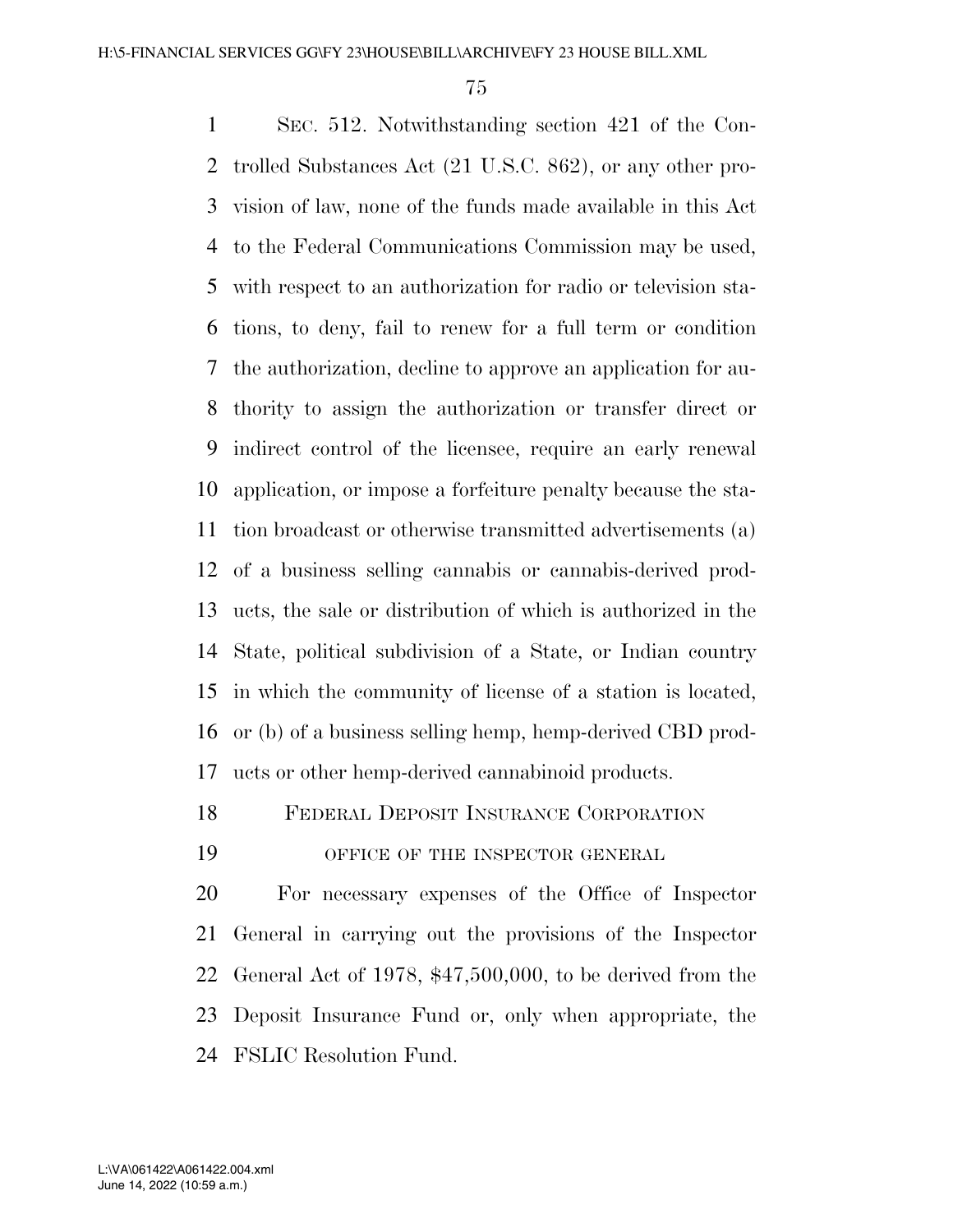| $\mathbf{1}$   | FEDERAL ELECTION COMMISSION                                          |
|----------------|----------------------------------------------------------------------|
| $\mathbf{2}$   | SALARIES AND EXPENSES                                                |
| 3              | For necessary expenses to carry out the provisions                   |
| $\overline{4}$ | Federal Election Campaign Act of 1971,<br>of the                     |
| 5              | $$81,674,000$ , of which not to exceed \$5,000 shall be avail-       |
| 6              | able for reception and representation expenses: <i>Provided</i> ,    |
| 7              | That not less than $\text{$2,211,000}$ shall be for the salaries     |
| 8              | and expenses of the Office of the Inspector General.                 |
| 9              | FEDERAL LABOR RELATIONS AUTHORITY                                    |
| 10             | SALARIES AND EXPENSES                                                |
| 11             | For necessary expenses to carry out functions of the                 |
| 12             | Federal Labor Relations Authority, pursuant to Reorga-               |
| 13             | nization Plan Numbered 2 of 1978, and the Civil Service              |
| 14             | Reform Act of 1978, including services authorized by 5               |
| 15             | U.S.C. 3109, and including hire of experts and consult-              |
| 16             | ants, hire of passenger motor vehicles, and including offi-          |
| 17             | cial reception and representation expenses (not to exceed            |
| 18             | $$1,500$ and rental of conference rooms in the District of           |
| 19             | Columbia and elsewhere, \$31,762,000: Provided, That                 |
| 20             | public members of the Federal Service Impasses Panel                 |
| 21             | may be paid travel expenses and per diem in lieu of sub-             |
| 22             | sistence as authorized by law $(5 \text{ U.S.C. } 5703)$ for persons |
| 23             | employed intermittently in the Government service, and               |
| 24             | compensation as authorized by 5 U.S.C. 3109: Provided                |
|                | 25 <i>further</i> , That, notwithstanding 31 U.S.C. 3302, funds re-  |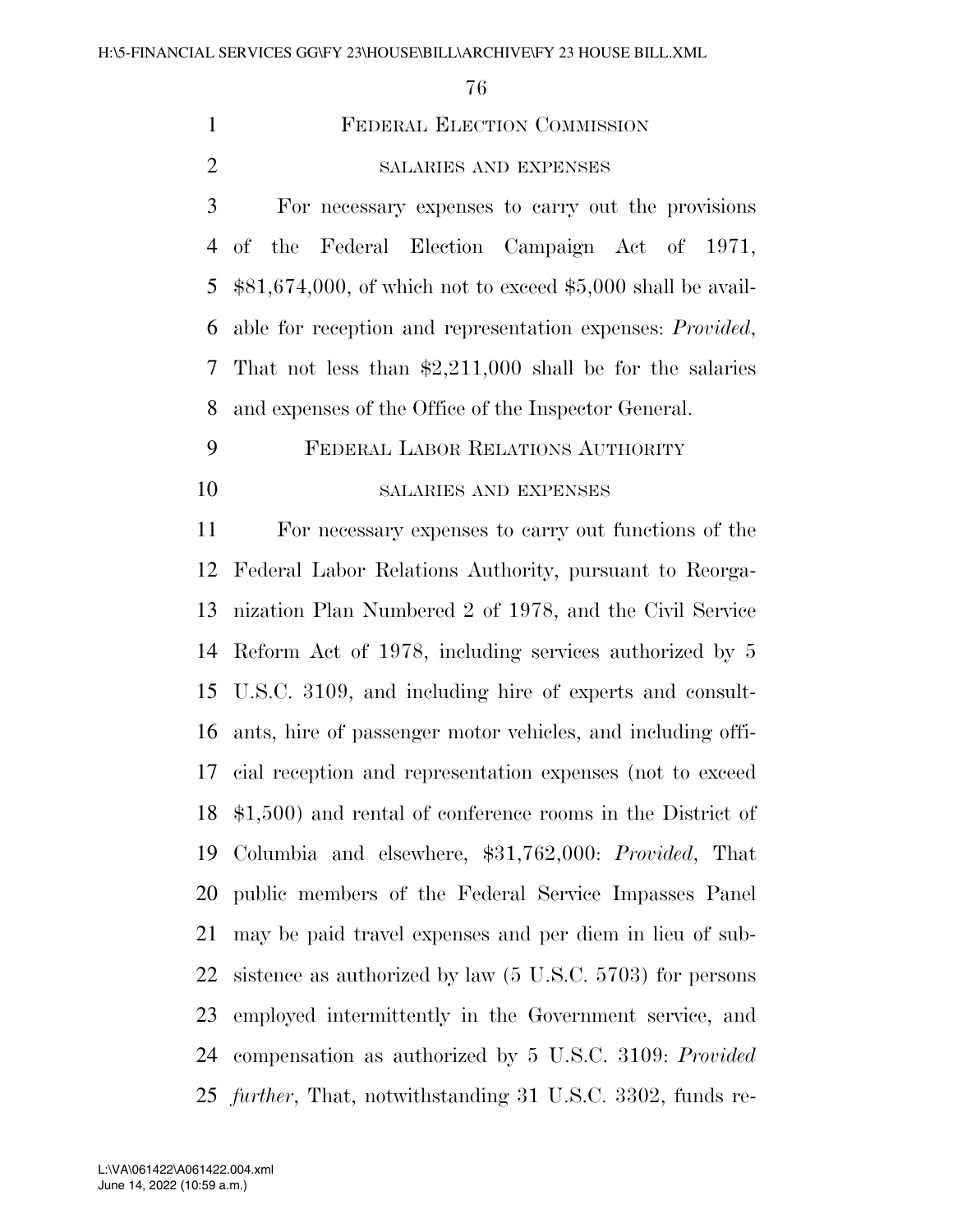ceived from fees charged to non-Federal participants at labor-management relations conferences shall be credited to and merged with this account, to be available without further appropriation for the costs of carrying out these conferences.

| 6 | FEDERAL PERMITTING IMPROVEMENT STEERING |
|---|-----------------------------------------|
|   | <b>COUNCIL</b>                          |
|   | ENVIRONMENTAL REVIEW IMPROVEMENT FUND   |

 For necessary expenses of the Environmental Review Improvement Fund established pursuant to 42 U.S.C. 4370m–8(d), \$10,000,000, to remain available until ex-pended.

FEDERAL TRADE COMMISSION

SALARIES AND EXPENSES

 For necessary expenses of the Federal Trade Com- mission, including uniforms or allowances therefor, as au- thorized by 5 U.S.C. 5901–5902; services as authorized by 5 U.S.C. 3109; hire of passenger motor vehicles; and not to exceed \$2,000 for official reception and representa- tion expenses, \$490,000,000, to remain available until ex- pended: *Provided*, That not to exceed \$300,000 shall be available for use to contract with a person or persons for collection services in accordance with the terms of 31 U.S.C. 3718: *Provided further*, That, notwithstanding any other provision of law, fees collected for premerger notifi-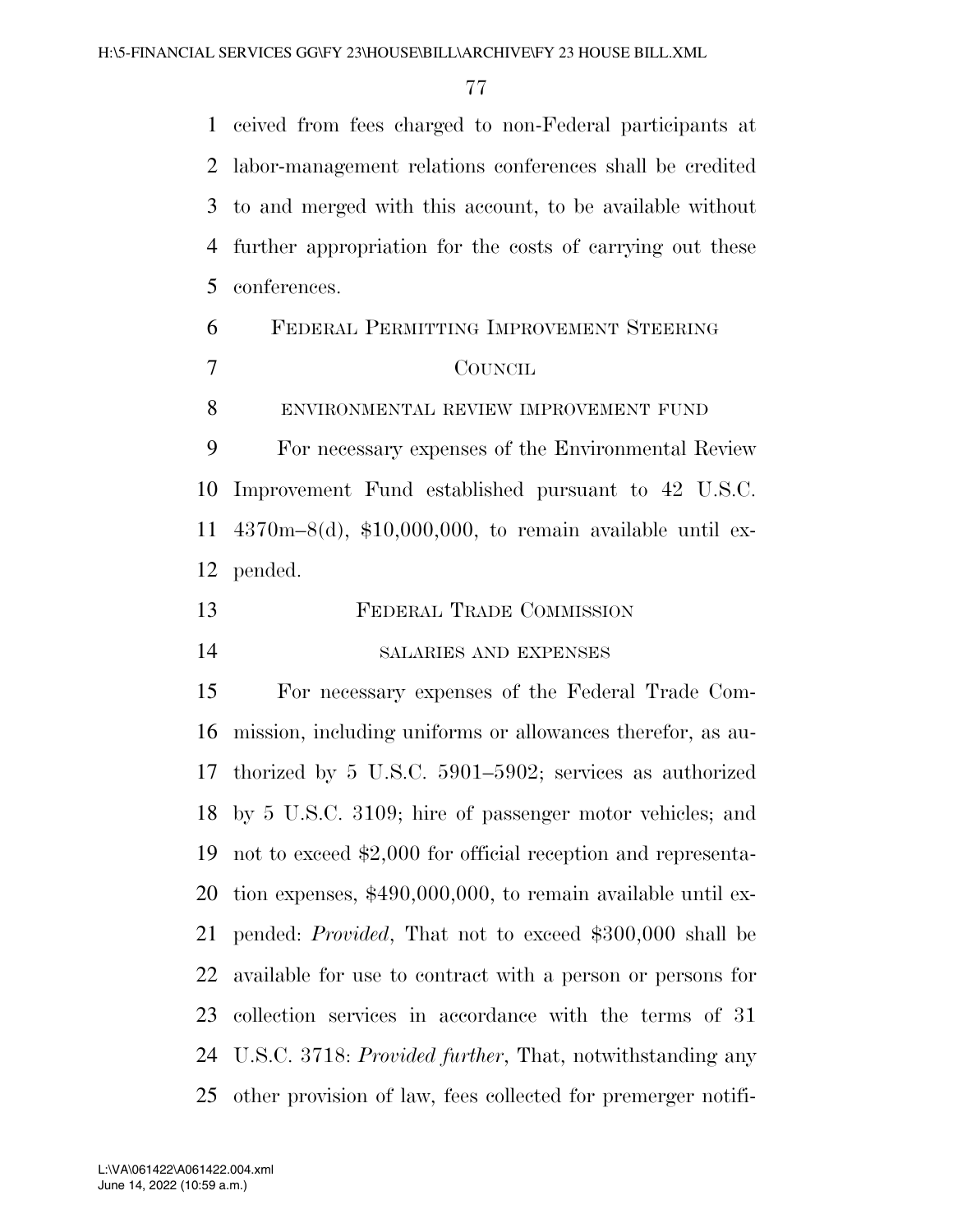cation filings under the Hart-Scott-Rodino Antitrust Im- provements Act of 1976 (15 U.S.C. 18a), regardless of the year of collection (and estimated to be \$190,000,000 in fiscal year 2023), shall be retained and used for nec- essary expenses in this appropriation and shall remain available until expended: *Provided further*, That, notwith- standing any other provision of law, fees collected to im- plement and enforce the Telemarketing Sales Rule, pro- mulgated under the Telemarketing and Consumer Fraud and Abuse Prevention Act (15 U.S.C. 6101 et seq.), re- gardless of the year of collection (and estimated to be \$20,000,000 in fiscal year 2023), shall be credited to this account, and be retained and used for necessary expenses in this appropriation, and shall remain available until ex- pended: *Provided further*, That the sum herein appro- priated from the general fund shall be reduced as such offsetting collections are received during fiscal year 2023, so as to result in a final fiscal year 2023 appropriation from the general fund estimated at not more than \$280,000,000: *Provided further*, That none of the funds made available to the Federal Trade Commission may be 22 used to implement subsection  $(e)(2)(B)$  of section 43 of the Federal Deposit Insurance Act (12 U.S.C. 1831t).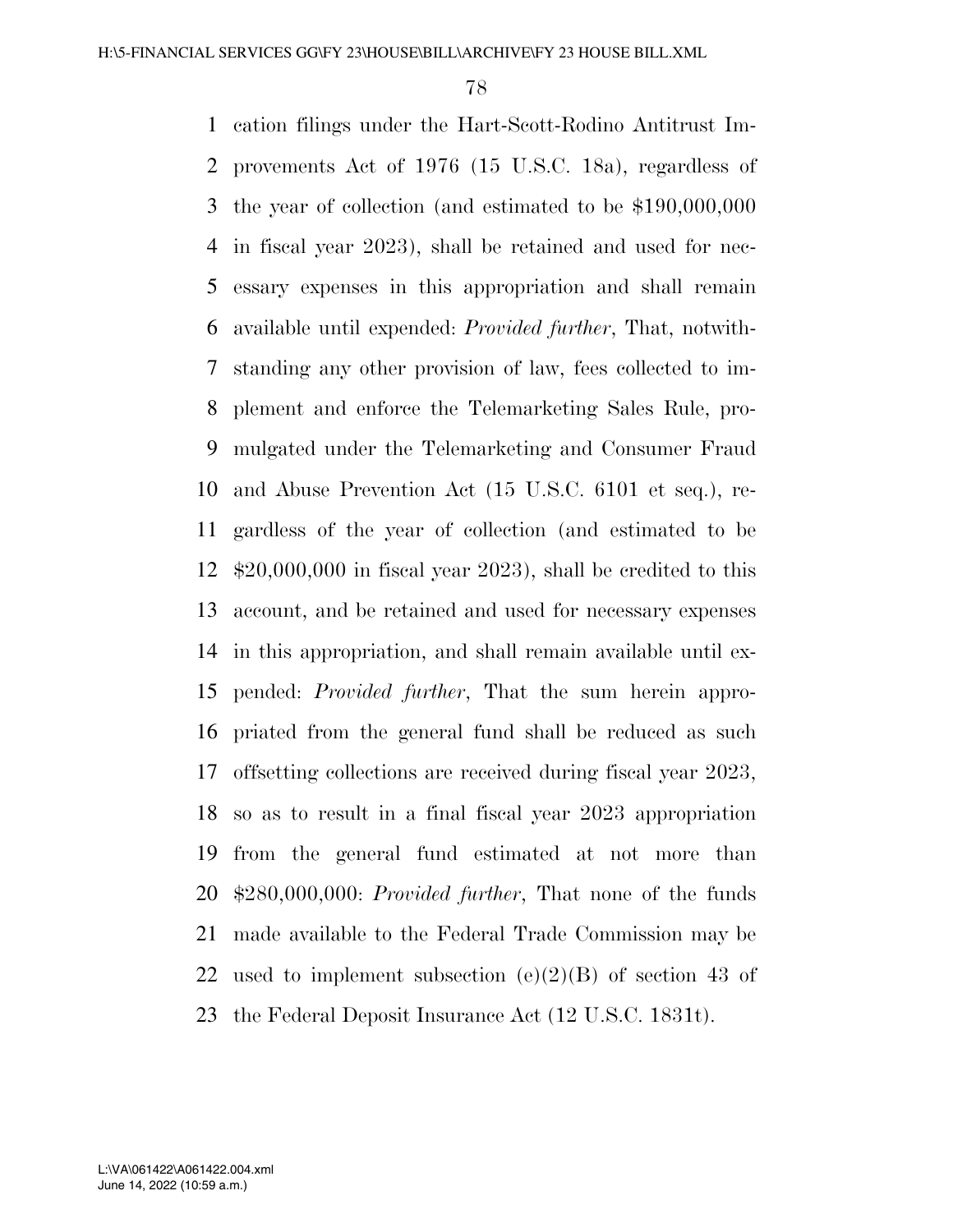|                | 79                                                          |
|----------------|-------------------------------------------------------------|
| $\mathbf{1}$   | <b>GENERAL SERVICES ADMINISTRATION</b>                      |
| $\overline{2}$ | REAL PROPERTY ACTIVITIES                                    |
| 3              | FEDERAL BUILDINGS FUND                                      |
| $\overline{4}$ | LIMITATIONS ON AVAILABILITY OF REVENUE                      |
| 5              | (INCLUDING TRANSFERS OF FUNDS)                              |
| 6              | Amounts in the Fund, including revenues and collec-         |
| 7              | tions deposited into the Fund, shall be available for nec-  |
| 8              | essary expenses of real property management and related     |
| 9              | activities not otherwise provided for, including operation, |
| 10             | maintenance, and protection of federally owned and leased   |
| 11             | buildings; rental of buildings in the District of Columbia; |
| 12             | restoration of leased premises; moving governmental agen-   |
| 13             | cies (including space adjustments and telecommunications)   |
| 14             | relocation expenses) in connection with the assignment, al- |
| 15             | location, and transfer of space; contractual services inci- |
| 16             | dent to cleaning or servicing buildings, and moving; repair |
| 17             | and alteration of federally owned buildings, including      |
| 18             | grounds, approaches, and appurtenances; care and safe-      |
| 19             | guarding of sites; maintenance, preservation, demolition,   |

and equipment; acquisition of buildings and sites by pur-

chase, condemnation, or as otherwise authorized by law;

acquisition of options to purchase buildings and sites; con-

version and extension of federally owned buildings; pre-

liminary planning and design of projects by contract or

otherwise; construction of new buildings (including equip-

June 14, 2022 (10:59 a.m.) L:\VA\061422\A061422.004.xml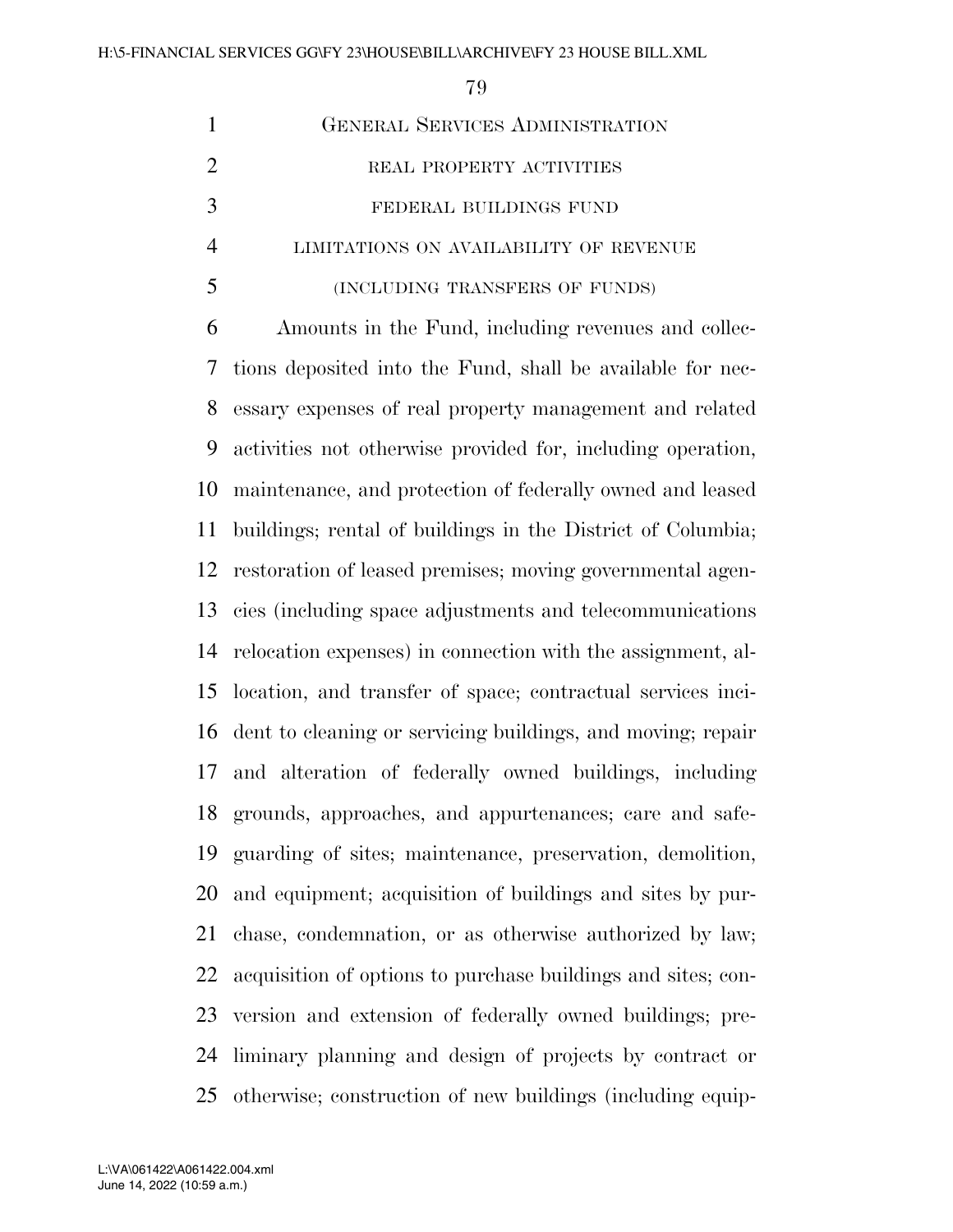| $\mathbf{1}$ | ment for such buildings); and payment of principal, inter-   |
|--------------|--------------------------------------------------------------|
| 2            | est, and any other obligations for public buildings acquired |
| 3            | by installment purchase and purchase contract; in the ag-    |
| 4            | gregate amount of $$10,485,535,000$ , of which—              |
| 5            | $(1)$ \$962,438,000 shall remain available until             |
| 6            | expended for construction and acquisition (including         |
| 7            | funds for sites and expenses, and associated design          |
| 8            | and construction services) as follows:                       |
| 9            | $(A)$ \$379,938,000 is for the Department of                 |
| 10           | Homeland Security Consolidation at St. Eliza-                |
| 11           | beths, Washington, DC;                                       |
| 12           | $(B)$ \$21,000,000 is for the Federal Energy                 |
| 13           | Regulatory Commission Lease Purchase;                        |
| 14           | $(C)$ \$500,000,000 is for the Federal Bu-                   |
| 15           | reau of Investigation Headquarters Consolida-                |
| 16           | tion in the National Capital Region; and                     |
| 17           | (D) $$61,500,000$ is for the U.S. Court-                     |
| 18           | house in Hartford, CT:                                       |
| 19           | <i>Provided</i> , That each of the foregoing limits of costs |
| 20           | on new construction and acquisition projects may be          |
| 21           | exceeded to the extent that savings are effected in          |
| 22           | other such projects, but not to exceed 10 percent of         |
| 23           | the amounts included in a transmitted prospectus, if         |
| 24           | required, unless advance approval is obtained from           |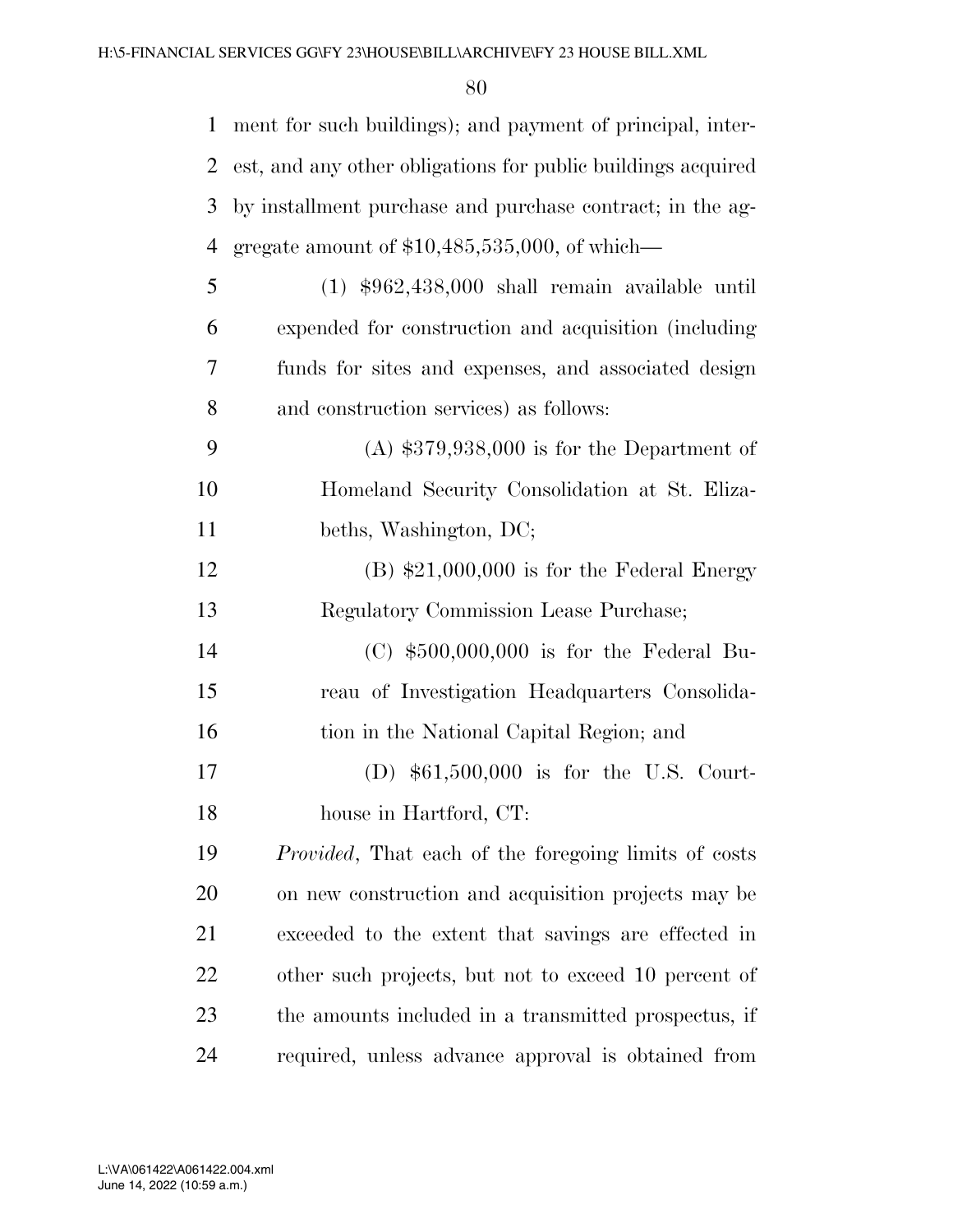| $\mathbf{1}$   | the Committees on Appropriations of the House of      |
|----------------|-------------------------------------------------------|
| $\overline{2}$ | Representatives and the Senate of a greater amount;   |
| 3              | $(2)$ \$974,708,000 shall remain available until      |
| $\overline{4}$ | expended for repairs and alterations, including asso- |
| 5              | ciated design and construction services, of which—    |
| 6              | $(A)$ \$475,911,000 is for Major Repairs and          |
| 7              | Alterations as follows:                               |
| 8              | Multiple Locations:                                   |
| 9              | National<br>Conveying<br>Systems,                     |
| 10             | \$63,198,000;                                         |
| 11             | National Capital Region:                              |
| 12             | Fire Alarm Systems, $$81,125,000;$                    |
| 13             | New York:                                             |
| 14             | New York, Alexander Hamilton U.S.                     |
| 15             | Courthouse, \$68,497,000;                             |
| 16             | Pennsylvania:                                         |
| 17             | Philadelphia, James A. Byrne U.S.                     |
| 18             | Courthouse, \$83,955,000;                             |
| 19             | Georgia:                                              |
| 20             | Atlanta, Sam Nunn Atlanta Federal                     |
| 21             | Center, \$72,015,000;                                 |
| 22             | Montana:                                              |
| 23             | Butte, Mike Mansfield Federal Build-                  |
| 24             | ing and U.S. Courthouse, $$25,792,000;$               |
| 25             | California:                                           |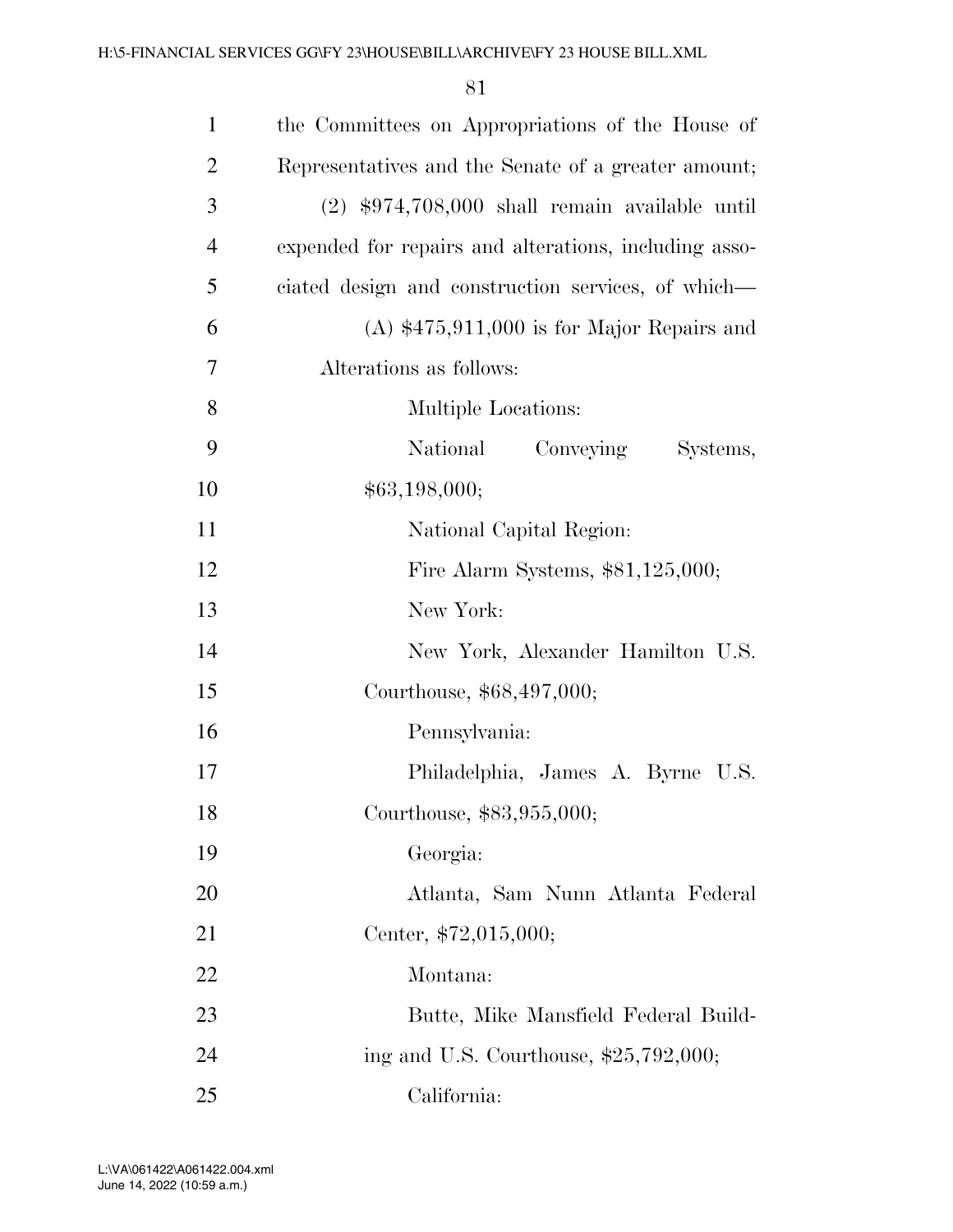| $\mathbf{1}$   | San Francisco Federal Building,                              |
|----------------|--------------------------------------------------------------|
| $\overline{2}$ | \$15,687,000;                                                |
| 3              | Vermont:                                                     |
| $\overline{4}$ | St. Albans, Federal Building, U.S.                           |
| 5              | Post Office and Courthouse, \$17,978,000;                    |
| 6              | Colorado:                                                    |
| $\overline{7}$ | Denver, Federal Center Infrastruc-                           |
| 8              | ture, $$47,664,000;$                                         |
| 9              | $(B)$ \$398,797,000 is for Basic Repairs and                 |
| 10             | Alterations, of which $$3,000,000$ is for repairs            |
| 11             | to the water feature at the Wilkie D. Ferguson               |
| 12             | Jr. U.S. Courthouse in Miami, FL; and                        |
| 13             | $(C)$ \$100,000,000 is for the Special Em-                   |
| 14             | phasis Programs:                                             |
| 15             | <i>Provided</i> , That funds made available in this or any   |
| 16             | previous Act in the Federal Buildings Fund for Re-           |
| 17             | pairs and Alterations shall, for prospectus projects,        |
| 18             | be limited to the amount identified for each project,        |
| 19             | except each project in this or any previous Act may          |
| 20             | be increased by an amount not to exceed 10 percent           |
| 21             | unless advance approval is obtained from the Com-            |
| <u>22</u>      | mittees on Appropriations of the House of Rep-               |
| 23             | resentatives and the Senate of a greater amount:             |
| 24             | <i>Provided further</i> , That additional projects for which |
| 25             | prospectuses have been fully approved may be fund-           |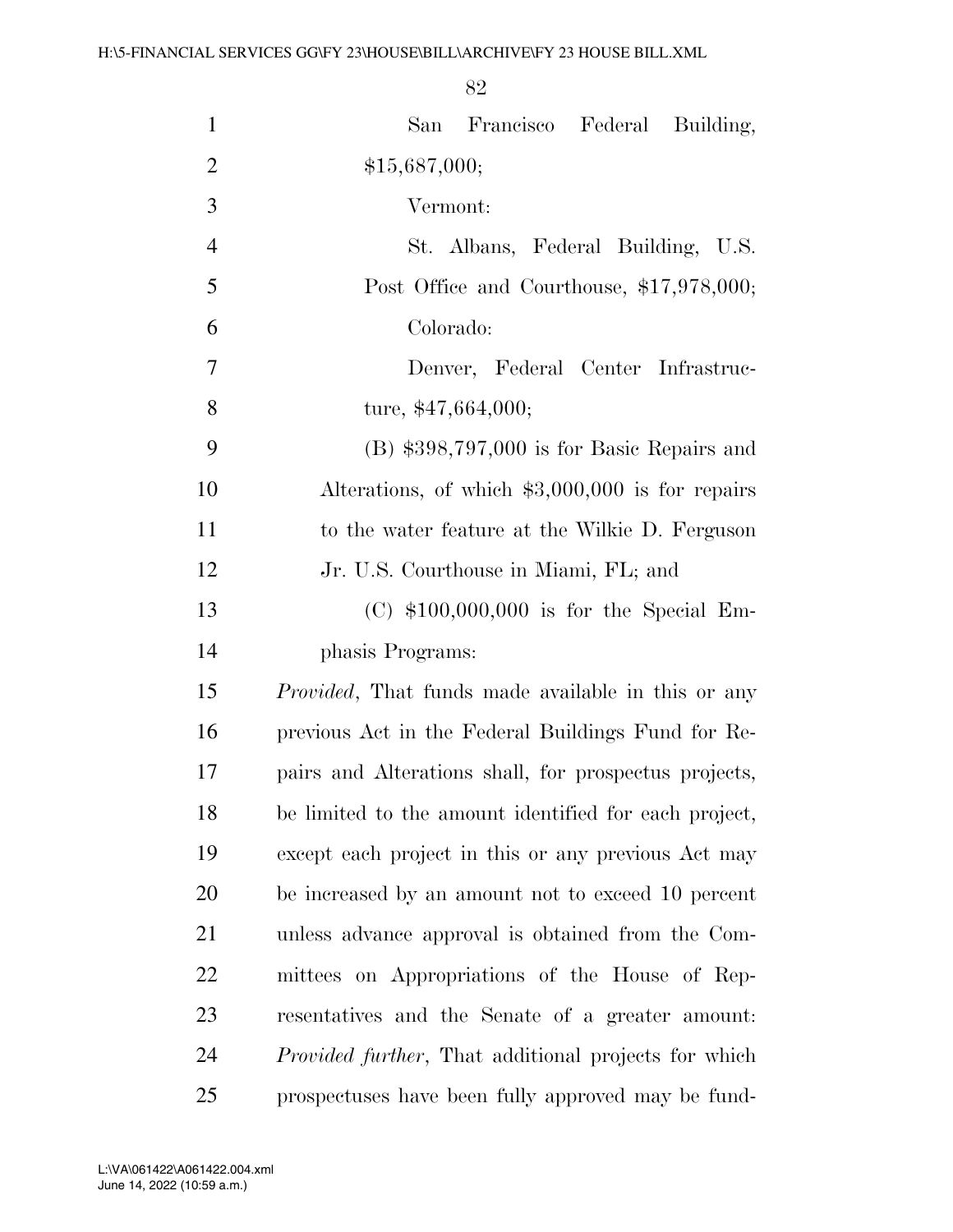ed under this category only if advance approval is obtained from the Committees on Appropriations of the House of Representatives and the Senate: *Pro- vided further*, That the amounts provided in this or any prior Act for ''Repairs and Alterations'' may be used to fund costs associated with implementing se- curity improvements to buildings necessary to meet the minimum standards for security in accordance with current law and in compliance with the re- programming guidelines of the appropriate commit- tees of the House and Senate: *Provided further*, That the difference between the funds appropriated and expended on any projects in this or any prior Act, under the heading ''Repairs and Alterations'', may be transferred to ''Basic Repairs and Alter- ations'' or used to fund authorized increases in pro- spectus projects: *Provided further*, That the amount provided in this or any prior Act for ''Basic Repairs and Alterations'' may be used to pay claims against the Government arising from any projects under the heading ''Repairs and Alterations'' or used to fund authorized increases in prospectus projects;

 (3) \$5,596,008,000 for rental of space to re-main available until expended; and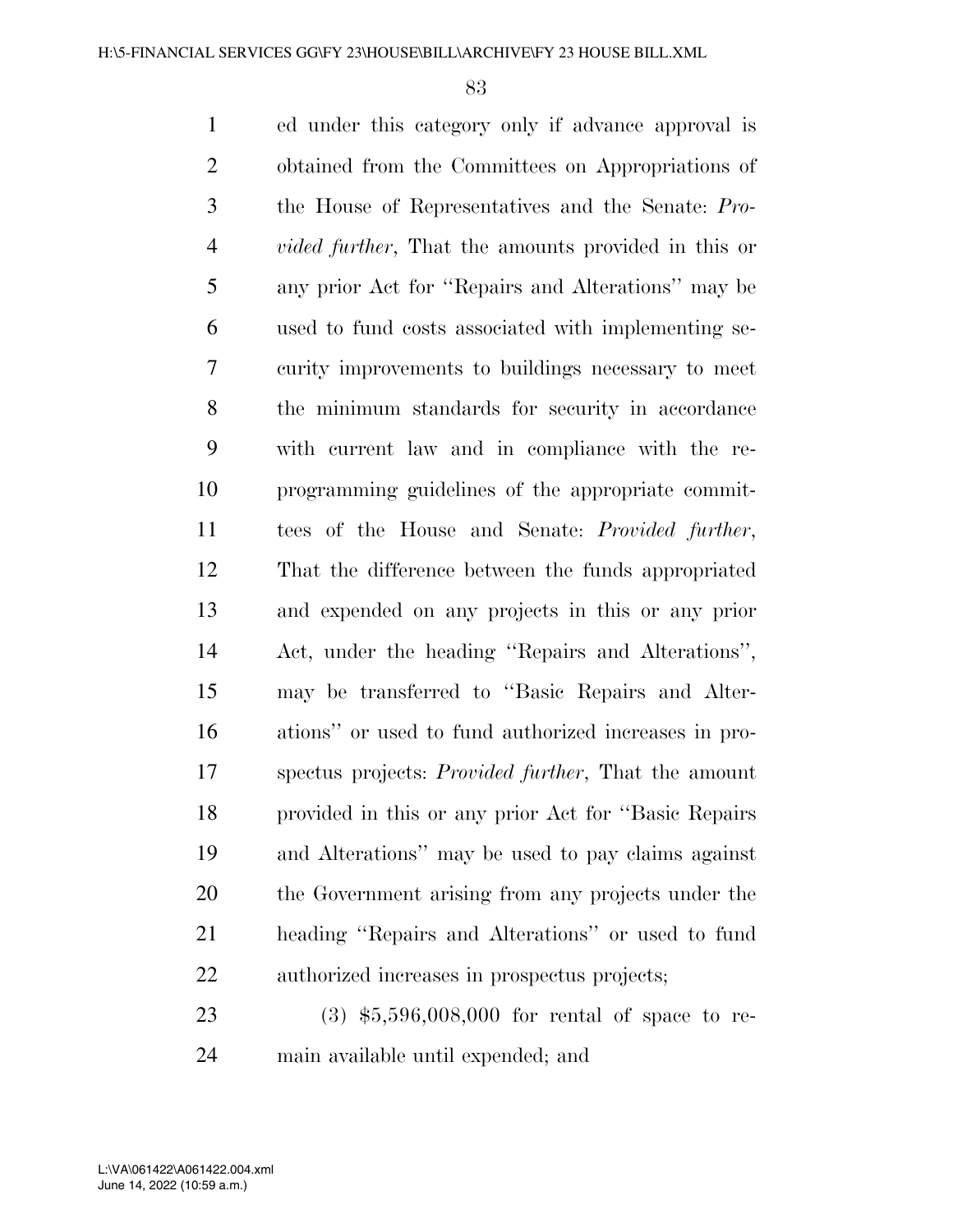(4) \$2,952,381,000 for building operations to remain available until expended: *Provided*, That the total amount of funds made available from this Fund to the General Services Administration shall not be available for expenses of any construction, re- pair, alteration and acquisition project for which a prospectus, if required by 40 U.S.C. 3307(a), has not been approved, except that necessary funds may be expended for each project for required expenses for the development of a proposed prospectus: *Pro- vided further*, That funds available in the Federal Buildings Fund may be expended for emergency re- pairs when advance approval is obtained from the Committees on Appropriations of the House of Rep- resentatives and the Senate: *Provided further*, That amounts necessary to provide reimbursable special services to other agencies under 40 U.S.C. 592(b)(2) and amounts to provide such reimbursable fencing, lighting, guard booths, and other facilities on private or other property not in Government ownership or control as may be appropriate to enable the United States Secret Service to perform its protective func- tions pursuant to 18 U.S.C. 3056, shall be available from such revenues and collections: *Provided further*, That revenues and collections and any other sums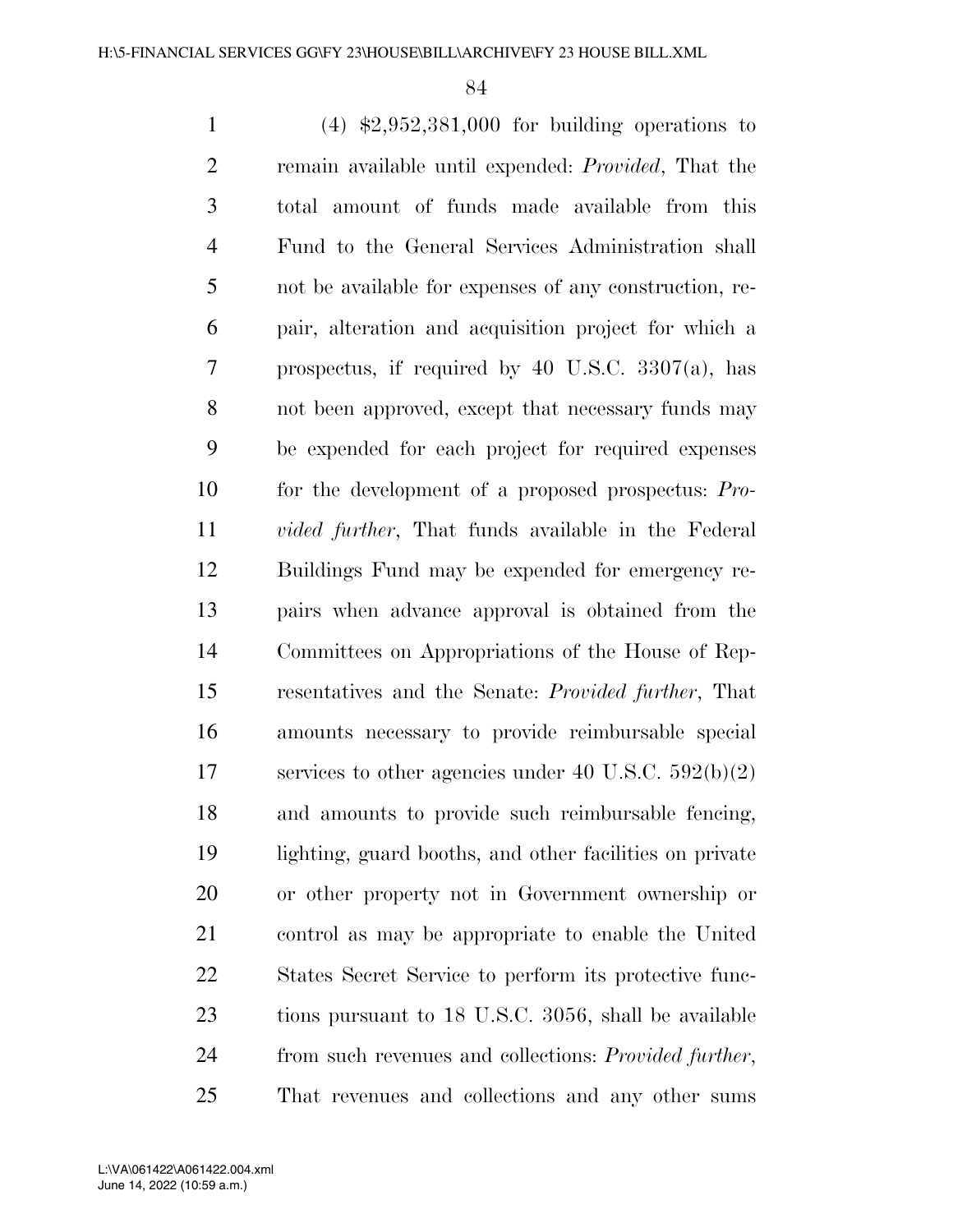| $\mathbf{1}$   | accruing to this Fund during fiscal year 2022, ex-    |
|----------------|-------------------------------------------------------|
| 2              | cluding reimbursements under 40 U.S.C. $592(b)(2)$ ,  |
| 3              | in excess of the aggregate new obligational authority |
| $\overline{4}$ | authorized for Real Property Activities of the Fed-   |
| 5              | eral Buildings Fund in this Act shall remain in the   |
| 6              | Fund and shall not be available for expenditure ex-   |
| 7              | cept as authorized in appropriations Acts.            |
| 8              | GENERAL ACTIVITIES                                    |
| 9              | GOVERNMENT-WIDE POLICY                                |
|                |                                                       |

 For expenses authorized by law, not otherwise pro- vided for, for Government-wide policy and evaluation ac- tivities associated with the management of real and per- sonal property assets and certain administrative services; Government-wide policy support responsibilities relating to acquisition, travel, motor vehicles, information technology management, and related technology activities; and serv- ices as authorized by 5 U.S.C. 3109; \$71,186,000, of which \$4,000,000 shall remain available until September 30, 2024.

20 OPERATING EXPENSES

 For expenses authorized by law, not otherwise pro- vided for, for Government-wide activities associated with utilization and donation of surplus personal property; dis- posal of real property; agency-wide policy direction, and management; and services as authorized by 5 U.S.C.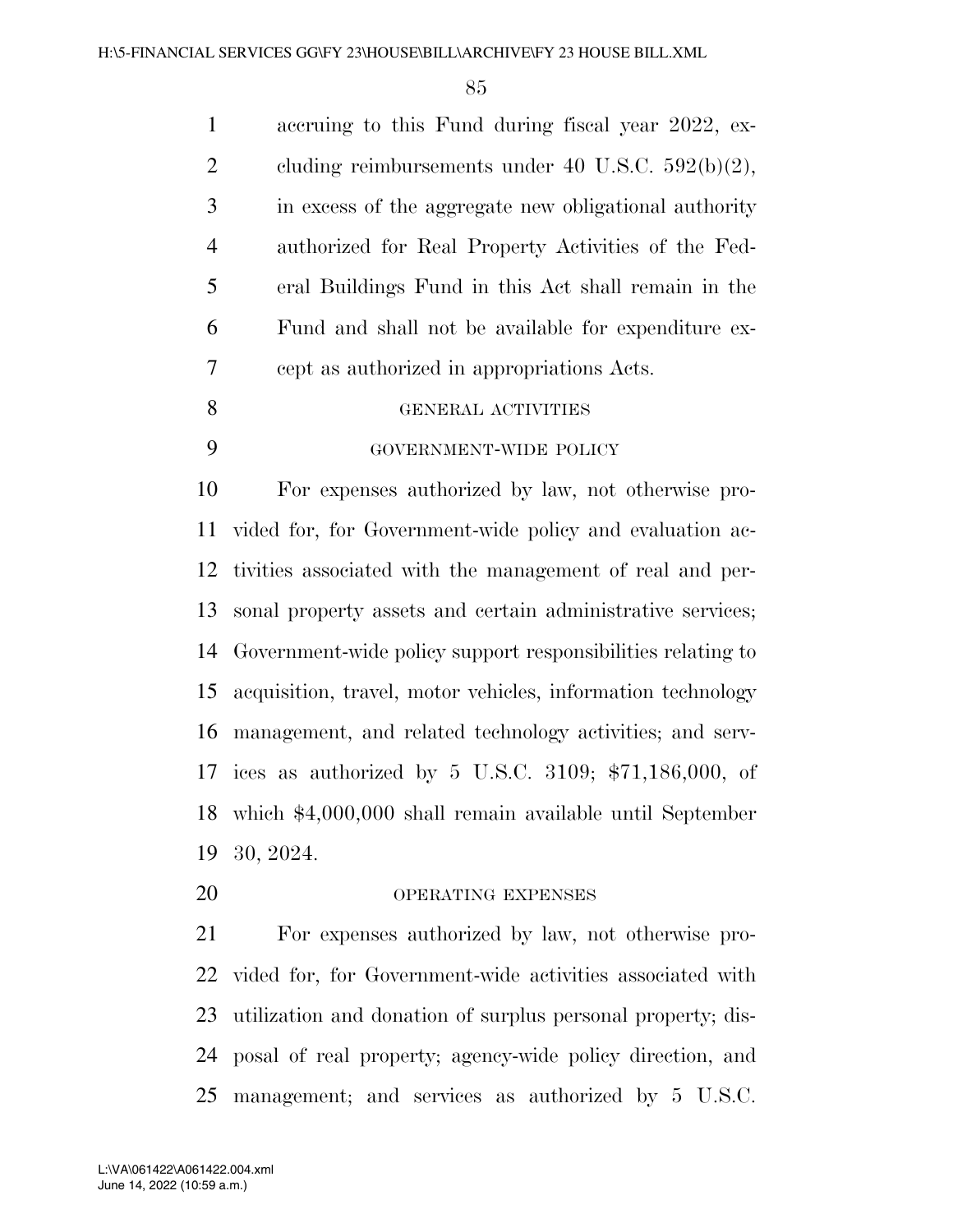3109; \$54,478,000, of which not to exceed \$7,500 is for official reception and representation expenses.

CIVILIAN BOARD OF CONTRACT APPEALS

 For expenses authorized by law, not otherwise pro- vided for, for the activities associated with the Civilian Board of Contract Appeals, \$10,352,000, of which \$2,000,000 shall remain available until September 30, 2024.

### OFFICE OF INSPECTOR GENERAL

 For necessary expenses of the Office of Inspector General and service authorized by 5 U.S.C. 3109, \$74,583,000: *Provided*, That not to exceed \$3,000,000 shall be available for information technology enhance- ments related to implementing cloud services, improving security measures, and providing modern technology case management solutions: *Provided further*, That not to ex- ceed \$50,000 shall be available for payment for informa- tion and detection of fraud against the Government, in- cluding payment for recovery of stolen Government prop- erty: *Provided further*, That not to exceed \$2,500 shall be available for awards to employees of other Federal agen- cies and private citizens in recognition of efforts and ini- tiatives resulting in enhanced Office of Inspector General effectiveness.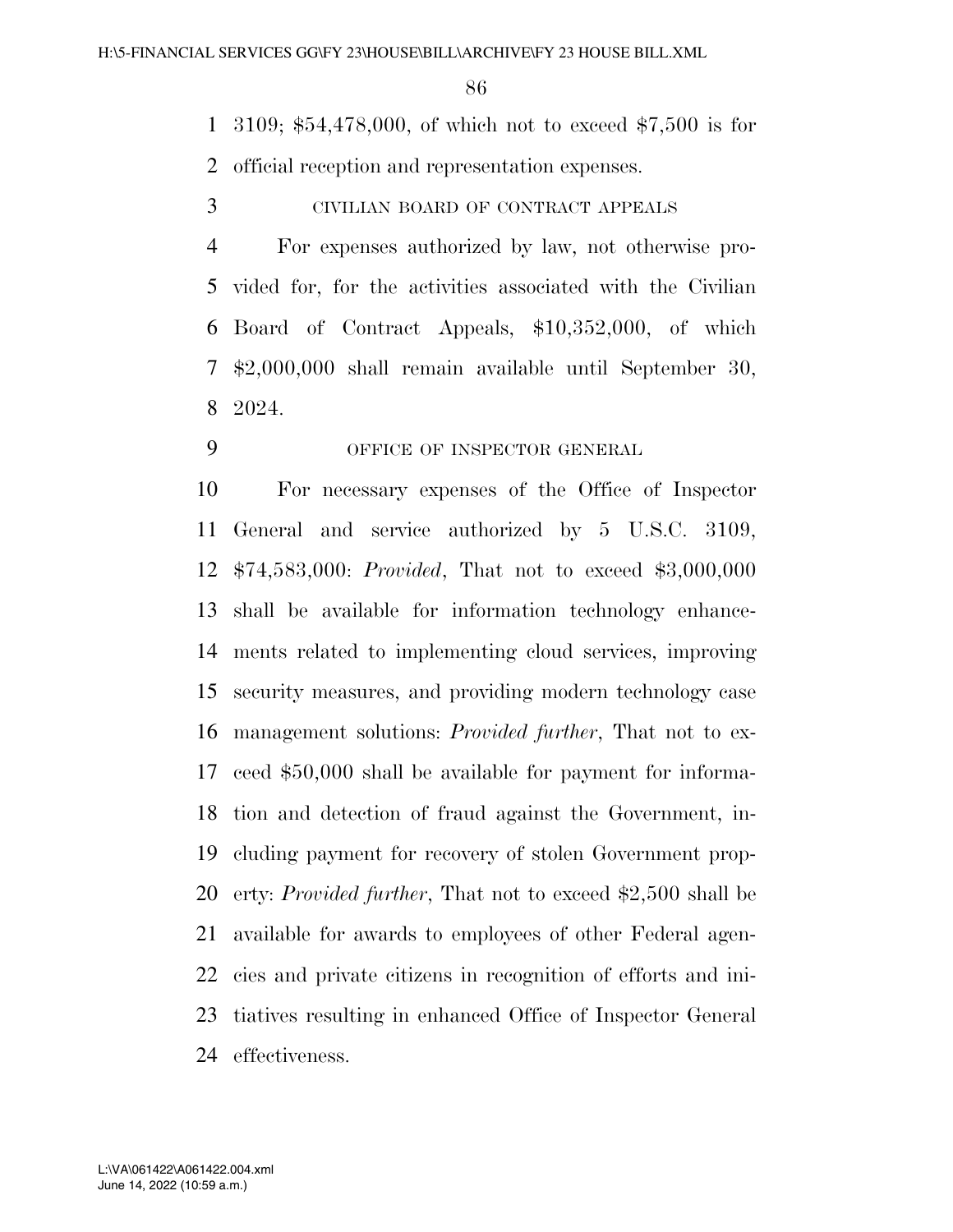ALLOWANCES AND OFFICE STAFF FOR FORMER PRESIDENTS For carrying out the provisions of the Act of August 25, 1958 (3 U.S.C. 102 note), and Public Law 95–138, \$5,200,000. FEDERAL CITIZEN SERVICES FUND (INCLUDING TRANSFER OF FUNDS) For necessary expenses of the Office of Products and Programs, including services authorized by 40 U.S.C. 323 and 44 U.S.C. 3604; and for necessary expenses in sup- port of interagency projects that enable the Federal Gov- ernment to enhance its ability to conduct activities elec- tronically through the development and implementation of innovative uses of information technology; \$115,784,000, to be deposited into the Federal Citizen Services Fund:

 *Provided*, That the previous amount may be transferred to Federal agencies to carry out the purpose of the Fed- eral Citizen Services Fund: *Provided further*, That the ap- propriations, revenues, reimbursements, and collections deposited into the Fund shall be available until expended for necessary expenses of Federal Citizen Services and other activities that enable the Federal Government to en- hance its ability to conduct activities electronically in the aggregate amount not to exceed \$160,000,000: *Provided further*, That appropriations, revenues, reimbursements,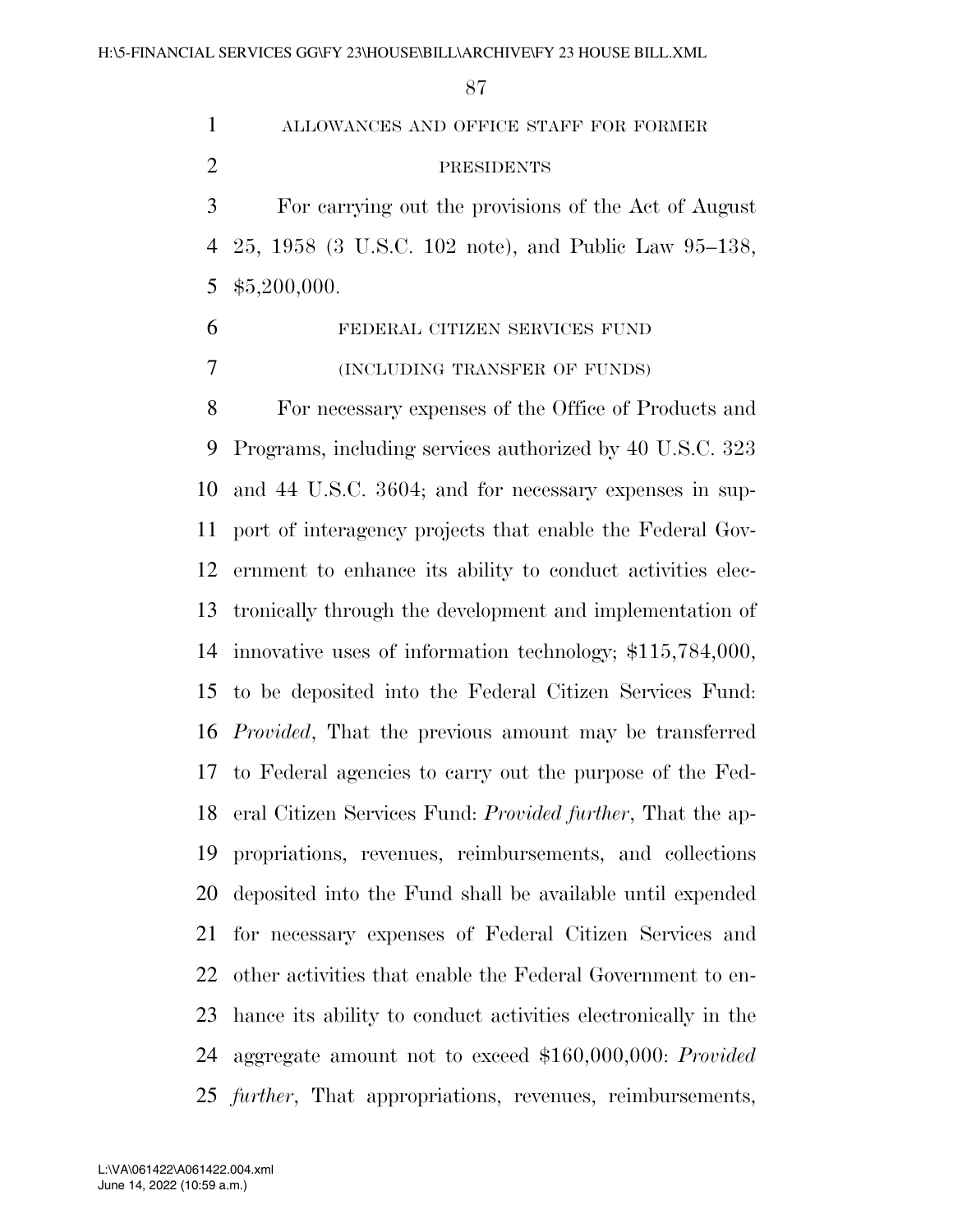and collections accruing to this Fund during fiscal year 2023 in excess of such amount shall remain in the Fund and shall not be available for expenditure except as au- thorized in appropriations Acts: *Provided further*, That, of the total amount appropriated, up to \$5,000,000 shall be available for support functions and full-time hires to sup- port activities related to the Administration's require- ments under title II of the Foundations for Evidence- Based Policymaking Act of 2018 (Public Law 115–435): *Provided further*, That the transfer authorities provided herein shall be in addition to any other transfer authority provided in this Act.

TECHNOLOGY MODERNIZATION FUND

 For the Technology Modernization Fund, \$100,000,000, to remain available until expended, for technology-related modernization activities.

ASSET PROCEEDS AND SPACE MANAGEMENT FUND

 For carrying out section 16(b) of the Federal Assets Sale and Transfer Act of 2016 (40 U.S.C. 1303 note), \$7,000,000, to remain available until expended.

21 WORKING CAPITAL FUND **(INCLUDING TRANSFER OF FUNDS)** 

 For the Working Capital Fund of the General Serv- ices Administration, \$10,900,000, to remain available until expended, for necessary costs incurred by the Admin-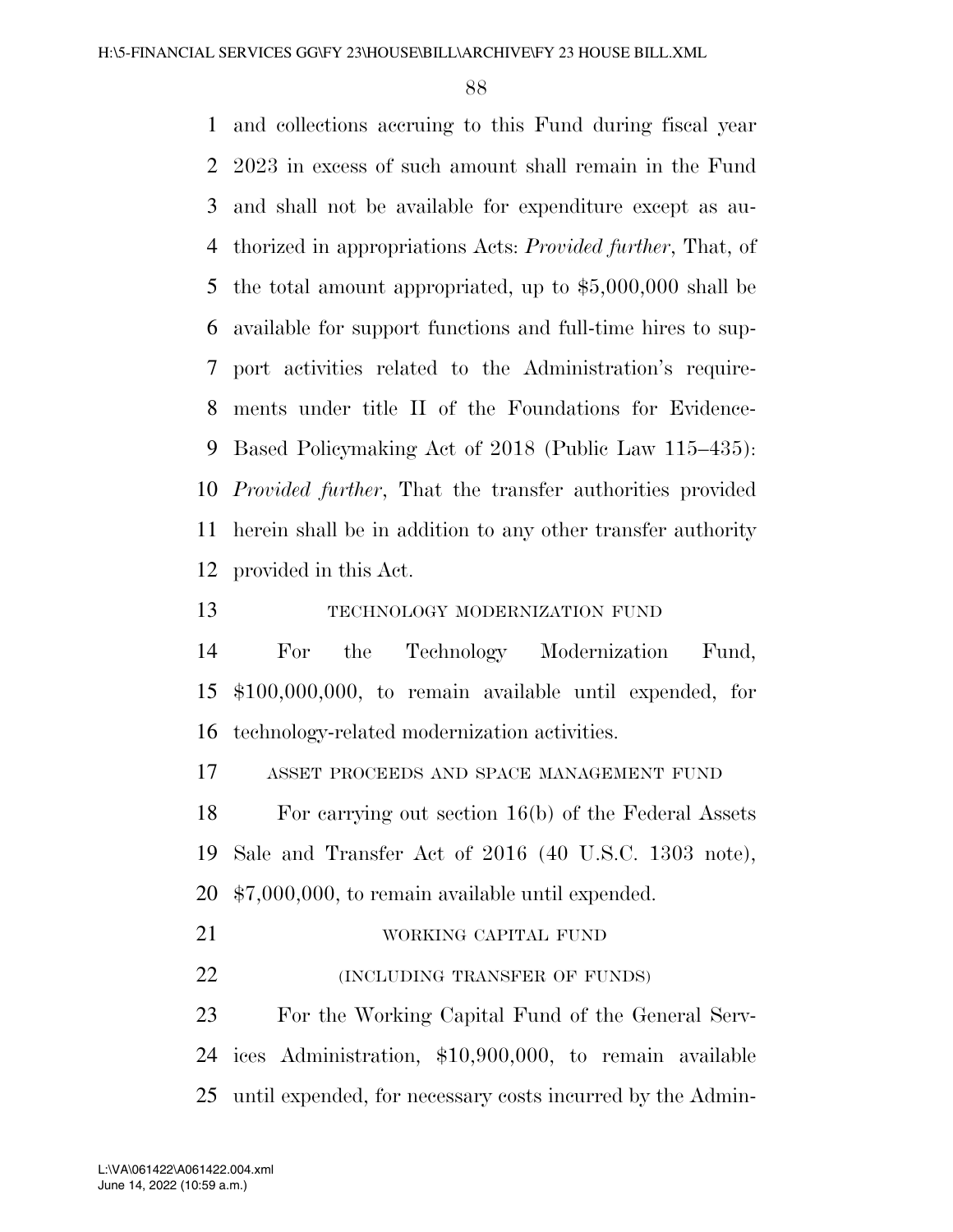istrator to modernize rulemaking systems and to provide support services for Federal rulemaking agencies: *Pro- vided*, That amounts made available under this heading shall be in addition to any other amounts available for such purposes.

 ELECTRIC VEHICLES FUND (INCLUDING TRANSFER OF FUNDS)

 For the procurement of zero emission and electric passenger motor vehicles and the associated charging in- frastructure, notwithstanding section 303(c) of the En- ergy Policy Act of 1992 (42 U.S.C. 13212(c)), \$100,000,000, to remain available until expended: *Pro- vided*, That amounts made available under this heading shall be in addition to any other amounts available for such purposes: *Provided further*, That amounts available under this heading may be transferred to and merged with appropriations at other Federal agencies, at the discretion of the Administrator, for carrying out the purposes under this heading, including for the procurement of charging infrastructure for the United States Postal Service.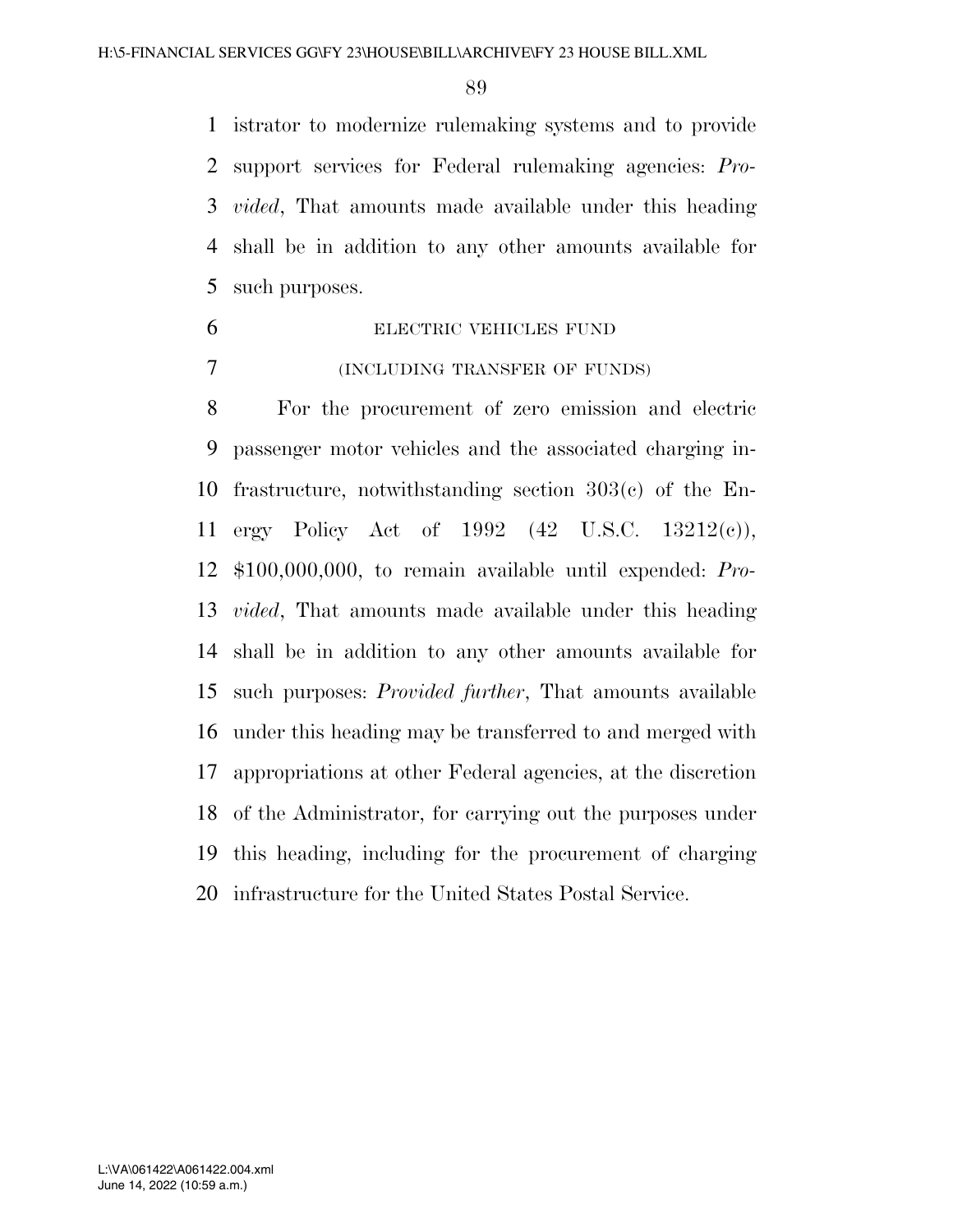| $\mathbf{1}$   | ADMINISTRATIVE PROVISIONS-GENERAL SERVICES                    |
|----------------|---------------------------------------------------------------|
| 2              | ADMINISTRATION                                                |
| 3              | (INCLUDING TRANSFER OF FUNDS)                                 |
| $\overline{4}$ | SEC. 520. Funds available to the General Services             |
|                | 5 Administration shall be available for the hire of passenger |
| 6              | motor vehicles.                                               |
| 7              | SEC. 521. Funds in the Federal Buildings Fund                 |
|                | 8 made available for fiscal year 2023 for Federal Buildings   |

 Fund activities may be transferred between such activities only to the extent necessary to meet program require- ments: *Provided*, That any proposed transfers shall be ap- proved in advance by the Committees on Appropriations of the House of Representatives and the Senate.

 SEC. 522. Except as otherwise provided in this title, funds made available by this Act shall be used to transmit a fiscal year 2024 request for United States Courthouse construction only if the request: (1) meets the design guide standards for construction as established and approved by the General Services Administration, the Judicial Con- ference of the United States, and the Office of Manage- ment and Budget; (2) reflects the priorities of the Judicial Conference of the United States as set out in its approved Courthouse Project Priorities plan; and (3) includes a standardized courtroom utilization study of each facility to be constructed, replaced, or expanded.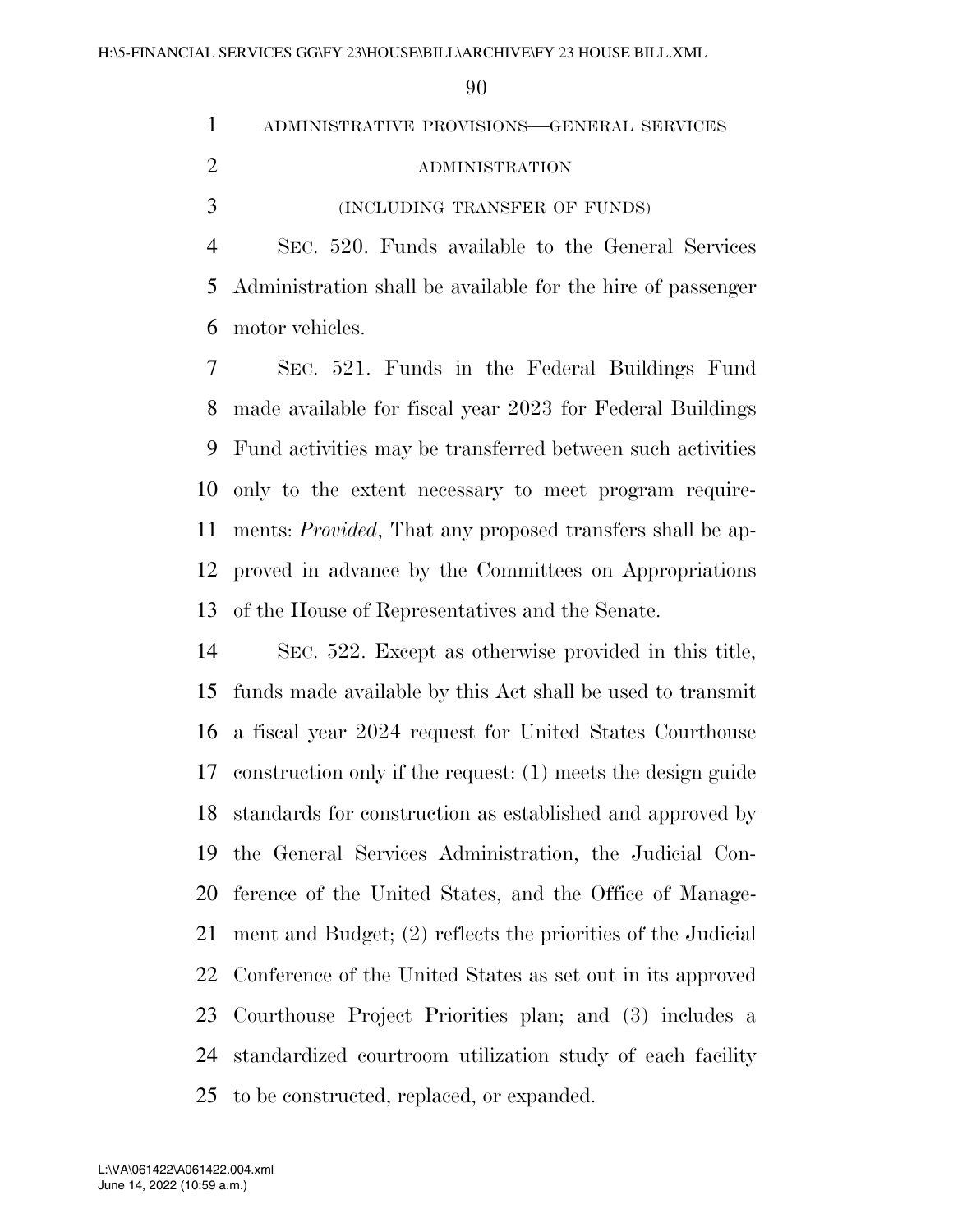SEC. 523. None of the funds provided in this Act may be used to increase the amount of occupiable square feet, provide cleaning services, security enhancements, or any other service usually provided through the Federal Build- ings Fund, to any agency that does not pay the rate per square foot assessment for space and services as deter- mined by the General Services Administration in consider- ation of the Public Buildings Amendments Act of 1972 (Public Law 92–313).

 SEC. 524. From funds made available under the heading ''Federal Buildings Fund, Limitations on Avail- ability of Revenue'', claims against the Government of less than \$250,000 arising from direct construction projects and acquisition of buildings may be liquidated from sav- ings effected in other construction projects with prior noti- fication to the Committees on Appropriations of the House of Representatives and the Senate.

 SEC. 525. In any case in which the Committee on Transportation and Infrastructure of the House of Rep- resentatives and the Committee on Environment and Pub- lic Works of the Senate adopt a resolution granting lease authority pursuant to a prospectus transmitted to Con- gress by the Administrator of the General Services Admin- istration under 40 U.S.C. 3307, the Administrator shall ensure that the delineated area of procurement is identical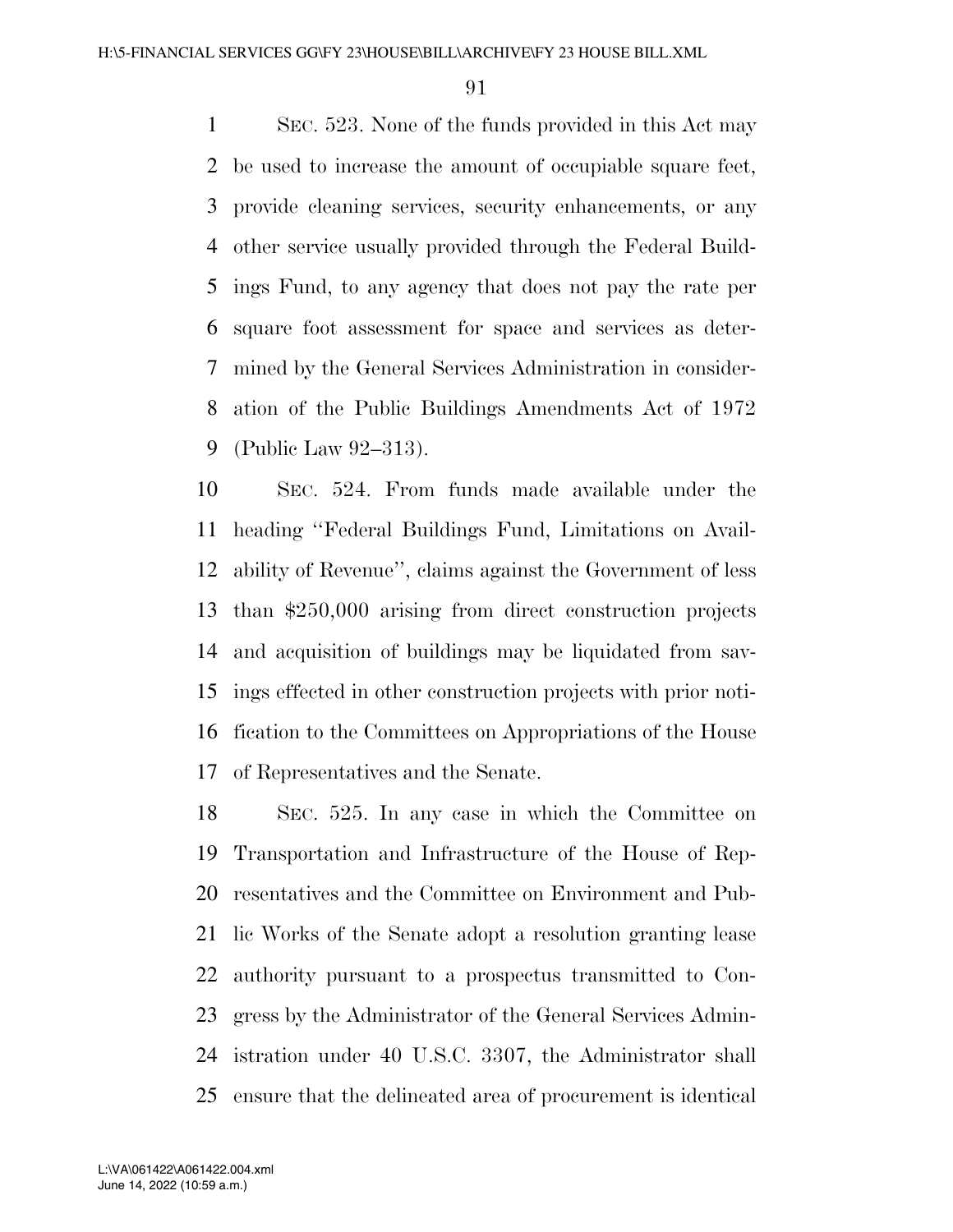to the delineated area included in the prospectus for all lease agreements, except that, if the Administrator deter- mines that the delineated area of the procurement should not be identical to the delineated area included in the pro- spectus, the Administrator shall provide an explanatory statement to each of such committees and the Committees on Appropriations of the House of Representatives and the Senate prior to exercising any lease authority provided in the resolution.

 SEC. 526. With respect to E–Government projects funded under the heading ''Federal Citizen Services Fund'', the Administrator of General Services shall submit a spending plan and explanation for each project to be undertaken to the Committees on Appropriations of the House of Representatives and the Senate not later than 60 days after the date of enactment of this Act.

 SEC. 527. None of the funds made available in this or any other Act for the Federal Bureau of Investigation Headquarters Consolidation project may be used to plan or design any facility that does not meet the requirements of a new, fully-consolidated headquarters building in the National Capital Region at one of the three sites listed in the General Services Administration Fiscal Year 2017 PNCR–FBI–NCR 17 prospectus for a new fully-consoli-dated Federal Bureau of Investigation Headquarters, and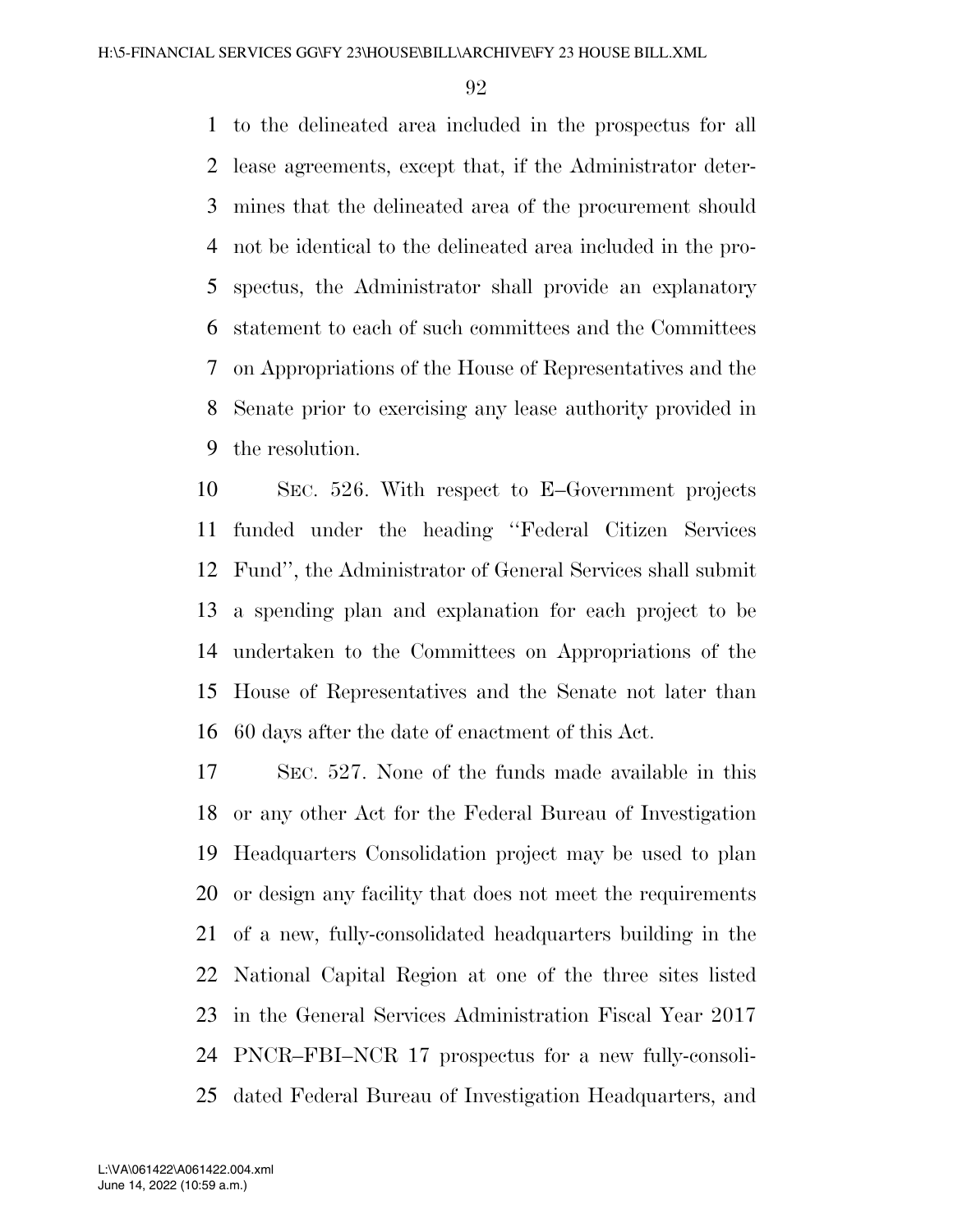that does not meet Interagency Security Committee Level V security standards as described in the General Services Administration Fiscal Year 2017 PNCR–FBI–NCR 17 prospectus.

 SEC. 528. None of the funds made available in this Act may be used by the General Services Administration to award or facilitate the award of any contract for the provision of architectural, engineering, and related serv- ices in a manner inconsistent with the procedures in chap- ter 11 of title 40, United States Code, and subpart 36.6 of title 48, Code of Federal Regulations.

 SEC. 529. None of the funds made available in this Act may be used to implement or otherwise carry out di- rectives contained in any Executive Order that would es- tablish a preferred architectural style for Federal build- ings and courthouses or that would otherwise conflict with the Guiding Principles of Federal Architecture, as estab- lished by the Ad Hoc Committee on Federal Space on June 1, 1962.

- HARRY S TRUMAN SCHOLARSHIP FOUNDATION
	-

# 21 SALARIES AND EXPENSES

 For payment to the Harry S Truman Scholarship Foundation Trust Fund, established by section 10 of Pub- lic Law 93–642, \$2,500,000, to remain available until ex-pended.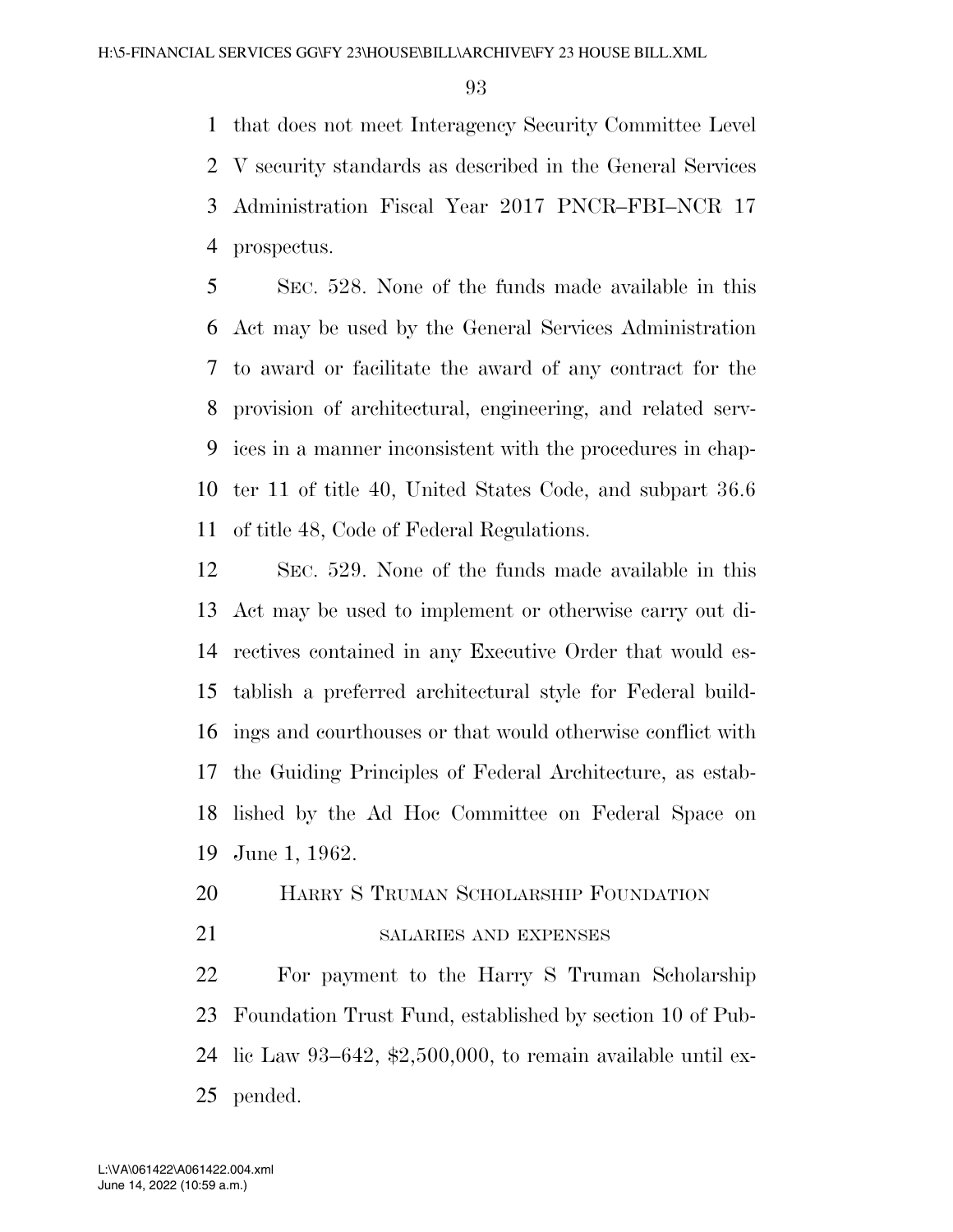| $\mathbf{1}$   | MERIT SYSTEMS PROTECTION BOARD                               |
|----------------|--------------------------------------------------------------|
| $\overline{2}$ | SALARIES AND EXPENSES                                        |
| 3              | (INCLUDING TRANSFER OF FUNDS)                                |
| $\overline{4}$ | For necessary expenses to carry out functions of the         |
| 5              | Merit Systems Protection Board pursuant to Reorganiza-       |
| 6              | tion Plan Numbered 2 of 1978, the Civil Service Reform       |
| 7              | Act of 1978, and the Whistleblower Protection Act of         |
| 8              | 1989 (5 U.S.C. 5509 note), including services as author-     |
| 9              | ized by 5 U.S.C. 3109, rental of conference rooms in the     |
| 10             | District of Columbia and elsewhere, hire of passenger        |
| 11             | motor vehicles, direct procurement of survey printing, and   |
| 12             | not to exceed \$2,000 for official reception and representa- |
| 13             | tion expenses, \$51,139,000, to remain available until Sep-  |
| 14             | tember 30, 2024, and in addition $$2,345,000$ , to remain    |
| 15             | available until September 30, 2024, for administrative ex-   |
| 16             | penses to adjudicate retirement appeals to be transferred    |
| 17             | from the Civil Service Retirement and Disability Fund in     |
|                | 18 amounts determined by the Merit Systems Protection        |
| 19             | Board.                                                       |
| 20             | MORRIS K. UDALL AND STEWART L. UDALL                         |
| 21             | FOUNDATION                                                   |
| <u>22</u>      | MORRIS K. UDALL AND STEWART L. UDALL TRUST FUND              |
| 23             | (INCLUDING TRANSFER OF FUNDS)                                |
| 24             | For payment to the Morris K. Udall and Stewart L.            |
| 25             | Udall Trust Fund, pursuant to the Morris K. Udall and        |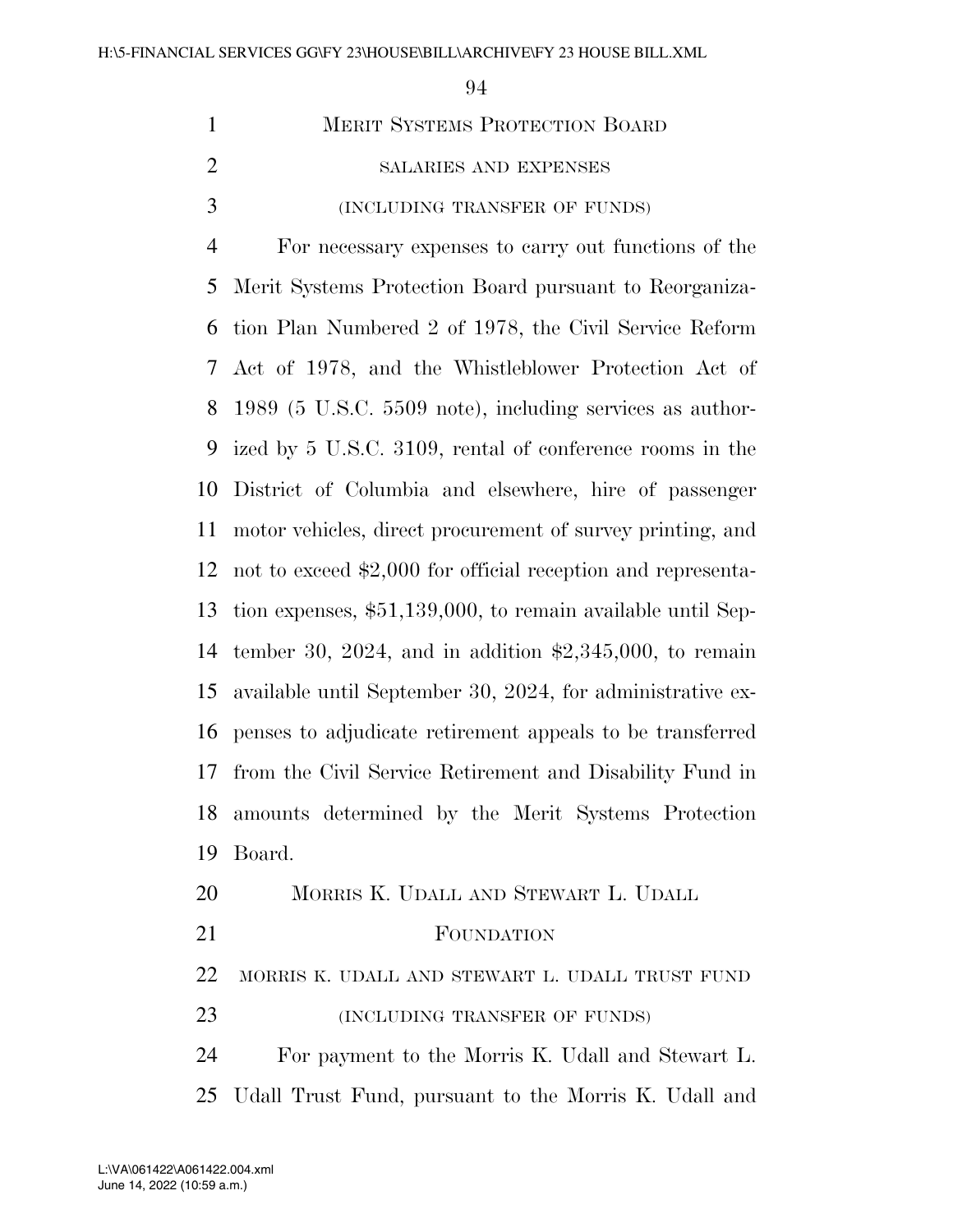Stewart L. Udall Foundation Act (20 U.S.C. 5601 et seq.), \$1,800,000, to remain available for direct expendi- ture, and to remain available until expended, of which, notwithstanding sections 8 and 9 of such Act, up to \$1,000,000 shall be available to carry out the activities authorized by section 6(7) of Public Law 102–259 and section 817(a) of Public Law 106–568 (20 U.S.C. 5604(7)): *Provided*, That all current and previous amounts transferred to the Office of Inspector General of the Department of the Interior will remain available until expended for audits and investigations of the Morris K. Udall and Stewart L. Udall Foundation, consistent with the Inspector General Act of 1978 (5 U.S.C. App.), as amended, and for annual independent financial audits of the Morris K. Udall and Stewart L. Udall Foundation pursuant to the Accountability of Tax Dollars Act of 2002 (Public Law 107–289): *Provided further*, That previous amounts transferred to the Office of Inspector General of the Department of the Interior may be transferred to the Morris K. Udall and Stewart L. Udall Foundation for an- nual independent financial audits pursuant to the Ac- countability of Tax Dollars Act of 2002 (Public Law 107– 289).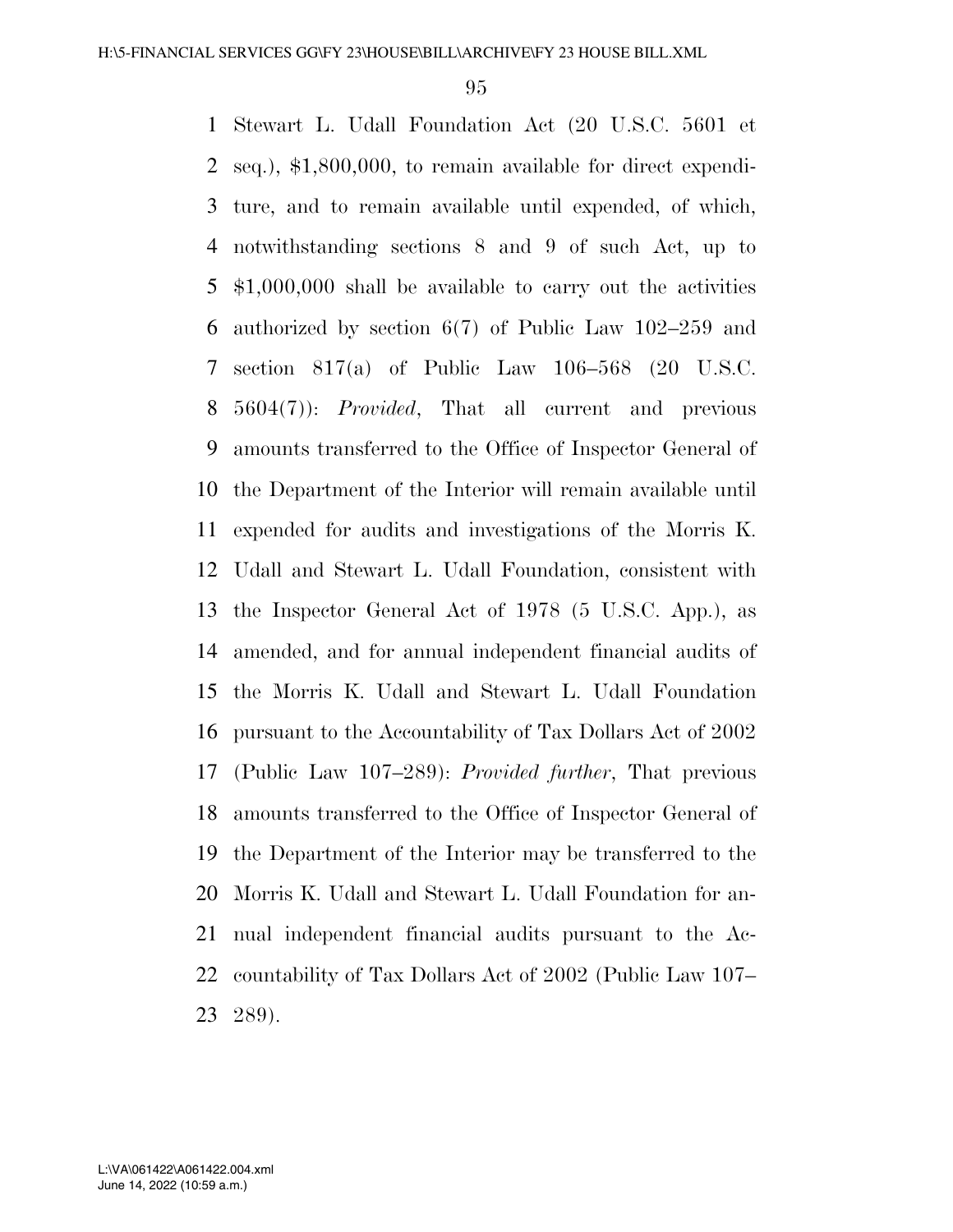# ENVIRONMENTAL DISPUTE RESOLUTION FUND

 For payment to the Environmental Dispute Resolu- tion Fund to carry out activities under sections 10 and 11 of the Morris K. Udall and Stewart L. Udall Founda- tion Act (Public Law 111–90), \$3,943,000, to remain available until expended: *Provided*, That during fiscal year 2023 and each fiscal year thereafter, any amounts in such Fund shall, pursuant to section 1557 of title 31, United States Code, be exempt from the provisions of subchapter IV of chapter 15 of such title.

 NATIONAL ARCHIVES AND RECORDS ADMINISTRATION 12 OPERATING EXPENSES

 For necessary expenses in connection with the admin- istration of the National Archives and Records Adminis- tration and archived Federal records and related activities, as provided by law, and for expenses necessary for the re- view and declassification of documents, the activities of the Public Interest Declassification Board, the operations and maintenance of the electronic records archives, the hire of passenger motor vehicles, and for uniforms or al- lowances therefor, as authorized by law (5 U.S.C. 5901), including maintenance, repairs, and cleaning, \$427,520,000, of which \$30,000,000 shall remain avail- able until expended for expenses necessary to enhance the Federal Government's ability to electronically preserve,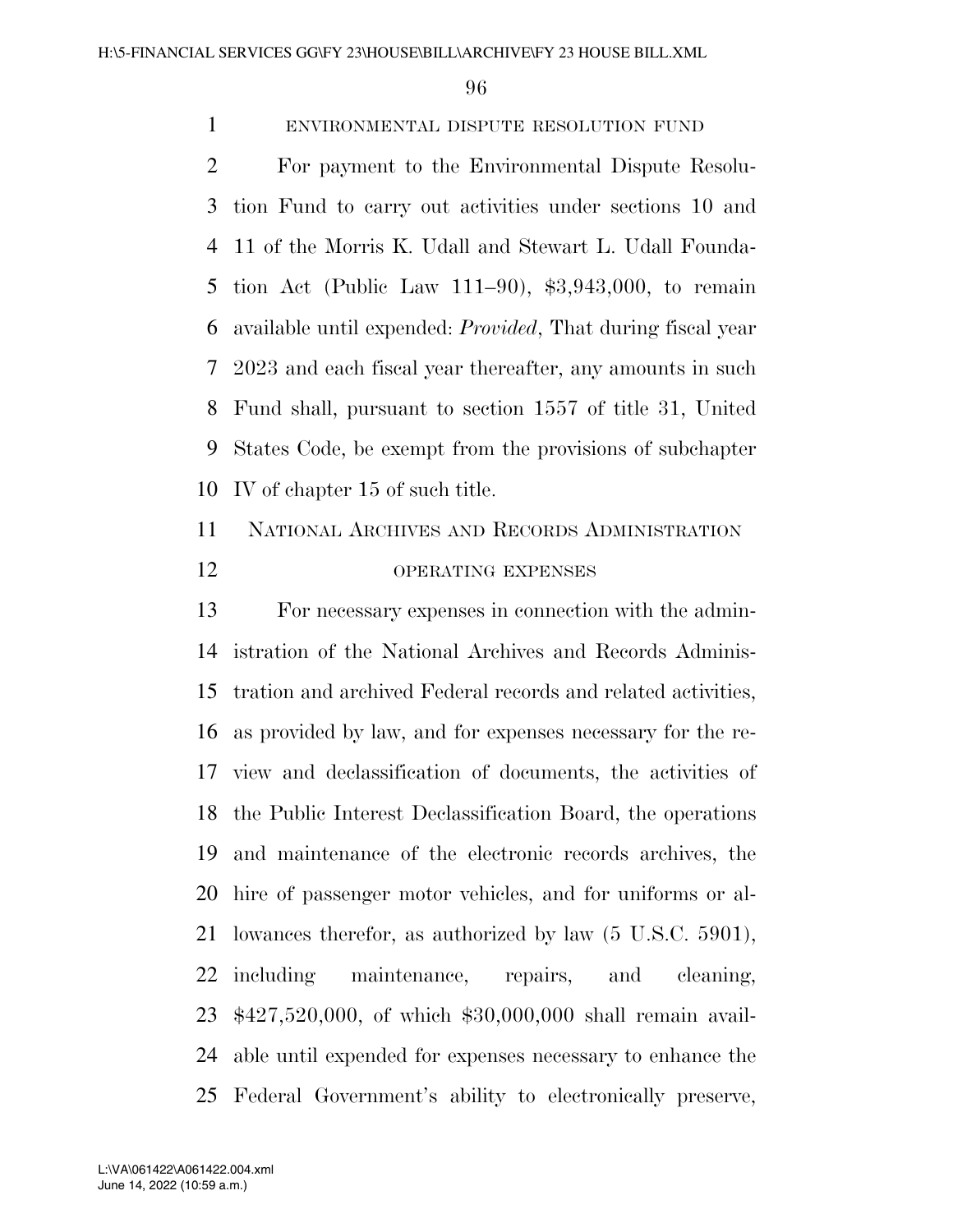manage, and store Government records, of which up to \$2,000,000 shall remain available until expended to imple- ment the Civil Rights Cold Case Records Collection Act of 2018 (Public Law 115–426), and of which \$1,000,000 shall be for necessary expenses of the Public Interest De- classification Board in carrying out the provisions of the Public Interest Declassification Act of 2000 (title VII of Public Law 106–567; 50 U.S.C. 3301 note).

OFFICE OF INSPECTOR GENERAL

 For necessary expenses of the Office of Inspector General in carrying out the provisions of the Inspector General Reform Act of 2008, Public Law 110–409, 122 Stat. 4302–16 (2008), and the Inspector General Act of 1978 (5 U.S.C. App.), and for the hire of passenger motor vehicles, \$5,980,000.

#### 16 REPAIRS AND RESTORATION

 For the repair, alteration, and improvement of ar- chives facilities and to provide adequate storage for hold-ings, \$7,500,000, to remain available until expended.

- NATIONAL HISTORICAL PUBLICATIONS AND RECORDS
- 21 COMMISSION

#### GRANTS PROGRAM

 For necessary expenses for allocations and grants for historical publications and records as authorized by 44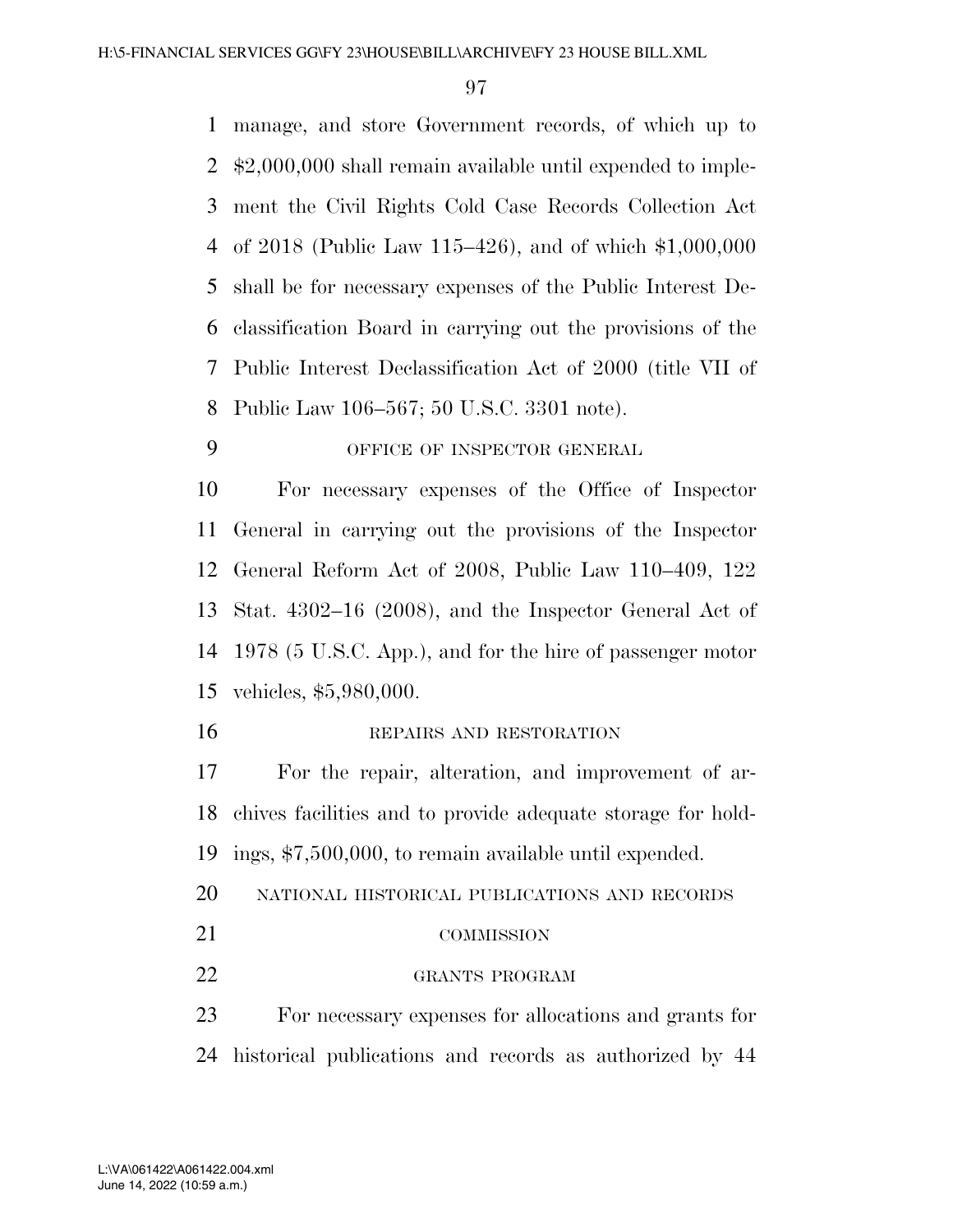U.S.C. 2504, \$9,500,000, to remain available until ex-pended.

# ADMINISTRATIVE PROVISION—NATIONAL ARCHIVES AND RECORDS ADMINISTRATION

 SEC. 530. For an additional amount for ''National Historical Publications and Records Commission Grants Program'', \$1,332,000, which shall be for initiatives in the amounts and for the projects specified in the table that appears under the heading ''Administrative Provisions— National Archives and Records Administration'' in the re- port accompanying this Act: *Provided*, That none of the funds made available by this section may be transferred for any other purpose.

## NATIONAL CREDIT UNION ADMINISTRATION

COMMUNITY DEVELOPMENT REVOLVING LOAN FUND

 For the Community Development Revolving Loan Fund program as authorized by 42 U.S.C. 9812, 9822 and 9910, \$4,000,000 shall be available until September 30, 2024, for technical assistance to low-income des-ignated credit unions.

- 21 OFFICE OF GOVERNMENT ETHICS
- 22 SALARIES AND EXPENSES

 For necessary expenses to carry out functions of the Office of Government Ethics pursuant to the Ethics in Government Act of 1978, the Ethics Reform Act of 1989,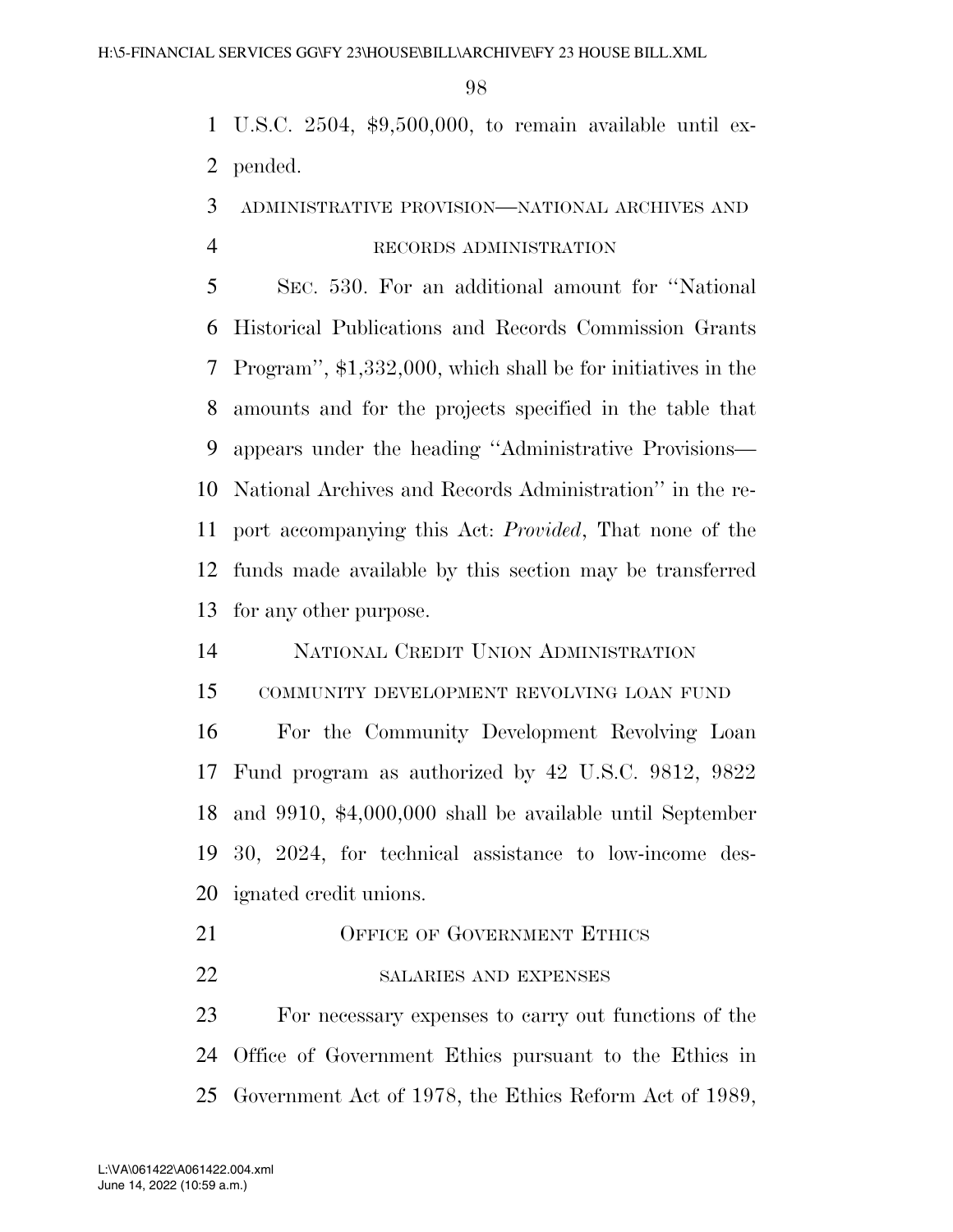and the Representative Louise McIntosh Slaughter Stop Trading on Congressional Knowledge Act of 2012, includ- ing services as authorized by 5 U.S.C. 3109, rental of con- ference rooms in the District of Columbia and elsewhere, hire of passenger motor vehicles, and not to exceed \$1,500 for official reception and representation expenses, \$25,400,000.

8 OFFICE OF PERSONNEL MANAGEMENT

# SALARIES AND EXPENSES

(INCLUDING TRANSFERS OF TRUST FUNDS)

 For necessary expenses to carry out functions of the Office of Personnel Management (OPM) pursuant to Re- organization Plan Numbered 2 of 1978 and the Civil Serv- ice Reform Act of 1978, including services as authorized by 5 U.S.C. 3109; medical examinations performed for veterans by private physicians on a fee basis; rental of con- ference rooms in the District of Columbia and elsewhere; hire of passenger motor vehicles; not to exceed \$2,500 for official reception and representation expenses; and pay- ment of per diem and/or subsistence allowances to employ- ees where Voting Rights Act activities require an employee to remain overnight at his or her post of duty, \$220,262,000: *Provided*, That of the total amount made available under this heading, \$19,373,000 shall remain available until expended, for information technology infra-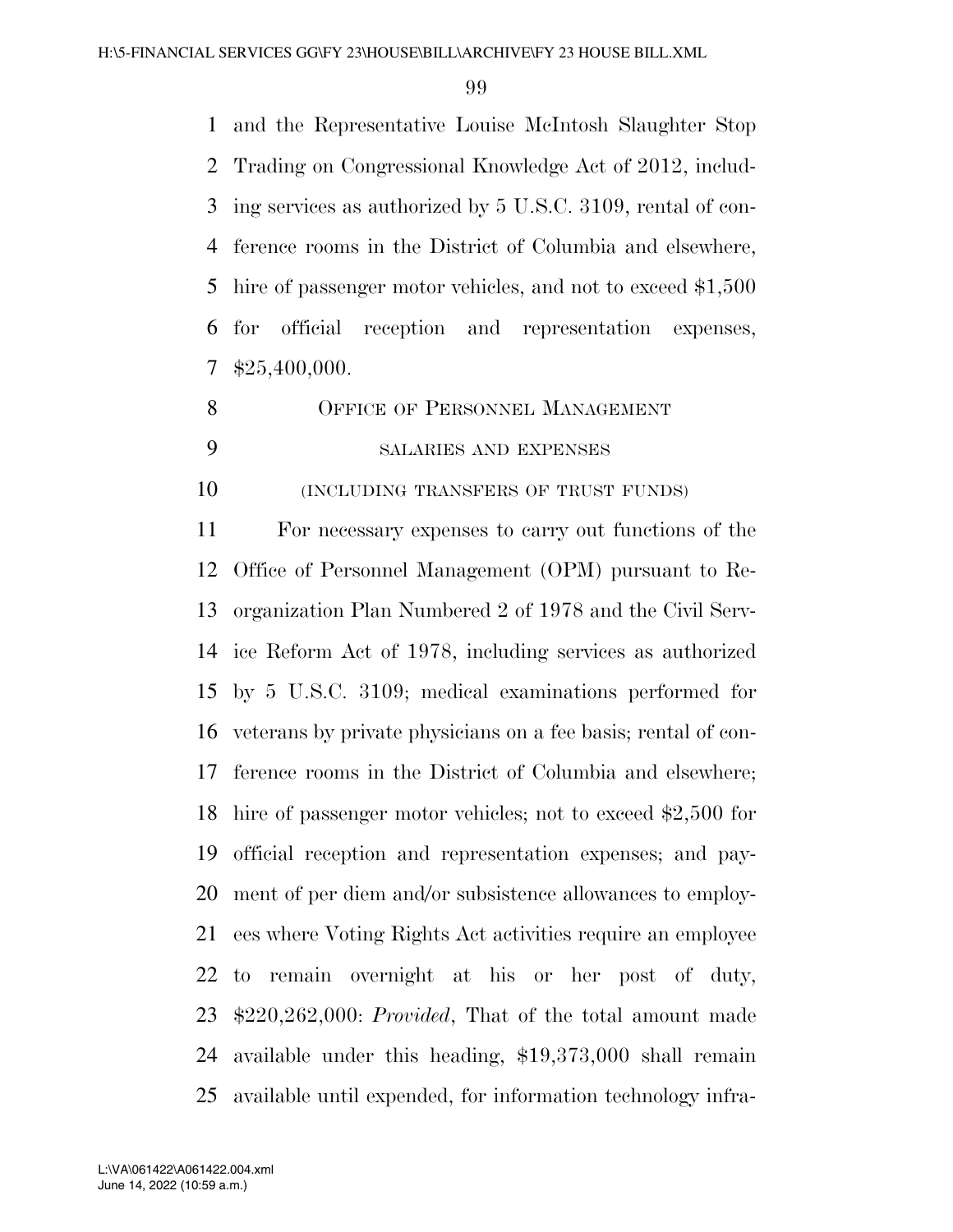structure modernization and Trust Fund Federal Finan- cial System migration or modernization, and shall be in addition to funds otherwise made available for such pur- poses: *Provided further*, That of the total amount made available under this heading, \$1,381,748 may be made available for strengthening the capacity and capabilities of the acquisition workforce (as defined by the Office of Federal Procurement Policy Act, as amended (41 U.S.C. 4001 et seq.)), including the recruitment, hiring, training, and retention of such workforce and information tech- nology in support of acquisition workforce effectiveness or for management solutions to improve acquisition manage- ment; and in addition \$190,316,000 for administrative ex- penses, to be transferred from the appropriate trust funds of OPM without regard to other statutes, including direct procurement of printed materials, for the retirement and insurance programs: *Provided further*, That the provisions of this appropriation shall not affect the authority to use applicable trust funds as provided by sections  $8348(a)(1)(B)$ ,  $8958(f)(2)(A)$ ,  $8988(f)(2)(A)$ , and 9004(f)(2)(A) of title 5, United States Code: *Provided fur- ther*, That no part of this appropriation shall be available for salaries and expenses of the Legal Examining Unit of OPM established pursuant to Executive Order No. 9358 of July 1, 1943, or any successor unit of like purpose: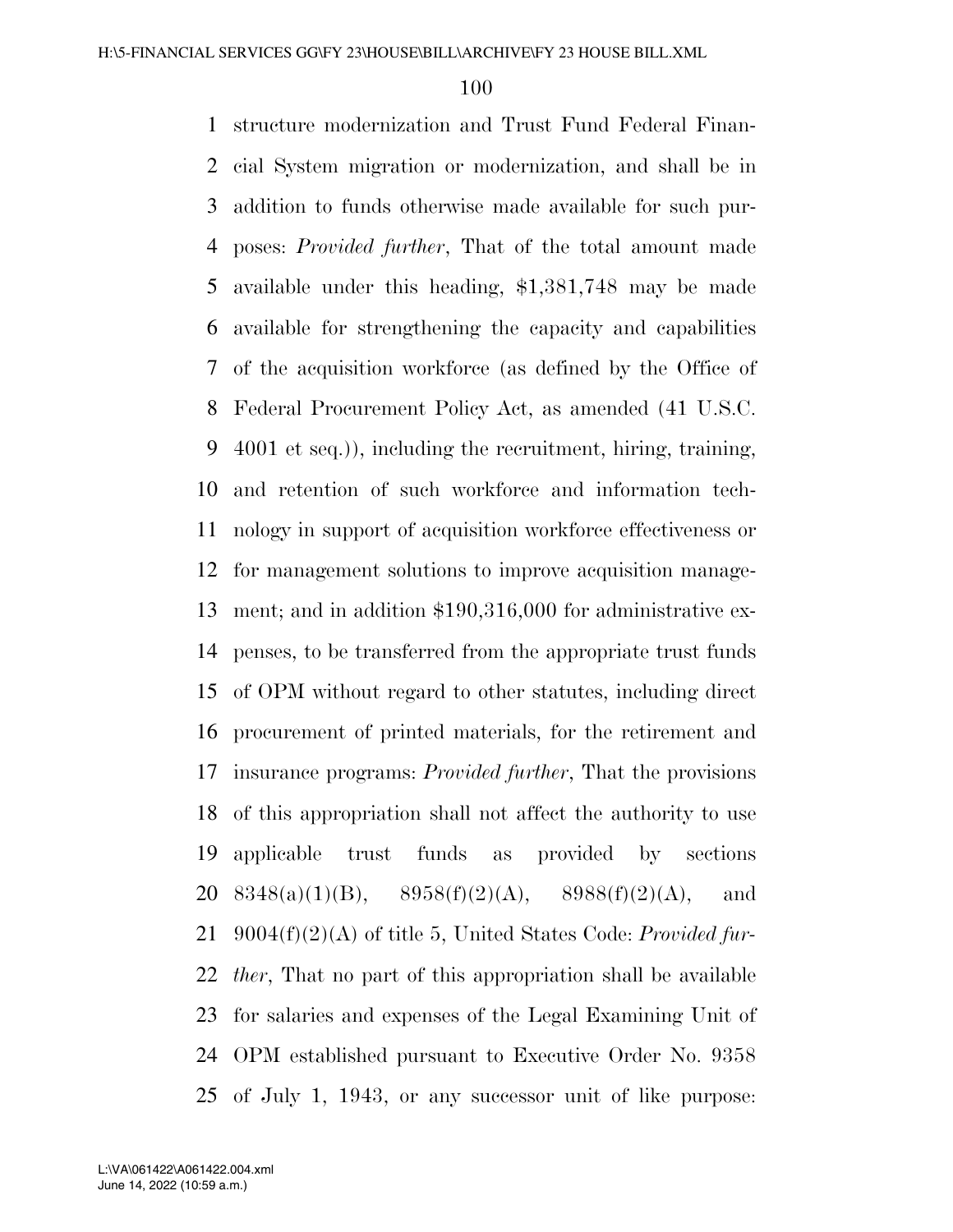*Provided further*, That the President's Commission on White House Fellows, established by Executive Order No. 11183 of October 3, 1964, may, during fiscal year 2023, accept donations of money, property, and personal serv- ices: *Provided further*, That such donations, including those from prior years, may be used for the development of publicity materials to provide information about the White House Fellows, except that no such donations shall be accepted for travel or reimbursement of travel expenses, or for the salaries of employees of such Commission: *Pro- vided further*, That not to exceed 5 percent of amounts made available under this heading may be transferred to an information technology working capital fund estab- lished for purposes authorized by subtitle G of title X of division A of the National Defense Authorization Act for Fiscal Year 2018 (Public Law 115–91; 40 U. S. C. 11301 note) upon the advance approval of the Committees on Ap- propriations of the House of Representatives and the Sen- ate: *Provided further*, That amounts transferred to such a fund under the preceding proviso from any organiza- tional category of the Office of Personnel Management shall not exceed 5 percent of its budget as identified in the report required by section 608 of this Act: *Provided further*, That amounts transferred to such a fund shall re-main available for obligation through September 30, 2026.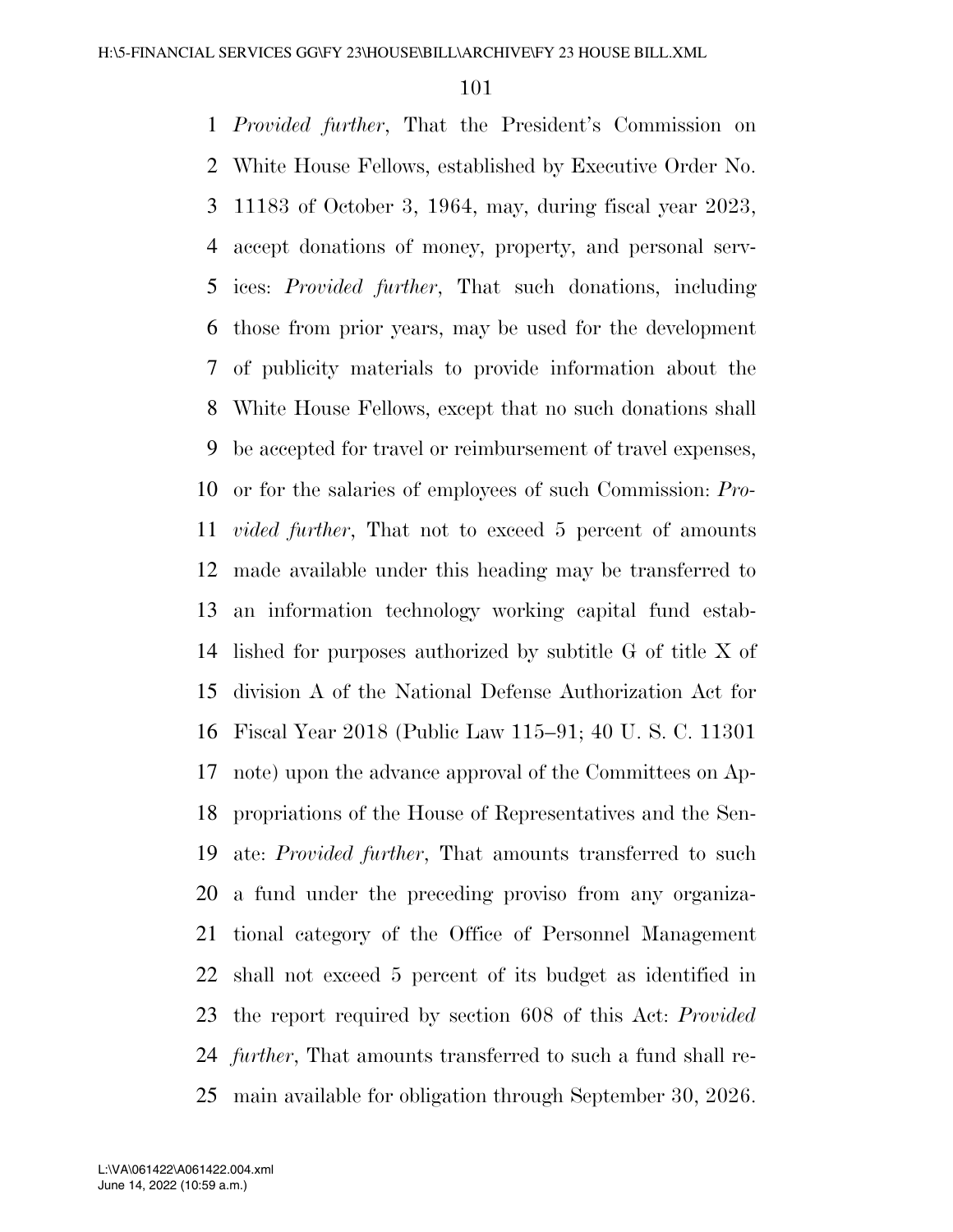1 OFFICE OF INSPECTOR GENERAL SALARIES AND EXPENSES (INCLUDING TRANSFER OF TRUST FUNDS) For necessary expenses of the Office of Inspector General in carrying out the provisions of the Inspector General Act of 1978, including services as authorized by 5 U.S.C. 3109, hire of passenger motor vehicles, \$5,556,000, and in addition, not to exceed \$32,163,000 for administrative expenses to audit, investigate, and pro- vide other oversight of the Office of Personnel Manage- ment's retirement and insurance programs, to be trans- ferred from the appropriate trust funds of the Office of Personnel Management, as determined by the Inspector General: *Provided*, That the Inspector General is author- ized to rent conference rooms in the District of Columbia and elsewhere.

17 OFFICE OF SPECIAL COUNSEL

#### 18 SALARIES AND EXPENSES

 For necessary expenses to carry out functions of the Office of Special Counsel, including services as authorized by 5 U.S.C. 3109, payment of fees and expenses for wit- nesses, rental of conference rooms in the District of Co- lumbia and elsewhere, and hire of passenger motor vehi-cles, \$31,990,000.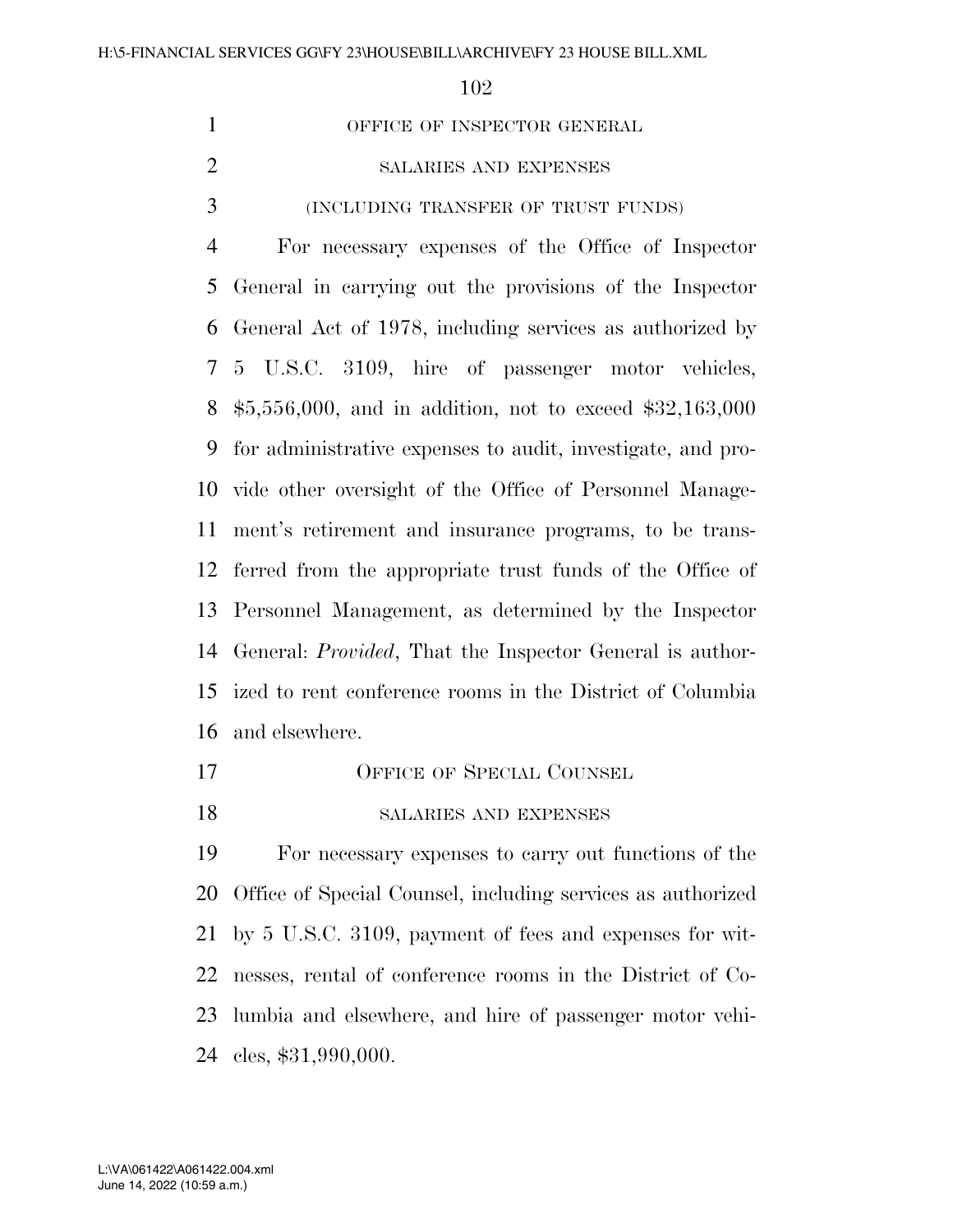| $\mathbf{1}$   | PRIVACY AND CIVIL LIBERTIES OVERSIGHT BOARD                        |
|----------------|--------------------------------------------------------------------|
| $\overline{2}$ | SALARIES AND EXPENSES                                              |
| 3              | For necessary expenses of the Privacy and Civil Lib-               |
| 4              | erties Oversight Board, as authorized by section 1061 of           |
| 5              | the Intelligence Reform and Terrorism Prevention Act of            |
| 6              | 2004 (42 U.S.C. 2000ee), \$10,700,000, to remain avail-            |
| 7              | able until September 30, 2024.                                     |
| 8              | PUBLIC BUILDINGS REFORM BOARD                                      |
| 9              | SALARIES AND EXPENSES                                              |
| 10             | For salaries and expenses of the Public Buildings Re-              |
| 11             | form Board in carrying out the Federal Assets Sale and             |
| 12             | Transfer Act of 2016 (Public Law 114–287), \$4,000,000,            |
| 13             | to remain available until expended.                                |
| 14             | SECURITIES AND EXCHANGE COMMISSION                                 |
| 15             | SALARIES AND EXPENSES                                              |
| 16             | For necessary expenses for the Securities and Ex-                  |
| 17             | change Commission, including services as authorized by             |
|                | 18 5 U.S.C. 3109, the rental of space (to include multiple         |
| 19             | year leases) in the District of Columbia and elsewhere, and        |
| 20             | not to exceed \$3,500 for official reception and representa-       |
| 21             | tion expenses, $\text{$}2,149,000,000$ , to remain available until |
| 22             | expended; of which not less than $$18,979,400$ shall be for        |
| 23             | the Office of Inspector General; of which not to exceed            |
| 24             | $$275,000$ shall be available for a permanent secretariat          |
| 25             | for the International Organization of Securities Commis-           |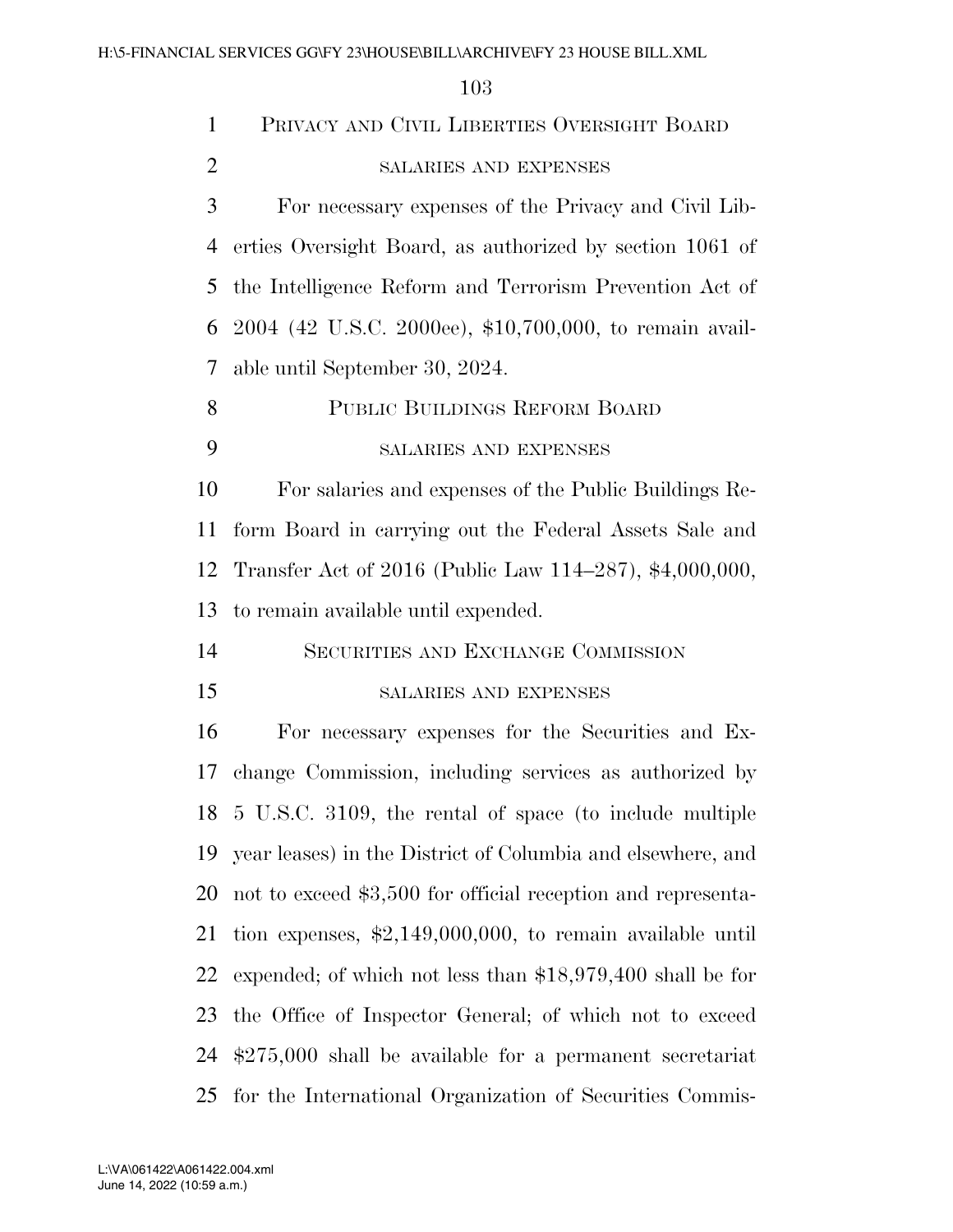sions; and of which not to exceed \$100,000 shall be avail- able for expenses for consultations and meetings hosted by the Commission with foreign governmental and other regulatory officials, members of their delegations and staffs to exchange views concerning securities matters, such expenses to include necessary logistic and adminis- trative expenses and the expenses of Commission staff and foreign invitees in attendance including: (1) incidental ex- penses such as meals; (2) travel and transportation; and (3) related lodging or subsistence.

 In addition to the foregoing appropriation, for move, replication, and related costs associated with a replace- ment lease for the Commission's District of Columbia headquarters facilities, not to exceed \$57,405,000, to re-main available until expended.

 For purposes of calculating the fee rate under section 31(j) of the Securities Exchange Act of 1934 (15 U.S.C. 78ee(j)) for fiscal year 2023, all amounts appropriated under this heading shall be deemed to be the regular ap- propriation to the Commission for fiscal year 2023: *Pro- vided*, That fees and charges authorized by section 31 of the Securities Exchange Act of 1934 (15 U.S.C. 78ee) shall be credited to this account as offsetting collections: *Provided further*, That not to exceed \$2,149,000,000 of such offsetting collections shall be available until expended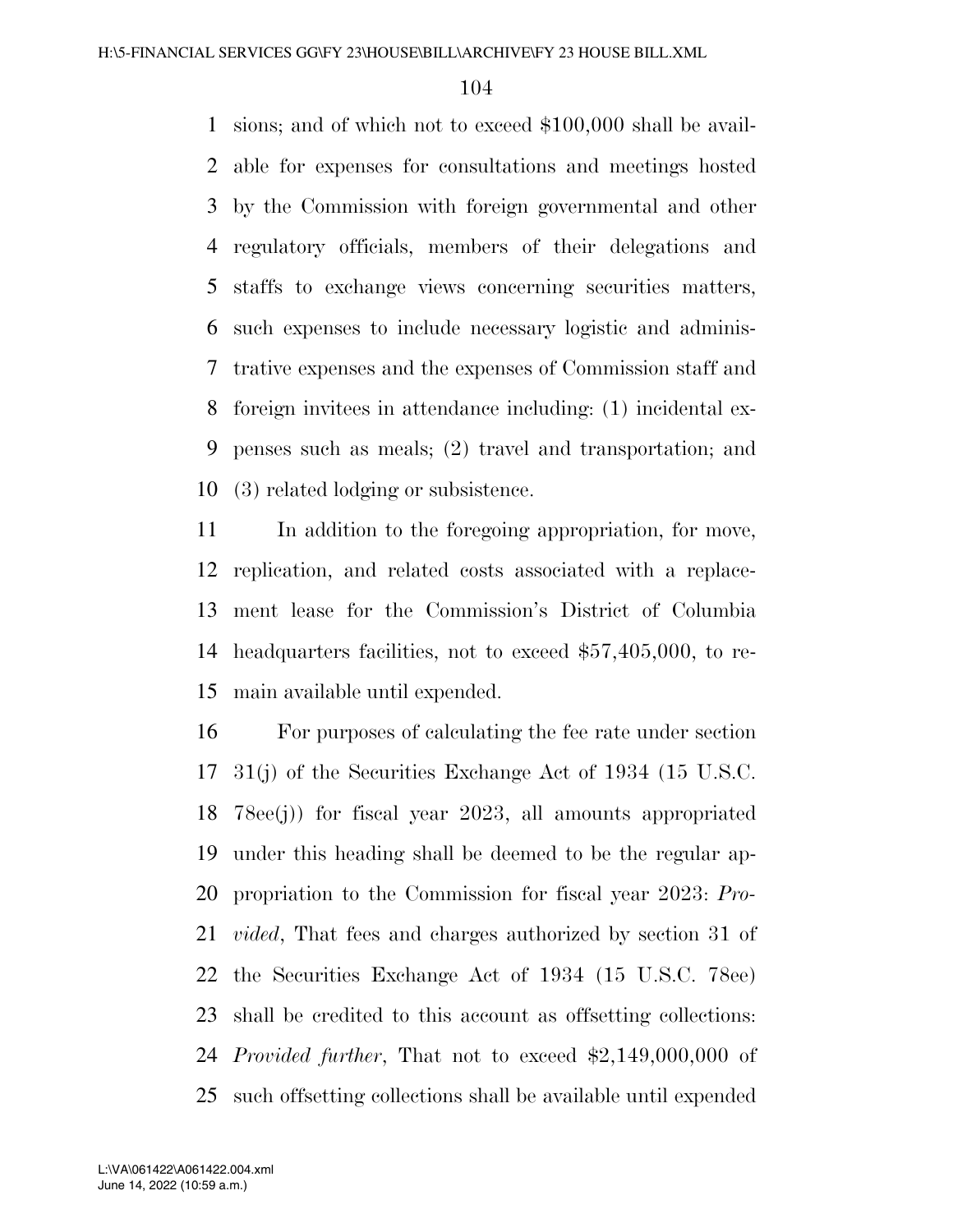for necessary expenses of this account; and not to exceed \$57,405,000 of such offsetting collections shall be avail- able until expended for move, replication, and related costs under this heading associated with a replacement lease for the Commission's District of Columbia headquarters facili- ties: *Provided further*, That the total amount appropriated under this heading from the general fund for fiscal year 2023 shall be reduced as such offsetting fees are received so as to result in a final total fiscal year 2023 appropria- tion from the general fund estimated at not more than \$0: *Provided further*, That if any amount of the appropria- tion for move, replication, and related costs associated with a replacement lease for the Commission's District of Columbia headquarters facilities is subsequently de-obli- gated by the Commission, such amount that was derived from the general fund shall be returned to the general fund, and such amounts that were derived from fees or assessments collected for such purpose shall be paid to each national securities exchange and national securities association, respectively, in proportion to any fees or as- sessments paid by such national securities exchange or na- tional securities association under section 31 of the Securi- ties Exchange Act of 1934 (15 U.S.C. 78ee) in fiscal year 2023.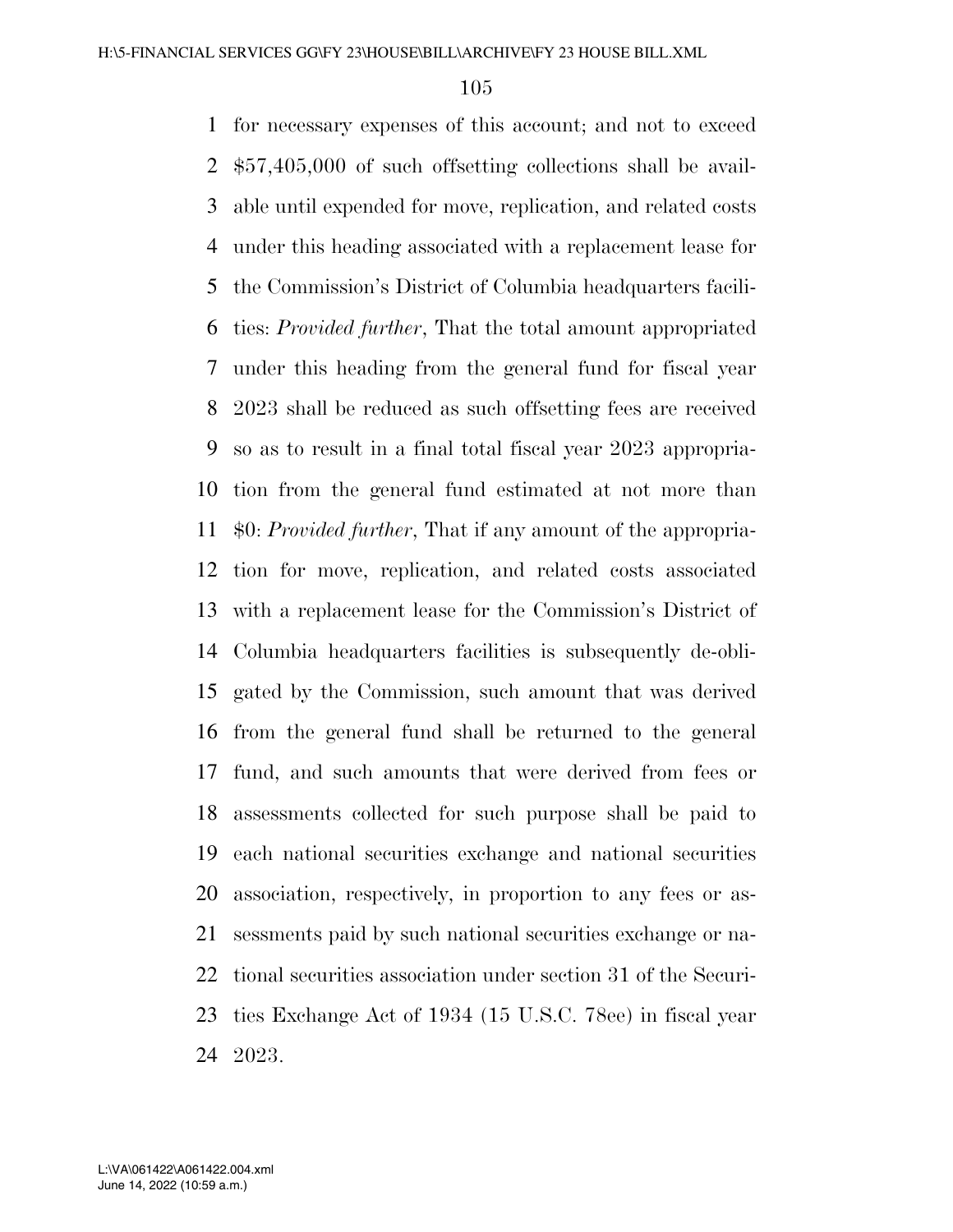| $\mathbf{1}$   | ADMINISTRATIVE PROVISION—SECURITIES AND                           |
|----------------|-------------------------------------------------------------------|
| $\overline{2}$ | EXCHANGE COMMISSION                                               |
| 3              | SEC. 540. None of the funds made available by this                |
| $\overline{4}$ | Act may be used to implement the amendments to sections           |
| 5              | $240.14a-1(l)$ , $240.14a-2$ , or $240.14a-9$ of title 17, Code   |
| 6              | of Federal Regulations, that were adopted by the Securi-          |
| 7              | ties and Exchange Commission on July 22, 2020.                    |
| 8              | <b>SELECTIVE SERVICE SYSTEM</b>                                   |
| 9              | <b>SALARIES AND EXPENSES</b>                                      |
| 10             | For necessary expenses of the Selective Service Sys-              |
| 11             | tem, including expenses of attendance at meetings and of          |
| 12             | training for uniformed personnel assigned to the Selective        |
| 13             | Service System, as authorized by 5 U.S.C. 4101–4118 for           |
| 14             | civilian employees; hire of passenger motor vehicles; serv-       |
| 15             | ices as authorized by 5 U.S.C. 3109; and not to exceed            |
| 16             | \$750 for official reception and representation expenses;         |
|                | 17 \$29,300,000: <i>Provided</i> , That during the current fiscal |
|                | 18 year, the President may exempt this appropriation from         |
| 19             | the provisions of 31 U.S.C. 1341, whenever the President          |
| 20             | deems such action to be necessary in the interest of na-          |
| 21             | tional defense: <i>Provided further</i> , That none of the funds  |
| 22             | appropriated by this Act may be expended for or in con-           |
| 23             | nection with the induction of any person into the Armed           |
| 24             | Forces of the United States.                                      |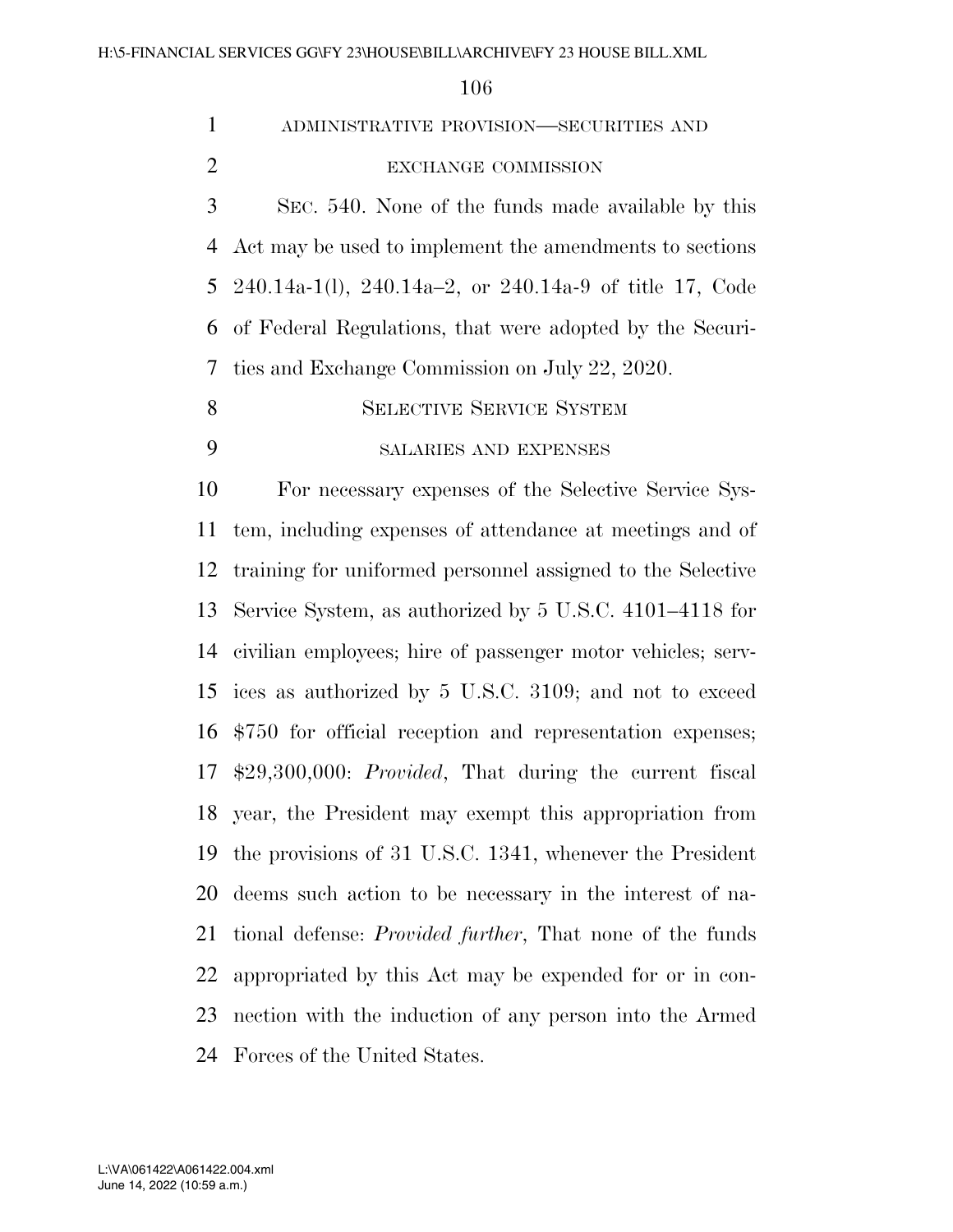SMALL BUSINESS ADMINISTRATION

# SALARIES AND EXPENSES

 For necessary expenses, not otherwise provided for, of the Small Business Administration, including hire of passenger motor vehicles as authorized by sections 1343 and 1344 of title 31, United States Code, and not to ex- ceed \$3,500 for official reception and representation ex- penses, \$313,872,000, of which not less than \$12,000,000 shall be available for examinations, reviews, and other lender oversight activities: *Provided*, That the Adminis- trator is authorized to charge fees to cover the cost of pub- lications developed by the Small Business Administration, and certain loan program activities, including fees author- ized by section 5(b) of the Small Business Act: *Provided further*, That, notwithstanding 31 U.S.C. 3302, revenues received from all such activities shall be credited to this account, to remain available until expended, for carrying out these purposes without further appropriations: *Pro- vided further*, That the Small Business Administration may accept gifts in an amount not to exceed \$4,000,000 and may co-sponsor activities, each in accordance with sec-22 tion  $132(a)$  of division K of Public Law 108–447, during fiscal year 2023: *Provided further*, That \$6,100,000 shall remain available until September 30, 2024, for the Loan Modernization and Accounting System: *Provided further*,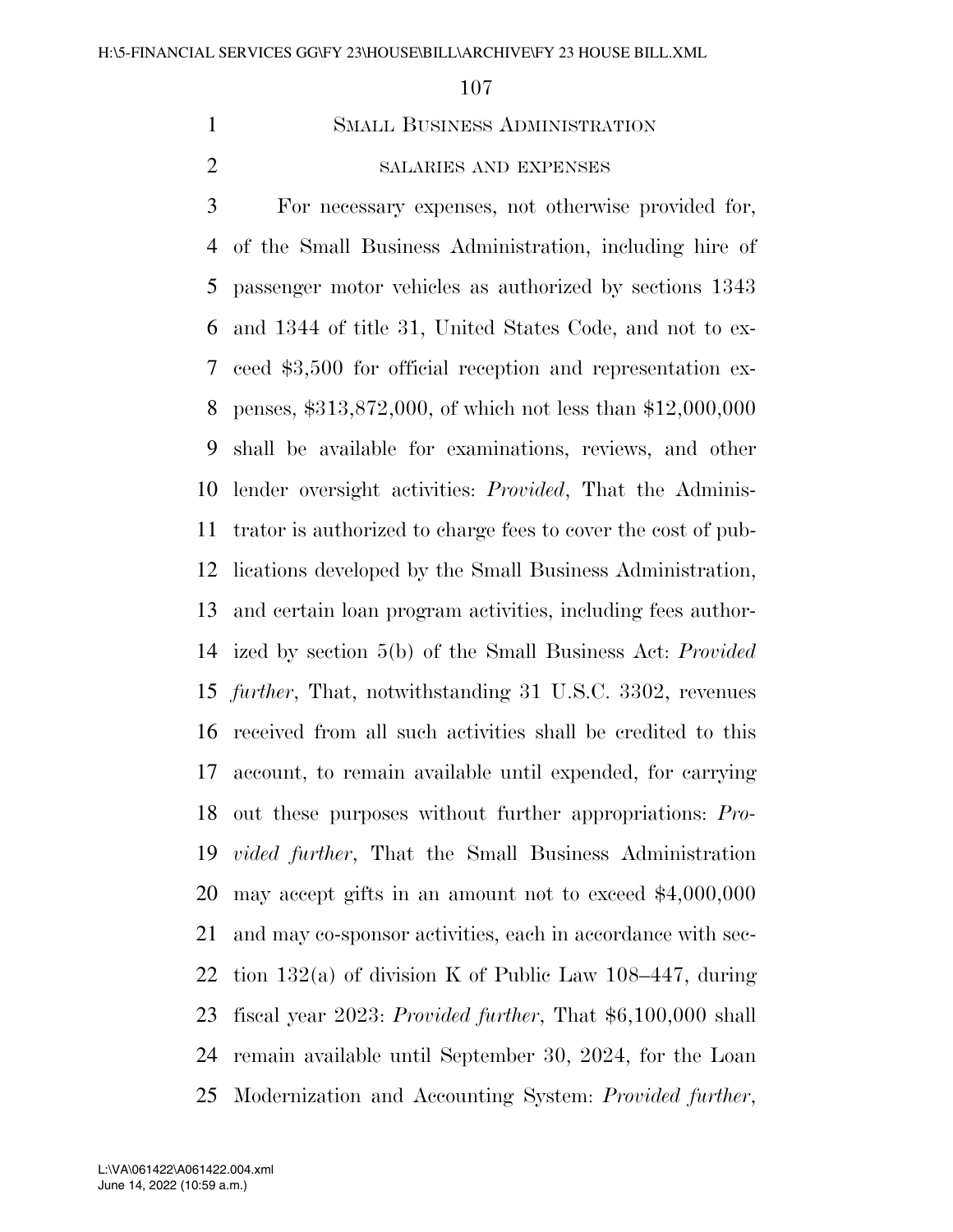That \$20,000,000 shall remain available until September 30, 2024, for expenses relating to the certification of small business concerns owned and controlled by veterans and small business concerns owned and controlled by service- disabled veterans under sections 36 and 36A of the Small Business Act (15 U.S.C. 657f; 657f-1).

ENTREPRENEURIAL DEVELOPMENT PROGRAMS

 For necessary expenses of programs supporting en- trepreneurial and small business development, \$326,000,000, to remain available until September 30, 2024: *Provided*, That \$145,000,000 shall be available to fund grants for performance in fiscal year 2023 or fiscal year 2024 as authorized by section 21 of the Small Busi- ness Act: *Provided further*, That \$41,000,000 shall be for marketing, management, and technical assistance under section 7(m) of the Small Business Act (15 U.S.C.  $17\quad636(m)(4)$  by intermediaries that make microloans under the microloan program: *Provided further*, That \$22,000,000 shall be available for grants to States to carry out export programs that assist small business con- cerns authorized under section 22(l) of the Small Business Act (15 U.S.C. 649(l)).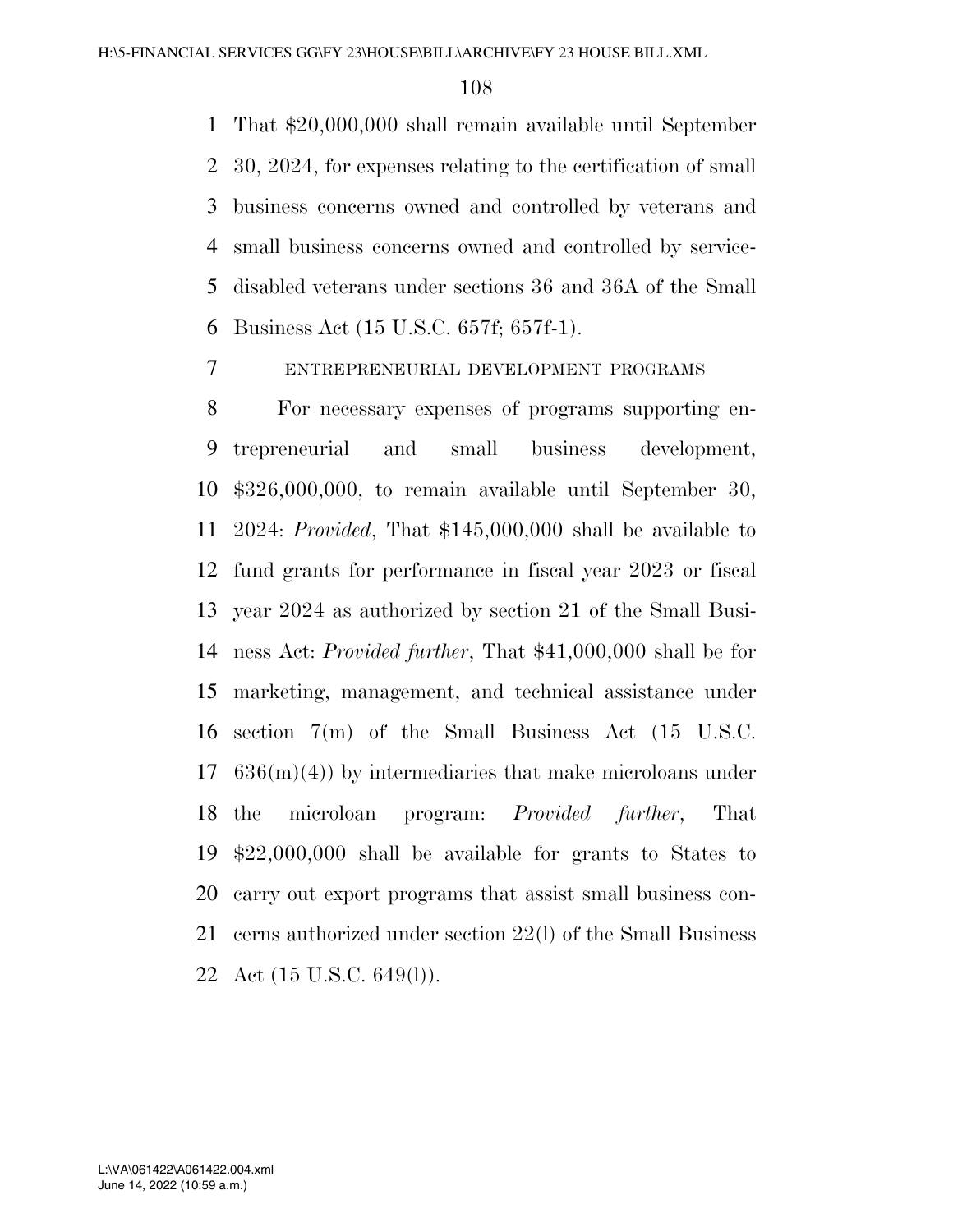1 OFFICE OF INSPECTOR GENERAL

 For necessary expenses of the Office of Inspector General in carrying out the provisions of the Inspector General Act of 1978, \$32,020,000.

## 5 OFFICE OF ADVOCACY

 For necessary expenses of the Office of Advocacy in carrying out the provisions of title II of Public Law 94– 305 (15 U.S.C. 634a et seq.) and the Regulatory Flexi- bility Act of 1980 (5 U.S.C. 601 et seq.), \$10,211,000, to remain available until expended.

11 BUSINESS LOANS PROGRAM ACCOUNT

**(INCLUDING TRANSFER OF FUNDS)** 

 For the cost of direct loans, \$6,000,000, to remain available until expended: *Provided*, That such costs, in- cluding the cost of modifying such loans, shall be as de- fined in section 502 of the Congressional Budget Act of 1974: *Provided further*, That subject to section 502 of the Congressional Budget Act of 1974, during fiscal year 2023 commitments to guarantee loans under section 503 of the Small Business Investment Act of 1958 shall not exceed \$11,000,000,000: *Provided further*, That during fiscal year 2023 commitments for general business loans authorized under paragraphs (1) through (35) of section 7(a) of the Small Business Act shall not exceed \$35,000,000,000 for a combination of amortizing term

June 14, 2022 (10:59 a.m.) L:\VA\061422\A061422.004.xml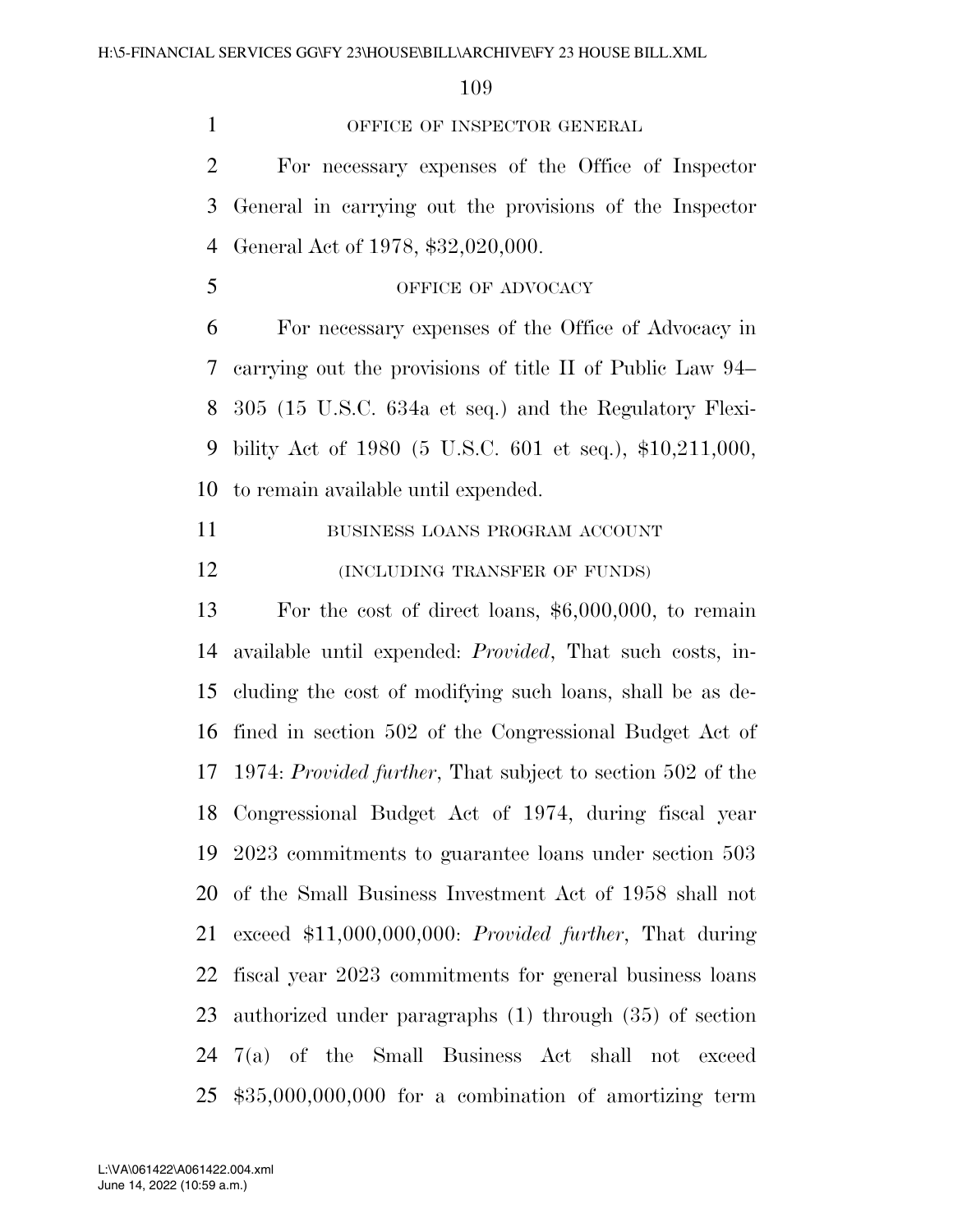loans and the aggregated maximum line of credit provided by revolving loans: *Provided further*, That during fiscal year 2023 commitments for loans authorized under sub- paragraph (C) of section 502(7) of the Small Business In- vestment Act of 1958 (15 U.S.C. 696(7)) shall not exceed \$7,500,000,000: *Provided further*, That during fiscal year 2023 commitments to guarantee loans for debentures under section 303(b) of the Small Business Investment Act of 1958 shall not exceed \$5,000,000,000: *Provided further*, That during fiscal year 2023, guarantees of trust certificates authorized by section 5(g) of the Small Busi- ness Act shall not exceed a principal amount of \$15,000,000,000. In addition, for administrative expenses to carry out the direct and guaranteed loan programs, \$165,300,000, which may be transferred to and merged with the appropriations for Salaries and Expenses.

DISASTER LOANS PROGRAM ACCOUNT

18 (INCLUDING TRANSFERS OF FUNDS)

 For administrative expenses to carry out the direct loan program authorized by section 7(b) of the Small Business Act, \$179,000,000, to be available until ex- pended, of which \$1,600,000 is for the Office of Inspector General of the Small Business Administration for audits and reviews of disaster loans and the disaster loan pro-grams and shall be transferred to and merged with the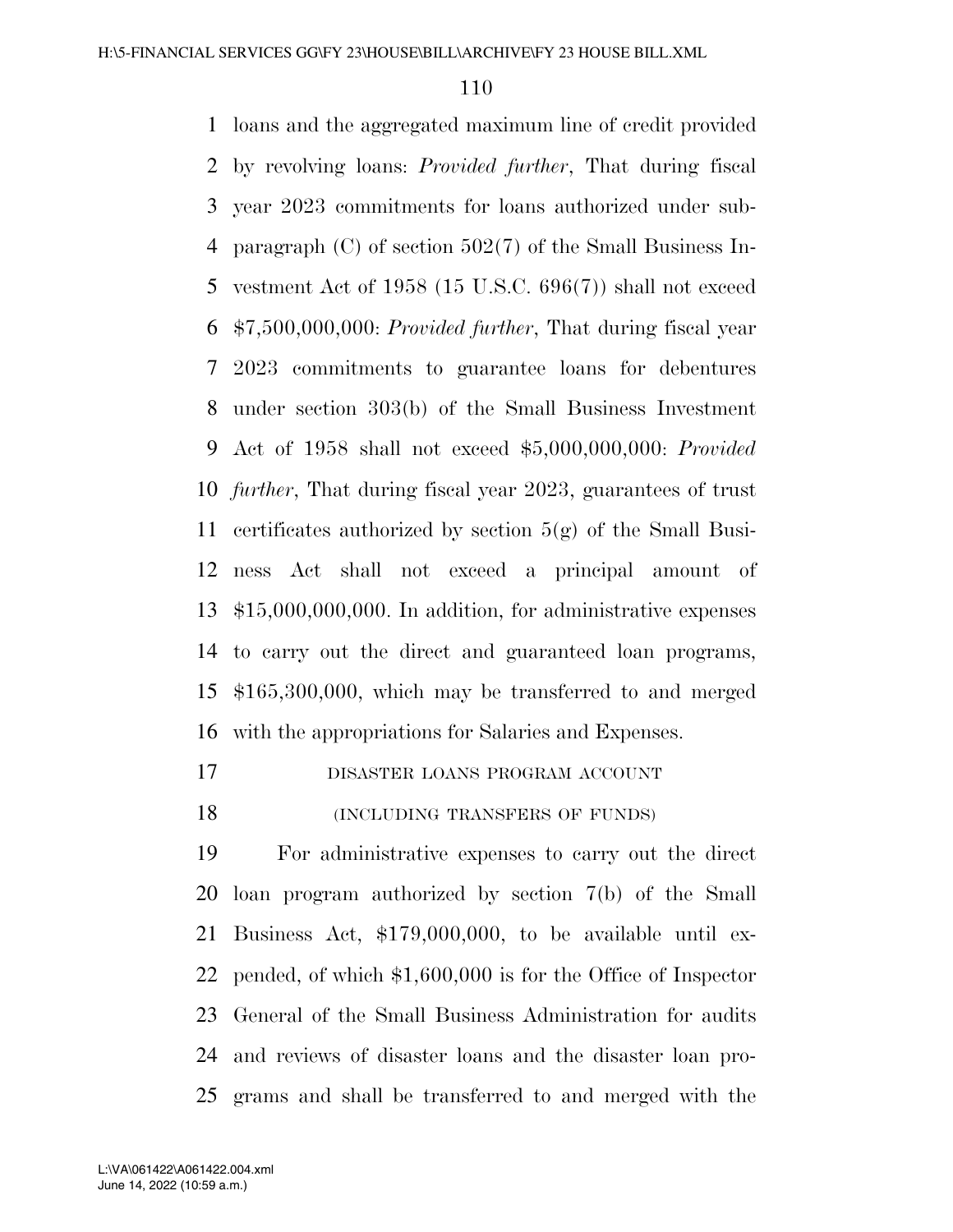appropriations for the Office of Inspector General; of which \$169,000,000 is for direct administrative expenses of loan making and servicing to carry out the direct loan program, which may be transferred to and merged with the appropriations for Salaries and Expenses; and of which \$8,400,000 is for indirect administrative expenses for the direct loan program, which may be transferred to and merged with the appropriations for Salaries and Ex- penses: *Provided*, That, of the funds provided under this heading, \$143,000,000 shall be for major disasters de- clared pursuant to the Robert T. Stafford Disaster Relief and Emergency Assistance Act (42 U.S.C. 5122(2)): *Pro- vided further*, That the amount for major disasters under this heading is designated by the Congress as being for disaster relief pursuant to section 1(f) of H. Res. 1151 (117th Congress), as engrossed in the House of Rep-resentatives on June 8, 2022.

ADMINISTRATIVE PROVISIONS—SMALL BUSINESS

- ADMINISTRATION
- **(INCLUDING TRANSFERS OF FUNDS)**

 SEC. 550. Not to exceed 5 percent of any appropria- tion made available for the current fiscal year for the Small Business Administration in this Act may be trans- ferred between such appropriations, but no such appro-priation shall be increased by more than 10 percent by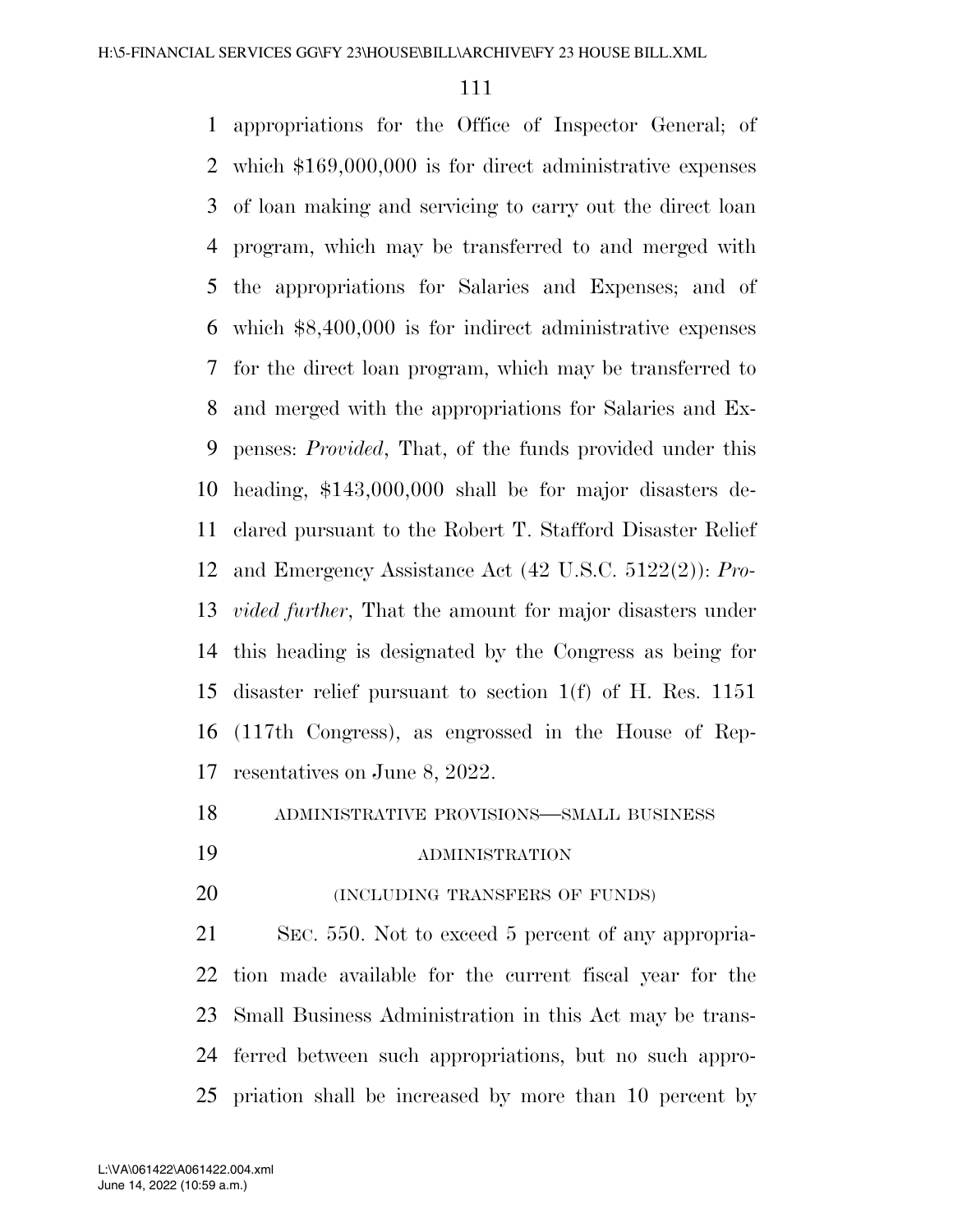any such transfers: *Provided*, That any transfer pursuant to this paragraph shall be treated as a reprogramming of funds under section 608 of this Act and shall not be avail- able for obligation or expenditure except in compliance with the procedures set forth in that section.

 SEC. 551. Not to exceed 3 percent of any appropria- tion made available in this Act for the Small Business Ad- ministration under the headings ''Salaries and Expenses'' and ''Business Loans Program Account'' may be trans- ferred to the Administration's information technology sys- tem modernization and working capital fund (IT WCF), 12 as authorized by section  $1077(b)(1)$  of title X of division A of the National Defense Authorization Act for Fiscal Year 2018, for the purposes specified in section 1077(b)(3) of such Act, upon the advance approval of the Committees on Appropriations of the House of Represent- atives and the Senate: *Provided*, That amounts transferred to the IT WCF under this section shall remain available for obligation through September 30, 2026.

 SEC. 552. For an additional amount under the head- ing ''Small Business Administration—Salaries and Ex- penses'', \$75,159,000, which shall be for initiatives related to small business development and entrepreneurship, in- cluding programmatic and construction activities, in the amounts and for the projects specified in the table that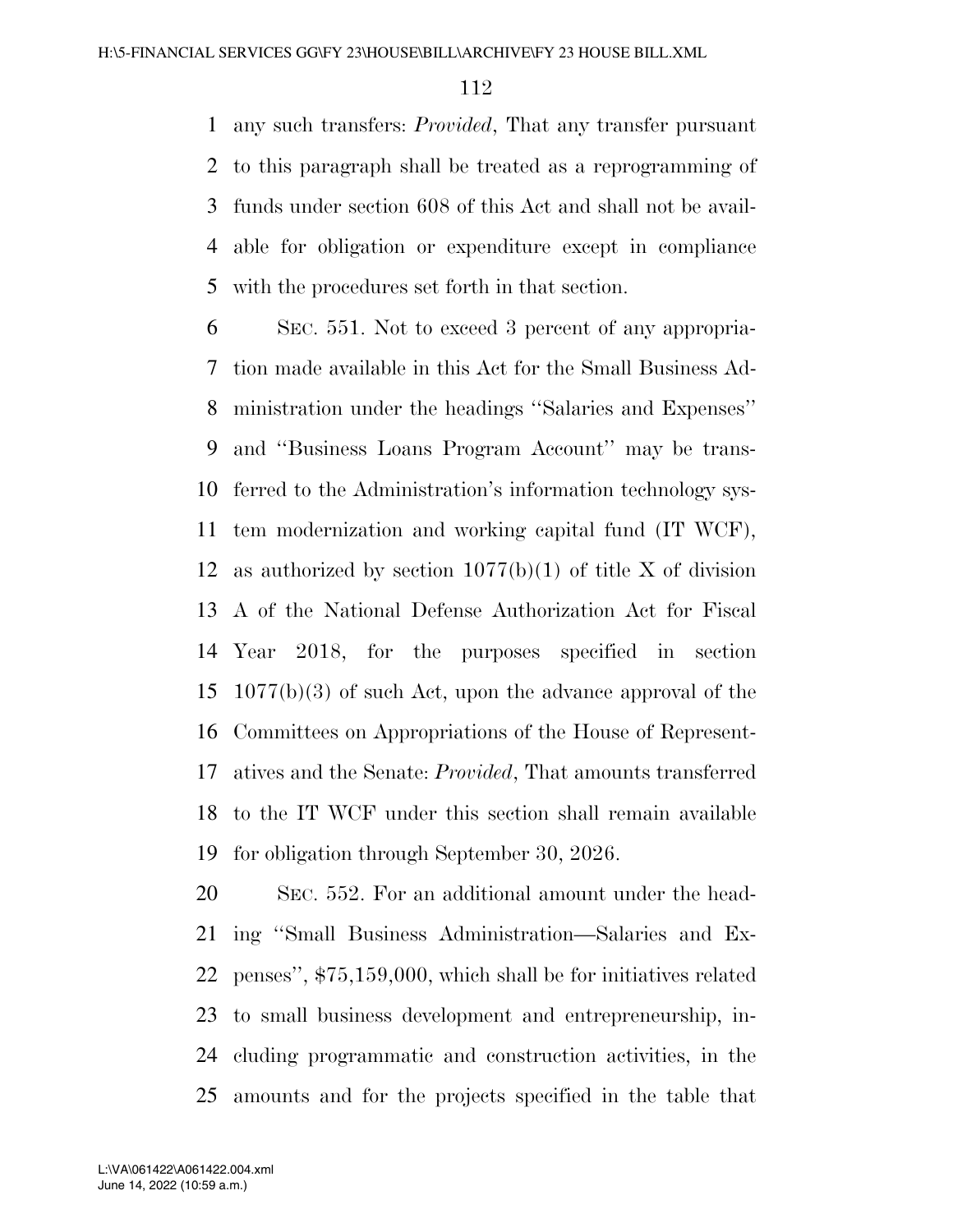appears under the heading ''Administrative Provisions— Small Business Administration'' in the report accom- panying this Act: *Provided*, That, notwithstanding sections 2701.92 and 2701.93 of title 2, Code of Federal Regula- tions, the Administrator of the Small Business Adminis- tration may permit awards to subrecipients for initiatives funded under this section: *Provided further*, That none of the funds made available by this section may be trans-ferred for any other purpose.

UNITED STATES POSTAL SERVICE

11 PAYMENT TO THE POSTAL SERVICE FUND

 For payment to the Postal Service Fund for revenue forgone on free and reduced rate mail, pursuant to sub- sections (c) and (d) of section 2401 of title 39, United States Code, \$56,253,000: *Provided*, That mail for over- seas voting and mail for the blind shall continue to be free: *Provided further*, That none of the funds made available to the Postal Service by this Act shall be used to imple- ment any rule, regulation, or policy of charging any officer or employee of any State or local child support enforce- ment agency, or any individual participating in a State or local program of child support enforcement, a fee for information requested or provided concerning an address of a postal customer: *Provided further*, That none of the funds provided in this Act shall be used to consolidate or

June 14, 2022 (10:59 a.m.) L:\VA\061422\A061422.004.xml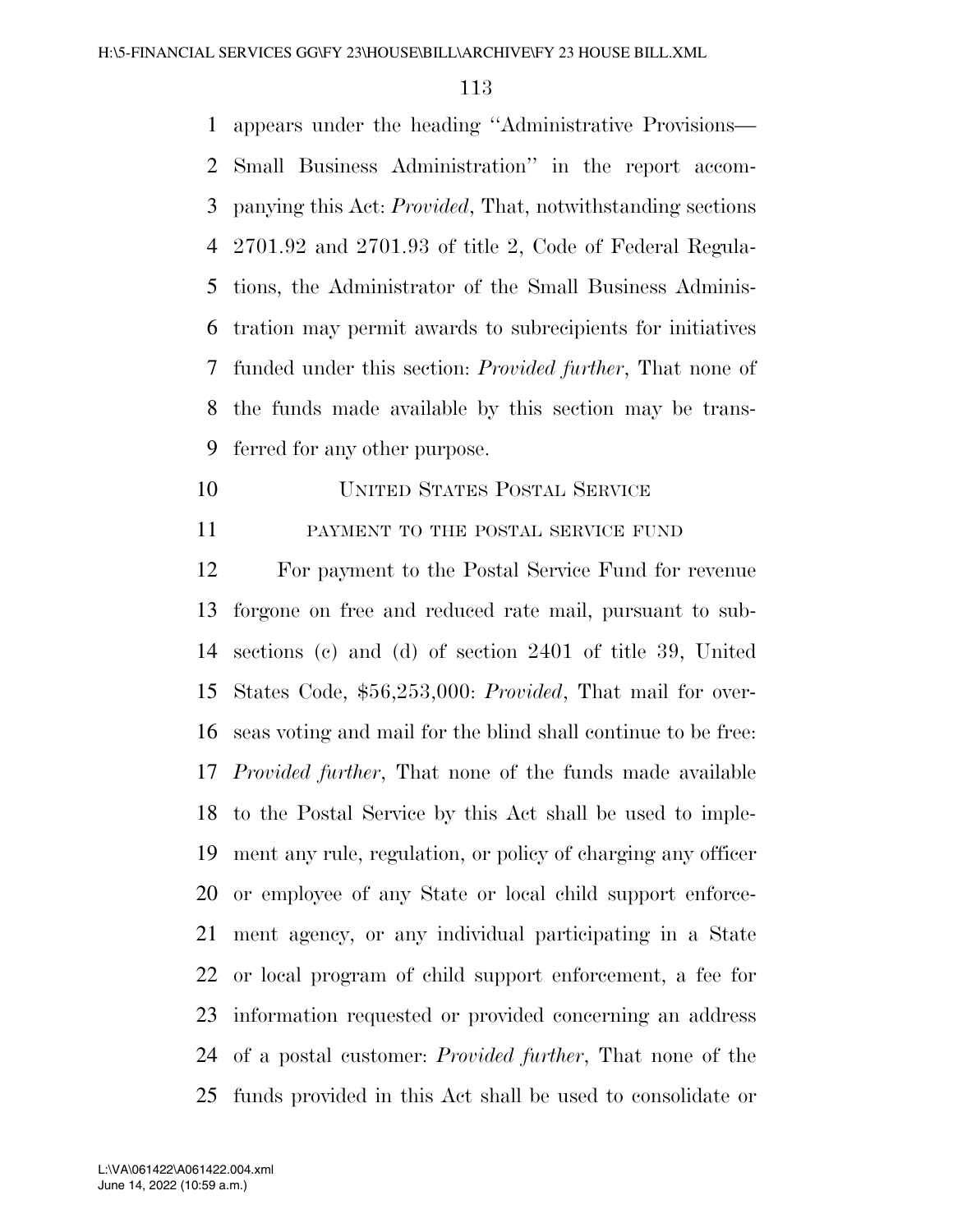| $\mathbf{1}$ | close small rural and other small post offices: <i>Provided</i>       |
|--------------|-----------------------------------------------------------------------|
|              | 2 <i>further</i> , That the Postal Service may not destroy, and shall |
| 3            | continue to offer for sale, any copies of the Multinational           |
| 4            | Species Conservation Funds Semipostal Stamp, as author-               |
| 5            | ized under the Multinational Species Conservation Funds               |
| 6            | Semipostal Stamp Act of 2010 (Public Law 111–241).                    |
| 7            | OFFICE OF INSPECTOR GENERAL                                           |
| 8            | SALARIES AND EXPENSES                                                 |
| 9            | (INCLUDING TRANSFER OF FUNDS)                                         |
| 10           | For necessary expenses of the Office of Inspector                     |
| 11           | General in carrying out the provisions of the Inspector               |
| 12           | General Act of 1978, $$271,000,000$ , to be derived by                |
| 13           | transfer from the Postal Service Fund and expended as                 |
| 14           | authorized by section $603(b)(3)$ of the Postal Account-              |
| 15           | ability and Enhancement Act (Public Law 109–435).                     |
| 16           | <b>UNITED STATES TAX COURT</b>                                        |
| 17           | SALARIES AND EXPENSES                                                 |
| 18           | For necessary expenses, including contract reporting                  |
| 19           | and other services as authorized by 5 U.S.C. 3109, and                |
| 20           | not to exceed \$3,000 for official reception and representa-          |
| 21           | tion expenses; $$57,300,000$ , of which $$1,000,000$ shall re-        |
| 22           | main available until expended: <i>Provided</i> , That travel ex-      |
| 23           | penses of the judges shall be paid upon the written certifi-          |
| 24           | cate of the judge.                                                    |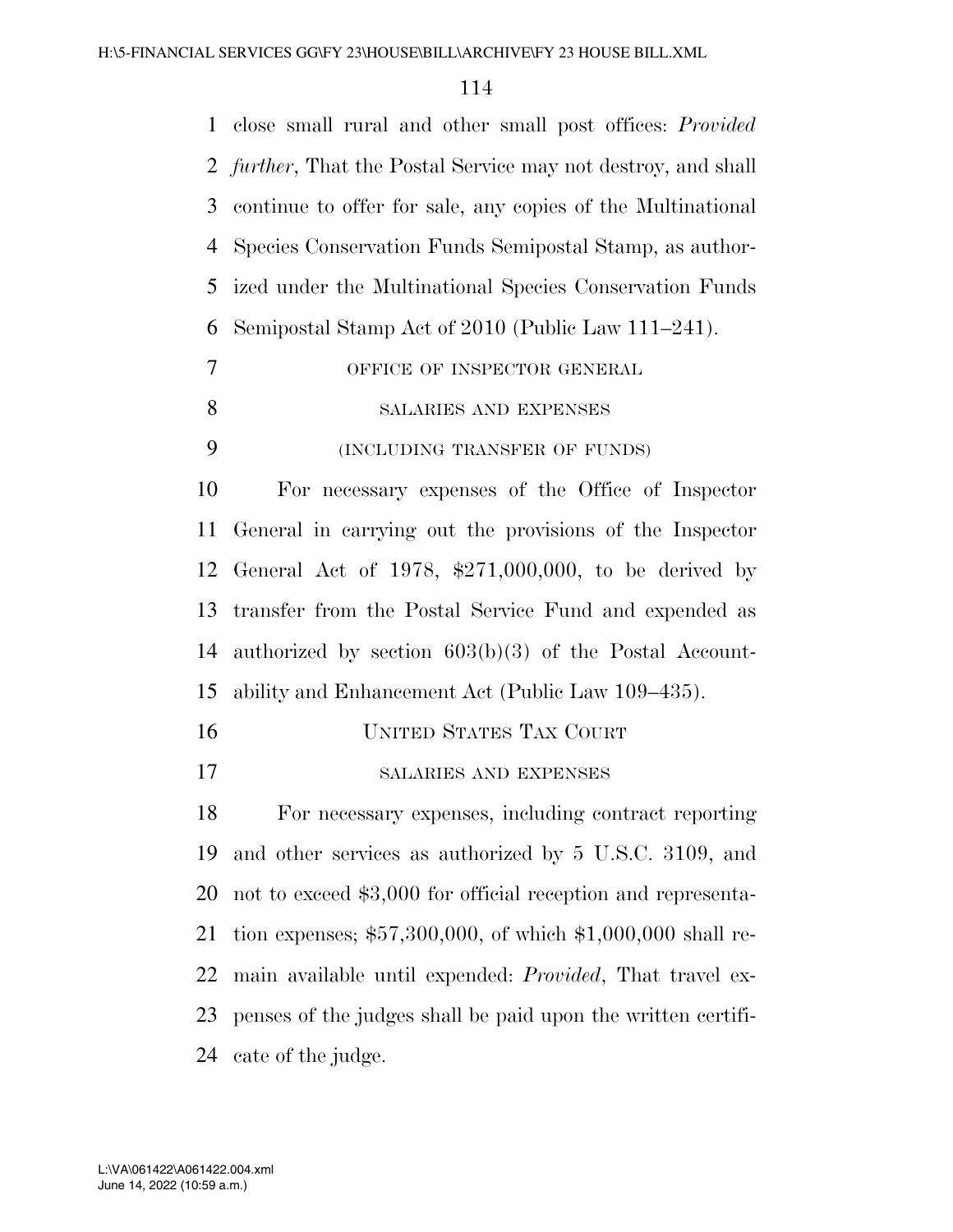## TITLE VI

GENERAL PROVISIONS—THIS ACT

 SEC. 601. None of the funds in this Act shall be used for the planning or execution of any program to pay the expenses of, or otherwise compensate, non-Federal parties intervening in regulatory or adjudicatory proceedings funded in this Act.

 SEC. 602. None of the funds appropriated in this Act shall remain available for obligation beyond the current fiscal year, nor may any be transferred to other appropria-tions, unless expressly so provided herein.

 SEC. 603. The expenditure of any appropriation under this Act for any consulting service through procure- ment contract pursuant to 5 U.S.C. 3109, shall be limited to those contracts where such expenditures are a matter of public record and available for public inspection, except where otherwise provided under existing law, or under ex-isting Executive order issued pursuant to existing law.

 SEC. 604. None of the funds made available in this Act may be transferred to any department, agency, or in- strumentality of the United States Government, except pursuant to a transfer made by, or transfer authority pro-vided in, this Act or any other appropriations Act.

 SEC. 605. None of the funds made available by this Act shall be available for any activity or for paying the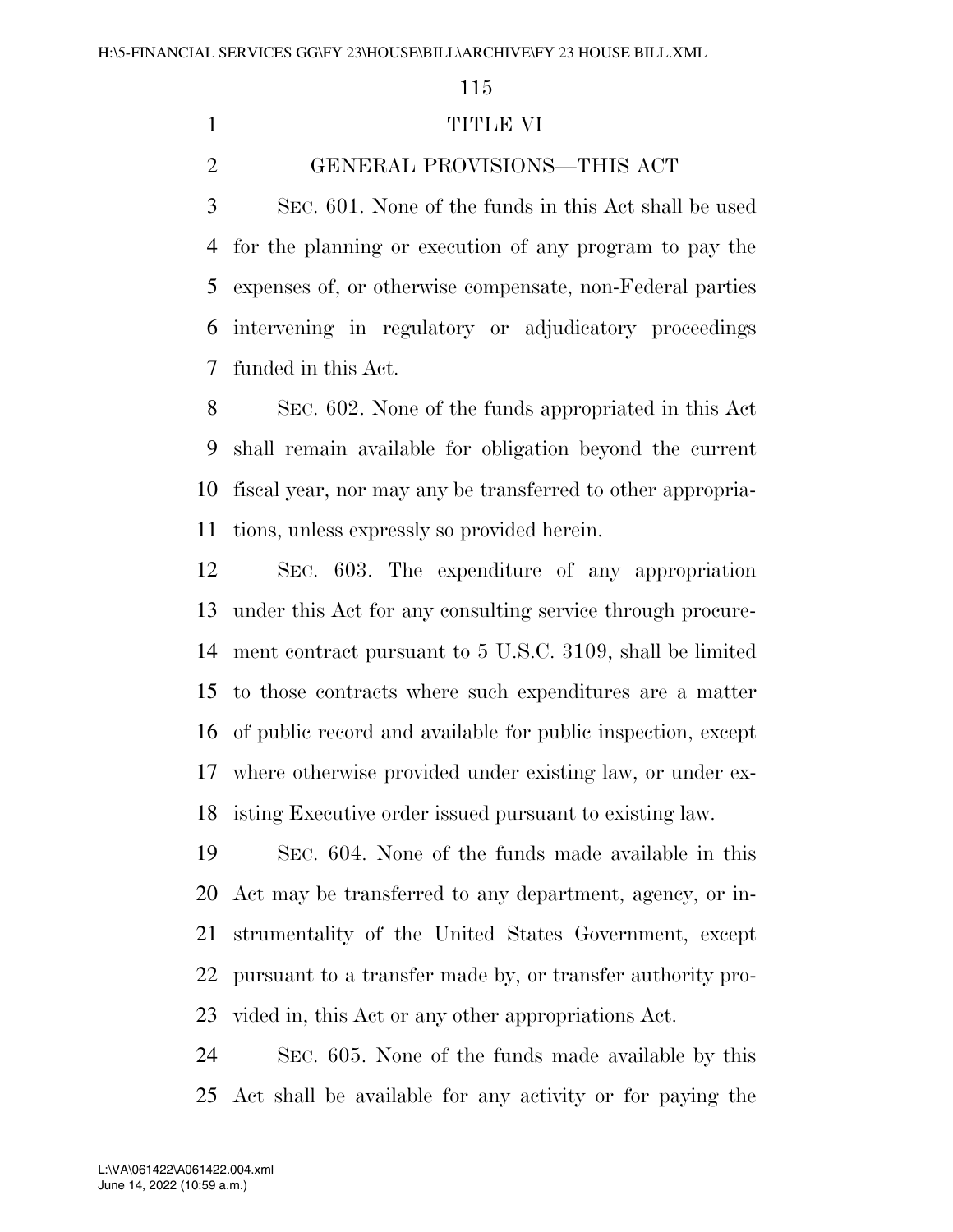salary of any Government employee where funding an ac- tivity or paying a salary to a Government employee would result in a decision, determination, rule, regulation, or pol- icy that would prohibit the enforcement of section 307 of the Tariff Act of 1930 (19 U.S.C. 1307).

 SEC. 606. No funds appropriated pursuant to this Act may be expended by an entity unless the entity agrees that in expending the assistance the entity will comply with chapter 83 of title 41, United States Code.

 SEC. 607. No funds appropriated or otherwise made available under this Act shall be made available to any person or entity that has been convicted of violating chap-ter 83 of title 41, United States Code.

 SEC. 608. Except as otherwise provided in this Act, none of the funds provided in this Act, provided by pre- vious appropriations Acts to the agencies or entities fund- ed in this Act that remain available for obligation or ex- penditure in fiscal year 2023, or provided from any ac- counts in the Treasury derived by the collection of fees and available to the agencies funded by this Act, shall be available for obligation or expenditure through a re- programming of funds that: (1) creates a new program; (2) eliminates a program, project, or activity; (3) increases funds or personnel for any program, project, or activity for which funds have been denied or restricted by the Con-

June 14, 2022 (10:59 a.m.) L:\VA\061422\A061422.004.xml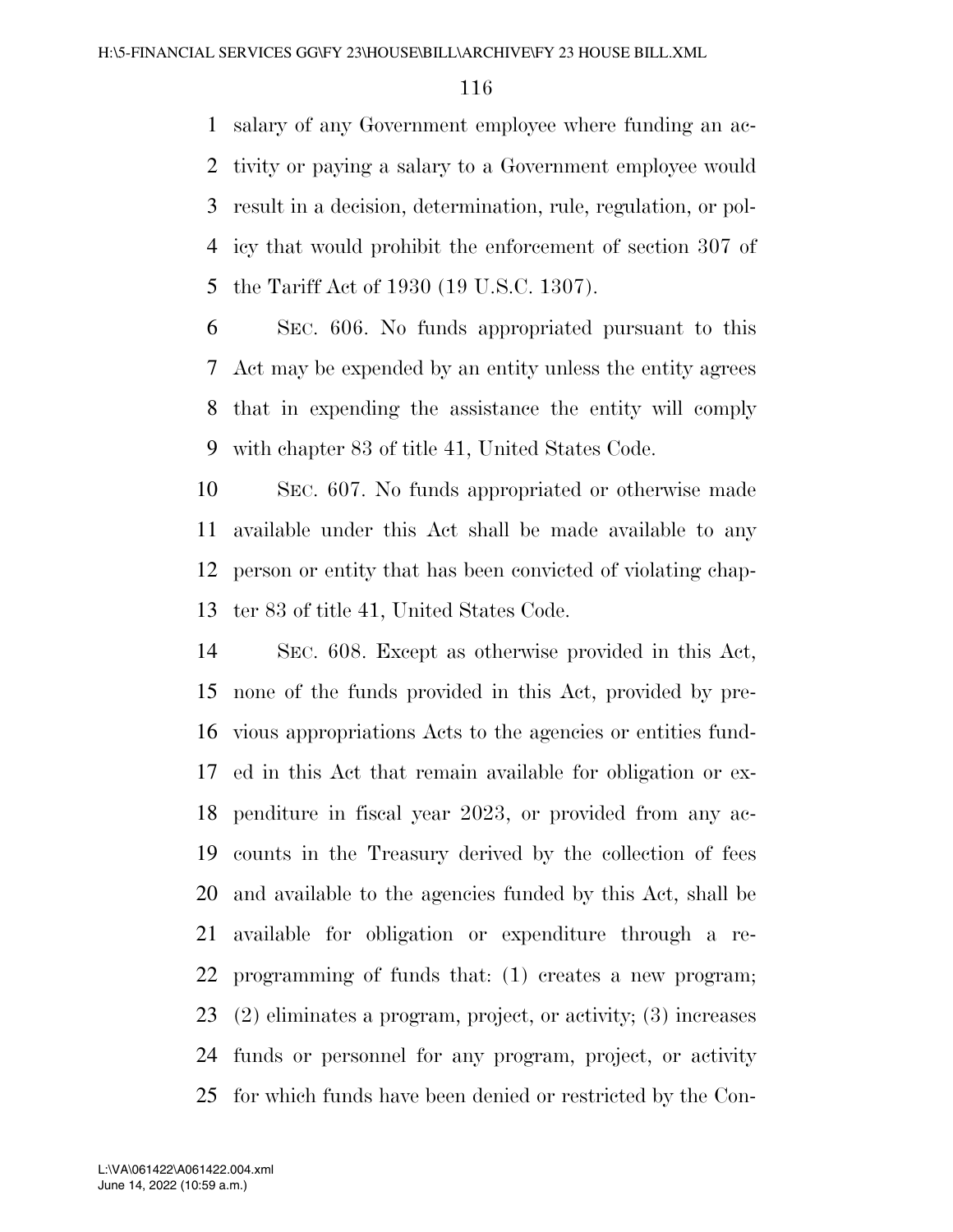gress; (4) proposes to use funds directed for a specific ac- tivity by the Committee on Appropriations of either the House of Representatives or the Senate for a different purpose; (5) augments existing programs, projects, or ac- tivities in excess of \$5,000,000 or 10 percent, whichever is less; (6) reduces existing programs, projects, or activi- ties by \$5,000,000 or 10 percent, whichever is less; or (7) creates or reorganizes offices, programs, or activities un- less prior approval is received from the Committees on Ap- propriations of the House of Representatives and the Sen- ate: *Provided*, That prior to any significant reorganization, restructuring, relocation, or closing of offices, programs, or activities, each agency or entity funded in this Act shall consult with the Committees on Appropriations of the House of Representatives and the Senate: *Provided fur- ther*, That not later than 60 days after the date of enact- ment of this Act, each agency funded by this Act shall submit a report to the Committees on Appropriations of the House of Representatives and the Senate to establish the baseline for application of reprogramming and trans- fer authorities for the current fiscal year: *Provided further*, That at a minimum the report shall include: (1) a table for each appropriation, detailing both full-time employee equivalents and budget authority, with separate columns to display the prior year enacted level, the President's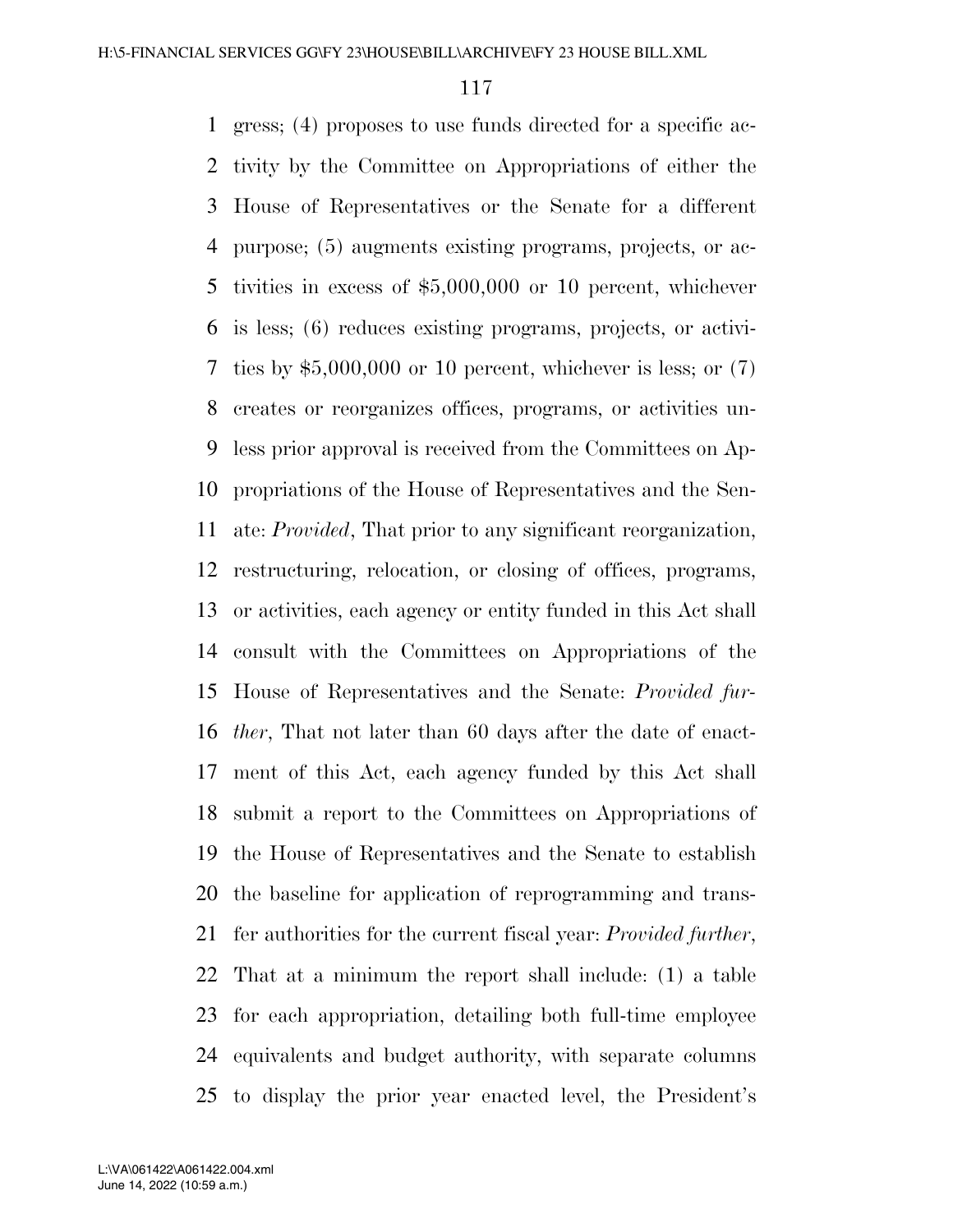budget request, adjustments made by Congress, adjust- ments due to enacted rescissions, if appropriate, and the fiscal year enacted level; (2) a delineation in the table for each appropriation and its respective prior year enacted level by object class and program, project, and activity as detailed in this Act, in the accompanying report, or in the budget appendix for the respective appropriation, which- ever is more detailed, and which shall apply to all items for which a dollar amount is specified and to all programs for which new budget authority is provided, as well as to discretionary grants and discretionary grant allocations; and (3) an identification of items of special congressional interest: *Provided further*, That the amount appropriated or limited for salaries and expenses for an agency shall be reduced by \$100,000 per day for each day after the required date that the report has not been submitted to the Congress.

 SEC. 609. Except as otherwise specifically provided by law, not to exceed 50 percent of unobligated balances remaining available at the end of fiscal year 2023 from appropriations made available for salaries and expenses for fiscal year 2023 in this Act, shall remain available through September 30, 2024, for each such account for the purposes authorized: *Provided*, That a request shall be submitted to the Committees on Appropriations of the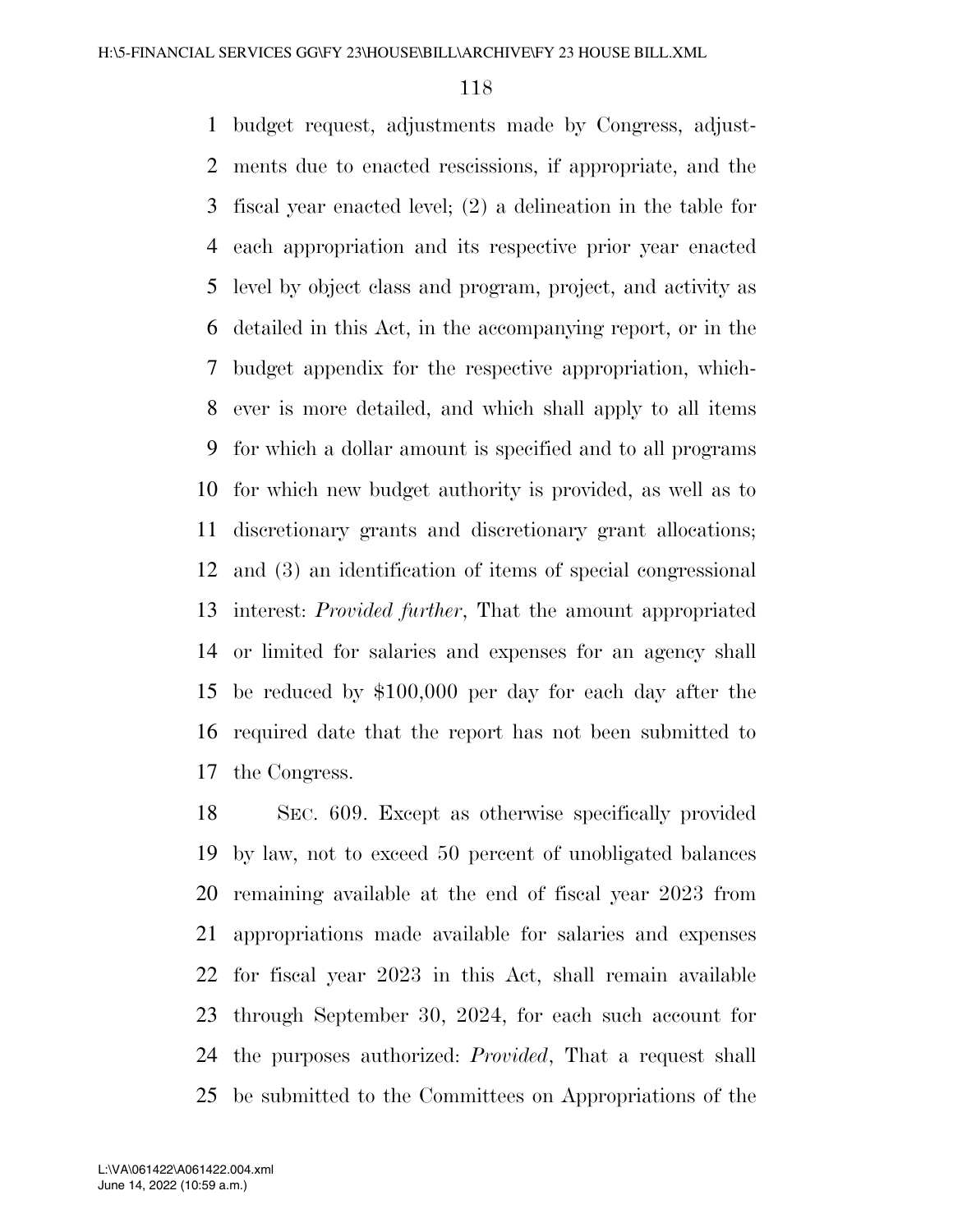House of Representatives and the Senate for approval prior to the expenditure of such funds: *Provided further*, That these requests shall be made in compliance with re-programming guidelines.

 SEC. 610. (a) None of the funds made available in this Act may be used by the Executive Office of the Presi-dent to request—

 (1) any official background investigation report on any individual from the Federal Bureau of Inves-tigation; or

 (2) a determination with respect to the treat- ment of an organization as described in section 501(c) of the Internal Revenue Code of 1986 and exempt from taxation under section 501(a) of such Code from the Department of the Treasury or the Internal Revenue Service.

(b) Subsection (a) shall not apply—

 (1) in the case of an official background inves- tigation report, if such individual has given express written consent for such request not more than 6 months prior to the date of such request and during the same presidential administration; or

 (2) if such request is required due to extraor-dinary circumstances involving national security.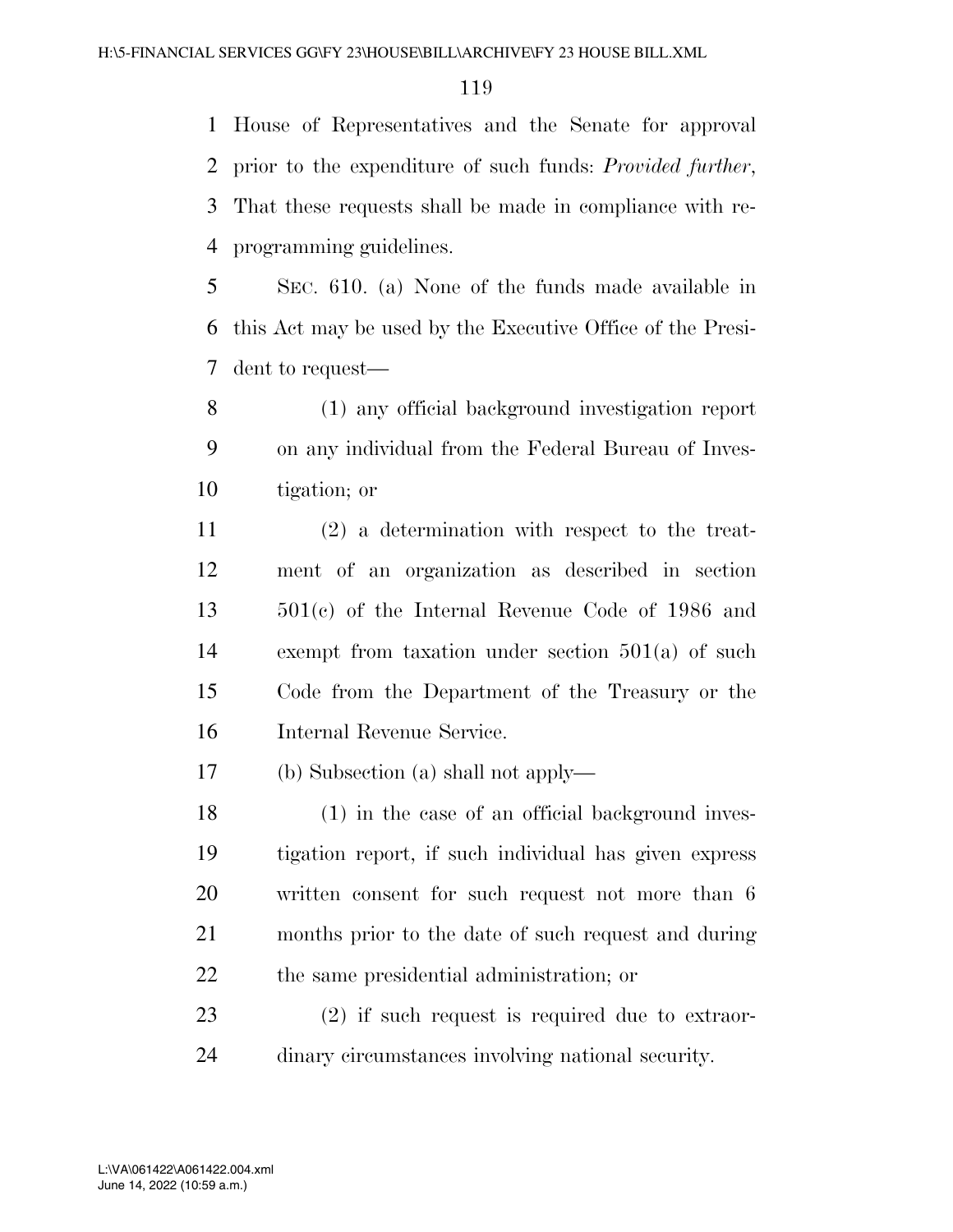SEC. 611. The cost accounting standards promul- gated under chapter 15 of title 41, United States Code shall not apply with respect to a contract under the Fed- eral Employees Health Benefits Program established under chapter 89 of title 5, United States Code.

 SEC. 612. For the purpose of resolving litigation and implementing any settlement agreements regarding the nonforeign area cost-of-living allowance program, the Of- fice of Personnel Management may accept and utilize (without regard to any restriction on unanticipated travel expenses imposed in an Appropriations Act) funds made available to the Office of Personnel Management pursuant to court approval.

 SEC. 613. In order to promote Government access to commercial information technology, the restriction on pur- chasing nondomestic articles, materials, and supplies set forth in chapter 83 of title 41, United States Code (popu- larly known as the Buy American Act), shall not apply to the acquisition by the Federal Government of informa- tion technology (as defined in section 11101 of title 40, United States Code), that is a commercial item (as defined in section 103 of title 41, United States Code).

 SEC. 614. Notwithstanding section 1353 of title 31, United States Code, no officer or employee of any regu-latory agency or commission funded by this Act may ac-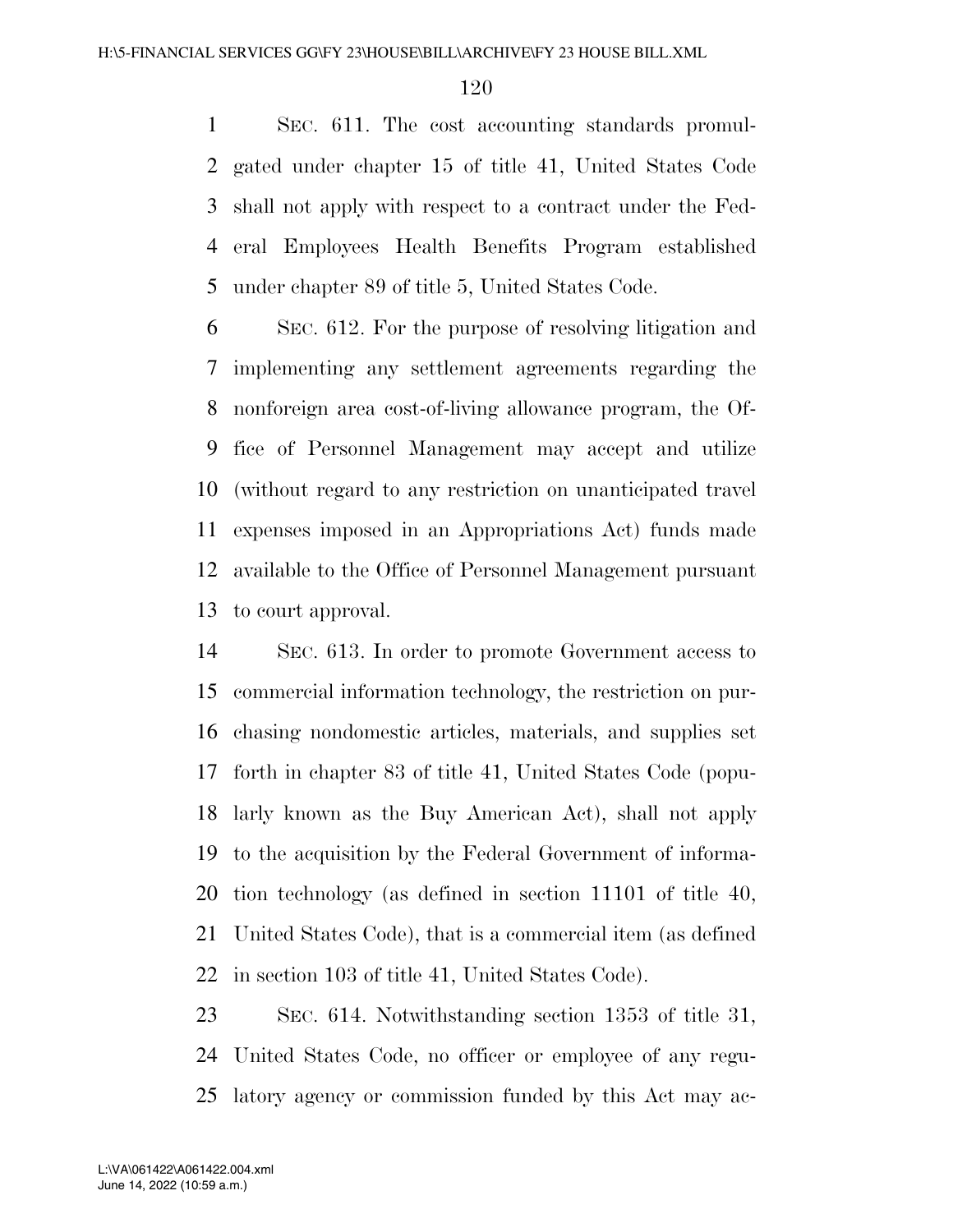cept on behalf of that agency, nor may such agency or commission accept, payment or reimbursement from a non-Federal entity for travel, subsistence, or related ex- penses for the purpose of enabling an officer or employee to attend and participate in any meeting or similar func- tion relating to the official duties of the officer or em- ployee when the entity offering payment or reimbursement is a person or entity subject to regulation by such agency or commission, or represents a person or entity subject to regulation by such agency or commission, unless the person or entity is an organization described in section  $501(c)(3)$  of the Internal Revenue Code of 1986 and ex-empt from tax under section 501(a) of such Code.

 SEC. 615. (a)(1) Notwithstanding any other provision of law, an Executive agency covered by this Act otherwise authorized to enter into contracts for either leases or the construction or alteration of real property for office, meet- ing, storage, or other space must consult with the General Services Administration before issuing a solicitation for of- fers of new leases or construction contracts, and in the case of succeeding leases, before entering into negotiations with the current lessor.

 (2) Any such agency with authority to enter into an emergency lease may do so during any period declared by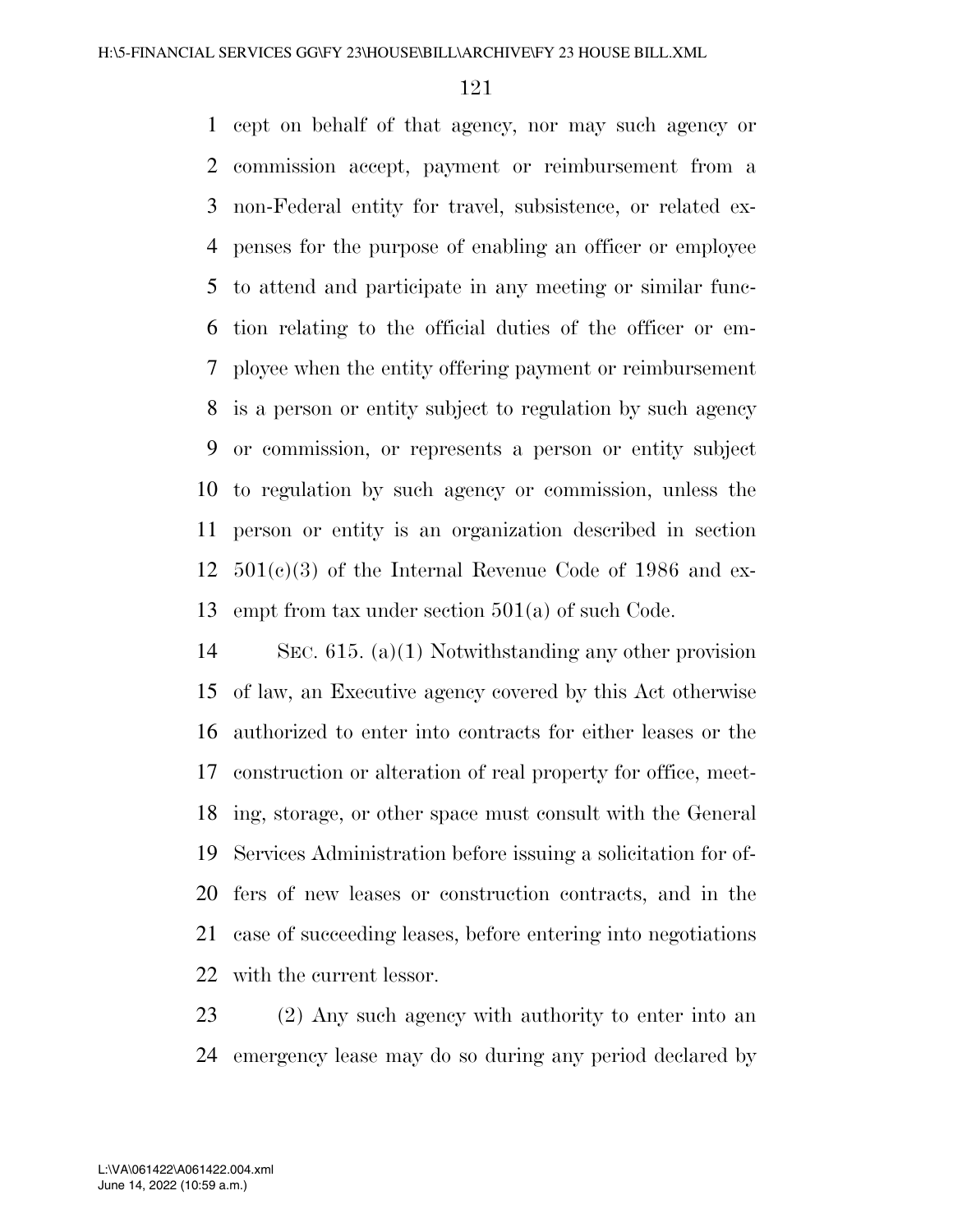the President to require emergency leasing authority with respect to such agency.

 (b) For purposes of this section, the term ''Executive agency covered by this Act'' means any Executive agency provided funds by this Act, but does not include the Gen- eral Services Administration or the United States Postal Service.

 SEC. 616. (a) There are appropriated for the fol-lowing activities the amounts required under current law:

 (1) Compensation of the President (3 U.S.C. 102).

(2) Payments to—

 (A) the Judicial Officers' Retirement Fund (28 U.S.C. 377(o));

 (B) the Judicial Survivors' Annuities Fund (28 U.S.C. 376(c)); and

 (C) the United States Court of Federal Claims Judges' Retirement Fund (28 U.S.C. 19 178(l)).

(3) Payment of Government contributions—

 (A) with respect to the health benefits of retired employees, as authorized by chapter 89 of title 5, United States Code, and the Retired Federal Employees Health Benefits Act (74 Stat. 849); and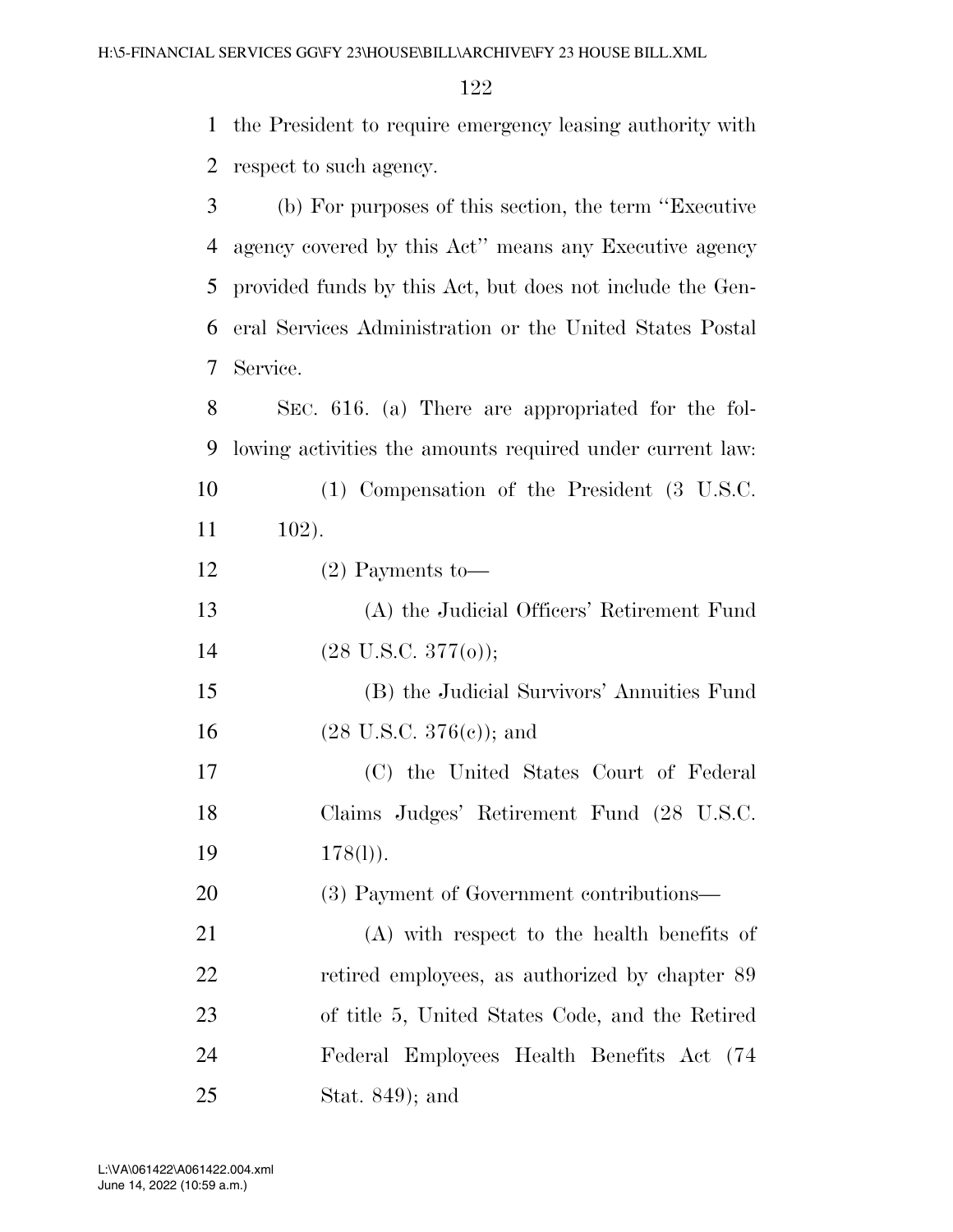(B) with respect to the life insurance bene-2 fits for employees retiring after December 31, 1989 (5 U.S.C. ch. 87).

 (4) Payment to finance the unfunded liability of new and increased annuity benefits under the Civil Service Retirement and Disability Fund (5 U.S.C. 8348).

 (5) Payment of annuities authorized to be paid from the Civil Service Retirement and Disability Fund by statutory provisions other than subchapter III of chapter 83 or chapter 84 of title 5, United States Code.

 (b) Nothing in this section may be construed to ex- empt any amount appropriated by this section from any otherwise applicable limitation on the use of funds con-tained in this Act.

 SEC. 617. (a) The head of each executive branch agency funded by this Act shall ensure that the Chief In- formation Officer of the agency has the authority to par- ticipate in decisions regarding the budget planning process related to information technology.

 (b) Amounts appropriated for any executive branch agency funded by this Act that are available for informa- tion technology shall be allocated within the agency, con-sistent with the provisions of appropriations Acts and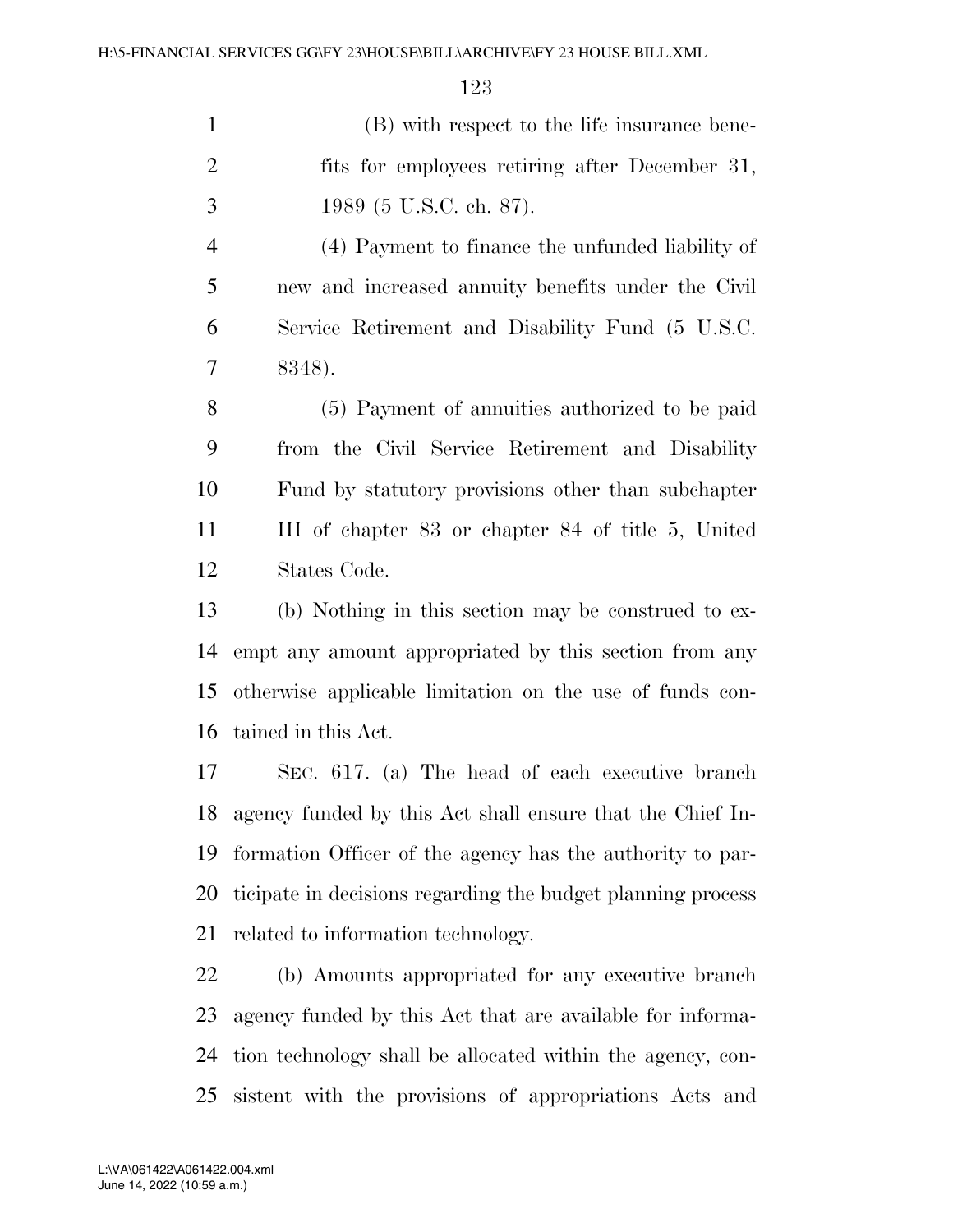budget guidelines and recommendations from the Director of the Office of Management and Budget, in such manner as specified by, or approved by, the Chief Information Of- ficer of the agency in consultation with the Chief Financial Officer of the agency and budget officials.

 SEC. 618. None of the funds made available in this Act may be used in contravention of chapter 29, 31, or 33 of title 44, United States Code.

 SEC. 619. None of the funds made available in this Act may be used by a governmental entity to require the disclosure by a provider of electronic communication serv- ice to the public or remote computing service of the con- tents of a wire or electronic communication that is in elec- tronic storage with the provider (as such terms are defined in sections 2510 and 2711 of title 18, United States Code) in a manner that violates the Fourth Amendment to the Constitution of the United States.

 SEC. 620. No funds provided in this Act shall be used to deny an Inspector General funded under this Act timely access to any records, documents, or other materials avail- able to the department or agency over which that Inspec- tor General has responsibilities under the Inspector Gen- eral Act of 1978, or to prevent or impede that Inspector General's access to such records, documents, or other ma-terials, under any provision of law, except a provision of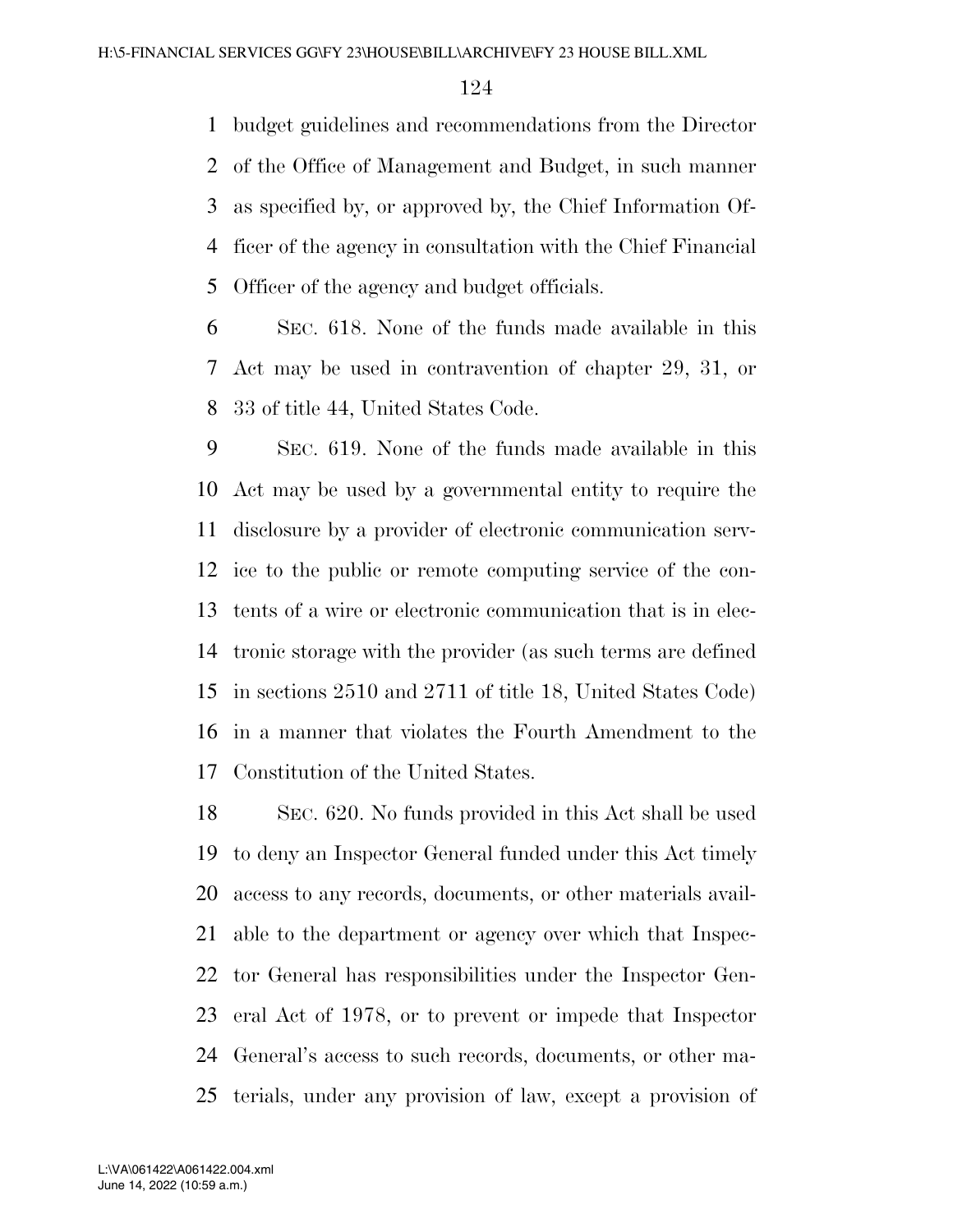law that expressly refers to the Inspector General and ex- pressly limits the Inspector General's right of access. A department or agency covered by this section shall provide its Inspector General with access to all such records, docu- ments, and other materials in a timely manner. Each In- spector General shall ensure compliance with statutory limitations on disclosure relevant to the information pro- vided by the establishment over which that Inspector Gen- eral has responsibilities under the Inspector General Act of 1978. Each Inspector General covered by this section shall report to the Committees on Appropriations of the House of Representatives and the Senate within 5 cal- endar days any failures to comply with this requirement. SEC. 621. None of the funds appropriated by this Act may be used by the Federal Communications Commission

 to modify, amend, or change the rules or regulations of the Commission for universal service high-cost support for competitive eligible telecommunications carriers in a way 19 that is inconsistent with paragraph  $(e)(5)$  or  $(e)(6)$  of sec- tion 54.307 of title 47, Code of Federal Regulations, as in effect on July 15, 2015: *Provided*, That this section shall not prohibit the Commission from considering, devel- oping, or adopting other support mechanisms as an alter- native to Mobility Fund Phase II: *Provided further*, That any such alternative mechanism shall maintain existing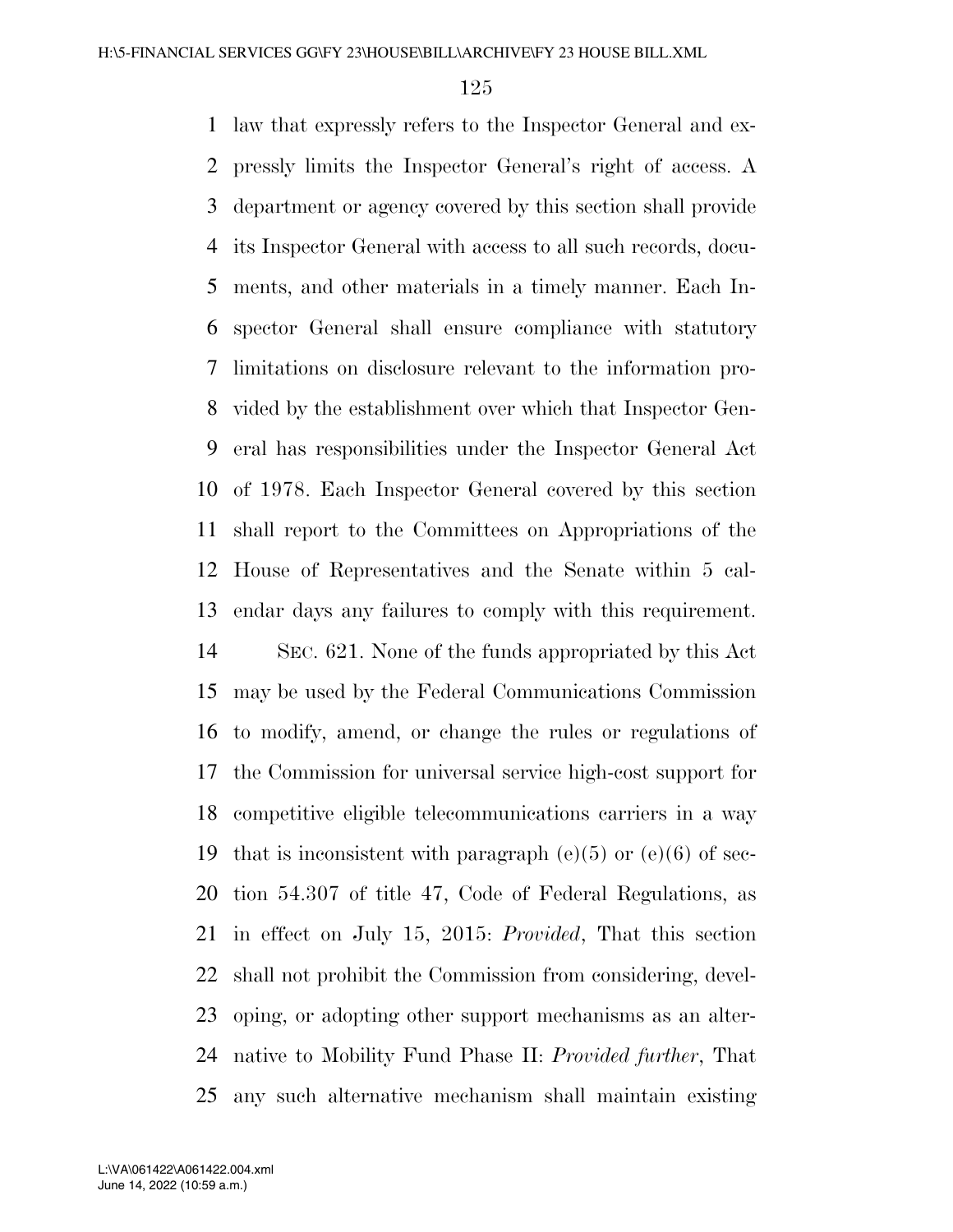high-cost support to competitive eligible telecommuni- cations carriers until support under such mechanism com-mences.

 SEC. 622. (a) None of the funds made available in this Act may be used to maintain or establish a computer network unless such network blocks the viewing, downloading, and exchanging of pornography.

 (b) Nothing in subsection (a) shall limit the use of funds necessary for any Federal, State, tribal, or local law enforcement agency or any other entity carrying out crimi- nal investigations, prosecution, adjudication activities, or other law enforcement- or victim assistance-related activ-ity.

 SEC. 623. None of the funds appropriated or other- wise made available by this Act may be used to pay award or incentive fees for contractors whose performance has been judged to be below satisfactory, behind schedule, over budget, or has failed to meet the basic requirements of a contract, unless the Agency determines that any such deviations are due to unforeseeable events, government- driven scope changes, or are not significant within the overall scope of the project and/or program and unless such awards or incentive fees are consistent with 16.401(e)(2) of the Federal Acquisition Regulation.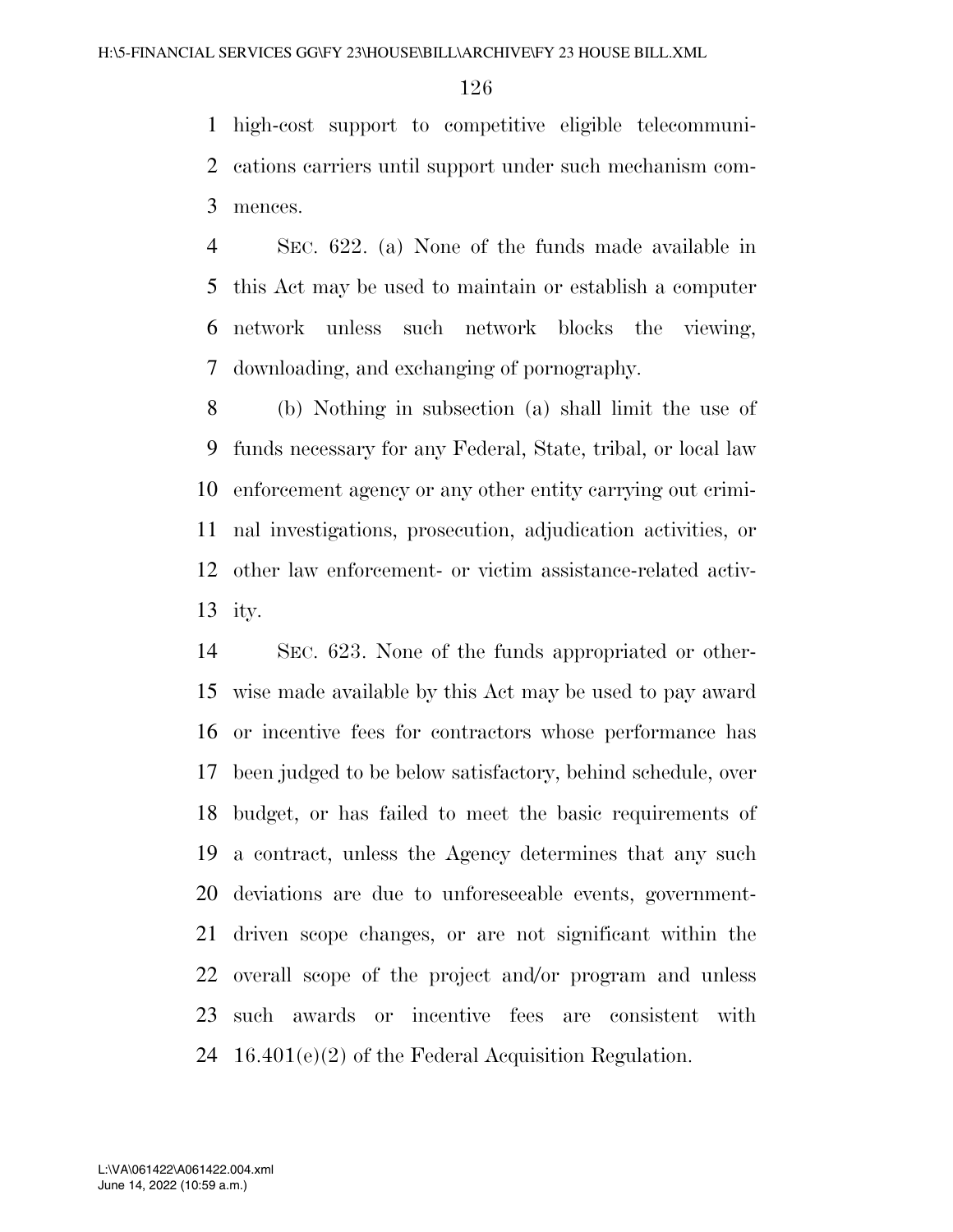SEC. 624. (a) None of the funds made available under this Act may be used to pay for travel and conference ac- tivities that result in a total cost to an Executive branch department, agency, board or commission funded by this Act of more than \$500,000 at any single conference unless the agency or entity determines that such attendance is in the national interest and advance notice is transmitted to the Committees on Appropriations of the House of Rep- resentatives and the Senate that includes the basis of that determination.

 (b) None of the funds made available under this Act may be used to pay for the travel to or attendance of more than 50 employees, who are stationed in the United States, at any single conference occurring outside the United States unless the agency or entity determines that such attendance is in the national interest and advance notice is transmitted to the Committees on Appropriations of the House of Representatives and the Senate that in-cludes the basis of that determination.

 SEC. 625. None of the funds made available by this Act may be used for first-class or business-class travel by the employees of executive branch agencies funded by this Act in contravention of sections 301–10.122 through 301– 10.125 of title 41, Code of Federal Regulations.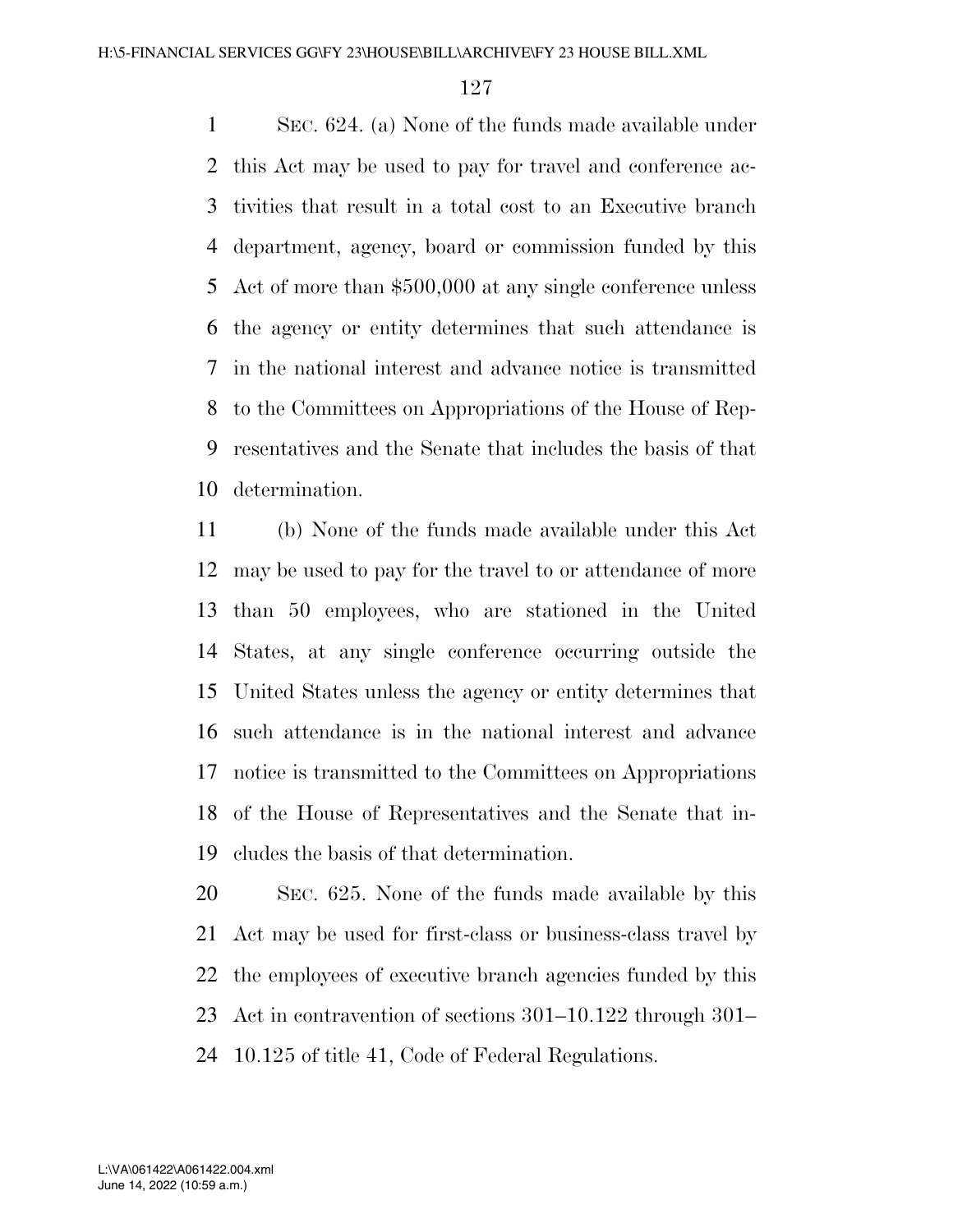SEC. 626. In addition to any amounts appropriated or otherwise made available for expenses related to en- hancements to www.oversight.gov, \$850,000, to remain available until expended, shall be provided for an addi- tional amount for such purpose to the Inspectors General 6 Council Fund established pursuant to section  $11(c)(3)(B)$  of the Inspector General Act of 1978 (5 U.S.C. App.): *Provided*, That these amounts shall be in addition to any amounts or any authority available to the Council of the Inspectors General on Integrity and Efficiency under sec- tion 11 of the Inspector General Act of 1978 (5 U.S.C. App.).

 SEC. 627. None of the funds made available by this Act may be obligated on contracts in excess of \$5,000 for public relations, as that term is defined in Office and Man- agement and Budget Circular A–87 (revised May 10, 2004), unless advance notice of such an obligation is transmitted to the Committees on Appropriations of the House of Representatives and the Senate.

 SEC. 628. Federal agencies funded under this Act shall clearly state within the text, audio, or video used for advertising or educational purposes, including emails or Internet postings, that the communication is printed, pub- lished, or produced and disseminated at U.S. taxpayer ex-pense. The funds used by a Federal agency to carry out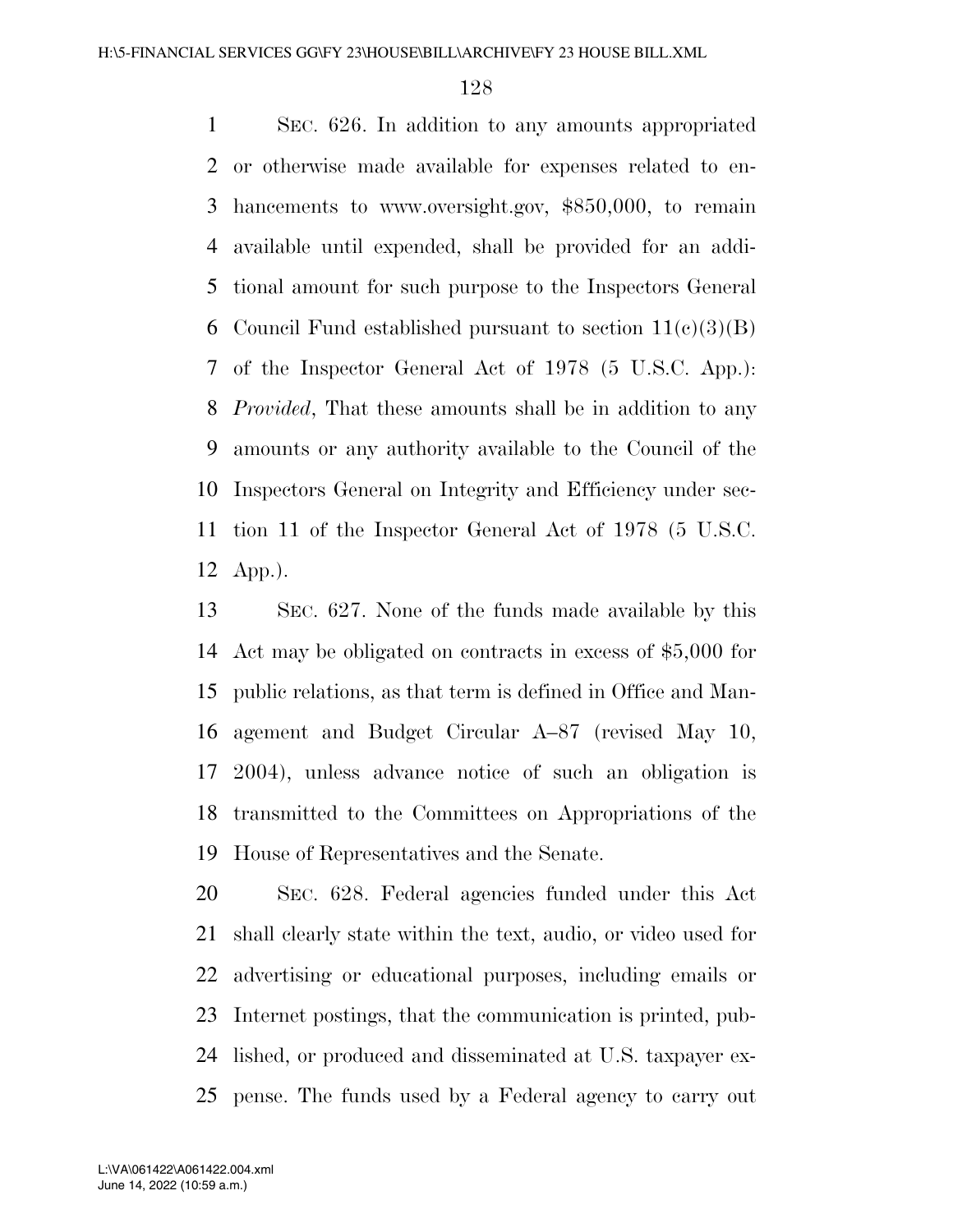this requirement shall be derived from amounts made available to the agency for advertising or other commu- nications regarding the programs and activities of the agency.

 SEC. 629. When issuing statements, press releases, requests for proposals, bid solicitations and other docu- ments describing projects or programs funded in whole or in part with Federal money, all grantees receiving Federal funds included in this Act, shall clearly state—

 (1) the percentage of the total costs of the pro- gram or project which will be financed with Federal money;

 (2) the dollar amount of Federal funds for the project or program; and

 (3) percentage and dollar amount of the total costs of the project or program that will be financed by non-governmental sources.

 SEC. 630. Not later than 45 days after the last day of each quarter, each agency funded in this Act shall sub- mit to the Committees on Appropriations of the House of Representatives and the Senate a quarterly budget re- port that includes total obligations of the Agency for that quarter for each appropriation, by the source year of the appropriation.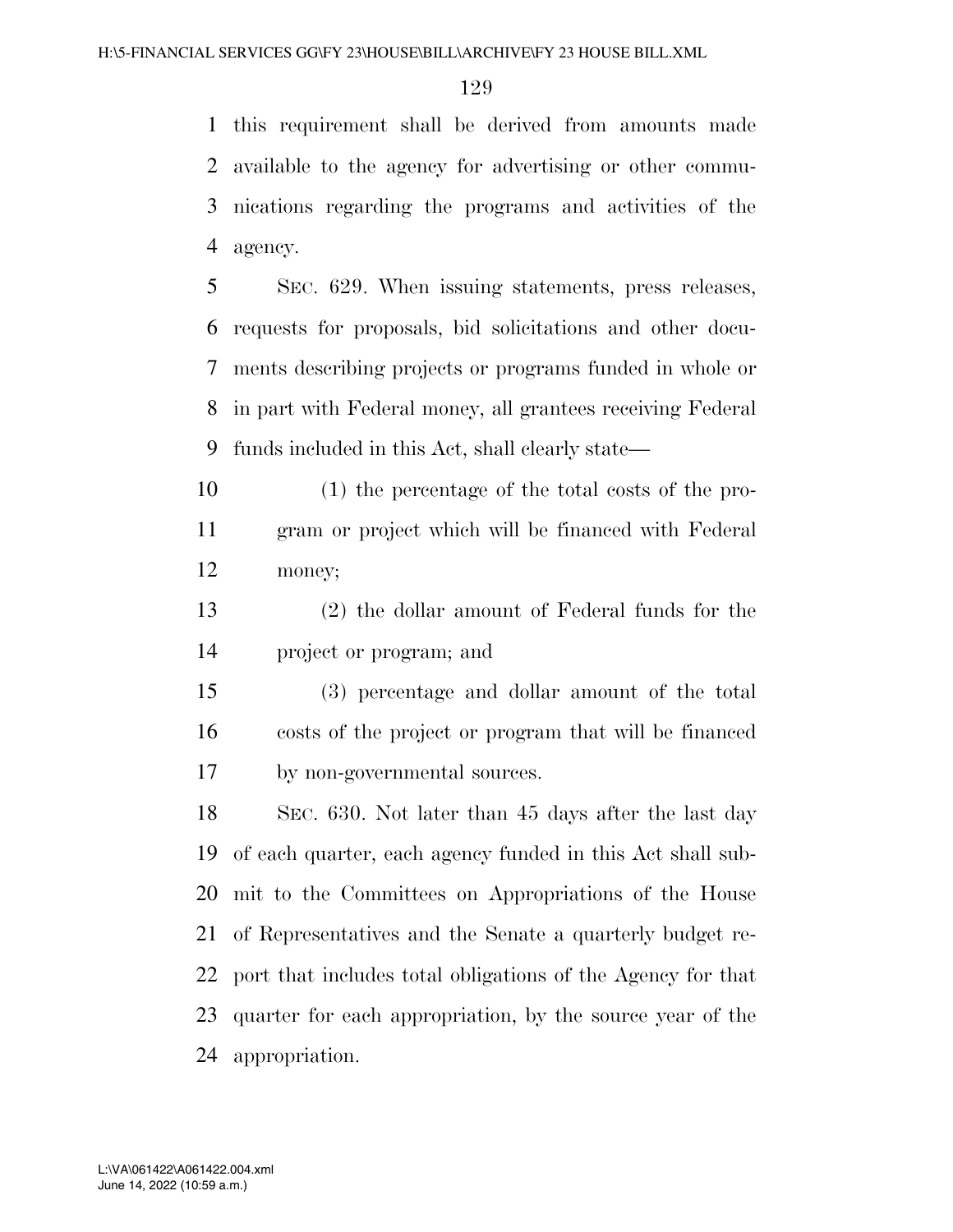SEC. 631. None of the funds made available in this Act may be used to penalize a financial institution solely because the institution provides financial services to an en- tity that is a manufacturer, a producer, or a person that participates in any business or organized activity that in- volves handling hemp, hemp-derived cannabidiol products, other hemp-derived cannabinoid products, marijuana, marijuana products, or marijuana proceeds, and engages in such activity pursuant to a law established by a State, political subdivision of a State, or Indian Tribe. In this section, the term ''State'' means each of the several States, the District of Columbia, and any territory or pos- session of the United States. TITLE VII GENERAL PROVISIONS—GOVERNMENT-WIDE DEPARTMENTS, AGENCIES, AND CORPORATIONS (INCLUDING TRANSFER OF FUNDS)

 SEC. 701. No department, agency, or instrumentality of the United States receiving appropriated funds under this or any other Act for fiscal year 2023 shall obligate or expend any such funds, unless such department, agen- cy, or instrumentality has in place, and will continue to administer in good faith, a written policy designed to en- sure that all of its workplaces are free from the illegal use, possession, or distribution of controlled substances

June 14, 2022 (10:59 a.m.) L:\VA\061422\A061422.004.xml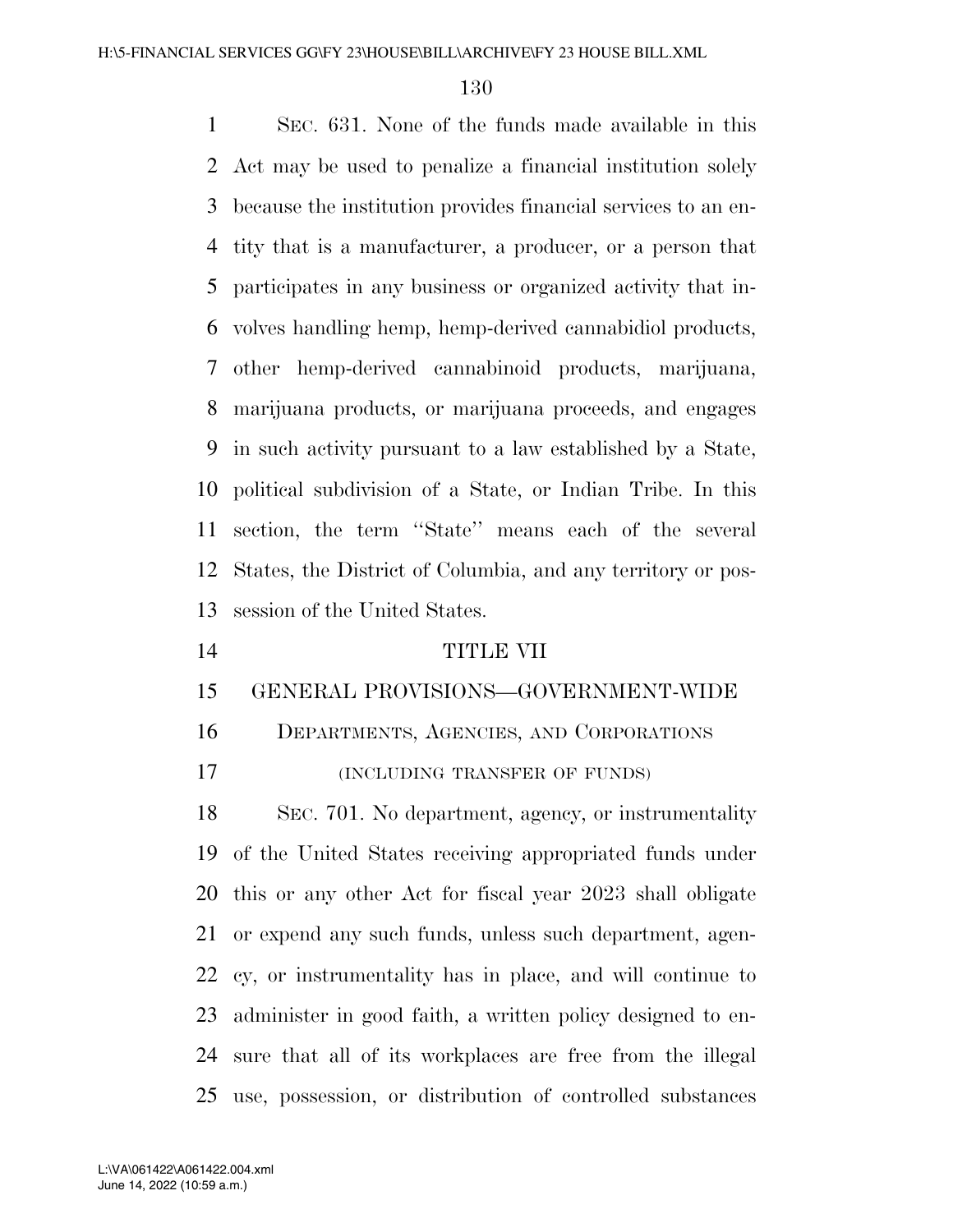(as defined in the Controlled Substances Act (21 U.S.C. 802)) by the officers and employees of such department, agency, or instrumentality.

 SEC. 702. Unless otherwise specifically provided, the maximum amount allowable during the current fiscal year in accordance with subsection 1343(c) of title 31, United States Code, for the purchase of any passenger motor ve- hicle (exclusive of buses, ambulances, law enforcement ve- hicles, protective vehicles, and undercover surveillance ve- hicles), is hereby fixed at \$19,947 except station wagons for which the maximum shall be \$19,997: *Provided*, That these limits may be exceeded by not to exceed \$7,250 for police-type vehicles: *Provided further*, That the limits set forth in this section may not be exceeded by more than 5 percent for electric or hybrid vehicles purchased for demonstration under the provisions of the Electric and Hybrid Vehicle Research, Development, and Demonstra- tion Act of 1976: *Provided further*, That the limits set forth in this section may be exceeded by the incremental cost of clean alternative fuels vehicles acquired pursuant to Public Law 101–549 over the cost of comparable con- ventionally fueled vehicles: *Provided further*, That the lim- its set forth in this section shall not apply to any vehicle that is a commercial item and which operates on alter-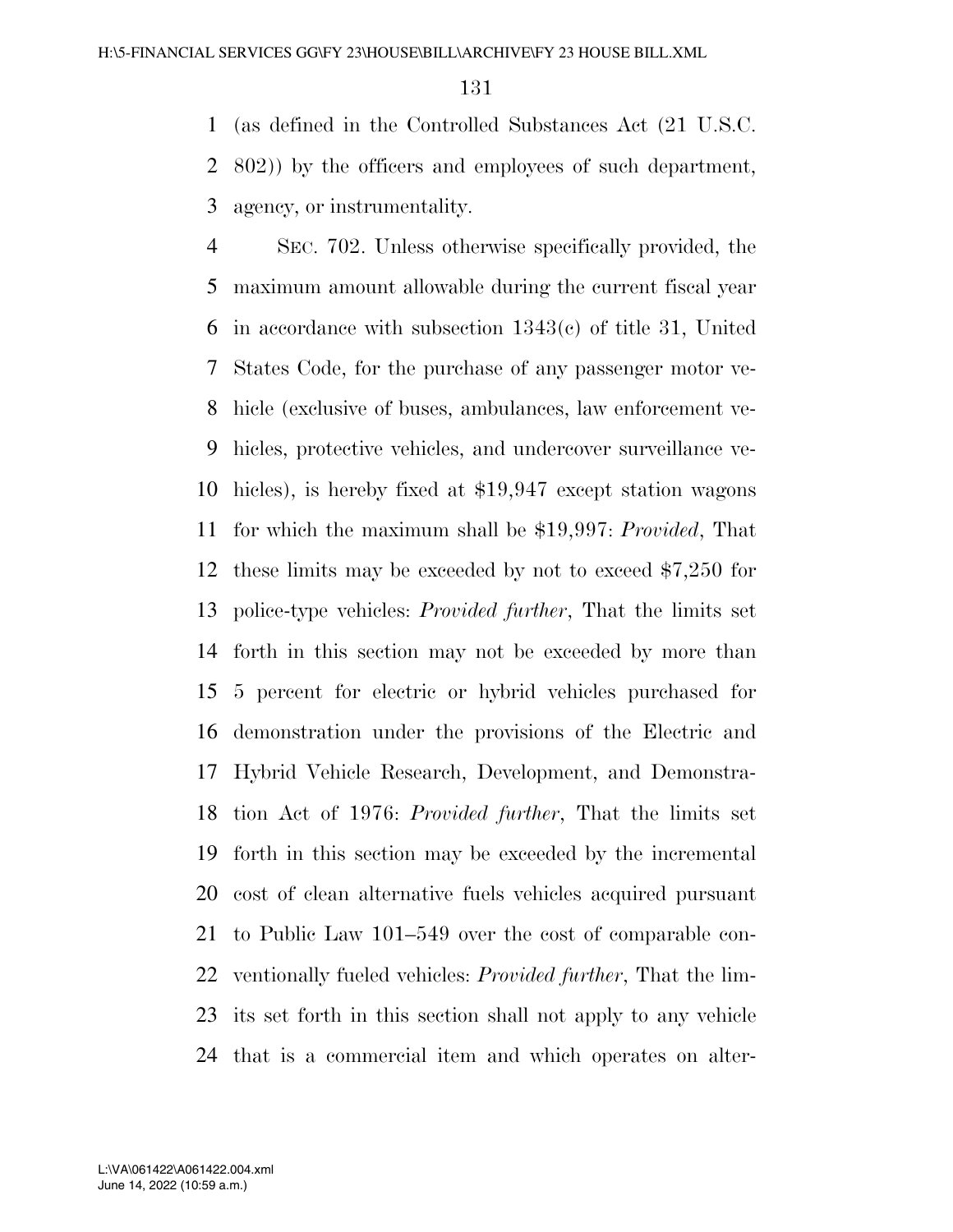native fuel, including but not limited to electric, plug-in hybrid electric, and hydrogen fuel cell vehicles.

 SEC. 703. Appropriations of the executive depart- ments and independent establishments for the current fis- cal year available for expenses of travel, or for the ex- penses of the activity concerned, are hereby made available for quarters allowances and cost-of-living allowances, in accordance with 5 U.S.C. 5922–5924.

 SEC. 704. Unless otherwise specified in law during the current fiscal year, no part of any appropriation con- tained in this or any other Act shall be used to pay the compensation of any officer or employee of the Govern- ment of the United States (including any agency the ma- jority of the stock of which is owned by the Government of the United States) whose post of duty is in the conti- nental United States unless such person: (1) is a citizen of the United States; (2) is a person who is lawfully admit- ted for permanent residence and is seeking citizenship as 19 outlined in 8 U.S.C.  $1324b(a)(3)(B)$ ; (3) is a person who is admitted as a refugee under 8 U.S.C. 1157 or is grant- ed asylum under 8 U.S.C. 1158 and has filed a declaration of intention to become a lawful permanent resident and then a citizen when eligible; (4) is a person who owes alle- giance to the United States; or (5) is a person who is au-thorized to be employed in the United States pursuant to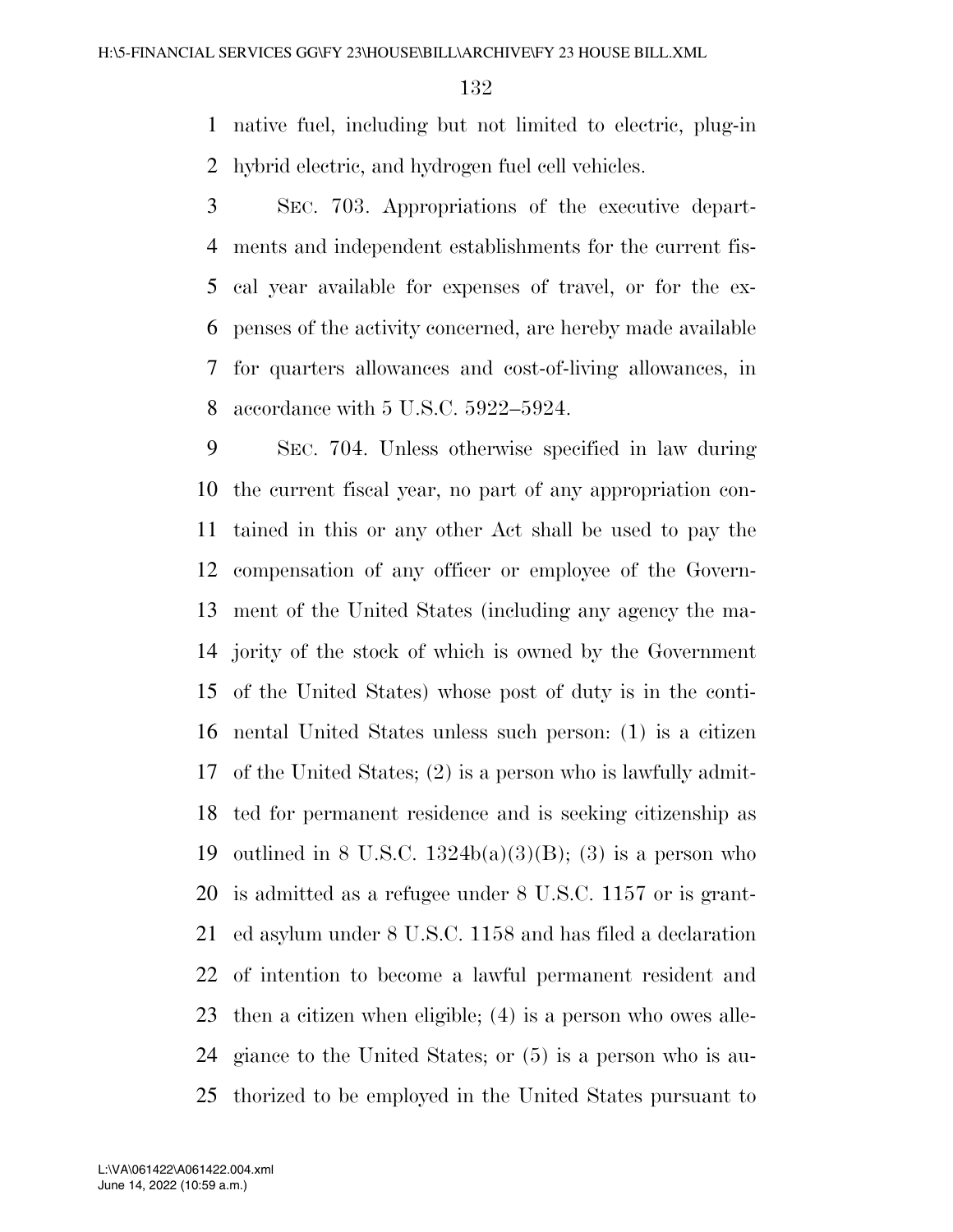the Deferred Action for Childhood Arrivals program estab- lished under the memorandum of the Secretary of Home- land Security dated June 15, 2012: *Provided*, That for purposes of this section, affidavits signed by any such per- son shall be considered prima facie evidence that the re- quirements of this section with respect to his or her status are being complied with: *Provided further*, That for pur- poses of paragraphs (2) and (3) such affidavits shall be submitted prior to employment and updated thereafter as necessary: *Provided further*, That any person making a false affidavit shall be guilty of a felony, and upon convic- tion, shall be fined no more than \$4,000 or imprisoned for not more than 1 year, or both: *Provided further*, That the above penal clause shall be in addition to, and not in substitution for, any other provisions of existing law: *Pro- vided further*, That any payment made to any officer or employee contrary to the provisions of this section shall be recoverable in action by the Federal Government: *Pro- vided further*, That this section shall not apply to any per- son who is an officer or employee of the Government of the United States on the date of enactment of this Act, or to international broadcasters employed by the Broad- casting Board of Governors, or to temporary employment of translators, or to temporary employment in the field service (not to exceed 60 days) as a result of emergencies: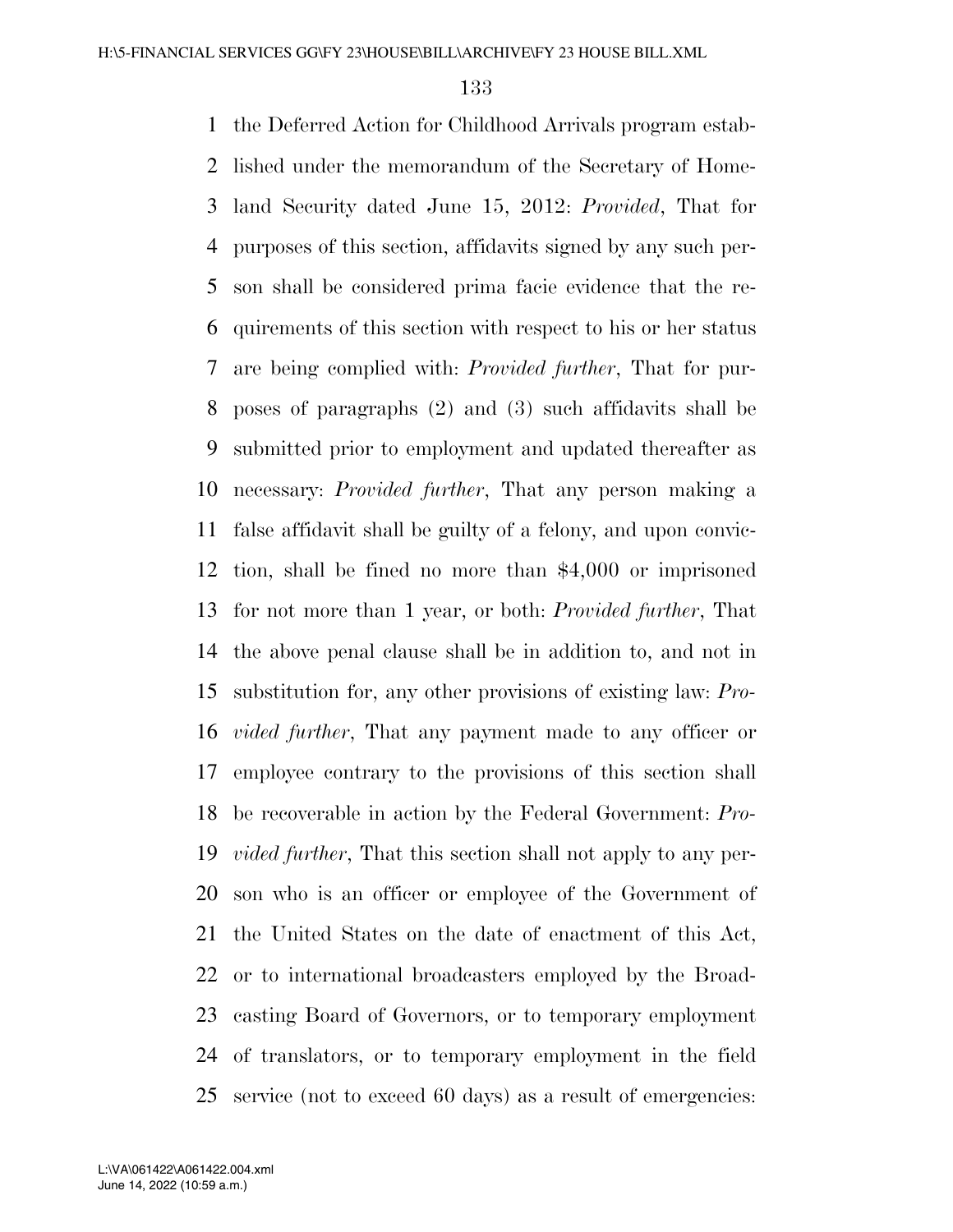*Provided further*, That this section does not apply to the employment as Wildland firefighters for not more than 120 days of nonresident aliens employed by the Depart- ment of the Interior or the USDA Forest Service pursuant to an agreement with another country.

 SEC. 705. Appropriations available to any depart- ment or agency during the current fiscal year for nec- essary expenses, including maintenance or operating ex- penses, shall also be available for payment to the General Services Administration for charges for space and services and those expenses of renovation and alteration of build- ings and facilities which constitute public improvements performed in accordance with the Public Buildings Act of 1959 (73 Stat. 479), the Public Buildings Amendments of 1972 (86 Stat. 216), or other applicable law.

 SEC. 706. In addition to funds provided in this or any other Act, all Federal agencies are authorized to re- ceive and use funds resulting from the sale of materials, including Federal records disposed of pursuant to a records schedule recovered through recycling or waste pre- vention programs. Such funds shall be available until ex-pended for the following purposes:

 (1) Acquisition, waste reduction and prevention, and recycling programs as described in Executive Order No. 13834 (May 17, 2018), including any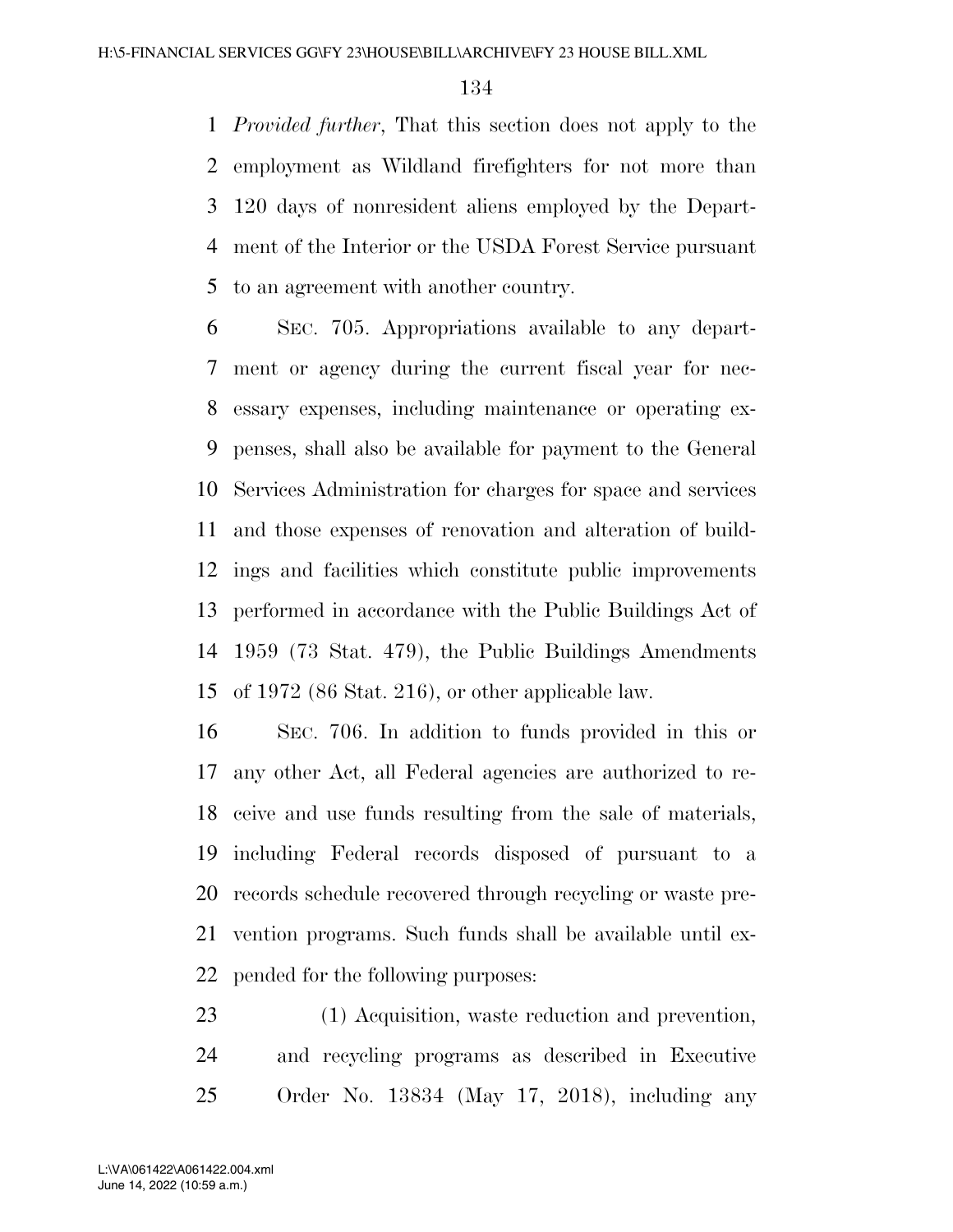such programs adopted prior to the effective date of the Executive order.

 (2) Other Federal agency environmental man- agement programs, including, but not limited to, the development and implementation of hazardous waste management and pollution prevention programs.

 (3) Other employee programs as authorized by law or as deemed appropriate by the head of the Federal agency.

 SEC. 707. Funds made available by this or any other Act for administrative expenses in the current fiscal year of the corporations and agencies subject to chapter 91 of title 31, United States Code, shall be available, in addition to objects for which such funds are otherwise available, for rent in the District of Columbia; services in accordance with 5 U.S.C. 3109; and the objects specified under this head, all the provisions of which shall be applicable to the expenditure of such funds unless otherwise specified in the Act by which they are made available: *Provided*, That in the event any functions budgeted as administrative ex- penses are subsequently transferred to or paid from other funds, the limitations on administrative expenses shall be correspondingly reduced.

 SEC. 708. No part of any appropriation contained in this or any other Act shall be available for interagency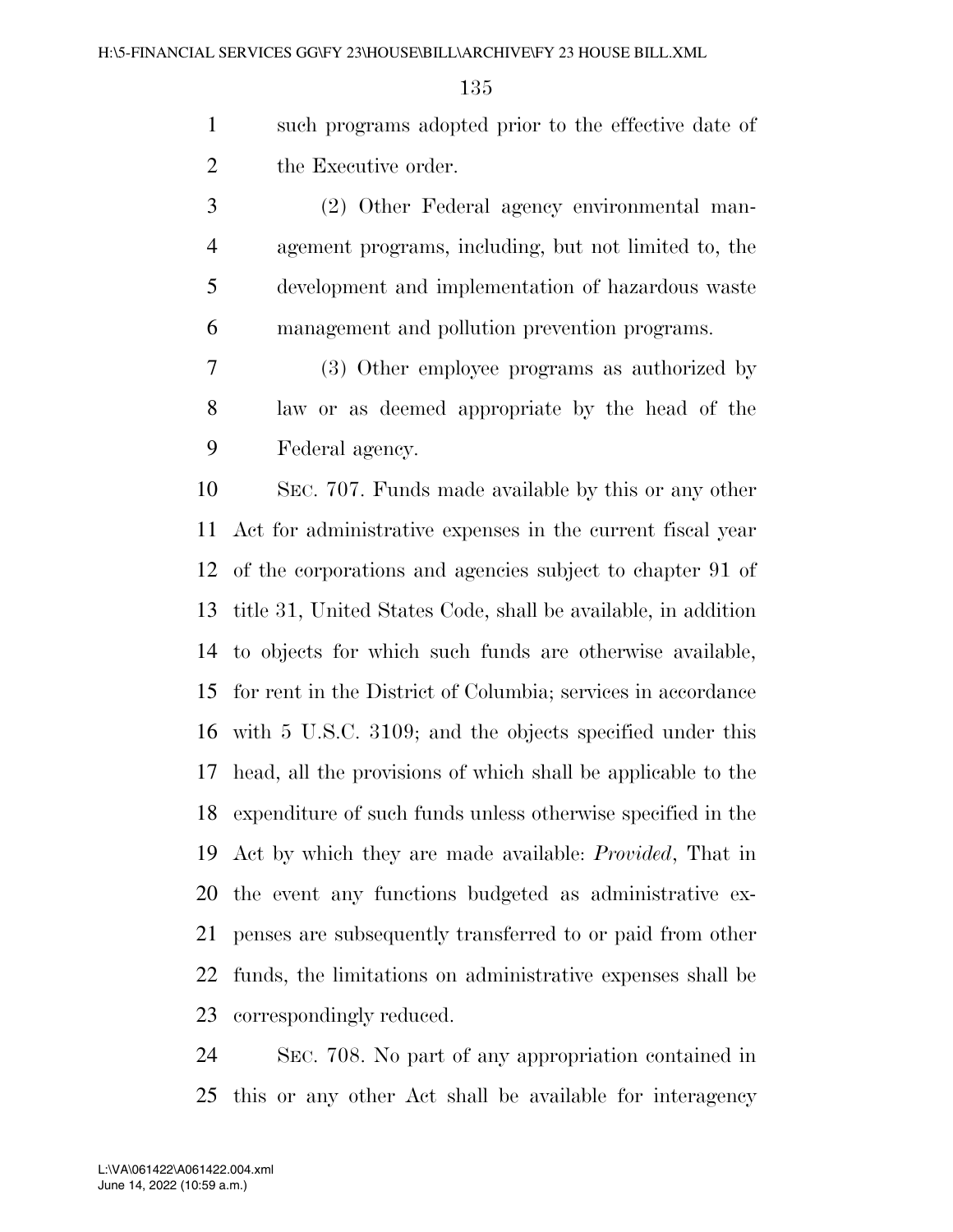financing of boards (except Federal Executive Boards), commissions, councils, committees, or similar groups (whether or not they are interagency entities) which do not have a prior and specific statutory approval to receive financial support from more than one agency or instru-mentality.

 SEC. 709. None of the funds made available pursuant to the provisions of this or any other Act shall be used to implement, administer, or enforce any regulation which has been disapproved pursuant to a joint resolution duly adopted in accordance with the applicable law of the United States.

 SEC. 710. During the period in which the head of any department or agency, or any other officer or civilian employee of the Federal Government appointed by the President of the United States, holds office, no funds may be obligated or expended in excess of \$5,000 to furnish or redecorate the office of such department head, agency head, officer, or employee, or to purchase furniture or make improvements for any such office, unless advance notice of such furnishing or redecoration is transmitted to the Committees on Appropriations of the House of Rep- resentatives and the Senate. For the purposes of this sec- tion, the term ''office'' shall include the entire suite of of-fices assigned to the individual, as well as any other space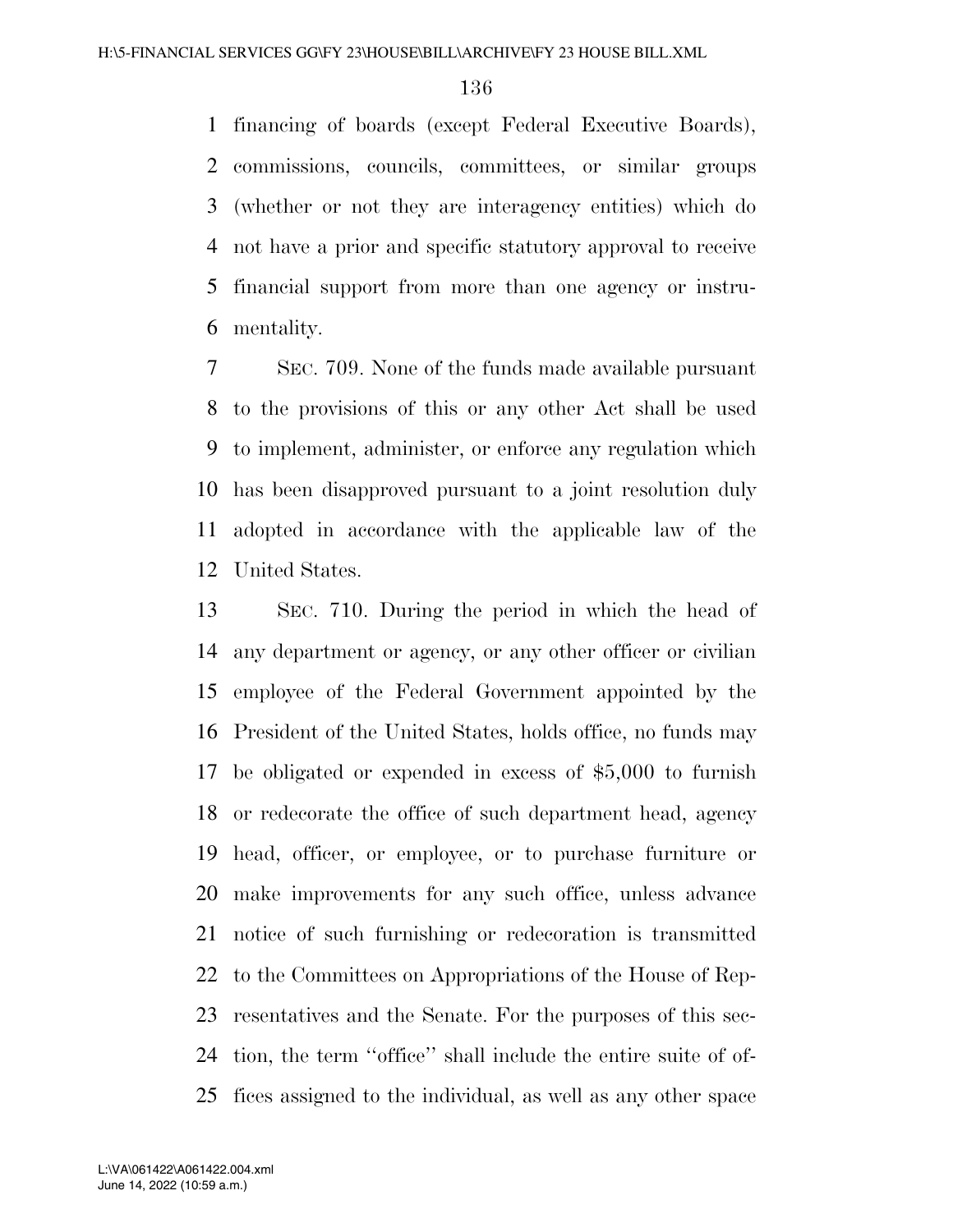used primarily by the individual or the use of which is directly controlled by the individual.

 SEC. 711. Notwithstanding 31 U.S.C. 1346, or sec- tion 708 of this Act, funds made available for the current fiscal year by this or any other Act shall be available for the interagency funding of national security and emer- gency preparedness telecommunications initiatives which benefit multiple Federal departments, agencies, or enti- ties, as provided by Executive Order No. 13618 (July 6, 2012).

 SEC. 712. (a) None of the funds made available by this or any other Act may be obligated or expended by any department, agency, or other instrumentality of the Federal Government to pay the salaries or expenses of any individual appointed to a position of a confidential or pol- icy-determining character that is excepted from the com- petitive service under section 3302 of title 5, United States Code, (pursuant to schedule C of subpart C of part 213 of title 5 of the Code of Federal Regulations) unless the head of the applicable department, agency, or other instrumentality employing such schedule C individual cer- tifies to the Director of the Office of Personnel Manage- ment that the schedule C position occupied by the indi- vidual was not created solely or primarily in order to detail the individual to the White House.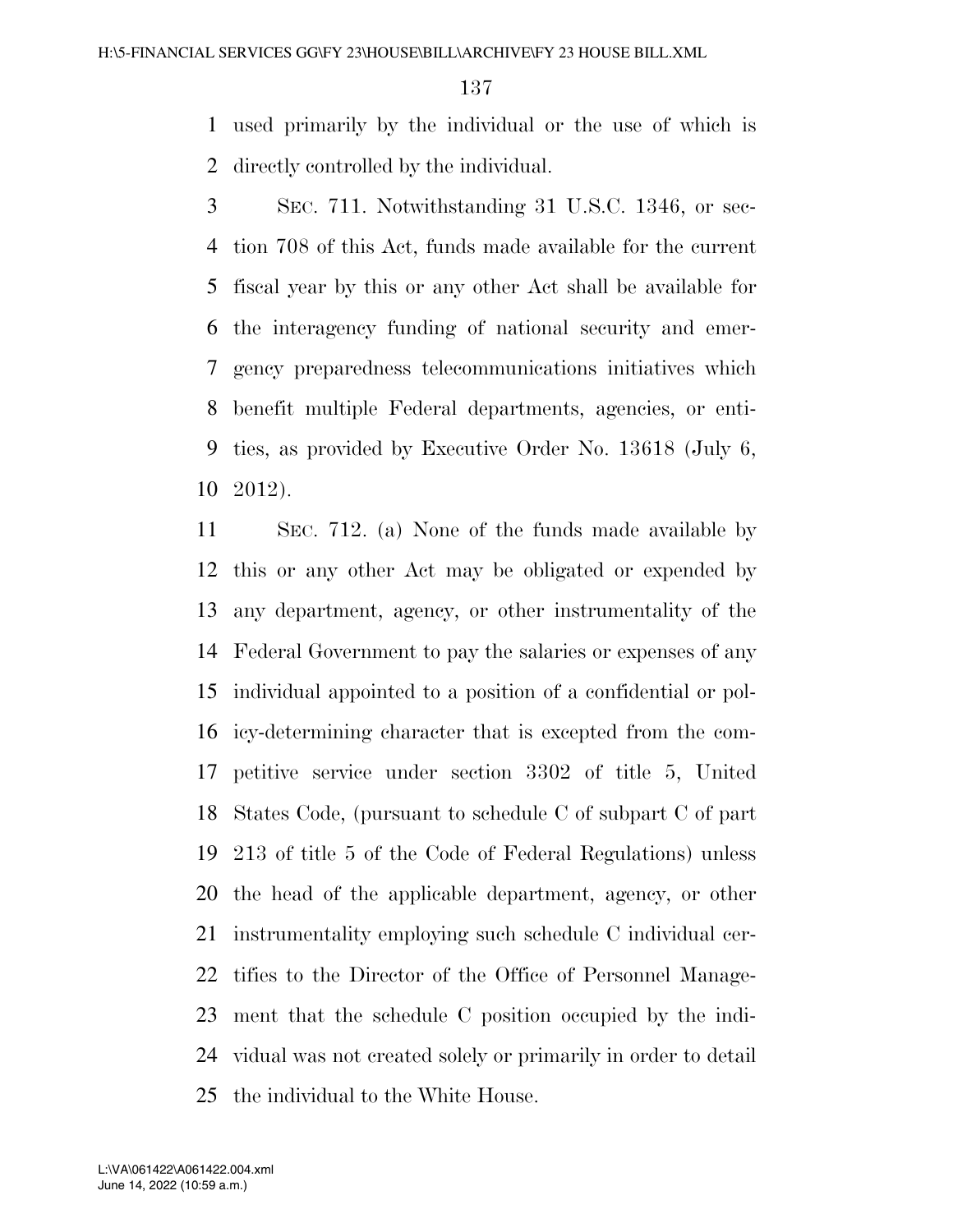(b) The provisions of this section shall not apply to Federal employees or members of the armed forces de- tailed to or from an element of the intelligence community (as that term is defined under section 3(4) of the National Security Act of 1947 (50 U.S.C. 3003(4))).

 SEC. 713. No part of any appropriation contained in this or any other Act shall be available for the payment of the salary of any officer or employee of the Federal Government, who—

 (1) prohibits or prevents, or attempts or threat- ens to prohibit or prevent, any other officer or em- ployee of the Federal Government from having any direct oral or written communication or contact with any Member, committee, or subcommittee of the Congress in connection with any matter pertaining 16 to the employment of such other officer or employee or pertaining to the department or agency of such other officer or employee in any way, irrespective of whether such communication or contact is at the ini- tiative of such other officer or employee or in re- sponse to the request or inquiry of such Member, committee, or subcommittee; or

 (2) removes, suspends from duty without pay, demotes, reduces in rank, seniority, status, pay, or performance or efficiency rating, denies promotion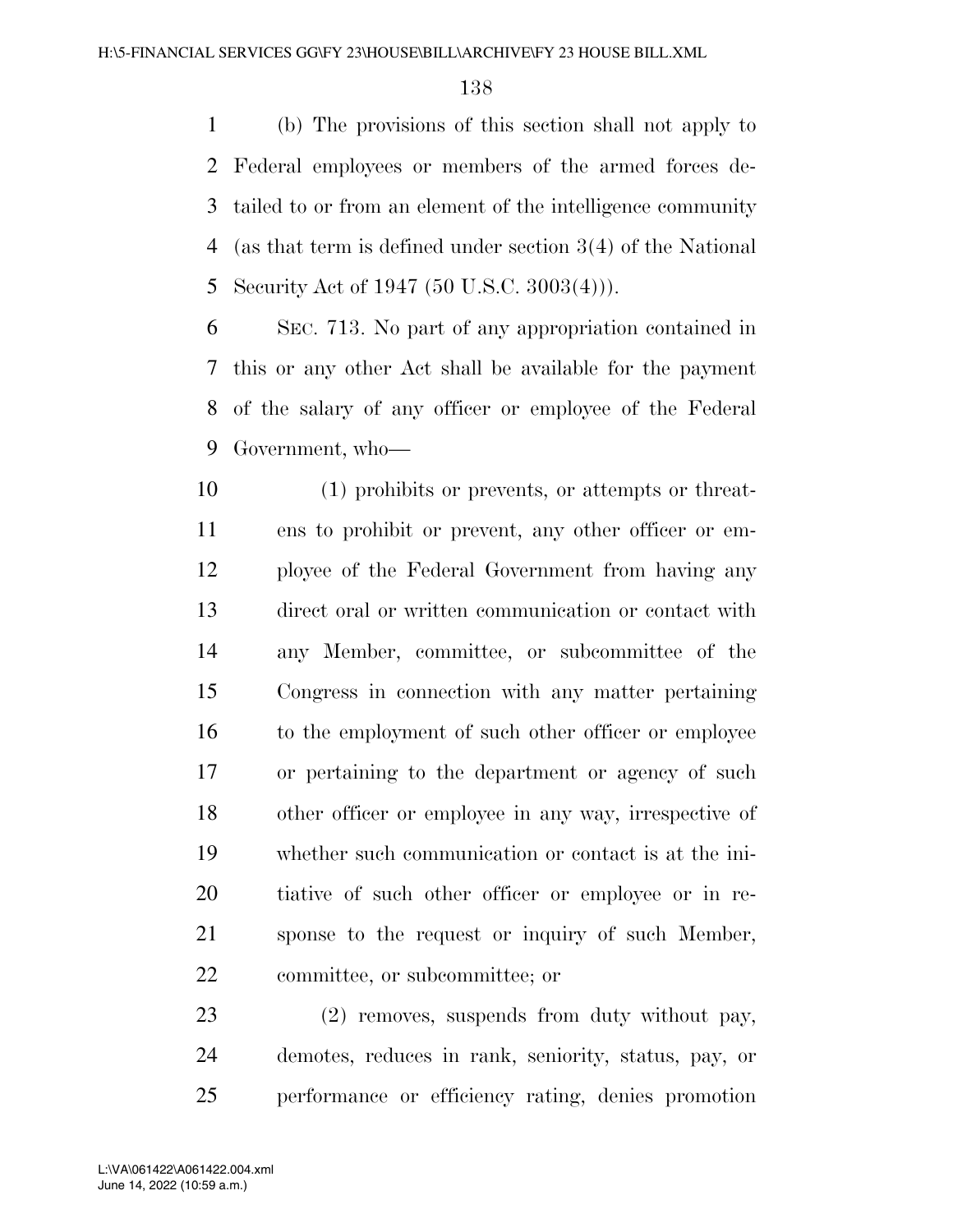to, relocates, reassigns, transfers, disciplines, or dis- criminates in regard to any employment right, enti- tlement, or benefit, or any term or condition of em- ployment of, any other officer or employee of the Federal Government, or attempts or threatens to commit any of the foregoing actions with respect to such other officer or employee, by reason of any communication or contact of such other officer or employee with any Member, committee, or sub- committee of the Congress as described in paragraph (1).

 SEC. 714. (a) None of the funds made available in this or any other Act may be obligated or expended for any employee training that—

 (1) does not meet identified needs for knowl- edge, skills, and abilities bearing directly upon the performance of official duties;

 (2) contains elements likely to induce high lev- els of emotional response or psychological stress in some participants;

 (3) does not require prior employee notification of the content and methods to be used in the train-ing and written end of course evaluation;

 (4) contains any methods or content associated with religious or quasi-religious belief systems or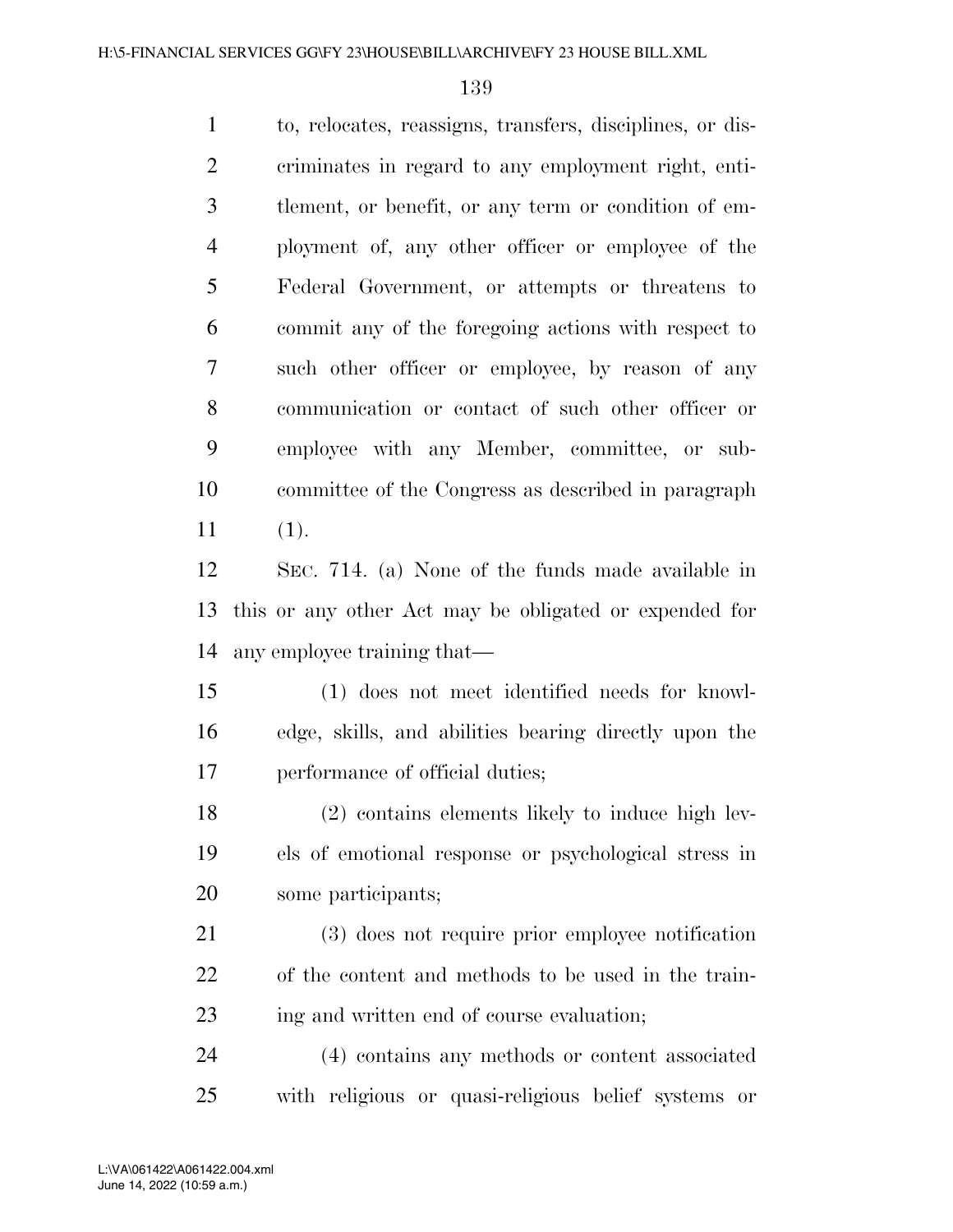''new age'' belief systems as defined in Equal Em- ployment Opportunity Commission Notice N– 915.022, dated September 2, 1988; or

 (5) is offensive to, or designed to change, par- ticipants' personal values or lifestyle outside the workplace.

 (b) Nothing in this section shall prohibit, restrict, or otherwise preclude an agency from conducting training bearing directly upon the performance of official duties. SEC. 715. No part of any funds appropriated in this or any other Act shall be used by an agency of the execu- tive branch, other than for normal and recognized execu- tive-legislative relationships, for publicity or propaganda purposes, and for the preparation, distribution or use of any kit, pamphlet, booklet, publication, radio, television, or film presentation designed to support or defeat legisla- tion pending before the Congress, except in presentation to the Congress itself.

 SEC. 716. None of the funds appropriated by this or any other Act may be used by an agency to provide a Fed- eral employee's home address to any labor organization except when the employee has authorized such disclosure or when such disclosure has been ordered by a court of competent jurisdiction.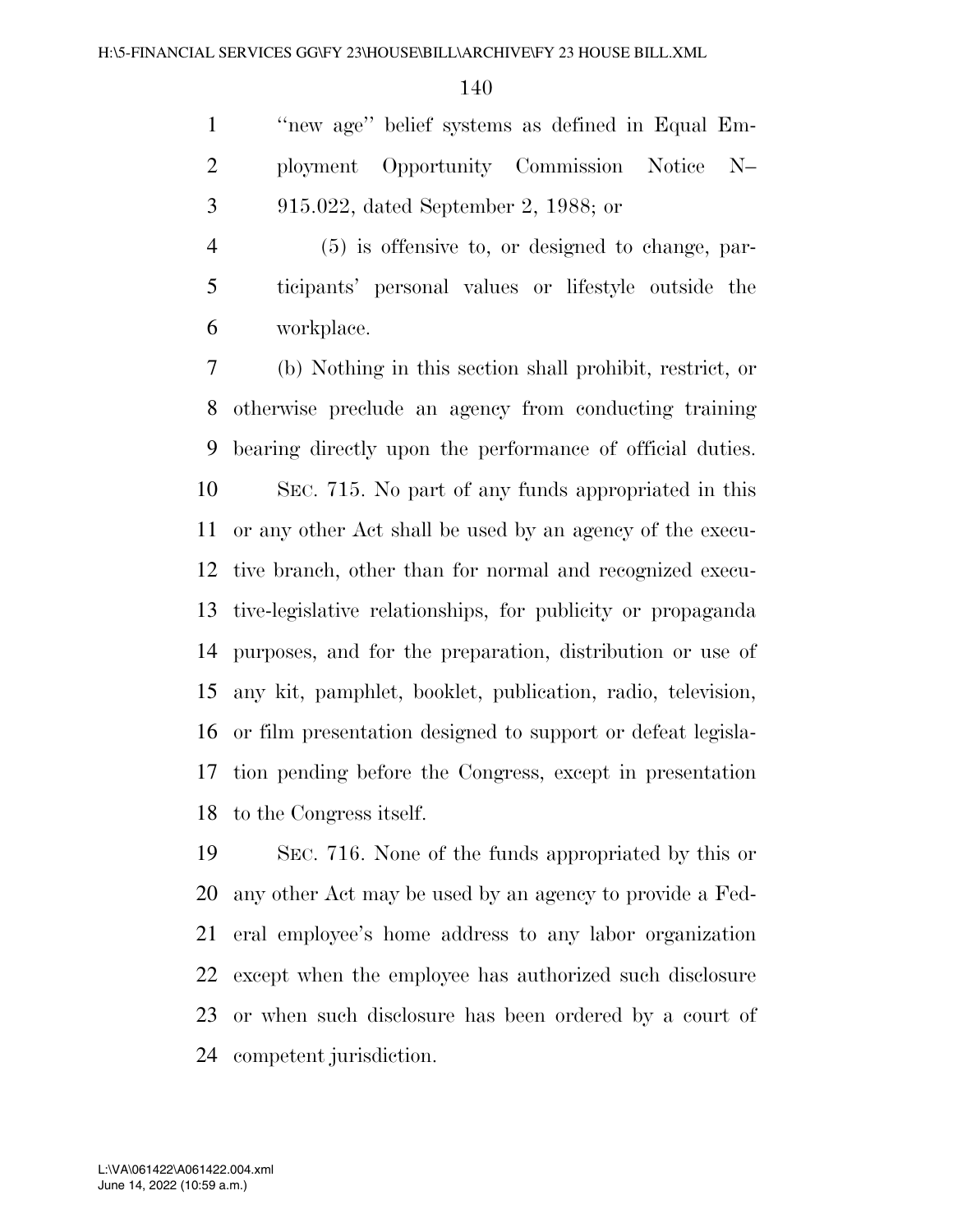SEC. 717. None of the funds made available in this or any other Act may be used to provide any non-public information such as mailing, telephone, or electronic mail- ing lists to any person or any organization outside of the Federal Government without the approval of the Commit- tees on Appropriations of the House of Representatives and the Senate.

 SEC. 718. No part of any appropriation contained in this or any other Act shall be used directly or indirectly, including by private contractor, for publicity or propa- ganda purposes within the United States not heretofore authorized by Congress.

 SEC. 719. (a) In this section, the term ''agency''— (1) means an Executive agency, as defined under 5 U.S.C. 105; and

 (2) includes a military department, as defined under section 102 of such title, the United States Postal Service, and the Postal Regulatory Commis-sion.

 (b) Unless authorized in accordance with law or regu- lations to use such time for other purposes, an employee of an agency shall use official time in an honest effort to perform official duties. An employee not under a leave system, including a Presidential appointee exempted under 5 U.S.C. 6301(2), has an obligation to expend an honest

June 14, 2022 (10:59 a.m.) L:\VA\061422\A061422.004.xml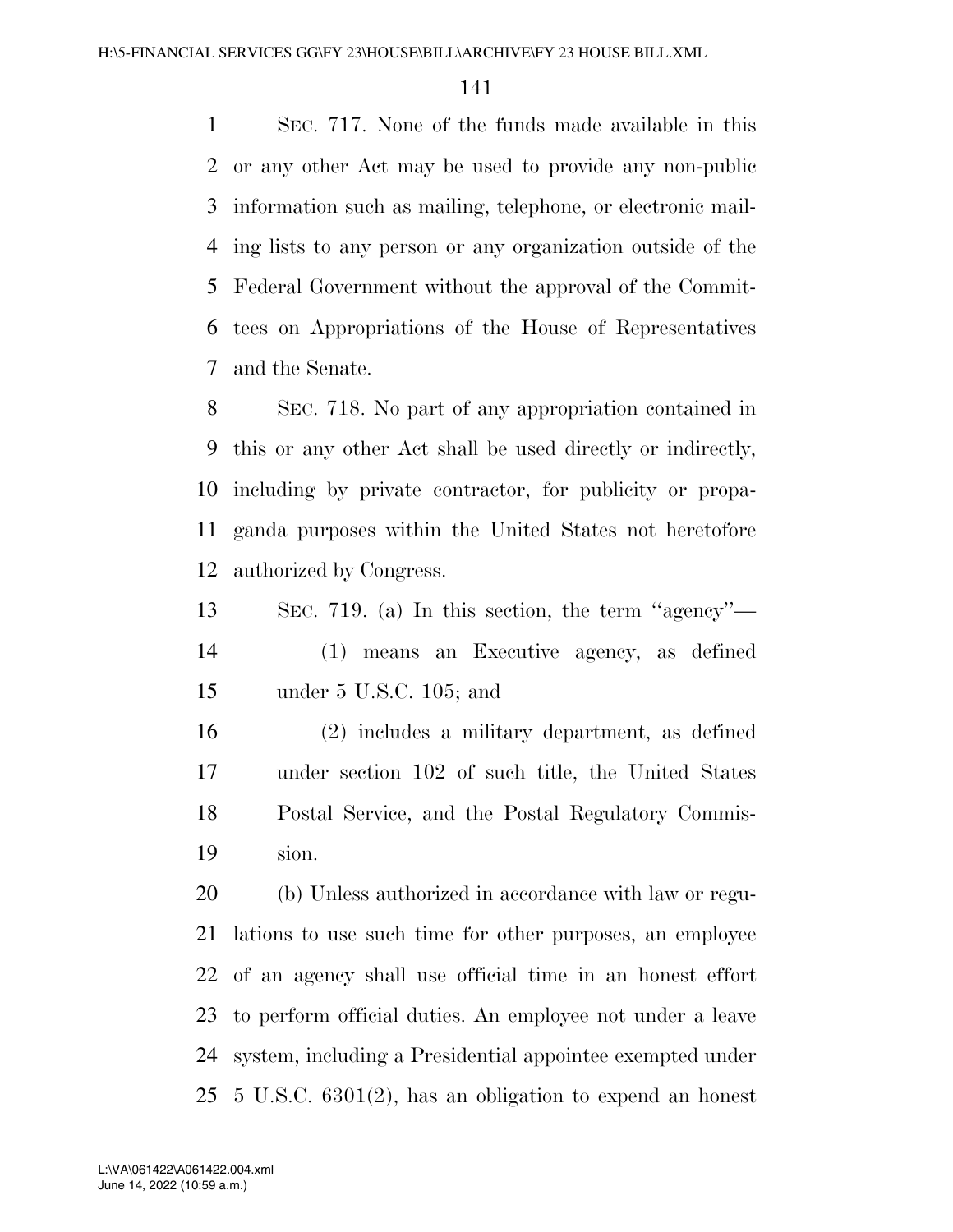effort and a reasonable proportion of such employee's time in the performance of official duties.

 SEC. 720. Notwithstanding 31 U.S.C. 1346 and sec- tion 708 of this Act, funds made available for the current fiscal year by this or any other Act to any department or agency, which is a member of the Federal Accounting Standards Advisory Board (FASAB), shall be available to finance an appropriate share of FASAB administrative costs.

 SEC. 721. Notwithstanding 31 U.S.C. 1346 and sec- tion 708 of this Act, the head of each Executive depart- ment and agency is hereby authorized to transfer to or reimburse ''General Services Administration, Government- wide Policy'' with the approval of the Director of the Of- fice of Management and Budget, funds made available for the current fiscal year by this or any other Act, including rebates from charge card and other contracts: *Provided*, That these funds shall be administered by the Adminis- trator of General Services to support Government-wide and other multi-agency financial, information technology, procurement, and other management innovations, initia- tives, and activities, including improving coordination and reducing duplication, as approved by the Director of the Office of Management and Budget, in consultation with the appropriate interagency and multi-agency groups des-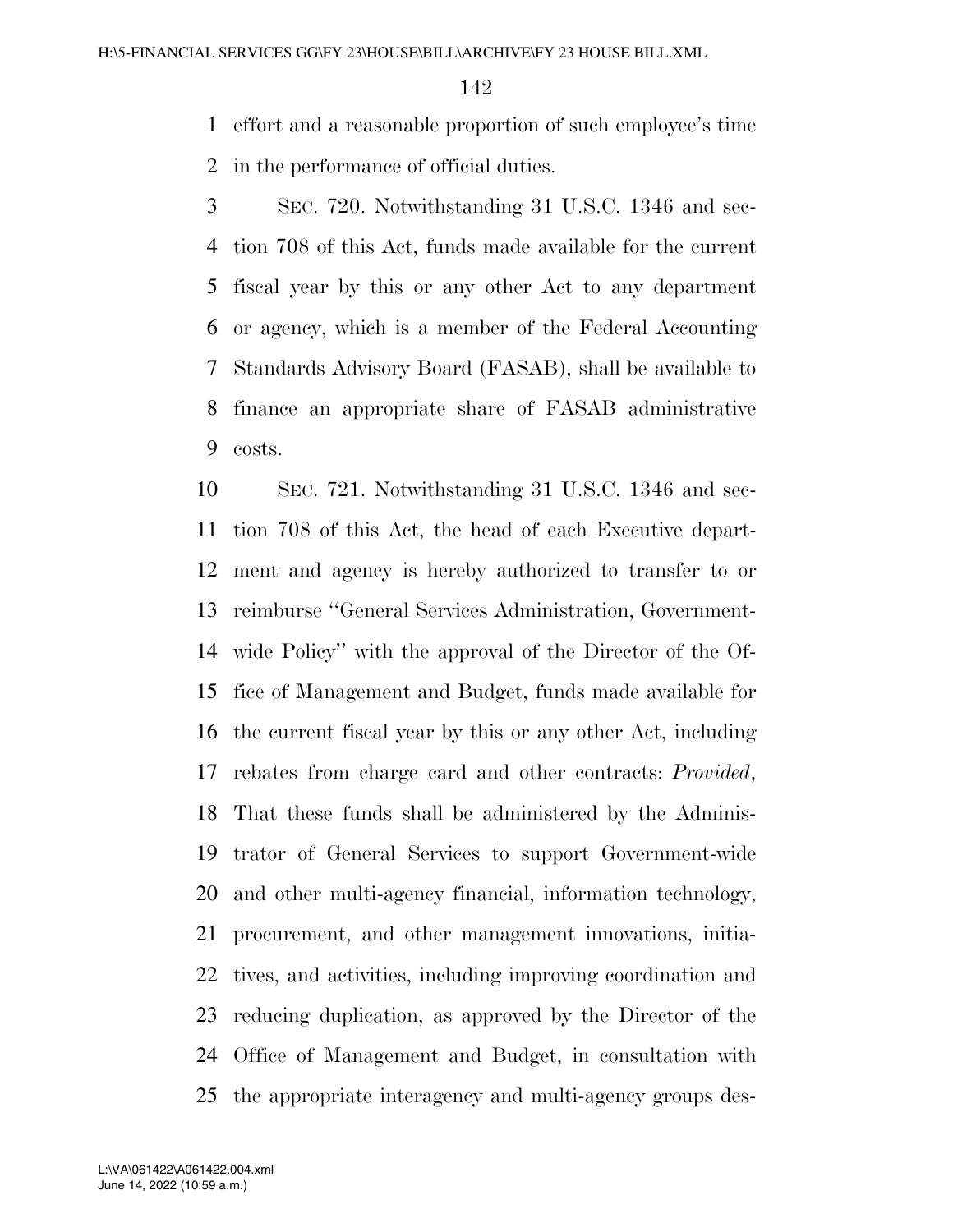ignated by the Director (including the President's Man- agement Council for overall management improvement ini- tiatives, the Chief Financial Officers Council for financial management initiatives, the Chief Information Officers Council for information technology initiatives, the Chief Human Capital Officers Council for human capital initia- tives, the Chief Acquisition Officers Council for procure- ment initiatives, and the Performance Improvement Coun- cil for performance improvement initiatives): *Provided fur- ther*, That the total funds transferred or reimbursed shall not exceed \$15,000,000 to improve coordination, reduce duplication, and for other activities related to Federal Government Priority Goals established by 31 U.S.C. 1120, and not to exceed \$17,000,000 for Government-wide inno- vations, initiatives, and activities: *Provided further*, That the funds transferred to or for reimbursement of ''General Services Administration, Government-wide Policy'' during fiscal year 2023 shall remain available for obligation through September 30, 2024: *Provided further*, That such transfers or reimbursements may only be made after 15 days following notification of the Committees on Appro- priations of the House of Representatives and the Senate by the Director of the Office of Management and Budget. SEC. 722. Notwithstanding any other provision of law, a woman may breastfeed her child at any location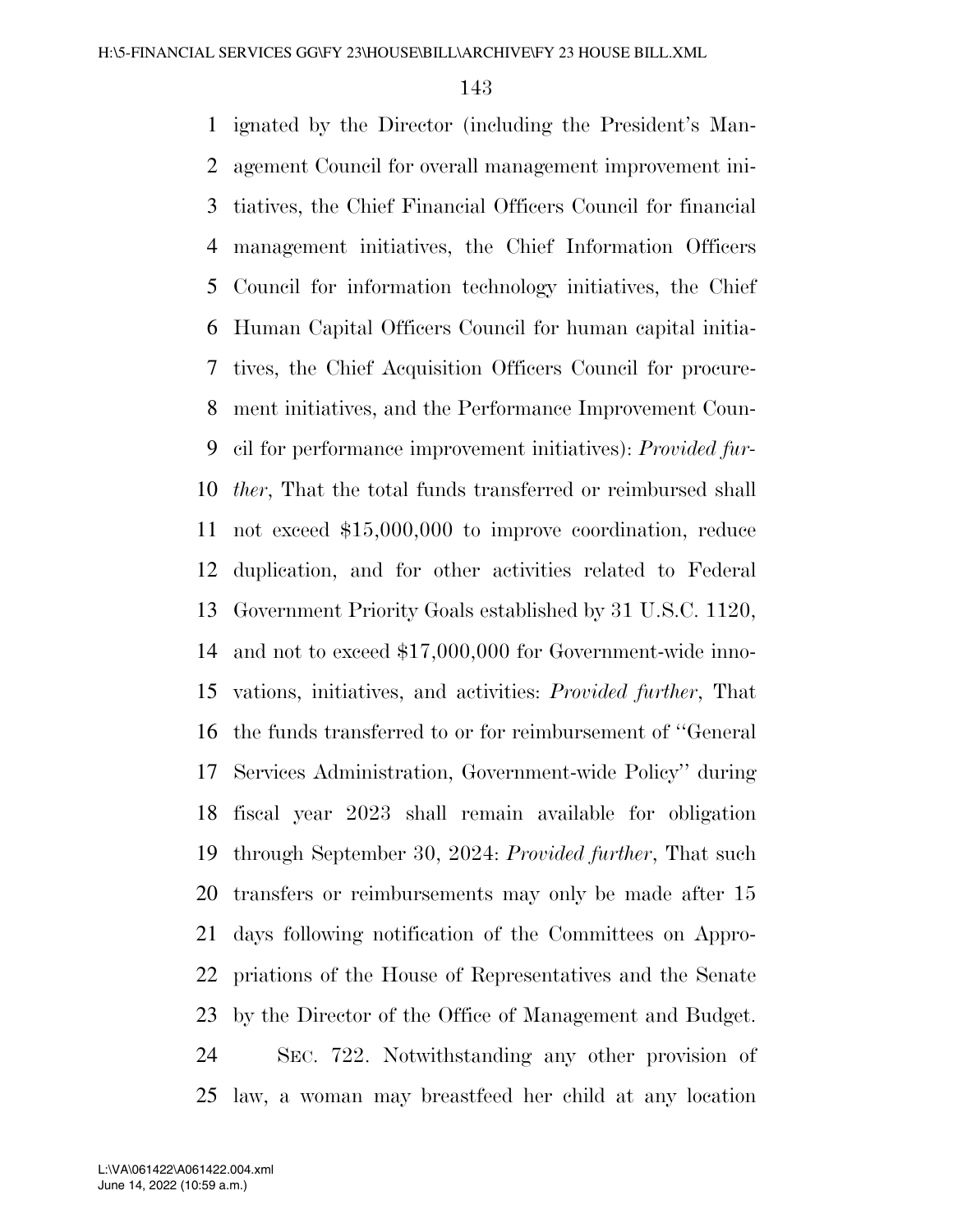in a Federal building or on Federal property, if the woman and her child are otherwise authorized to be present at the location.

 SEC. 723. Notwithstanding 31 U.S.C. 1346, or sec- tion 708 of this Act, funds made available for the current fiscal year by this or any other Act shall be available for the interagency funding of specific projects, workshops, studies, and similar efforts to carry out the purposes of the National Science and Technology Council (authorized by Executive Order No. 12881), which benefit multiple Federal departments, agencies, or entities: *Provided*, That the Office of Management and Budget shall provide a re- port describing the budget of and resources connected with the National Science and Technology Council to the Com- mittees on Appropriations, the House Committee on Science, Space, and Technology, and the Senate Com- mittee on Commerce, Science, and Transportation 90 days after enactment of this Act.

 SEC. 724. Any request for proposals, solicitation, grant application, form, notification, press release, or other publications involving the distribution of Federal funds shall comply with any relevant requirements in part 200 of title 2, Code of Federal Regulations: *Provided*, That this section shall apply to direct payments, formula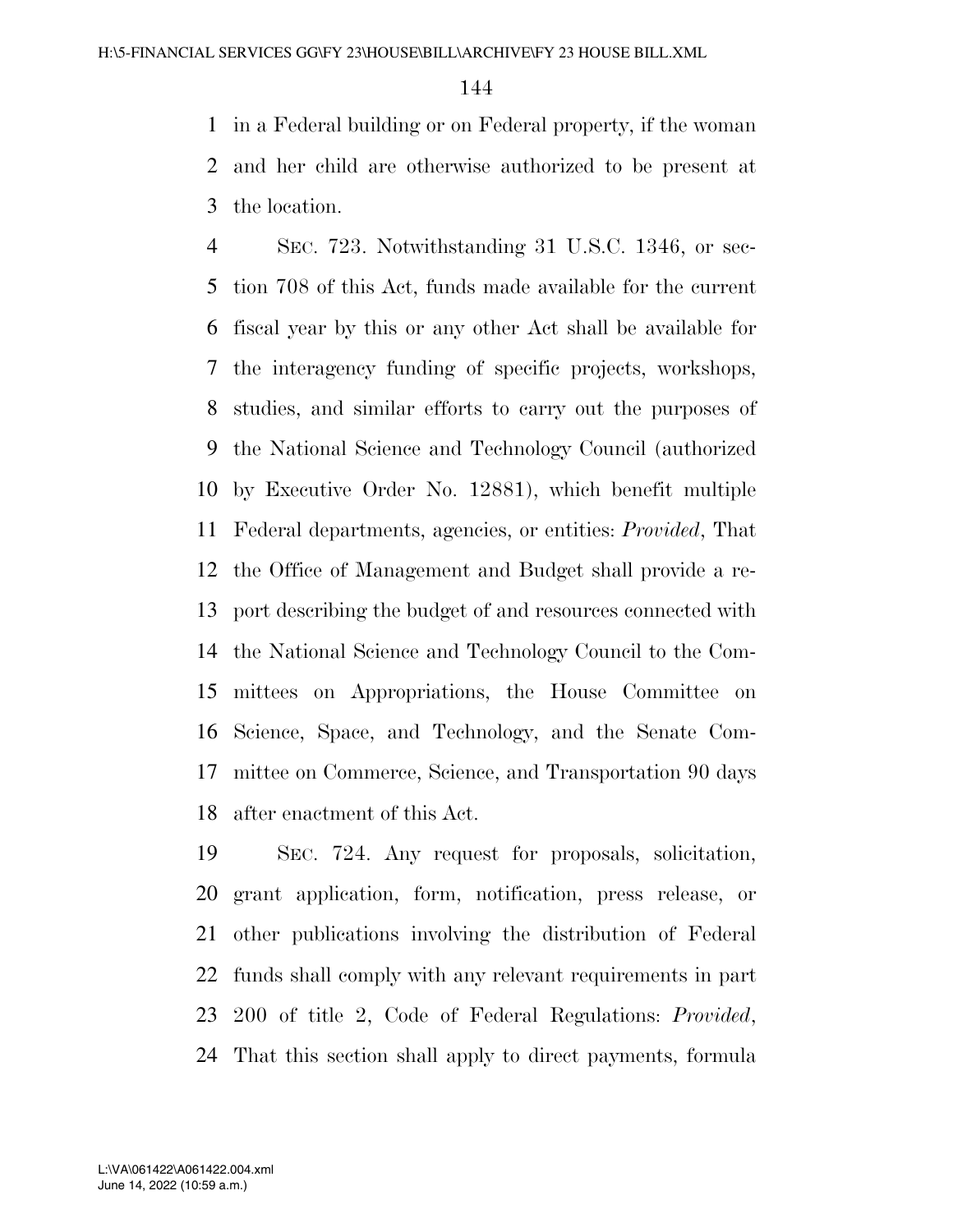funds, and grants received by a State receiving Federal funds.

 SEC. 725. (a) PROHIBITION OF FEDERAL AGENCY MONITORING OF INDIVIDUALS' INTERNET USE.—None of the funds made available in this or any other Act may be used by any Federal agency—

 (1) to collect, review, or create any aggregation of data, derived from any means, that includes any personally identifiable information relating to an in- dividual's access to or use of any Federal Govern-ment Internet site of the agency; or

 (2) to enter into any agreement with a third party (including another government agency) to col- lect, review, or obtain any aggregation of data, de- rived from any means, that includes any personally identifiable information relating to an individual's access to or use of any nongovernmental Internet site.

 (b) EXCEPTIONS.—The limitations established in subsection (a) shall not apply to—

 (1) any record of aggregate data that does not identify particular persons;

 (2) any voluntary submission of personally iden-tifiable information;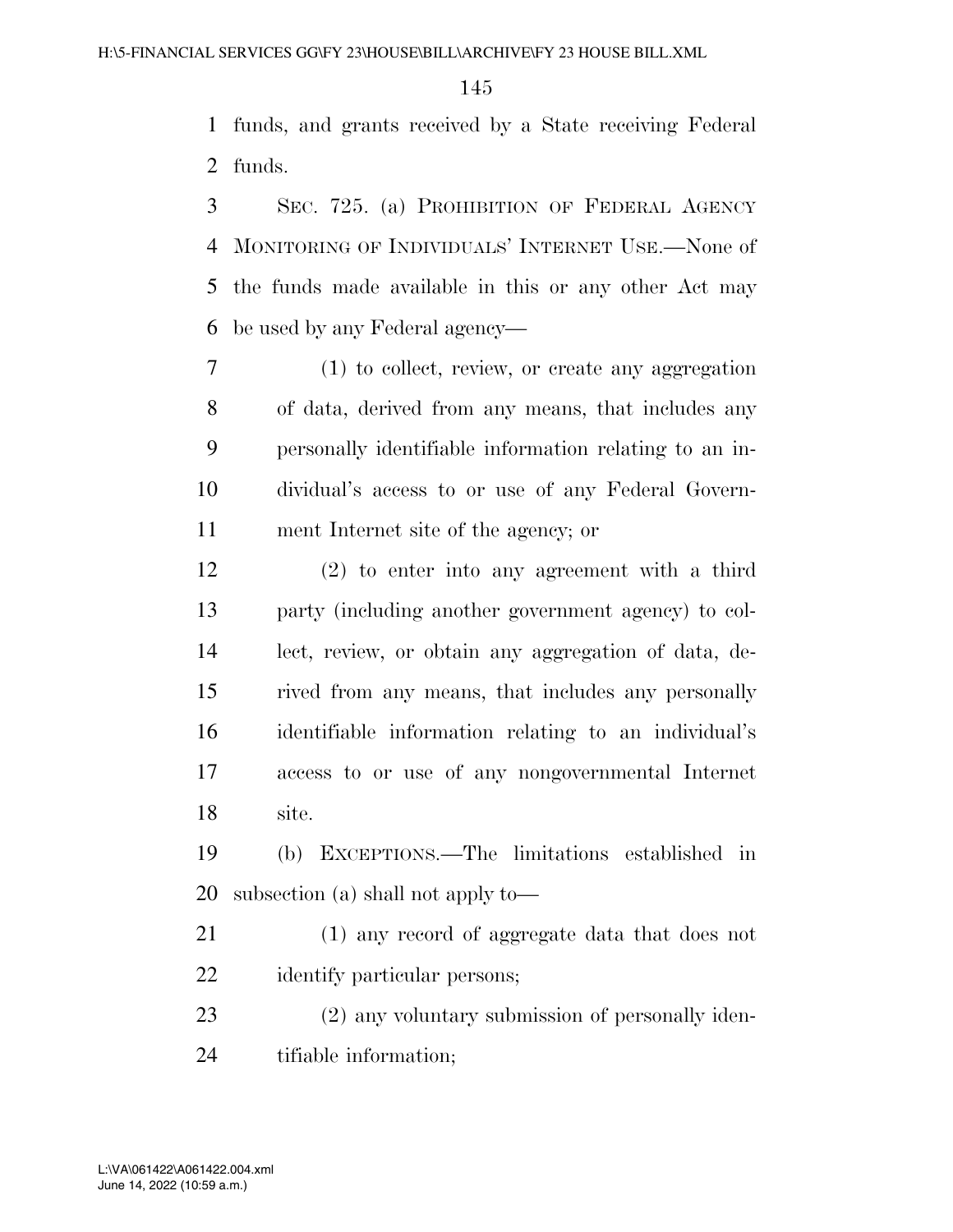(3) any action taken for law enforcement, regu- latory, or supervisory purposes, in accordance with applicable law; or

4 (4) any action described in subsection  $(a)(1)$  that is a system security action taken by the oper- ator of an Internet site and is necessarily incident to providing the Internet site services or to pro- tecting the rights or property of the provider of the Internet site.

 (c) DEFINITIONS.—For the purposes of this section: (1) The term ''regulatory'' means agency ac- tions to implement, interpret or enforce authorities provided in law.

 (2) The term ''supervisory'' means examina- tions of the agency's supervised institutions, includ- ing assessing safety and soundness, overall financial condition, management practices and policies and compliance with applicable standards as provided in law.

 SEC. 726. (a) None of the funds appropriated by this Act may be used to enter into or renew a contract which includes a provision providing prescription drug coverage, except where the contract also includes a provision for con-traceptive coverage.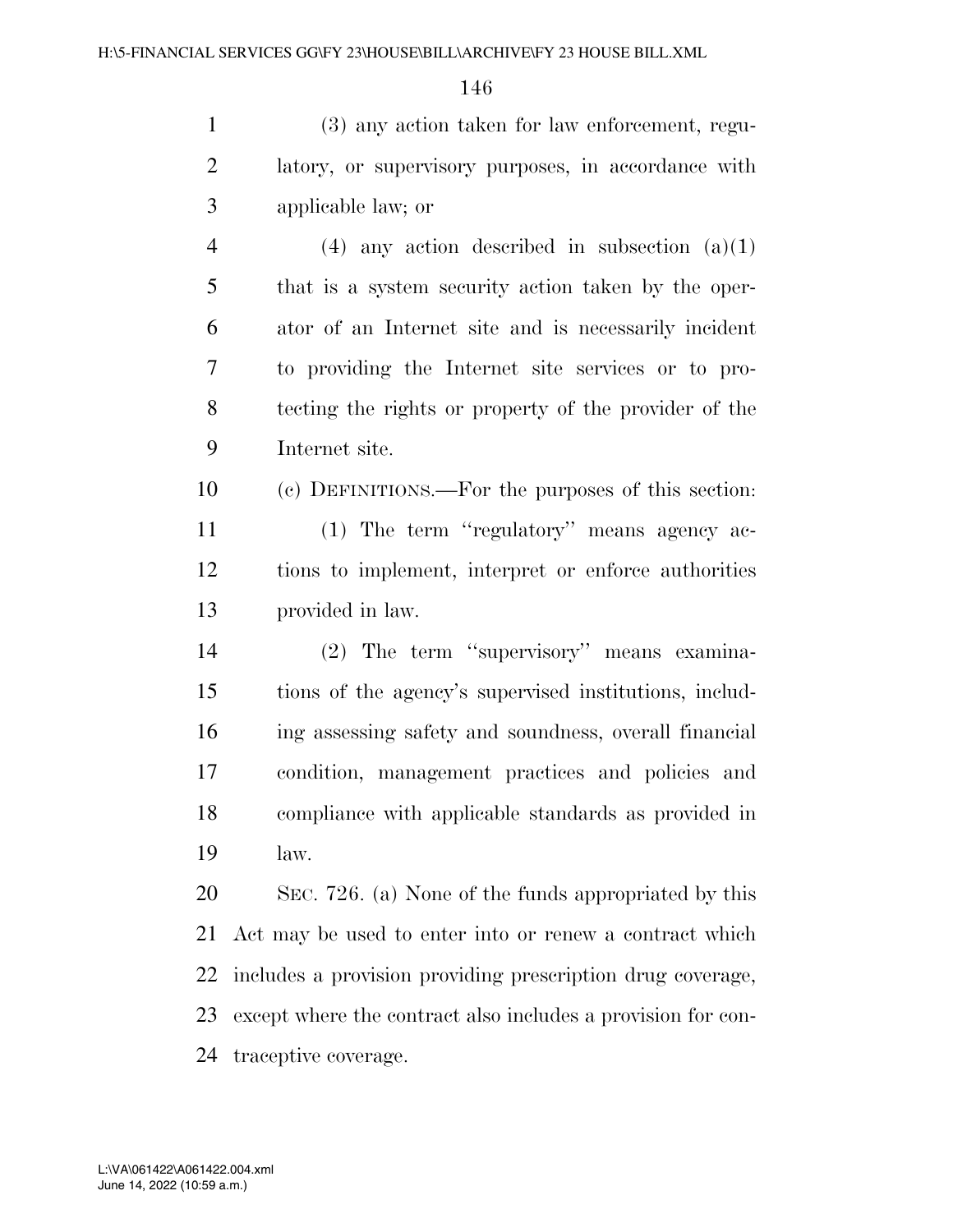(b) Nothing in this section shall apply to a contract with—

|    | (1) any of the following religious plans:             |  |
|----|-------------------------------------------------------|--|
|    | (A) Personal Care's HMO; and                          |  |
| -5 | (B) OSF HealthPlans, Inc.; and                        |  |
| 6  | $(2)$ any existing or future plan, if the carrier     |  |
|    | for the plan objects to such coverage on the basis of |  |
| 8  | religious beliefs.                                    |  |

 (c) In implementing this section, any plan that enters into or renews a contract under this section may not sub- ject any individual to discrimination on the basis that the individual refuses to prescribe or otherwise provide for contraceptives because such activities would be contrary to the individual's religious beliefs or moral convictions. (d) Nothing in this section shall be construed to re-quire coverage of abortion or abortion-related services.

 SEC. 727. The United States is committed to ensur- ing the health of its Olympic, Pan American, and Paralympic athletes, and supports the strict adherence to anti-doping in sport through testing, adjudication, edu- cation, and research as performed by nationally recognized oversight authorities.

 SEC. 728. Notwithstanding any other provision of law, funds appropriated for official travel to Federal de-partments and agencies may be used by such departments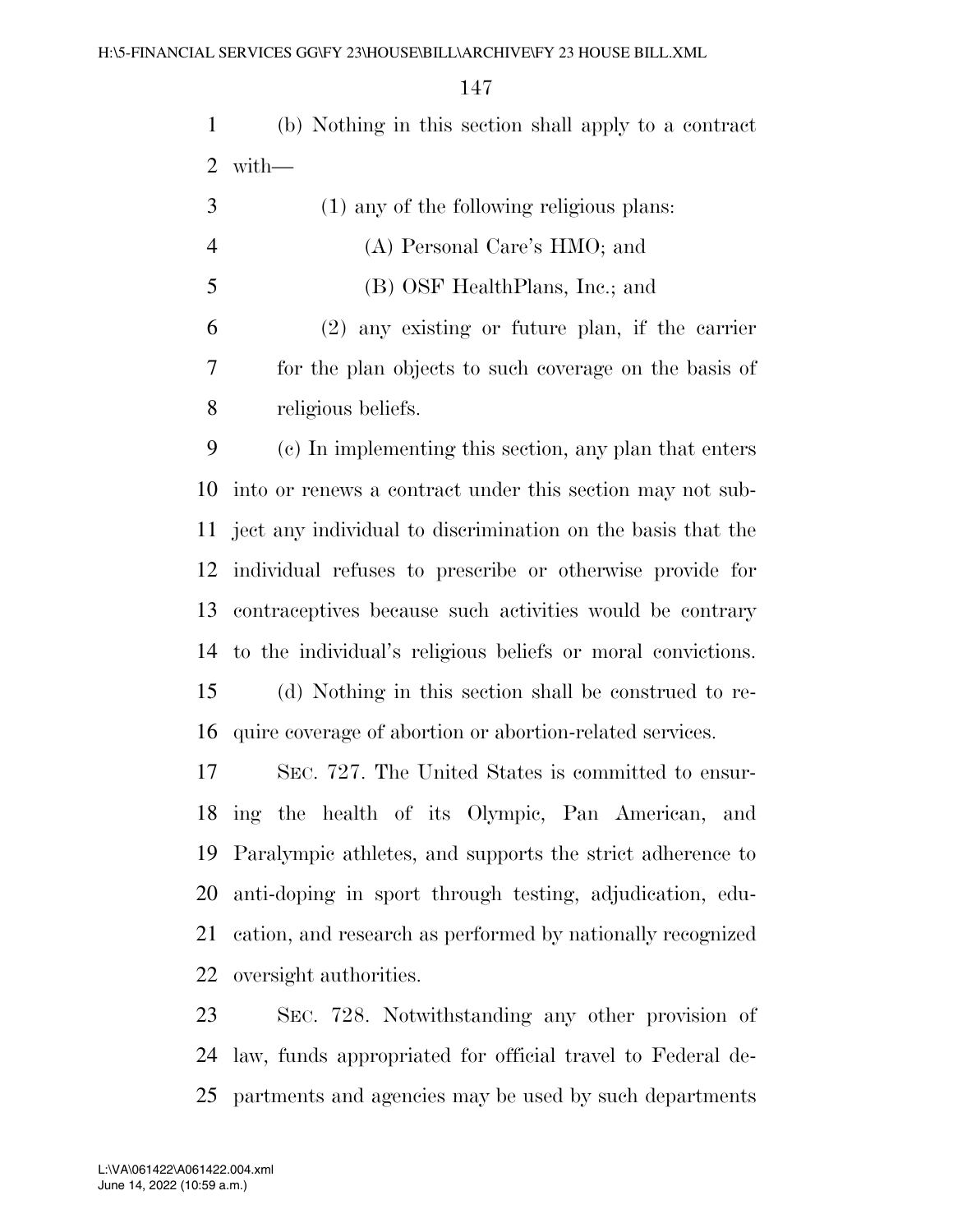and agencies, if consistent with Office of Management and Budget Circular A–126 regarding official travel for Gov- ernment personnel, to participate in the fractional aircraft ownership pilot program.

 SEC. 729. Notwithstanding any other provision of law, none of the funds appropriated or made available under this or any other appropriations Act may be used to implement or enforce restrictions or limitations on the Coast Guard Congressional Fellowship Program, or to im- plement the proposed regulations of the Office of Per- sonnel Management to add sections 300.311 through 300.316 to part 300 of title 5 of the Code of Federal Reg- ulations, published in the Federal Register, volume 68, number 174, on September 9, 2003 (relating to the detail of executive branch employees to the legislative branch). SEC. 730. Notwithstanding any other provision of law, no executive branch agency shall purchase, construct, or lease any additional facilities, except within or contig- uous to existing locations, to be used for the purpose of conducting Federal law enforcement training without the advance approval of the Committees on Appropriations of the House of Representatives and the Senate, except that the Federal Law Enforcement Training Centers is author-

ized to obtain the temporary use of additional facilities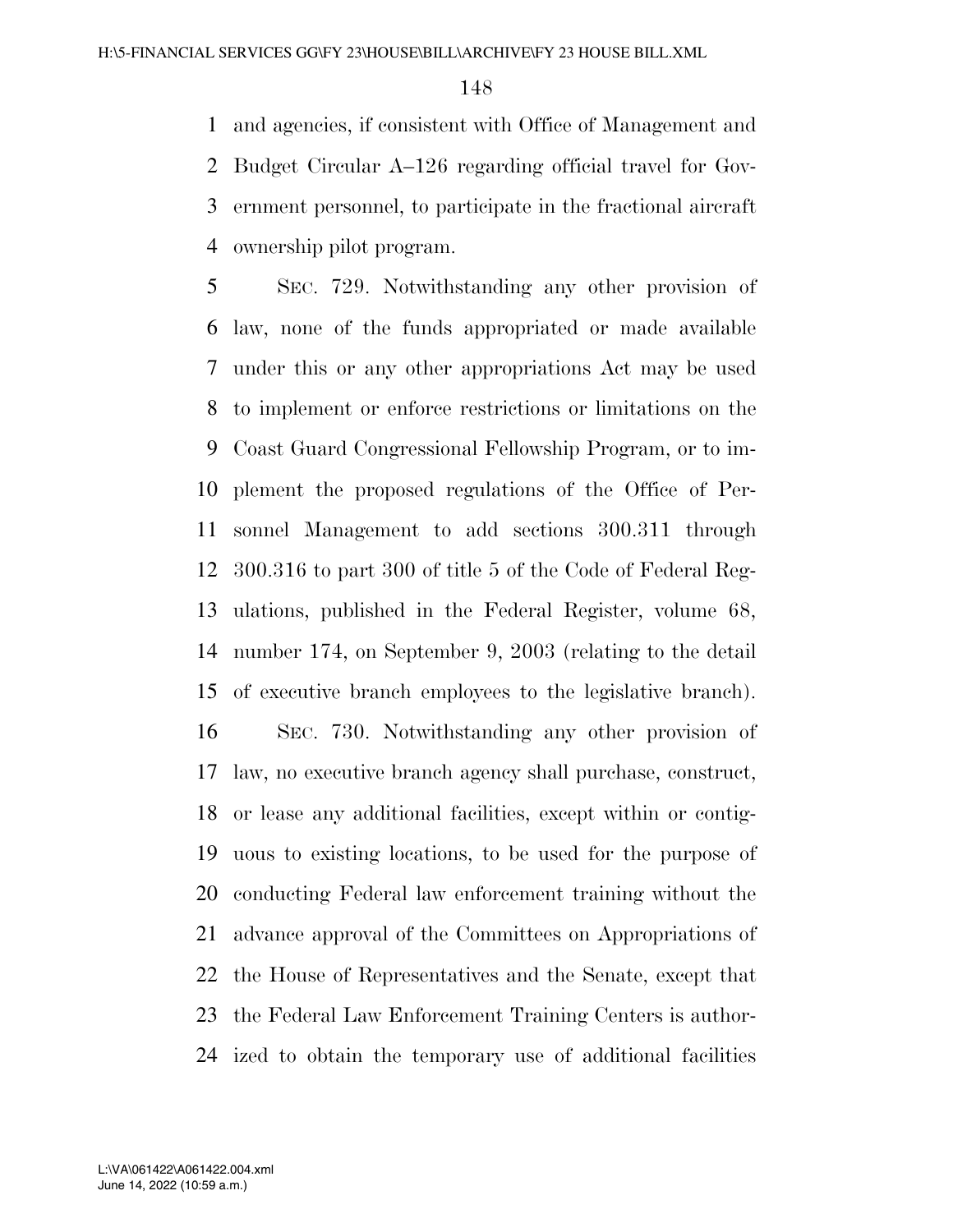by lease, contract, or other agreement for training which cannot be accommodated in existing Centers facilities.

 SEC. 731. Unless otherwise authorized by existing law, none of the funds provided in this or any other Act may be used by an executive branch agency to produce any prepackaged news story intended for broadcast or dis- tribution in the United States, unless the story includes a clear notification within the text or audio of the pre- packaged news story that the prepackaged news story was prepared or funded by that executive branch agency.

 SEC. 732. None of the funds made available in this Act may be used in contravention of section 552a of title 5, United States Code (popularly known as the Privacy Act), and regulations implementing that section.

 SEC. 733. (a) IN GENERAL.—None of the funds ap- propriated or otherwise made available by this or any other Act may be used for any Federal Government con- tract with any foreign incorporated entity which is treated as an inverted domestic corporation under section 835(b) of the Homeland Security Act of 2002 (6 U.S.C. 395(b)) or any subsidiary of such an entity.

(b) WAIVERS.—

 (1) IN GENERAL.—Any Secretary shall waive subsection (a) with respect to any Federal Govern-ment contract under the authority of such Secretary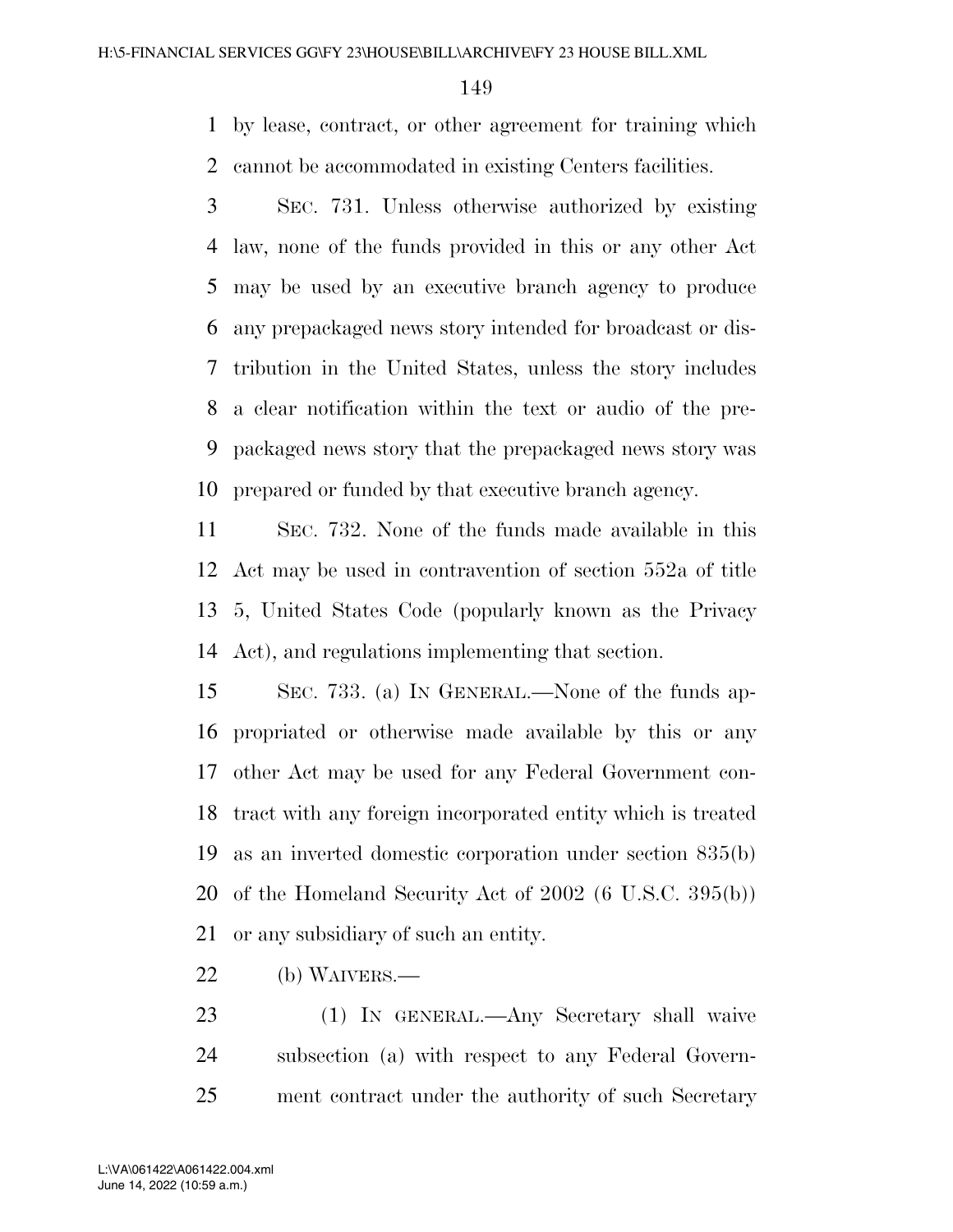if the Secretary determines that the waiver is re-2 quired in the interest of national security.

 (2) REPORT TO CONGRESS.—Any Secretary issuing a waiver under paragraph (1) shall report such issuance to Congress.

 (c) EXCEPTION.—This section shall not apply to any Federal Government contract entered into before the date of the enactment of this Act, or to any task order issued pursuant to such contract.

 SEC. 734. During fiscal year 2023, for each employee who—

12 (1) retires under section  $8336(d)(2)$  or 8414(b)(1)(B) of title 5, United States Code; or

 (2) retires under any other provision of sub- chapter III of chapter 83 or chapter 84 of such title 5 and receives a payment as an incentive to sepa- rate, the separating agency shall remit to the Civil Service Retirement and Disability Fund an amount equal to the Office of Personnel Management's aver- age unit cost of processing a retirement claim for the preceding fiscal year. Such amounts shall be available until expended to the Office of Personnel Management and shall be deemed to be an adminis-24 trative expense under section  $8348(a)(1)(B)$  of title 5, United States Code.

June 14, 2022 (10:59 a.m.) L:\VA\061422\A061422.004.xml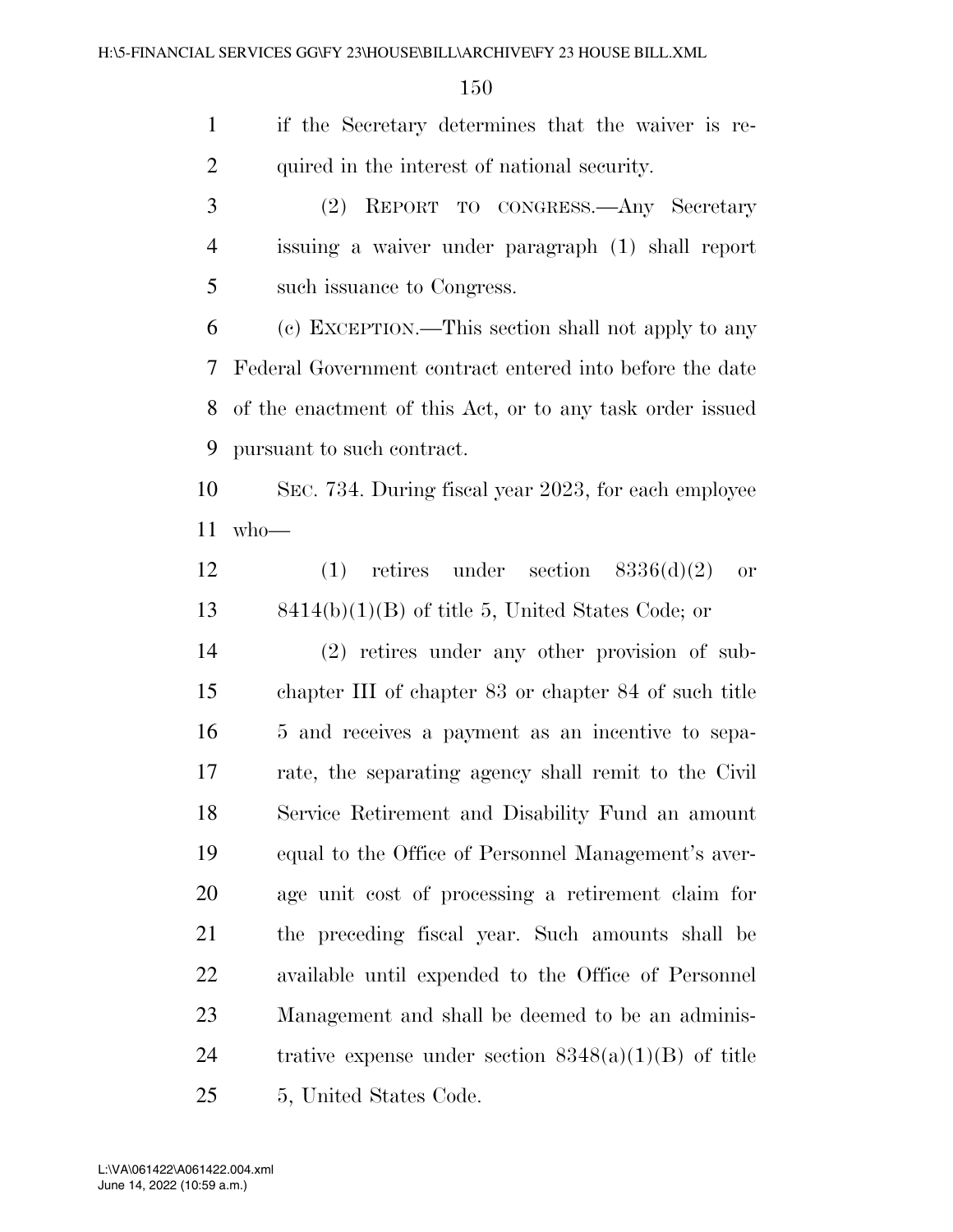SEC. 735. None of the funds made available in this or any other Act may be used to pay for the painting of a portrait of an officer or employee of the Federal Govern- ment, including the President, the Vice President, a mem- ber of Congress (including a Delegate or a Resident Com- missioner to Congress), the head of an executive branch agency (as defined in section 133 of title 41, United States Code), or the head of an office of the legislative branch. SEC. 736. (a)(1) Notwithstanding any other provision of law, and except as otherwise provided in this section, no part of any of the funds appropriated for fiscal year 2023, by this or any other Act, may be used to pay any prevailing rate employee described in section  $5342(a)(2)(A)$  of title 5, United States Code—

 (A) during the period from the date of expira-16 tion of the limitation imposed by the comparable sec- tion for the previous fiscal years until the normal ef- fective date of the applicable wage survey adjust- ment that is to take effect in fiscal year 2023, in an amount that exceeds the rate payable for the appli- cable grade and step of the applicable wage schedule 22 in accordance with such section; and

 (B) during the period consisting of the remain- der of fiscal year 2023, in an amount that exceeds, as a result of a wage survey adjustment, the rate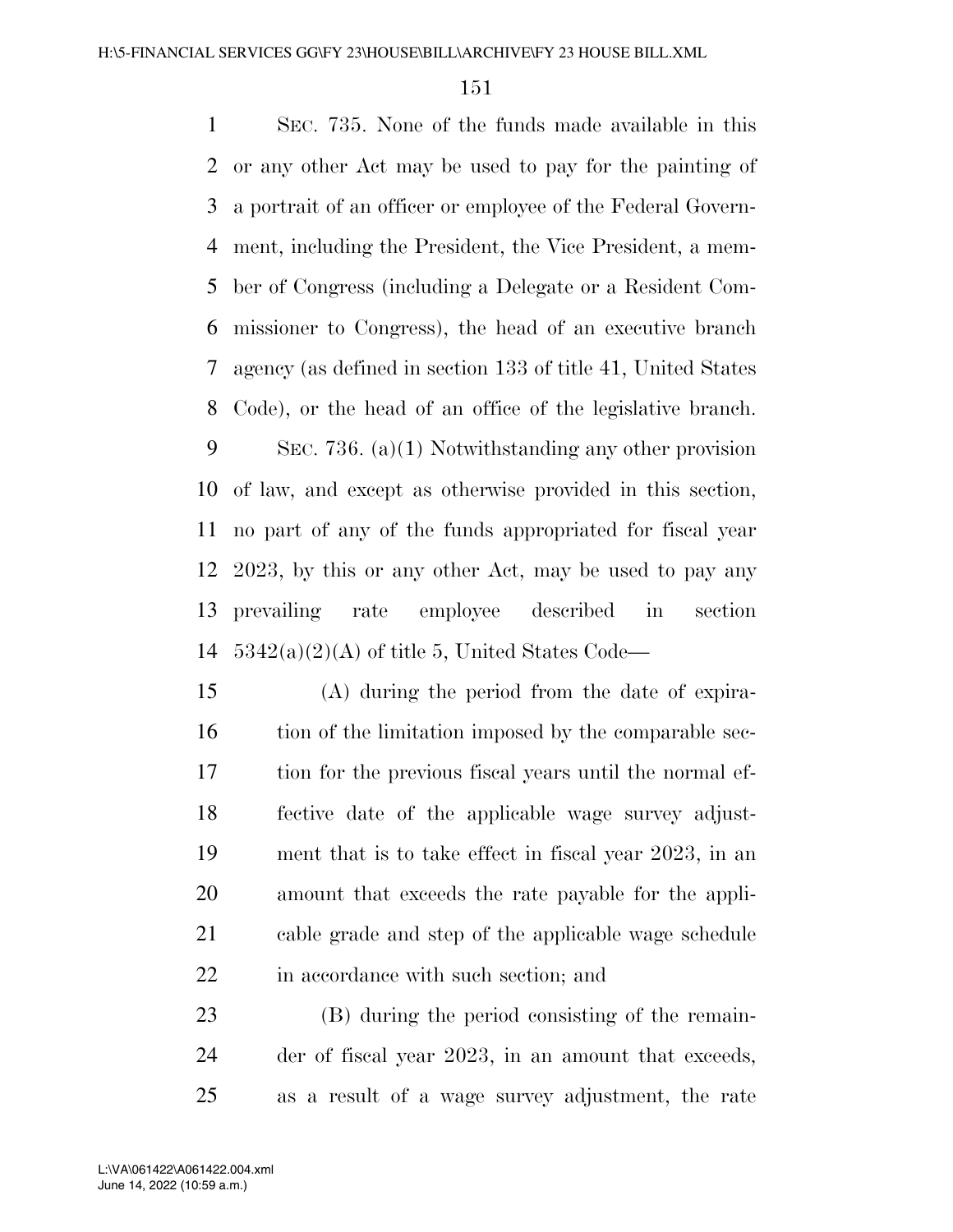payable under subparagraph (A) by more than the sum of—

 (i) the percentage adjustment taking effect in fiscal year 2023 under section 5303 of title 5, United States Code, in the rates of pay under the General Schedule; and

 (ii) the difference between the overall aver- age percentage of the locality-based com- parability payments taking effect in fiscal year 2023 under section 5304 of such title (whether by adjustment or otherwise), and the overall av- erage percentage of such payments which was effective in the previous fiscal year under such section.

 (2) Notwithstanding any other provision of law, no prevailing rate employee described in subparagraph (B) or 17 (C) of section  $5342(a)(2)$  of title 5, United States Code, and no employee covered by section 5348 of such title, may be paid during the periods for which paragraph (1) is in effect at a rate that exceeds the rates that would be payable under paragraph (1) were paragraph (1) appli-cable to such employee.

 (3) For the purposes of this subsection, the rates pay- able to an employee who is covered by this subsection and who is paid from a schedule not in existence on September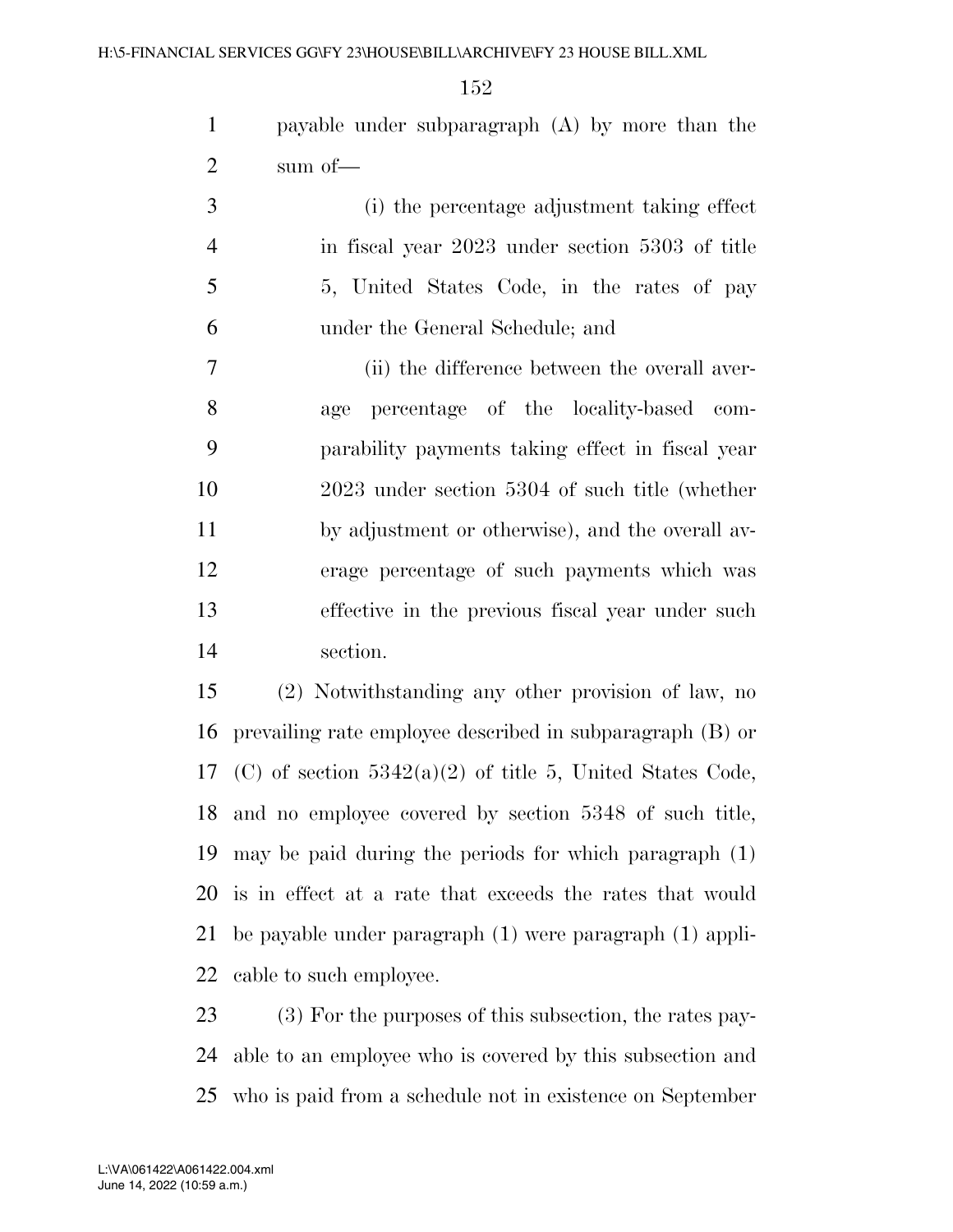30, 2022, shall be determined under regulations pre-scribed by the Office of Personnel Management.

 (4) Notwithstanding any other provision of law, rates of premium pay for employees subject to this subsection may not be changed from the rates in effect on September 30, 2022, except to the extent determined by the Office of Personnel Management to be consistent with the pur-pose of this subsection.

 (5) This subsection shall apply with respect to pay for service performed after September 30, 2022.

 (6) For the purpose of administering any provision of law (including any rule or regulation that provides pre- mium pay, retirement, life insurance, or any other em- ployee benefit) that requires any deduction or contribu- tion, or that imposes any requirement or limitation on the basis of a rate of salary or basic pay, the rate of salary or basic pay payable after the application of this sub-section shall be treated as the rate of salary or basic pay.

 (7) Nothing in this subsection shall be considered to permit or require the payment to any employee covered by this subsection at a rate in excess of the rate that would be payable were this subsection not in effect.

 (8) The Office of Personnel Management may provide for exceptions to the limitations imposed by this sub-section if the Office determines that such exceptions are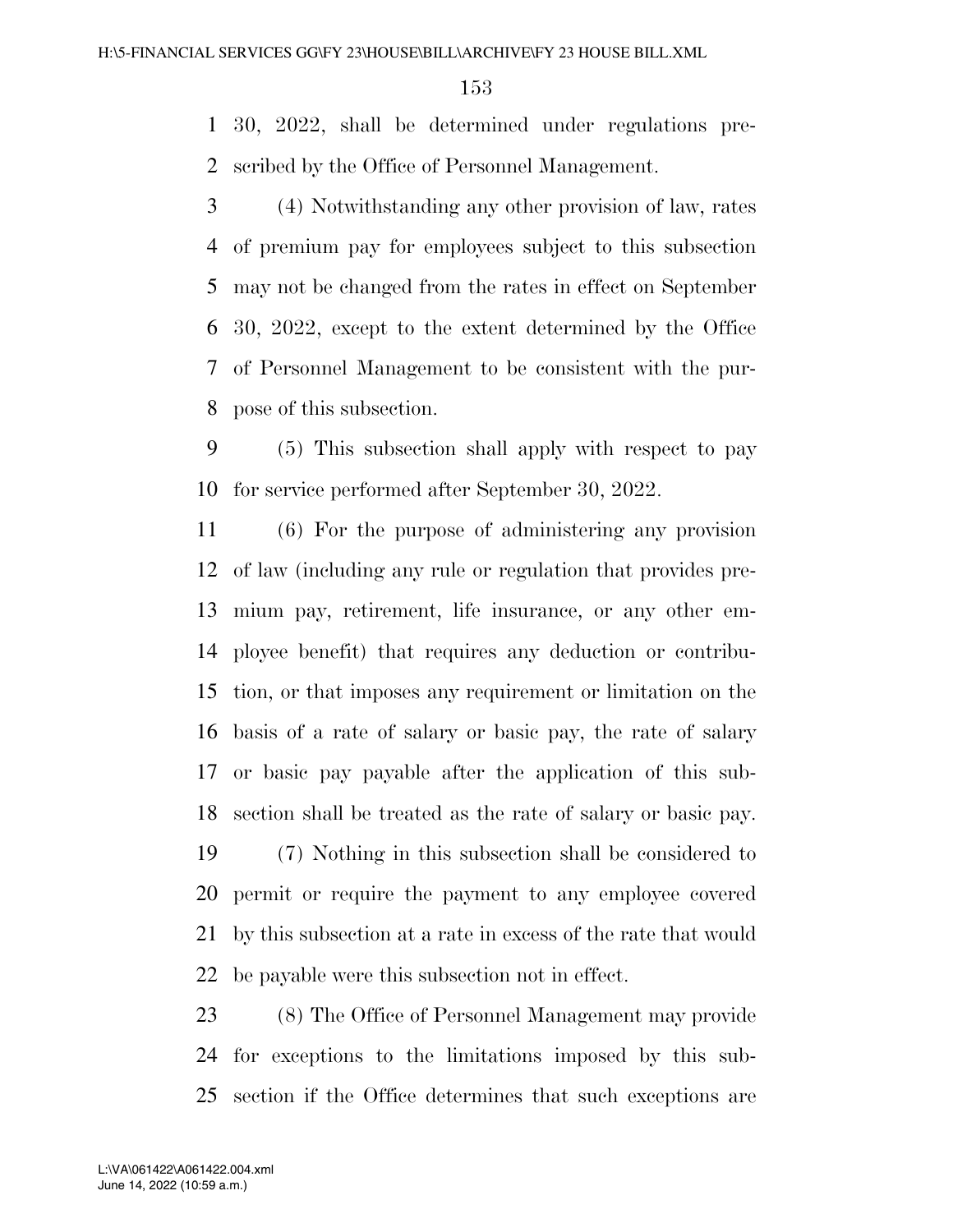necessary to ensure the recruitment or retention of quali-fied employees.

 (b) Notwithstanding subsection (a), the adjustment in rates of basic pay for the statutory pay systems that take place in fiscal year 2023 under sections 5344 and 5348 of title 5, United States Code, shall be—

 (1) not less than the percentage received by em- ployees in the same location whose rates of basic pay are adjusted pursuant to the statutory pay systems under sections 5303 and 5304 of title 5, United States Code: *Provided*, That prevailing rate employ- ees at locations where there are no employees whose pay is increased pursuant to sections 5303 and 5304 of title 5, United States Code, and prevailing rate 15 employees described in section  $5343(a)(5)$  of title 5, United States Code, shall be considered to be located in the pay locality designated as ''Rest of United States'' pursuant to section 5304 of title 5, United States Code, for purposes of this subsection; and

 (2) effective as of the first day of the first ap- plicable pay period beginning after September 30, 2022.

 SEC. 737. (a) The head of any Executive branch de- partment, agency, board, commission, or office funded by this or any other appropriations Act shall submit annual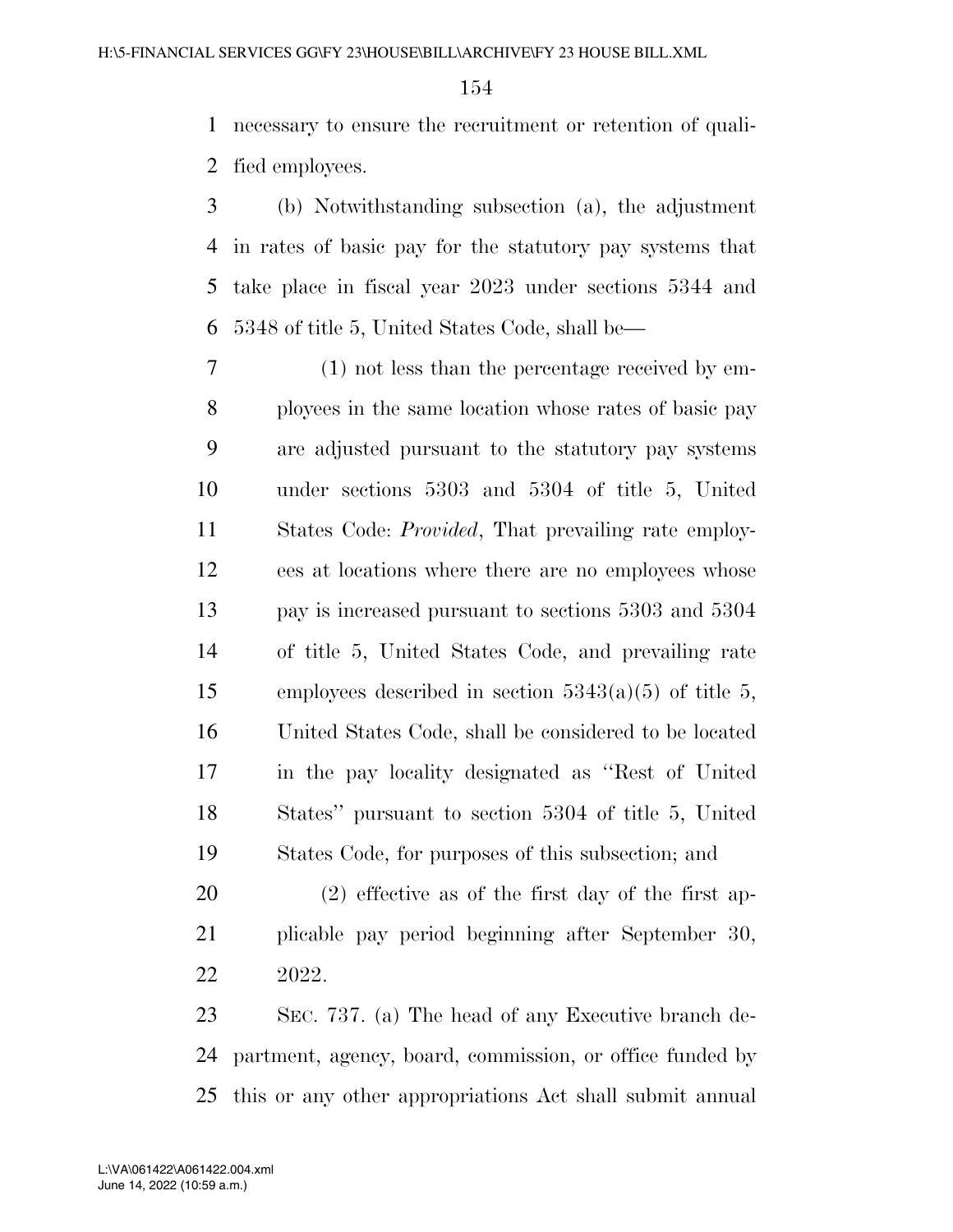| $\mathbf{1}$ | reports to the Inspector General or senior ethics official   |
|--------------|--------------------------------------------------------------|
| 2            | for any entity without an Inspector General, regarding the   |
| 3            | costs and contracting procedures related to each con-        |
| 4            | ference held by any such department, agency, board, com-     |
| 5            | mission, or office during fiscal year 2023 for which the     |
| 6            | cost to the United States Government was more than           |
| 7            | \$100,000.                                                   |
| 8            | (b) Each report submitted shall include, for each con-       |
| 9            | ference described in subsection (a) held during the applica- |
| 10           | ble period—                                                  |
| 11           | $(1)$ a description of its purpose;                          |
| 12           | $(2)$ the number of participants attending;                  |
| 13           | (3) a detailed statement of the costs to the                 |
| 14           | United States Government, including—                         |
| 15           | (A) the cost of any food or beverages;                       |
| 16           | (B) the cost of any audio-visual services;                   |

 (C) the cost of employee or contractor travel to and from the conference; and

 (D) a discussion of the methodology used to determine which costs relate to the con-ference; and

 (4) a description of the contracting procedures used including—

 (A) whether contracts were awarded on a competitive basis; and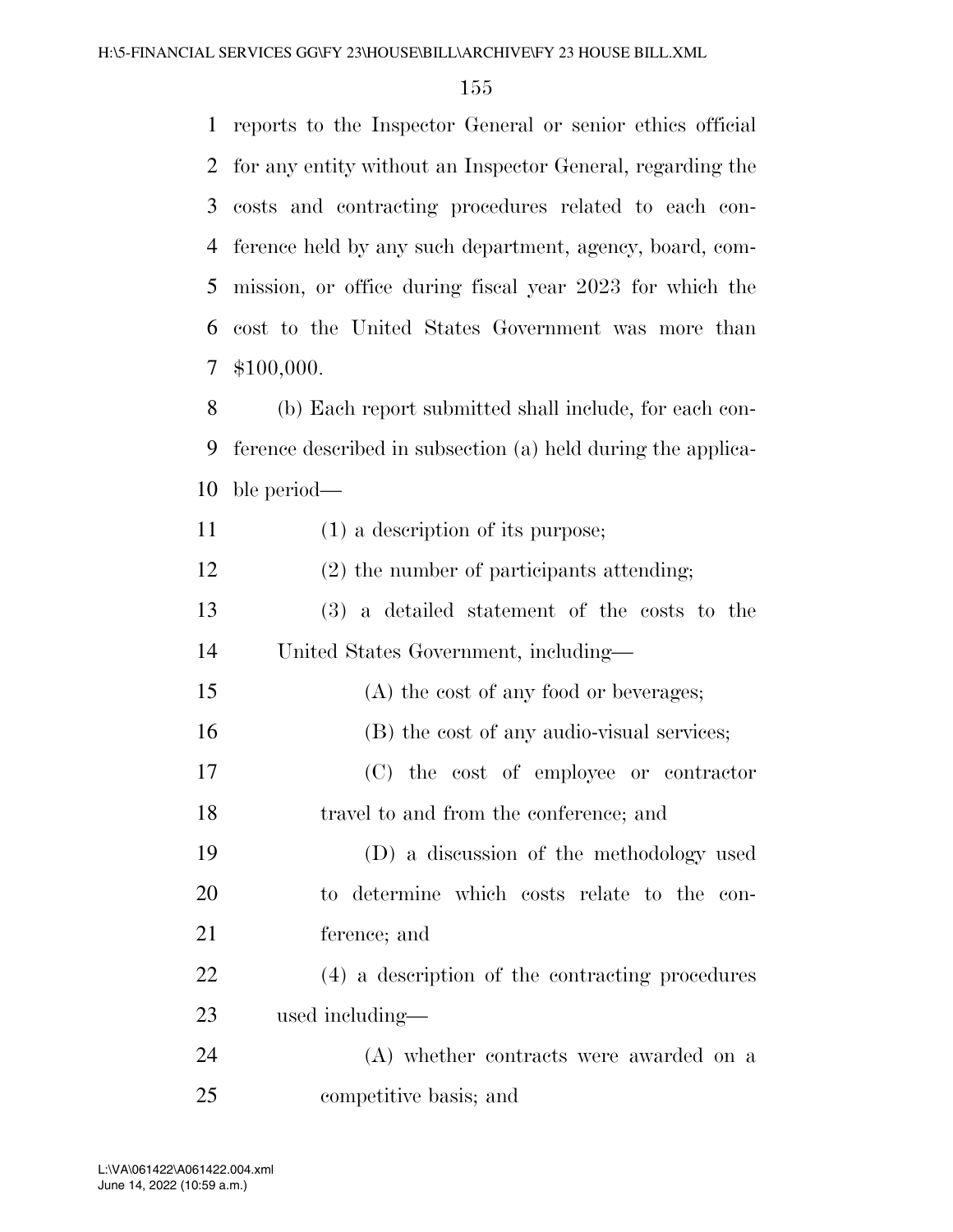(B) a discussion of any cost comparison conducted by the departmental component or office in evaluating potential contractors for the conference.

 (c) Within 15 days after the end of a quarter, the head of any such department, agency, board, commission, or office shall notify the Inspector General or senior ethics official for any entity without an Inspector General, of the date, location, and number of employees attending a con- ference held by any Executive branch department, agency, board, commission, or office funded by this or any other appropriations Act during fiscal year 2023 for which the cost to the United States Government was more than \$20,000.

 (d) A grant or contract funded by amounts appro- priated by this or any other appropriations Act may not be used for the purpose of defraying the costs of a con- ference described in subsection (c) that is not directly and programmatically related to the purpose for which the grant or contract was awarded, such as a conference held in connection with planning, training, assessment, review, or other routine purposes related to a project funded by the grant or contract.

 (e) None of the funds made available in this or any other appropriations Act may be used for travel and con-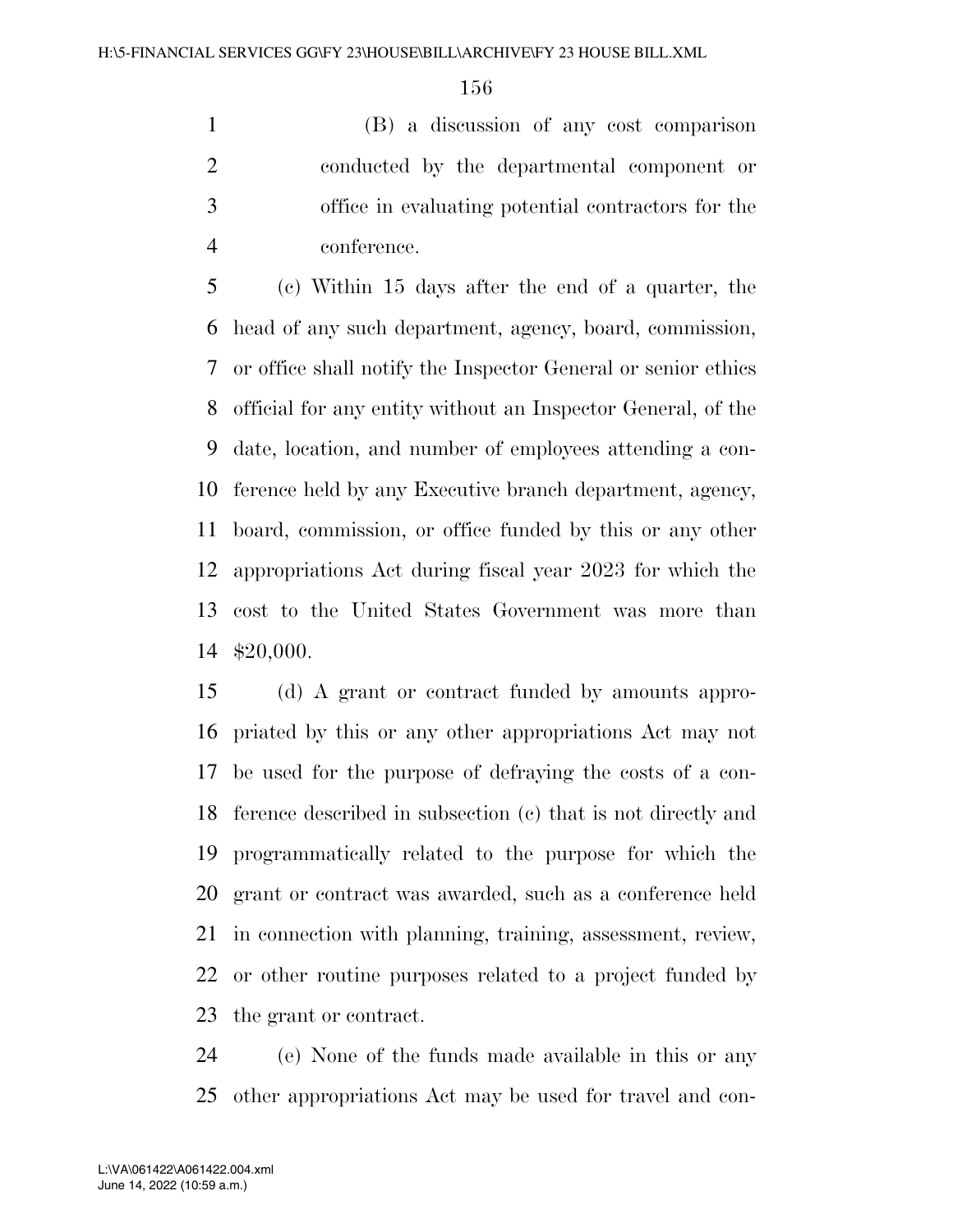ference activities that are not in compliance with Office of Management and Budget Memorandum M–12–12 dated May 11, 2012 or any subsequent revisions to that memorandum.

 SEC. 738. None of the funds made available in this or any other appropriations Act may be used to increase, eliminate, or reduce funding for a program, project, or ac- tivity as proposed in the President's budget request for a fiscal year until such proposed change is subsequently enacted in an appropriation Act, or unless such change is made pursuant to the reprogramming or transfer provi-sions of this or any other appropriations Act.

 SEC. 739. None of the funds made available by this or any other Act may be used to implement, administer, enforce, or apply the rule entitled ''Competitive Area'' published by the Office of Personnel Management in the Federal Register on April 15, 2008 (73 Fed. Reg. 20180 et seq.).

 SEC. 740. None of the funds appropriated or other- wise made available by this or any other Act may be used to begin or announce a study or public-private competition regarding the conversion to contractor performance of any function performed by Federal employees pursuant to Of- fice of Management and Budget Circular A–76 or any other administrative regulation, directive, or policy.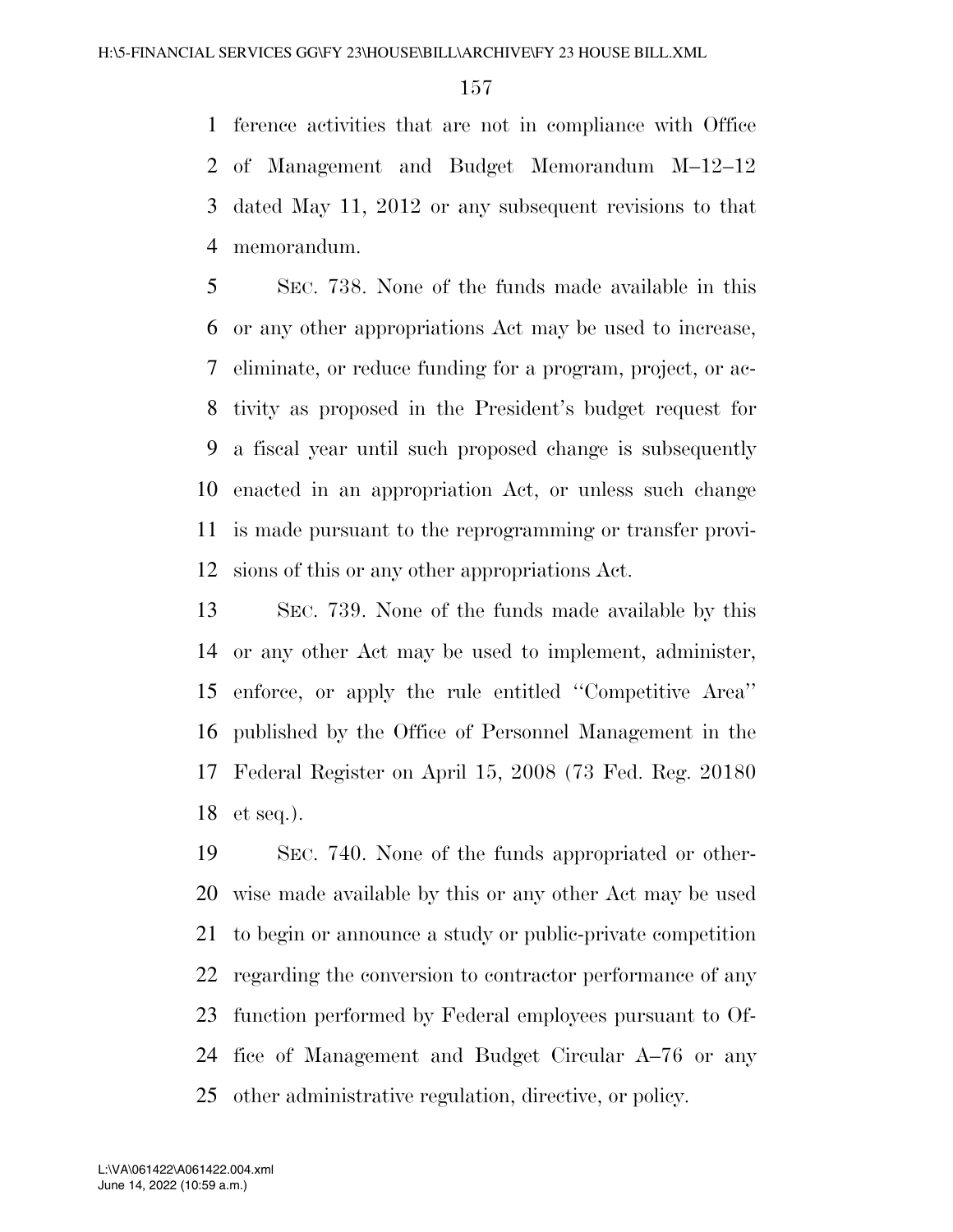SEC. 741. (a) None of the funds appropriated or oth- erwise made available by this or any other Act may be available for a contract, grant, or cooperative agreement with an entity that requires employees or contractors of such entity seeking to report fraud, waste, or abuse to sign internal confidentiality agreements or statements prohib- iting or otherwise restricting such employees or contrac- tors from lawfully reporting such waste, fraud, or abuse to a designated investigative or law enforcement represent- ative of a Federal department or agency authorized to re-ceive such information.

 (b) The limitation in subsection (a) shall not con- travene requirements applicable to Standard Form 312, Form 4414, or any other form issued by a Federal depart- ment or agency governing the nondisclosure of classified information.

 SEC. 742. (a) No funds appropriated in this or any other Act may be used to implement or enforce the agree- ments in Standard Forms 312 and 4414 of the Govern- ment or any other nondisclosure policy, form, or agree- ment if such policy, form, or agreement does not contain the following provisions: ''These provisions are consistent with and do not supersede, conflict with, or otherwise alter the employee obligations, rights, or liabilities created by existing statute or Executive order relating to (1) classi-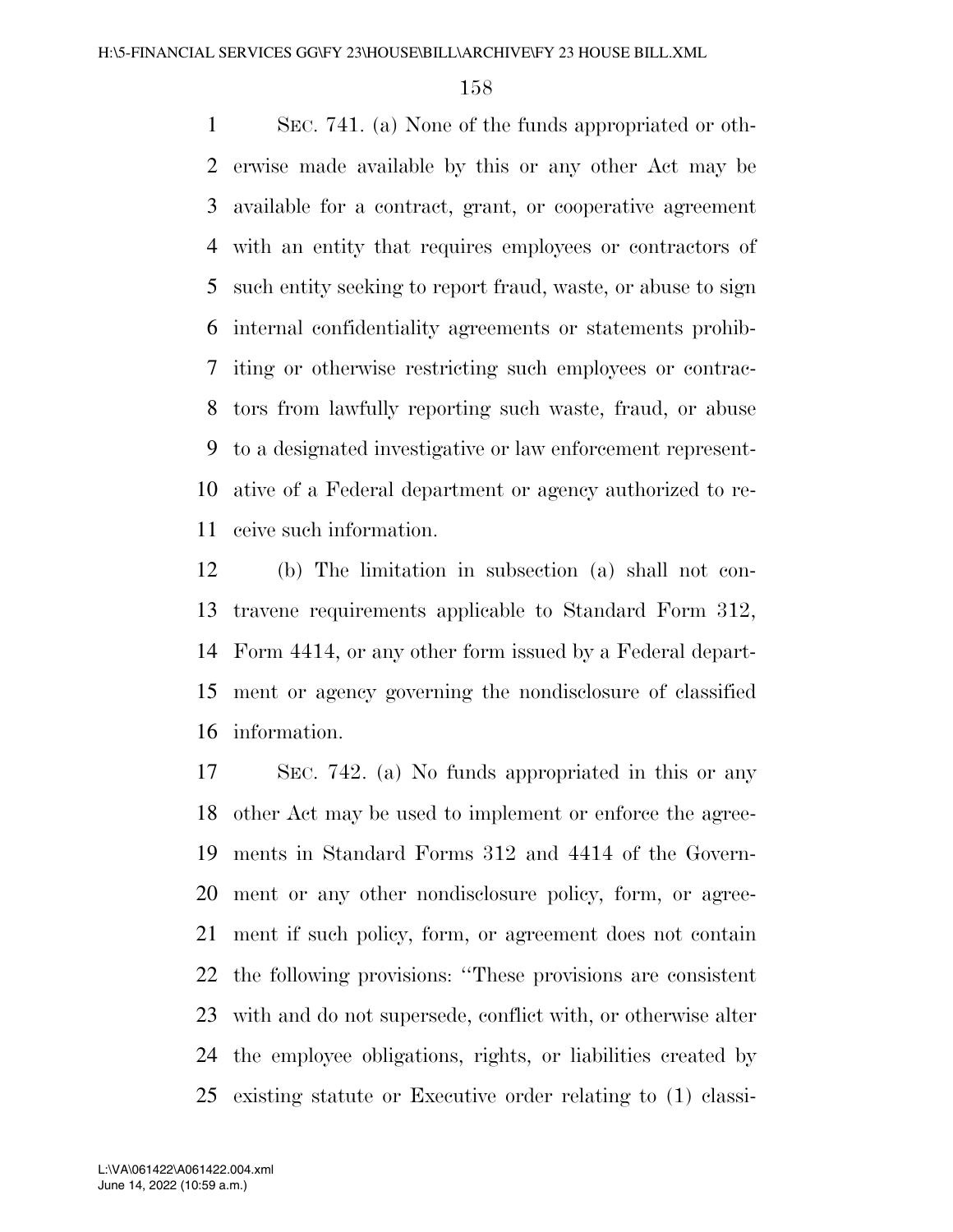fied information, (2) communications to Congress or the Office of Special Counsel, (3) the reporting to an Inspec- tor General of a violation of any law, rule, or regulation, or mismanagement, a gross waste of funds, an abuse of authority, or a substantial and specific danger to public health or safety, or (4) any other whistleblower protection. The definitions, requirements, obligations, rights, sanc- tions, and liabilities created by controlling Executive or- ders and statutory provisions are incorporated into this agreement and are controlling.'': *Provided*, That notwith- standing the preceding provision of this section, a non- disclosure policy form or agreement that is to be executed by a person connected with the conduct of an intelligence or intelligence-related activity, other than an employee or officer of the United States Government, may contain pro- visions appropriate to the particular activity for which such document is to be used. Such form or agreement shall, at a minimum, require that the person will not dis- close any classified information received in the course of such activity unless specifically authorized to do so by the United States Government. Such nondisclosure forms shall also make it clear that they do not bar disclosures to Congress, or to an authorized official of an executive agency or the Department of Justice, that are essential to reporting a substantial violation of law.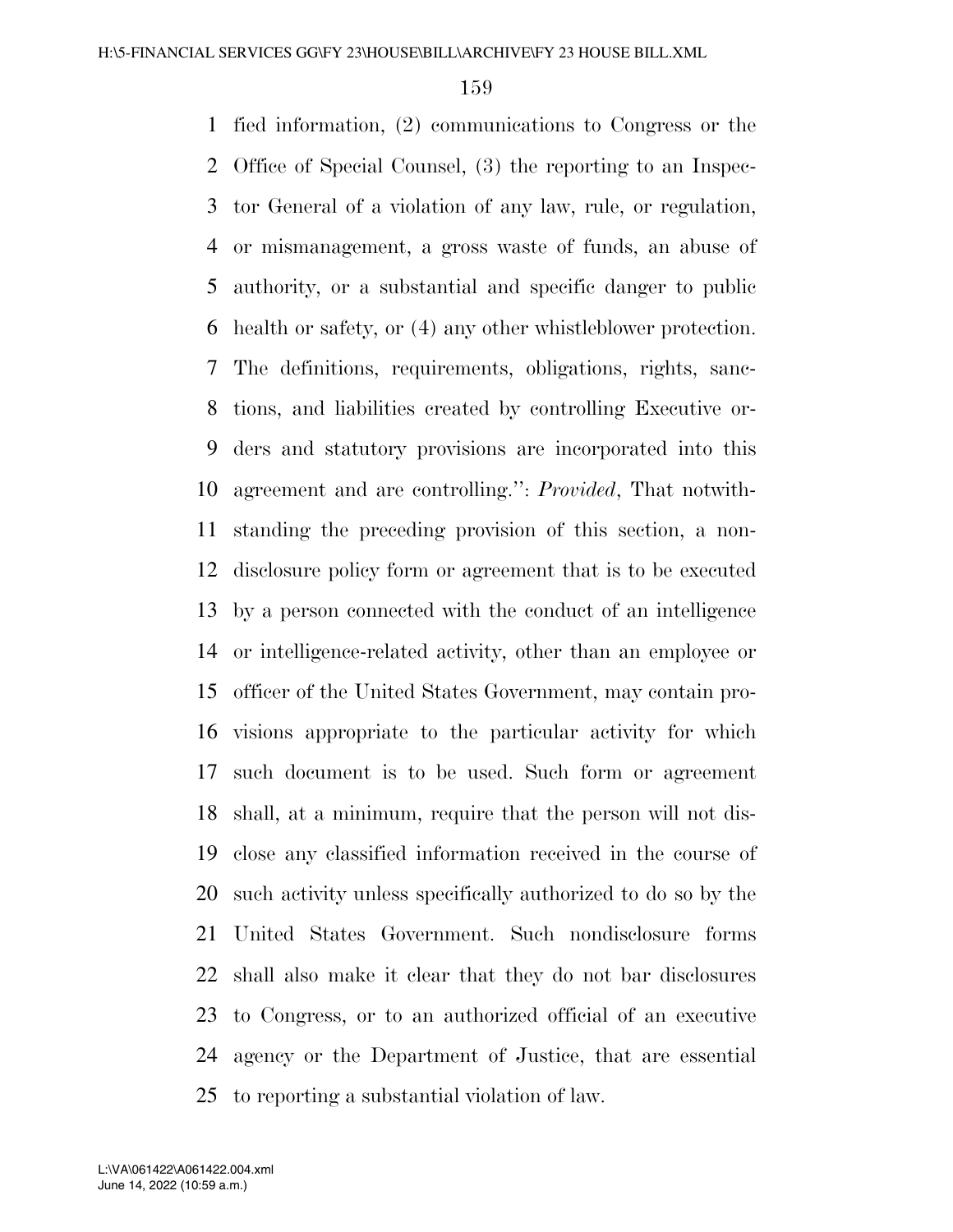(b) A nondisclosure agreement may continue to be implemented and enforced notwithstanding subsection (a) if it complies with the requirements for such agreement that were in effect when the agreement was entered into. (c) No funds appropriated in this or any other Act may be used to implement or enforce any agreement en- tered into during fiscal year 2023 which does not contain substantially similar language to that required in sub-section (a).

 SEC. 743. None of the funds made available by this or any other Act may be used to enter into a contract, memorandum of understanding, or cooperative agreement with, make a grant to, or provide a loan or loan guarantee to, any corporation that has any unpaid Federal tax liabil- ity that has been assessed, for which all judicial and ad- ministrative remedies have been exhausted or have lapsed, and that is not being paid in a timely manner pursuant to an agreement with the authority responsible for col- lecting the tax liability, where the awarding agency is aware of the unpaid tax liability, unless a Federal agency has considered suspension or debarment of the corporation and has made a determination that this further action is not necessary to protect the interests of the Government. SEC. 744. None of the funds made available by this or any other Act may be used to enter into a contract,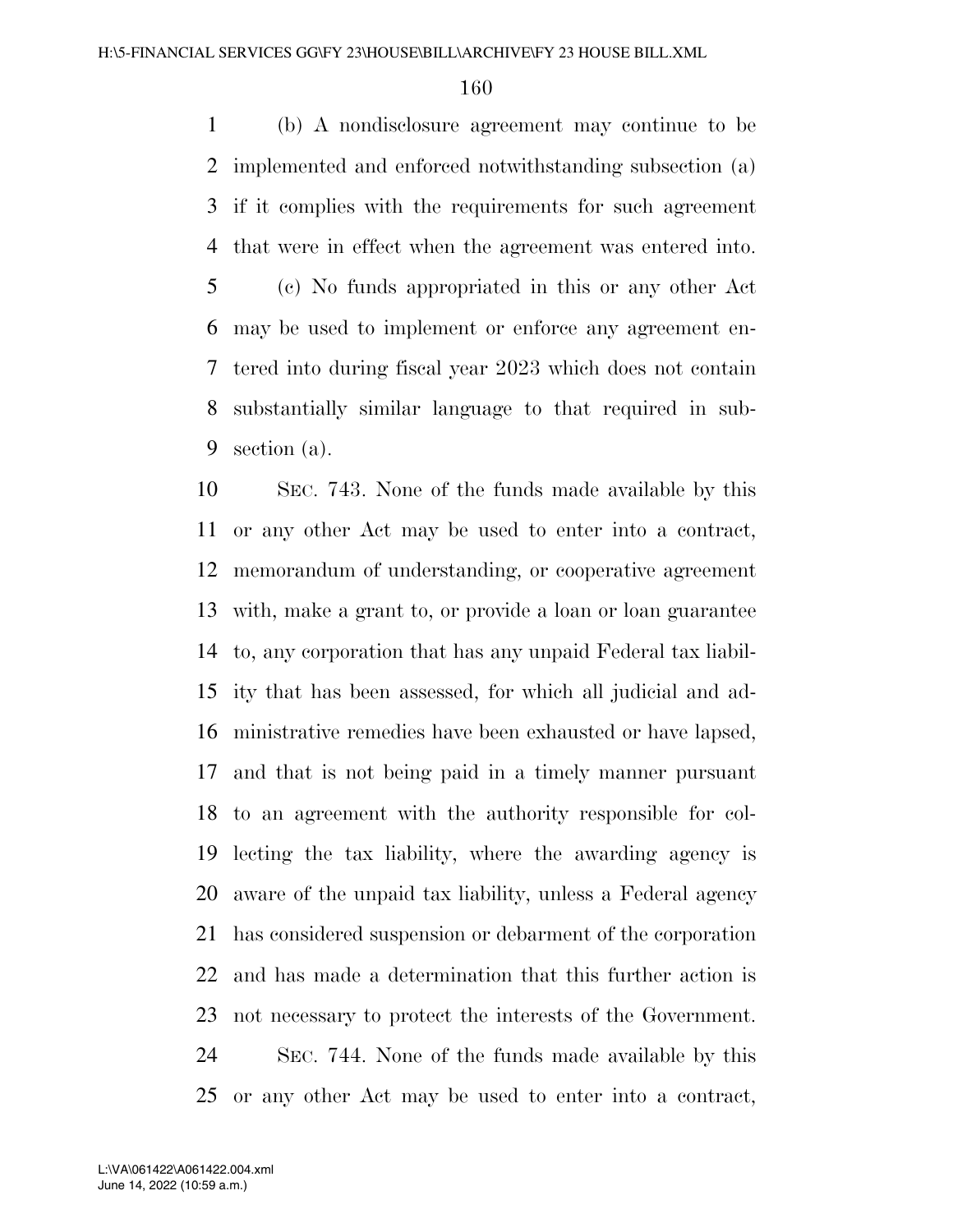memorandum of understanding, or cooperative agreement with, make a grant to, or provide a loan or loan guarantee to, any corporation that was convicted of a felony criminal violation under any Federal law within the preceding 24 months, where the awarding agency is aware of the convic- tion, unless a Federal agency has considered suspension or debarment of the corporation and has made a deter- mination that this further action is not necessary to pro-tect the interests of the Government.

 SEC. 745. (a) During fiscal year 2023, on the date on which a request is made for a transfer of funds in ac- cordance with section 1017 of Public Law 111–203, the Bureau of Consumer Financial Protection shall notify the Committees on Appropriations of the House of Represent- atives and the Senate, the Committee on Financial Serv- ices of the House of Representatives, and the Committee on Banking, Housing, and Urban Affairs of the Senate of such request.

 (b) Any notification required by this section shall be made available on the Bureau's public website.

 SEC. 746. (a) Notwithstanding any official rate ad- justed under section 104 of title 3, United States Code, the rate payable to the Vice President during calendar year 2023 shall be the rate payable to the Vice President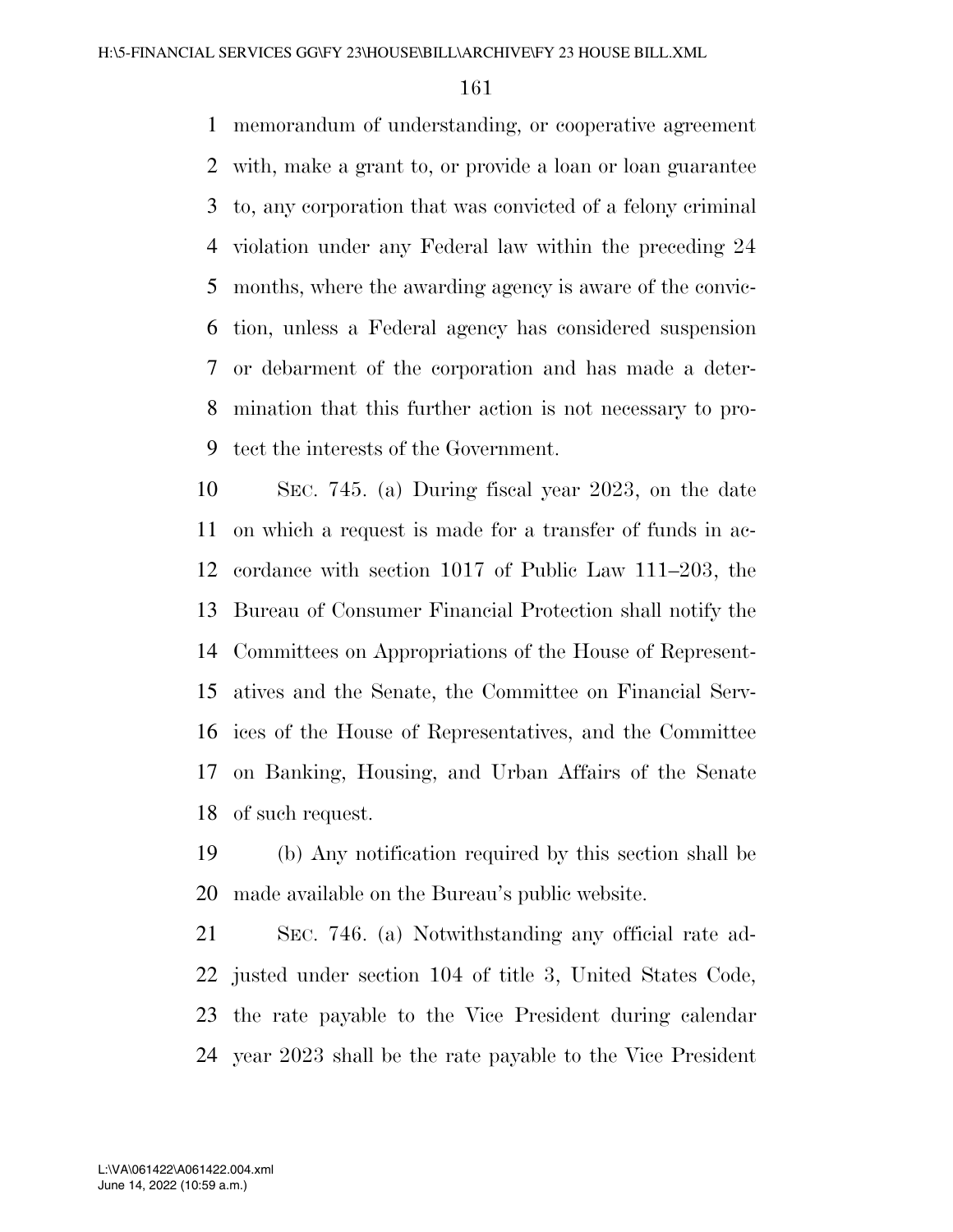on December 31, 2022, by operation of section 747 of divi-sion E of Public Law 117–103.

 (b) Notwithstanding any official rate adjusted under section 5318 of title 5, United States Code, or any other provision of law, the payable rate during calendar year 2023 for an employee serving in an Executive Schedule position, or in a position for which the rate of pay is fixed by statute at an Executive Schedule rate, shall be the rate payable for the applicable Executive Schedule level on De- cember 31, 2022, by operation of section 747 of division E of Public Law 117–103. Such an employee may not re- ceive a rate increase during calendar year 2023, except as provided in subsection (i).

 (c) Notwithstanding section 401 of the Foreign Serv- ice Act of 1980 (Public Law 96–465) or any other provi- sion of law, a chief of mission or ambassador at large is subject to subsection (b) in the same manner as other em-ployees who are paid at an Executive Schedule rate.

19  $(d)(1)$  This subsection applies to—

 (A) a noncareer appointee in the Senior Executive Service paid a rate of basic pay at or above the official rate for level IV of the Execu-tive Schedule; or

 (B) a limited term appointee or limited emergency appointee in the Senior Executive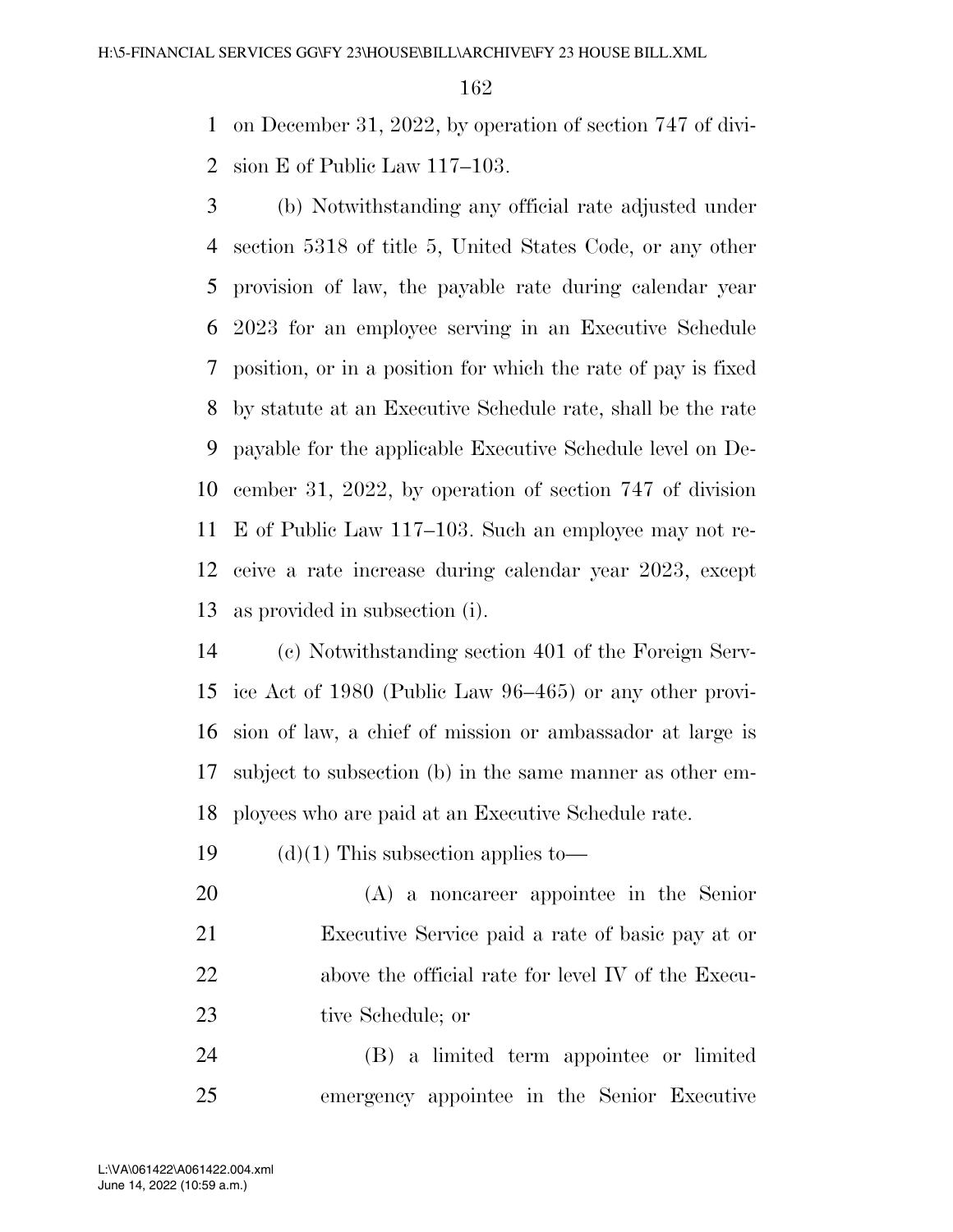Service serving under a political appointment and paid a rate of basic pay at or above the of- ficial rate for level IV of the Executive Sched-ule.

 (2) Notwithstanding sections 5382 and 5383 of title 5, United States Code, an employee described in paragraph (1) may not receive a pay rate increase during calendar year 2023, except as provided in subsection (i).

 (e) Notwithstanding any other provision of law, any employee paid a rate of basic pay (including any locality- based payments under section 5304 of title 5, United States Code, or similar authority) at or above the official rate for level IV of the Executive Schedule who serves under a political appointment may not receive a pay rate increase during calendar year 2023, except as provided in subsection (i). This subsection does not apply to employees in the General Schedule pay system or the Foreign Service pay system, to employees appointed under section 3161 of title 5, United States Code, or to employees in another pay system whose position would be classified at GS–15 or below if chapter 51 of title 5, United States Code, ap-plied to them.

 (f) Nothing in subsections (b) through (e) shall pre-vent employees who do not serve under a political appoint-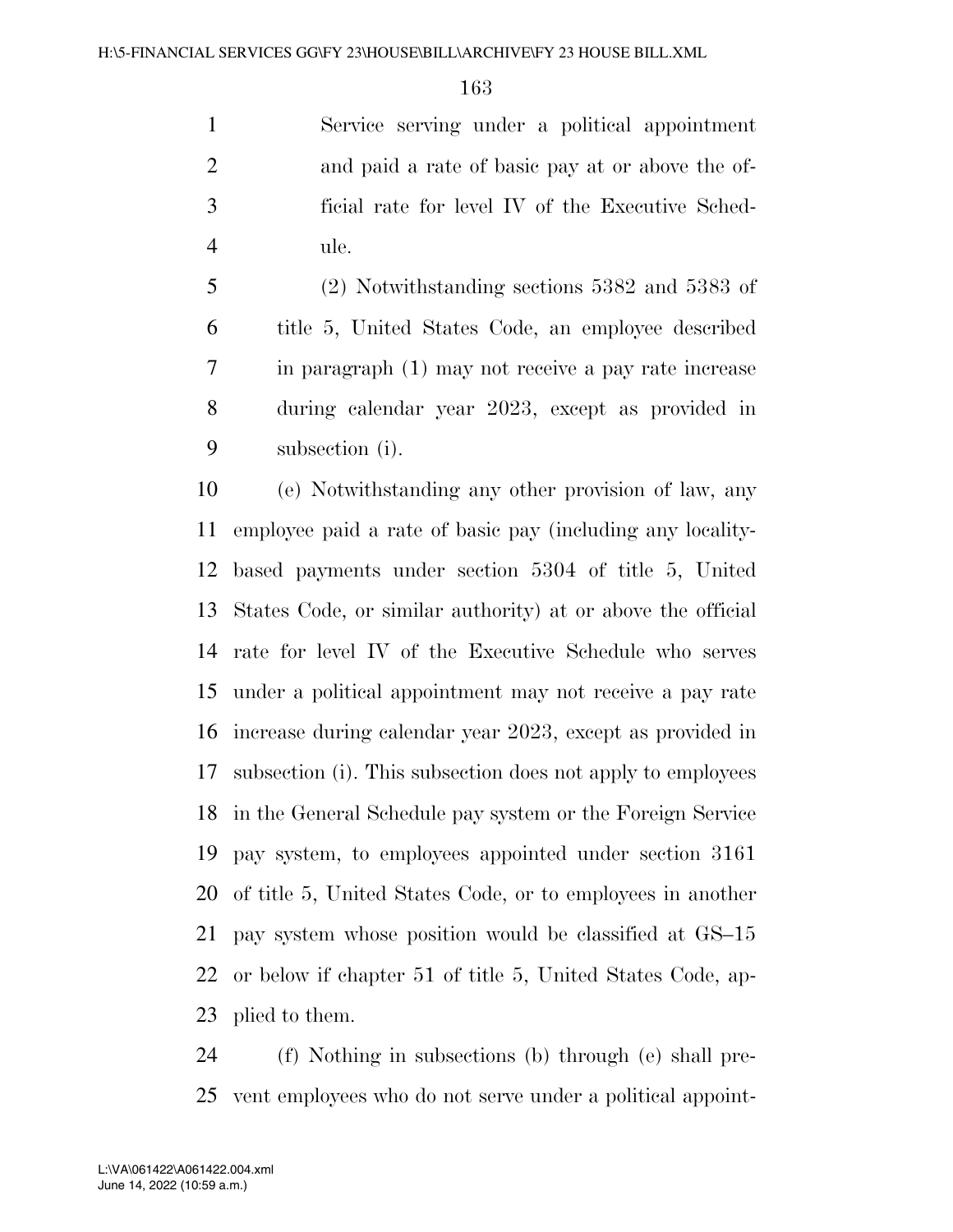ment from receiving pay increases as otherwise provided under applicable law.

 (g) This section does not apply to an individual who makes an election to retain Senior Executive Service basic pay under section 3392(c) of title 5, United States Code, for such time as that election is in effect.

 (h) This section does not apply to an individual who makes an election to retain Senior Foreign Service pay entitlements under section 302(b) of the Foreign Service Act of 1980 (Public Law 96–465) for such time as that election is in effect.

 (i) Notwithstanding subsections (b) through (e), an employee in a covered position may receive a pay rate in- crease upon an authorized movement to a different cov- ered position only if that new position has higher-level du- ties and a pre-established level or range of pay higher than the level or range for the position held immediately before the movement. Any such increase must be based on the rates of pay and applicable limitations on payable rates of pay in effect on December 31, 2022, by operation of section 747 of division E of Public Law 117–103.

 (j) Notwithstanding any other provision of law, for an individual who is newly appointed to a covered position during the period of time subject to this section, the initial pay rate shall be based on the rates of pay and applicable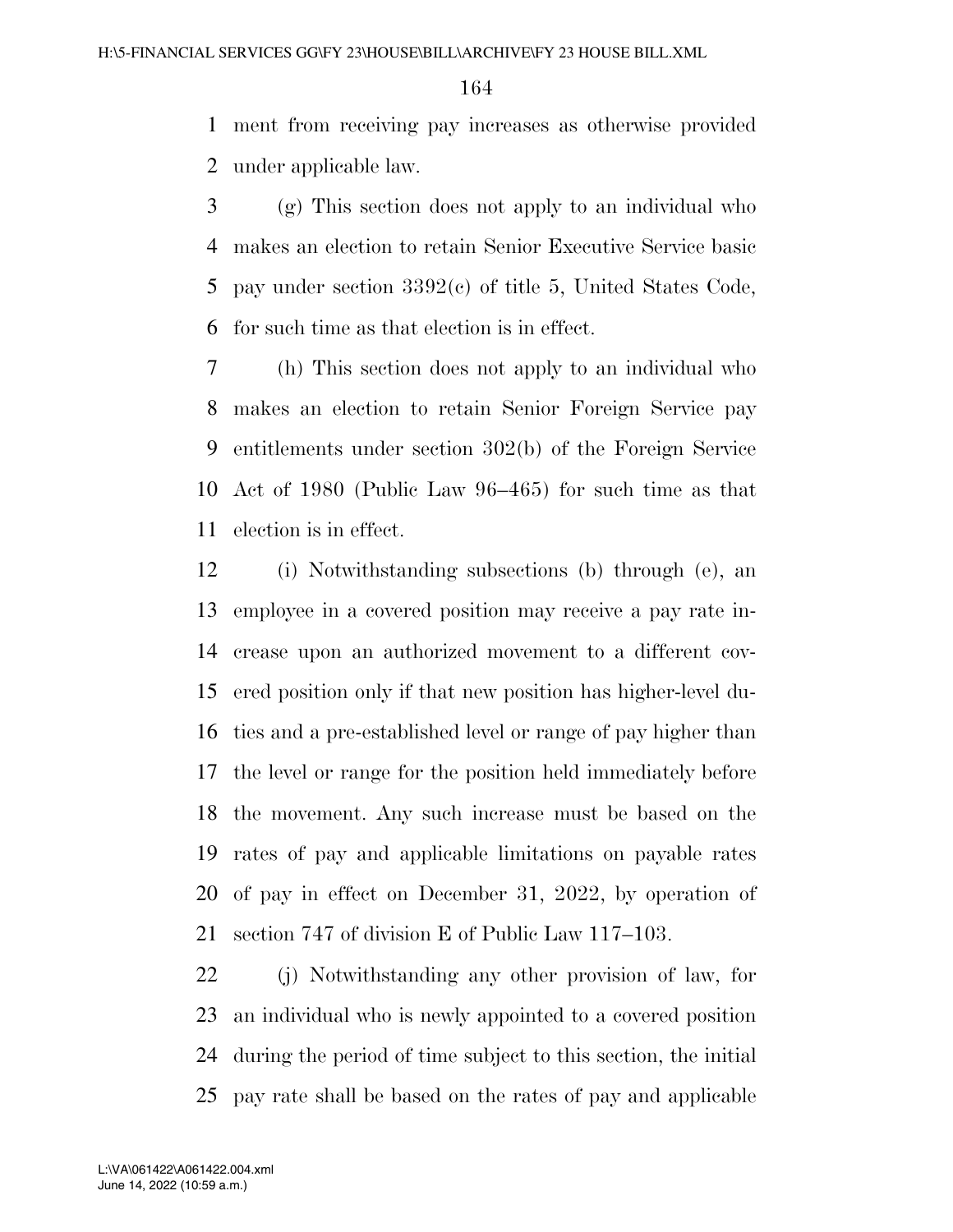limitations on payable rates of pay in effect on December 31, 2022, by operation of section 747 of division E of Pub-lic Law 117–103.

 (k) If an employee affected by this section is subject to a biweekly pay period that begins in calendar year 2023 but ends in calendar year 2024, the bar on the employee's receipt of pay rate increases shall apply through the end of that pay period.

 (l) For the purpose of this section, the term ''covered position'' means a position occupied by an employee whose pay is restricted under this section.

 (m) This section takes effect on the first day of the first applicable pay period beginning on or after January 1, 2023.

 SEC. 747. In the event of a violation of the Impound- ment Control Act of 1974, the President or the head of the relevant department or agency, as the case may be, shall report immediately to the Congress all relevant facts and a statement of actions taken: *Provided*, That a copy of each report shall also be transmitted to the Committees on Appropriations of the House of Representatives and the Senate and the Comptroller General on the same date the report is transmitted to the Congress.

SEC. 748. During the current fiscal year—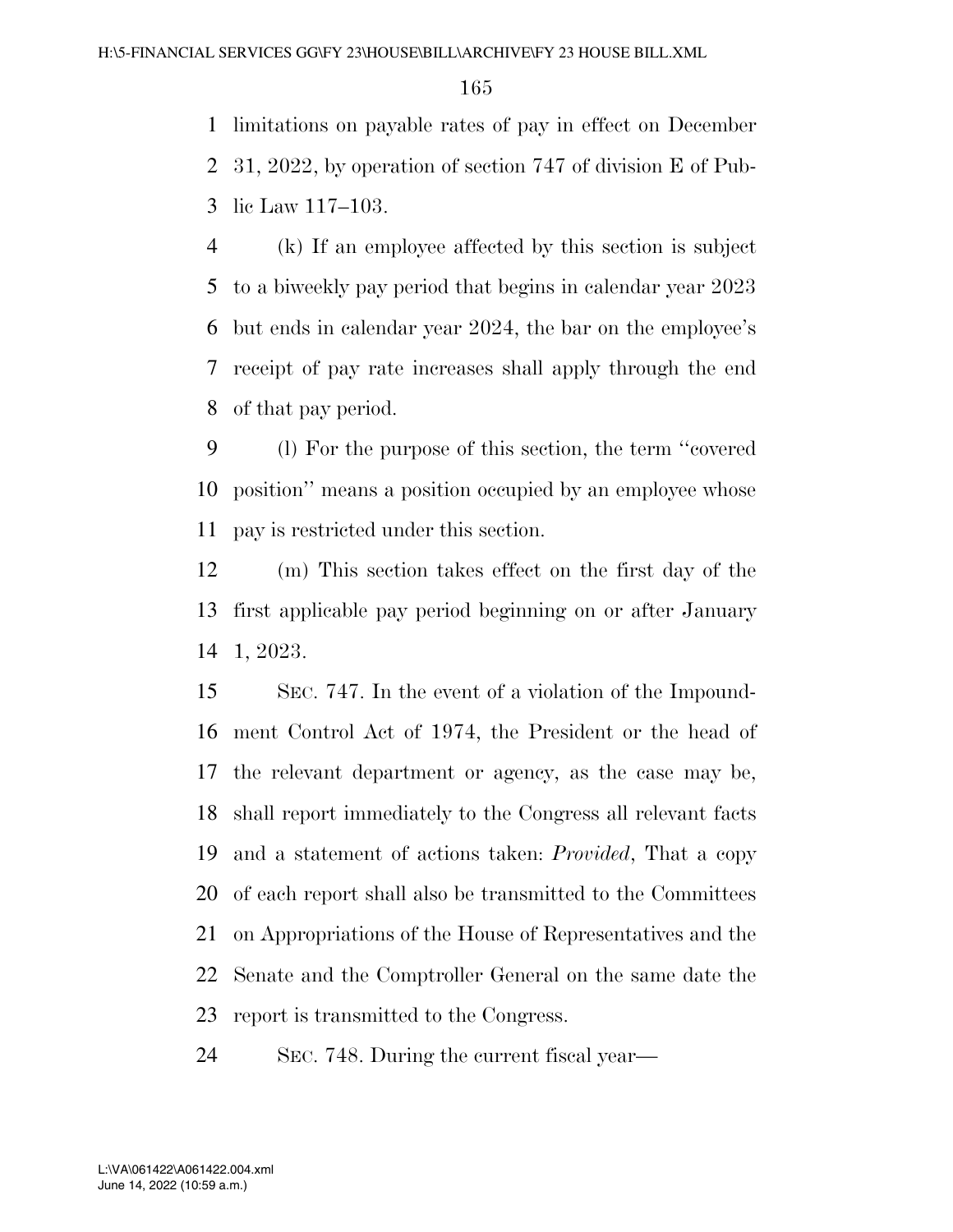(a) with respect to budget authority proposed to be rescinded or that is set to be reserved or proposed to be deferred in a special message transmitted under section 1012 or 1013 of the Congressional Budget and Impound-ment Control Act of 1974, such budget authority—

 (1) shall be made available for obligation in suf- ficient time to be prudently obligated as required under section 1012(b) or 1013 of such Act; and

 (2) may not be deferred or otherwise withheld from obligation during the 90-day period before the expiration of the period of availability of such budget authority, including, if applicable, the 90-day period before the expiration of an initial period of avail- ability for which such budget authority was pro-vided.

 (b) With respect to an apportionment of an appro- priation made pursuant to section 1513(b) of title 31, United States Code, an appropriation (as that term is de- fined in section 1511 of title 31, United States Code) shall be apportioned—

 (1) to make available all amounts for obligation in sufficient time to be prudently obligated; and

 (2) to make available all amounts for obligation, without precondition (including footnotes) that shall be met prior to obligation, not later than 90 days be-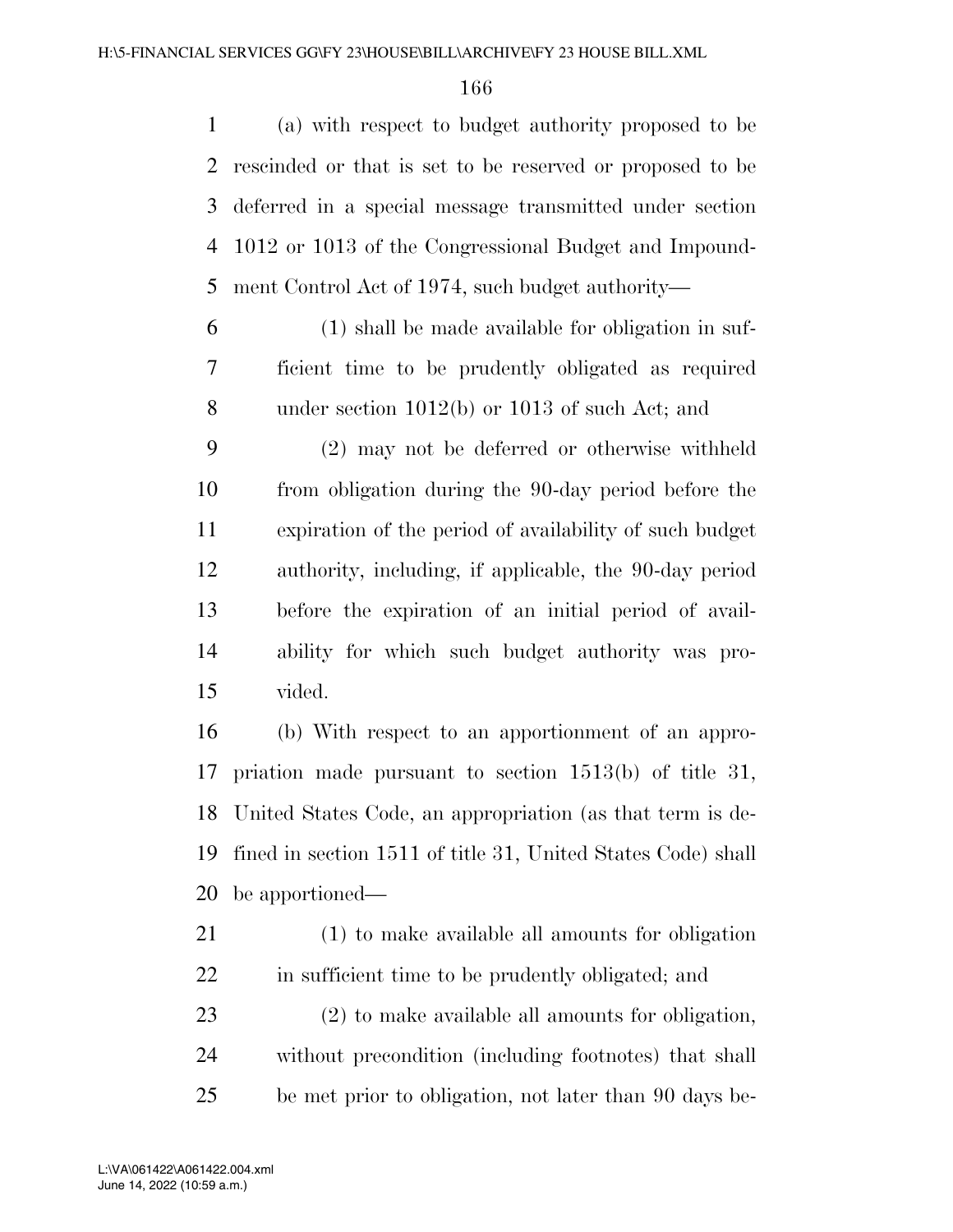fore the expiration of the period of availability of such appropriation, including, if applicable, 90 days before the expiration of an initial period of avail-ability for which such appropriation was provided.

 (c) As used in this section, the term ''budget author- ity'' includes budget authority made available by this or any other Act, by prior appropriations Acts, or by any law other than an appropriations Act.

 (d)(1) The Comptroller General shall review compli- ance with this section and shall submit to the Committees on Appropriations and the Budget, and any other appro- priate congressional committees of the House of Rep- resentatives and Senate a report, and any relevant infor- mation related to the report, on any noncompliance with this section or the Impoundment Control Act of 1974.

 (2) The President or the head of the relevant depart- ment or agency of the United States shall provide informa- tion, documentation, and views to the Comptroller Gen- eral, as is determined by the Comptroller General to be necessary to determine such compliance, not later than 20 days after the date on which the request from the Comp- troller General is received, or if the Comptroller General determines that a shorter or longer period is appropriate based on the specific circumstances, within such shorter or longer period.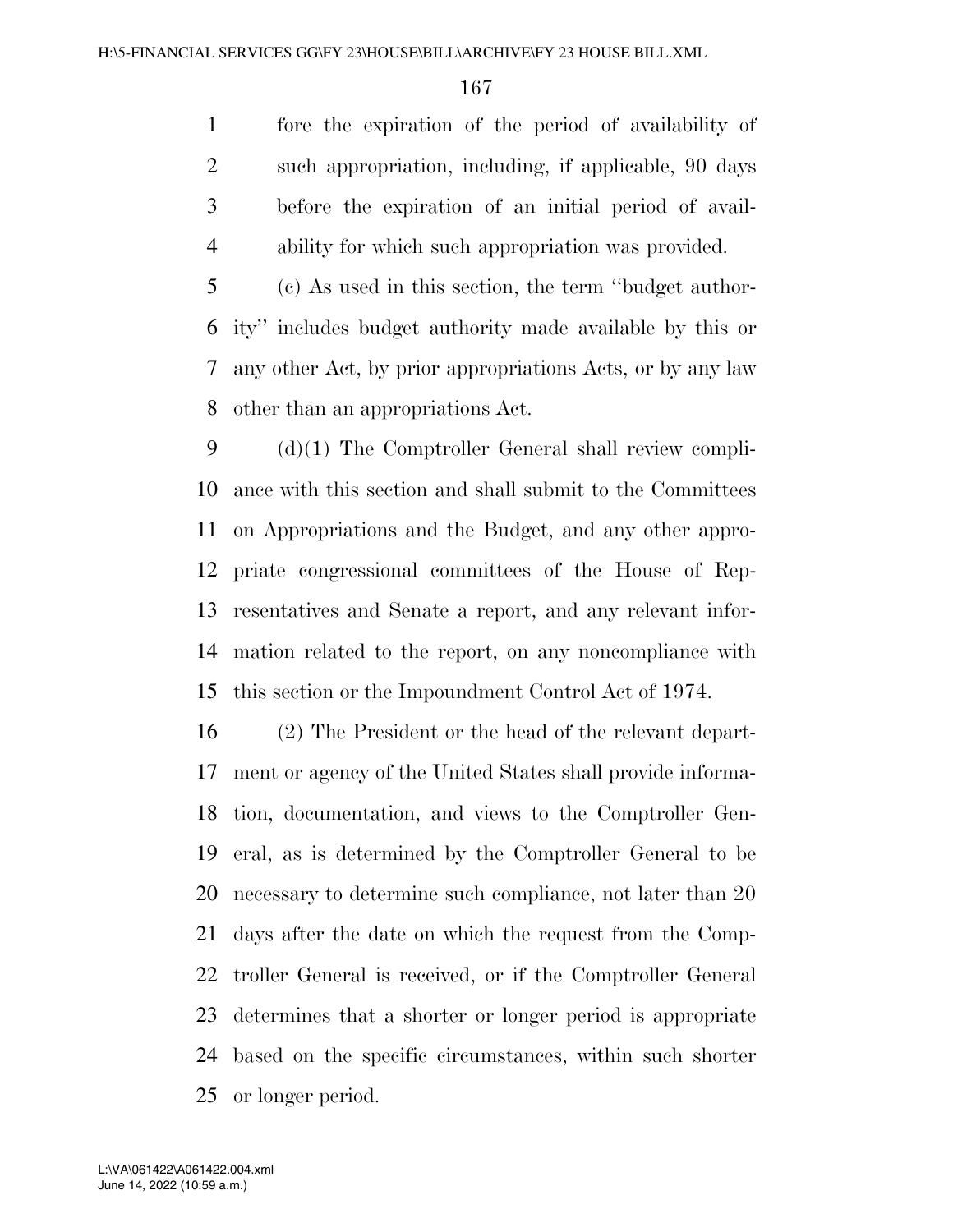(3) To carry out the responsibilities of this section and the Impoundment Control Act of 1974, the Comp- troller General shall also have access to interview the offi- cers, employees, contractors, and other agents and rep- resentatives of a department, agency, or office of the United States at any reasonable time as the Comptroller General may request.

 (e)(1) An officer or employee of the Executive Branch of the United States Government violating this section shall be subject to appropriate administrative discipline in- cluding, when circumstances warrant, suspension from duty without pay or removal from office.

 (2) In the event of a violation of this section, or in the case that the Government Accountability Office issues a legal decision concluding that a department, agency, or office of the United States violated this section, the Presi- dent or the head of the relevant department or agency as the case may be, shall report immediately to the Congress all relevant facts and a statement of actions taken: *Pro- vided*, That a copy of each report shall also be transmitted to the Comptroller General and the relevant inspector gen- eral on the same date the report is transmitted to the Con-gress.

 (3) Any such report shall include a summary of the facts pertaining to the violation, the title and Treasury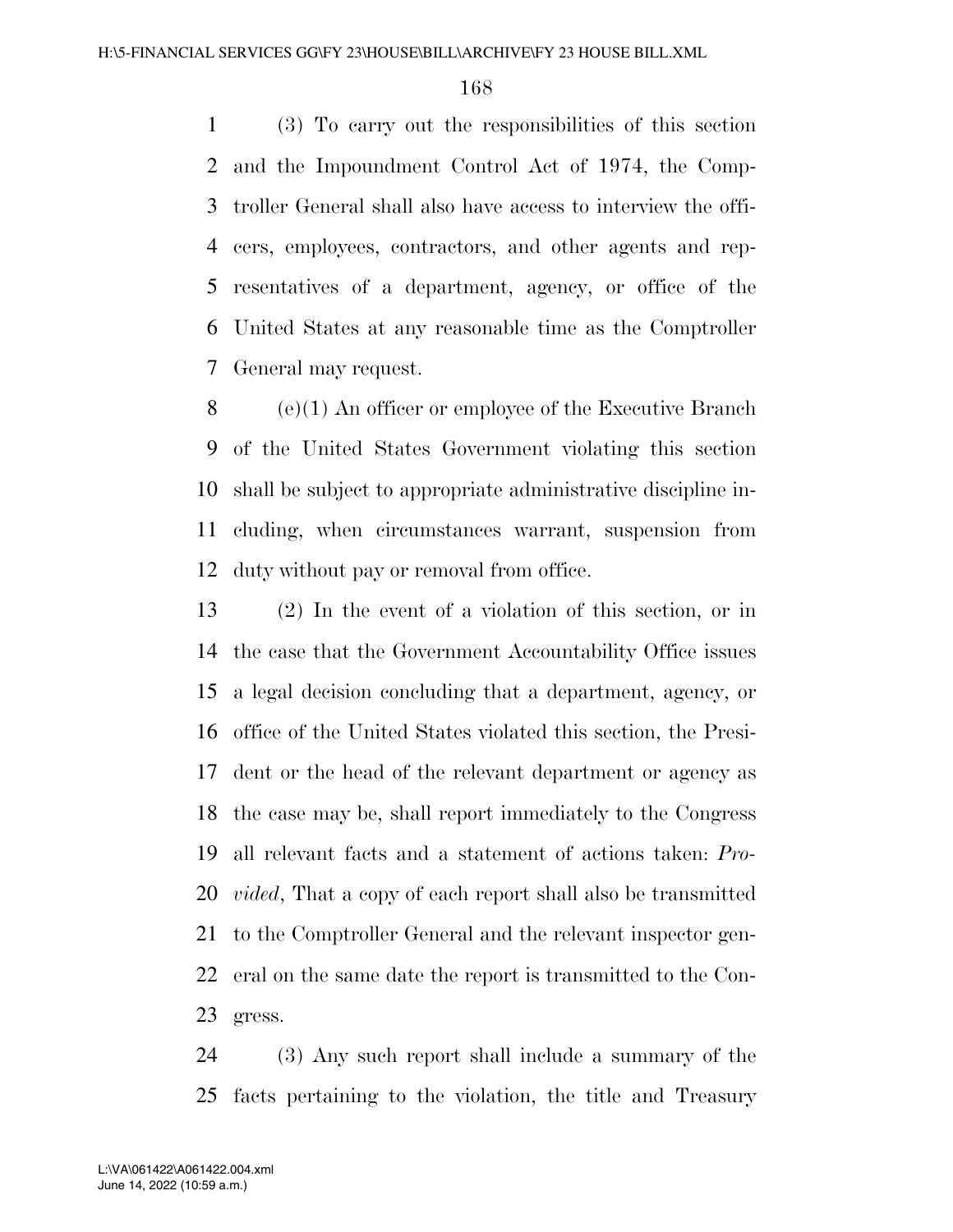Appropriation Fund Symbol of the appropriation or fund account, the amount involved for each violation, the date on which the violation occurred, the position of any indi- viduals responsible for the violation, a statement of the administrative discipline imposed and any further action taken with respect to any officer or employee involved in the violation, a statement of any additional action taken to prevent recurrence of the same type of violation, and any written response by any officer or employee identified by position as involved in the violation: *Provided*, That in the case that the Government Accountability Office issues a legal decision concluding that a department, agency, or office of the United States violated this section and the relevant department, agency, or office does not agree that a violation has occurred, the report provided to Congress, the Comptroller General, and relevant inspector general will explain such department, agency, or office's position. SEC. 749. (a) If an executive agency or the District of Columbia government receives a written request for in- formation, documentation, or views from the Government Accountability Office relating to a decision or opinion on budget or appropriations law, the executive agency or the District of Columbia government shall provide the re-quested information, documentation, or views not later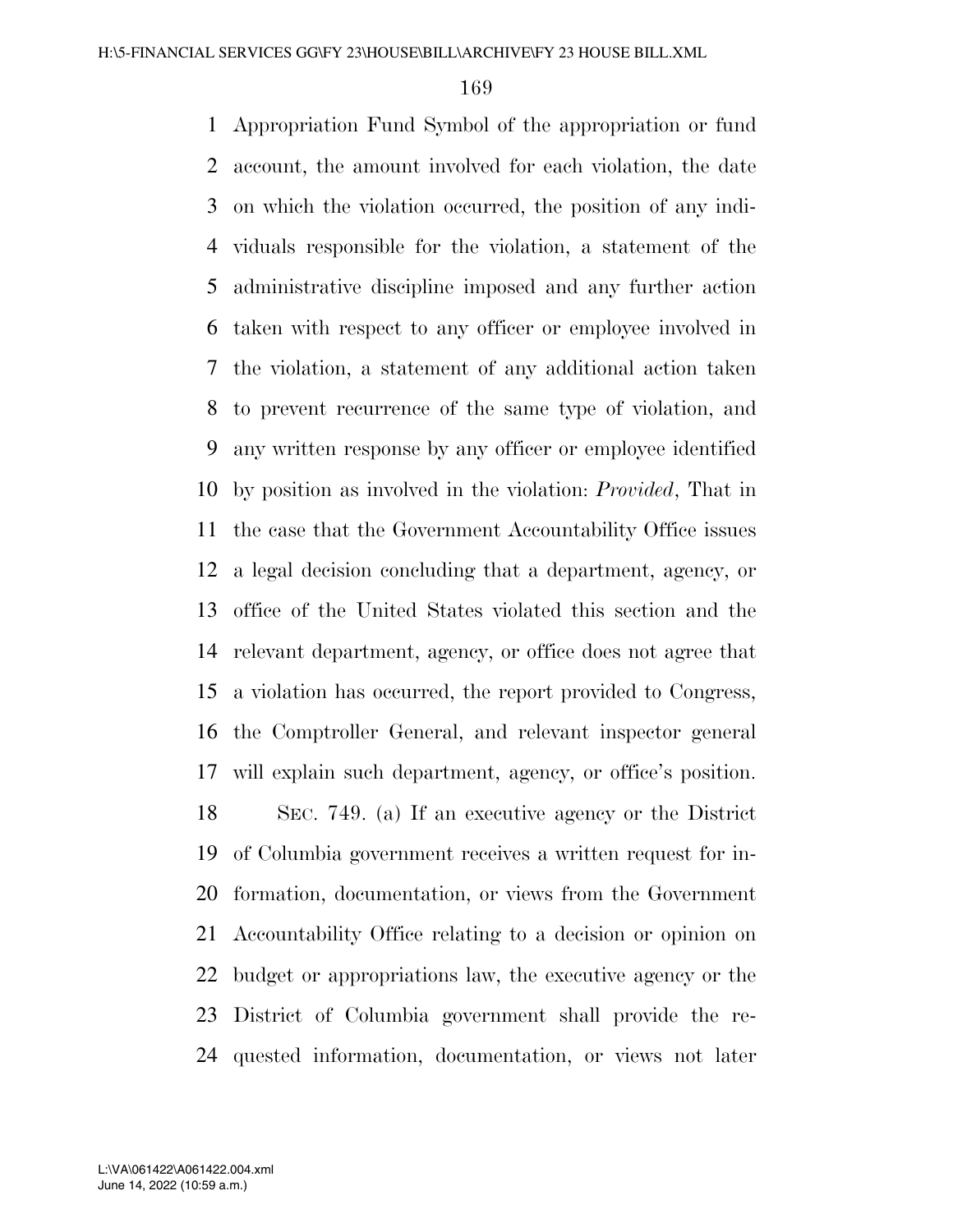than 20 days after receiving the written request, unless such written request specifically provides otherwise.

 (b) If an executive agency or the District of Columbia government fails to respond to the request for information, documentation, or views within the time required by this section—

 (1) the Comptroller General shall notify, in writing, the Committee on Oversight and Reform of the House of Representatives, the Committee on Homeland Security and Governmental Affairs of the Senate, and any other appropriate congressional committee of the House of Representatives and the Senate of such failure; and

 (2) the Comptroller General is hereby expressly empowered, through attorneys of their own selection, to bring a civil action in the United States District Court for the District of Columbia to require such information, documentation, or views to be pro- duced, and such court is expressly empowered to enter in such civil action, against any department, agency, officer, or employee of the United States, any decree, judgment, or order which may be nec-essary or appropriate to require such production.

 (c) If the Government Accountability Office deter-mines that an officer or employee of an executive agency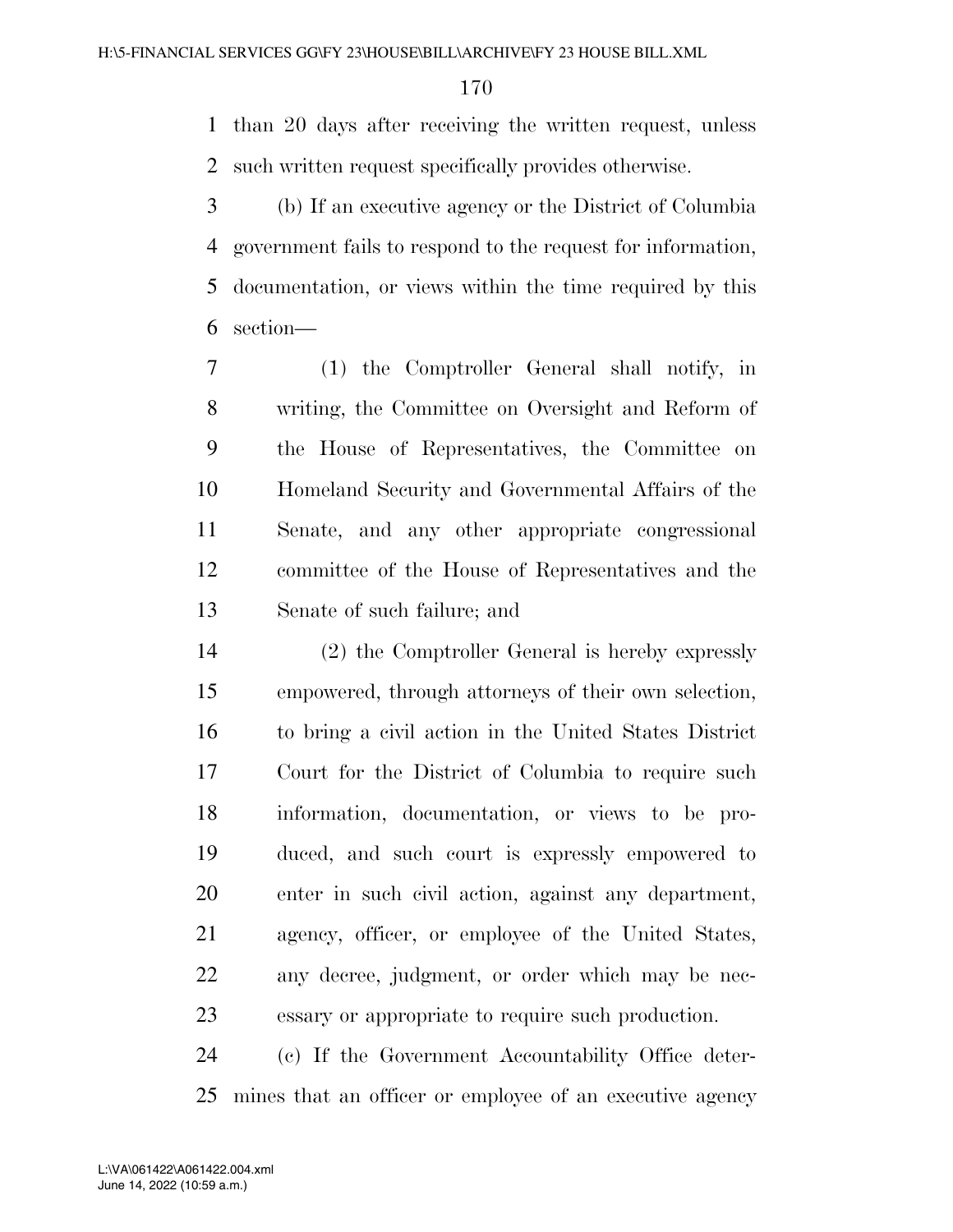or an officer or employee of the District of Columbia gov-2 ernment has violated section  $1341(a)$ ,  $1342$ , or  $1517(a)$  of title 31, United States Code, the head of the agency or the Mayor of the District of Columbia, as the case may be, shall report immediately to the President and Congress all relevant facts and a statement of actions taken: *Pro- vided*, That a copy of each report shall also be transmitted to the Comptroller General on the same date the report is transmitted to the President and Congress: *Provided further*, That in the case that the Government Account- ability Office issues a legal decision concluding that sec- tion 1341(a), 1342, or 1517(a) of title 31, United States Code was violated, and the executive agency or District of Columbia government, as applicable, does not agree that a violation has occurred, the report provided to the President, the Congress, and the Comptroller General will explain its position.

 (d) The report required by subsection (c) and any re- port required by section 1351 or section 1517(b) of title 31, United States Code, shall include a summary of the facts pertaining to the violation, the title and Treasury Appropriation Fund Symbol of the appropriation or fund account, the amount involved for each violation, the date on which the violation occurred, the position of any officer or employee responsible for the violation, a statement of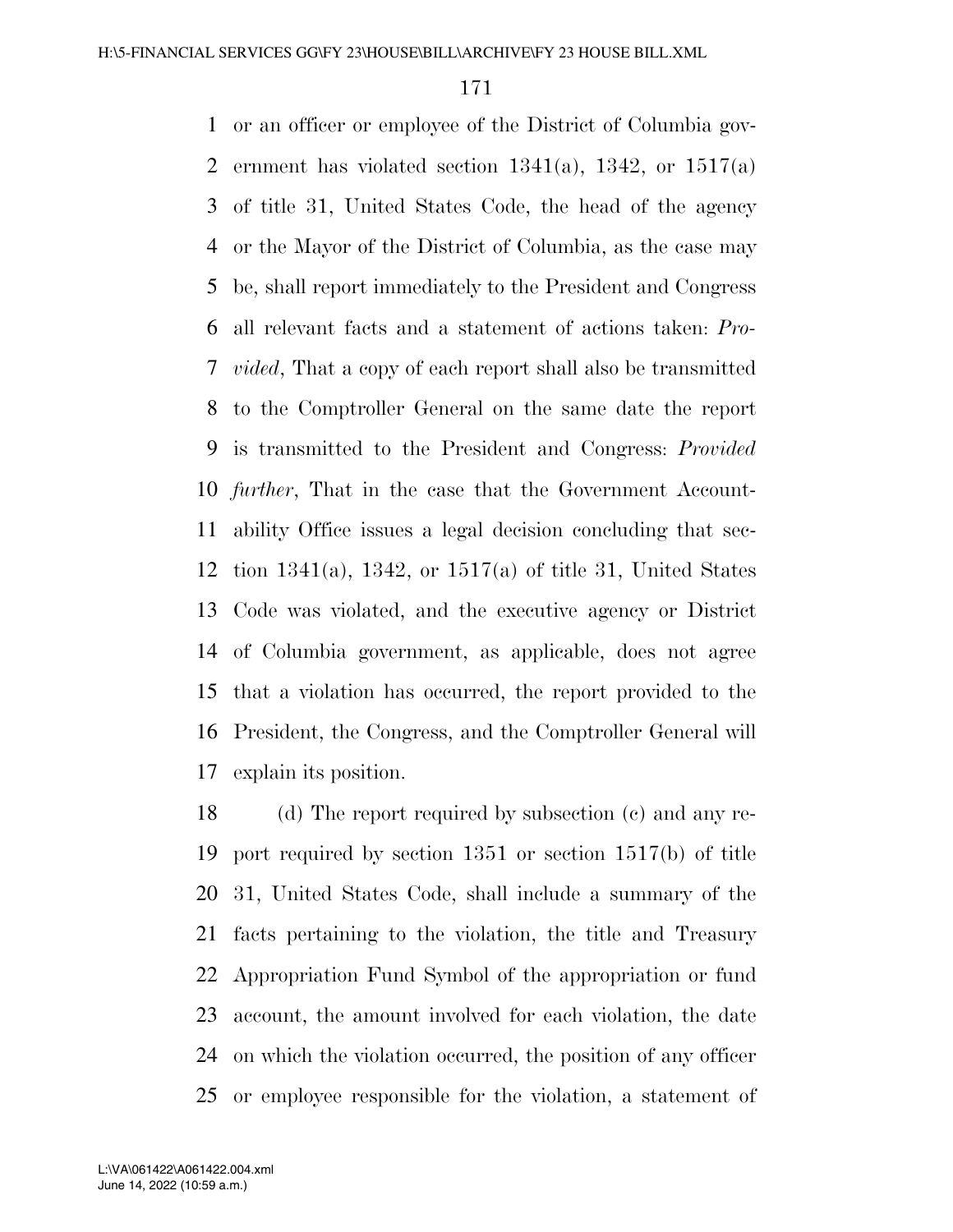the administrative discipline imposed and any further ac- tion taken with respect to any officer or employee involved in the violation, a statement of any additional action taken to prevent recurrence of the same type of violation, a statement of any determination that the violation was not knowing and willful that has been made by the executive agency or District of Columbia government, and any writ- ten response by any officer or employee identified by posi-tion as involved in the violation.

 SEC. 750. (a) Each department or agency of the exec- utive branch of the United States Government shall notify the Committees on Appropriations and the Budget of the House of Representatives and the Senate and any other appropriate congressional committees if—

 (1) an apportionment is not made in the re- quired time period provided in section 1513(b) of title 31, United States Code;

 (2) an approved apportionment received by the department or agency conditions the availability of an appropriation on further action; or

 (3) an approved apportionment received by the department or agency may hinder the prudent obli- gation of such appropriation or the execution of a program, project, or activity by such department or agency.

June 14, 2022 (10:59 a.m.) L:\VA\061422\A061422.004.xml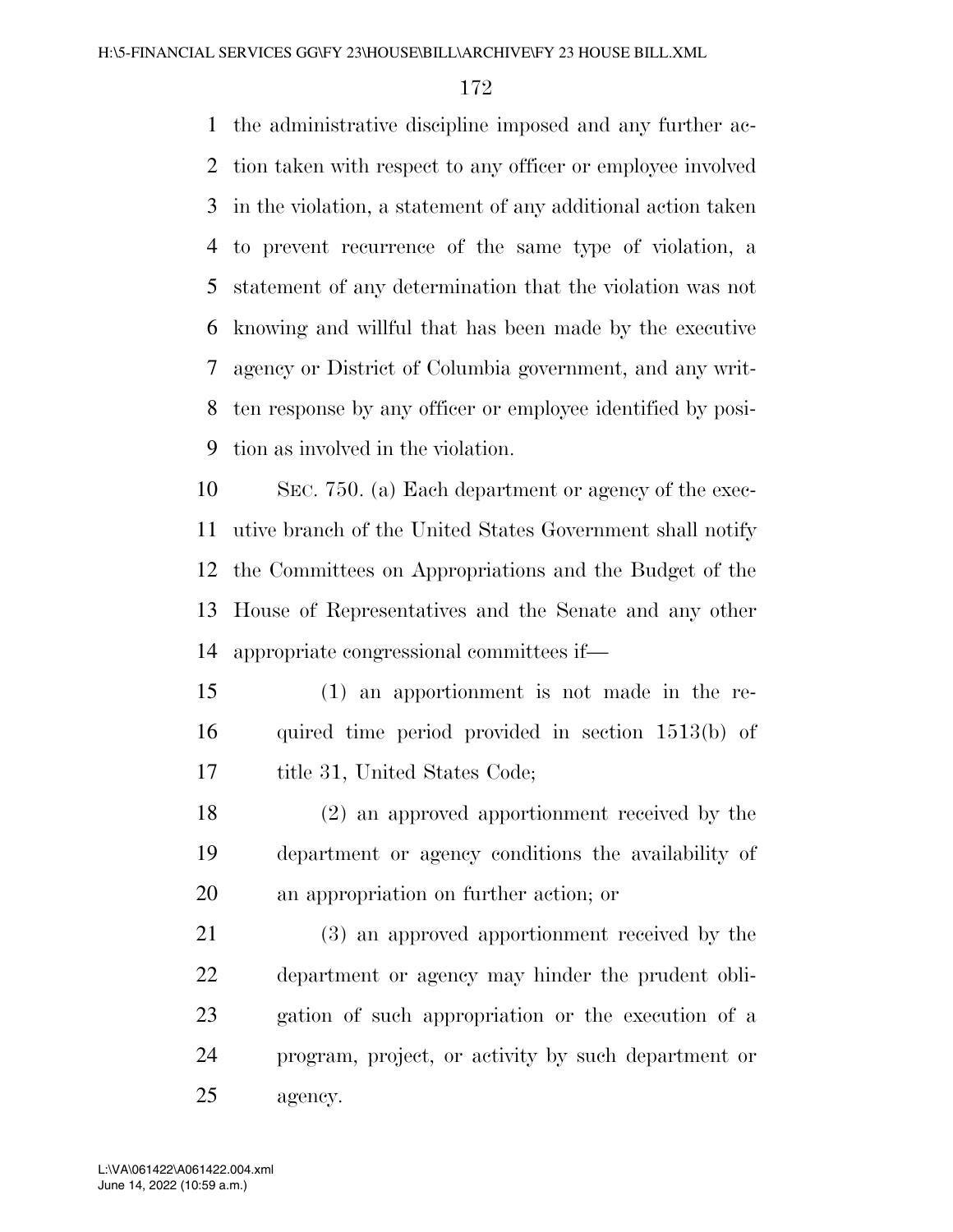(b) Any notification submitted to a congressional committee pursuant to this section shall contain informa- tion identifying the bureau, account name, appropriation name, and Treasury Appropriation Fund Symbol or fund account.

 SEC. 751. (a) ESTABLISHMENT.—There is hereby es- tablished the Commission on Federal Naming and Dis-plays (hereinafter referred to as the ''Commission'').

(b) DUTIES.—

 (1) DEVELOPMENT OF LIST.—Not later than 11 180 days after the day by which all of its members have been appointed, the Commission, with input from the general public, shall develop and publish a list of property names, monuments, statues, public artworks, historical markers, and other symbols owned by the Federal government or located on property owned by the Federal government (includ- ing the legislative branch and the judicial branch) which the Commission identifies as inconsistent with the values of diversity, equity, and inclusion, includ- ing those that do not represent the demographic di-versity and history of the community.

23 (2) RECOMMENDATIONS.—Not later than 180 days after publishing the list under paragraph (1), and after holding not fewer than two public meet-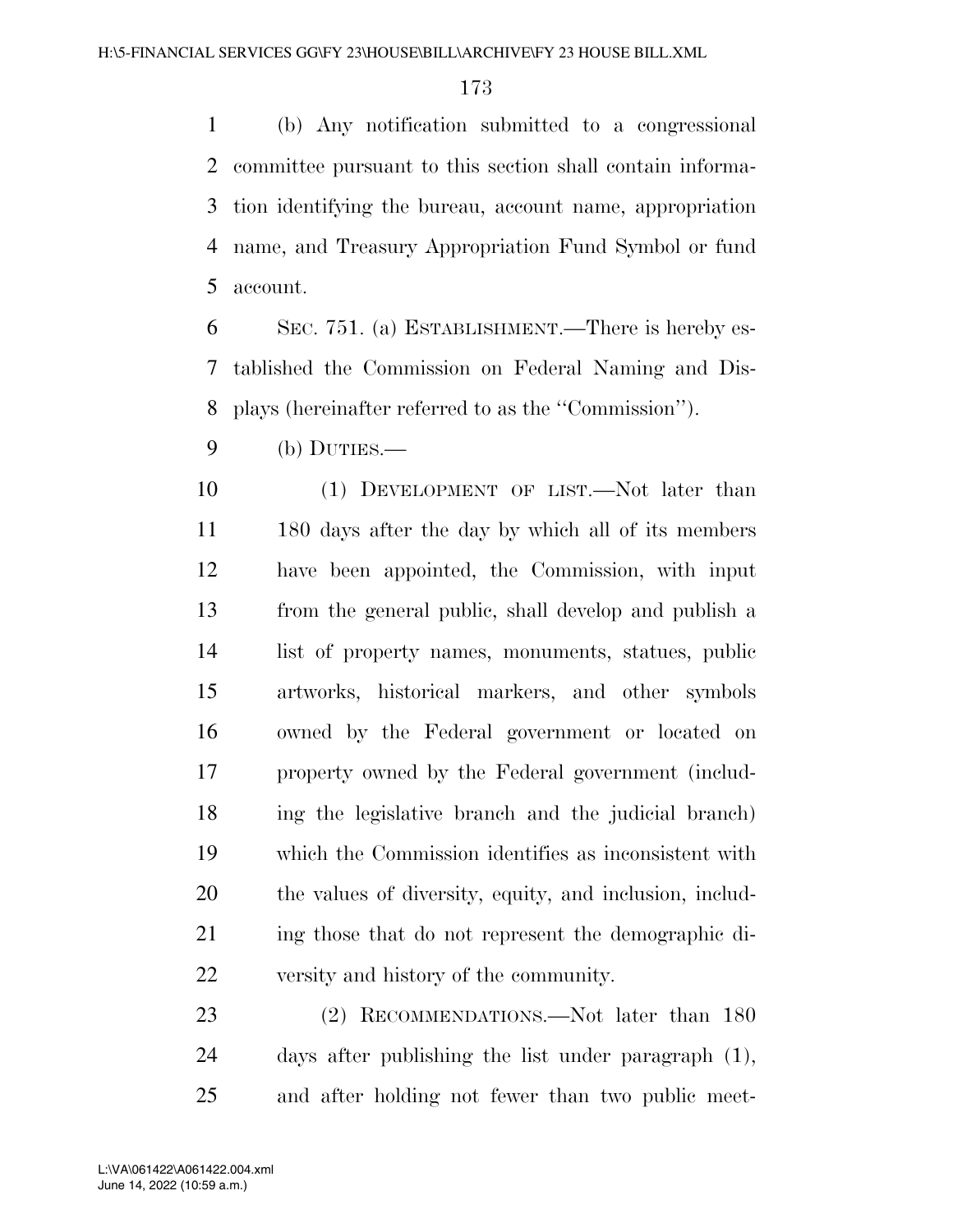ings, the Commission shall submit to the President and Congress a report containing the following in- formation: (A) A recommendation regarding whether each property name, monument, statue, public artwork, historical marker, or other symbol on

 the list developed under paragraph (1) should remain unchanged or should be renamed or re-moved.

 (B) Supporting materials and context in- formation for each recommendation under sub-paragraph (A).

 (C) Such other recommendations as the Commission may consider appropriate, includ- ing recommendations for educational programs, supplemental historical markers, or other activi- ties to promote diversity, equity, and inclusion and to promote national reconciliation.

 (3) SEPARATE VIEWS OF MEMBERS.—The Com- mission may include in the report submitted under paragraph (2) supplemental or dissenting rec- ommendations from individual members of the Com-mission.

(c) MEMBERSHIP.—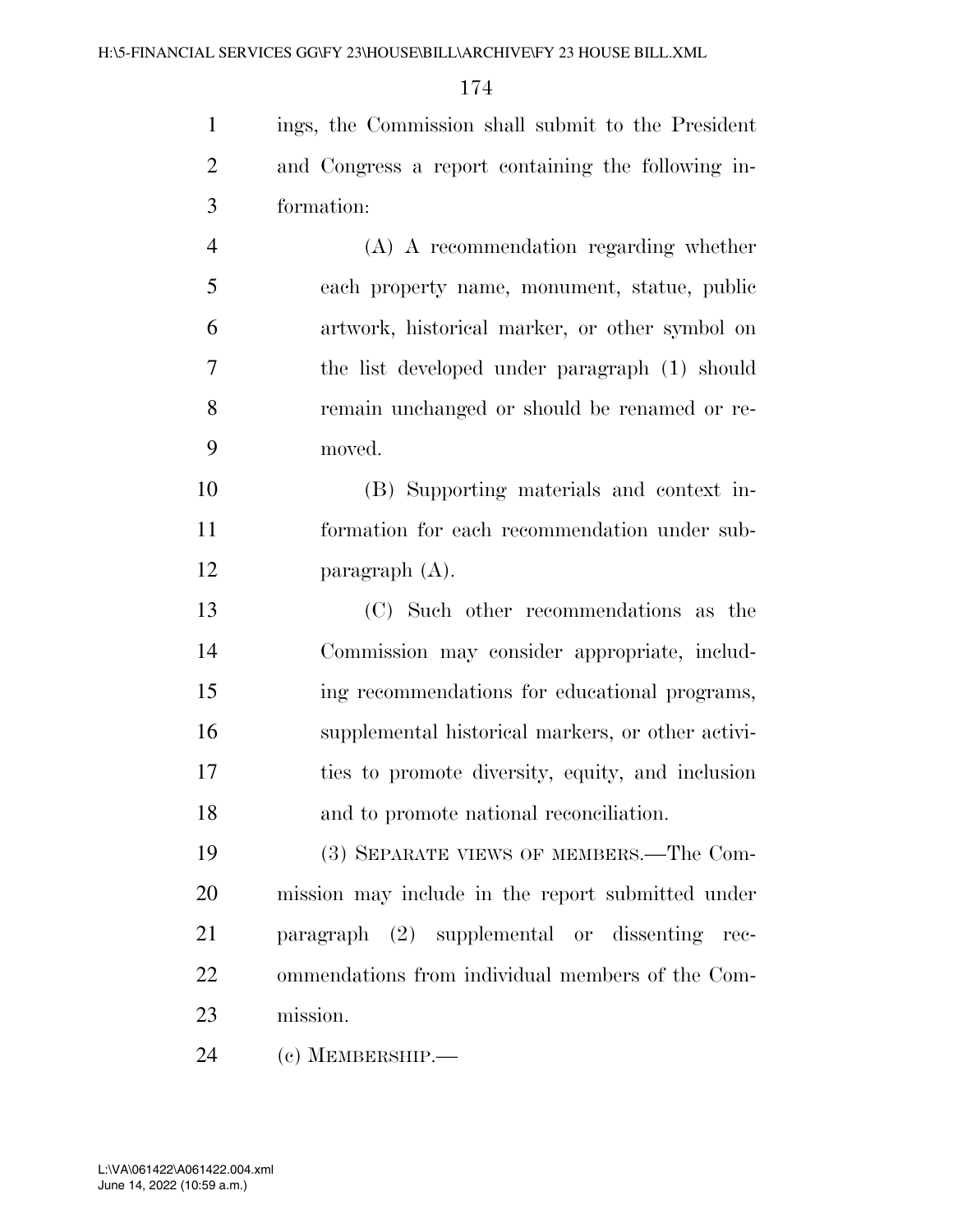| $\mathbf{1}$   | (1) APPOINTMENT.—The Commission shall con-             |  |  |
|----------------|--------------------------------------------------------|--|--|
| $\overline{2}$ | sist of the following:                                 |  |  |
| 3              | (A) Two members appointed by the Presi-                |  |  |
| 4              | dent.                                                  |  |  |
| 5              | (B) Two members appointed by the Speak-                |  |  |
| 6              | er of the House of Representatives.                    |  |  |
| 7              | (C) Two members appointed by the Major-                |  |  |
| 8              | ity Leader of the Senate.                              |  |  |
| 9              | (D) One member appointed by the Minor-                 |  |  |
| 10             | ity Leader of the House of Representatives.            |  |  |
| 11             | (E) One member appointed by the Minor-                 |  |  |
| 12             | ity Leader of the Senate.                              |  |  |
| 13             | (F) Each of the following individuals:                 |  |  |
| 14             | (i) The Secretary of the Smithsonian                   |  |  |
| 15             | Institution.                                           |  |  |
| 16             | (ii) The Historian of the House of                     |  |  |
| 17             | Representatives.                                       |  |  |
| 18             | (iii) The Historian of the Senate.                     |  |  |
| 19             | (2) QUALIFICATIONS.—Each member of the                 |  |  |
| 20             | Commission appointed under subparagraphs<br>(A)        |  |  |
| 21             | through $(E)$ of paragraph $(1)$ shall have 10 or more |  |  |
| 22             | years of educational and professional experience in    |  |  |
| 23             | one or more of the following disciplines:              |  |  |
| 24             | (A) History.                                           |  |  |
| 25             | (B) Art and antiquities.                               |  |  |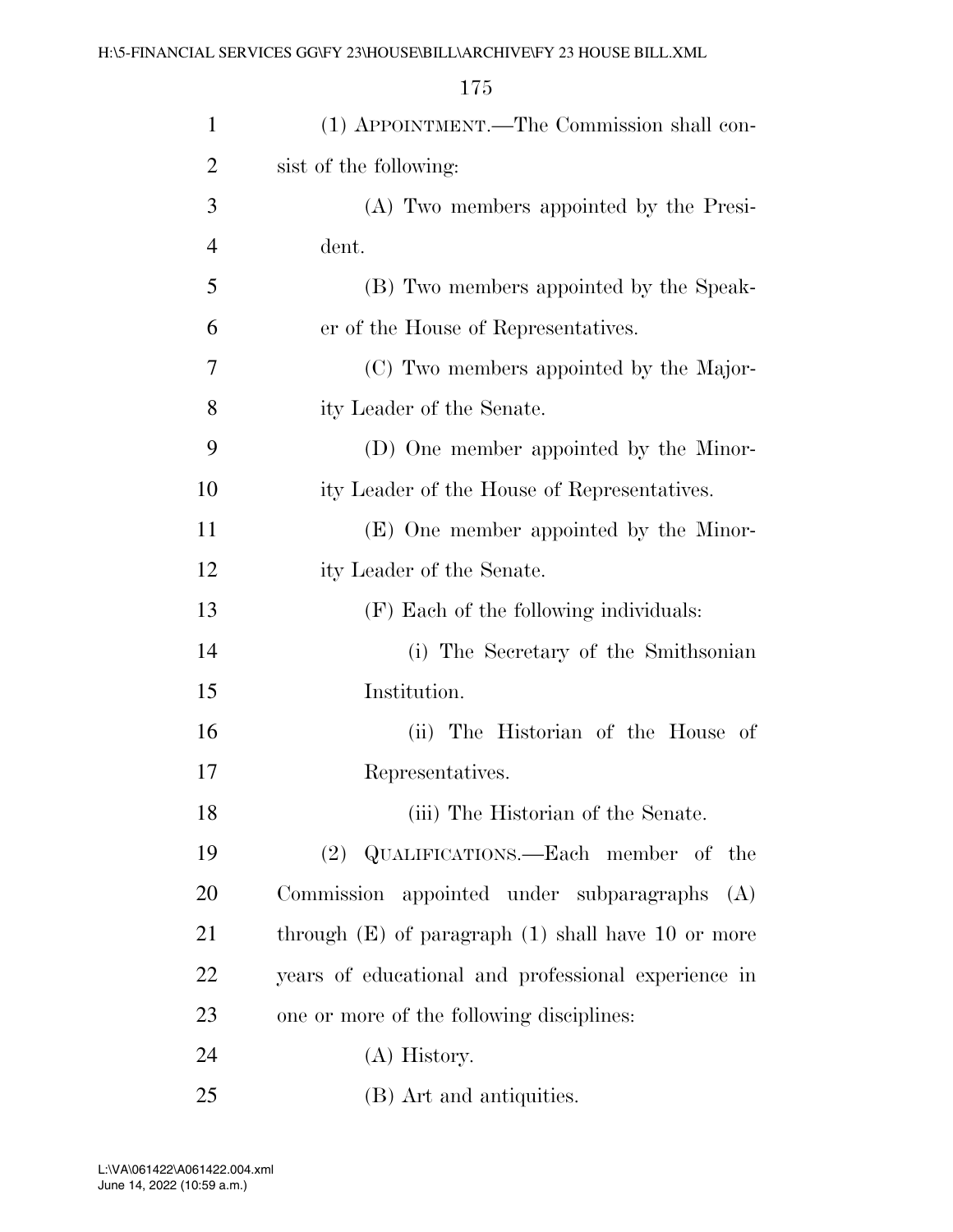| $\mathbf{1}$   | (C) Historic preservation.                            |
|----------------|-------------------------------------------------------|
| $\overline{2}$ | (D) Cultural heritage.                                |
| 3              | (E) Education.                                        |
| $\overline{4}$ | (3) NO COMPENSATION FOR SERVICE; TRAVEL               |
| 5              | EXPENSES.—Members of the Commission shall serve       |
| 6              | without pay, but each member shall receive travel     |
| 7              | expenses, including per diem in lieu of subsistence,  |
| 8              | in accordance with applicable provisions under sub-   |
| 9              | chapter I of chapter 57 of title 5, United States     |
| 10             | Code.                                                 |
| 11             | (4) DEADLINE FOR APPOINTMENT.—The mem-                |
| 12             | bers of the Commission shall be appointed not later   |
| 13             | than 45 days after the date of the enactment of this  |
| 14             | Act.                                                  |
| 15             | (5) CO-CHAIRS.—Not later than 10 days after           |
| 16             | the first meeting of the Commission, the members of   |
| 17             | Commission shall select two co-chairs from<br>the     |
| 18             | among the members.                                    |
| 19             | $(d)$ POWERS.—                                        |
| 20             | (1) HEARINGS AND SESSIONS.—The Commis-                |
| 21             | sion may, for the purpose of carrying out this Act,   |
| 22             | hold hearings, sit and act at times and places, take  |
| 23             | testimony, and receive evidence as the Commission     |
| 24             | considers appropriate, except that the Commission     |
| 25             | shall hold its initial meeting not later than 10 days |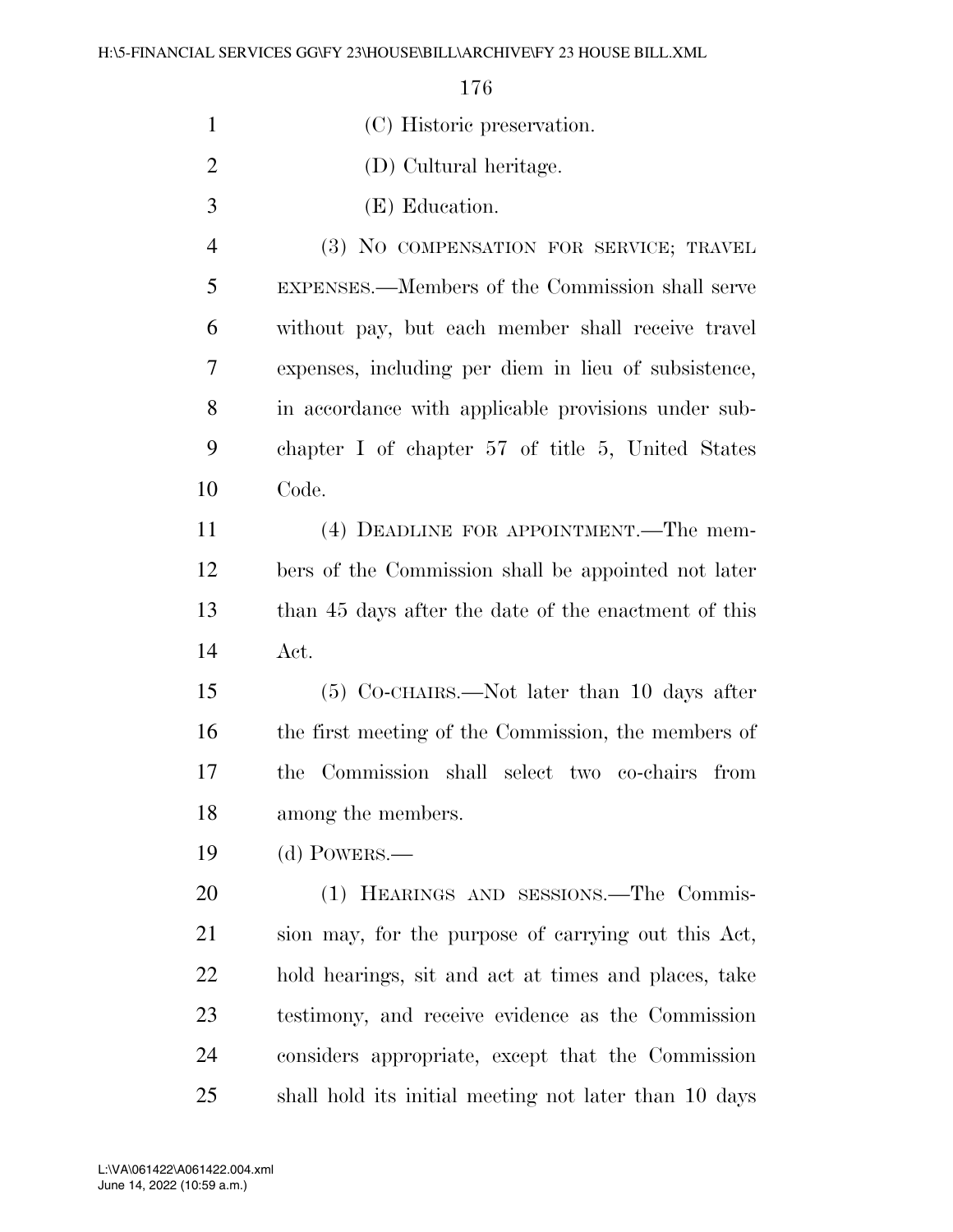after the day by which all of its members have been appointed.

 (2) OBTAINING OFFICIAL DATA.—The Commis- sion may secure directly from any department or agency of the United States information necessary to enable it to carry out its duties. Upon request of the Commission, the head of that department or agency shall furnish that information to the Com-mission.

 (3) MAILS.—The Commission may use the United States mails in the same manner and under the same conditions as other departments and agen-cies of the United States.

 (4) ADMINISTRATIVE SUPPORT SERVICES.— Upon the request of the Commission, the Librarian of Congress shall provide to the Commission, on a reimbursable basis, the administrative support serv- ices necessary for the Commission to carry out its duties.

20 (5) STAFF OF FEDERAL AGENCIES.—Upon the request of the Commission, the head of any Federal department or agency may detail any of the per- sonnel of that department or agency to the Commis- sion to assist it in carrying out its duties. Any per-sonnel detailed to the Commission under this para-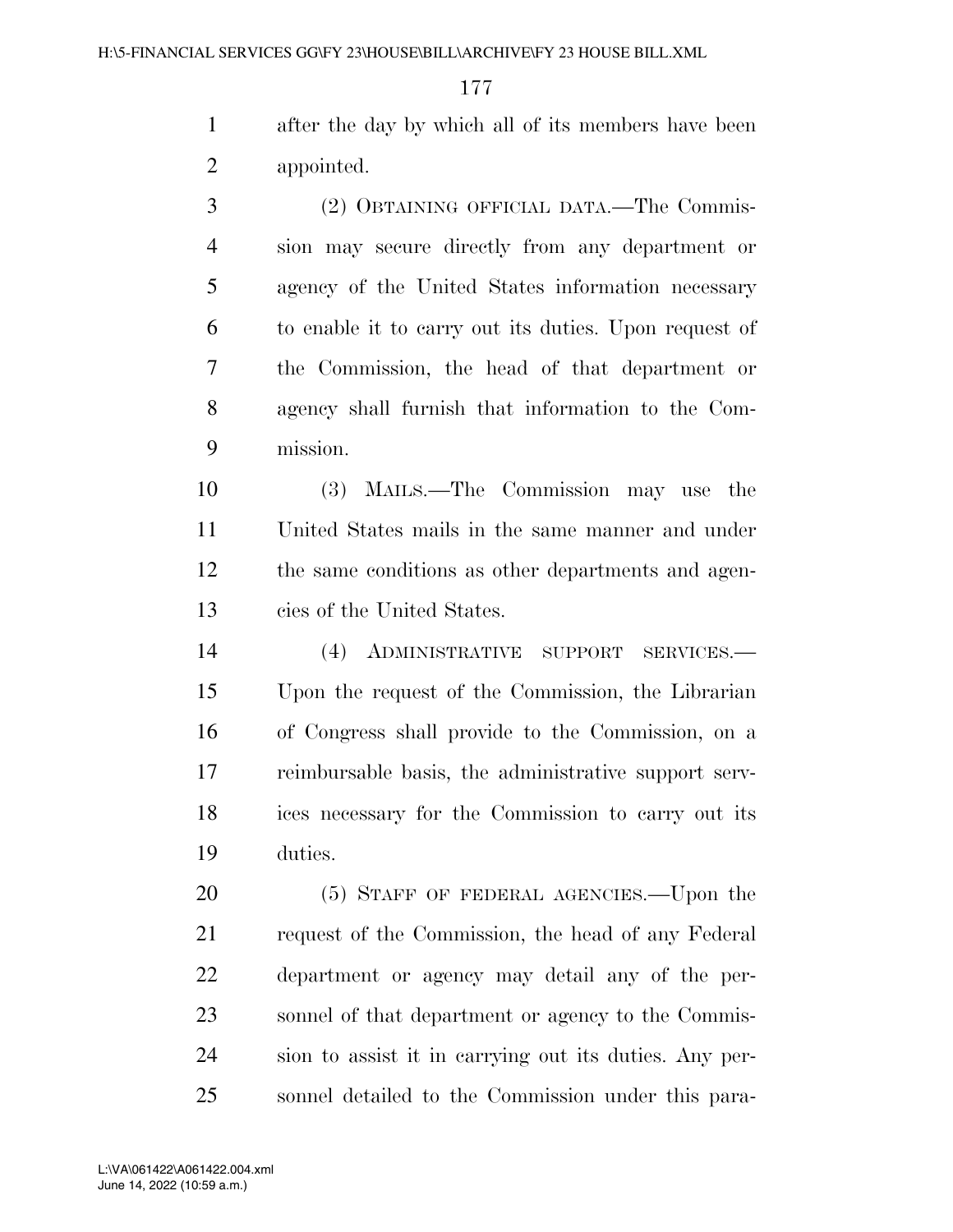graph may receive travel expenses, including per diem in lieu of subsistence, in accordance with appli- cable provisions under subchapter I of chapter 57 of 4 title 5, United States Code.

 (6) CONTRACT AUTHORITY.—The Commission may contract with and compensate government and private agencies or persons for goods and services, without regard to section 6101 of title 41, United States Code.

 (e) FUNDING.—There is hereby appropriated \$1,500,000, to remain available until expended, to carry out this section.

 (f) TERMINATION.—The Commission shall terminate 60 days after submitting the report under subsection 15 (b) $(2)$ .

 SEC. 752. Notwithstanding section 1346 of title 31, United States Code, or section 708 of this Act, funds made available by this or any other Act to any Federal agency may be used by that Federal agency for inter- agency funding for coordination with, participation in, or recommendations involving, activities of the U.S. Army Medical Research and Development Command, the Con- gressionally Directed Medical Research Programs and the National Institutes of Health research programs.

June 14, 2022 (10:59 a.m.) L:\VA\061422\A061422.004.xml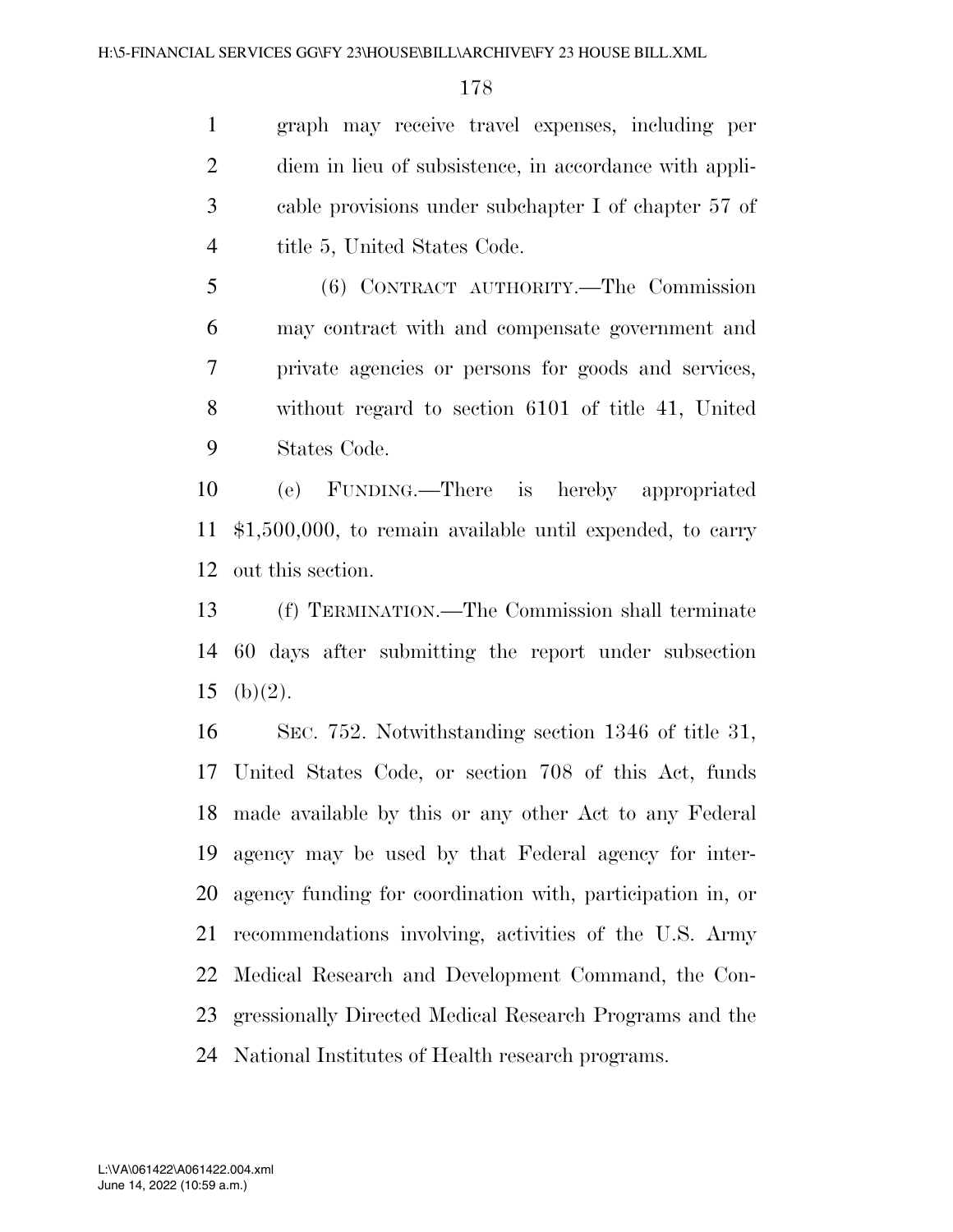SEC. 753. (a) As a condition of receiving funds pro- vided in this or any other appropriations Act for fiscal year 2023 that are specified in the disclosure table sub- mitted in compliance with clause 9 of rule XXI of the Rules of the House of Representatives that is included in the report or explanatory statement accompanying any such Act, any non-Federal entity shall, to the extent prac-ticable—

 (1) retain until the date that is 3 years after the date on which such entity has expended such funds any records related to the planned or actual obligation or expenditure of such funds, and make available any such records to the Comptroller General of the United States, upon request; and

 (2) subject to reasonable advance notification by the Comptroller General—

 (A) make available to the Comptroller General or their designee for interview, any officers, employ- ees, or staff of such entity involved in the obligation or expenditure of such funds; and

 (B) grant access to the Comptroller General or their designee for inspection, any facilities, work sites, offices, or other locations, as the Comptroller General deems necessary, at which the individuals referenced in subparagraph (A) carry out their re-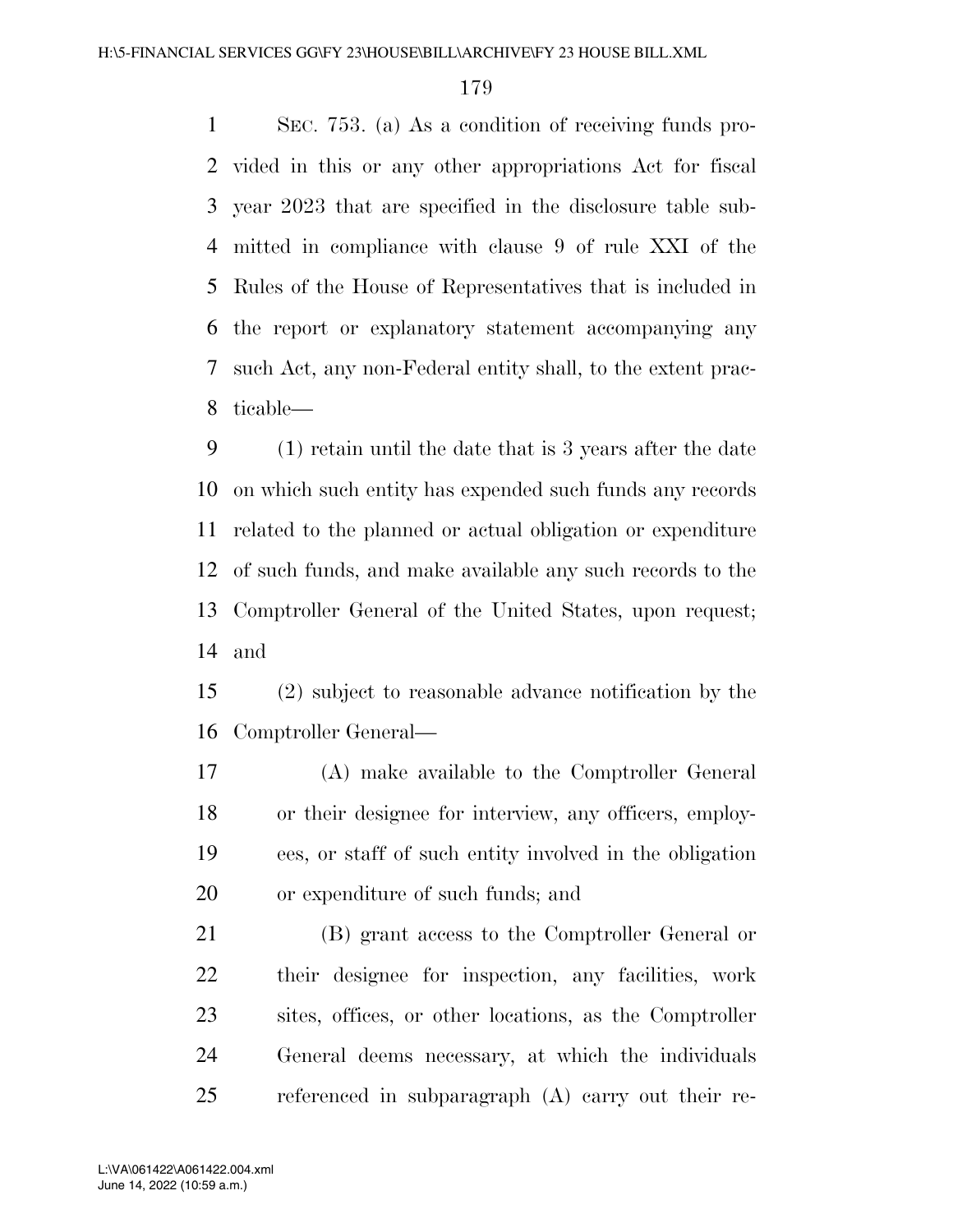sponsibilities related to such funds. The Comptroller General may make and retain copies of these records as the Comptroller General determines necessary.

 (b) Access, rights, and authority provided to the Comptroller General or their designee under this section shall be in addition to any other authority vested in the Comptroller General, and nothing in this section shall be construed to limit, amend, supersede, or restrict in any manner any existing authority of the Comptroller General. SEC. 754. Except as expressly provided otherwise, any reference to ''this Act'' contained in any title other than title IV or VIII shall not apply to such title IV or VIII.

| 14 | TITLE VIII |  |
|----|------------|--|
|    |            |  |

- GENERAL PROVISIONS—DISTRICT OF
- 

## COLUMBIA

 SEC. 801. None of the Federal funds provided under this Act to the agencies funded by this Act, both Federal and District government agencies, that remain available for obligation or expenditure in fiscal year 2023, or pro- vided from any accounts in the Treasury of the United States derived by the collection of fees available to the agencies funded by this Act, shall be available for obliga- tion or expenditures for an agency through a reprogram-ming of funds which—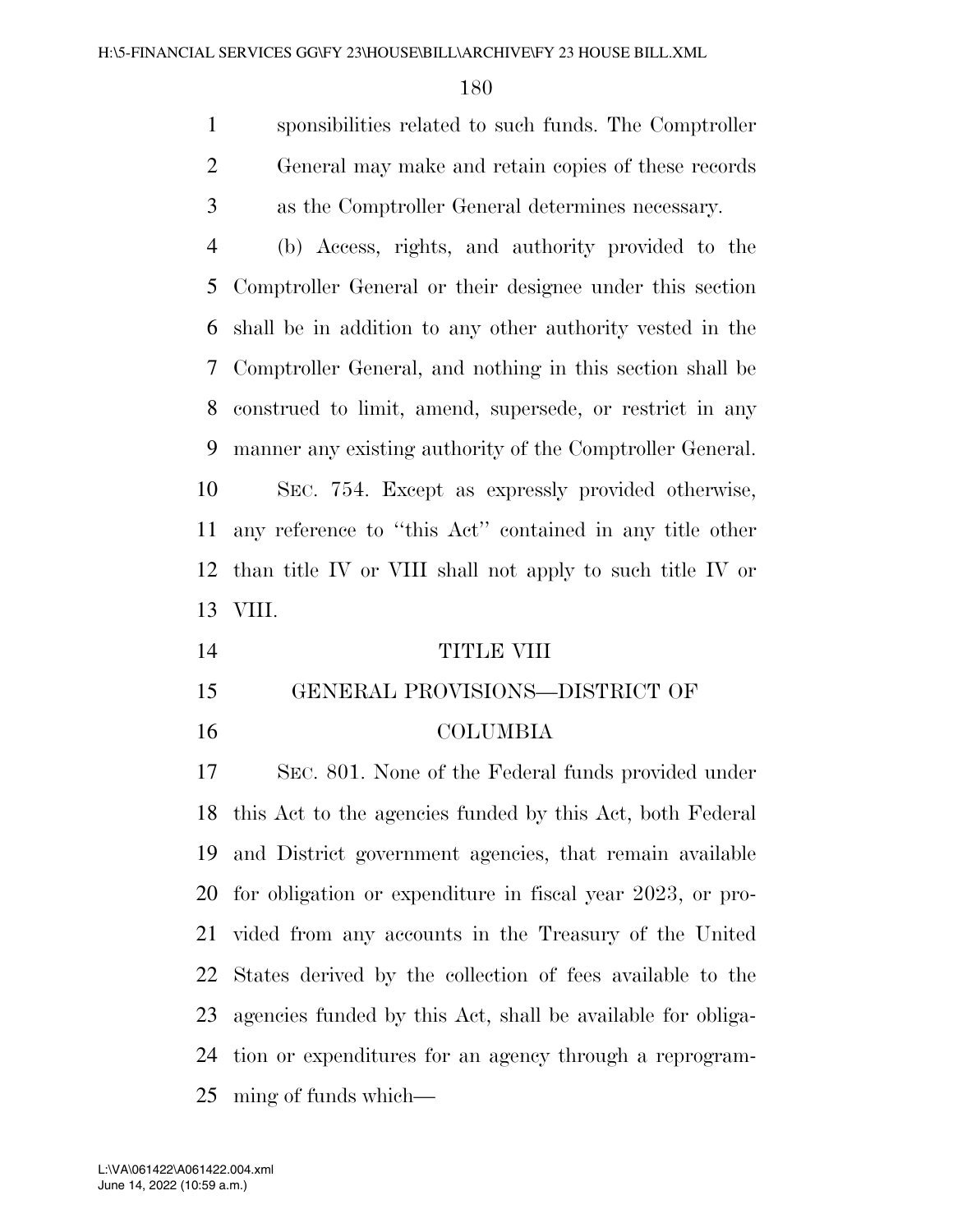| $\mathbf{1}$   | $(1)$ creates new programs;                                |
|----------------|------------------------------------------------------------|
| $\overline{2}$ | (2) eliminates a program, project, or responsi-            |
| 3              | bility center;                                             |
| $\overline{4}$ | (3) establishes or changes allocations specifi-            |
| 5              | cally denied, limited or increased under this Act;         |
| 6              | (4) increases funds or personnel by any means              |
| 7              | for any program, project, or responsibility center for     |
| 8              | which funds have been denied or restricted;                |
| 9              | (5) re-establishes any program or project pre-             |
| 10             | viously deferred through reprogramming;                    |
| 11             | (6) augments any existing program, project, or             |
| 12             | responsibility center through a reprogramming of           |
| 13             | funds in excess of $$3,000,000$ or 10 percent, which-      |
| 14             | ever is less; or                                           |
| 15             | (7) increases by 20 percent or more personnel              |
| 16             | assigned to a specific program, project or responsi-       |
| 17             | bility center,                                             |
| 18             | unless prior approval is received from the Committees on   |
| 19             | Appropriations of the House of Representatives and the     |
| 20             | Senate.                                                    |
| 21             | SEC. 802. None of the Federal funds appropriated           |
| 22             | in this Act shall remain available for obligation beyond   |
| 23             | the current fiscal year, nor may any be transferred to     |
| 24             | other appropriations, unless expressly so provided herein. |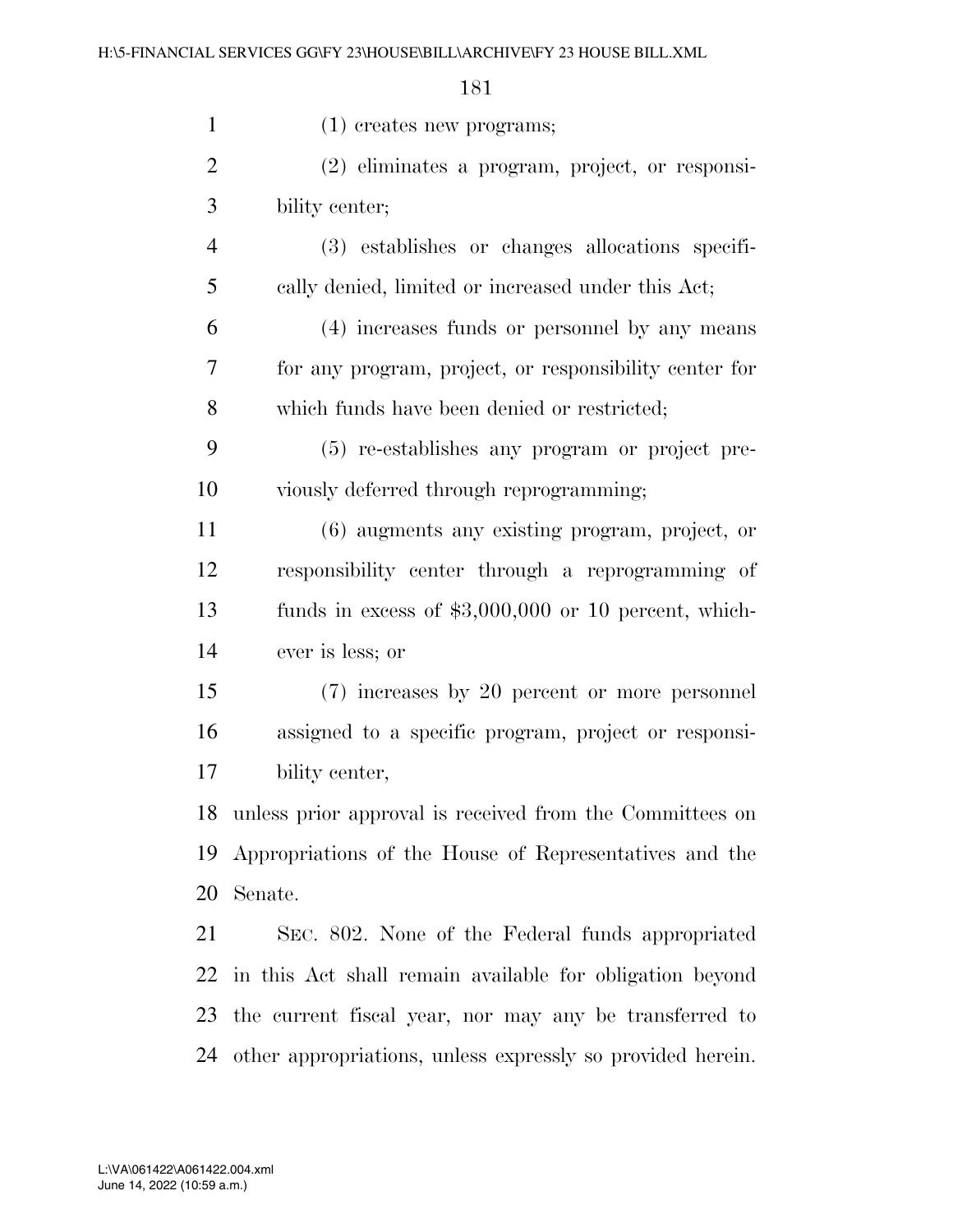SEC. 803. Except as otherwise specifically provided by law or under this Act, not to exceed 50 percent of unob- ligated balances remaining available at the end of fiscal year 2023 from appropriations of Federal funds made available for salaries and expenses for fiscal year 2023 in this Act, shall remain available through September 30, 2024, for each such account for the purposes authorized: *Provided*, That a request shall be submitted to the Com- mittees on Appropriations of the House of Representatives and the Senate for approval prior to the expenditure of such funds: *Provided further*, That these requests shall be made in compliance with reprogramming guidelines out-lined in section 801 of this Act.

 SEC. 804. (a)(1) During fiscal year 2024, during a period in which neither a District of Columbia continuing resolution or a regular District of Columbia appropriation bill is in effect, local funds are appropriated in the amount provided for any project or activity for which local funds are provided in the Act referred to in paragraph (2) (sub- ject to any modifications enacted by the District of Colum- bia as of the beginning of the period during which this subsection is in effect) at the rate set forth by such Act. (2) The Act referred to in this paragraph is the Act of the Council of the District of Columbia pursuant to which a proposed budget is approved for fiscal year 2024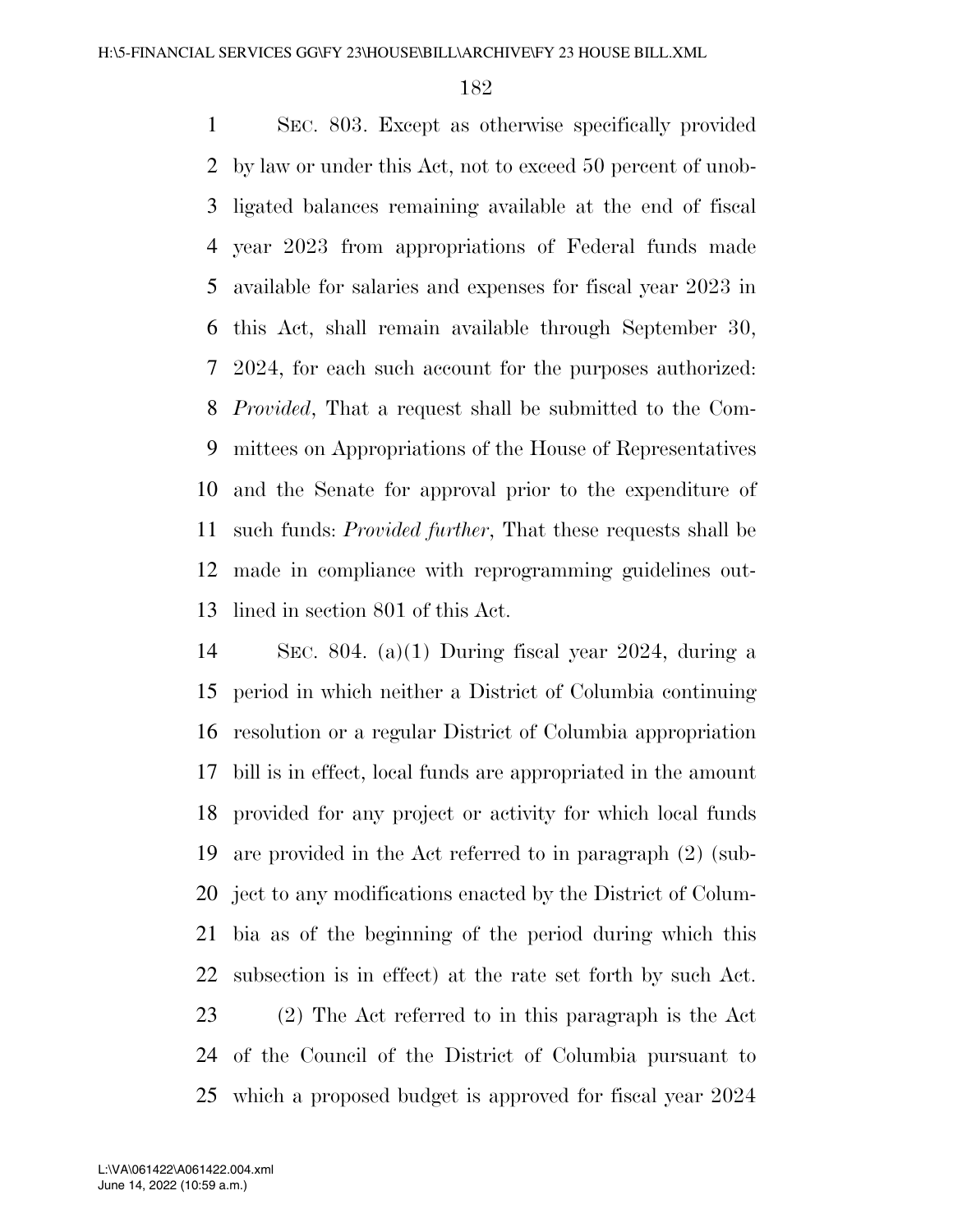which (subject to the requirements of the District of Co- lumbia Home Rule Act) will constitute the local portion of the annual budget for the District of Columbia govern- ment for fiscal year 2024 for purposes of section 446 of the District of Columbia Home Rule Act (sec. 1–204.46, D.C. Official Code).

 (b) Appropriations made by subsection (a) shall cease to be available—

 (1) during any period in which a District of Co- lumbia continuing resolution for fiscal year 2024 is in effect; or

 (2) upon the enactment into law of the regular District of Columbia appropriation bill for fiscal year 2024.

 (c) An appropriation made by subsection (a) is pro- vided under the authority and conditions as provided under this Act and shall be available to the extent and in the manner that would be provided by this Act.

 (d) An appropriation made by subsection (a) shall cover all obligations or expenditures incurred for such project or activity during the portion of fiscal year 2024 for which this section applies to such project or activity. (e) This section shall not apply to a project or activity during any period of fiscal year 2024 if any other provi-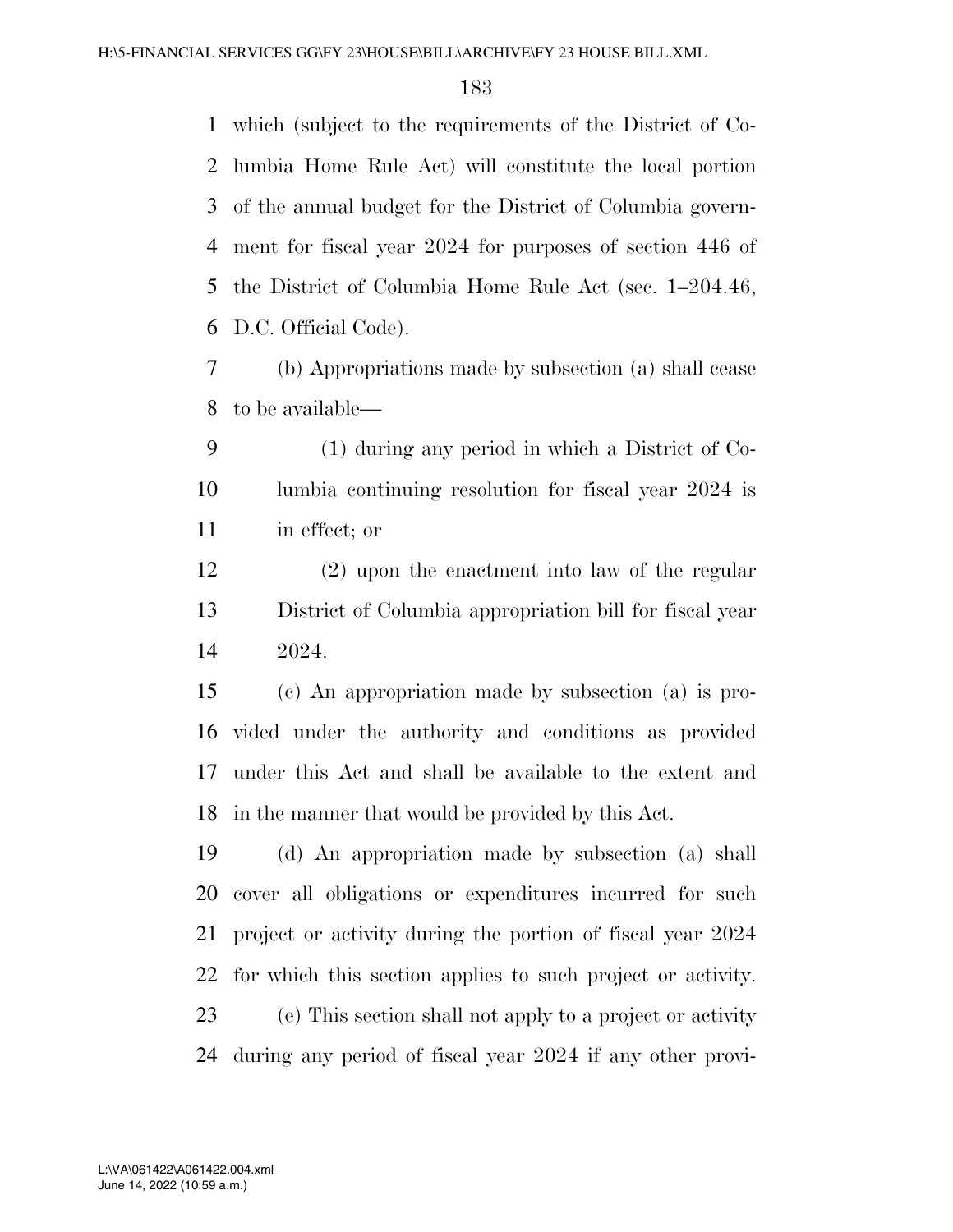sion of law (other than an authorization of appropria-tions)—

- (1) makes an appropriation, makes funds avail- able, or grants authority for such project or activity to continue for such period; or
- (2) specifically provides that no appropriation shall be made, no funds shall be made available, or no authority shall be granted for such project or ac-tivity to continue for such period.

 (f) Nothing in this section shall be construed to affect obligations of the government of the District of Columbia mandated by other law.

13 SEC. 805. (a) Section  $3(c)(2)(G)$  of the District of Columbia College Access Act of 1999 (sec. 38–  $2702(c)(2)(G)$ , D.C. Official Code) is amended to read as follows:

17  $"$ (G) is from a family with a taxable an- nual income of less than the applicable family income limit, as defined in paragraph (7).''.

20 (b) Section 3(c) of such Act (sec.  $38-2702(c)$ , D.C. Official Code) is amended by adding at the end the fol-lowing new paragraph:

23 "(7) APPLICABLE FAMILY INCOME LIMIT.—The term 'applicable family income limit' means, with re-spect to an individual, the following: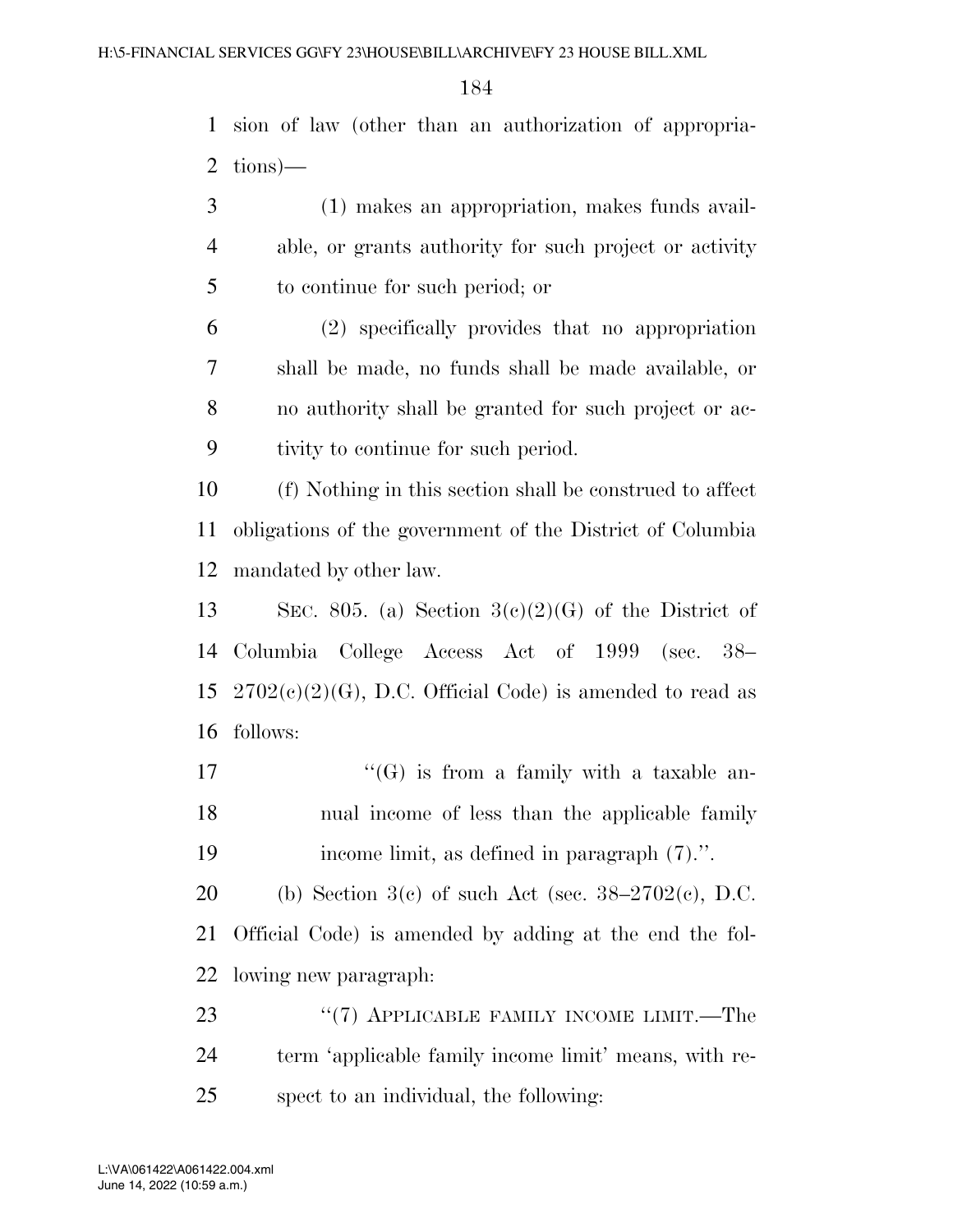| $\mathbf{1}$   | "(A) In the case of an individual who                          |
|----------------|----------------------------------------------------------------|
| $\overline{2}$ | began an undergraduate course of study prior                   |
| 3              | to school year $2015-2016$ , \$1,000,000.                      |
| $\overline{4}$ | "(B) In the case of an individual who be-                      |
| 5              | gins an undergraduate course of study in school                |
| 6              | year 2016-2017, \$750,000.                                     |
| 7              | $\lq\lq$ <sup>"</sup> (C) In the case of an individual who be- |
| 8              | gins an undergraduate course of study in school                |
| 9              | year 2017-2018 or school year 2018-2019, the                   |
| 10             | applicable family income limit under this para-                |
| 11             | graph for an individual who began an under-                    |
| 12             | graduate course of study in the previous school                |
| 13             | year, adjusted by the Mayor for inflation, as                  |
| 14             | measured by the percentage increase, if any,                   |
| 15             | from the preceding fiscal year in the Consumer                 |
| 16             | Price Index for All Urban Consumers, pub-                      |
| 17             | lished by the Bureau of Labor Statistics of the                |
| 18             | Department of Labor.                                           |
| 19             | "(D) In the case of an individual who be-                      |
| 20             | gins an undergraduate course of study in school                |
| 21             | year 2019-2020, \$500,000.                                     |
| 22             | "(E) In the case of an individual who be-                      |
| 23             | gins an undergraduate course of study in school                |
| 24             | year $2020-2021$ , the amount described in sub-                |
| 25             | paragraph (D), adjusted by the Mayor for infla-                |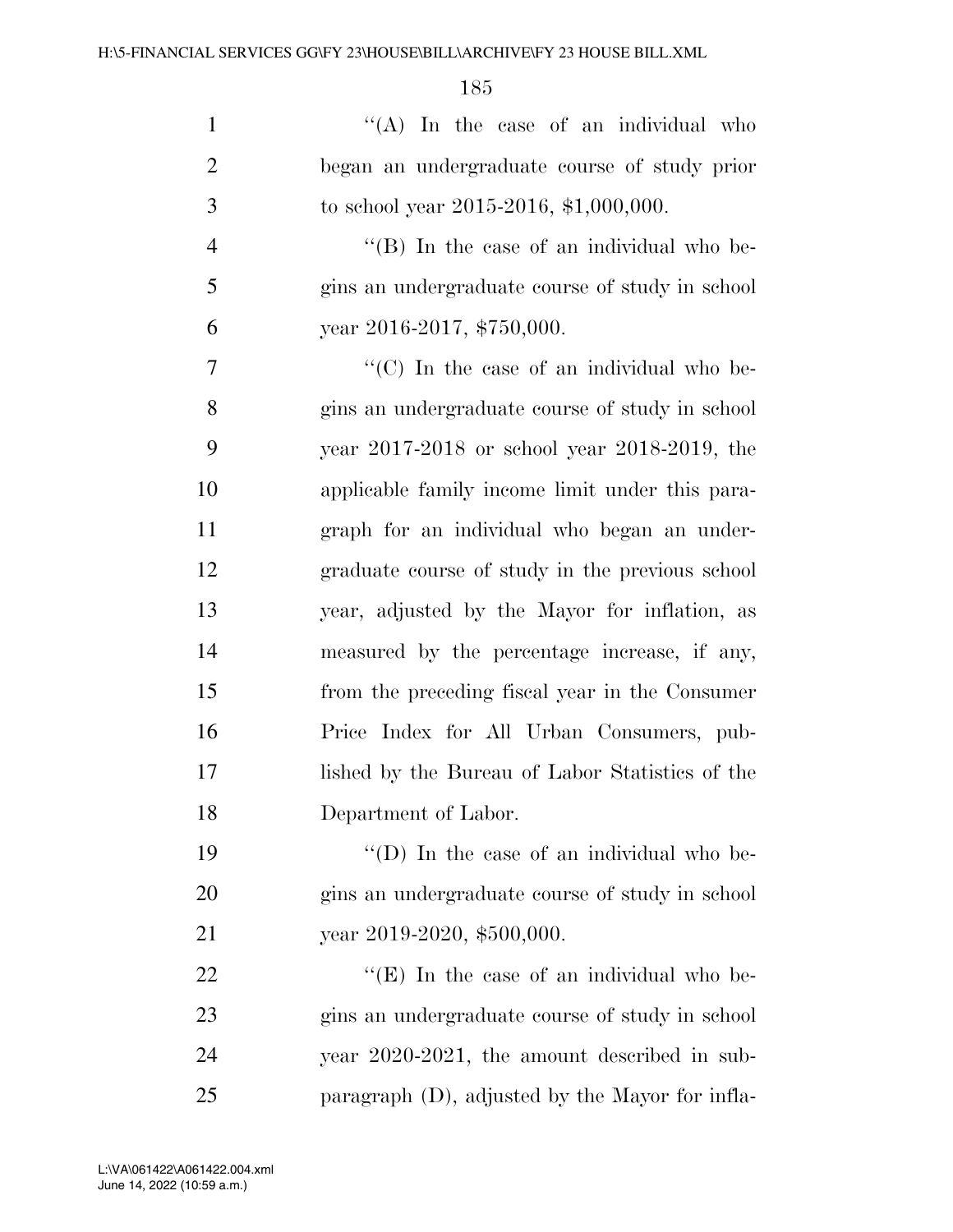| $\mathbf{1}$   | tion, as measured by the percentage increase, if        |
|----------------|---------------------------------------------------------|
| $\overline{2}$ | any, from the preceding fiscal year in the Con-         |
| 3              | sumer Price Index for All Urban Consumers,              |
| $\overline{4}$ | published by the Bureau of Labor Statistics of          |
| 5              | the Department of Labor.                                |
| 6              | "(F) In the case of an individual who be-               |
| 7              | gins an undergraduate course of study in school         |
| 8              | year 2021-2022, \$750,000.                              |
| 9              | $\lq\lq(G)$ In the case of an individual who be-        |
| 10             | gins an undergraduate course of study in school         |
| 11             | year 2022-2023 or any succeeding school year,           |
| 12             | the applicable family income limit under this           |
| 13             | paragraph for an individual who began an un-            |
| 14             | dergraduate course of study in the previous             |
| 15             | school year, adjusted by the Mayor for inflation,       |
| 16             | as measured by the percentage increase, if any,         |
| 17             | from the preceding fiscal year in the Consumer          |
| 18             | Price Index for All Urban Consumers, pub-               |
| 19             | lished by the Bureau of Labor Statistics of the         |
| 20             | Department of Labor.".                                  |
| 21             | (c) The amendments made by this section shall take      |
| 22             | effect as if included in the enactment of the Financial |
| 23             | Services and General Government Appropriations Act,     |
| 24             | $2019$ (division D of Public Law $116-6$ ).             |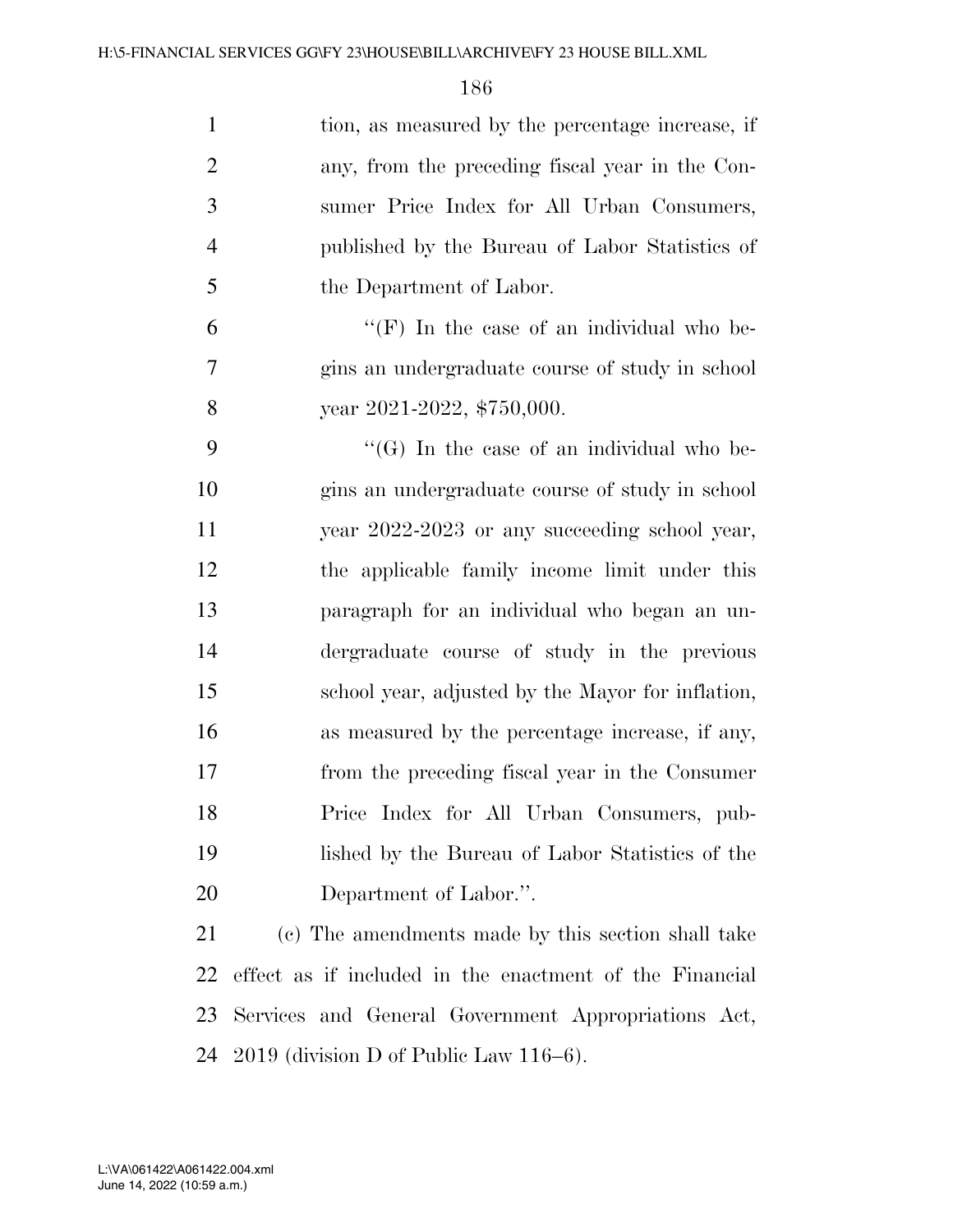SEC. 806. Nothing in this Act may be construed to prevent the Council or Mayor of the District of Columbia from addressing the issue of the provision of contraceptive coverage by health insurance plans, but it is the intent of Congress that any legislation enacted on such issue should include a ''conscience clause'' which provides excep-tions for religious beliefs and moral convictions.

 SEC. 807. (a) Section 244 of the Revised Statutes of the United States relating to the District of Columbia (sec. 9-1201.03, D.C. Official Code) does not apply with respect to any railroads installed pursuant to the Long Bridge Project.

 (b) In this section, the term ''Long Bridge Project'' means the project carried out by the District of Columbia and the Commonwealth of Virginia to construct a new Long Bridge adjacent to the existing Long Bridge over the Potomac River, including related infrastructure and other related projects, to expand commuter and regional passenger rail service and to provide bike and pedestrian access crossings over the Potomac River.

 SEC. 808. No services may be made available in ac- cordance with section 740(a) of the District of Columbia Home Rule Act (sec. 1–207.40(a), D.C. Official Code) at any time during fiscal year 2023.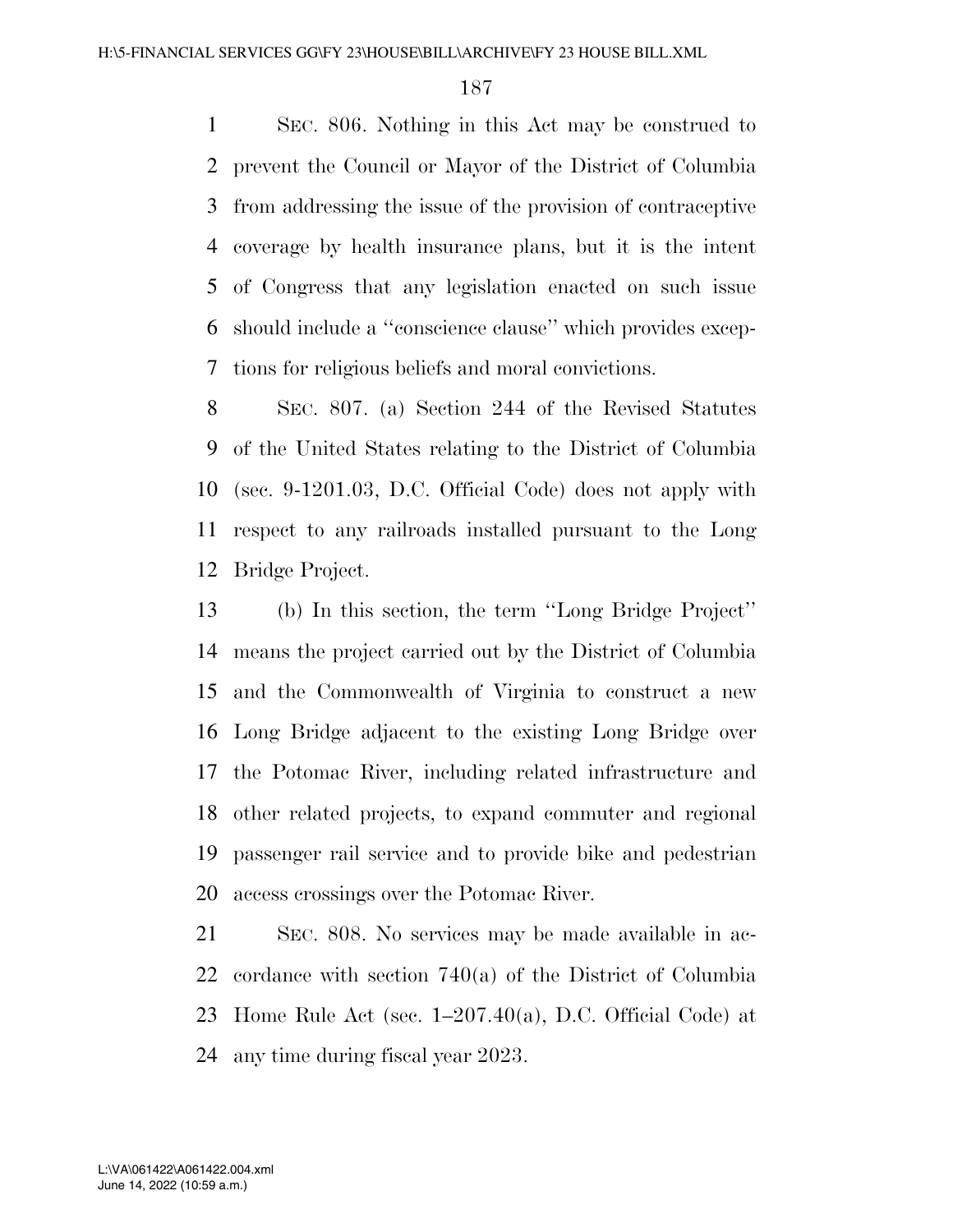| 1              | SEC. 809. Section 3 of the District of Columbia Col-    |
|----------------|---------------------------------------------------------|
| 2              | lege Access Act of 1999 (sec.38–2702, D.C. Official     |
| 3              | Code), is amended—                                      |
| $\overline{4}$ | (1) in subsection (a)(2)(A), by striking                |
| 5              | " $$10,000"$ and inserting " $$15,000"$ ;               |
| 6              | (2) in subsection (a)(2)(B), by striking                |
| $\tau$         | " $$50,000"$ and inserting " $$75,000"$ ;               |
| 8              | (3) in subsection (b)(1)(A), by striking "and"          |
| 9              | at the end;                                             |
| 10             | $(4)$ in subsection (b)(1), by redesignating sub-       |
| 11             | paragraph $(B)$ as subparagraph $(C)$ and inserting     |
| 12             | after subparagraph (A) the following new subpara-       |
| 13             | graph; "(B) after making reductions under subpara-      |
| 14             | graph (A), ratably reduce the amount of the tuition     |
| 15             | and fee payment of each eligible student who re-        |
| 16             | ceives more than \$10,000 for the award year; and";     |
| 17             | and                                                     |
| 18             | $(5)$ in subparagraph $(C)$ of subsection $(b)(1)$ , as |
| 19             | so redesignated, by striking "subparagraph (A)" and     |
| 20             | inserting "subparagraphs $(A)$ and $(B)$ ".             |
| 21             | SEC. 810. ADJUSTMENTS IN COMPENSATION                   |
| 22             | RATES FOR CERTAIN PERSONNEL.                            |
| 23             | (a) Attorneys Representing Indigent Defendants.         |
| 24             |                                                         |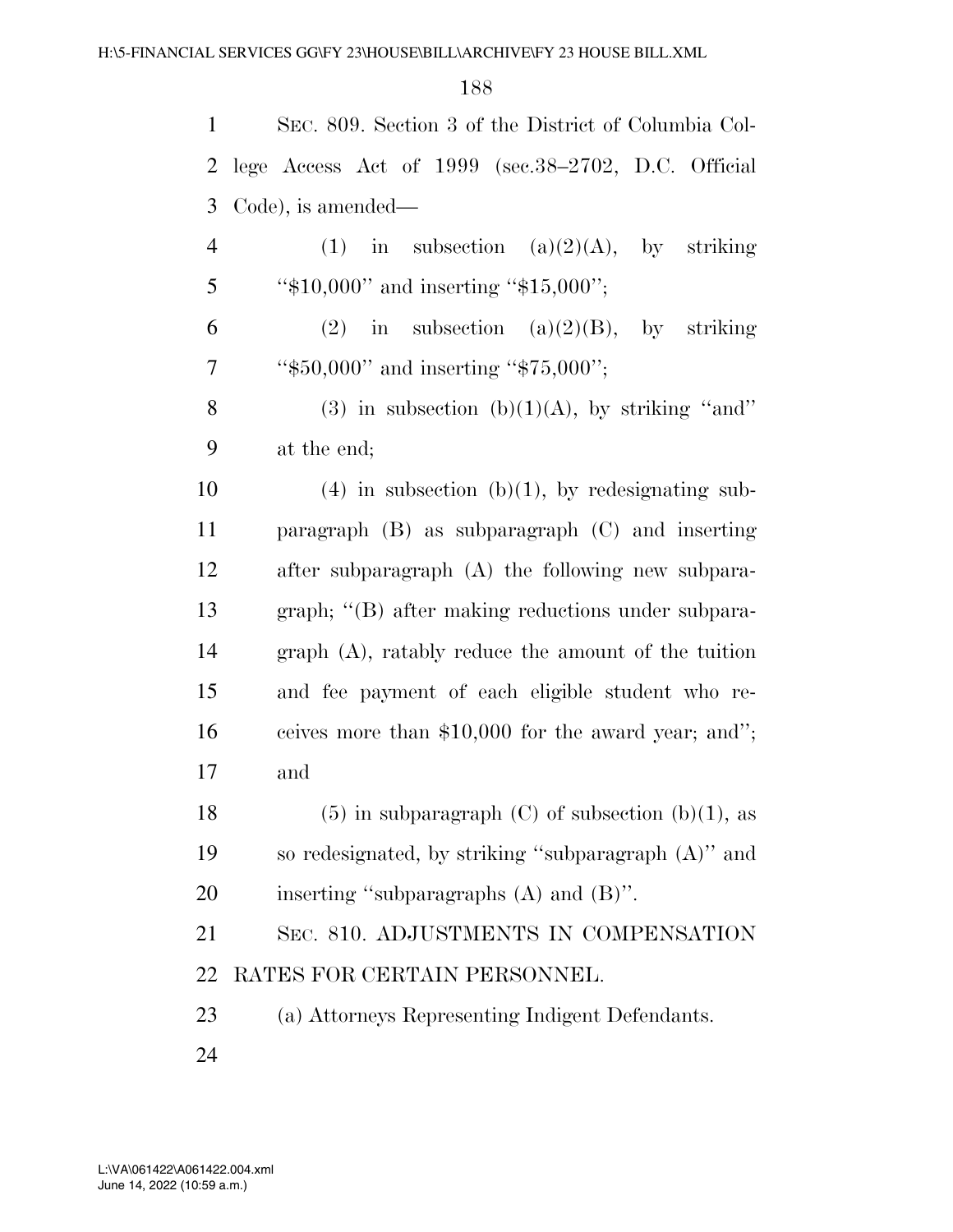| $\mathbf{1}$   | $(1)$ Section 11–2604(a), District of Columbia                |
|----------------|---------------------------------------------------------------|
| $\overline{2}$ | Official Code, is amended by striking "at a fixed             |
| 3              | rate of \$90 per hour" and inserting "an hourly rate          |
| $\overline{4}$ | not to exceed the rate payable under section                  |
| 5              | $3006A(d)(1)$ of title 18, United States Code".               |
| 6              | (2) The amendments made by this section shall                 |
| 7              | apply with respect to cases and proceedings initiated         |
| 8              | on or after the date of the enactment of this Act.            |
| 9              | (b) Criminal Justice Investigators.                           |
| 10             | $(1)$ Section 11–2605, District of Columbia Offi-             |
| 11             | cial Code, is amended in subsections (b) and (c) by           |
| 12             | striking "(or, in the case of investigative services, a       |
| 13             | fixed rate of \$25 per hour)" each place it appears.          |
| 14             | (2) The amendments made by this section shall                 |
| 15             | apply with respect to investigative services provided         |
| 16             | in connection with cases and proceedings initiated on         |
| 17             | or after the date of the enactment of this Act.               |
| 18             | SEC. 811. Except as expressly provided otherwise,             |
| 19             | any reference to "this Act" contained in this title or in     |
| 20             | title IV shall be treated as referring only to the provisions |
| 21             | of this title or of title IV.                                 |
| 22             | This Act may be cited as the "Financial Services and          |
| 23             | General Government Appropriations Act, 2023".                 |